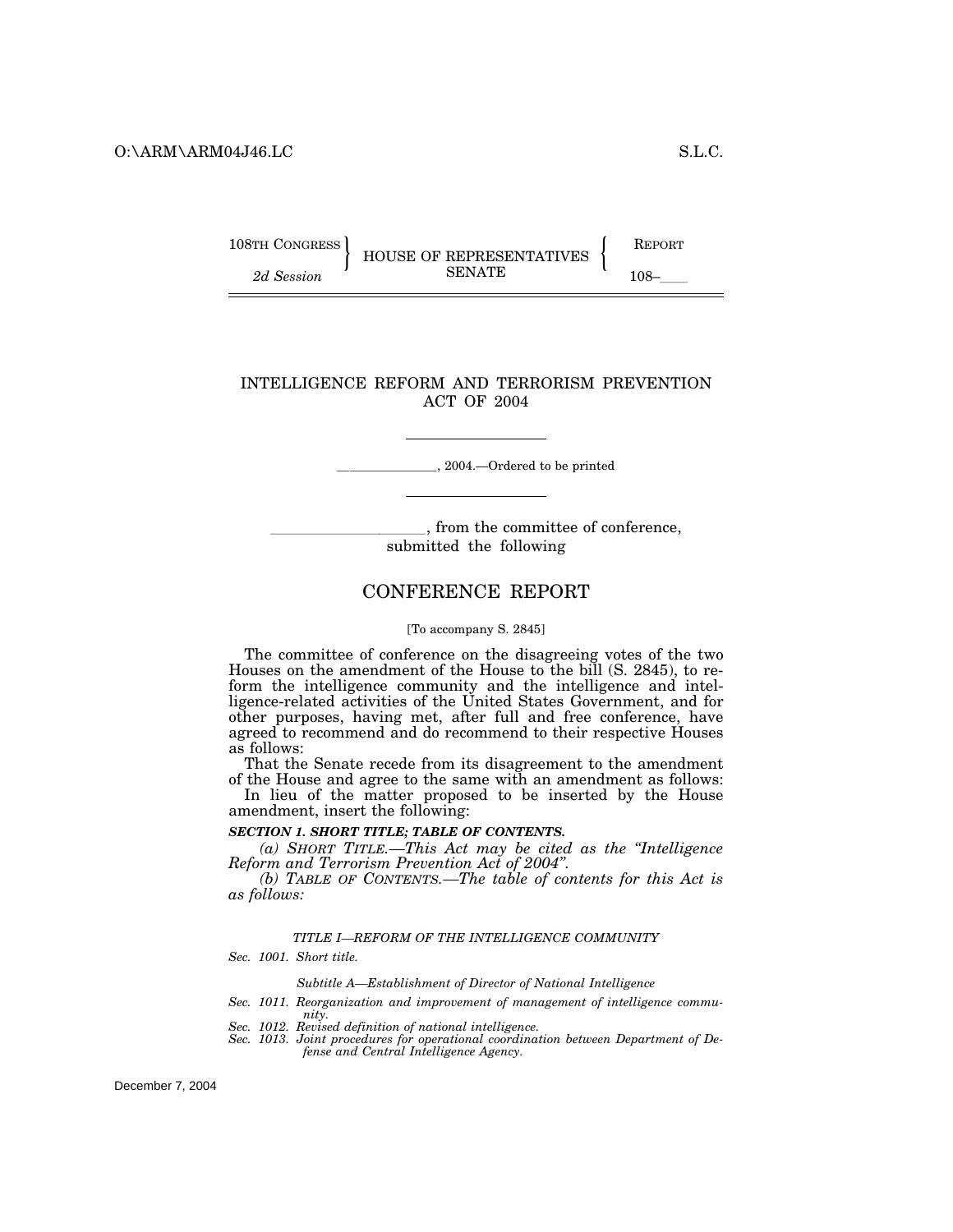- *Sec. 1014. Role of Director of National Intelligence in appointment of certain officials responsible for intelligence-related activities.*
- *Sec. 1015. Executive Schedule matters.*
- *Sec. 1016. Information sharing.*
- *Sec. 1017. Alternative analysis of intelligence by the intelligence community.*
- *Sec. 1018. Presidential guidelines on implementation and preservation of authorities.*
- *Sec. 1019. Assignment of responsibilities relating to analytic integrity.*
- *Sec. 1020. Safeguard of objectivity in intelligence analysis.*

#### *Subtitle B—National Counterterrorism Center, National Counter Proliferation Center, and National Intelligence Centers*

- *Sec. 1021. National Counterterrorism Center.*
- *Sec. 1022. National Counter Proliferation Center.*
- *Sec. 1023. National intelligence centers.*

## *Subtitle C—Joint Intelligence Community Council*

*Sec. 1031. Joint Intelligence Community Council.*

#### *Subtitle D—Improvement of Education for the Intelligence Community*

- *Sec. 1041. Additional education and training requirements.*
- *Sec. 1042. Cross-disciplinary education and training.*
- *Sec. 1043. Intelligence Community Scholarship Program.*

#### *Subtitle E—Additional Improvements of Intelligence Activities*

- *Sec. 1051. Service and national laboratories and the intelligence community.*
- *Sec. 1052. Open-source intelligence.*
- *Sec. 1053. National Intelligence Reserve Corps.*

## *Subtitle F—Privacy and Civil Liberties*

- *Sec. 1061. Privacy and Civil Liberties Oversight Board.*
- *Sec. 1062. Sense of Congress on designation of privacy and civil liberties officers.*

#### *Subtitle G—Conforming and Other Amendments*

- *Sec. 1071. Conforming amendments relating to roles of Director of National Intelligence and Director of the Central Intelligence Agency.*
- *Sec. 1072. Other conforming amendments*
- *Sec. 1073. Elements of intelligence community under National Security Act of 1947. Sec. 1074. Redesignation of National Foreign Intelligence Program as National Intelligence Program.*
- *Sec. 1075. Repeal of superseded authority.*
- *Sec. 1076. Clerical amendments to National Security Act of 1947.*
- *Sec. 1077. Conforming amendments relating to prohibiting dual service of the Director of the Central Intelligence Agency.*
- *Sec. 1078. Authority to establish inspector general for the Office of the Director of National Intelligence.*
- *Sec. 1079. Ethics matters.*
- Construction of authority of Director of National Intelligence to acquire *and manage property and services.*
- *Sec. 1081. General references.*

# *Subtitle H—Transfer, Termination, Transition, and Other Provisions*

- *Sec. 1091. Transfer of Community Management Staff.*
- *Sec. 1092. Transfer of Terrorist Threat Integration Center.*
- *Sec. 1093. Termination of positions of Assistant Directors of Central Intelligence.*
- *Sec. 1094. Implementation plan.*
- *Sec. 1095. Director of National Intelligence report on implementation of intelligence community reform.*
- *Sec. 1096. Transitional authorities.*
- *Sec. 1097. Effective dates.*

#### *Subtitle I—Other Matters*

*Sec. 1101. Study of promotion and professional military education school selection rates for military intelligence officers.*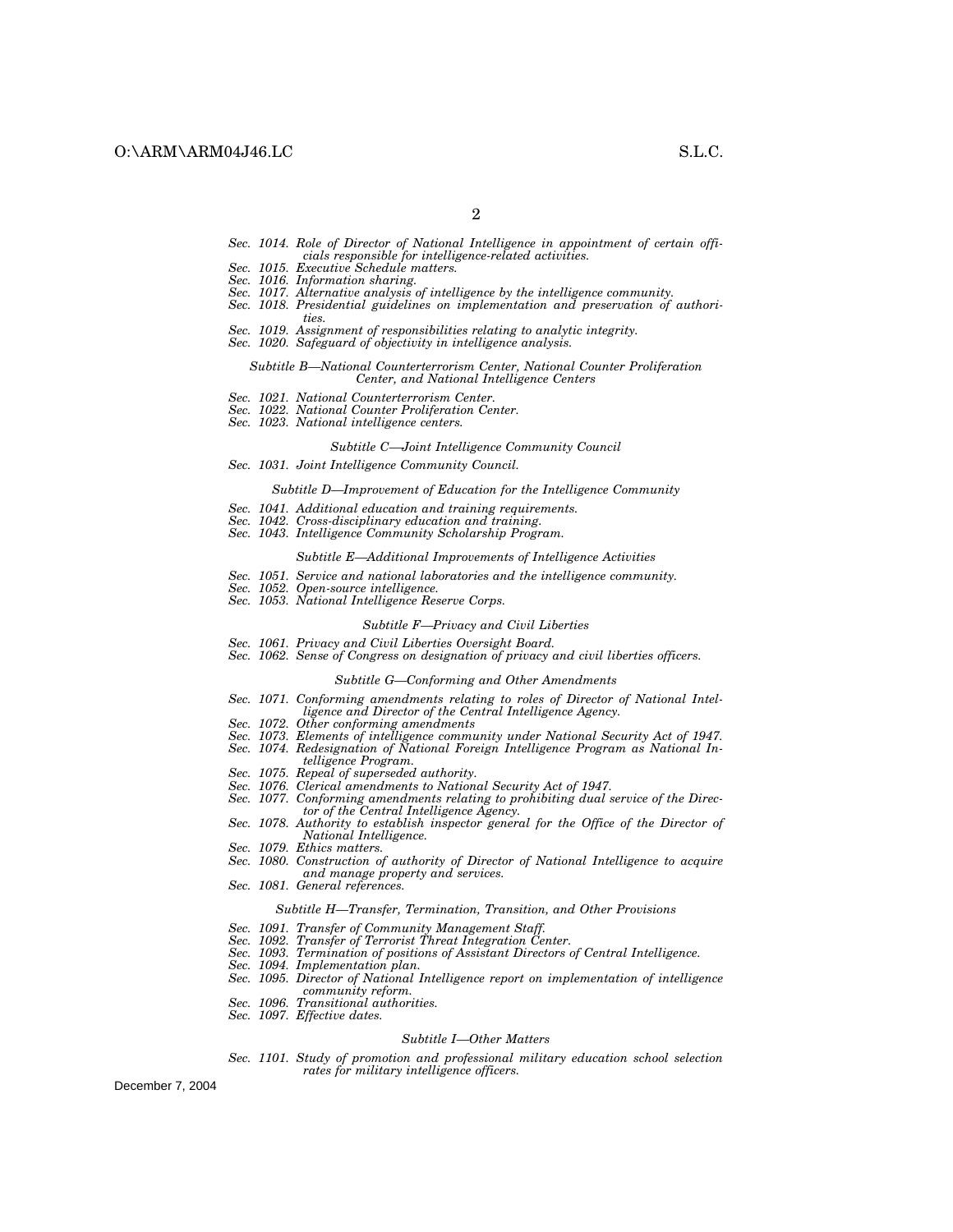*Sec. 1102. Extension and improvement of authorities of Public Interest Declassification Board.*

*Sec. 1103. Severability.*

## *TITLE II—FEDERAL BUREAU OF INVESTIGATION*

- *Sec. 2001. Improvement of intelligence capabilities of the Federal Bureau of Investigation.*
- *Sec. 2002. Directorate of Intelligence of the Federal Bureau of Investigation.*
- *Sec. 2003. Federal Bureau of Investigation intelligence career service.*
- *Sec. 2004. Federal Bureau of Investigation Reserve Service.*
- *Sec. 2005. Federal Bureau of Investigation mandatory separation age.*
- *Sec. 2006. Federal Bureau of Investigation use of translators.*

#### *TITLE III—SECURITY CLEARANCES*

*Sec. 3001. Security clearances.*

## *TITLE IV—TRANSPORTATION SECURITY*

## *Subtitle A—National Strategy for Transportation Security*

*Sec. 4001. National Strategy for Transportation Security.*

#### *Subtitle B—Aviation Security*

- *Sec. 4011. Provision for the use of biometric or other technology.*
- *Sec. 4012. Advanced airline passenger prescreening.*
- Sec. 4013. Deployment and use of detection equipment at airport screening check*points.*
- *Sec. 4014. Advanced airport checkpoint screening devices.*
- *Sec. 4015. Improvement of screener job performance.*
- *Sec. 4016. Federal air marshals.*
- *Sec. 4017. International agreements to allow maximum deployment of Federal air marshals.*
- *Sec. 4018. Foreign air marshal training.*
- *Sec. 4019. In-line checked baggage screening.*
- *Sec. 4020. Checked baggage screening area monitoring.*
- *Sec. 4021. Wireless communication.*
- *Sec. 4022. Improved pilot licenses.*
- *Sec. 4023. Aviation security staffing.*
- *Sec. 4024. Improved explosive detection systems.*
- *Sec. 4025. Prohibited items list.*
- *Sec. 4026. Man-Portable Air Defense Systems (MANPADs).*
- *Sec. 4027. Technical corrections.*
- *Sec. 4028. Report on secondary flight deck barriers.*

# *Sec. 4029. Extension of authorization of aviation security funding.*

## *Subtitle C—Air Cargo Security*

- *Sec. 4051. Pilot program to evaluate use of blast resistant cargo and baggage containers.*
- 
- *Sec. 4052. Air cargo security. Sec. 4053. Air cargo security regulations.*
- *Sec. 4054. Report on international air cargo threats.*
- 

# *Subtitle D—Maritime Security*

- *Sec. 4071. Watch lists for passengers aboard vessels.*
- *Sec. 4072. Deadlines for completion of certain plans, reports, and assessments.*

# *Subtitle E—General Provisions*

- *Sec. 4081. Definitions.*
- *Sec. 4082. Effective date.*

#### *TITLE V—BORDER PROTECTION, IMMIGRATION, AND VISA MATTERS*

#### *Subtitle A—Advanced Technology Northern Border Security Pilot Program*

#### *Sec. 5101. Establishment.*

- *Sec. 5102. Program requirements.*
- *Sec. 5103. Administrative provisions.*
- *Sec. 5104. Report.*
- *Sec. 5105. Authorization of appropriations.*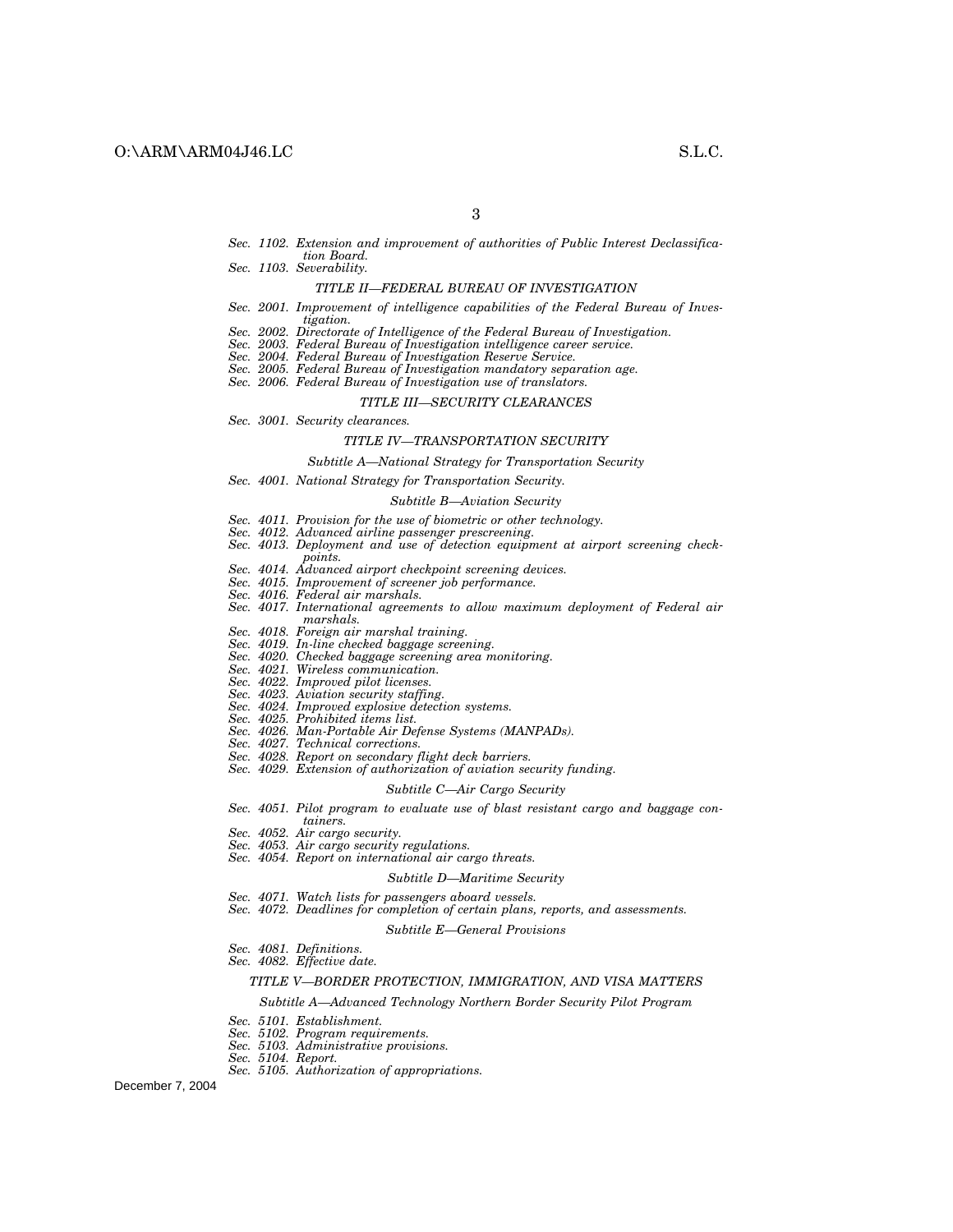### *Subtitle B—Border and Immigration Enforcement*

- *Sec. 5201. Border surveillance.*
- *Sec. 5202. Increase in full-time Border Patrol agents.*
- *Sec. 5203. Increase in full-time immigration and customs enforcement investigators.*
- *Sec. 5204. Increase in detention bed space.*

#### *Subtitle C—Visa Requirements*

- *Sec. 5301. In person interviews of visa applicants.*
- *Sec. 5302. Visa application requirements.*
- *Sec. 5303. Effective date.*
- *Sec. 5304. Revocation of visas and other travel documentation.*

#### *Subtitle D—Immigration Reform*

- *Sec. 5401. Bringing in and harboring certain aliens.*
- *Sec. 5402. Deportation of aliens who have received military-type training from terrorist organizations.*
- *Sec. 5403. Study and report on terrorists in the asylum system.*
- *Subtitle E—Treatment of Aliens Who Commit Acts of Torture, Extrajudicial Killings, or Other Atrocities Abroad*
- *Sec. 5501. Inadmissibility and deportability of aliens who have committed acts of torture or extrajudicial killings abroad.*
- *Sec. 5502. Inadmissibility and deportability of foreign government officials who have committed particularly severe violations of religious freedom.*
- *Sec. 5503. Waiver of inadmissibility.*
- *Sec. 5504. Bar to good moral character for aliens who have committed acts of torture, extrajudicial killings, or severe violations of religious freedom.*
- *Sec. 5505. Establishment of the Office of Special Investigations.*
- *Sec. 5506. Report on implementation.*

#### *TITLE VI—TERRORISM PREVENTION*

#### *Subtitle A—Individual Terrorists as Agents of Foreign Powers*

- *Sec. 6001. Individual terrorists as agents of foreign powers.*
- *Sec. 6002. Additional semiannual reporting requirements under the Foreign Intelligence Surveillance Act of 1978.*

#### *Subtitle B—Money Laundering and Terrorist Financing*

- *Sec. 6101. Additional authorization for finCEN.*
- *Sec. 6102. Money laundering and financial crimes strategy reauthorization.*

#### *Subtitle C—Money Laundering Abatement and Financial Antiterrorism Technical Corrections*

- *Sec. 6201. Short title.*
- *Sec. 6202. Technical corrections to Public Law 107–56.*
- *Sec. 6203. Technical corrections to other provisions of law.*
- *Sec. 6204. Repeal of review.*
- *Sec. 6205. Effective date.*

## *Subtitle D—Additional Enforcement Tools*

- *Sec. 6301. Bureau of Engraving and Printing security printing.*
- *Sec. 6302. Reporting of certain cross-border transmittal of funds.*
- *Sec. 6303. Terrorism financing.*

#### *Subtitle E—Criminal History Background Checks*

- *Sec. 6401. Protect Act.*
- *Sec. 6402. Reviews of criminal records of applicants for private security officer em-*
- *ployment. Sec. 6403. Criminal history background checks.*

#### *Subtitle F—Grand Jury Information Sharing*

- *Sec. 6501. Grand jury information sharing.*
	- *Subtitle G—Providing Material Support to Terrorism*
- *Sec. 6601. Short title.*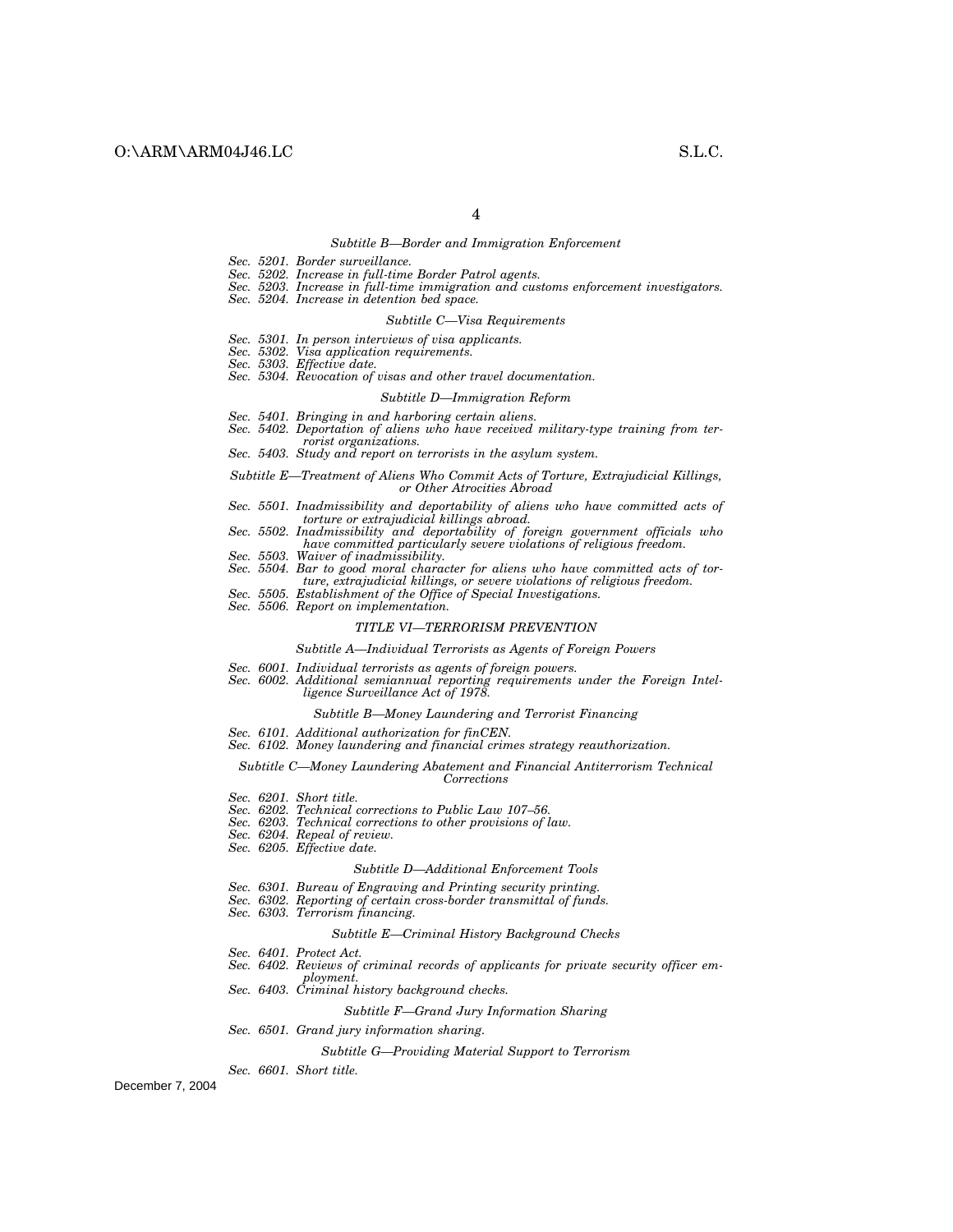- *Sec. 6602. Receiving military-type training from a foreign terrorist organization.*
- *Sec. 6603. Additions to offense of providing material support to terrorism.*
- *Sec. 6604. Financing of terrorism.*

#### *Subtitle H—Stop Terrorist and Military Hoaxes Act of 2004*

- *Sec. 6701. Short title.*
- *Sec. 6702. Hoaxes and recovery costs.*
- *Sec. 6703. Obstruction of justice and false statements in terrorism cases.*
- *Sec. 6704. Clarification of definition.*

# *Subtitle I—Weapons of Mass Destruction Prohibition Improvement Act of 2004*

- *Sec. 6801. Short title.*
- *Sec. 6802. Weapons of mass destruction.*
- *Sec. 6803. Participation in nuclear and weapons of mass destruction threats to the United States.*

#### *Subtitle J—Prevention of Terrorist Access to Destructive Weapons Act of 2004*

- *Sec. 6901. Short title.*
- *Sec. 6902. Findings and purpose.*
- *Sec. 6903. Missile systems designed to destroy aircraft.*
- *Sec. 6904. Atomic weapons.*
- *Sec. 6905. Radiological dispersal devices.*
- *Sec. 6906. Variola virus.*
- *Sec. 6907. Interception of communications.*
- *Sec. 6908. Amendments to section 2332b(g)(5)(b) of title 18, United States Code.*
- *Sec. 6909. Amendments to section 1956(c)(7)(d) of title 18, United States Code.*
- *Sec. 6910. Export licensing process.*
- *Sec. 6911. Clerical amendments.*

#### *Subtitle K—Pretrial Detention of Terrorists*

*Sec. 6951. Short title.*

*Sec. 6952. Presumption for pretrial detention in cases involving terrorism.*

# *TITLE VII—IMPLEMENTATION OF 9/11 COMMISSION RECOMMENDATIONS*

*Sec. 7001. Short title.*

#### *Subtitle A—Diplomacy, Foreign Aid, and the Military in the War on Terrorism*

- *Sec. 7101. Findings.*
- *Sec. 7102. Terrorist sanctuaries.*
- *Sec. 7103. United States commitment to the future of Pakistan.*
- *Sec. 7104. Assistance for Afghanistan.*
- *Sec. 7105. The relationship between the United States and Saudi Arabia.*
- *Sec. 7106. Efforts to combat Islamist terrorism.*
- *Sec. 7107. United States policy toward dictatorships.*
- *Sec. 7108. Promotion of free media and other American values.*
- *Sec. 7109. Public diplomacy responsibilities of the Department of State.*
- *Sec. 7110. Public diplomacy training.*
- *Sec. 7111. Promoting democracy and human rights at international organizations. Sec. 7112. Expansion of United States scholarship and exchange programs in the Islamic world.*
- *Sec. 7112. Pilot program to provide grants to American-sponsored schools in predominantly Muslim countries to provide scholarships.*
- *Sec. 7113. International Youth Opportunity Fund.*
- *Sec. 7114. The use of economic policies to combat terrorism.*
- *Sec. 7115. Middle East partnership initiative.*
- *Sec. 7116. Comprehensive coalition strategy for fighting terrorism.*
- *Sec. 7117. Financing of terrorism.*
- *Sec. 7118. Designation of foreign terrorist organizations.*
- *Sec. 7119. Report to Congress.*
- *Sec. 7120. Case-Zablocki Act requirements.*
- *Sec. 7121. Effective date.*

#### *Subtitle B—Terrorist Travel and Effective Screening*

- 
- *Sec. 7201. Counterterrorist travel intelligence. Sec. 7202. Establishment of human smuggling and trafficking center.*
- *Sec. 7203. Responsibilities and functions of consular officers.*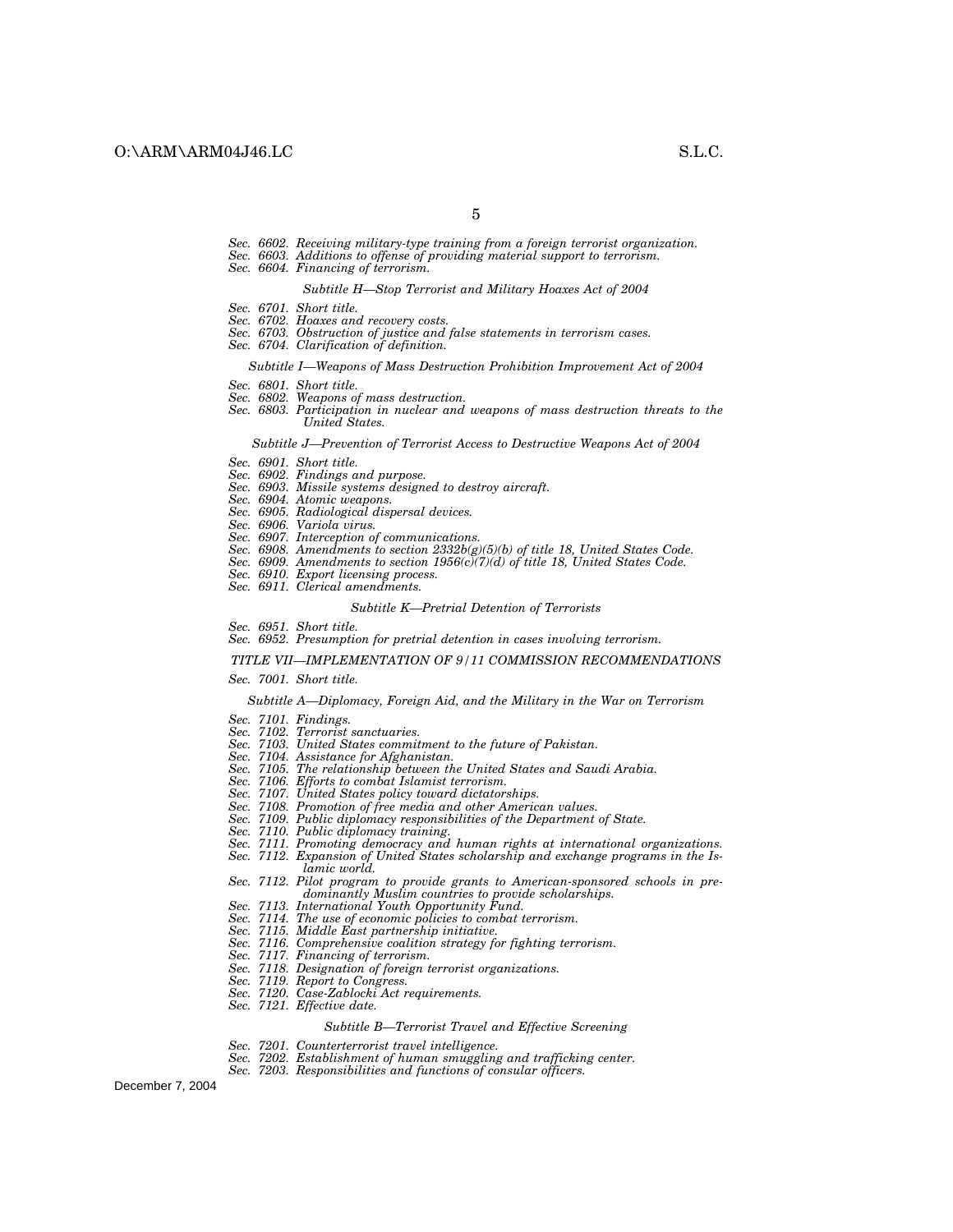6

- *Sec. 7204. International agreements to track and curtail terrorist travel through the*
- *use of fraudulently obtained documents. Sec. 7205. International standards for transliteration of names into the Roman alphabet for international travel documents and name-based watchlist systems.*
- *Sec. 7206. Immigration security initiative.*
- *Sec. 7207. Certification regarding technology for visa waiver participants. Sec. 7208. Biometric entry and exit data system.*
- 
- *Sec. 7209. Travel documents.*
- *Sec. 7210. Exchange of terrorist information and increased preinspection at foreign airports.*
- *Sec. 7211. Minimum standards for birth certificates.*
- 
- 
- *Sec. 7212. Driver's licenses and personal identification cards. Sec. 7213. Social security cards and numbers. Sec. 7214. Prohibition of the display of social security account numbers on driver's licenses or motor vehicle registrations.*
- *Sec. 7215. Terrorist travel program.*
- *Sec. 7216. Increase in penalties for fraud and related activity. Sec. 7217. Study on allegedly lost or stolen passports.*
- 
- *Sec. 7218. Establishment of visa and passport security program in the Department of State.*
- *Sec. 7219. Effective date.*
- *Sec. 7220. Identification standards.*

#### *Subtitle C—National Preparedness*

- *Sec. 7301. The incident command system.*
- 
- *Sec. 7302. National capital region mutual aid. Sec. 7303. Enhancement of public safety communications interoperability.*
- *Sec. 7304. Regional model strategic plan pilot projects.*
- *Sec. 7305. Private sector preparedness.*
- *Sec. 7306. Critical infrastructure and readiness assessments.*
- *Sec. 7307. Northern command and defense of the United States homeland.*
- *Sec. 7308. Effective date.*

#### *Subtitle D—Homeland Security*

- *Sec. 7401. Sense of Congress on first responder funding.*
- 
- *Sec. 7402. Coordination of industry efforts. Sec. 7403. Study regarding nationwide emergency notification system.*
- *Sec. 7404. Pilot study to move warning systems into the modern digital age. Sec. 7405. Required coordination.*
- 
- *Sec. 7406. Emergency preparedness compacts. Sec. 7407. Responsibilities of counternarcotics office.*
- *Sec. 7408. Use of counternarcotics enforcement activities in certain employee per*
	- *formance appraisals.*

# *Subtitle E—Public Safety Spectrum*

*Sec. 7501. Digital television conversion deadline. Sec. 7502. Studies on telecommunications capabilities and requirements.*

#### *Subtitle F—Presidential Transition*

*Sec. 7601. Presidential transition.*

*Subtitle G—Improving International Standards and Cooperation to Fight Terrorist Financing*

- *Sec. 7701. Improving international standards and cooperation to fight terrorist financing.*
- *Sec. 7702. Definitions.*
- *Sec. 7703. Expanded reporting and testimony requirements for the Secretary of the Treasury.*
- *Sec. 7704. Coordination of United States Government efforts.*

## *Subtitle H—Emergency Financial Preparedness*

- *Sec. 7801. Delegation authority of the Secretary of the Treasury.*
- *Sec. 7802. Treasury support for financial services industry preparedness and response and consumer education.*
- *Sec. 7803. Emergency Securities Response Act of 2004.*
- *Sec. 7804. Private sector preparedness.*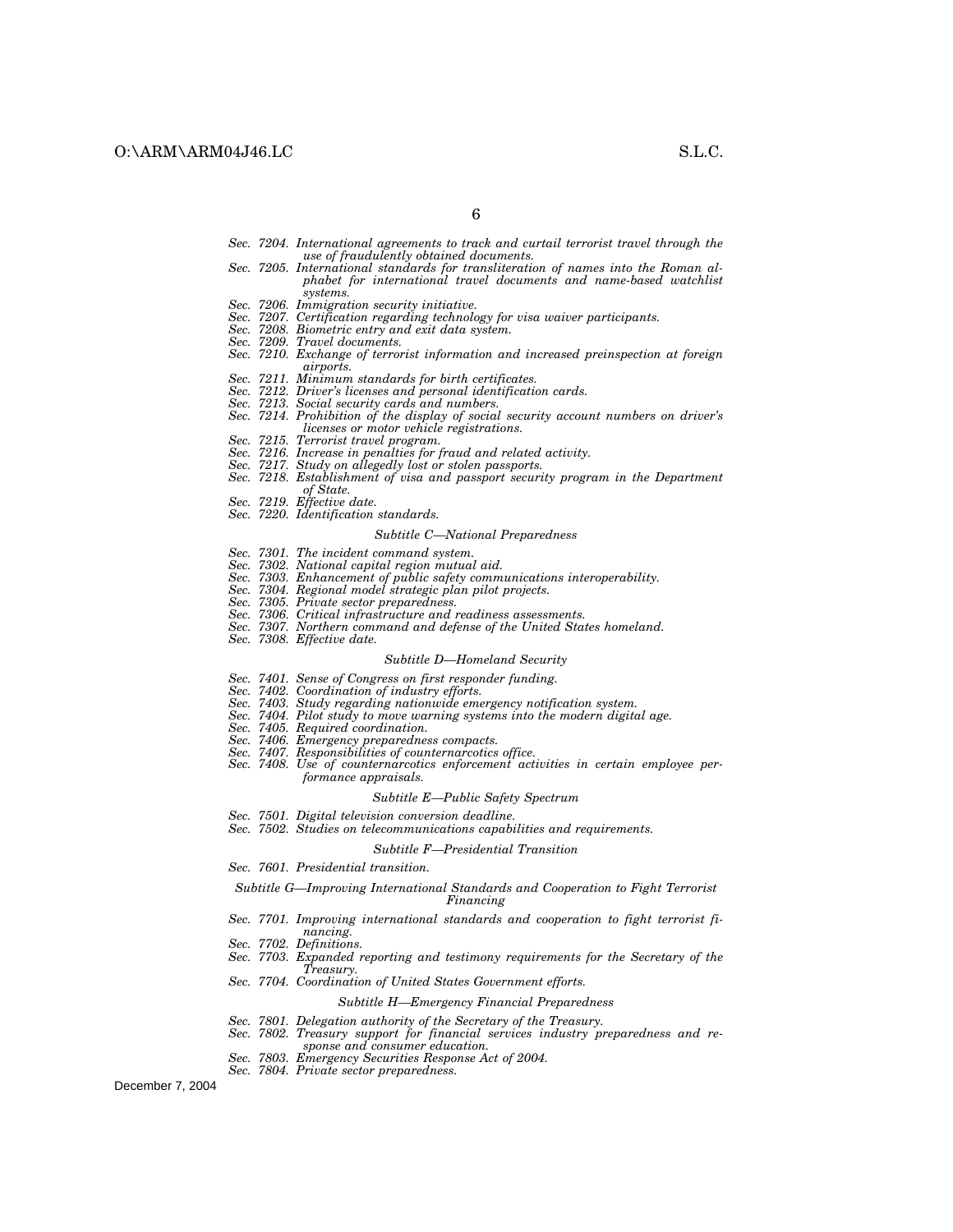# *TITLE VIII—OTHER MATTERS*

#### *Subtitle A—Intelligence Matters*

*Sec. 8101. Intelligence community use of National Infrastructure Simulation and Analysis Center.*

#### *Subtitle B—Department of Homeland Security Matters*

*Sec. 8201. Homeland security geospatial information.*

### *Subtitle C—Homeland Security Civil Rights and Civil Liberties Protection*

- *Sec. 8301. Short title.*
- *Sec. 8302. Mission of Department of Homeland Security.*
- *Sec. 8303. Officer for Civil Rights and Civil Liberties.*
- *Sec. 8304. Protection of civil rights and civil liberties by Office of Inspector General.*
- *Sec. 8305. Privacy officer.*
- *Sec. 8306. Protections for human research subjects of the Department of Homeland Security.*

#### *Subtitle D—Other Matters*

- *Sec. 8401. Amendments to Clinger-Cohen Act provisions to enhance agency planning for information security needs.*
- *Sec. 8402. Enterprise architecture.*
- *Sec. 8403. Financial disclosure and records.*
- *Sec. 8404. Extension of requirement for air carriers to honor tickets for suspended air passenger service.*

# *TITLE I—REFORM OF THE INTELLIGENCE COMMUNITY*

# *SEC. 1001. SHORT TITLE.*

*This title may be cited as the ''National Security Intelligence Reform Act of 2004''.*

# *Subtitle A—Establishment of Director of National Intelligence*

## *SEC. 1011. REORGANIZATION AND IMPROVEMENT OF MANAGEMENT OF INTELLIGENCE COMMUNITY.*

*(a) IN GENERAL.—Title I of the National Security Act of 1947 (50 U.S.C. 402 et seq.) is amended by striking sections 102 through 104 and inserting the following new sections:*

#### *''DIRECTOR OF NATIONAL INTELLIGENCE*

*''SEC. 102. (a) DIRECTOR OF NATIONAL INTELLIGENCE.—(1) There is a Director of National Intelligence who shall be appointed by the President, by and with the advice and consent of the Senate. Any individual nominated for appointment as Director of National Intelligence shall have extensive national security expertise.*

*''(2) The Director of National Intelligence shall not be located within the Executive Office of the President.*

*''(b) PRINCIPAL RESPONSIBILITY.—Subject to the authority, direction, and control of the President, the Director of National Intelligence shall—*

*''(1) serve as head of the intelligence community;*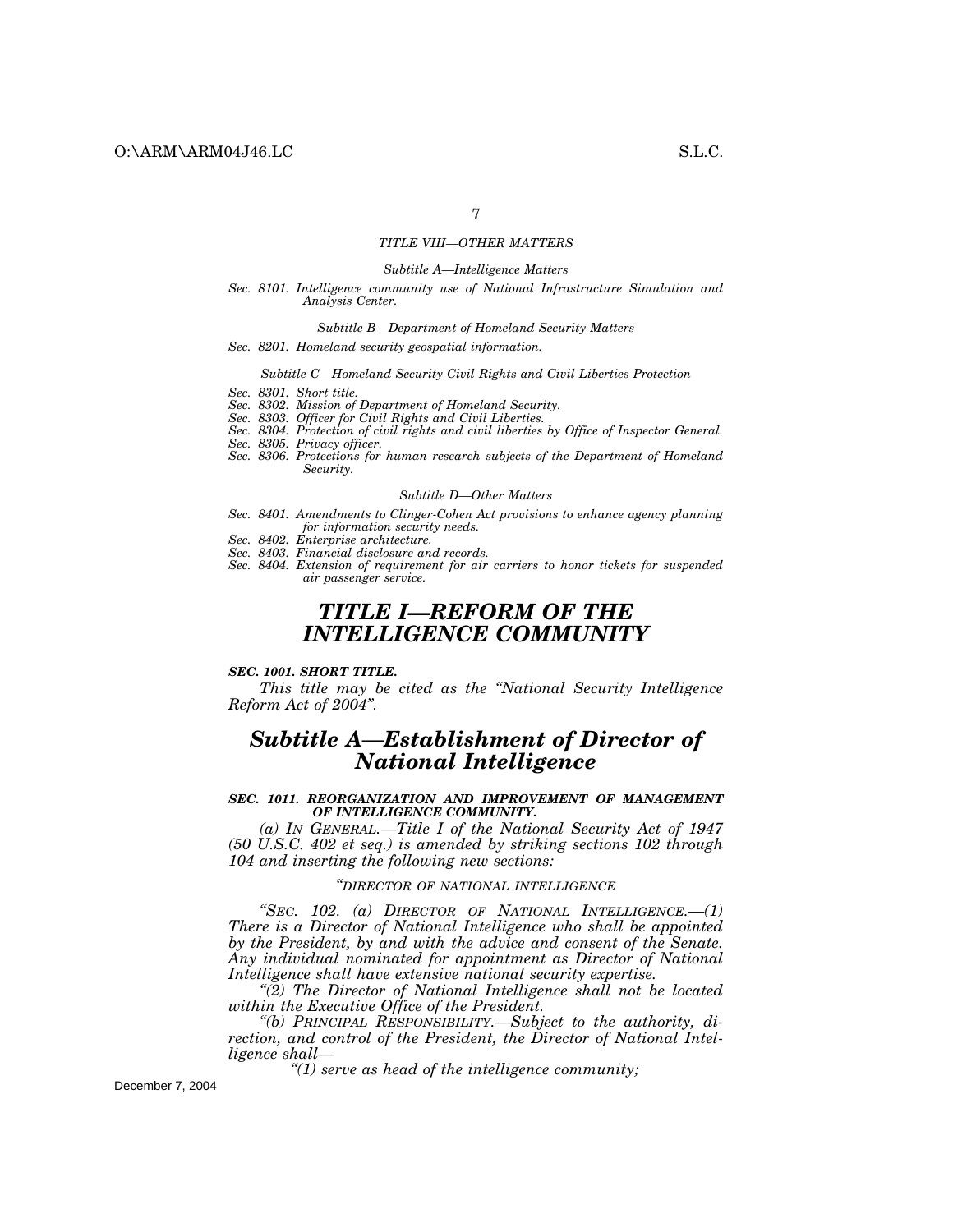*''(2) act as the principal adviser to the President, to the National Security Council, and the Homeland Security Council for intelligence matters related to the national security; and*

*''(3) consistent with section 1018 of the National Security Intelligence Reform Act of 2004, oversee and direct the implementation of the National Intelligence Program.*

*''(c) PROHIBITION ON DUAL SERVICE.—The individual serving in the position of Director of National Intelligence shall not, while so serving, also serve as the Director of the Central Intelligence Agency or as the head of any other element of the intelligence community.*

# *''RESPONSIBILITIES AND AUTHORITIES OF THE DIRECTOR OF NATIONAL INTELLIGENCE*

*''SEC. 102A. (a) PROVISION OF INTELLIGENCE.—(1) The Director of National Intelligence shall be responsible for ensuring that national intelligence is provided—*

*''(A) to the President;*

*''(B) to the heads of departments and agencies of the executive branch;*

*''(C) to the Chairman of the Joint Chiefs of Staff and senior military commanders;*

*''(D) to the Senate and House of Representatives and the committees thereof; and*

*''(E) to such other persons as the Director of National Intelligence determines to be appropriate.*

*''(2) Such national intelligence should be timely, objective, independent of political considerations, and based upon all sources available to the intelligence community and other appropriate entities.*

*''(b) ACCESS TO INTELLIGENCE.—Unless otherwise directed by the President, the Director of National Intelligence shall have access to all national intelligence and intelligence related to the national security which is collected by any Federal department, agency, or other entity, except as otherwise provided by law or, as appropriate, under guidelines agreed upon by the Attorney General and the Director of National Intelligence.*

*''(c) BUDGET AUTHORITIES.—(1) With respect to budget requests and appropriations for the National Intelligence Program, the Director of National Intelligence shall—*

*''(A) based on intelligence priorities set by the President, provide to the heads of departments containing agencies or organizations within the intelligence community, and to the heads of such agencies and organizations, guidance for developing the National Intelligence Program budget pertaining to such agencies and organizations;*

*''(B) based on budget proposals provided to the Director of National Intelligence by the heads of agencies and organizations within the intelligence community and the heads of their respective departments and, as appropriate, after obtaining the advice of the Joint Intelligence Community Council, develop and determine an annual consolidated National Intelligence Program budget; and*

*''(C) present such consolidated National Intelligence Program budget, together with any comments from the heads of de-*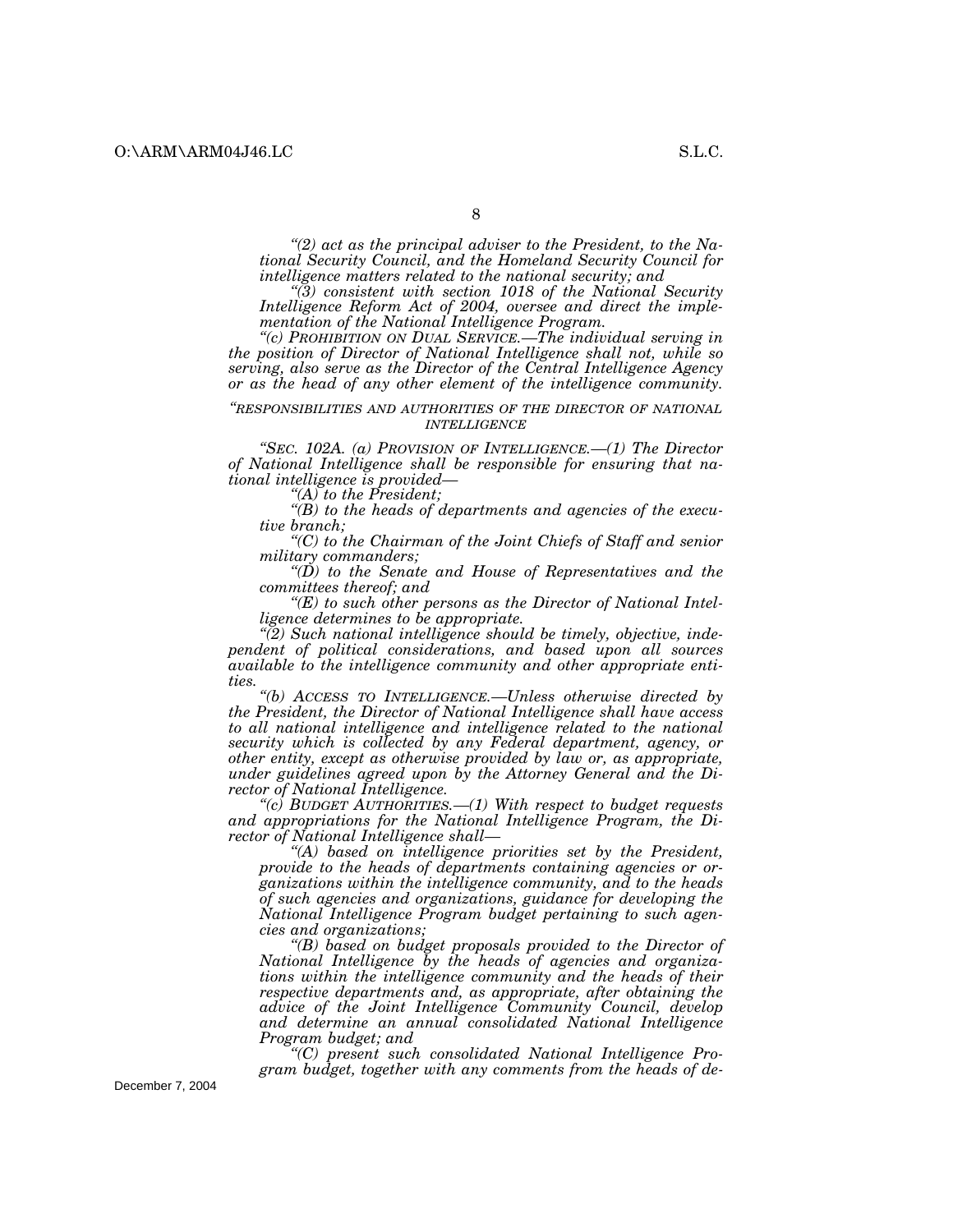*partments containing agencies or organizations within the intelligence community, to the President for approval.*

*''(2) In addition to the information provided under paragraph (1)(B), the heads of agencies and organizations within the intelligence community shall provide the Director of National Intelligence such other information as the Director shall request for the purpose of determining the annual consolidated National Intelligence Program budget under that paragraph.*

*''(3)(A) The Director of National Intelligence shall participate in the development by the Secretary of Defense of the annual budgets for the Joint Military Intelligence Program and for Tactical Intelligence and Related Activities.*

*''(B) The Director of National Intelligence shall provide guidance for the development of the annual budget for each element of the intelligence community that is not within the National Intelligence Program.*

*''(4) The Director of National Intelligence shall ensure the effective execution of the annual budget for intelligence and intelligencerelated activities.*

*''(5)(A) The Director of National Intelligence shall be responsible for managing appropriations for the National Intelligence Program by directing the allotment or allocation of such appropriations through the heads of the departments containing agencies or organizations within the intelligence community and the Director of the Central Intelligence Agency, with prior notice (including the provision of appropriate supporting information) to the head of the department containing an agency or organization receiving any such allocation or allotment or the Director of the Central Intelligence Agency.*

*''(B) Notwithstanding any other provision of law, pursuant to relevant appropriations Acts for the National Intelligence Program, the Director of the Office of Management and Budget shall exercise the authority of the Director of the Office of Management and Budget to apportion funds, at the exclusive direction of the Director of National Intelligence, for allocation to the elements of the intelligence community through the relevant host executive departments and the Central Intelligence Agency. Department comptrollers or appropriate budget execution officers shall allot, allocate, reprogram, or transfer funds appropriated for the National Intelligence Program in an expeditious manner.*

*''(C) The Director of National Intelligence shall monitor the implementation and execution of the National Intelligence Program by the heads of the elements of the intelligence community that manage programs and activities that are part of the National Intelligence Program, which may include audits and evaluations.*

*''(6) Apportionment and allotment of funds under this subsection shall be subject to chapter 13 and section 1517 of title 31, United States Code, and the Congressional Budget and Impoundment Control Act of 1974 (2 U.S.C. 621 et seq.).*

*''(7)(A) The Director of National Intelligence shall provide a semi-annual report, beginning April 1, 2005, and ending April 1, 2007, to the President and the Congress regarding implementation of this section.*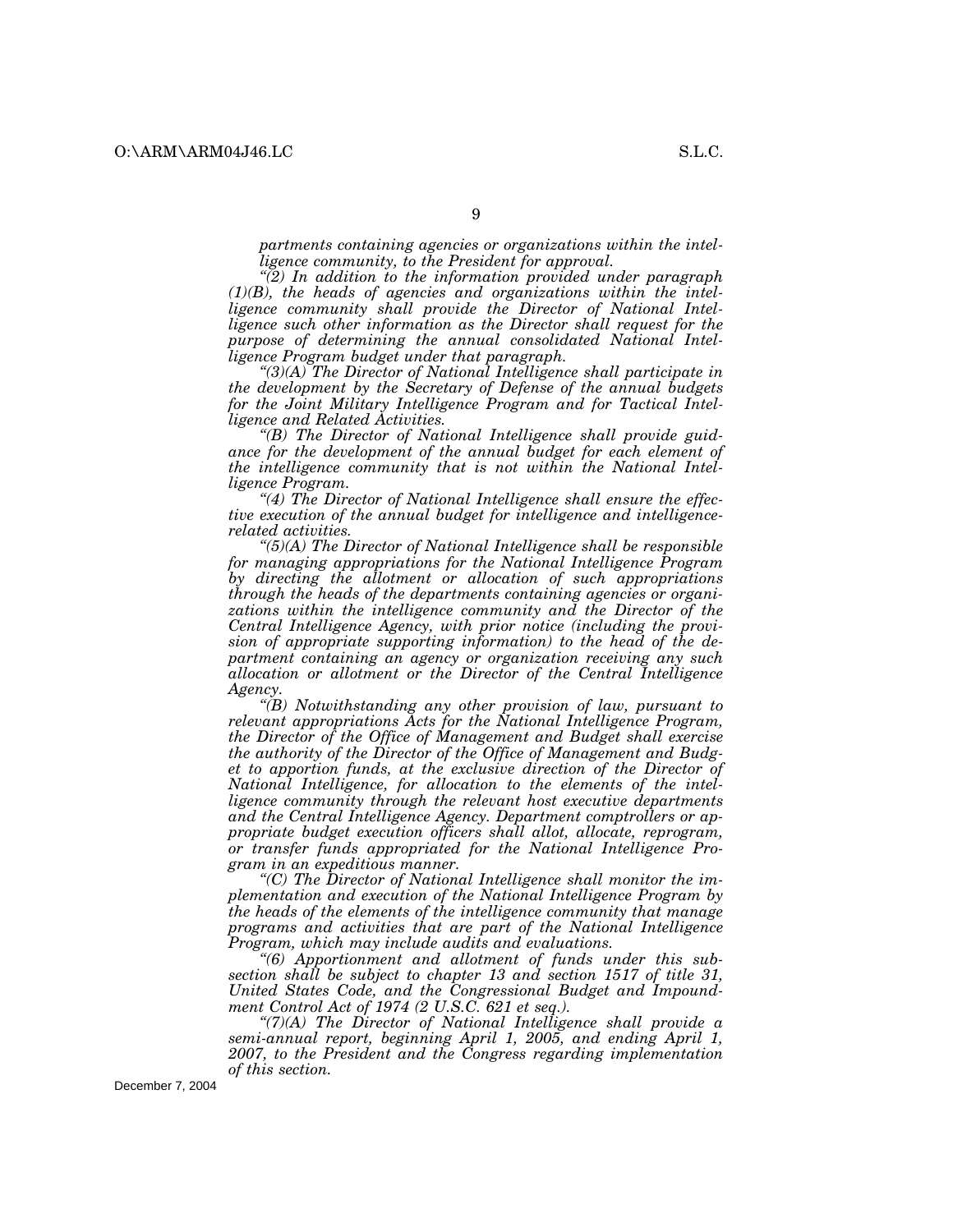*''(B) The Director of National Intelligence shall report to the President and the Congress not later than 15 days after learning of any instance in which a departmental comptroller acts in a manner inconsistent with the law (including permanent statutes, authorization Acts, and appropriations Acts), or the direction of the Director of National Intelligence, in carrying out the National Intelligence Program.*

*''(d) ROLE OF DIRECTOR OF NATIONAL INTELLIGENCE IN TRANS- FER AND REPROGRAMMING OF FUNDS.—(1)(A) No funds made available under the National Intelligence Program may be transferred or reprogrammed without the prior approval of the Director of National Intelligence, except in accordance with procedures prescribed by the Director of National Intelligence.*

*''(B) The Secretary of Defense shall consult with the Director of National Intelligence before transferring or reprogramming funds made available under the Joint Military Intelligence Program.*

*''(2) Subject to the succeeding provisions of this subsection, the Director of National Intelligence may transfer or reprogram funds appropriated for a program within the National Intelligence Program to another such program.*

*''(3) The Director of National Intelligence may only transfer or reprogram funds referred to in subparagraph (A)—*

*''(A) with the approval of the Director of the Office of Management and Budget; and*

*''(B) after consultation with the heads of departments containing agencies or organizations within the intelligence community to the extent such agencies or organizations are affected, and, in the case of the Central Intelligence Agency, after consultation with the Director of the Central Intelligence Agency.*

*''(4) The amounts available for transfer or reprogramming in the National Intelligence Program in any given fiscal year, and the terms and conditions governing such transfers and reprogrammings, are subject to the provisions of annual appropriations Acts and this subsection.*

*''(5)(A) A transfer or reprogramming of funds or personnel may be made under this subsection only if—*

*''(i) the funds are being transferred to an activity that is a higher priority intelligence activity;*

*''(ii) the transfer or reprogramming supports an emergent need, improves program effectiveness, or increases efficiency;*

*''(iii) the transfer or reprogramming does not involve a transfer or reprogramming of funds to a Reserve for Contingencies of the Director of National Intelligence or the Reserve for Contingencies of the Central Intelligence Agency;*

*''(iv) the transfer or reprogramming results in a cumulative transfer or reprogramming of funds out of any department or agency, as appropriate, funded in the National Intelligence Program in a single fiscal year—*

*''(I) that is less than \$150,000,000, and*

*''(II) that is less than 5 percent of amounts available to a department or agency under the National Intelligence Program; and*

*''(v) the transfer or reprogramming does not terminate an acquisition program.*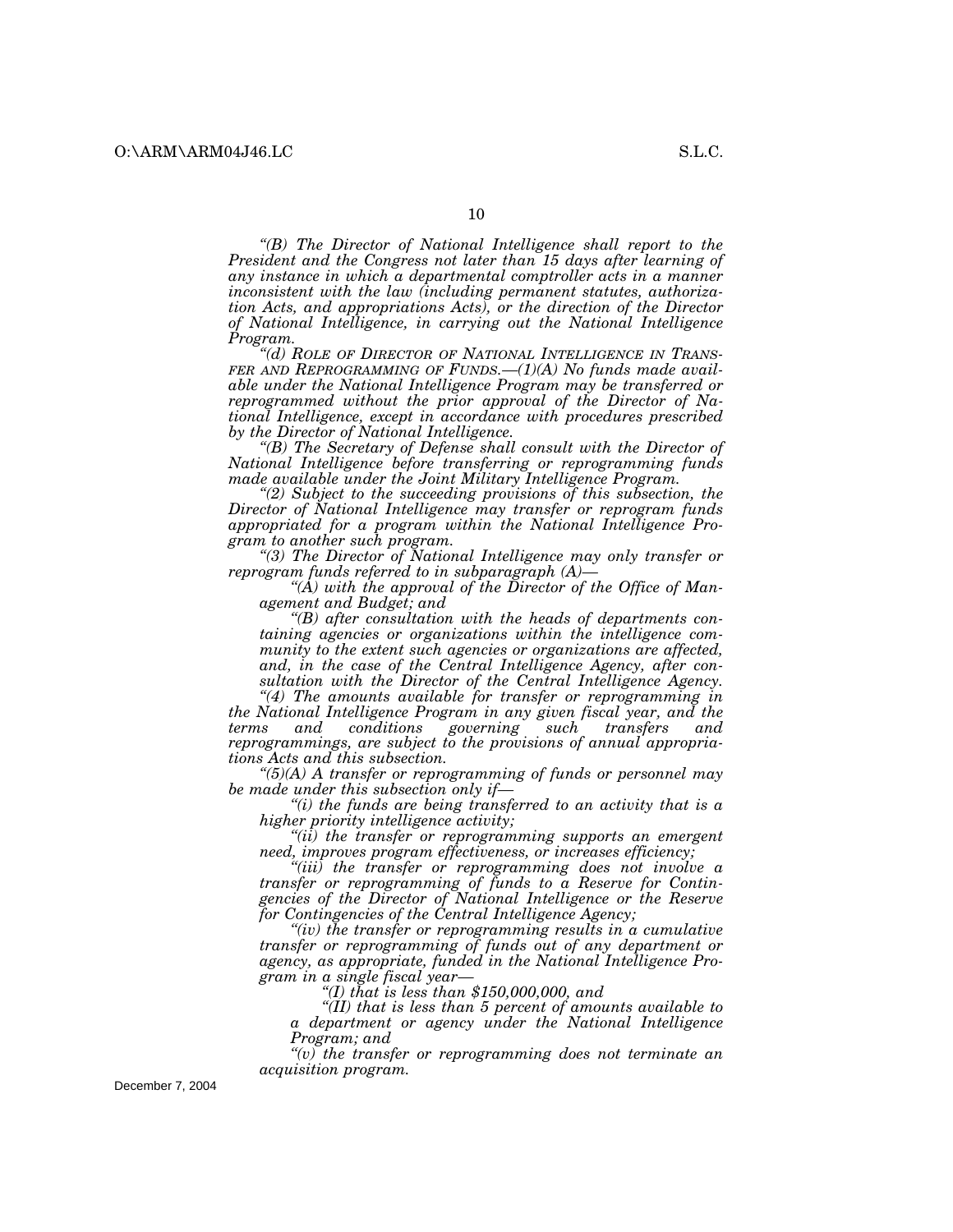*''(B) A transfer or reprogramming may be made without regard to a limitation set forth in clause (iv) or (v) of subparagraph (A) if the transfer has the concurrence of the head of the department involved or the Director of the Central Intelligence Agency (in the case of the Central Intelligence Agency). The authority to provide such concurrence may only be delegated by the head of the department or agency involved to the deputy of such officer.*

*''(6) Funds transferred or reprogrammed under this subsection shall remain available for the same period as the appropriations account to which transferred or reprogrammed.*

*''(7) Any transfer or reprogramming of funds under this subsection shall be carried out in accordance with existing procedures applicable to reprogramming notifications for the appropriate congressional committees. Any proposed transfer or reprogramming for which notice is given to the appropriate congressional committees shall be accompanied by a report explaining the nature of the proposed transfer or reprogramming and how it satisfies the requirements of this subsection. In addition, the congressional intelligence committees shall be promptly notified of any transfer or reprogramming of funds made pursuant to this subsection in any case in which the transfer or reprogramming would not have otherwise required reprogramming notification under procedures in effect as of the date of the enactment of this subsection.*

*''(e) TRANSFER OF PERSONNEL.—(1)(A) In addition to any other authorities available under law for such purposes, in the first twelve months after establishment of a new national intelligence center, the Director of National Intelligence, with the approval of the Director of the Office of Management and Budget and in consultation with the congressional committees of jurisdiction referred to in subparagraph (B), may transfer not more than 100 personnel authorized for elements of the intelligence community to such center.*

*''(B) The Director of National Intelligence shall promptly provide notice of any transfer of personnel made pursuant to this paragraph to—*

*''(i) the congressional intelligence committees;*

*''(ii) the Committees on Appropriations of the Senate and the House of Representatives;*

*''(iii) in the case of the transfer of personnel to or from the Department of Defense, the Committees on Armed Services of the Senate and the House of Representatives; and*

*''(iv) in the case of the transfer of personnel to or from the Department of Justice, to the Committees on the Judiciary of the Senate and the House of Representatives.*

*''(C) The Director shall include in any notice under subparagraph (B) an explanation of the nature of the transfer and how it satisfies the requirements of this subsection.*

*''(2)(A) The Director of National Intelligence, with the approval of the Director of the Office of Management and Budget and in accordance with procedures to be developed by the Director of National Intelligence and the heads of the departments and agencies concerned, may transfer personnel authorized for an element of the intelligence community to another such element for a period of not more than 2 years.*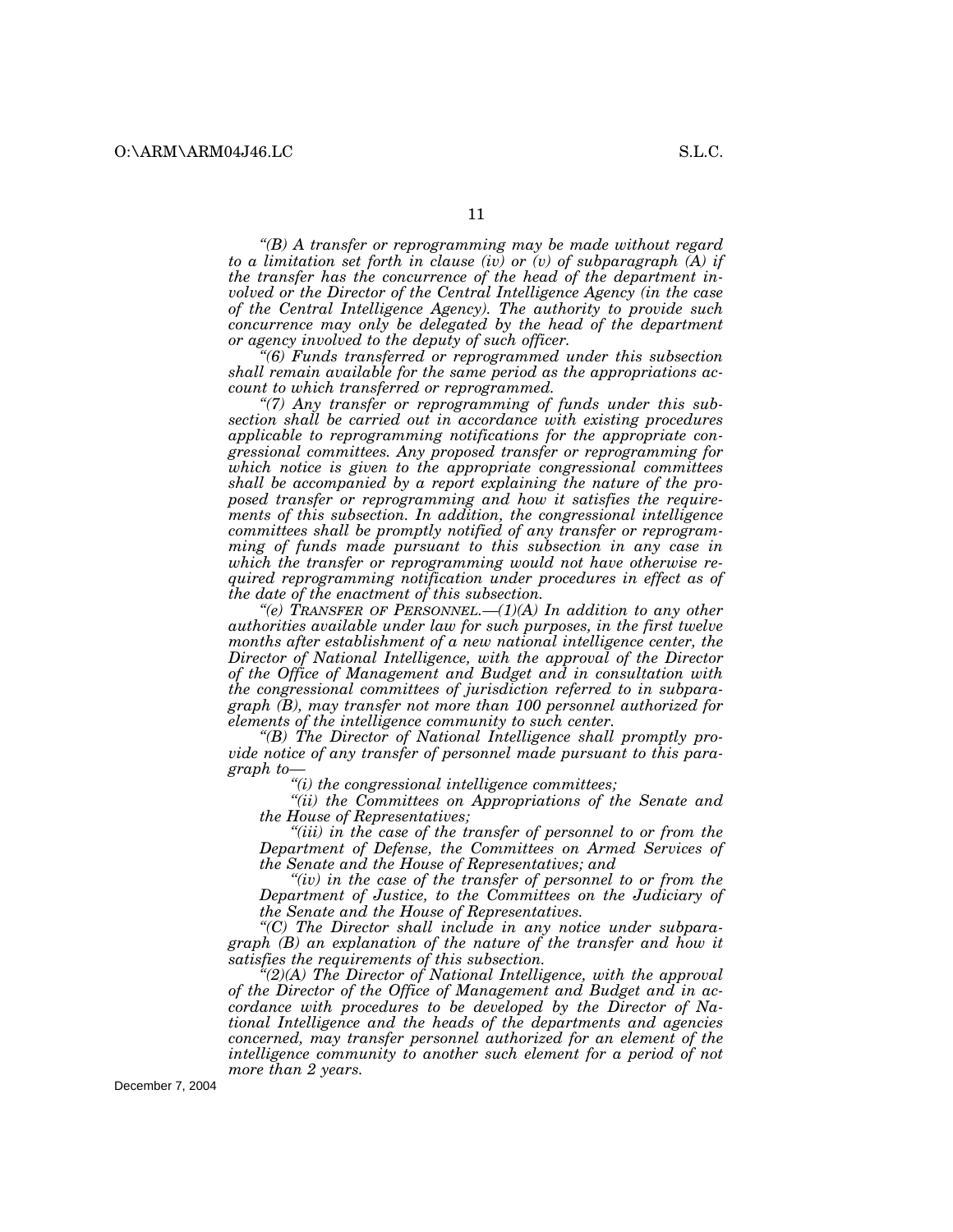*''(B) A transfer of personnel may be made under this paragraph only if—*

*''(i) the personnel are being transferred to an activity that is a higher priority intelligence activity; and*

*''(ii) the transfer supports an emergent need, improves program effectiveness, or increases efficiency.*

*''(C) The Director of National Intelligence shall promptly provide notice of any transfer of personnel made pursuant to this paragraph to—*

*''(i) the congressional intelligence committees;*

*''(ii) in the case of the transfer of personnel to or from the Department of Defense, the Committees on Armed Services of the Senate and the House of Representatives; and*

*''(iii) in the case of the transfer of personnel to or from the Department of Justice, to the Committees on the Judiciary of the Senate and the House of Representatives.*

*''(D) The Director shall include in any notice under subparagraph (C) an explanation of the nature of the transfer and how it satisfies the requirements of this paragraph.*

*''(3) It is the sense of Congress that—*

*''(A) the nature of the national security threats facing the United States will continue to challenge the intelligence community to respond rapidly and flexibly to bring analytic resources to bear against emerging and unforeseen requirements;*

*''(B) both the Office of the Director of National Intelligence and any analytic centers determined to be necessary should be fully and properly supported with appropriate levels of personnel resources and that the President's yearly budget requests adequately support those needs; and*

*''(C) the President should utilize all legal and administrative discretion to ensure that the Director of National Intelligence and all other elements of the intelligence community have the necessary resources and procedures to respond promptly and effectively to emerging and unforeseen national security challenges.*

*''(f) TASKING AND OTHER AUTHORITIES.—(1)(A) The Director of National Intelligence shall—*

*''(i) establish objectives, priorities, and guidance for the intelligence community to ensure timely and effective collection, processing, analysis, and dissemination (including access by users to collected data consistent with applicable law and, as appropriate, the guidelines referred to in subsection (b) and analytic products generated by or within the intelligence community) of national intelligence;*

*''(ii) determine requirements and priorities for, and manage and direct the tasking of, collection, analysis, production, and dissemination of national intelligence by elements of the intelligence community, including—*

*''(I) approving requirements (including those requirements responding to needs provided by consumers) for collection and analysis; and*

*''(II) resolving conflicts in collection requirements and in the tasking of national collection assets of the elements of the intelligence community; and*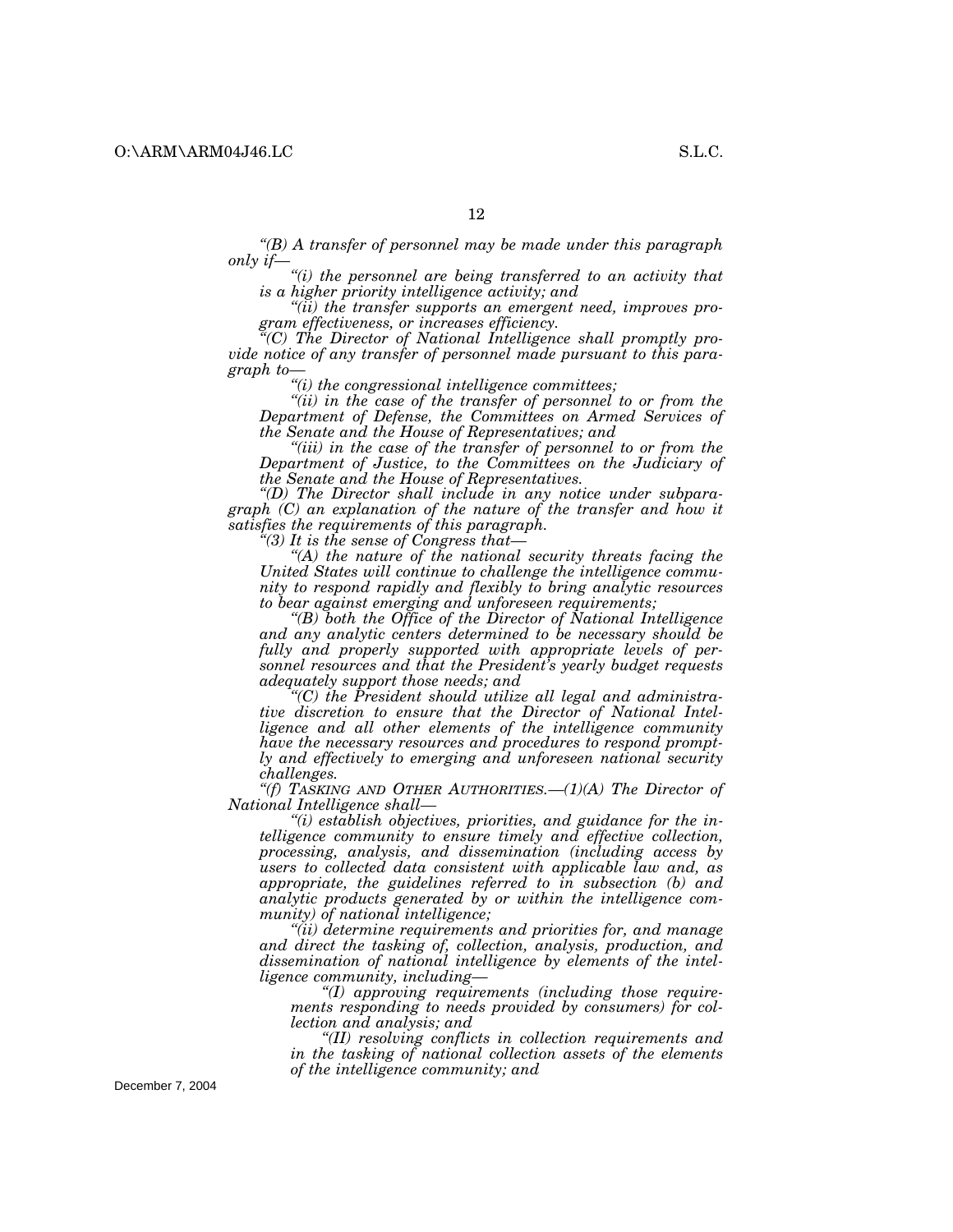*''(iii) provide advisory tasking to intelligence elements of those agencies and departments not within the National Intelligence Program.*

*''(B) The authority of the Director of National Intelligence under subparagraph (A) shall not apply—*

*''(i) insofar as the President so directs;*

*''(ii) with respect to clause (ii) of subparagraph (A), insofar as the Secretary of Defense exercises tasking authority under plans or arrangements agreed upon by the Secretary of Defense and the Director of National Intelligence; or*

*''(iii) to the direct dissemination of information to State government and local government officials and private sector* entities pursuant to sections 201 and 892 of the Homeland Se*curity Act of 2002 (6 U.S.C. 121, 482).*

*''(2) The Director of National Intelligence shall oversee the National Counterterrorism Center and may establish such other national intelligence centers as the Director determines necessary.*

*''(3)(A) The Director of National Intelligence shall prescribe, in consultation with the heads of other agencies or elements of the intelligence community, and the heads of their respective departments, personnel policies and programs applicable to the intelligence community that—*

*''(i) encourage and facilitate assignments and details of personnel to national intelligence centers, and between elements of the intelligence community;*

*''(ii) set standards for education, training, and career development of personnel of the intelligence community;*

*''(iii) encourage and facilitate the recruitment and retention by the intelligence community of highly qualified individuals for the effective conduct of intelligence activities;*

*''(iv) ensure that the personnel of the intelligence community are sufficiently diverse for purposes of the collection and analysis of intelligence through the recruitment and training of women, minorities, and individuals with diverse ethnic, cultural, and linguistic backgrounds;*

*''(v) make service in more than one element of the intelligence community a condition of promotion to such positions within the intelligence community as the Director shall specify; and*

*''(vi) ensure the effective management of intelligence community personnel who are responsible for intelligence community-wide matters.*

*''(B) Policies prescribed under subparagraph (A) shall not be inconsistent with the personnel policies otherwise applicable to members of the uniformed services.*

*''(4) The Director of National Intelligence shall ensure compliance with the Constitution and laws of the United States by the Central Intelligence Agency and shall ensure such compliance by other elements of the intelligence community through the host executive departments that manage the programs and activities that are part of the National Intelligence Program.*

*''(5) The Director of National Intelligence shall ensure the elimination of waste and unnecessary duplication within the intelligence community.*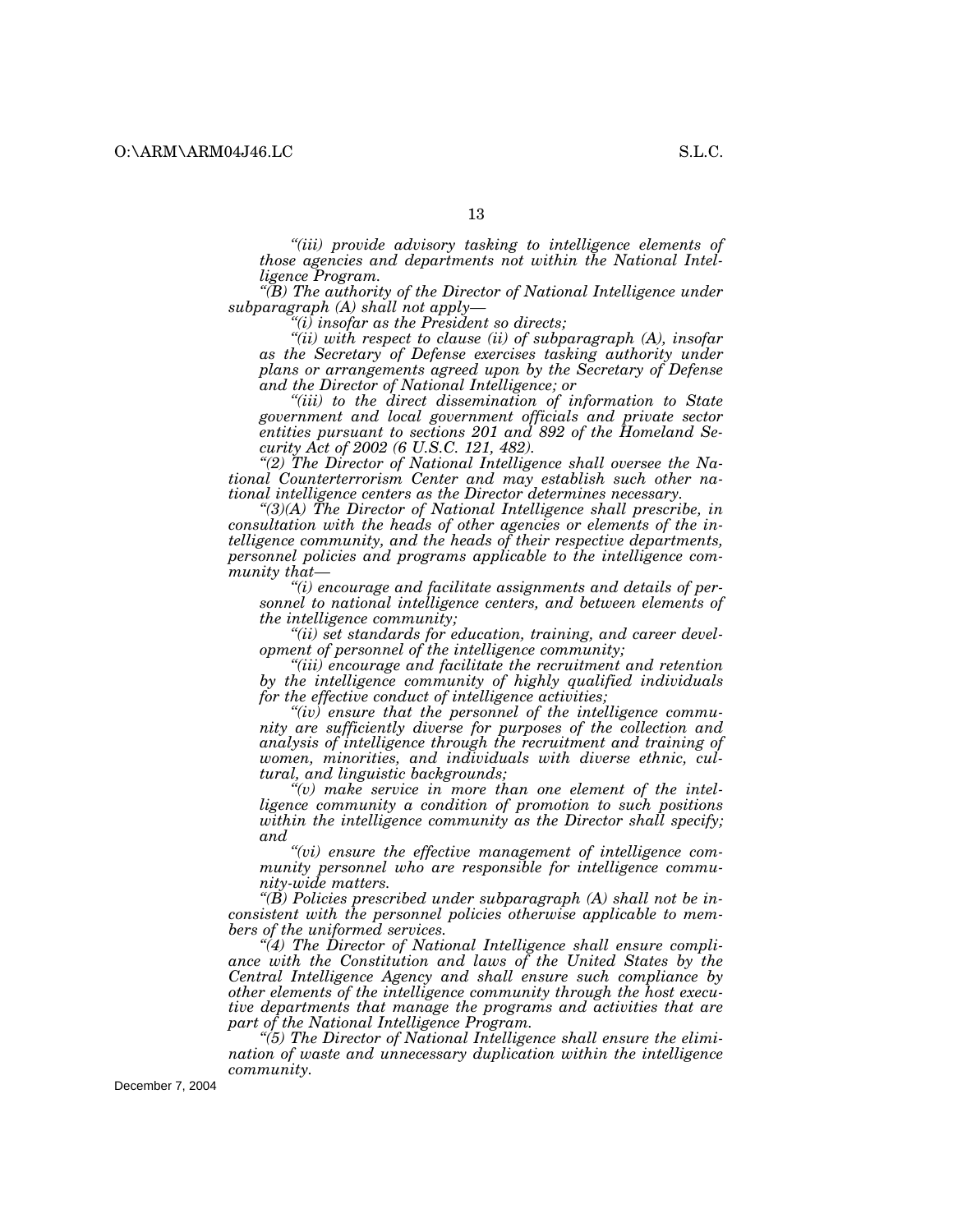*''(6) The Director of National Intelligence shall establish requirements and priorities for foreign intelligence information to be collected under the Foreign Intelligence Surveillance Act of 1978 (50 U.S.C. 1801 et seq.), and provide assistance to the Attorney General to ensure that information derived from electronic surveillance or physical searches under that Act is disseminated so it may be used efficiently and effectively for national intelligence purposes, except that the Director shall have no authority to direct or undertake electronic surveillance or physical search operations pursuant to that Act unless authorized by statute or Executive order.*

*''(7) The Director of National Intelligence shall perform such other functions as the President may direct.*

*''(8) Nothing in this title shall be construed as affecting the role of the Department of Justice or the Attorney General under the Foreign Intelligence Surveillance Act of 1978.*

*''(g) INTELLIGENCE INFORMATION SHARING.—(1) The Director of National Intelligence shall have principal authority to ensure maximum availability of and access to intelligence information within the intelligence community consistent with national security requirements. The Director of National Intelligence shall—*

*''(A) establish uniform security standards and procedures;*

*''(B) establish common information technology standards, protocols, and interfaces;*

*''(C) ensure development of information technology systems that include multi-level security and intelligence integration capabilities;*

*''(D) establish policies and procedures to resolve conflicts between the need to share intelligence information and the need to protect intelligence sources and methods;*

*''(E) develop an enterprise architecture for the intelligence community and ensure that elements of the intelligence community comply with such architecture; and*

*''(F) have procurement approval authority over all enterprise architecture-related information technology items funded in the National Intelligence Program.*

*''(2) The President shall ensure that the Director of National Intelligence has all necessary support and authorities to fully and effectively implement paragraph (1).*

*''(3) Except as otherwise directed by the President or with the specific written agreement of the head of the department or agency in question, a Federal agency or official shall not be considered to have met any obligation to provide any information, report, assessment, or other material (including unevaluated intelligence information) to that department or agency solely by virtue of having provided that information, report, assessment, or other material to the Director of National Intelligence or the National Counterterrorism Center.*

*''(4) Not later than February 1 of each year, the Director of National Intelligence shall submit to the President and to the Congress an annual report that identifies any statute, regulation, policy, or practice that the Director believes impedes the ability of the Director to fully and effectively implement paragraph (1).*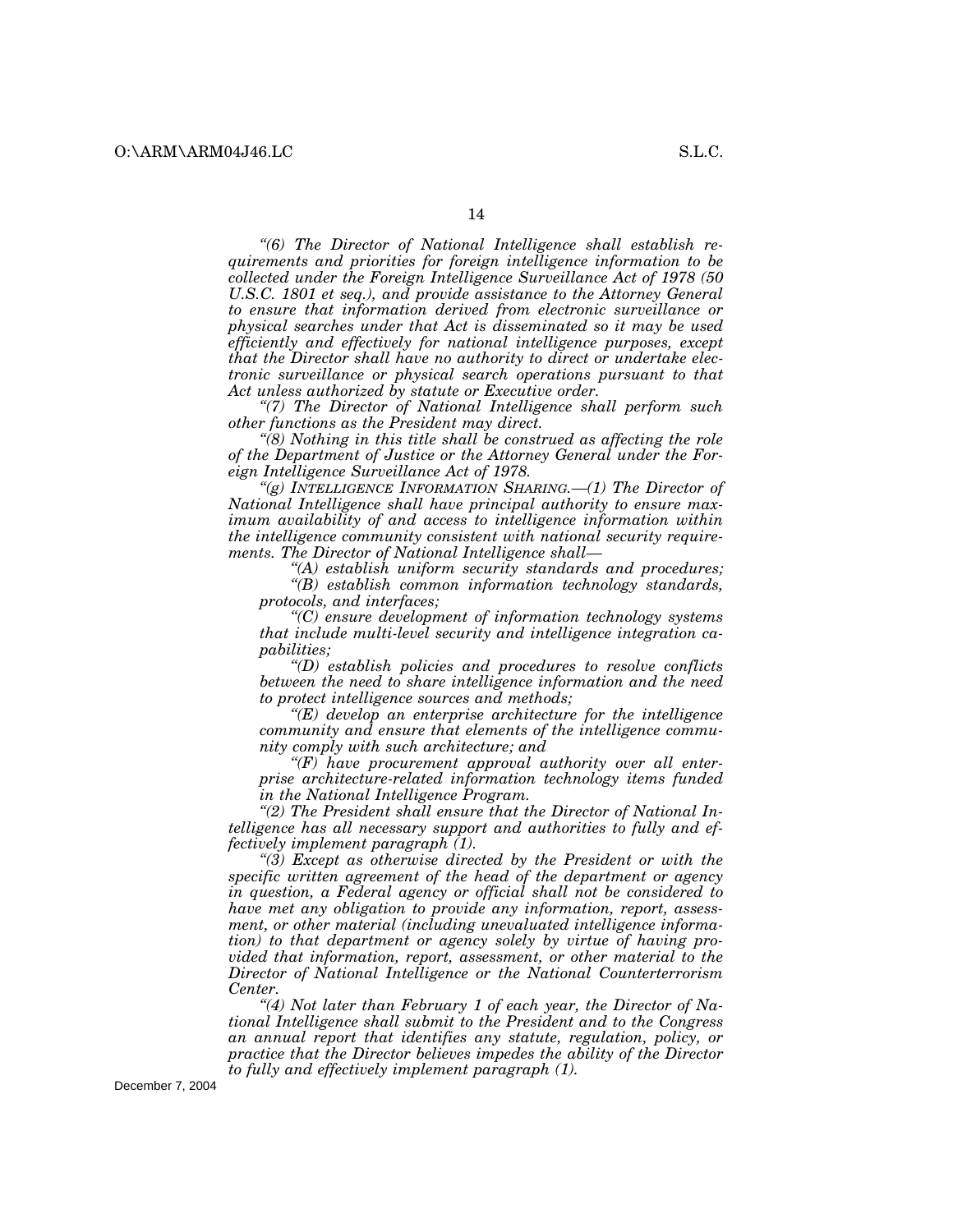*''(h) ANALYSIS.—To ensure the most accurate analysis of intelligence is derived from all sources to support national security needs, the Director of National Intelligence shall—*

*''(1) implement policies and procedures—*

*''(A) to encourage sound analytic methods and tradecraft throughout the elements of the intelligence community;*

*''(B) to ensure that analysis is based upon all sources available; and*

*''(C) to ensure that the elements of the intelligence community regularly conduct competitive analysis of analytic products, whether such products are produced by or disseminated to such elements;*

*''(2) ensure that resource allocation for intelligence analysis is appropriately proportional to resource allocation for intelligence collection systems and operations in order to maximize analysis of all collected data;*

*''(3) ensure that differences in analytic judgment are fully considered and brought to the attention of policymakers; and*

*''(4) ensure that sufficient relationships are established between intelligence collectors and analysts to facilitate greater understanding of the needs of analysts.*

*''(i) PROTECTION OF INTELLIGENCE SOURCES AND METHODS.— (1) The Director of National Intelligence shall protect intelligence sources and methods from unauthorized disclosure.*

*''(2) Consistent with paragraph (1), in order to maximize the dissemination of intelligence, the Director of National Intelligence shall establish and implement guidelines for the intelligence community for the following purposes:*

*''(A) Classification of information under applicable law, Executive orders, or other Presidential directives.*

*''(B) Access to and dissemination of intelligence, both in final form and in the form when initially gathered.*

*''(C) Preparation of intelligence products in such a way that source information is removed to allow for dissemination at the lowest level of classification possible or in unclassified form to the extent practicable.*

*''(3) The Director may only delegate a duty or authority given the Director under this subsection to the Principal Deputy Director of National Intelligence.*

*''(j) UNIFORM PROCEDURES FOR SENSITIVE COMPARTMENTED IN-FORMATION.—The Director of National Intelligence, subject to the direction of the President, shall—*

*''(1) establish uniform standards and procedures for the grant of access to sensitive compartmented information to any officer or employee of any agency or department of the United States and to employees of contractors of those agencies or departments;*

*''(2) ensure the consistent implementation of those standards and procedures throughout such agencies and departments;*

*''(3) ensure that security clearances granted by individual elements of the intelligence community are recognized by all ele-*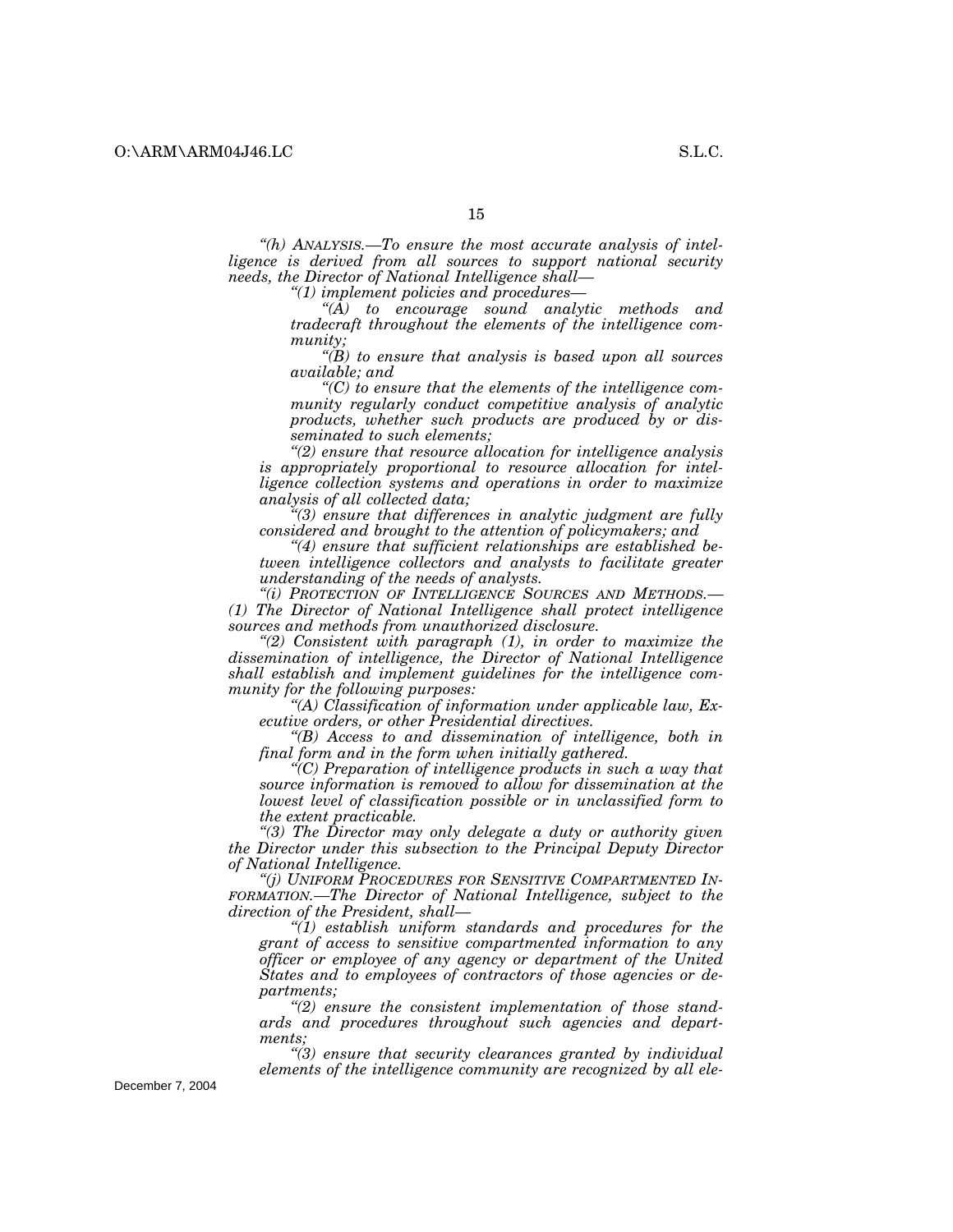*ments of the intelligence community, and under contracts entered into by those agencies; and*

*''(4) ensure that the process for investigation and adjudication of an application for access to sensitive compartmented information is performed in the most expeditious manner possible consistent with applicable standards for national security.*

*''(k) COORDINATION WITH FOREIGN GOVERNMENTS.—Under the direction of the President and in a manner consistent with section 207 of the Foreign Service Act of 1980 (22 U.S.C. 3927), the Director of National Intelligence shall oversee the coordination of the relationships between elements of the intelligence community and the intelligence or security services of foreign governments or international organizations on all matters involving intelligence related to the national security or involving intelligence acquired through clandestine means.*

*''(l) ENHANCED PERSONNEL MANAGEMENT.—(1)(A) The Director of National Intelligence shall, under regulations prescribed by the Director, provide incentives for personnel of elements of the intelligence community to serve—*

*''(i) on the staff of the Director of National Intelligence;*

*''(ii) on the staff of the national intelligence centers;*

*''(iii) on the staff of the National Counterterrorism Center; and*

*''(iv) in other positions in support of the intelligence community management functions of the Director.*

*''(B) Incentives under subparagraph (A) may include financial incentives, bonuses, and such other awards and incentives as the Director considers appropriate.*

*''(2)(A) Notwithstanding any other provision of law, the personnel of an element of the intelligence community who are assigned or detailed under paragraph (1)(A) to service under the Director of National Intelligence shall be promoted at rates equivalent to or better than personnel of such element who are not so assigned or detailed.*

*''(B) The Director may prescribe regulations to carry out this section.*

*''(3)(A) The Director of National Intelligence shall prescribe mechanisms to facilitate the rotation of personnel of the intelligence community through various elements of the intelligence community in the course of their careers in order to facilitate the widest possible understanding by such personnel of the variety of intelligence requirements, methods, users, and capabilities.*

*''(B) The mechanisms prescribed under subparagraph (A) may include the following:*

*''(i) The establishment of special occupational categories involving service, over the course of a career, in more than one element of the intelligence community.*

*''(ii) The provision of rewards for service in positions undertaking analysis and planning of operations involving two or more elements of the intelligence community.*

*''(iii) The establishment of requirements for education, training, service, and evaluation for service involving more than one element of the intelligence community.*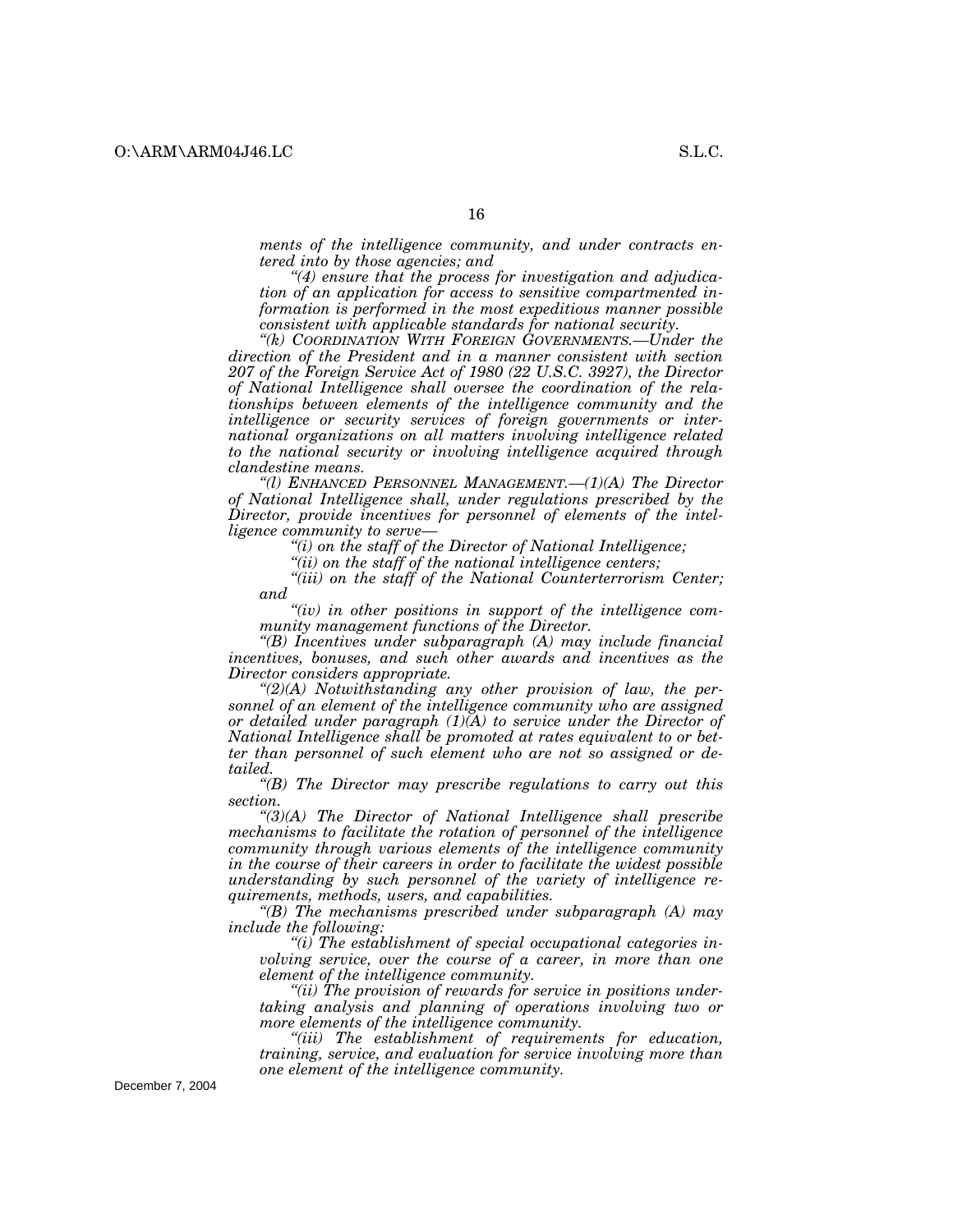*''(C) It is the sense of Congress that the mechanisms prescribed under this subsection should, to the extent practical, seek to duplicate for civilian personnel within the intelligence community the joint officer management policies established by chapter 38 of title 10, United States Code, and the other amendments made by title IV of the Goldwater–Nichols Department of Defense Reorganization Act of 1986 (Public Law 99–433).*

*''(4)(A) Except as provided in subparagraph (B) and subparagraph (D), this subsection shall not apply with respect to personnel of the elements of the intelligence community who are members of the uniformed services.*

*''(B) Mechanisms that establish requirements for education and training pursuant to paragraph (3)(B)(iii) may apply with respect to members of the uniformed services who are assigned to an element of the intelligence community funded through the National Intelligence Program, but such mechanisms shall not be inconsistent with personnel policies and education and training requirements otherwise applicable to members of the uniformed services.*

*''(C) The personnel policies and programs developed and implemented under this subsection with respect to law enforcement officers (as that term is defined in section 5541(3) of title 5, United States Code) shall not affect the ability of law enforcement entities to conduct operations or, through the applicable chain of command, to control the activities of such law enforcement officers.*

*''(D) Assignment to the Office of the Director of National Intelligence of commissioned officers of the Armed Forces shall be considered a joint-duty assignment for purposes of the joint officer management policies prescribed by chapter 38 of title 10, United States Code, and other provisions of that title.*

*''(m) ADDITIONAL AUTHORITY WITH RESPECT TO PERSONNEL.— (1) In addition to the authorities under subsection (f)(3), the Director of National Intelligence may exercise with respect to the personnel of the Office of the Director of National Intelligence any authority of the Director of the Central Intelligence Agency with respect to the personnel of the Central Intelligence Agency under the Central Intelligence Agency Act of 1949 (50 U.S.C. 403a et seq.), and other applicable provisions of law, as of the date of the enactment of this subsection to the same extent, and subject to the same conditions and limitations, that the Director of the Central Intelligence Agency may exercise such authority with respect to personnel of the Central Intelligence Agency.*

*''(2) Employees and applicants for employment of the Office of the Director of National Intelligence shall have the same rights and protections under the Office of the Director of National Intelligence as employees of the Central Intelligence Agency have under the Central Intelligence Agency Act of 1949, and other applicable provisions of law, as of the date of the enactment of this subsection.*

*''(n) ACQUISITION AUTHORITIES.—(1) In carrying out the responsibilities and authorities under this section, the Director of National Intelligence may exercise the acquisition and appropriations authorities referred to in the Central Intelligence Agency Act of 1949 (50 U.S.C. 403a et seq.) other than the authorities referred to in section 8(b) of that Act (50 U.S.C. 403j(b)).*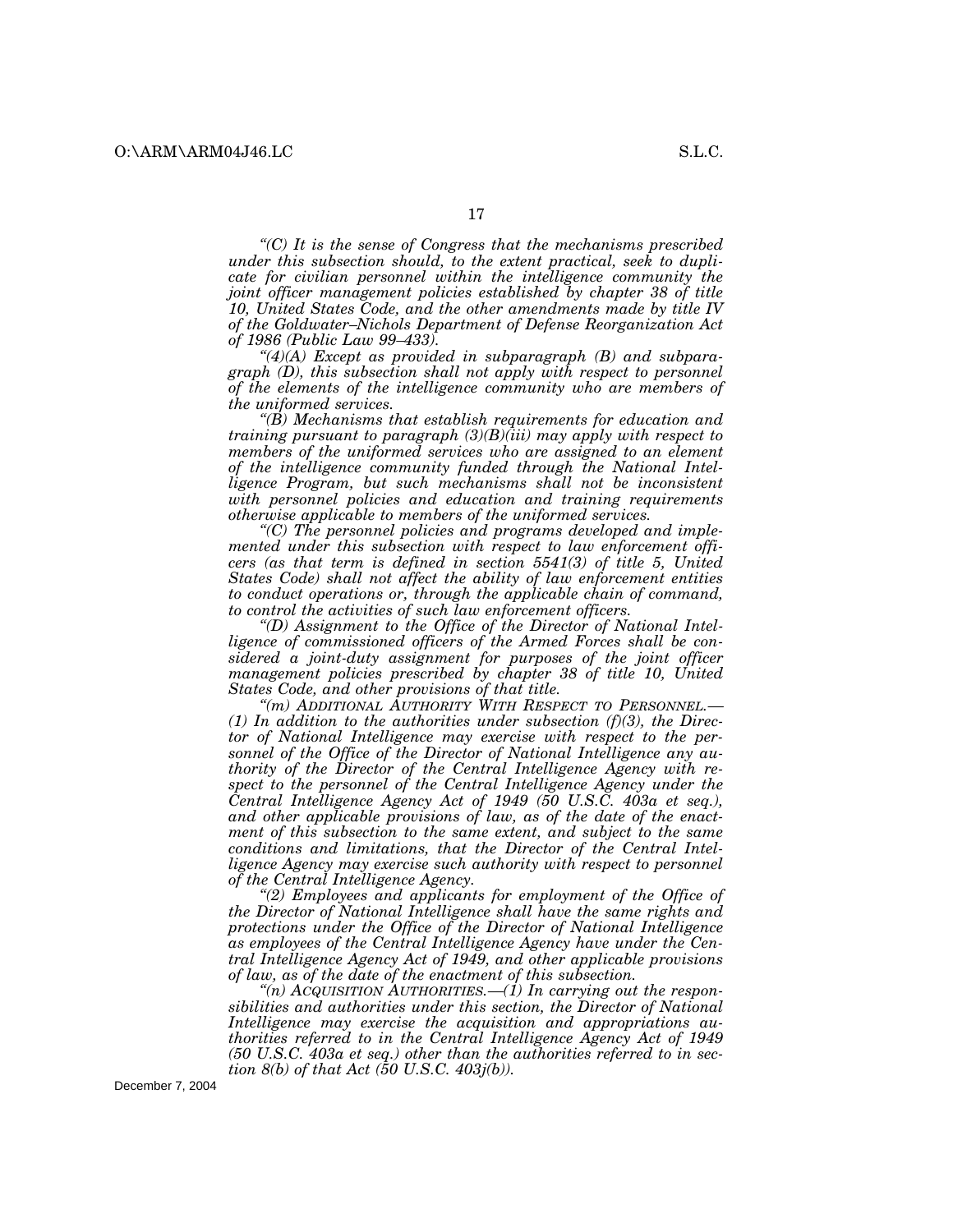*''(2) For the purpose of the exercise of any authority referred to in paragraph (1), a reference to the head of an agency shall be deemed to be a reference to the Director of National Intelligence or the Principal Deputy Director of National Intelligence.*

*''(3)(A) Any determination or decision to be made under an authority referred to in paragraph (1) by the head of an agency may be made with respect to individual purchases and contracts or with respect to classes of purchases or contracts, and shall be final.*

*''(B) Except as provided in subparagraph (C), the Director of National Intelligence or the Principal Deputy Director of National Intelligence may, in such official's discretion, delegate to any officer or other official of the Office of the Director of National Intelligence any authority to make a determination or decision as the head of the agency under an authority referred to in paragraph (1).*

*''(C) The limitations and conditions set forth in section 3(d) of the Central Intelligence Agency Act of 1949 (50 U.S.C. 403c(d)) shall apply to the exercise by the Director of National Intelligence of an authority referred to in paragraph (1).*

*''(D) Each determination or decision required by an authority referred to in the second sentence of section 3(d) of the Central Intelligence Agency Act of 1949 shall be based upon written findings made by the official making such determination or decision, which findings shall be final and shall be available within the Office of the Director of National Intelligence for a period of at least six years following the date of such determination or decision.*

*''(o) CONSIDERATION OF VIEWS OF ELEMENTS OF INTELLIGENCE COMMUNITY.—In carrying out the duties and responsibilities under this section, the Director of National Intelligence shall take into account the views of a head of a department containing an element* of the intelligence community and of the Director of the Central In*telligence Agency.*

*''(p) RESPONSIBILITY OF DIRECTOR OF NATIONAL INTELLIGENCE REGARDING NATIONAL INTELLIGENCE PROGRAM BUDGET CON-CERNING THE DEPARTMENT OF DEFENSE.—Subject to the direction of the President, the Director of National Intelligence shall, after consultation with the Secretary of Defense, ensure that the National Intelligence Program budgets for the elements of the intelligence community that are within the Department of Defense are adequate to satisfy the national intelligence needs of the Department of Defense, including the needs of the Chairman of the Joint Chiefs of Staff and the commanders of the unified and specified commands, and wherever such elements are performing Government-wide functions, the needs of other Federal departments and agencies.*

*''(q) ACQUISITIONS OF MAJOR SYSTEMS.—(1) For each intelligence program within the National Intelligence Program for the acquisition of a major system, the Director of National Intelligence shall—*

*''(A) require the development and implementation of a program management plan that includes cost, schedule, and performance goals and program milestone criteria, except that with respect to Department of Defense programs the Director shall consult with the Secretary of Defense;*

*''(B) serve as exclusive milestone decision authority, except that with respect to Department of Defense programs the Direc-*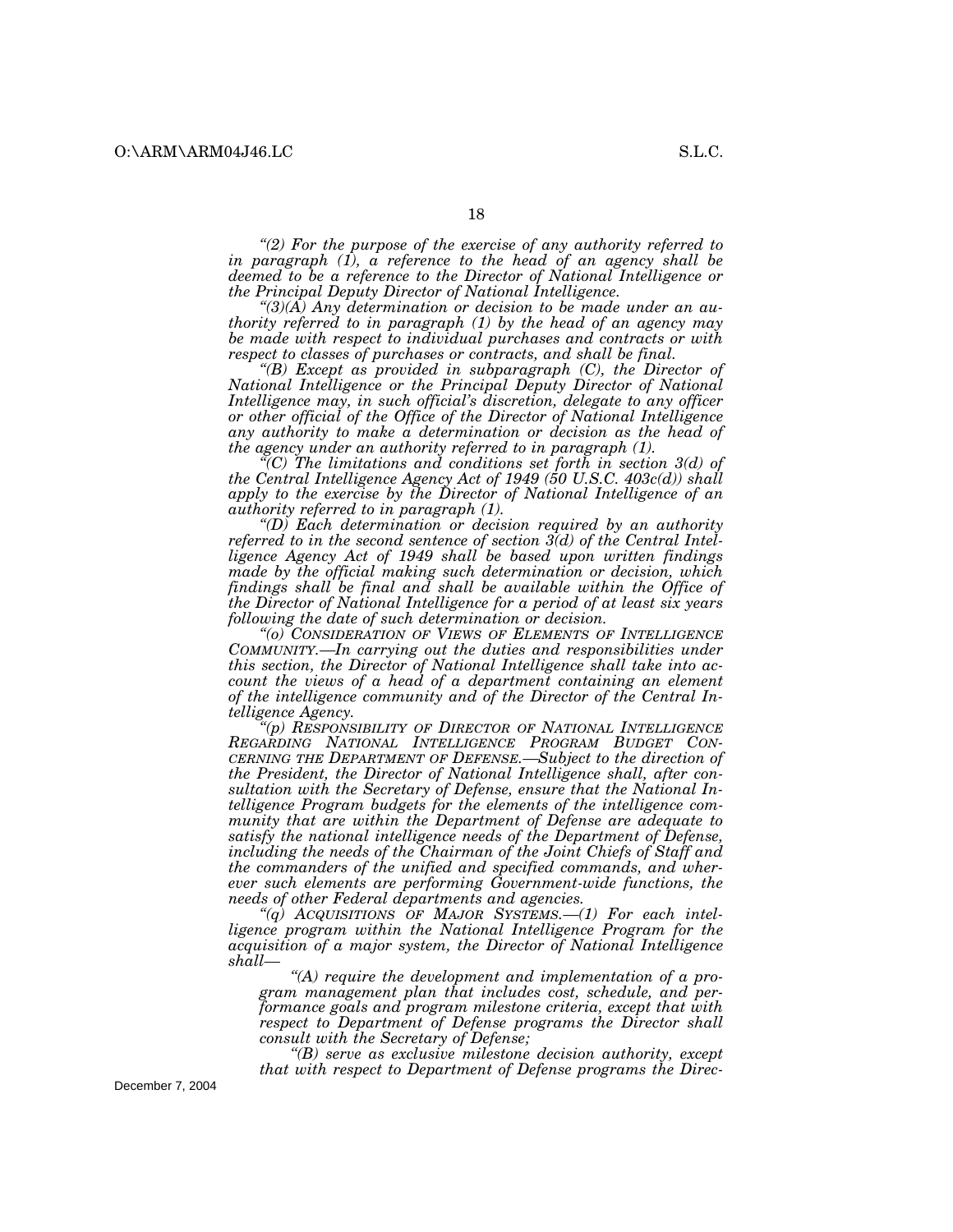*tor shall serve as milestone decision authority jointly with the Secretary of Defense or the designee of the Secretary; and*

*''(C) periodically—*

*''(i) review and assess the progress made toward the achievement of the goals and milestones established in such plan; and*

*''(ii) submit to Congress a report on the results of such review and assessment.*

*''(2) If the Director of National Intelligence and the Secretary of Defense are unable to reach an agreement on a milestone decision under paragraph (1)(B), the President shall resolve the conflict.*

*''(3) Nothing in this subsection may be construed to limit the authority of the Director of National Intelligence to delegate to any other official any authority to perform the responsibilities of the Director under this subsection.*

*''(4) In this subsection:*

*''(A) The term 'intelligence program', with respect to the acquisition of a major system, means a program that—*

*''(i) is carried out to acquire such major system for an element of the intelligence community; and*

*''(ii) is funded in whole out of amounts available for the National Intelligence Program.*

*''(B) The term 'major system' has the meaning given such term in section 4(9) of the Federal Property and Administrative Services Act of 1949 (41 U.S.C. 403(9)).*

*''(r) PERFORMANCE OF COMMON SERVICES.—The Director of National Intelligence shall, in consultation with the heads of departments and agencies of the United States Government containing elements within the intelligence community and with the Director of the Central Intelligence Agency, coordinate the performance by the elements of the intelligence community within the National Intelligence Program of such services as are of common concern to the intelligence community, which services the Director of National Intelligence determines can be more efficiently accomplished in a consolidated manner.*

*''OFFICE OF THE DIRECTOR OF NATIONAL INTELLIGENCE*

*''SEC. 103. (a) OFFICE OF DIRECTOR OF NATIONAL INTEL-LIGENCE.—There is an Office of the Director of National Intelligence.*

*''(b) FUNCTION.—The function of the Office of the Director of National Intelligence is to assist the Director of National Intelligence in carrying out the duties and responsibilities of the Director under this Act, the National Security Act of 1947 (50 U.S.C. 401 et seq.), and other applicable provisions of law, and to carry out such other duties as may be prescribed by the President or by law.*

*''(c) COMPOSITION.—The Office of the Director of National Intelligence is composed of the following:*

*''(1) The Director of National Intelligence.*

*''(2) The Principal Deputy Director of National Intelligence.*

*''(3) Any Deputy Director of National Intelligence appointed under section 103A.*

*''(4) The National Intelligence Council.*

*''(5) The General Counsel.*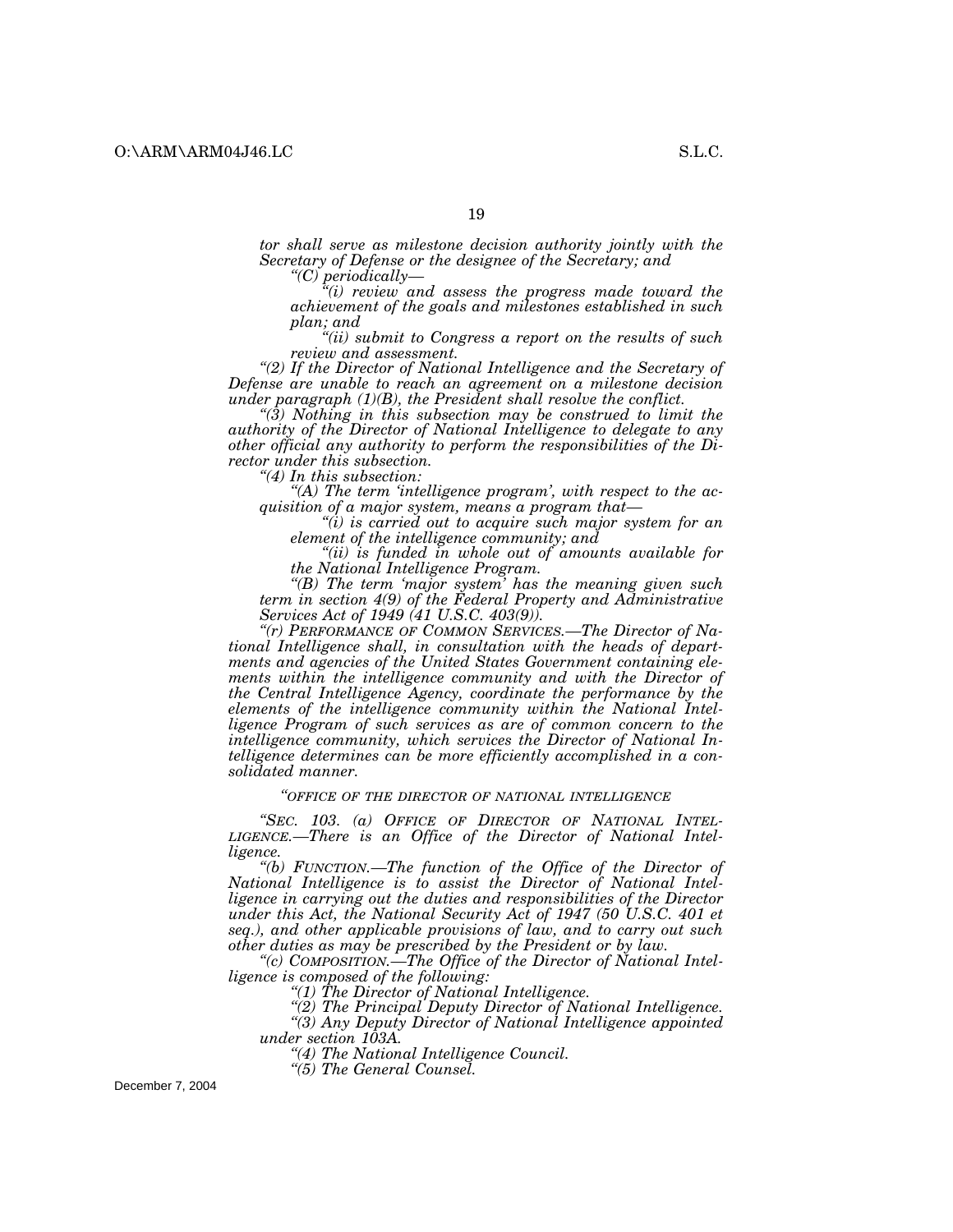*''(6) The Civil Liberties Protection Officer.*

*''(7) The Director of Science and Technology.*

*''(8) The National Counterintelligence Executive (including the Office of the National Counterintelligence Executive).*

*''(9) Such other offices and officials as may be established by law or the Director may establish or designate in the Office, including national intelligence centers.*

*''(d) STAFF.—(1) To assist the Director of National Intelligence in fulfilling the duties and responsibilities of the Director, the Director shall employ and utilize in the Office of the Director of National Intelligence a professional staff having an expertise in matters relating to such duties and responsibilities, and may establish permanent positions and appropriate rates of pay with respect to that staff.*

*''(2) The staff of the Office of the Director of National Intelligence under paragraph (1) shall include the staff of the Office of the Deputy Director of Central Intelligence for Community Management that is transferred to the Office of the Director of National Intelligence under section 1091 of the National Security Intelligence Reform Act of 2004.*

*''(e) LIMITATION ON CO-LOCATION WITH OTHER ELEMENTS OF INTELLIGENCE COMMUNITY.—Commencing as of October 1, 2008, the Office of the Director of National Intelligence may not be co-located with any other element of the intelligence community.*

# *''DEPUTY DIRECTORS OF NATIONAL INTELLIGENCE*

*''SEC. 103A. (a) PRINCIPAL DEPUTY DIRECTOR OF NATIONAL IN- TELLIGENCE.—(1) There is a Principal Deputy Director of National Intelligence who shall be appointed by the President, by and with the advice and consent of the Senate.*

*''(2) In the event of a vacancy in the position of Principal Deputy Director of National Intelligence, the Director of National Intelligence shall recommend to the President an individual for appointment as Principal Deputy Director of National Intelligence.*

*''(3) Any individual nominated for appointment as Principal Deputy Director of National Intelligence shall have extensive national security experience and management expertise.*

*''(4) The individual serving as Principal Deputy Director of National Intelligence shall not, while so serving, serve in any capacity in any other element of the intelligence community.*

*''(5) The Principal Deputy Director of National Intelligence shall assist the Director of National Intelligence in carrying out the duties and responsibilities of the Director.*

*''(6) The Principal Deputy Director of National Intelligence shall act for, and exercise the powers of, the Director of National Intelligence during the absence or disability of the Director of National Intelligence or during a vacancy in the position of Director of National Intelligence.*

*''(b) DEPUTY DIRECTORS OF NATIONAL INTELLIGENCE.—(1) There may be not more than four Deputy Directors of National Intelligence who shall be appointed by the Director of National Intelligence.*

*''(2) Each Deputy Director of National Intelligence appointed under this subsection shall have such duties, responsibilities, and*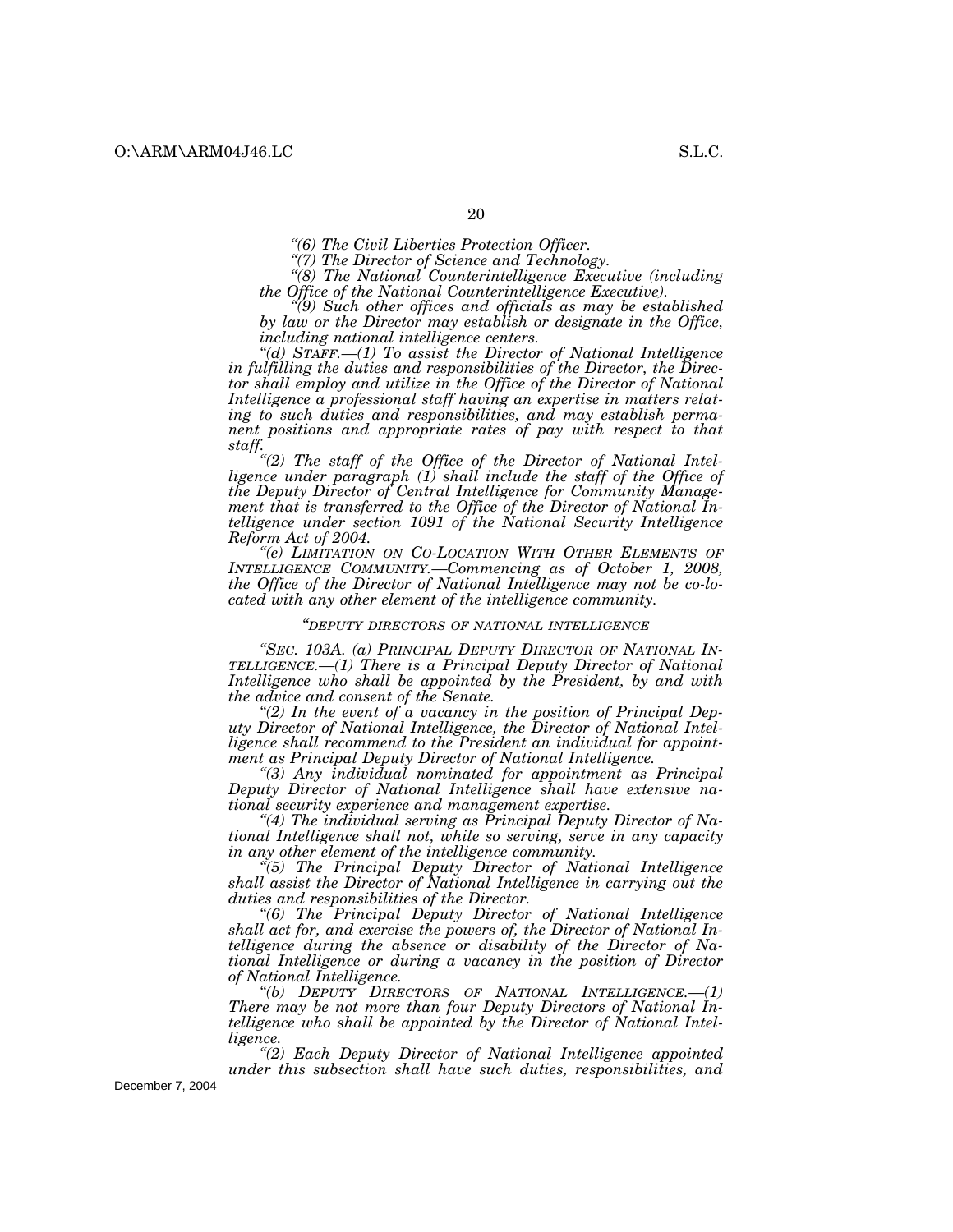*authorities as the Director of National Intelligence may assign or are specified by law.*

*''(c) MILITARY STATUS OF DIRECTOR OF NATIONAL INTEL- LIGENCE AND PRINCIPAL DEPUTY DIRECTOR OF NATIONAL INTEL- LIGENCE.—(1) Not more than one of the individuals serving in the positions specified in paragraph (2) may be a commissioned officer of the Armed Forces in active status.*

*''(2) The positions referred to in this paragraph are the following:*

*''(A) The Director of National Intelligence.*

*''(B) The Principal Deputy Director of National Intelligence.*

*''(3) It is the sense of Congress that, under ordinary circumstances, it is desirable that one of the individuals serving in the positions specified in paragraph (2)—*

*''(A) be a commissioned officer of the Armed Forces, in active status; or*

*''(B) have, by training or experience, an appreciation of military intelligence activities and requirements.*

*''(4) A commissioned officer of the Armed Forces, while serving in a position specified in paragraph (2)—*

*''(A) shall not be subject to supervision or control by the Secretary of Defense or by any officer or employee of the Department of Defense;*

*''(B) shall not exercise, by reason of the officer's status as a commissioned officer, any supervision or control with respect to any of the military or civilian personnel of the Department of Defense except as otherwise authorized by law; and*

*''(C) shall not be counted against the numbers and percentages of commissioned officers of the rank and grade of such officer authorized for the military department of that officer.*

*''(5) Except as provided in subparagraph (A) or (B) of paragraph (4), the appointment of an officer of the Armed Forces to a position specified in paragraph (2) shall not affect the status, position, rank, or grade of such officer in the Armed Forces, or any emolument, perquisite, right, privilege, or benefit incident to or arising out of such status, position, rank, or grade.*

*''(6) A commissioned officer of the Armed Forces on active duty who is appointed to a position specified in paragraph (2), while serving in such position and while remaining on active duty, shall continue to receive military pay and allowances and shall not receive the pay prescribed for such position. Funds from which such pay and allowances are paid shall be reimbursed from funds available to the Director of National Intelligence.*

## *''NATIONAL INTELLIGENCE COUNCIL*

*''SEC. 103B. (a) NATIONAL INTELLIGENCE COUNCIL.—There is a National Intelligence Council.*

*''(b) COMPOSITION.—(1) The National Intelligence Council shall be composed of senior analysts within the intelligence community and substantive experts from the public and private sector, who shall be appointed by, report to, and serve at the pleasure of, the Director of National Intelligence.*

*''(2) The Director shall prescribe appropriate security requirements for personnel appointed from the private sector as a condition*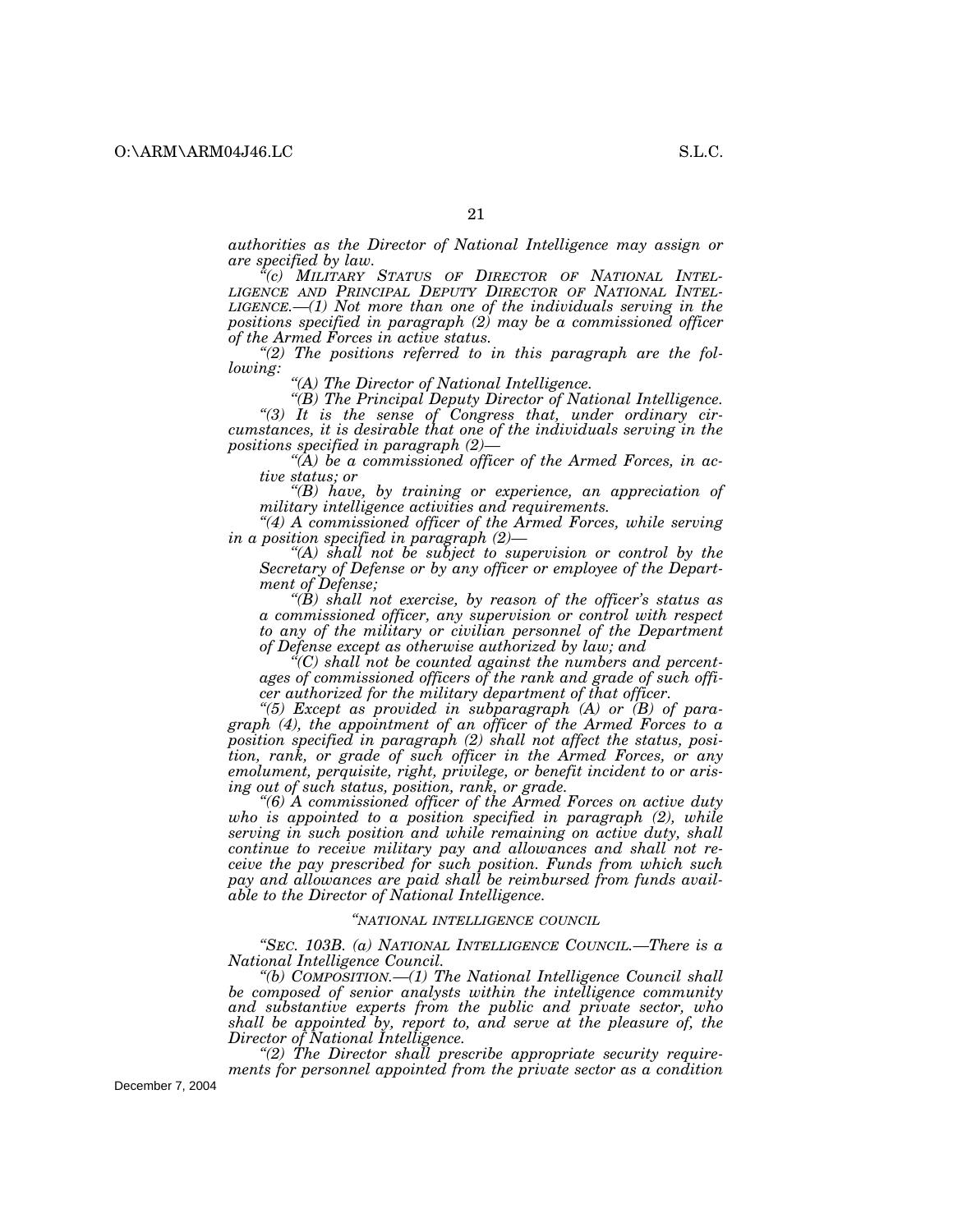*of service on the Council, or as contractors of the Council or employees of such contractors, to ensure the protection of intelligence sources and methods while avoiding, wherever possible, unduly intrusive requirements which the Director considers to be unnecessary for this purpose.*

*''(c) DUTIES AND RESPONSIBILITIES.—(1) The National Intelligence Council shall—*

*''(A) produce national intelligence estimates for the United States Government, including alternative views held by elements of the intelligence community and other information as specified in paragraph (2);*

*''(B) evaluate community-wide collection and production of intelligence by the intelligence community and the requirements and resources of such collection and production; and*

*''(C) otherwise assist the Director of National Intelligence in carrying out the responsibilities of the Director under section 102A.*

*''(2) The Director of National Intelligence shall ensure that the Council satisfies the needs of policymakers and other consumers of intelligence.*

*''(d) SERVICE AS SENIOR INTELLIGENCE ADVISERS.—Within their respective areas of expertise and under the direction of the Director of National Intelligence, the members of the National Intelligence Council shall constitute the senior intelligence advisers of the intelligence community for purposes of representing the views of the intelligence community within the United States Government.*

*''(e) AUTHORITY TO CONTRACT.—Subject to the direction and control of the Director of National Intelligence, the National Intelligence Council may carry out its responsibilities under this section by contract, including contracts for substantive experts necessary to assist the Council with particular assessments under this section.*

*''(f) STAFF.—The Director of National Intelligence shall make available to the National Intelligence Council such staff as may be necessary to permit the Council to carry out its responsibilities under this section.*

*''(g) AVAILABILITY OF COUNCIL AND STAFF.—(1) The Director of National Intelligence shall take appropriate measures to ensure that the National Intelligence Council and its staff satisfy the needs of policymaking officials and other consumers of intelligence.*

*''(2) The Council shall be readily accessible to policymaking officials and other appropriate individuals not otherwise associated with the intelligence community.*

*''(h) SUPPORT.—The heads of the elements of the intelligence community shall, as appropriate, furnish such support to the National Intelligence Council, including the preparation of intelligence analyses, as may be required by the Director of National Intelligence.*

*''(i) NATIONAL INTELLIGENCE COUNCIL PRODUCT.—For purposes of this section, the term 'National Intelligence Council product' includes a National Intelligence Estimate and any other intelligence community assessment that sets forth the judgment of the intelligence community as a whole on a matter covered by such product.*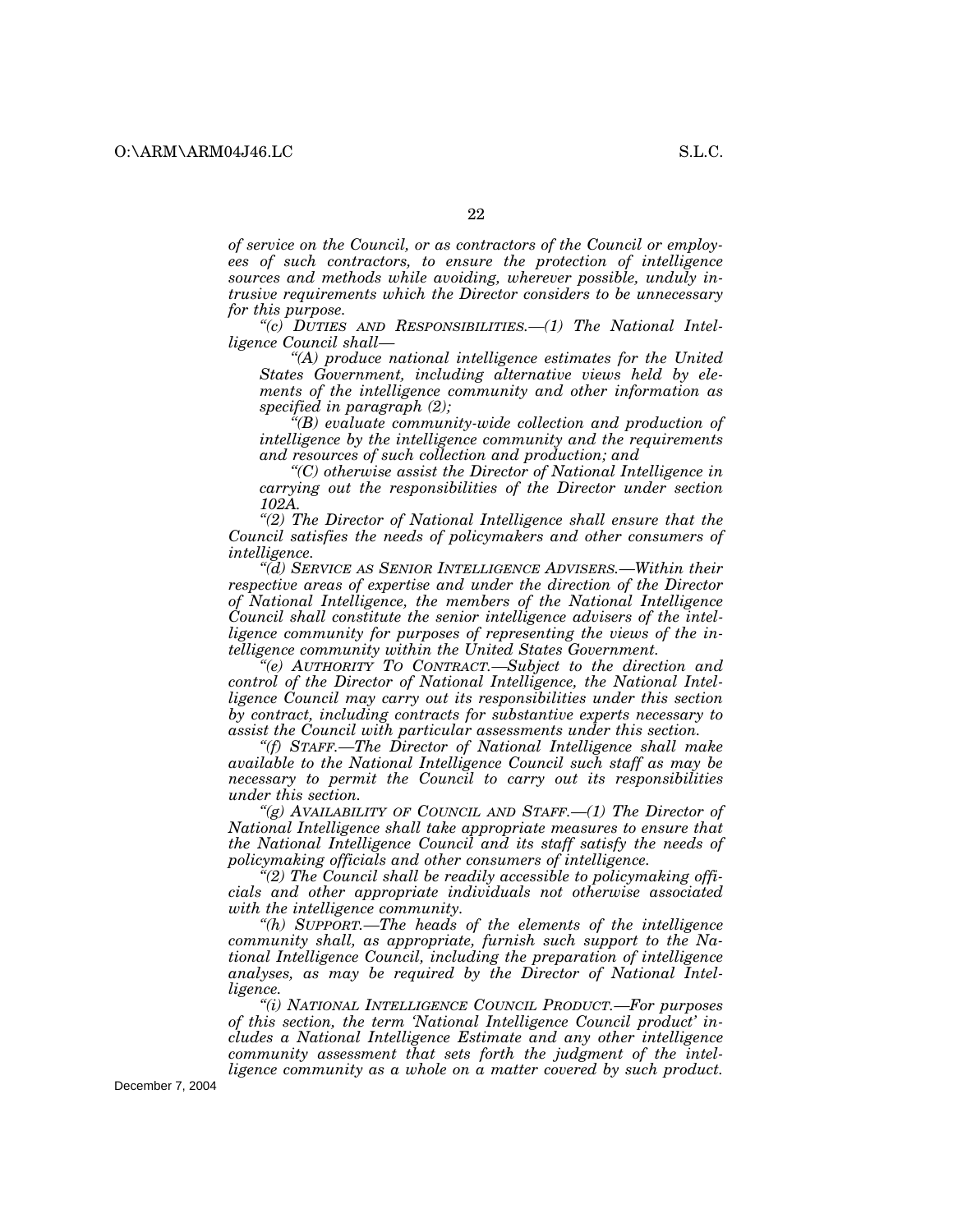## *''GENERAL COUNSEL*

*''SEC. 103C. (a) GENERAL COUNSEL.—There is a General Counsel of the Office of the Director of National Intelligence who shall be appointed by the President, by and with the advice and consent of the Senate.*

*''(b) PROHIBITION ON DUAL SERVICE AS GENERAL COUNSEL OF ANOTHER AGENCY.—The individual serving in the position of General Counsel may not, while so serving, also serve as the General Counsel of any other department, agency, or element of the United States Government.*

*''(c) SCOPE OF POSITION.—The General Counsel is the chief legal officer of the Office of the Director of National Intelligence.*

*''(d) FUNCTIONS.—The General Counsel shall perform such functions as the Director of National Intelligence may prescribe.*

## *''CIVIL LIBERTIES PROTECTION OFFICER*

*''SEC. 103D. (a) CIVIL LIBERTIES PROTECTION OFFICER.—(1) Within the Office of the Director of National Intelligence, there is a Civil Liberties Protection Officer who shall be appointed by the Director of National Intelligence.*

*''(2) The Civil Liberties Protection Officer shall report directly to the Director of National Intelligence.*

*''(b) DUTIES.—The Civil Liberties Protection Officer shall—*

*''(1) ensure that the protection of civil liberties and privacy is appropriately incorporated in the policies and procedures developed for and implemented by the Office of the Director of National Intelligence and the elements of the intelligence community within the National Intelligence Program;*

*''(2) oversee compliance by the Office and the Director of National Intelligence with requirements under the Constitution and all laws, regulations, Executive orders, and implementing guidelines relating to civil liberties and privacy;*

*''(3) review and assess complaints and other information indicating possible abuses of civil liberties and privacy in the administration of the programs and operations of the Office and the Director of National Intelligence and, as appropriate, investigate any such complaint or information;*

*''(4) ensure that the use of technologies sustain, and do not erode, privacy protections relating to the use, collection, and disclosure of personal information;*

*''(5) ensure that personal information contained in a system of records subject to section 552a of title 5, United States Code (popularly referred to as the 'Privacy Act'), is handled in full compliance with fair information practices as set out in that section;*

*''(6) conduct privacy impact assessments when appropriate or as required by law; and*

*''(7) perform such other duties as may be prescribed by the Director of National Intelligence or specified by law.*

*''(c) USE OF AGENCY INSPECTORS GENERAL.—When appropriate, the Civil Liberties Protection Officer may refer complaints to the Office of Inspector General having responsibility for the affected ele-*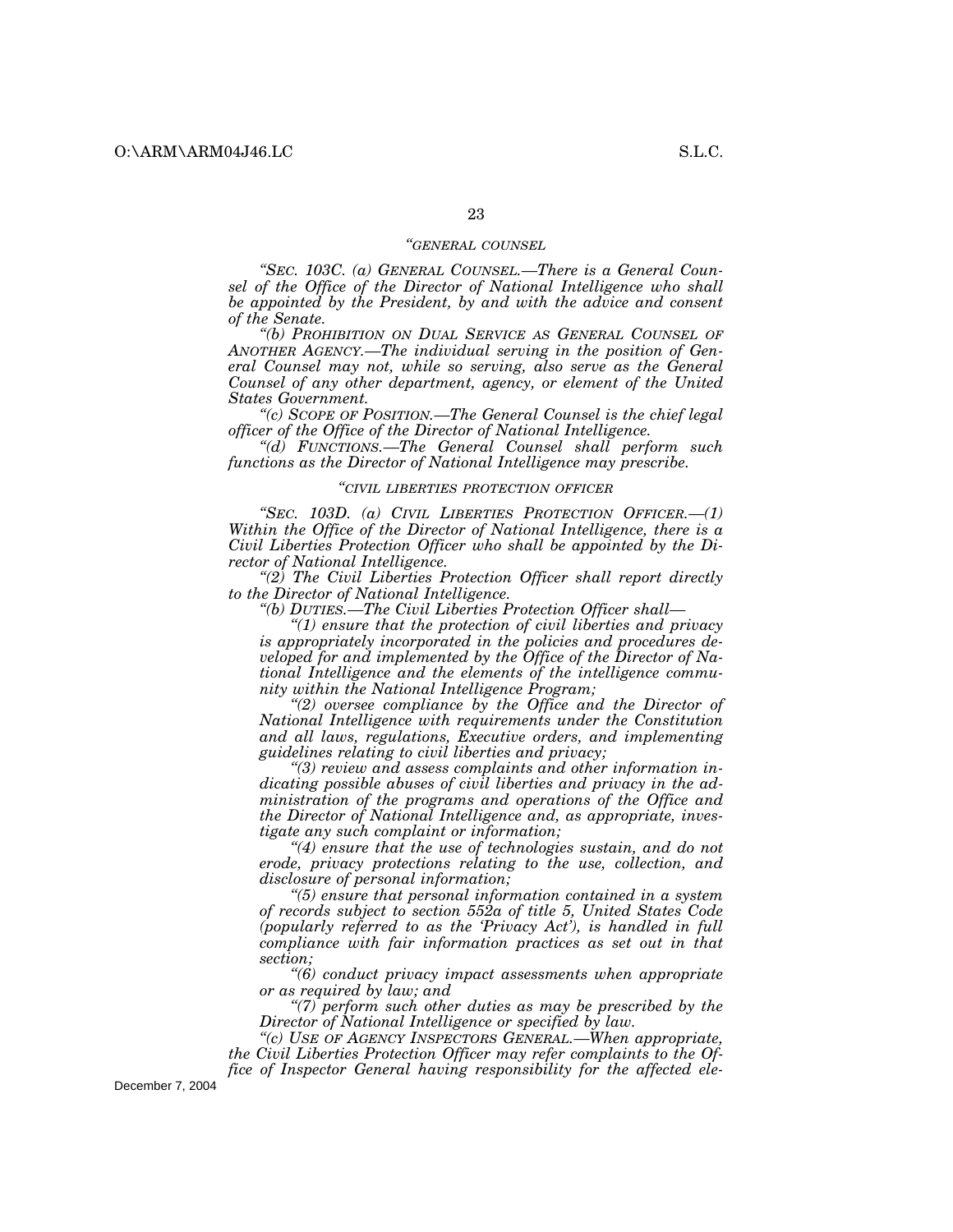*ment of the department or agency of the intelligence community to conduct an investigation under paragraph (3) of subsection (b).*

# *''DIRECTOR OF SCIENCE AND TECHNOLOGY*

*''SEC. 103E. (a) DIRECTOR OF SCIENCE AND TECHNOLOGY.— There is a Director of Science and Technology within the Office of the Director of National Intelligence who shall be appointed by the Director of National Intelligence.*

*''(b) REQUIREMENT RELATING TO APPOINTMENT.—An individual appointed as Director of Science and Technology shall have a professional background and experience appropriate for the duties of the Director of Science and Technology.*

*''(c) DUTIES.—The Director of Science and Technology shall—*

*''(1) act as the chief representative of the Director of National Intelligence for science and technology;*

*''(2) chair the Director of National Intelligence Science and Technology Committee under subsection (d);*

*''(3) assist the Director in formulating a long-term strategy for scientific advances in the field of intelligence;*

*''(4) assist the Director on the science and technology elements of the budget of the Office of the Director of National Intelligence; and*

*''(5) perform other such duties as may be prescribed by the Director of National Intelligence or specified by law.*

*''(d) DIRECTOR OF NATIONAL INTELLIGENCE SCIENCE AND TECH-NOLOGY COMMITTEE.—(1) There is within the Office of the Director of Science and Technology a Director of National Intelligence Science and Technology Committee.*

*''(2) The Committee shall be composed of the principal science officers of the National Intelligence Program.*

*''(3) The Committee shall—*

*''(A) coordinate advances in research and development related to intelligence; and*

*''(B) perform such other functions as the Director of Science and Technology shall prescribe.*

## *''NATIONAL COUNTERINTELLIGENCE EXECUTIVE*

*''SEC. 103F. (a) NATIONAL COUNTERINTELLIGENCE EXECU-TIVE.—The National Counterintelligence Executive under section 902 of the Counterintelligence Enhancement Act of 2002 (title IX of Public Law 107–306; 50 U.S.C. 402b et seq.) is a component of the Office of the Director of National Intelligence.*

*''(b) DUTIES.—The National Counterintelligence Executive shall perform the duties provided in the Counterintelligence Enhancement Act of 2002 and such other duties as may be prescribed by the Director of National Intelligence or specified by law.*

## *''CENTRAL INTELLIGENCE AGENCY*

*''SEC. 104. (a) CENTRAL INTELLIGENCE AGENCY.—There is a Central Intelligence Agency.*

*''(b) FUNCTION.—The function of the Central Intelligence Agency is to assist the Director of the Central Intelligence Agency in carrying out the responsibilities specified in section 104A(c).*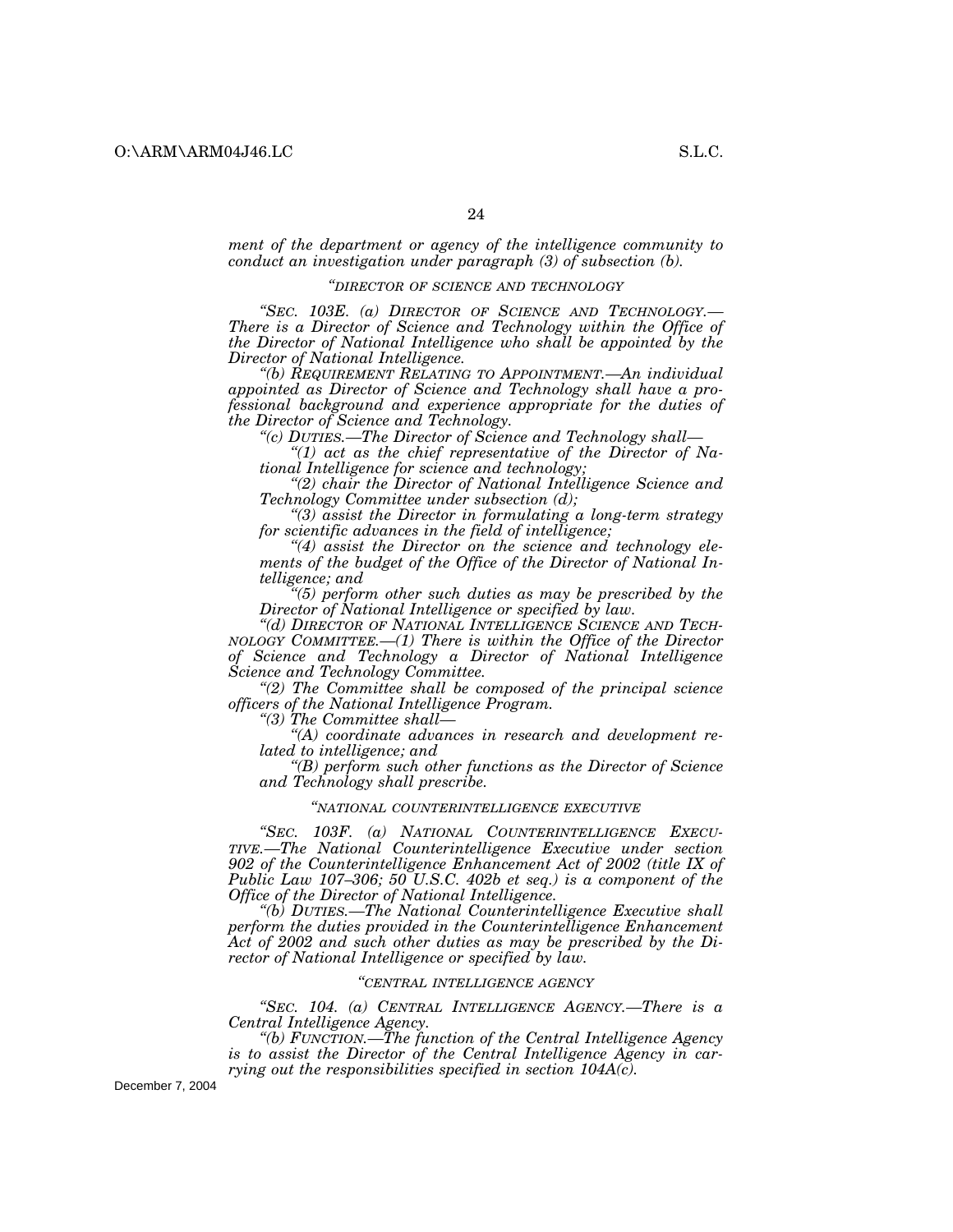# *''DIRECTOR OF THE CENTRAL INTELLIGENCE AGENCY*

*''SEC. 104A. (a) DIRECTOR OF CENTRAL INTELLIGENCE AGEN-CY.—There is a Director of the Central Intelligence Agency who shall be appointed by the President, by and with the advice and consent of the Senate.*

*''(b) SUPERVISION.—The Director of the Central Intelligence Agency shall report to the Director of National Intelligence regarding the activities of the Central Intelligence Agency.*

*''(c) DUTIES.—The Director of the Central Intelligence Agency shall—*

*''(1) serve as the head of the Central Intelligence Agency; and*

*''(2) carry out the responsibilities specified in subsection (d). ''(d) RESPONSIBILITIES.—The Director of the Central Intelligence Agency shall—*

*''(1) collect intelligence through human sources and by other appropriate means, except that the Director of the Central Intelligence Agency shall have no police, subpoena, or law enforcement powers or internal security functions;*

*''(2) correlate and evaluate intelligence related to the national security and provide appropriate dissemination of such intelligence;*

*''(3) provide overall direction for and coordination of the collection of national intelligence outside the United States through human sources by elements of the intelligence community authorized to undertake such collection and, in coordination with other departments, agencies, or elements of the United States Government which are authorized to undertake such collection, ensure that the most effective use is made of resources and that appropriate account is taken of the risks to the United States and those involved in such collection; and*

*''(4) perform such other functions and duties related to intelligence affecting the national security as the President or the Director of National Intelligence may direct.*

*''(e) TERMINATION OF EMPLOYMENT OF CIA EMPLOYEES.—(1) Notwithstanding the provisions of any other law, the Director of the Central Intelligence Agency may, in the discretion of the Director, terminate the employment of any officer or employee of the Central Intelligence Agency whenever the Director deems the termination of employment of such officer or employee necessary or advisable in the interests of the United States.*

*''(2) Any termination of employment of an officer or employee under paragraph (1) shall not affect the right of the officer or employee to seek or accept employment in any other department, agency, or element of the United States Government if declared eligible for such employment by the Office of Personnel Management.*

*''(f) COORDINATION WITH FOREIGN GOVERNMENTS.—Under the direction of the Director of National Intelligence and in a manner consistent with section 207 of the Foreign Service Act of 1980 (22 U.S.C. 3927), the Director of the Central Intelligence Agency shall coordinate the relationships between elements of the intelligence community and the intelligence or security services of foreign governments or international organizations on all matters involving in-*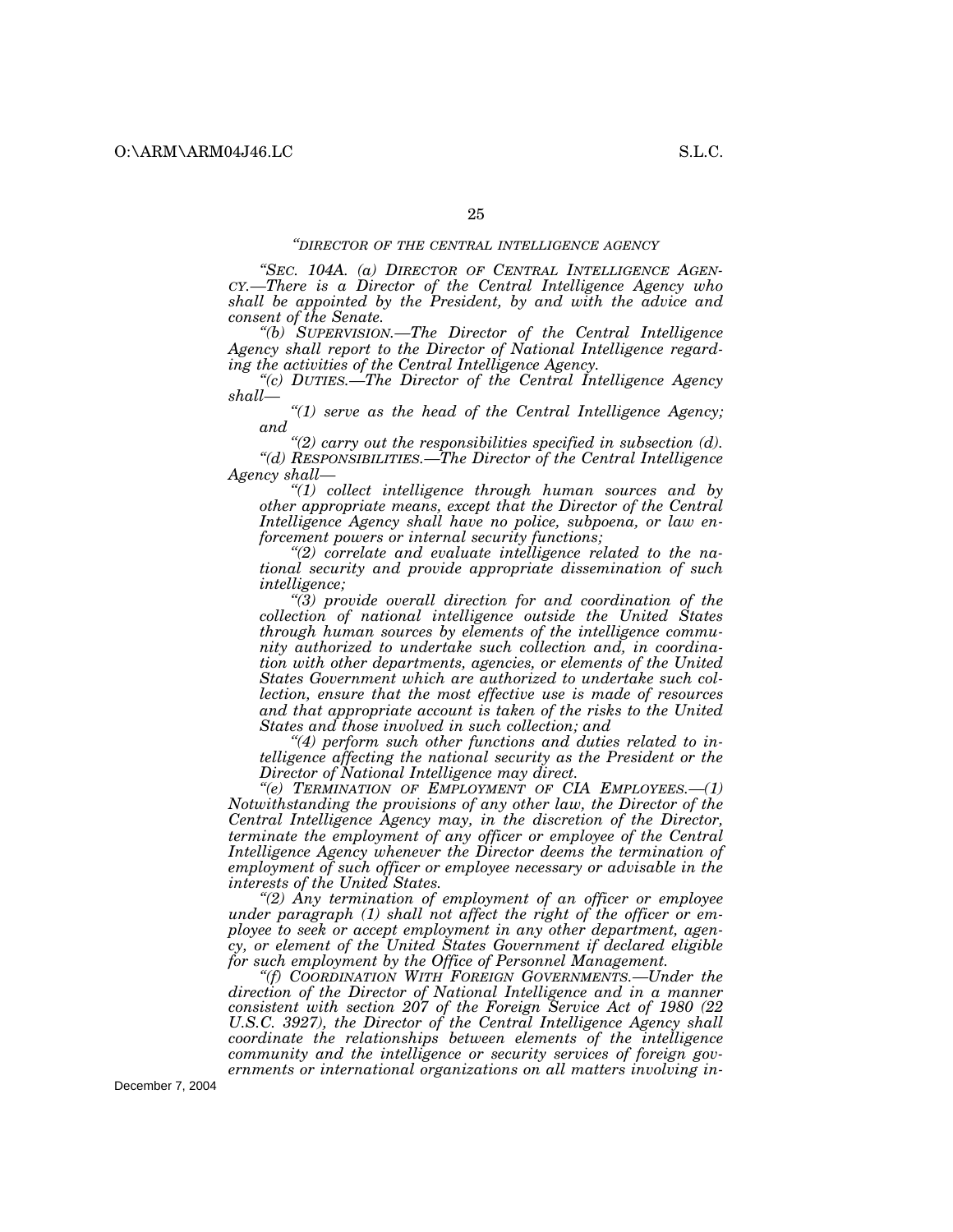*telligence related to the national security or involving intelligence acquired through clandestine means.''.*

*(b) SENSE OF CONGRESS.—It is the sense of Congress that—*

*(1) the human intelligence officers of the intelligence community have performed admirably and honorably in the face of great personal dangers;*

*(2) during an extended period of unprecedented investment and improvements in technical collection means, the human intelligence capabilities of the United States have not received the necessary and commensurate priorities;*

*(3) human intelligence is becoming an increasingly important capability to provide information on the asymmetric threats to the national security of the United States;*

*(4) the continued development and improvement of a robust and empowered and flexible human intelligence work force is critical to identifying, understanding, and countering the plans and intentions of the adversaries of the United States; and*

*(5) an increased emphasis on, and resources applied to, enhancing the depth and breadth of human intelligence capabilities of the United States intelligence community must be among the top priorities of the Director of National Intelligence.*

*(c) TRANSFORMATION OF CENTRAL INTELLIGENCE AGENCY.—The Director of the Central Intelligence Agency shall, in accordance with standards developed by the Director in consultation with the Director of National Intelligence—*

*(1) enhance the analytic, human intelligence, and other capabilities of the Central Intelligence Agency;*

*(2) develop and maintain an effective language program within the Agency;*

*(3) emphasize the hiring of personnel of diverse backgrounds for purposes of improving the capabilities of the Agency;*

*(4) establish and maintain effective relationships between human intelligence and signals intelligence within the Agency at the operational level; and*

*(5) achieve a more effective balance within the Agency with respect to unilateral operations and liaison operations.*

*(d) REPORT.—(1) Not later than 180 days after the date of the enactment of this Act, the Director of the Central Intelligence Agency shall submit to the Director of National Intelligence and the congressional intelligence committees a report setting forth the following:*

*(A) A strategy for improving the conduct of analysis (including strategic analysis) by the Central Intelligence Agency, and the progress of the Agency in implementing that strategy.*

*(B) A strategy for improving the human intelligence and other capabilities of the Agency, and the progress of the Agency in implementing that strategy.*

*(2)(A) The information in the report under paragraph (1) on the strategy referred to in paragraph (1)(B) shall—*

*(i) identify the number and types of personnel required to implement that strategy;*

*(ii) include a plan for the recruitment, training, equipping, and deployment of such personnel; and*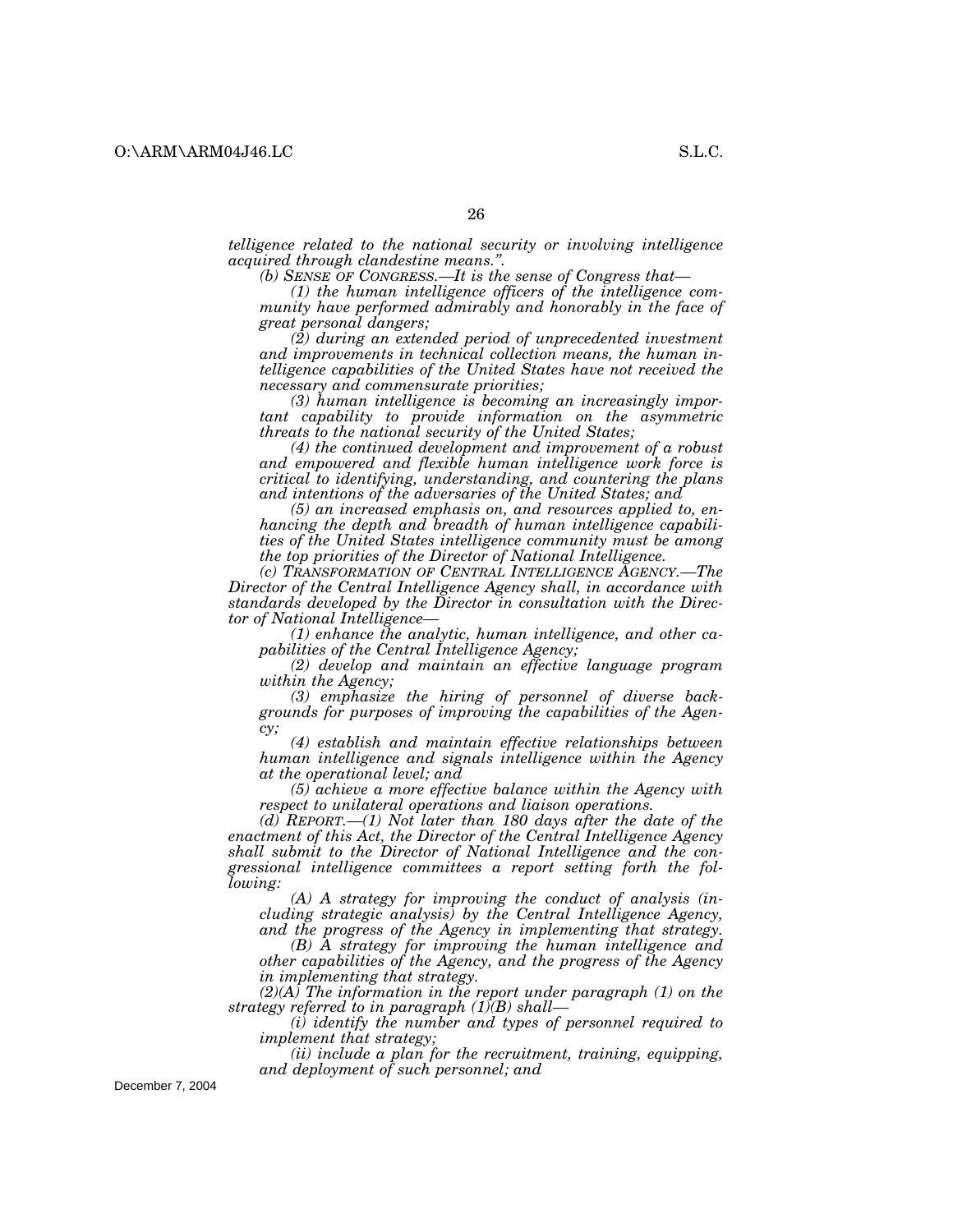*(iii) set forth an estimate of the costs of such activities.*

*(B) If as of the date of the report under paragraph (1), a proper balance does not exist between unilateral operations and liaison operations, such report shall set forth the steps to be taken to achieve such balance.*

# *SEC. 1012. REVISED DEFINITION OF NATIONAL INTELLIGENCE.*

*Paragraph (5) of section 3 of the National Security Act of 1947 (50 U.S.C. 401a) is amended to read as follows:*

*''(5) The terms 'national intelligence' and 'intelligence related to national security' refer to all intelligence, regardless of the source from which derived and including information gathered within or outside the United States, that—*

*''(A) pertains, as determined consistent with any guidance issued by the President, to more than one United States Government agency; and*

*''(B) that involves—*

*''(i) threats to the United States, its people, property, or interests;*

*''(ii) the development, proliferation, or use of weapons of mass destruction; or*

*''(iii) any other matter bearing on United States national or homeland security.''.*

#### *SEC. 1013. JOINT PROCEDURES FOR OPERATIONAL COORDINATION BETWEEN DEPARTMENT OF DEFENSE AND CENTRAL IN-TELLIGENCE AGENCY.*

*(a) DEVELOPMENT OF PROCEDURES.—The Director of National Intelligence, in consultation with the Secretary of Defense and the Director of the Central Intelligence Agency, shall develop joint procedures to be used by the Department of Defense and the Central Intelligence Agency to improve the coordination and deconfliction of operations that involve elements of both the Armed Forces and the Central Intelligence Agency consistent with national security and the protection of human intelligence sources and methods. Those procedures shall, at a minimum, provide the following:*

*(1) Methods by which the Director of the Central Intelligence Agency and the Secretary of Defense can improve communication and coordination in the planning, execution, and sustainment of operations, including, as a minimum—*

*(A) information exchange between senior officials of the Central Intelligence Agency and senior officers and officials of the Department of Defense when planning for such an operation commences by either organization; and*

*(B) exchange of information between the Secretary and the Director of the Central Intelligence Agency to ensure that senior operational officials in both the Department of Defense and the Central Intelligence Agency have knowledge of the existence of the ongoing operations of the other.*

*(2) When appropriate, in cases where the Department of Defense and the Central Intelligence Agency are conducting separate missions in the same geographical area, a mutual agreement on the tactical and strategic objectives for the region and a clear delineation of operational responsibilities to prevent conflict and duplication of effort.*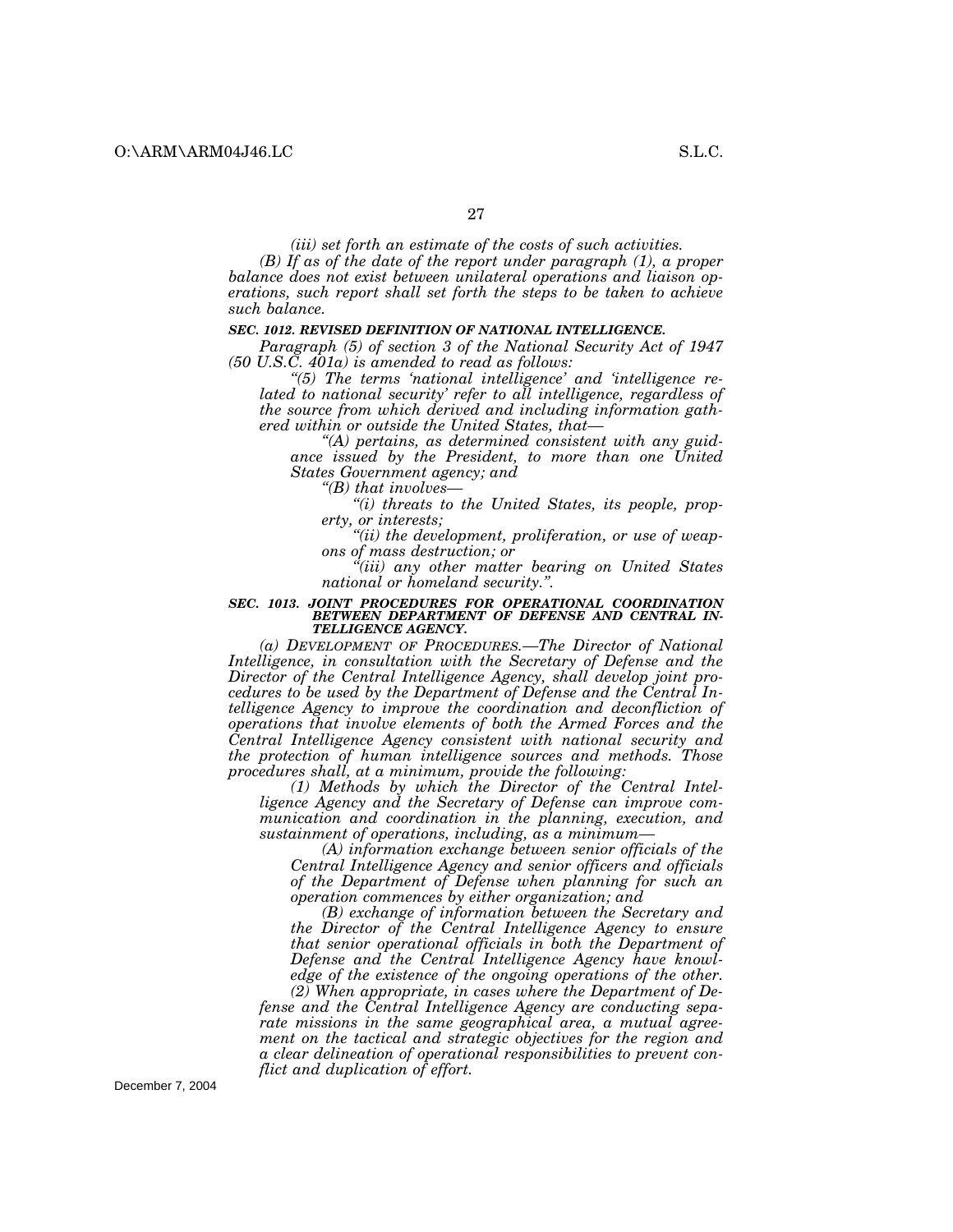*(b) IMPLEMENTATION REPORT.—Not later than 180 days after the date of the enactment of the Act, the Director of National Intelligence shall submit to the congressional defense committees (as defined in section 101 of title 10, United States Code) and the congressional intelligence committees (as defined in section 3(7) of the National Security Act of 1947 (50 U.S.C. 401a(7))) a report describing the procedures established pursuant to subsection (a) and the status of the implementation of those procedures.*

## *SEC. 1014. ROLE OF DIRECTOR OF NATIONAL INTELLIGENCE IN AP-POINTMENT OF CERTAIN OFFICIALS RESPONSIBLE FOR INTELLIGENCE-RELATED ACTIVITIES.*

*Section 106 of the National Security Act of 1947 (50 U.S.C. 403–6) is amended by striking all after the heading and inserting the following:*

*''(a) RECOMMENDATION OF DNI IN CERTAIN APPOINTMENTS.— (1) In the event of a vacancy in a position referred to in paragraph (2), the Director of National Intelligence shall recommend to the President an individual for nomination to fill the vacancy.*

*''(2) Paragraph (1) applies to the following positions:*

*''(A) The Principal Deputy Director of National Intelligence.*

*''(B) The Director of the Central Intelligence Agency.*

*''(b) CONCURRENCE OF DNI IN APPOINTMENTS TO POSITIONS IN THE INTELLIGENCE COMMUNITY.—(1) In the event of a vacancy in a position referred to in paragraph (2), the head of the department or agency having jurisdiction over the position shall obtain the concurrence of the Director of National Intelligence before appointing an individual to fill the vacancy or recommending to the President an individual to be nominated to fill the vacancy. If the Director does not concur in the recommendation, the head of the department or agency concerned may not fill the vacancy or make the recommendation to the President (as the case may be). In the case in which the Director does not concur in such a recommendation, the Director and the head of the department or agency concerned may advise the President directly of the intention to withhold concurrence or to make a recommendation, as the case may be.*

*''(2) Paragraph (1) applies to the following positions:*

*''(A) The Director of the National Security Agency.*

*''(B) The Director of the National Reconnaissance Office.*

*''(C) The Director of the National Geospatial-Intelligence Agency.*

*''(D) The Assistant Secretary of State for Intelligence and Research.*

*''(E) The Director of the Office of Intelligence of the Department of Energy.*

*''(F) The Director of the Office of Counterintelligence of the Department of Energy.*

*''(G) The Assistant Secretary for Intelligence and Analysis of the Department of the Treasury.*

*''(H) The Executive Assistant Director for Intelligence of the Federal Bureau of Investigation or any successor to that position.*

*''(I) The Assistant Secretary of Homeland Security for Information Analysis.*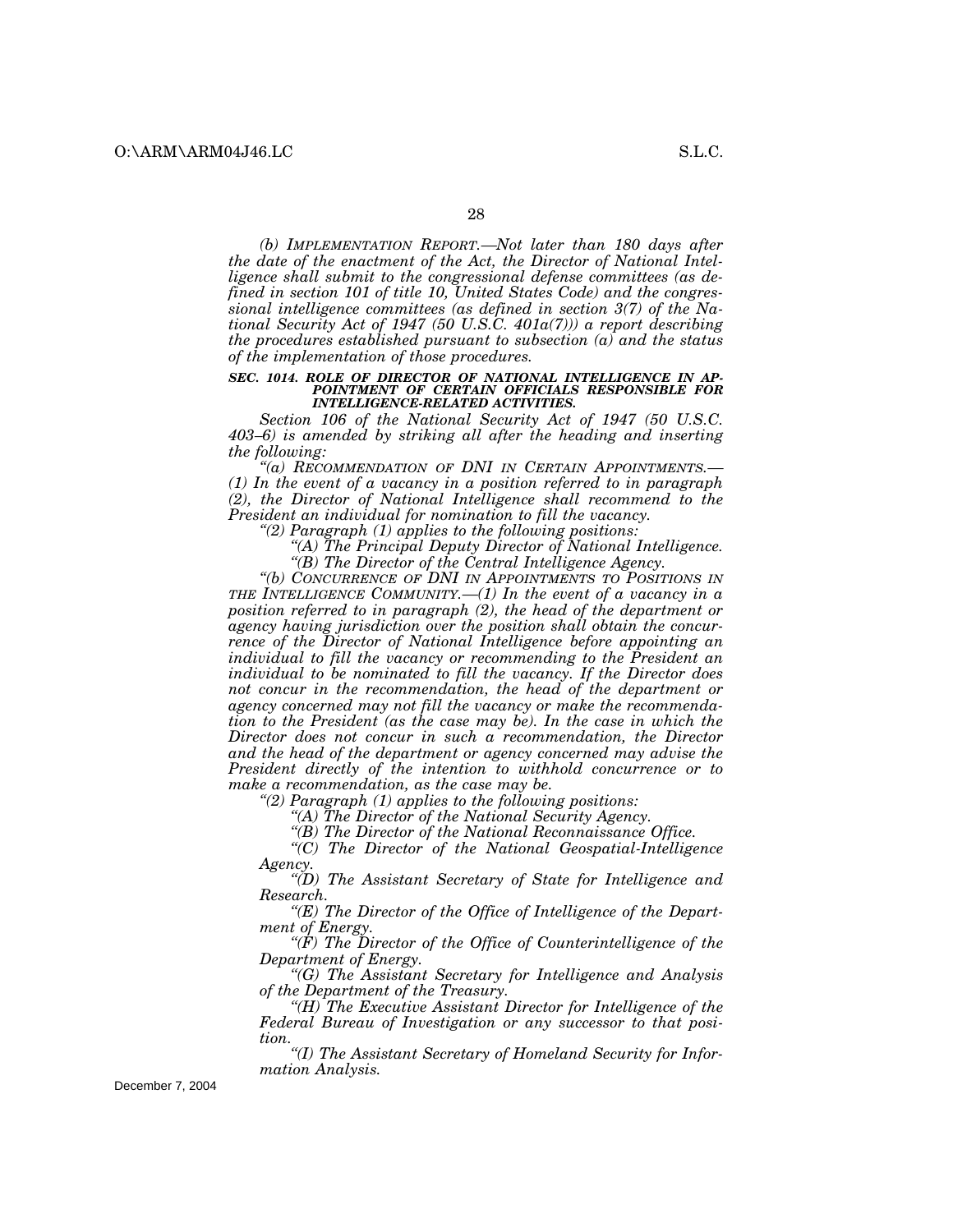*''(c) CONSULTATION WITH DNI IN CERTAIN POSITIONS.—(1) In the event of a vacancy in a position referred to in paragraph (2), the head of the department or agency having jurisdiction over the position shall consult with the Director of National Intelligence before appointing an individual to fill the vacancy or recommending to the President an individual to be nominated to fill the vacancy.*

*''(2) Paragraph (1) applies to the following positions:*

*''(A) The Director of the Defense Intelligence Agency.*

*''(B) The Assistant Commandant of the Coast Guard for Intelligence.''.*

# *SEC. 1015. EXECUTIVE SCHEDULE MATTERS.*

*(a) EXECUTIVE SCHEDULE LEVEL I.—Section 5312 of title 5, United States Code, is amended by adding the end the following new item:*

*''Director of National Intelligence.''.*

*(b) EXECUTIVE SCHEDULE LEVEL II.—Section 5313 of title 5, United States Code, is amended by adding at the end the following new items:*

*''Principal Deputy Director of National Intelligence.*

*''Director of the National Counterterrorism Center.*

*''Director of the National Counter Proliferation Center.''.*

*(c) EXECUTIVE SCHEDULE LEVEL IV.—Section 5315 of title 5, United States Code, is amended—*

*(1) by striking the item relating to the Assistant Directors of Central Intelligence; and*

*(2) by adding at the end the following new item:*

*''General Counsel of the Office of the National Intelligence Director.''.*

#### *SEC. 1016. INFORMATION SHARING.*

*(a) DEFINITIONS.—In this section:*

*(1) INFORMATION SHARING COUNCIL.—The term ''Information Sharing Council'' means the Information Systems Council established by Executive Order 13356, or any successor body designated by the President, and referred to under subsection (g).*

*(2) INFORMATION SHARING ENVIRONMENT; ISE.—The terms ''information sharing environment'' and ''ISE'' mean an approach that facilitates the sharing of terrorism information, which approach may include any methods determined necessary and appropriate for carrying out this section.*

*(3) PROGRAM MANAGER.—The term ''program manager'' means the program manager designated under subsection (f).*

*(4) TERRORISM INFORMATION.—The term ''terrorism information'' means all information, whether collected, produced, or distributed by intelligence, law enforcement, military, homeland security, or other activities relating to—*

*(A) the existence, organization, capabilities, plans, intentions, vulnerabilities, means of finance or material support, or activities of foreign or international terrorist groups or individuals, or of domestic groups or individuals involved in transnational terrorism;*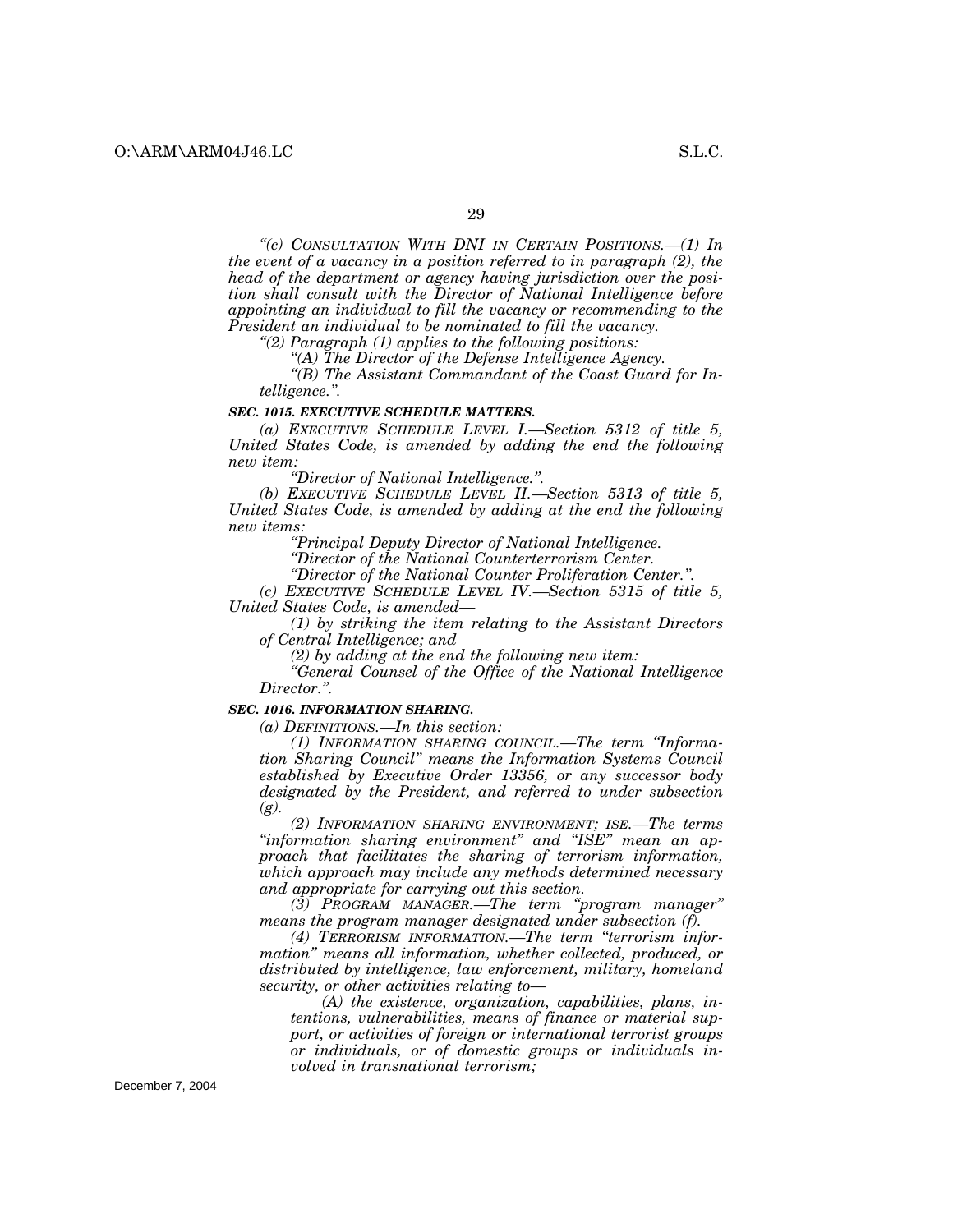*(B) threats posed by such groups or individuals to the United States, United States persons, or United States interests, or to those of other nations;*

*(C) communications of or by such groups or individuals; or*

*(D) groups or individuals reasonably believed to be assisting or associated with such groups or individuals.*

*(b) INFORMATION SHARING ENVIRONMENT.—*

*(1) ESTABLISHMENT.—The President shall—*

*(A) create an information sharing environment for the sharing of terrorism information in a manner consistent with national security and with applicable legal standards relating to privacy and civil liberties;*

*(B) designate the organizational and management structures that will be used to operate and manage the ISE; and*

*(C) determine and enforce the policies, directives, and rules that will govern the content and usage of the ISE.*

*(2) ATTRIBUTES.—The President shall, through the structures described in subparagraphs (B) and (C) of paragraph (1), ensure that the ISE provides and facilitates the means for sharing terrorism information among all appropriate Federal, State, local, and tribal entities, and the private sector through the use of policy guidelines and technologies. The President shall, to the greatest extent practicable, ensure that the ISE provides the functional equivalent of, or otherwise supports, a decentralized, distributed, and coordinated environment that—*

*(A) connects existing systems, where appropriate, provides no single points of failure, and allows users to share information among agencies, between levels of government, and, as appropriate, with the private sector;*

*(B) ensures direct and continuous online electronic access to information;*

*(C) facilitates the availability of information in a form and manner that facilitates its use in analysis, investigations and operations;*

*(D) builds upon existing systems capabilities currently in use across the Government;*

*(E) employs an information access management approach that controls access to data rather than just systems and networks, without sacrificing security;*

*(F) facilitates the sharing of information at and across all levels of security;*

*(G) provides directory services, or the functional equivalent, for locating people and information;*

*(H) incorporates protections for individuals' privacy and civil liberties; and*

*(I) incorporates strong mechanisms to enhance accountability and facilitate oversight, including audits, authentication, and access controls.*

*(c) PRELIMINARY REPORT.—Not later than 180 days after the date of the enactment of this Act, the program manager shall, in consultation with the Information Sharing Council—*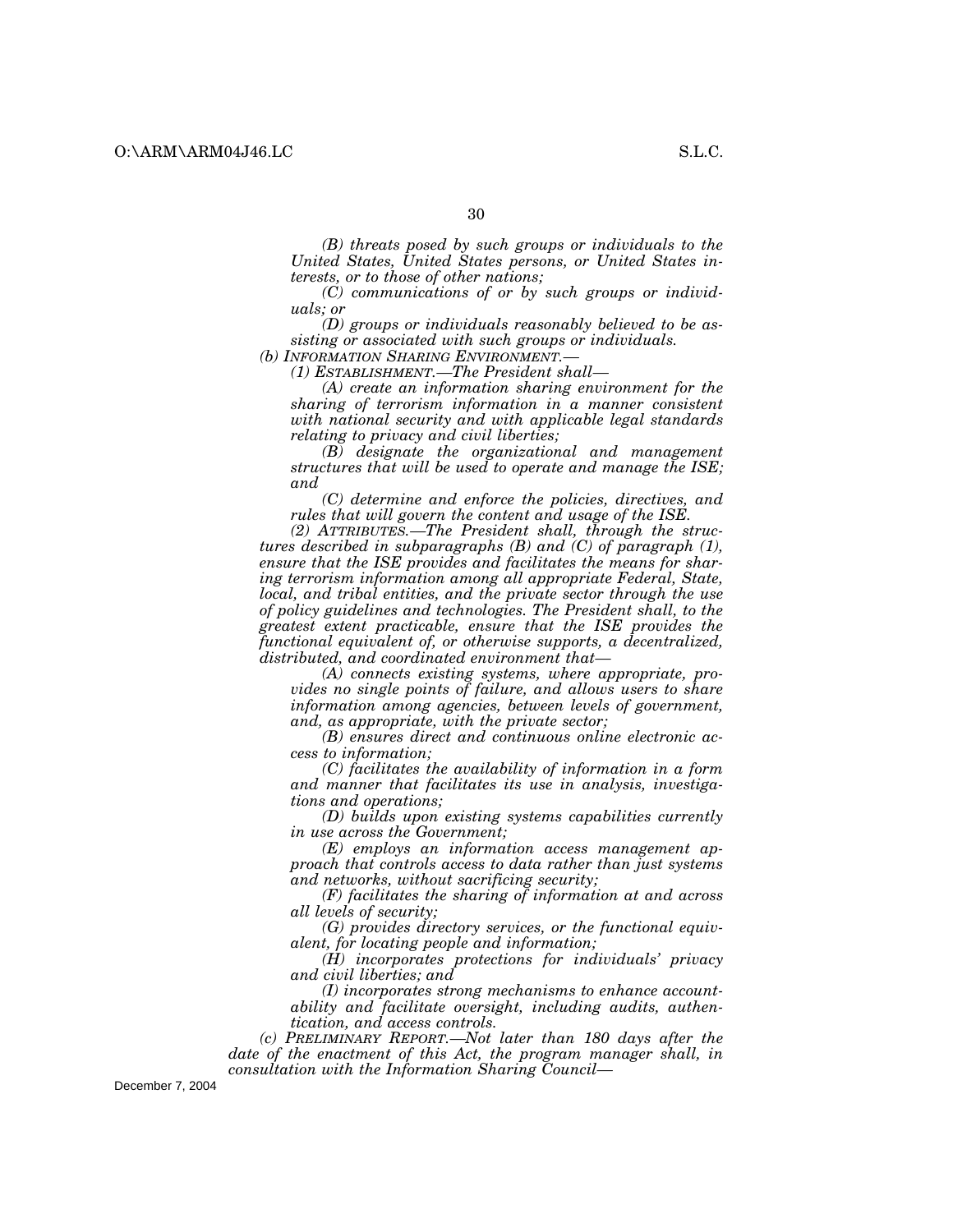*(1) submit to the President and Congress a description of the technological, legal, and policy issues presented by the creation of the ISE, and the way in which these issues will be addressed;*

*(2) establish an initial capability to provide electronic directory services, or the functional equivalent, to assist in locating in the Federal Government intelligence and terrorism information and people with relevant knowledge about intelligence and terrorism information; and*

*(3) conduct a review of relevant current Federal agency capabilities, databases, and systems for sharing information.*

*(d) GUIDELINES AND REQUIREMENTS.—As soon as possible, but in no event later than 270 days after the date of the enactment of this Act, the President shall—*

*(1) leverage all ongoing efforts consistent with establishing the ISE and issue guidelines for acquiring, accessing, sharing, and using information, including guidelines to ensure that information is provided in its most shareable form, such as by using tearlines to separate out data from the sources and methods by which the data are obtained;*

*(2) in consultation with the Privacy and Civil Liberties Oversight Board established under section 1061, issue guidelines that—*

*(A) protect privacy and civil liberties in the development and use of the ISE; and*

*(B) shall be made public, unless nondisclosure is clearly necessary to protect national security; and*

*(3) require the heads of Federal departments and agencies to promote a culture of information sharing by—*

*(A) reducing disincentives to information sharing, including over-classification of information and unnecessary requirements for originator approval, consistent with applicable laws and regulations; and*

*(B) providing affirmative incentives for information sharing.*

*(e) IMPLEMENTATION PLAN REPORT.—Not later than one year after the date of the enactment of this Act, the President shall, with the assistance of the program manager, submit to Congress a report containing an implementation plan for the ISE. The report shall include the following:*

*(1) A description of the functions, capabilities, resources, and conceptual design of the ISE, including standards.*

*(2) A description of the impact on enterprise architectures of participating agencies.*

*(3) A budget estimate that identifies the incremental costs associated with designing, testing, integrating, deploying, and operating the ISE.*

*(4) A project plan for designing, testing, integrating, deploying, and operating the ISE.*

*(5) The policies and directives referred to in subsection (b)(1)(C), as well as the metrics and enforcement mechanisms that will be utilized.*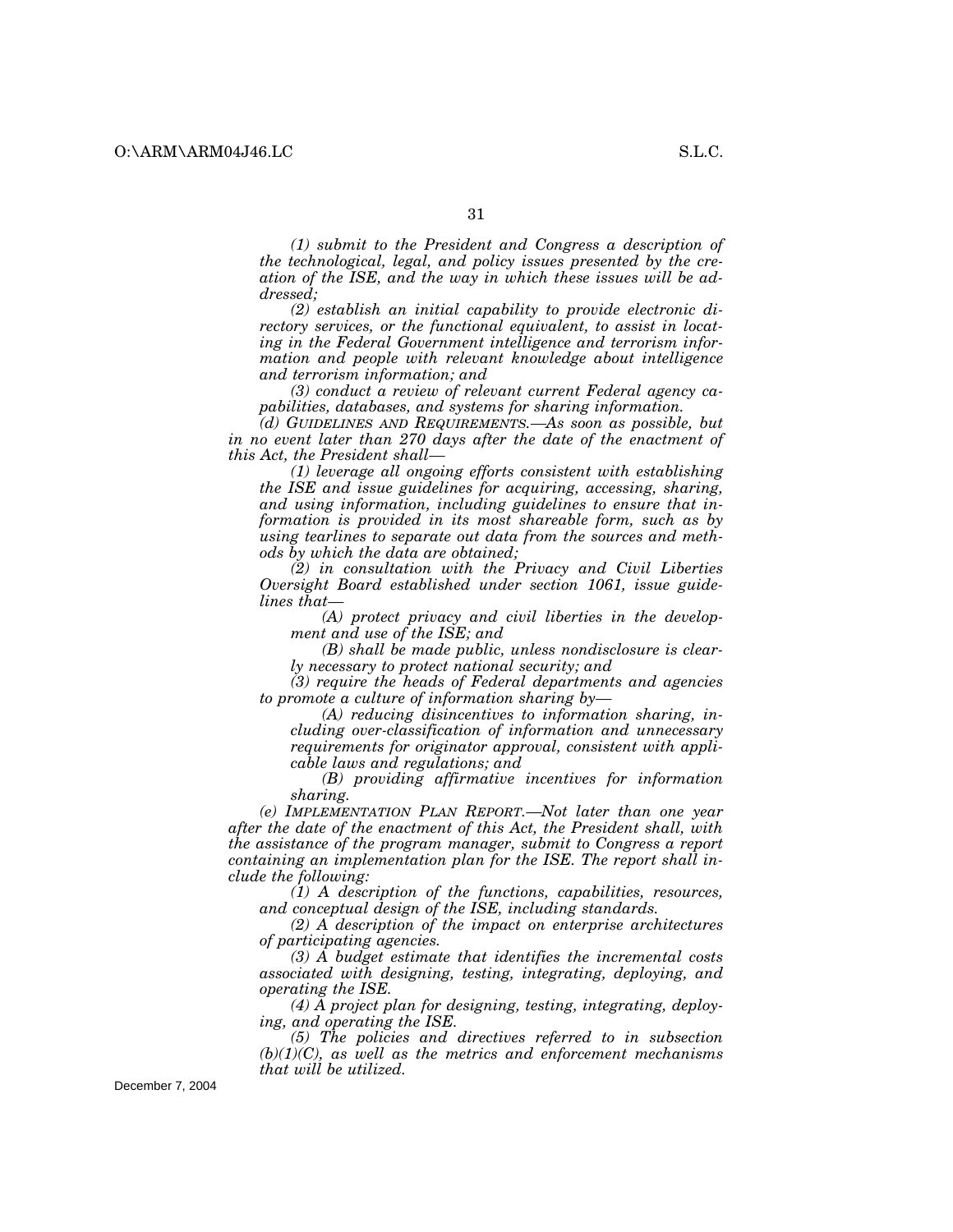*(6) Objective, systemwide performance measures to enable the assessment of progress toward achieving the full implementation of the ISE.*

*(7) A description of the training requirements needed to ensure that the ISE will be adequately implemented and properly utilized.*

*(8) A description of the means by which privacy and civil liberties will be protected in the design and operation of the ISE.*

*(9) The recommendations of the program manager, in consultation with the Information Sharing Council, regarding whether, and under what conditions, the ISE should be expanded to include other intelligence information.*

*(10) A delineation of the roles of the Federal departments and agencies that will participate in the ISE, including an identification of the agencies that will deliver the infrastructure needed to operate and manage the ISE (as distinct from individual department or agency components that are part of the ISE), with such delineation of roles to be consistent with—*

*(A) the authority of the Director of National Intelligence under this title, and the amendments made by this title, to set standards for information sharing throughout the intelligence community; and*

*(B) the authority of the Secretary of Homeland Security and the Attorney General, and the role of the Department of Homeland Security and the Attorney General, in coordinating with State, local, and tribal officials and the private sector.*

*(11) The recommendations of the program manager, in consultation with the Information Sharing Council, for a future management structure for the ISE, including whether the position of program manager should continue to remain in existence.*

*(f) PROGRAM MANAGER.—*

*(1) DESIGNATION.—Not later than 120 days after the date of the enactment of this Act, with notification to Congress, the President shall designate an individual as the program manager responsible for information sharing across the Federal Government. The individual designated as the program manager shall serve as program manager during the two-year period beginning on the date of designation under this paragraph unless sooner removed from service and replaced by the President (at the President's sole discretion). The program manager shall have and exercise governmentwide authority.*

*(2) DUTIES AND RESPONSIBILITIES.—*

*(A) IN GENERAL.—The program manager shall, in consultation with the Information Sharing Council—*

*(i) plan for and oversee the implementation of, and manage, the ISE;*

*(ii) assist in the development of policies, procedures, guidelines, rules, and standards as appropriate to foster the development and proper operation of the ISE; and*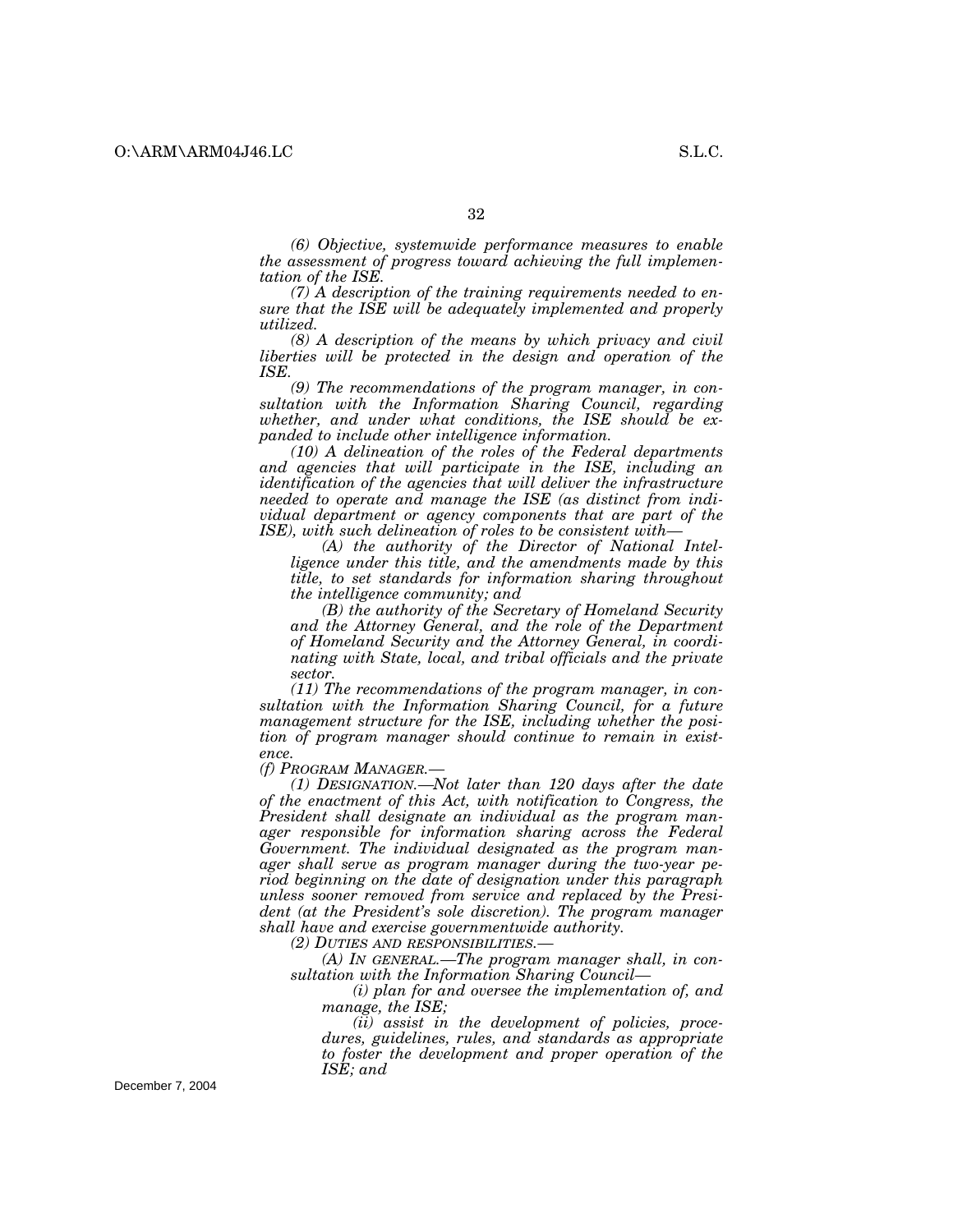*(iii) assist, monitor, and assess the implementation of the ISE by Federal departments and agencies to ensure adequate progress, technological consistency and policy compliance; and regularly report the findings to* Congress.<br>(B) CONTENT OF POLICIES, PROCEDURES, GUIDELINES,

*(B) CONTENT OF POLICIES, PROCEDURES, GUIDELINES, RULES, AND STANDARDS.—The policies, procedures, guidelines, rules, and standards under subparagraph (A)(ii) shall—*

*(i) take into account the varying missions and security requirements of agencies participating in the ISE;*

*(ii) address development, implementation, and oversight of technical standards and requirements;*

*(iii) take into account ongoing and planned efforts that support development, implementation and management of the ISE;*

*(iv) address and facilitate information sharing between and among departments and agencies of the intelligence community, the Department of Defense, the homeland security community and the law enforcement community;*

*(v) address and facilitate information sharing between Federal departments and agencies and State, tribal, and local governments;*

*(vi) address and facilitate, as appropriate, information sharing between Federal departments and agencies and the private sector;*

*(vii) address and facilitate, as appropriate, information sharing between Federal departments and agencies with foreign partners and allies; and*

*(viii) ensure the protection of privacy and civil lib-*

*erties.*<br>(g) INFORMATION SHARING COUNCIL.—

*(1) ESTABLISHMENT.—There is established an Information Sharing Council that shall assist the President and the program manager in their duties under this section. The Information Sharing Council shall serve during the two-year period beginning on the date of the initial designation of the program manager by the President under subsection (f)(1), unless sooner removed from service and replaced by the President (at the sole discretion of the President) with a successor body.*

*(2) SPECIFIC DUTIES.—In assisting the President and the program manager in their duties under this section, the Information Sharing Council shall—*

*(A) advise the President and the program manager in developing policies, procedures, guidelines, roles, and standards necessary to establish, implement, and maintain the ISE;*

*(B) work to ensure coordination among the Federal departments and agencies participating in the ISE in the establishment, implementation, and maintenance of the ISE; (C) identify and, as appropriate, recommend the con-*

*solidation and elimination of current programs, systems,*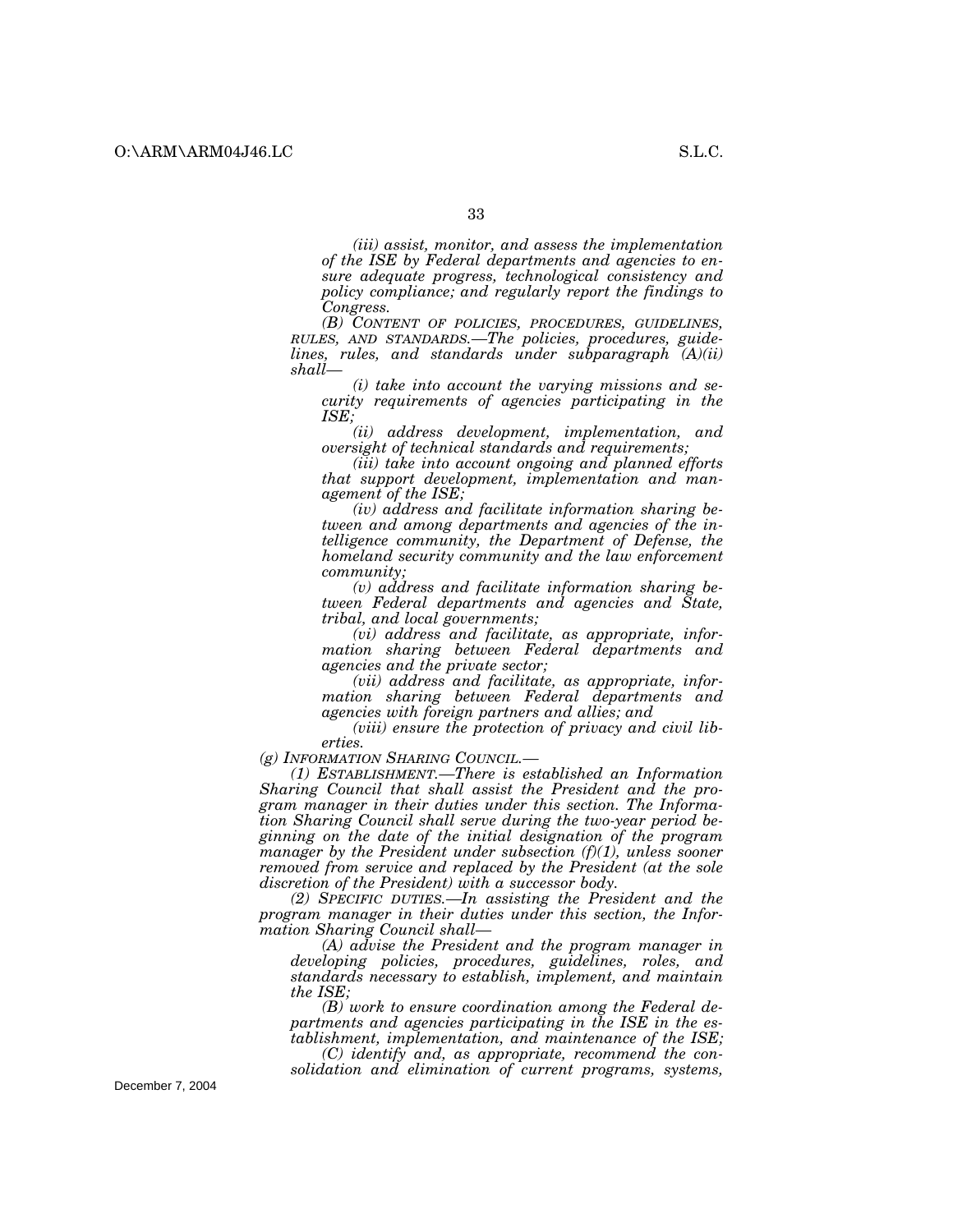*and processes used by Federal departments and agencies to share information, and recommend, as appropriate, the redirection of existing resources to support the ISE;*

*(D) identify gaps, if any, between existing technologies, programs and systems used by Federal departments and agencies to share information and the parameters of the proposed information sharing environment;*

*(E) recommend solutions to address any gaps identified under subparagraph (D);*

*(F) recommend means by which the ISE can be extended to allow interchange of information between Federal departments and agencies and appropriate authorities of State and local governments; and*

*(G) recommend whether or not, and by which means, the ISE should be expanded so as to allow future expansion encompassing other relevant categories of information.*

*(3) CONSULTATION.—In performing its duties, the Information Sharing Council shall consider input from persons and entities outside the Federal Government having significant experience and expertise in policy, technical matters, and operational matters relating to the ISE.*

*(4) INAPPLICABILITY OF FEDERAL ADVISORY COMMITTEE ACT.—The Information Sharing Council shall not be subject to the requirements of the Federal Advisory Committee Act (5 U.S.C. App.).*

*(1) In GENERAL.—Not later than two years after the date of the enactment of this Act, and annually thereafter, the President shall submit to Congress a report on the state of the ISE and of information sharing across the Federal Government.*

*(2) CONTENT.—Each report under this subsection shall include—*

*(A) a progress report on the extent to which the ISE has been implemented, including how the ISE has fared on the performance measures and whether the performance goals set in the preceding year have been met;*

*(B) objective system-wide performance goals for the following year;*

*(C) an accounting of how much was spent on the ISE in the preceding year;*

*(D) actions taken to ensure that procurement of and investments in systems and technology are consistent with the implementation plan for the ISE;*

*(E) the extent to which all terrorism watch lists are available for combined searching in real time through the ISE and whether there are consistent standards for placing individuals on, and removing individuals from, the watch lists, including the availability of processes for correcting errors;*

*(F) the extent to which State, tribal, and local officials are participating in the ISE;*

*(G) the extent to which private sector data, including information from owners and operators of critical infrastructure, is incorporated in the ISE, and the extent to*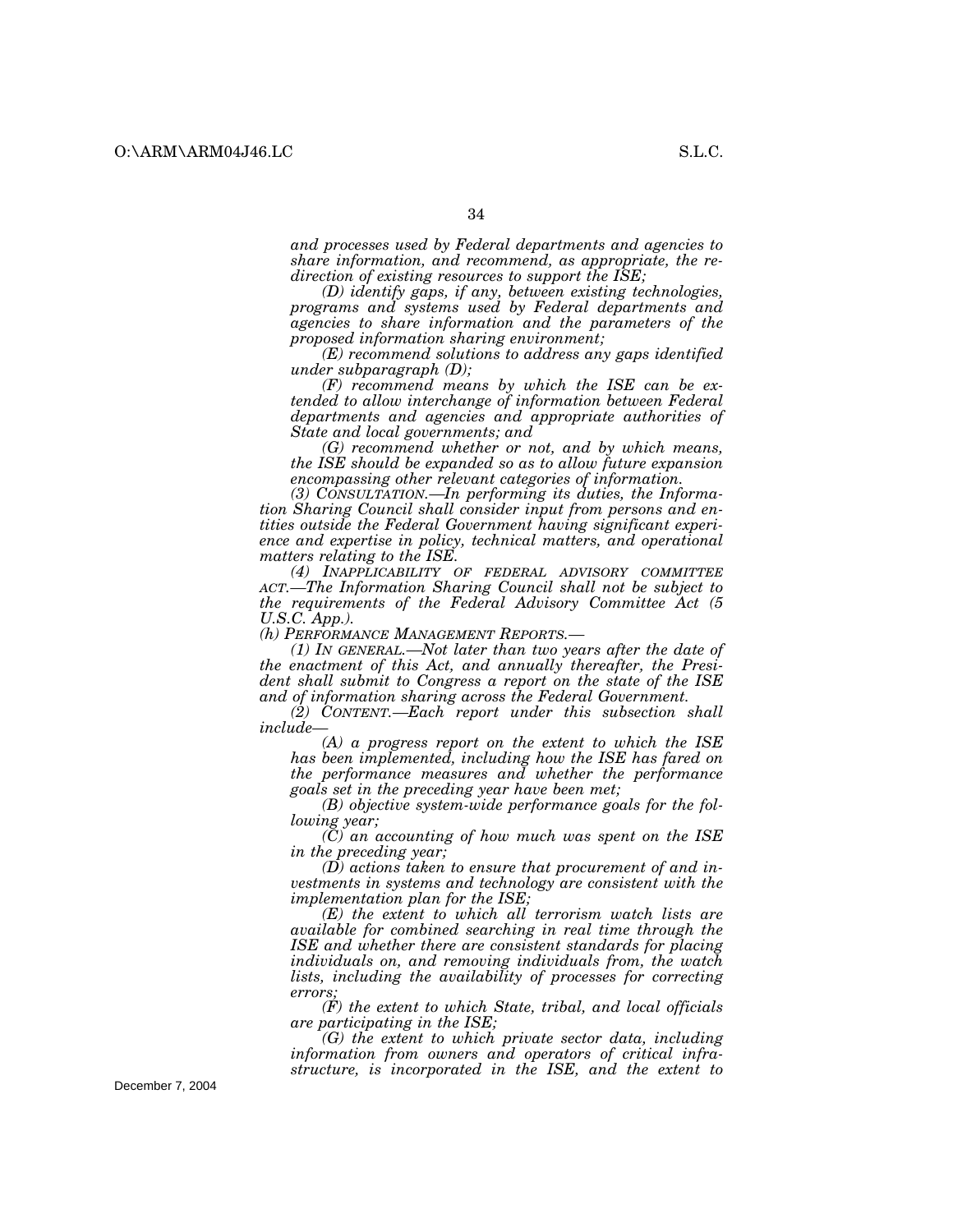*which individuals and entities outside the government are receiving information through the ISE;*

*(H) the measures taken by the Federal government to ensure the accuracy of information in the ISE, in particular the accuracy of information about individuals;*

*(I) an assessment of the privacy and civil liberties protections of the ISE, including actions taken in the preceding year to implement or enforce privacy and civil liberties protections; and*

*(J) an assessment of the security protections used in the ISE.*

*(i) AGENCY RESPONSIBILITIES.—The head of each department or agency that possesses or uses intelligence or terrorism information, operates a system in the ISE, or otherwise participates (or expects to participate) in the ISE shall—*

*(1) ensure full department or agency compliance with information sharing policies, procedures, guidelines, rules, and standards established under subsections (b) and (f);*

*(2) ensure the provision of adequate resources for systems and activities supporting operation of and participation in the ISE;*

*(3) ensure full department or agency cooperation in the development of the ISE to implement governmentwide information sharing; and*

*(4) submit, at the request of the President or the program manager, any reports on the implementation of the requirements of the ISE within such department or agency.*

*(j) AUTHORIZATION OF APPROPRIATIONS.—There is authorized to be appropriated to carry out this section \$20,000,000 for each of fiscal years 2005 and 2006.*

## *SEC. 1017. ALTERNATIVE ANALYSIS OF INTELLIGENCE BY THE INTEL-LIGENCE COMMUNITY.*

*(a) IN GENERAL.—Not later than 180 days after the effective date of this Act, the Director of National Intelligence shall establish a process and assign an individual or entity the responsibility for ensuring that, as appropriate, elements of the intelligence community conduct alternative analysis (commonly referred to as ''red-team analysis'') of the information and conclusions in intelligence products.*

*(b) REPORT.—Not later than 270 days after the effective date of this Act, the Director of National Intelligence shall provide a report to the Select Committee on Intelligence of the Senate and the Permanent Select Committee of the House of Representatives on the implementation of subsection (a).*

#### *SEC. 1018. PRESIDENTIAL GUIDELINES ON IMPLEMENTATION AND PRESERVATION OF AUTHORITIES.*

*The President shall issue guidelines to ensure the effective implementation and execution within the executive branch of the authorities granted to the Director of National Intelligence by this title and the amendments made by this title, in a manner that respects and does not abrogate the statutory responsibilities of the heads of the departments of the United States Government concerning such departments, including, but not limited to:*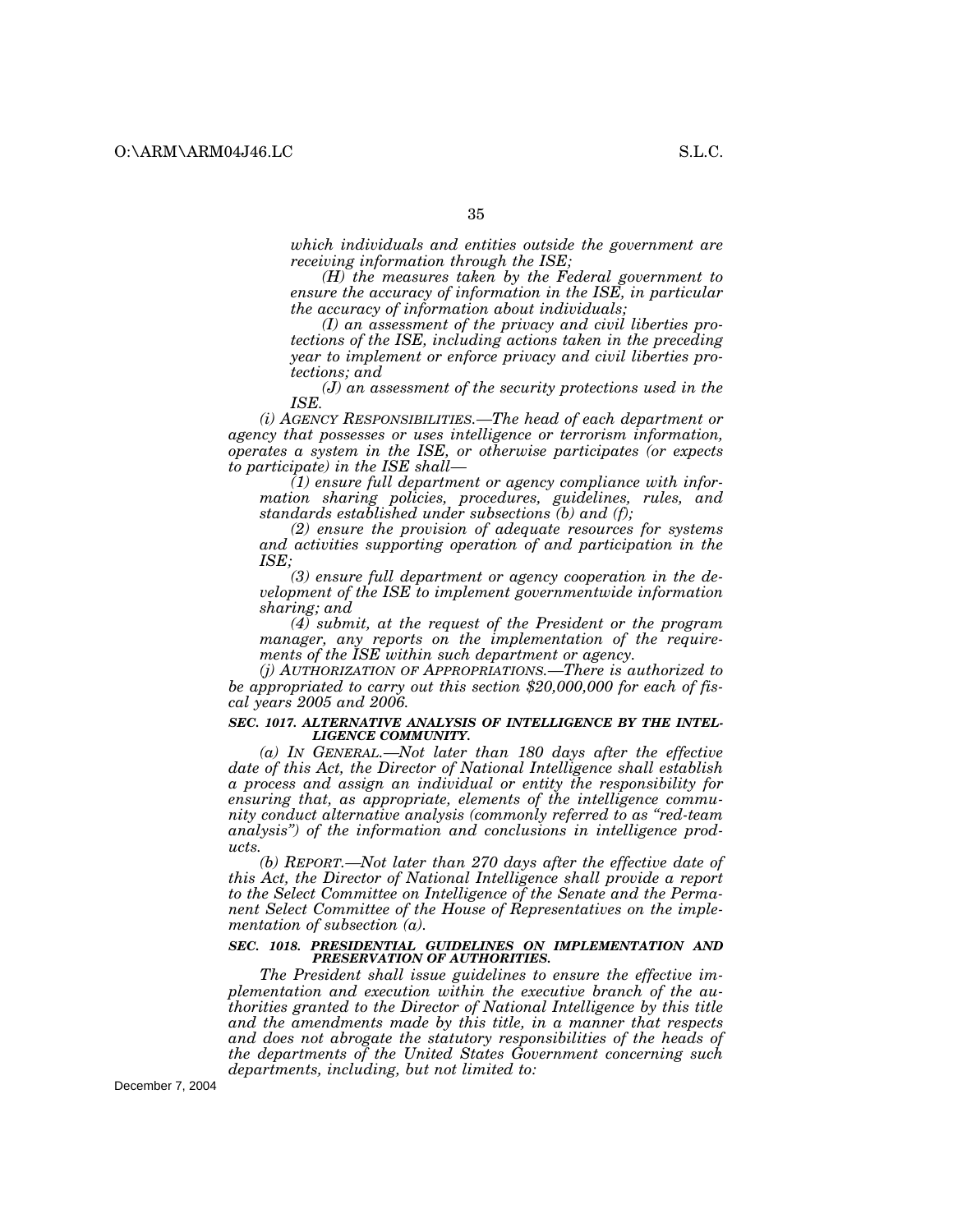*(1) the authority of the Director of the Office of Management and Budget; and*

*(2) the authority of the principal officers of the executive departments as heads of their respective departments, including, but not limited to, under—*

*(A) section 199 of the Revised Statutes (22 U.S.C. 2651);*

*(B) title II of the Department of Energy Organization Act (42 U.S.C. 7131 et seq.);*

*(C) the State Department Basic Authorities Act of 1956; (D) section 102(a) of the Homeland Security Act of 2002 (6 U.S.C. 112(a)); and*

*(E) sections 301 of title 5, 113(b) and 162(b) of title 10, 503 of title 28, and 301(b) of title 31, United States Code.*

# *SEC. 1019. ASSIGNMENT OF RESPONSIBILITIES RELATING TO ANA-LYTIC INTEGRITY.*

*(a) ASSIGNMENT OF RESPONSIBILITIES.—For purposes of carrying out section 102A(h) of the National Security Act of 1947 (as added by section 1011(a)), the Director of National Intelligence shall, not later than 180 days after the date of the enactment of this Act, assign an individual or entity to be responsible for ensuring that finished intelligence products produced by any element or elements of the intelligence community are timely, objective, independent of political considerations, based upon all sources of available intelligence, and employ the standards of proper analytic tradecraft.*

*(b) RESPONSIBILITIES.—(1) The individual or entity assigned responsibility under subsection (a)—*

*(A) may be responsible for general oversight and management of analysis and production, but may not be directly responsible for, or involved in, the specific production of any finished intelligence product;*

*(B) shall perform, on a regular basis, detailed reviews of finished intelligence product or other analytic products by an element or elements of the intelligence community covering a particular topic or subject matter;*

*(C) shall be responsible for identifying on an annual basis functional or topical areas of analysis for specific review under subparagraph (B); and*

*(D) upon completion of any review under subparagraph (B), may draft lessons learned, identify best practices, or make recommendations for improvement to the analytic tradecraft employed in the production of the reviewed product or products.*

*(2) Each review under paragraph (1)(B) should—*

*(A) include whether the product or products concerned were based on all sources of available intelligence, properly describe the quality and reliability of underlying sources, properly caveat and express uncertainties or confidence in analytic judgments, properly distinguish between underlying intelligence and the assumptions and judgments of analysts, and incorporate, where appropriate, alternative analyses; and*

*(B) ensure that the analytic methodologies, tradecraft, and practices used by the element or elements concerned in the pro-*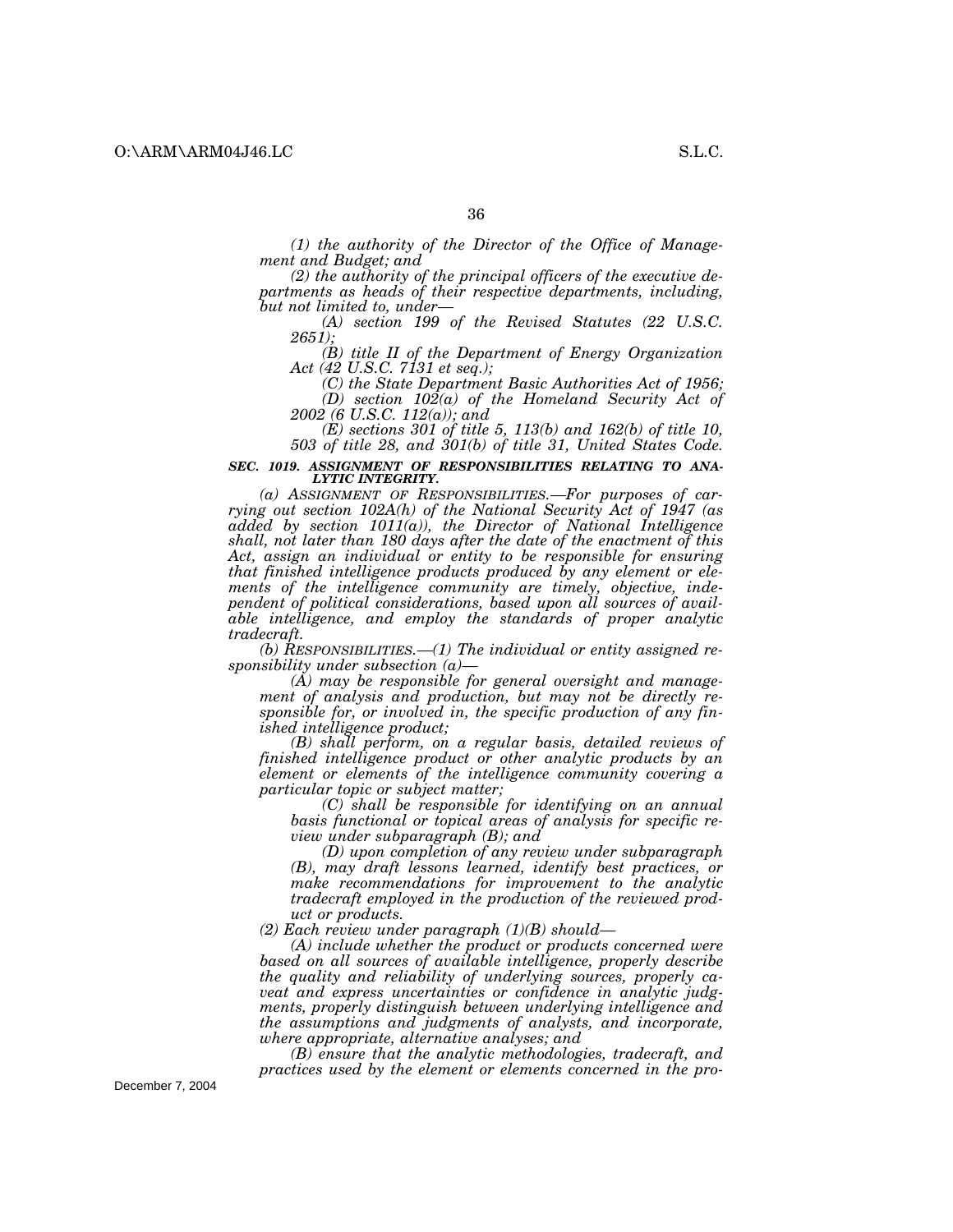*duction of the product or products concerned meet the standards set forth in subsection (a).*

*(3) Information drafted under paragraph (1)(D) should, as appropriate, be included in analysis teaching modules and case studies for use throughout the intelligence community.*

*(c) ANNUAL REPORTS.—Not later than December 1 each year, the Director of National Intelligence shall submit to the congressional intelligence committees, the heads of the relevant elements of the intelligence community, and the heads of analytic training departments a report containing a description, and the associated findings, of each review under subsection (b)(1)(B) during such year.*

*(d) CONGRESSIONAL INTELLIGENCE COMMITTEES DEFINED.—In this section, the term ''congressional intelligence committees'' means—*

*(1) the Select Committee on Intelligence of the Senate; and*

*(2) the Permanent Select Committee on Intelligence of the House of Representatives.*

## *SEC. 1020. SAFEGUARD OF OBJECTIVITY IN INTELLIGENCE ANALYSIS.*

*(a) IN GENERAL.—Not later than 180 days after the effective date of this Act, the Director of National Intelligence shall identify an individual within the Office of the Director of National Intelligence who shall be available to analysts within the Office of the Director of National Intelligence to counsel, conduct arbitration, offer recommendations, and, as appropriate, initiate inquiries into real or perceived problems of analytic tradecraft or politicization, biased reporting, or lack of objectivity in intelligence analysis.*

*(b) REPORT.—Not later than 270 days after the effective date of this Act, the Director of National Intelligence shall provide a report to the Select Committee on Intelligence of the Senate and the Permanent Select Committee on Intelligence of the House of Representatives on the implementation of subsection (a).*

## *Subtitle B—National Counterterrorism Center, National Counter Proliferation Center, and National Intelligence Centers*

### *SEC. 1021. NATIONAL COUNTERTERRORISM CENTER.*

*Title I of the National Security Act of 1947 (50 U.S.C. 402 et seq.) is amended by adding at the end the following new section:*

#### *''NATIONAL COUNTERTERRORISM CENTER*

*''SEC. 119. (a) ESTABLISHMENT OF CENTER.—There is within the Office of the Director of National Intelligence a National Counterterrorism Center.*

*''(b) DIRECTOR OF NATIONAL COUNTERTERRORISM CENTER.—(1) There is a Director of the National Counterterrorism Center, who shall be the head of the National Counterterrorism Center, and who shall be appointed by the President, by and with the advice and consent of the Senate.*

*''(2) The Director of the National Counterterrorism Center may not simultaneously serve in any other capacity in the executive branch.*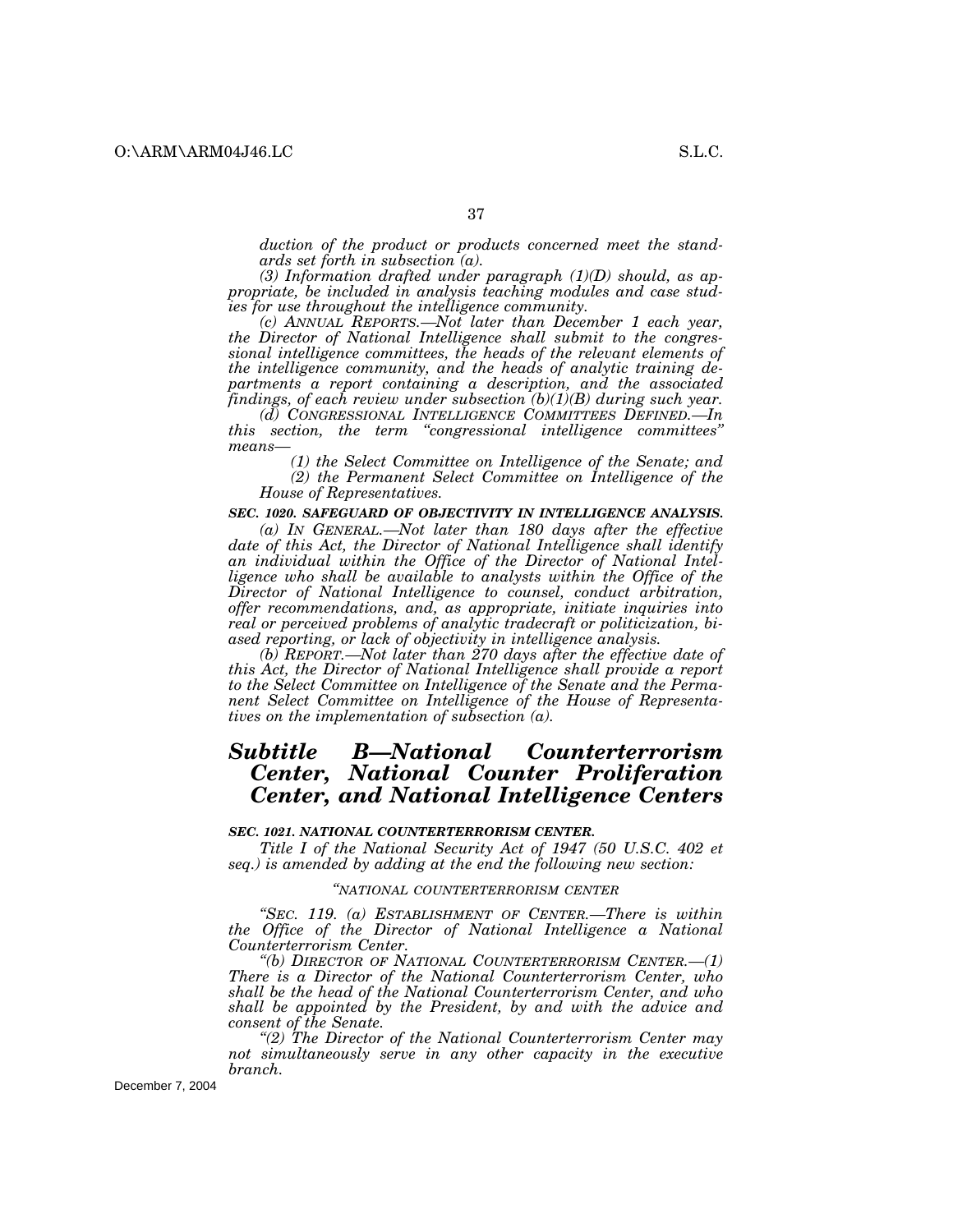*''(c) REPORTING.—(1) The Director of the National Counterterrorism Center shall report to the Director of National Intelligence with respect to matters described in paragraph (2) and the President with respect to matters described in paragraph (3).*

*''(2) The matters described in this paragraph are as follows: ''(A) The budget and programs of the National Counterterrorism Center.*

*''(B) The activities of the Directorate of Intelligence of the National Counterterrorism Center under subsection (h).*

*''(C) The conduct of intelligence operations implemented by other elements of the intelligence community; and*

*''(3) The matters described in this paragraph are the planning and progress of joint counterterrorism operations (other than intelligence operations).*

*''(d) PRIMARY MISSIONS.—The primary missions of the National Counterterrorism Center shall be as follows:*

*''(1) To serve as the primary organization in the United States Government for analyzing and integrating all intelligence possessed or acquired by the United States Government pertaining to terrorism and counterterrorism, excepting intelligence pertaining exclusively to domestic terrorists and domestic counterterrorism.*

*''(2) To conduct strategic operational planning for counterterrorism activities, integrating all instruments of national power, including diplomatic, financial, military, intelligence, homeland security, and law enforcement activities within and among agencies.*

*''(3) To assign roles and responsibilities as part of its strategic operational planning duties to lead Departments or agencies, as appropriate, for counterterrorism activities that are consistent with applicable law and that support counterterrorism strategic operational plans, but shall not direct the execution of any resulting operations.*

*''(4) To ensure that agencies, as appropriate, have access to and receive all-source intelligence support needed to execute their counterterrorism plans or perform independent, alternative analysis.*

*''(5) To ensure that such agencies have access to and receive intelligence needed to accomplish their assigned activities.*

*''(6) To serve as the central and shared knowledge bank on known and suspected terrorists and international terror groups, as well as their goals, strategies, capabilities, and networks of contacts and support.*

*''(e) DOMESTIC COUNTERTERRORISM INTELLIGENCE.—(1) The Center may, consistent with applicable law, the direction of the President, and the guidelines referred to in section 102A(b), receive intelligence pertaining exclusively to domestic counterterrorism from any Federal, State, or local government or other source necessary to fulfill its responsibilities and retain and disseminate such intelligence.*

*''(2) Any agency authorized to conduct counterterrorism activities may request information from the Center to assist it in its re-*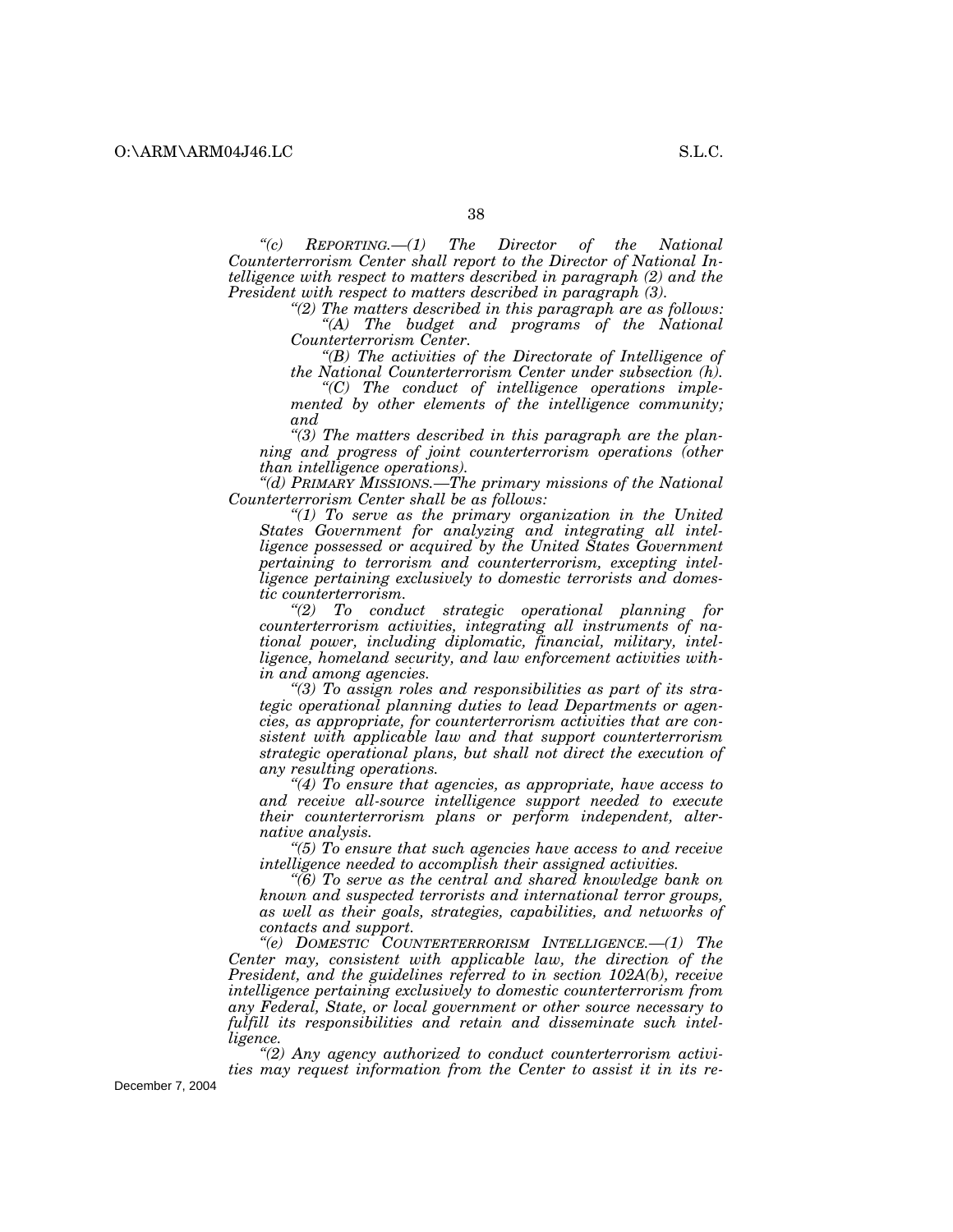*sponsibilities, consistent with applicable law and the guidelines referred to in section 102A(b).*

*''(f) DUTIES AND RESPONSIBILITIES OF DIRECTOR.—(1) The Director of the National Counterterrorism Center shall—*

*''(A) serve as the principal adviser to the Director of National Intelligence on intelligence operations relating to counterterrorism;*

*''(B) provide strategic operational plans for the civilian and military counterterrorism efforts of the United States Government and for the effective integration of counterterrorism intelligence and operations across agency boundaries, both inside and outside the United States;*

*''(C) advise the Director of National Intelligence on the extent to which the counterterrorism program recommendations and budget proposals of the departments, agencies, and elements of the United States Government conform to the priorities established by the President;*

*''(D) disseminate terrorism information, including current terrorism threat analysis, to the President, the Vice President, the Secretaries of State, Defense, and Homeland Security, the Attorney General, the Director of the Central Intelligence Agency, and other officials of the executive branch as appropriate, and to the appropriate committees of Congress;*

*''(E) support the Department of Justice and the Department of Homeland Security, and other appropriate agencies, in fulfillment of their responsibilities to disseminate terrorism information, consistent with applicable law, guidelines referred to in section 102A(b), Executive orders and other Presidential guidance, to State and local government officials, and other entities, and coordinate dissemination of terrorism information to foreign governments as approved by the Director of National Intelligence;*

*''(F) develop a strategy for combining terrorist travel intelligence operations and law enforcement planning and operations into a cohesive effort to intercept terrorists, find terrorist travel facilitators, and constrain terrorist mobility;*

*''(G) have primary responsibility within the United States Government for conducting net assessments of terrorist threats;*

*''(H) consistent with priorities approved by the President, assist the Director of National Intelligence in establishing requirements for the intelligence community for the collection of terrorism information; and*

*''(I) perform such other duties as the Director of National Intelligence may prescribe or are prescribed by law.*

*''(2) Nothing in paragraph (1)(G) shall limit the authority of the departments and agencies of the United States to conduct net assessments.*

*''(g) LIMITATION.—The Director of the National Counterterrorism Center may not direct the execution of counterterrorism operations.*

*''(h) RESOLUTION OF DISPUTES.—The Director of National Intelligence shall resolve disagreements between the National Counterterrorism Center and the head of a department, agency, or element of the United States Government on designations, assign-*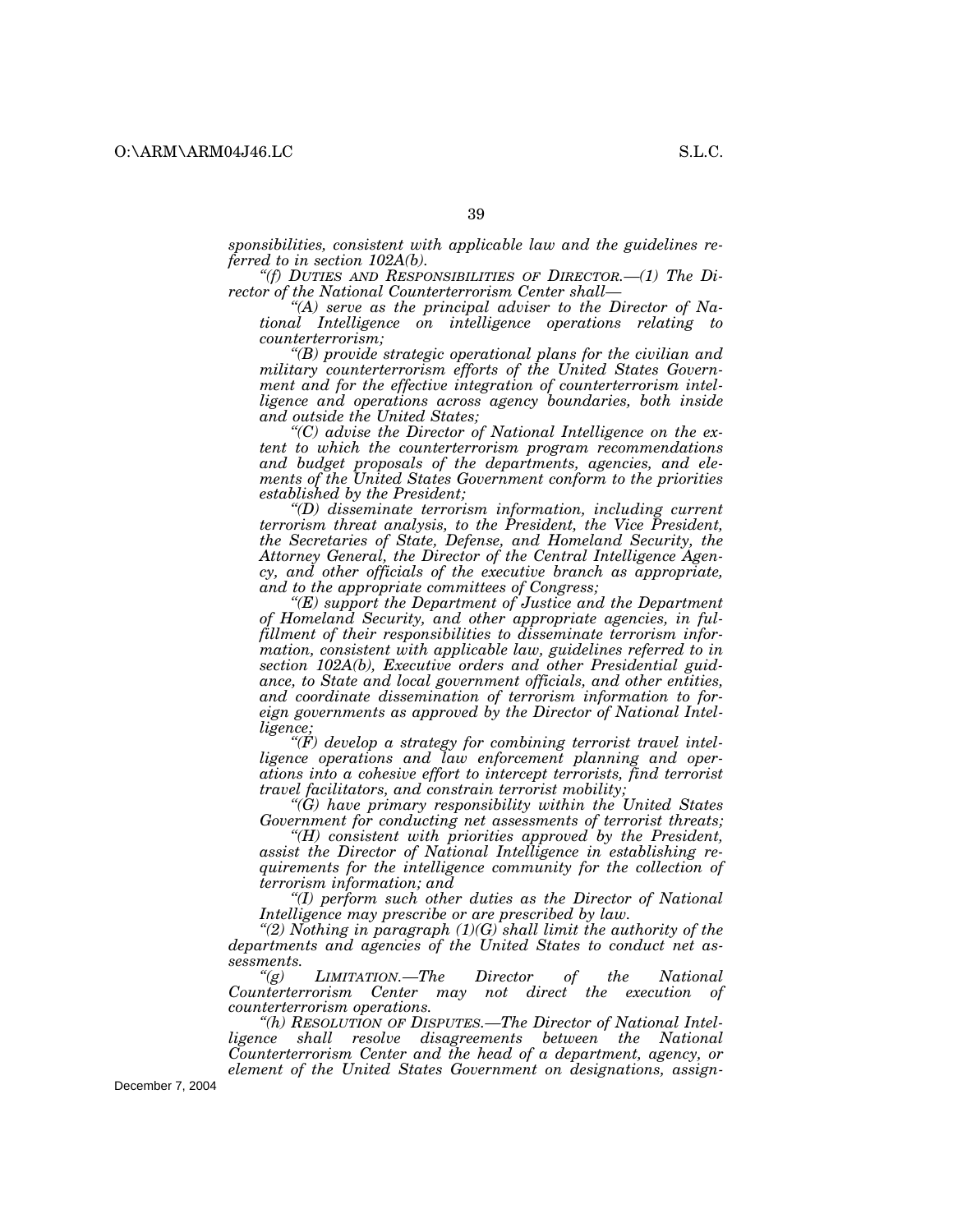*ments, plans, or responsibilities under this section. The head of such a department, agency, or element may appeal the resolution of the disagreement by the Director of National Intelligence to the President.*

*''(i) DIRECTORATE OF INTELLIGENCE.—The Director of the National Counterterrorism Center shall establish and maintain within the National Counterterrorism Center a Directorate of Intelligence which shall have primary responsibility within the United States Government for analysis of terrorism and terrorist organizations (except for purely domestic terrorism and domestic terrorist organizations) from all sources of intelligence, whether collected inside or outside the United States.*

*''(j) DIRECTORATE OF STRATEGIC OPERATIONAL PLANNING.—(1) The Director of the National Counterterrorism Center shall establish and maintain within the National Counterterrorism Center a Directorate of Strategic Operational Planning which shall provide strategic operational plans for counterterrorism operations conducted by the United States Government.*

*''(2) Strategic operational planning shall include the mission, objectives to be achieved, tasks to be performed, interagency coordination of operational activities, and the assignment of roles and responsibilities.*

*''(3) The Director of the National Counterterrorism Center shall monitor the implementation of strategic operational plans, and shall obtain information from each element of the intelligence community, and from each other department, agency, or element of the United States Government relevant for monitoring the progress of such entity in implementing such plans.*

#### *SEC. 1022. NATIONAL COUNTER PROLIFERATION CENTER.*

*Title I of the National Security Act of 1947, as amended by section 1021 of this Act, is further amended by adding at the end the following new section:*

### *''NATIONAL COUNTER PROLIFERATION CENTER*

*''SEC. 119A. (a) ESTABLISHMENT.—Not later than 18 months after the date of the enactment of the National Security Intelligence Reform Act of 2004, the President shall establish a National Counter Proliferation Center, taking into account all appropriate government tools to prevent and halt the proliferation of weapons of mass destruction, their delivery systems, and related materials and technologies.*

*''(b) MISSIONS AND OBJECTIVES.—In establishing the National Counter Proliferation Center, the President shall address the following missions and objectives to prevent and halt the proliferation of weapons of mass destruction, their delivery systems, and related materials and technologies:*

*''(1) Establishing a primary organization within the United States Government for analyzing and integrating all intelligence possessed or acquired by the United States pertaining to proliferation.*

*''(2) Ensuring that appropriate agencies have full access to and receive all-source intelligence support needed to execute*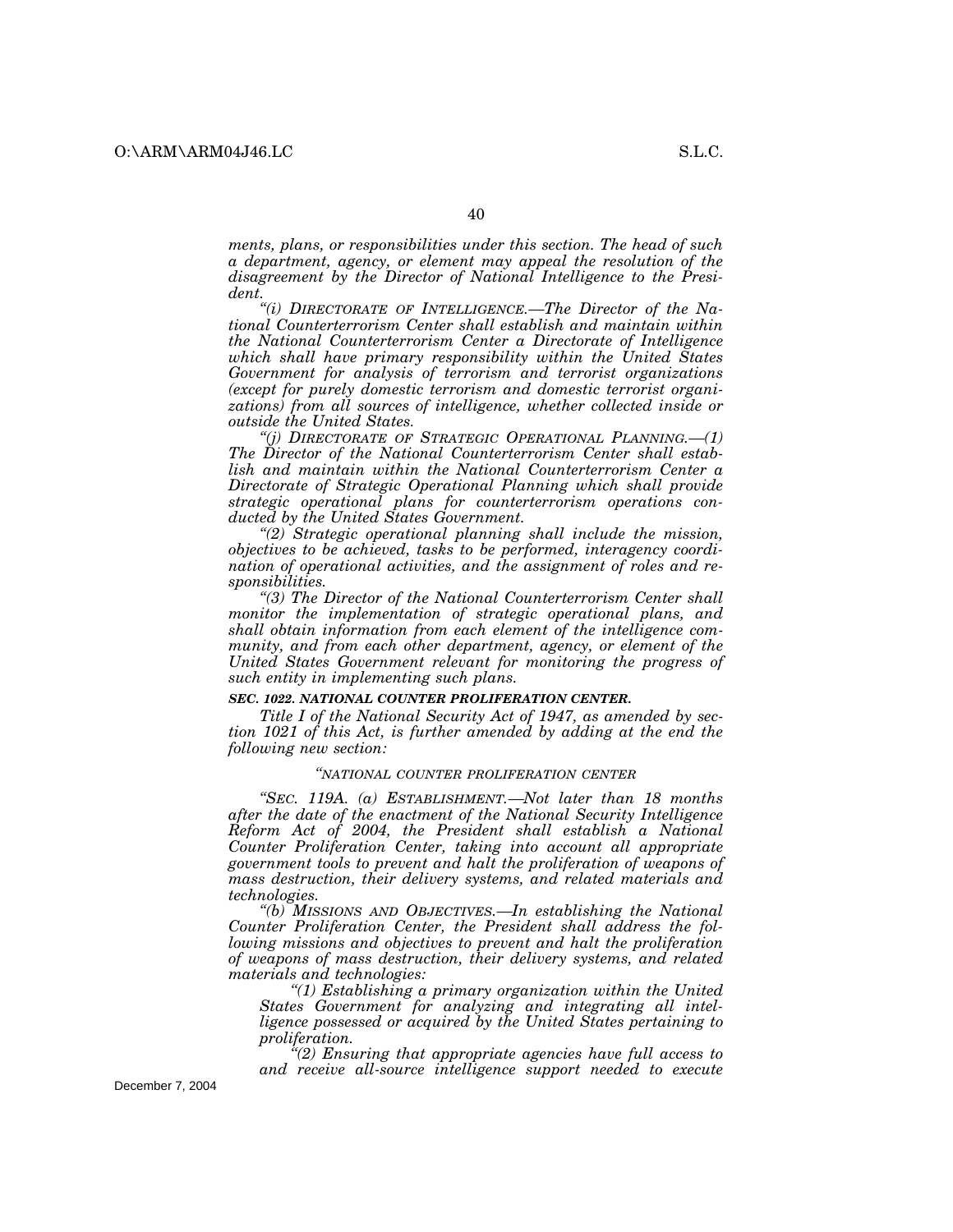*their counter proliferation plans or activities, and perform independent, alternative analyses.*

*''(3) Establishing a central repository on known and suspected proliferation activities, including the goals, strategies, capabilities, networks, and any individuals, groups, or entities engaged in proliferation.*

*''(4) Disseminating proliferation information, including proliferation threats and analyses, to the President, to the appropriate departments and agencies, and to the appropriate committees of Congress.*

*''(5) Conducting net assessments and warnings about the proliferation of weapons of mass destruction, their delivery systems, and related materials and technologies.*

*''(6) Coordinating counter proliferation plans and activities of the various departments and agencies of the United States Government to prevent and halt the proliferation of weapons of mass destruction, their delivery systems, and related materials and technologies.*

*''(7) Conducting strategic operational counter proliferation planning for the United States Government to prevent and halt the proliferation of weapons of mass destruction, their delivery systems, and related materials and technologies.*

*''(c) NATIONAL SECURITY WAIVER.—The President may waive the requirements of this section, and any parts thereof, if the President determines that such requirements do not materially improve the ability of the United States Government to prevent and halt the proliferation of weapons of mass destruction, their delivery systems, and related materials and technologies. Such waiver shall be made in writing to Congress and shall include a description of how the missions and objectives in subsection (b) are being met.*

*''(d) REPORT TO CONGRESS.—(1) Not later than nine months after the implementation of this Act, the President shall submit to Congress, in classified form if necessary, the findings and recommendations of the President's Commission on Weapons of Mass Destruction established by Executive Order in February 2004, together with the views of the President regarding the establishment of a National Counter Proliferation Center.*

*''(2) If the President decides not to exercise the waiver authority granted by subsection (c), the President shall submit to Congress from time to time updates and plans regarding the establishment of a National Counter Proliferation Center.*

*''(e) SENSE OF CONGRESS.—It is the sense of Congress that a central feature of counter proliferation activities, consistent with the President's Proliferation Security Initiative, should include the physical interdiction, by air, sea, or land, of weapons of mass destruction, their delivery systems, and related materials and technologies, and enhanced law enforcement activities to identify and disrupt proliferation networks, activities, organizations, and persons.''.*

#### *SEC. 1023. NATIONAL INTELLIGENCE CENTERS.*

*Title I of the National Security Act of 1947, as amended by section 1022 of this Act, is further amended by adding at the end the following new section:*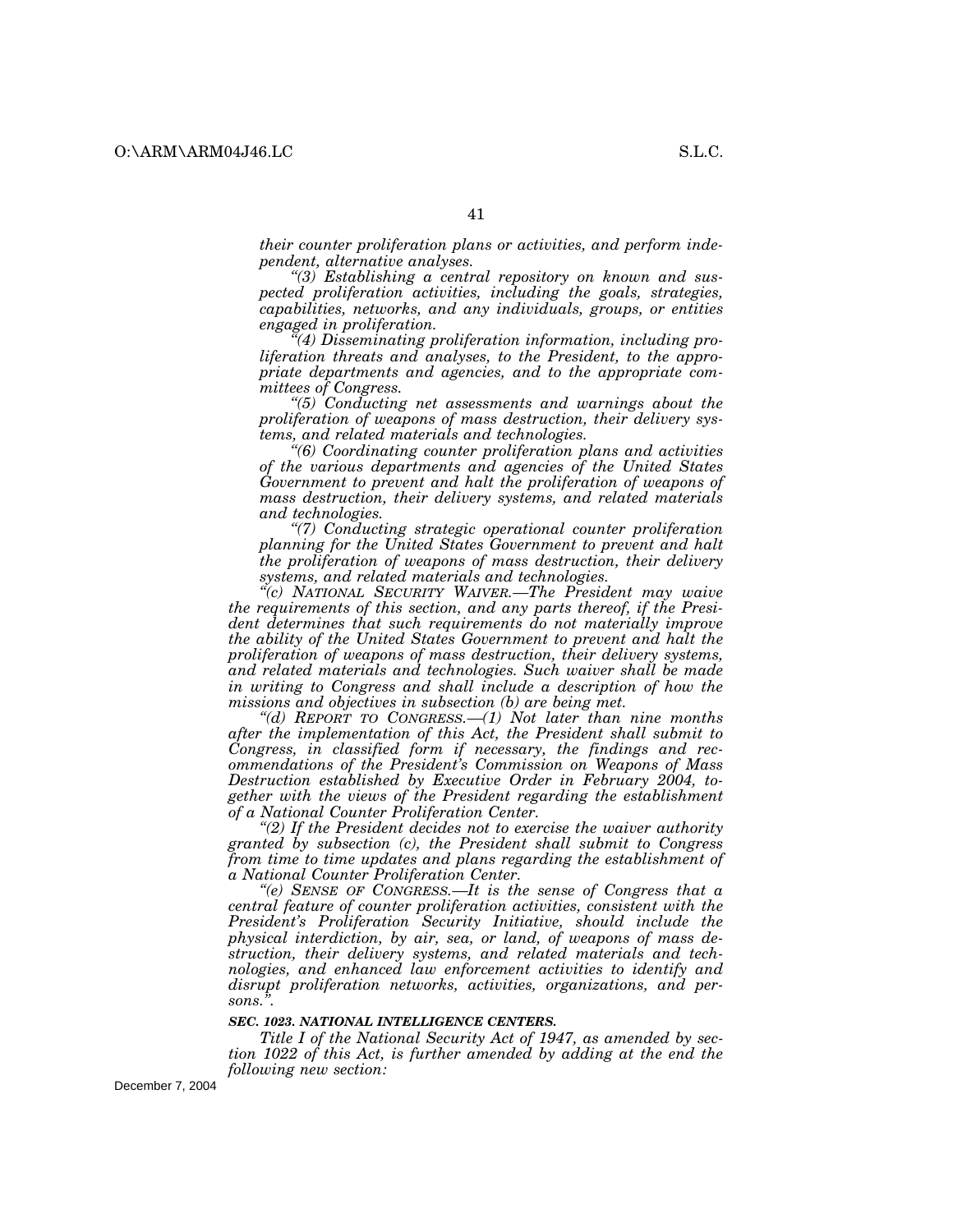#### *''NATIONAL INTELLIGENCE CENTERS*

*''SEC. 119B. (a) AUTHORITY TO ESTABLISH.—The Director of National Intelligence may establish one or more national intelligence centers to address intelligence priorities, including, but not limited to, regional issues.*

*''(b) RESOURCES OF DIRECTORS OF CENTERS.—(1) The Director of National Intelligence shall ensure that the head of each national intelligence center under subsection (a) has appropriate authority, direction, and control of such center, and of the personnel assigned to such center, to carry out the assigned mission of such center.*

*''(2) The Director of National Intelligence shall ensure that each national intelligence center has appropriate personnel to accomplish effectively the mission of such center.*

*''(c) INFORMATION SHARING.—The Director of National Intelligence shall, to the extent appropriate and practicable, ensure that each national intelligence center under subsection (a) and the other elements of the intelligence community share information in order to facilitate the mission of such center.*

*''(d) MISSION OF CENTERS.—Pursuant to the direction of the Director of National Intelligence, each national intelligence center under subsection (a) may, in the area of intelligence responsibility assigned to such center—*

*''(1) have primary responsibility for providing all-source analysis of intelligence based upon intelligence gathered both domestically and abroad;*

*''(2) have primary responsibility for identifying and pro*posing to the Director of National Intelligence intelligence col*lection and analysis and production requirements; and*

*''(3) perform such other duties as the Director of National Intelligence shall specify.*

*''(e) REVIEW AND MODIFICATION OF CENTERS.—The Director of National Intelligence shall determine on a regular basis whether—*

*''(1) the area of intelligence responsibility assigned to each national intelligence center under subsection (a) continues to meet appropriate intelligence priorities; and*

*''(2) the staffing and management of such center remains appropriate for the accomplishment of the mission of such center.*

*''(f) TERMINATION.—The Director of National Intelligence may terminate any national intelligence center under subsection (a).*

*''(g) SEPARATE BUDGET ACCOUNT.—The Director of National Intelligence shall, as appropriate, include in the National Intelligence Program budget a separate line item for each national intelligence center under subsection (a).''.*

## *Subtitle C—Joint Intelligence Community Council*

#### *SEC. 1031. JOINT INTELLIGENCE COMMUNITY COUNCIL.*

*Title I of the National Security Act of 1947 (50 U.S.C. 402 et seq.) is amended by inserting after section 101 the following new section:*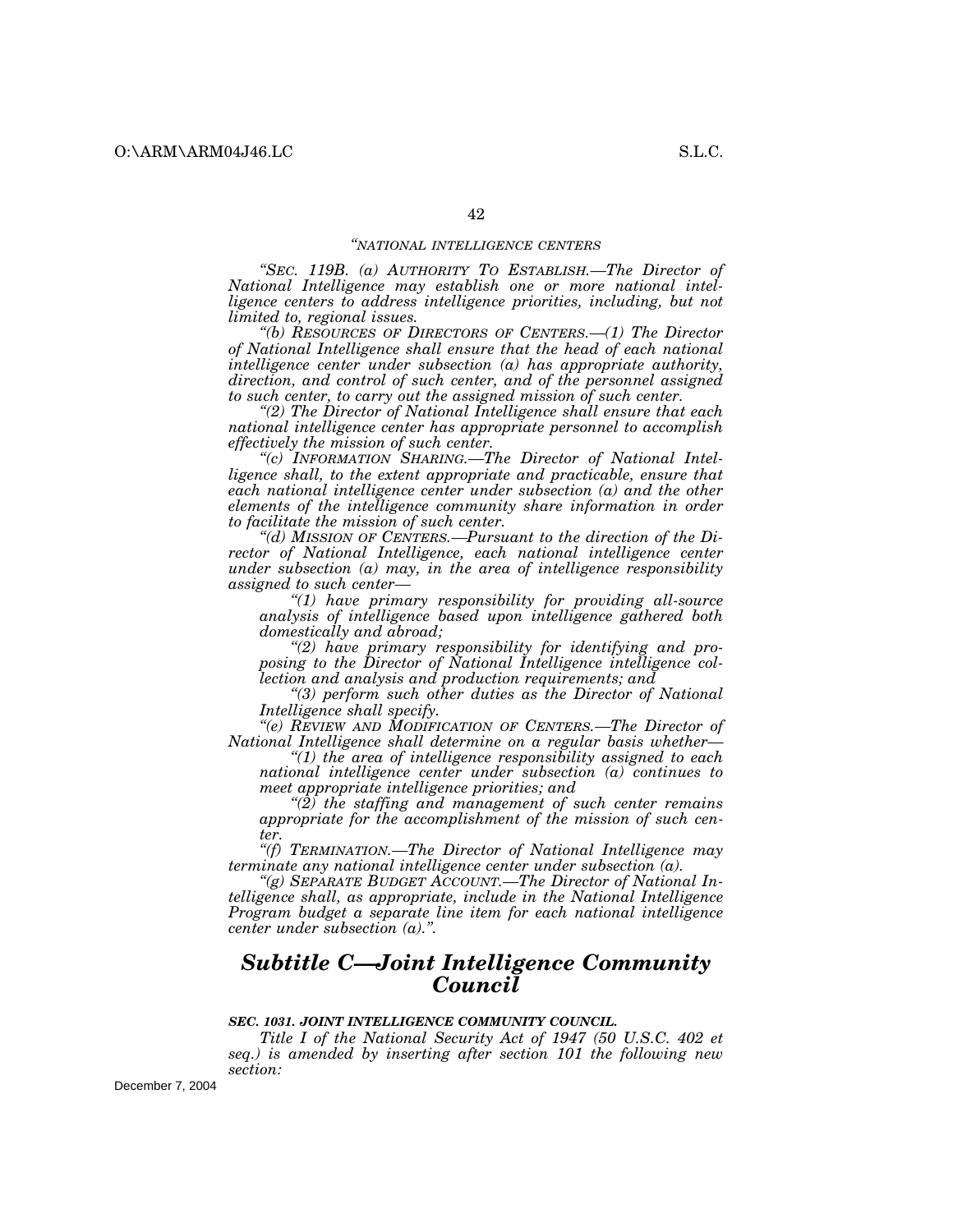### *''JOINT INTELLIGENCE COMMUNITY COUNCIL*

*''SEC. 101A. (a) JOINT INTELLIGENCE COMMUNITY COUNCIL.— There is a Joint Intelligence Community Council.*

*''(b) MEMBERSHIP.—The Joint Intelligence Community Council shall consist of the following:*

*''(1) The Director of National Intelligence, who shall chair the Council.*

*''(2) The Secretary of State.*

*''(3) The Secretary of the Treasury.*

*''(4) The Secretary of Defense.*

*''(5) The Attorney General.*

*''(6) The Secretary of Energy.*

*''(7) The Secretary of Homeland Security.*

*''(8) Such other officers of the United States Government as the President may designate from time to time.*

*''(c) FUNCTIONS.—The Joint Intelligence Community Council shall assist the Director of National Intelligence to in developing and implementing a joint, unified national intelligence effort to protect national security by—*

*''(1) advising the Director on establishing requirements, developing budgets, financial management, and monitoring and evaluating the performance of the intelligence community, and on such other matters as the Director may request; and*

*''(2) ensuring the timely execution of programs, policies, and directives established or developed by the Director.*

*''(d) MEETINGS.—The Director of National Intelligence shall convene regular meetings of the Joint Intelligence Community Council.*

*''(e) ADVICE AND OPINIONS OF MEMBERS OTHER THAN CHAIR-MAN.—(1) A member of the Joint Intelligence Community Council (other than the Chairman) may submit to the Chairman advice or an opinion in disagreement with, or advice or an opinion in addition to, the advice presented by the Director of National Intelligence to the President or the National Security Council, in the role of the Chairman as Chairman of the Joint Intelligence Community Council. If a member submits such advice or opinion, the Chairman shall present the advice or opinion of such member at the same time the Chairman presents the advice of the Chairman to the President or the National Security Council, as the case may be.*

*''(2) The Chairman shall establish procedures to ensure that the presentation of the advice of the Chairman to the President or the National Security Council is not unduly delayed by reason of the submission of the individual advice or opinion of another member of the Council.*

*''(f) RECOMMENDATIONS TO CONGRESS.—Any member of the Joint Intelligence Community Council may make such recommendations to Congress relating to the intelligence community as such member considers appropriate.''.*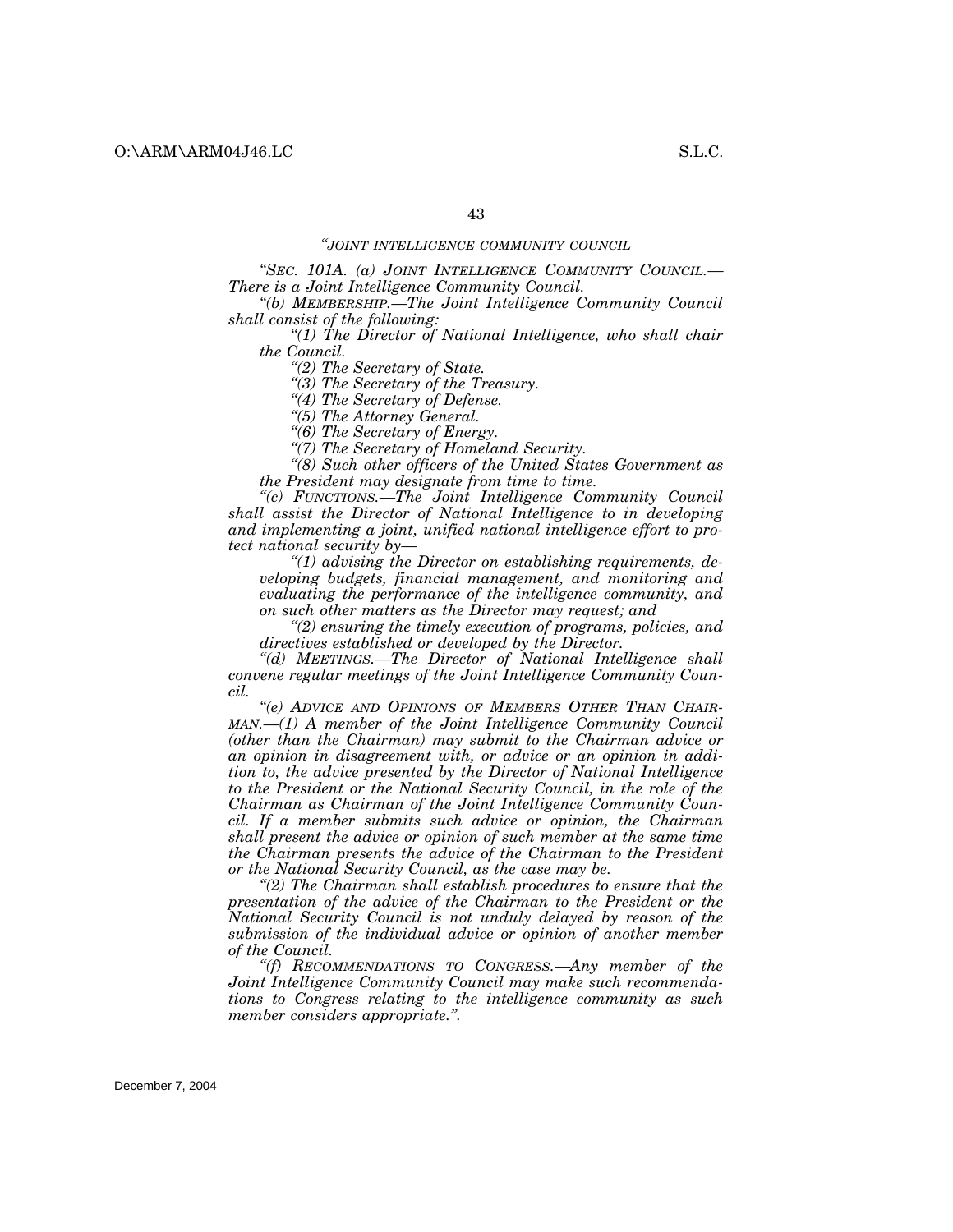## *Subtitle D—Improvement of Education for the Intelligence Community*

*SEC. 1041. ADDITIONAL EDUCATION AND TRAINING REQUIREMENTS.*

*(a) FINDINGS.—Congress makes the following findings:*

*(1) Foreign language education is essential for the development of a highly-skilled workforce for the intelligence community.*

*(2) Since September 11, 2001, the need for language proficiency levels to meet required national security functions has been raised, and the ability to comprehend and articulate technical and scientific information in foreign languages has become critical.*

*(b) LINGUISTIC REQUIREMENTS.—(1) The Director of National Intelligence shall—*

*(A) identify the linguistic requirements for the Office of the Director of National Intelligence;*

*(B) identify specific requirements for the range of linguistic skills necessary for the intelligence community, including proficiency in scientific and technical vocabularies of critical foreign languages; and*

*(C) develop a comprehensive plan for the Office to meet such requirements through the education, recruitment, and training of linguists.*

*(2) In carrying out activities under paragraph (1), the Director shall take into account education grant programs of the Department of Defense and the Department of Education that are in existence as of the date of the enactment of this Act.*

*(3) Not later than one year after the date of the enactment of this Act, and annually thereafter, the Director shall submit to Congress a report on the requirements identified under paragraph (1), including the success of the Office of the Director of National Intelligence in meeting such requirements. Each report shall notify Congress of any additional resources determined by the Director to be required to meet such requirements.*

*(4) Each report under paragraph (3) shall be in unclassified form, but may include a classified annex.*

*(c) PROFESSIONAL INTELLIGENCE TRAINING.—The Director of National Intelligence shall require the head of each element and component within the Office of the Director of National Intelligence who has responsibility for professional intelligence training to periodically review and revise the curriculum for the professional intelligence training of the senior and intermediate level personnel of such element or component in order to—*

*(1) strengthen the focus of such curriculum on the integration of intelligence collection and analysis throughout the Office; and*

*(2) prepare such personnel for duty with other departments, agencies, and element of the intelligence community.*

#### *SEC. 1042. CROSS-DISCIPLINARY EDUCATION AND TRAINING.*

*Title X of the National Security Act of 1947 (50 U.S.C. 441g) is amended by adding at the end the following new section:*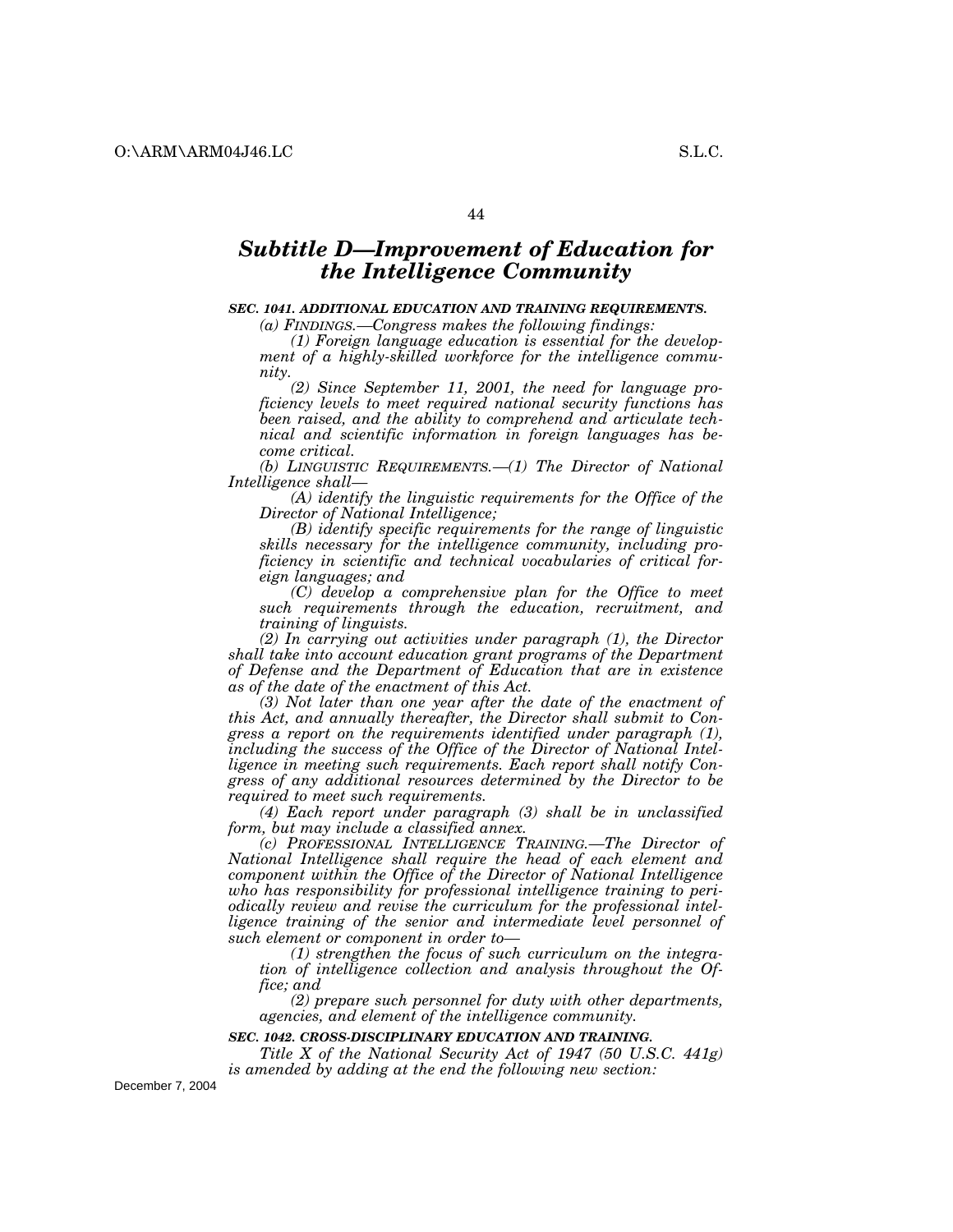*''FRAMEWORK FOR CROSS-DISCIPLINARY EDUCATION AND TRAINING*

*''SEC. 1002. The Director of National Intelligence shall establish an integrated framework that brings together the educational components of the intelligence community in order to promote a more effective and productive intelligence community through cross-disciplinary education and joint training.''.*

## *SEC. 1043. INTELLIGENCE COMMUNITY SCHOLARSHIP PROGRAM.*

*Title X of the National Security Act of 1947, as amended by section 1042 of this Act, is further amended by adding at the end the following new section:*

#### *''INTELLIGENCE COMMUNITY SCHOLARSHIP PROGRAM*

*''SEC. 1003. (a) ESTABLISHMENT.—*

*''(1) IN GENERAL.—The Director of National Intelligence, in consultation with the head of each agency of the intelligence community, shall establish a scholarship program (to be known as the 'Intelligence Community Scholarship Program') to award scholarships to individuals that is designed to recruit and prepare students for civilian careers in the intelligence community to meet the critical needs of the intelligence community agencies.*

*''(2) SELECTION OF RECIPIENTS.—*

*''(A) MERIT AND AGENCY NEEDS.—Individuals shall be selected to receive scholarships under this section through a competitive process primarily on the basis of academic merit and the needs of the agency.*

*''(B) DEMONSTRATED COMMITMENT.—Individuals selected under this section shall have a demonstrated commitment to the field of study for which the scholarship is awarded.*

*''(3) CONTRACTUAL AGREEMENTS.—To carry out the Program the head of each agency shall enter into contractual agreements with individuals selected under paragraph (2) under which the individuals agree to serve as full-time employees of the agency, for the period described in subsection*  $(g)(\hat{I})$ *, in positions needed by the agency and for which the individuals are qualified, in exchange for receiving a scholarship.*

*''(b) ELIGIBILITY.—In order to be eligible to participate in the Program, an individual shall—*

*''(1) be enrolled or accepted for enrollment as a full-time student at an institution of higher education and be pursuing or intend to pursue undergraduate or graduate education in an academic field or discipline described in the list made available under subsection (d);*

*''(2) be a United States citizen; and*

*''(3) at the time of the initial scholarship award, not be an employee (as defined under section 2105 of title 5, United States Code).*

*''(c) APPLICATION.— An individual seeking a scholarship under this section shall submit an application to the Director of National Intelligence at such time, in such manner, and containing such information, agreements, or assurances as the Director may require.*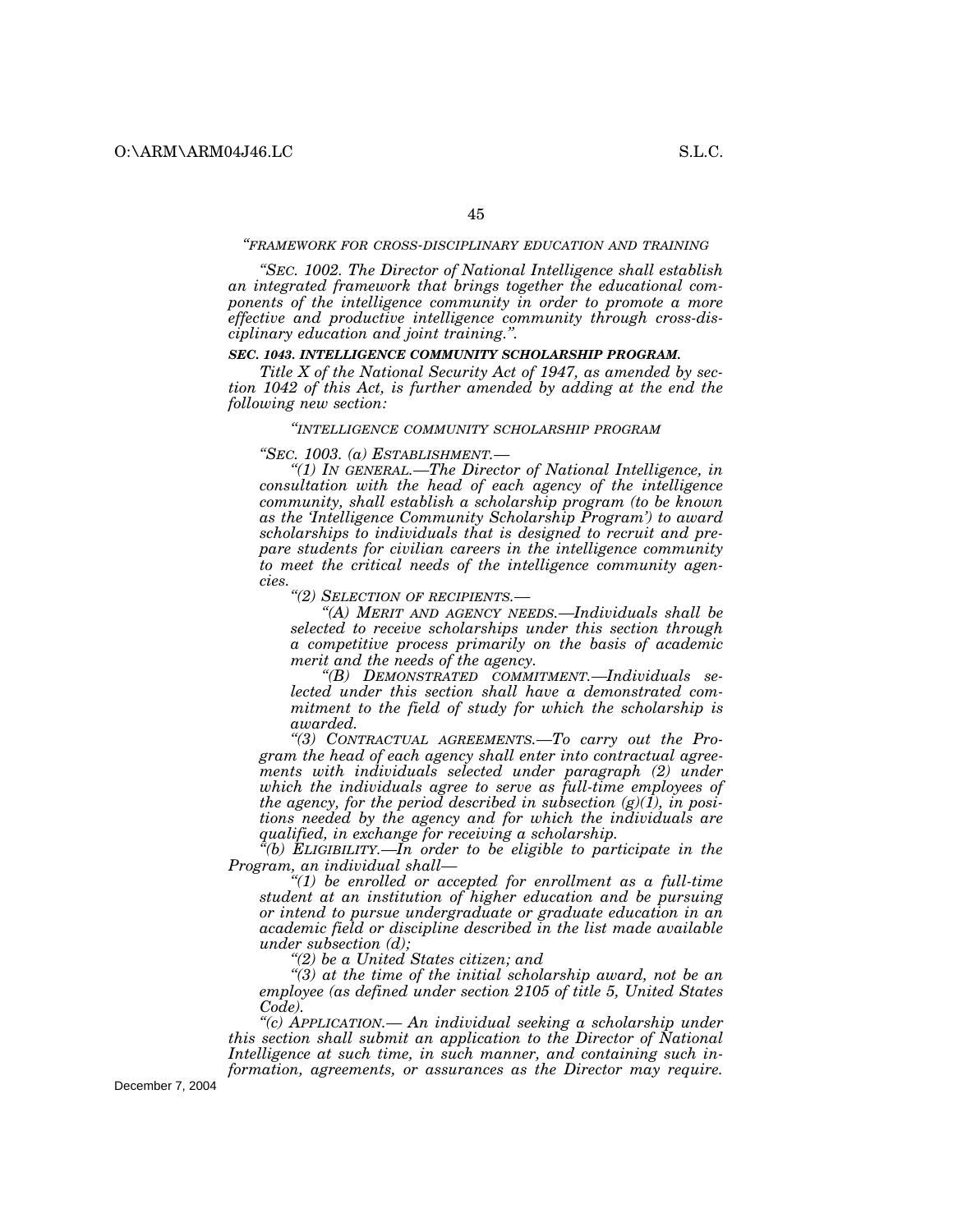*''(d) PROGRAMS AND FIELDS OF STUDY.—The Director of National Intelligence shall—*

*''(1) make publicly available a list of academic programs and fields of study for which scholarships under the Program may be used; and*

*''(2) update the list as necessary.*

*''(e) SCHOLARSHIPS.— ''(1) IN GENERAL.—The Director of National Intelligence may provide a scholarship under the Program for an academic year if the individual applying for the scholarship has submitted to the Director, as part of the application required under subsection (c), a proposed academic program leading to a degree in a program or field of study on the list made available under subsection (d).*

*''(2) LIMITATION ON YEARS.—An individual may not receive a scholarship under this section for more than 4 academic years, unless the Director of National Intelligence grants a waiver.*

*''(3) STUDENT RESPONSIBILITIES.—Scholarship recipients shall maintain satisfactory academic progress.*

*''(4) AMOUNT.—The dollar amount of a scholarship under this section for an academic year shall be determined under regulations issued by the Director of National Intelligence, but shall in no case exceed the cost of tuition, fees, and other authorized expenses as established by the Director.*

*''(5) USE OF SCHOLARSHIPS.—A scholarship provided under this section may be expended for tuition, fees, and other authorized expenses as established by the Director of National Intelligence by regulation.*

*''(6) PAYMENT TO INSTITUTION OF HIGHER EDUCATION.—The Director of National Intelligence may enter into a contractual agreement with an institution of higher education under which the amounts provided for a scholarship under this section for tuition, fees, and other authorized expenses are paid directly to the institution with respect to which the scholarship is pro*vided.<br>"(f) SPECIAL CONSIDERATION FOR CURRENT EMPLOYEES.—

<sup>"(1)</sup> SET ASIDE OF SCHOLARSHIPS.—Notwithstanding para*graphs (1) and (3) of subsection (b), 10 percent of the scholarships awarded under this section shall be set aside for individuals who are employees of agencies on the date of enactment of this section to enhance the education of such employees in areas of critical needs of agencies.*

*''(2) FULL- OR PART-TIME EDUCATION.—Employees who are awarded scholarships under paragraph (1) shall be permitted to pursue undergraduate or graduate education under the scholarship on a full-time or part-time basis.*

(1) PERIOD OF SERVICE.—Except as provided in subsection *(i)(2), the period of service for which an individual shall be obligated to serve as an employee of the agency is 24 months for each academic year for which a scholarship under this section is provided. Under no circumstances shall the total period of obligated service be more than 8 years.*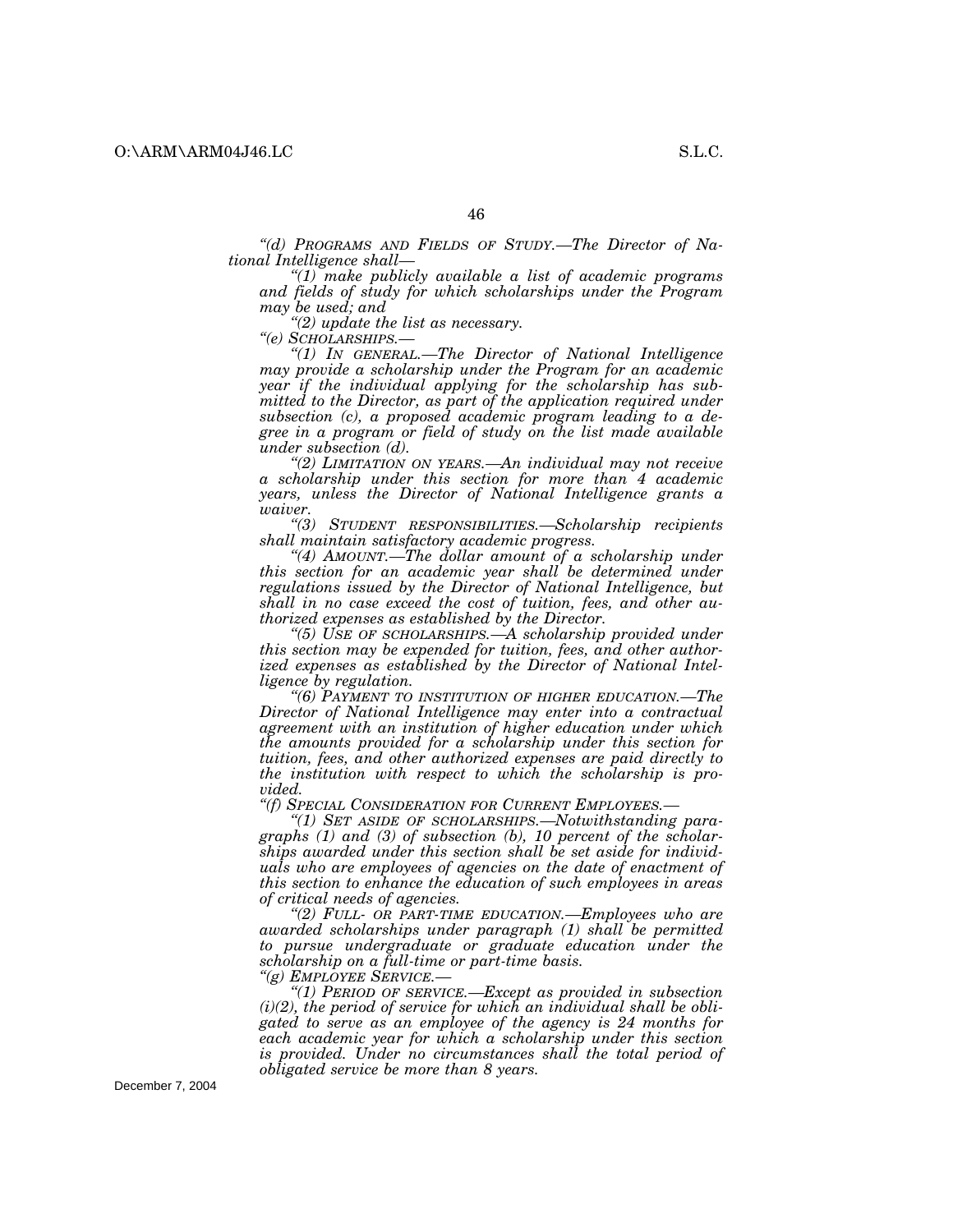*''(2) BEGINNING OF SERVICE.— ''(A) IN GENERAL.—Except as provided in subparagraph (B), obligated service under paragraph (1) shall begin not later than 60 days after the individual obtains the educational degree for which the scholarship was provided.*

*''(B) DEFERRAL.—In accordance with regulations established by the Director of National Intelligence, the Director or designee may defer the obligation of an individual to provide a period of service under paragraph (1) if the Director or designee determines that such a deferral is appro-*

priate.<br>*(h)* REPAYMENT.-

"(1) In GENERAL.—Scholarship recipients who fail to main*tain a high level of academic standing, as defined by the Director of National Intelligence, who are dismissed from their educational institutions for disciplinary reasons, or who voluntarily terminate academic training before graduation from the educational program for which the scholarship was awarded, shall be in breach of their contractual agreement and, in lieu of any service obligation arising under such agreement, shall be liable to the United States for repayment within 1 year after the date of default of all scholarship funds paid to them and to the institution of higher education on their behalf under the agreement, except as provided in subsection (i)(2). The repayment period may be extended by the Director when determined to be necessary, as established by regulation.*

*''(2) LIABILITY.—Scholarship recipients who, for any reason, fail to begin or complete their service obligation after completion of academic training, or fail to comply with the terms and conditions of deferment established by the Director of National Intelligence under subsection (i)(2)(B), shall be in breach of their contractual agreement. When recipients breach their agreements for the reasons stated in the preceding sentence, the recipient shall be liable to the United States for an amount equal to—*

*''(A) the total amount of scholarships received by such individual under this section; and*

*''(B) the interest on the amounts of such awards which would be payable if at the time the awards were received they were loans bearing interest at the maximum legal prevailing rate, as determined by the Treasurer of the United States, multiplied by 3.*

*''(i) CANCELLATION, WAIVER, OR SUSPENSION OF OBLIGATION.—*

*''(1) CANCELLATION.—Any obligation of an individual incurred under the Program (or a contractual agreement thereunder) for service or payment shall be canceled upon the death of the individual.*

*''(2) WAIVER OR SUSPENSION.—The Director of National Intelligence shall prescribe regulations to provide for the partial or total waiver or suspension of any obligation of service or payment incurred by an individual under the Program (or a contractual agreement thereunder) whenever compliance by the individual is impossible or would involve extreme hardship to the individual, or if enforcement of such obligation with respect to*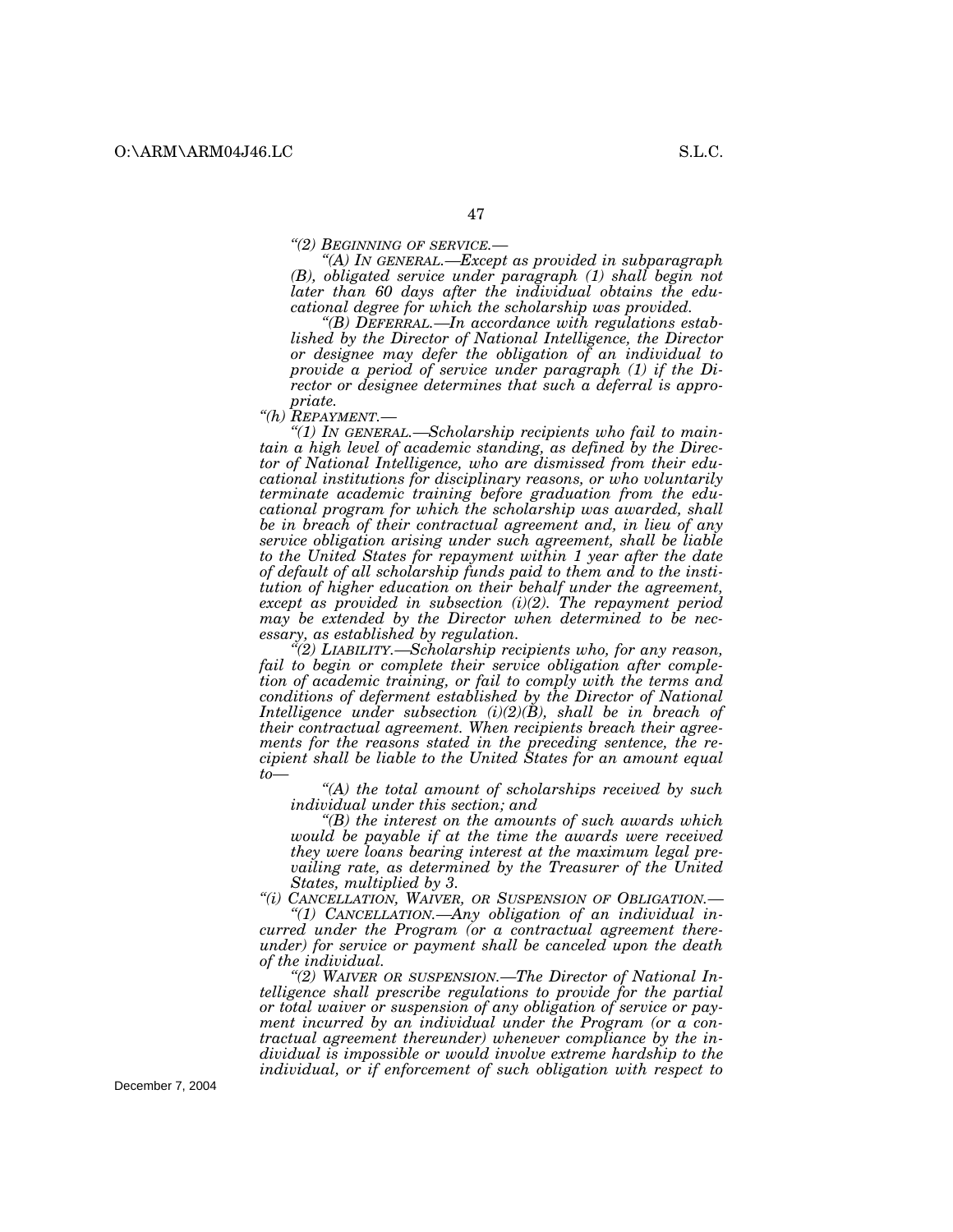*the individual would be contrary to the best interests of the Government.*

*''(j) REGULATIONS.—The Director of National Intelligence shall prescribe regulations necessary to carry out this section.*

*''(k) DEFINITIONS.—In this section:*

*''(1) AGENCY.—The term 'agency' means each element of the intelligence community as determined by the Director of National Intelligence.*

*''(2) INSTITUTION OF HIGHER EDUCATION.—The term 'institution of higher education' has the meaning given that term under section 101 of the Higher Education Act of 1965 (20 U.S.C. 1001).*

*''(3) PROGRAM.—The term 'Program' means the Intelligence Community Scholarship Program established under subsection (a).''.*

## *Subtitle E—Additional Improvements of Intelligence Activities*

#### *SEC. 1051. SERVICE AND NATIONAL LABORATORIES AND THE INTEL-LIGENCE COMMUNITY.*

*The Director of National Intelligence, in cooperation with the Secretary of Defense and the Secretary of Energy, should seek to ensure that each service laboratory of the Department of Defense and each national laboratory of the Department of Energy may, acting through the relevant Secretary and in a manner consistent with the missions and commitments of the laboratory—*

*(1) assist the Director of National Intelligence in all aspects of technical intelligence, including research, applied sciences, analysis, technology evaluation and assessment, and any other aspect that the relevant Secretary considers appropriate; and*

*(2) make available to the intelligence community, on a community-wide basis—*

*(A) the analysis and production services of the service and national laboratories, in a manner that maximizes the capacity and services of such laboratories; and*

*(B) the facilities and human resources of the service and national laboratories, in a manner that improves the technological capabilities of the intelligence community.*

#### *SEC. 1052. OPEN-SOURCE INTELLIGENCE.*

*(a) SENSE OF CONGRESS.—It is the sense of Congress that—*

*(1) the Director of National Intelligence should establish an intelligence center for the purpose of coordinating the collection, analysis, production, and dissemination of open source intelligence to elements of the intelligence community;*

*(2) open source intelligence is a valuable source that must be integrated into the intelligence cycle to ensure that United States policymakers are fully and completely informed; and*

*(3) the intelligence center should ensure that each element of the intelligence community uses open source intelligence consistent with the mission of such element.*

*(b) REQUIREMENT FOR EFFICIENT USE BY INTELLIGENCE COM-MUNITY OF OPEN-SOURCE INTELLIGENCE.—The Director of National*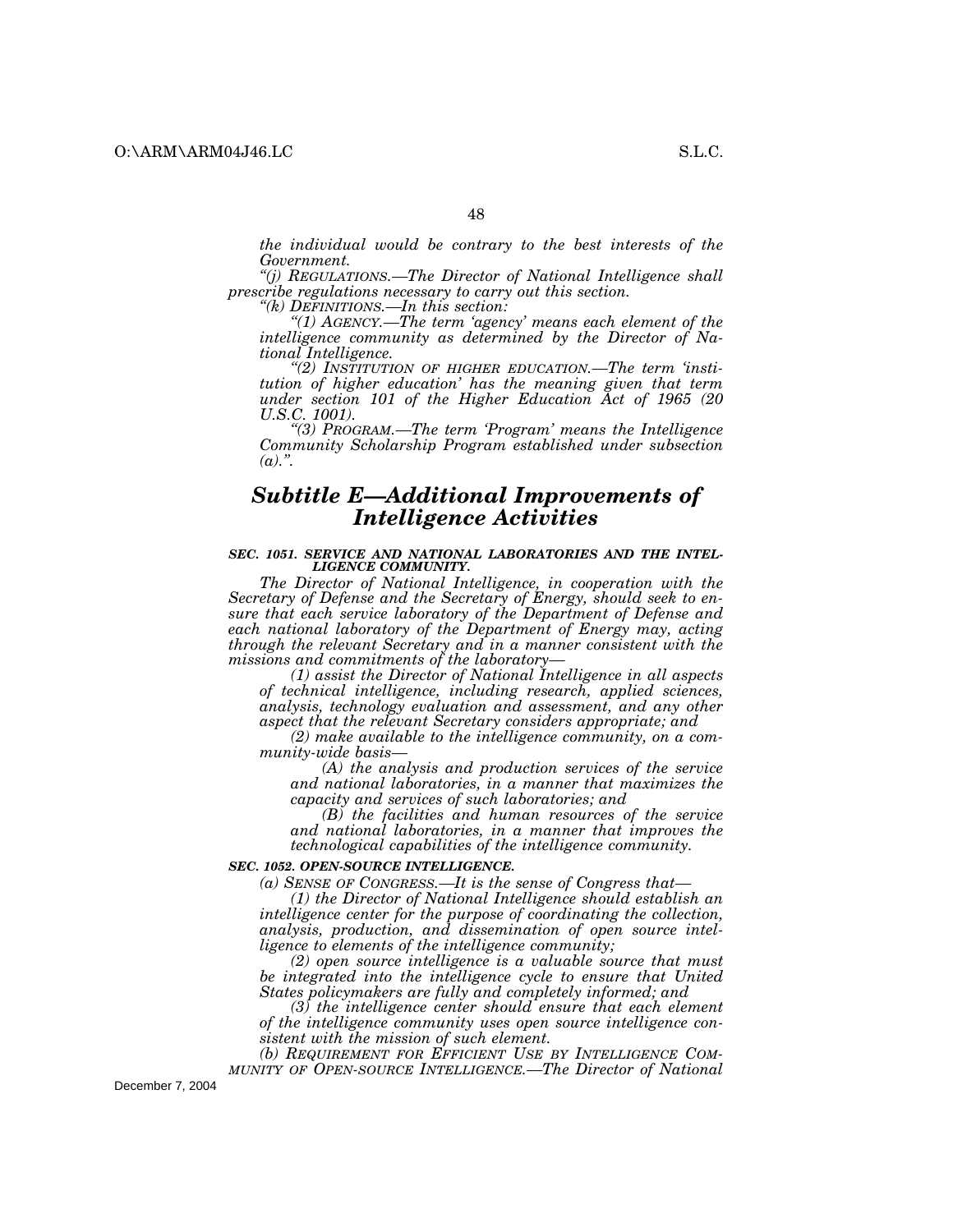*Intelligence shall ensure that the intelligence community makes efficient and effective use of open-source information and analysis.*

*(c) REPORT.—Not later than June 30, 2005, the Director of National Intelligence shall submit to the congressional intelligence committees a report containing the decision of the Director as to whether an open source intelligence center will be established. If the Director decides not to establish an open source intelligence center, such report shall also contain a description of how the intelligence community will use open source intelligence and effectively integrate open source intelligence into the national intelligence cycle.*

*(d) CONGRESSIONAL INTELLIGENCE COMMITTEES DEFINED.—In this section, the term ''congressional intelligence committees'' means—*

*(1) the Select Committee on Intelligence of the Senate; and (2) the Permanent Select Committee on Intelligence of the House of Representatives.*

## *SEC. 1053. NATIONAL INTELLIGENCE RESERVE CORPS.*

*(a) ESTABLISHMENT.—The Director of National Intelligence may provide for the establishment and training of a National Intelligence Reserve Corps (in this section referred to as ''National Intelligence Reserve Corps'') for the temporary reemployment on a voluntary basis of former employees of elements of the intelligence community during periods of emergency, as determined by the Director.*

*(b) ELIGIBLE INDIVIDUALS.—An individual may participate in the National Intelligence Reserve Corps only if the individual previously served as a full time employee of an element of the intelligence community.*

*(c) TERMS OF PARTICIPATION.—The Director of National Intelligence shall prescribe the terms and conditions under which eligible individuals may participate in the National Intelligence Reserve Corps.*

*(d) EXPENSES.—The Director of National Intelligence may provide members of the National Intelligence Reserve Corps transportation and per diem in lieu of subsistence for purposes of participating in any training that relates to service as a member of the Reserve Corps.*

*(e) TREATMENT OF ANNUITANTS.—(1) If an annuitant receiving an annuity from the Civil Service Retirement and Disability Fund becomes temporarily reemployed pursuant to this section, such annuity shall not be discontinued thereby.*

*(2) An annuitant so reemployed shall not be considered an employee for the purposes of chapter 83 or 84 of title 5, United States Code.*

*(f) TREATMENT UNDER OFFICE OF DIRECTOR OF NATIONAL IN-TELLIGENCE PERSONNEL CEILING.—A member of the National Intelligence Reserve Corps who is reemployed on a temporary basis pursuant to this section shall not count against any personnel ceiling applicable to the Office of the Director of National Intelligence.*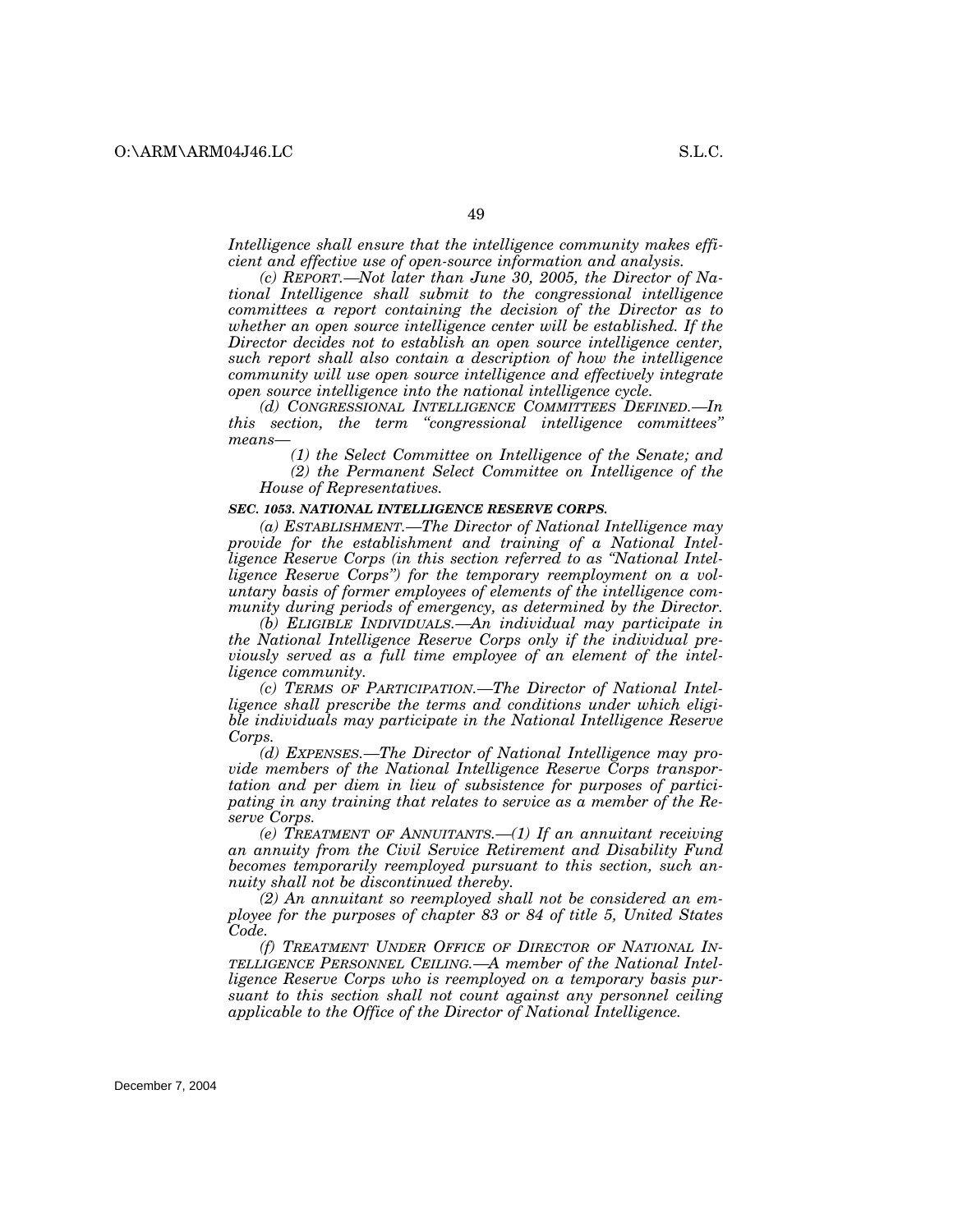## *Subtitle F—Privacy and Civil Liberties*

## *SEC. 1061. PRIVACY AND CIVIL LIBERTIES OVERSIGHT BOARD.*

*(a) FINDINGS.—Consistent with the report of the National Commission on Terrorist Attacks Upon the United States, Congress makes the following findings:*

*(1) In conducting the war on terrorism, the Federal Government may need additional powers and may need to enhance the use of its existing powers.*

*(2) This potential shift of power and authority to the Federal Government calls for an enhanced system of checks and balances to protect the precious liberties that are vital to our way of life.*

*(b) ESTABLISHMENT OF BOARD.—There is established within the Executive Office of the President a Privacy and Civil Liberties Oversight Board (referred to in this section as the ''Board'').*

*(c) FUNCTIONS.—*

*(1) ADVICE AND COUNSEL ON DEVELOPMENT AND IMPLEMEN-TATION OF POLICY.—For the purpose of providing advice to the President or to the head of any department or agency of the executive branch, the Board shall—*

*(A) review proposed regulations and executive branch policies related to efforts to protect the Nation from terrorism, including the development and adoption of information sharing guidelines under subsections (d) and (f) of section 1016;*

*(B) review the implementation of laws, regulations, and executive branch policies related to efforts to protect the Nation from terrorism, including the implementation of information sharing guidelines under subsections (d) and (f) of section 1016;*

*(C) advise the President and the head of any department or agency of the executive branch to ensure that privacy and civil liberties are appropriately considered in the development and implementation of such regulations and executive branch policies; and*

*(D) in providing advice on proposals to retain or enhance a particular governmental power, consider whether the department, agency, or element of the executive branch concerned has explained—*

*(i) that there is adequate supervision of the use by the executive branch of the power to ensure protection of privacy and civil liberties;*

*(ii) that there are adequate guidelines and oversight to properly confine the use of the power; and*

*(iii) that the need for the power, including the risk presented to the national security if the Federal Government does not take certain actions, is balanced with the need to protect privacy and civil liberties.*

*(2) OVERSIGHT.—The Board shall continually review—*

*(A) regulations, executive branch policies, and procedures (including the implementation of such regulations, policies, and procedures), related laws pertaining to efforts*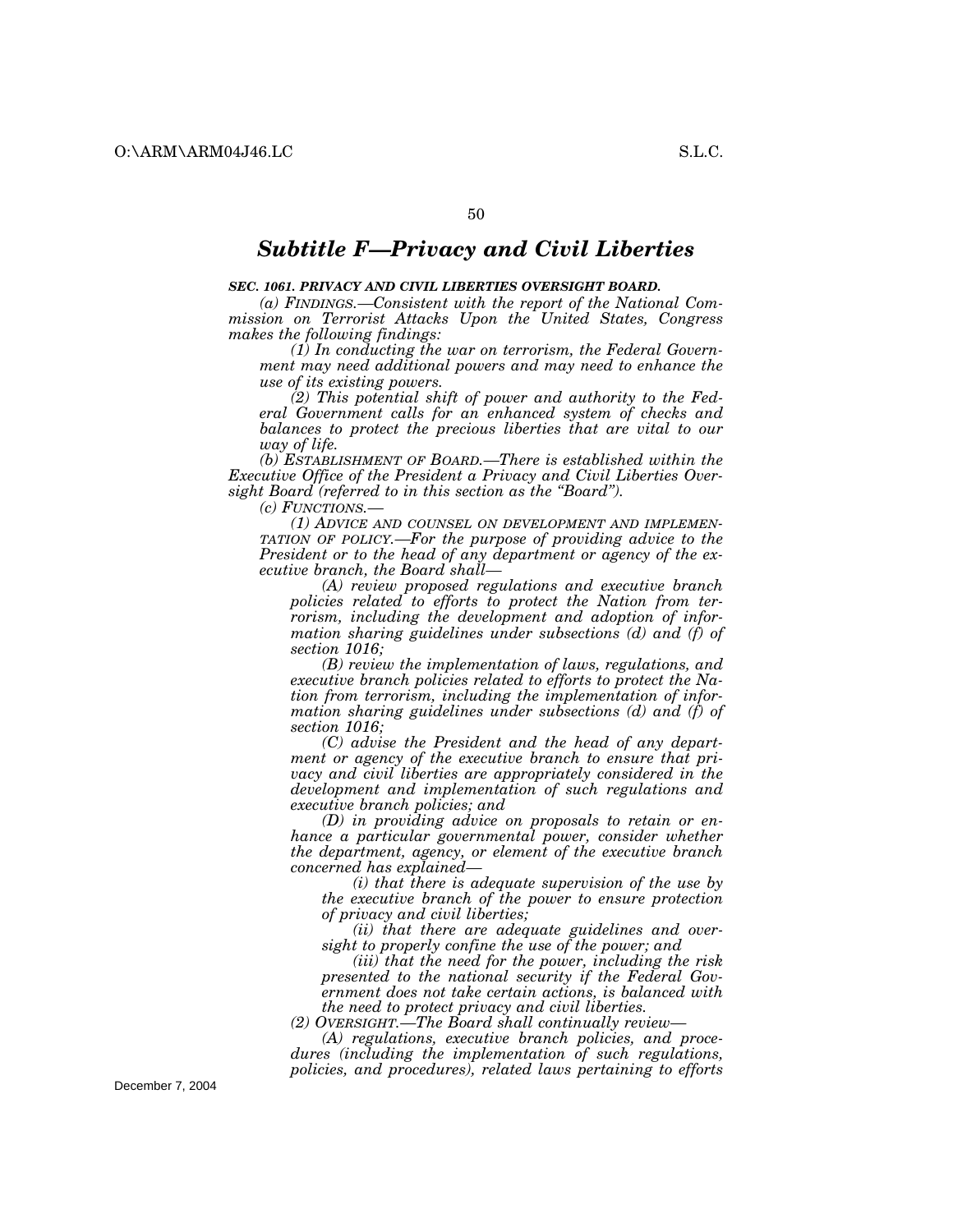*to protect the Nation from terrorism, and other actions by the executive branch related to efforts to protect the Nation from terrorism to ensure that privacy and civil liberties are protected; and*

*(B) the information sharing practices of the departments, agencies, and elements of the executive branch to determine whether or not such practices appropriately protect privacy and civil liberties and adhere to the information sharing guidelines under subsections (d) and (f) of section 1016 and to other applicable laws, regulations, and executive branch policies regarding the protection of privacy and civil liberties.*

*(3) SCOPE.—The Board shall ensure that concerns with respect to privacy and civil liberties are appropriately considered in the implementation of laws, regulations, and executive branch policies related to efforts to protect the Nation against terrorism.*

*(4) REPORTS TO CONGRESS.—Not less frequently than annually, the Board shall prepare a report to Congress, unclassified to the greatest extent possible (with a classified annex, if necessary), on the Board's major activities during the preceding period.*<br>(d) ACCESS TO INFORMATION.

(1) AUTHORIZATION.—If determined by the Board to be nec*essary to carry out its responsibilities under this section, the Board is authorized, to the extent permitted by law, to—*

*(A) have access from any department or agency of the executive branch, or any Federal officer or employee of any such department or agency, to all relevant records, reports, audits, reviews, documents, papers, recommendations, or other relevant material, including classified information consistent with applicable law;*

*(B) interview or take statements from officers of any department or agency of the executive branch;*

*(C) request information or assistance from any State, tribal, or local government; and*

*(D)(i) request that persons (other than departments, agencies, and elements of the executive branch) produce for the Board relevant information, documents, reports, answers, records, accounts, papers, and other documentary and testimonial evidence; and*

*(ii) if the person to whom such a request is directed does not comply with the request within 45 days of receipt of such request, notify the Attorney General of such person's failure to comply with such request, which notice shall include all relevant information.*

*(2) PRODUCTION OF INFORMATION AND EVIDENCE.—*

*(A) EXPLANATION OF NONCOMPLIANCE.—Upon receiving notification under paragraph (1)(D)(ii) regarding a request, the Attorney General shall provide an opportunity for the person subject to the request to explain the reasons for not complying with the request.*

*(B) ACTION BY ATTORNEY GENERAL.—Upon receiving notification under paragraph (1)(D)(ii) regarding a request,*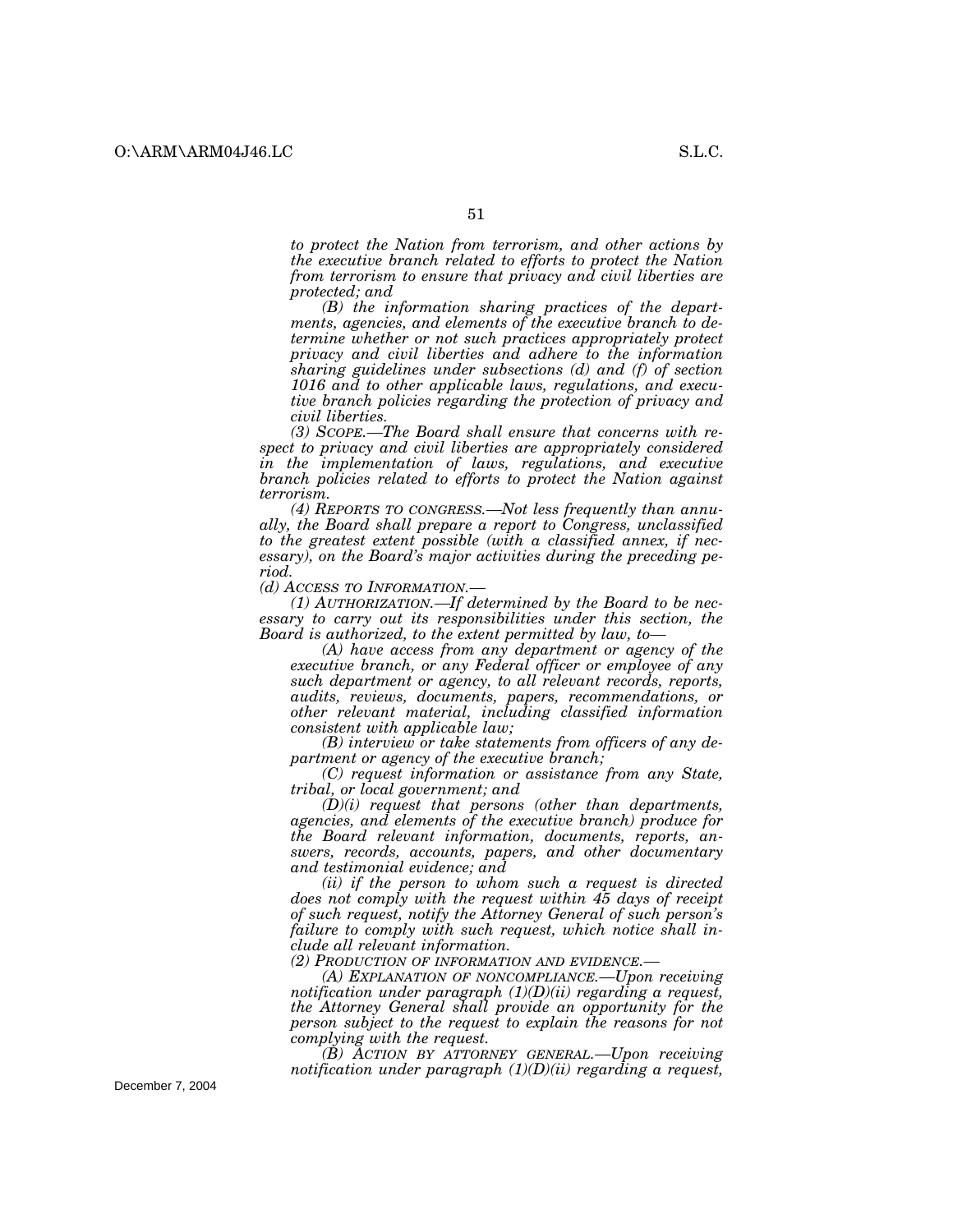*the Attorney General shall review the request and may take such steps as appropriate to ensure compliance with the request for the information, documents, reports, answers, records, accounts, papers, and other documentary and testimonial evidence covered by the request.*

*(3) AGENCY COOPERATION.—Whenever information or assistance requested under subparagraph (A) or (B) of paragraph (1) is, in the judgment of the Board, unreasonably refused or not provided, the Board shall report the circumstances to the head of the department or agency concerned without delay. If the requested information or assistance may be provided to the Board in accordance with applicable law, the head of the department or agency concerned shall ensure compliance with such request.*

*(4) EXCEPTIONS FOR NATIONAL SECURITY.— (A) IN GENERAL.—If the National Intelligence Director, in consultation with the Attorney General, determines that it is necessary to withhold information requested under paragraph (3) to protect the national security interests of the United States, the head of the department or agency concerned shall not furnish such information to the Board.*

*(B) CERTAIN INFORMATION.—If the Attorney General determines that it is necessary to withhold information requested under paragraph (3) from disclosure to protect sensitive law enforcement or counterterrorism information or ongoing operations, the head of the department or agency concerned shall not furnish such information to the Board.*

*(1) MEMBERS.—*<br>*(A) IN GENERAL.—The Board shall be composed of a chairman, a vice chairman, and three additional members appointed by the President.*

*(B) CHAIRMAN AND VICE CHAIRMAN.—The chairman and vice chairman shall each be appointed by the President, by and with the advice and consent of the Senate.*

*(C) APPOINTMENT REQUIREMENTS.—Any individual appointed to the Board shall be appointed from among trustworthy and distinguished citizens outside the Federal Government who are qualified on the basis of achievement, experience, and independence.*

*(D) FULL-TIME SERVICE OF CHAIRMAN.—The chairman may serve on a full-time basis.*

*(E) SERVICE AT PLEASURE OF PRESIDENT.—The chairman, vice chairman, and other members of the Board shall each serve at the pleasure of the President.*

*(2) INCOMPATIBLE OFFICE.—An individual appointed to the Board may not, while serving on the Board, be an elected official, officer, or employee of the Federal Government, other than in the capacity as a member of the Board.*

*(3) QUORUM AND MEETINGS.—The Board shall meet upon the call of the chairman or a majority of its members. Three members of the Board shall constitute a quorum.*

*(f) COMPENSATION AND TRAVEL EXPENSES.— (1) COMPENSATION.—*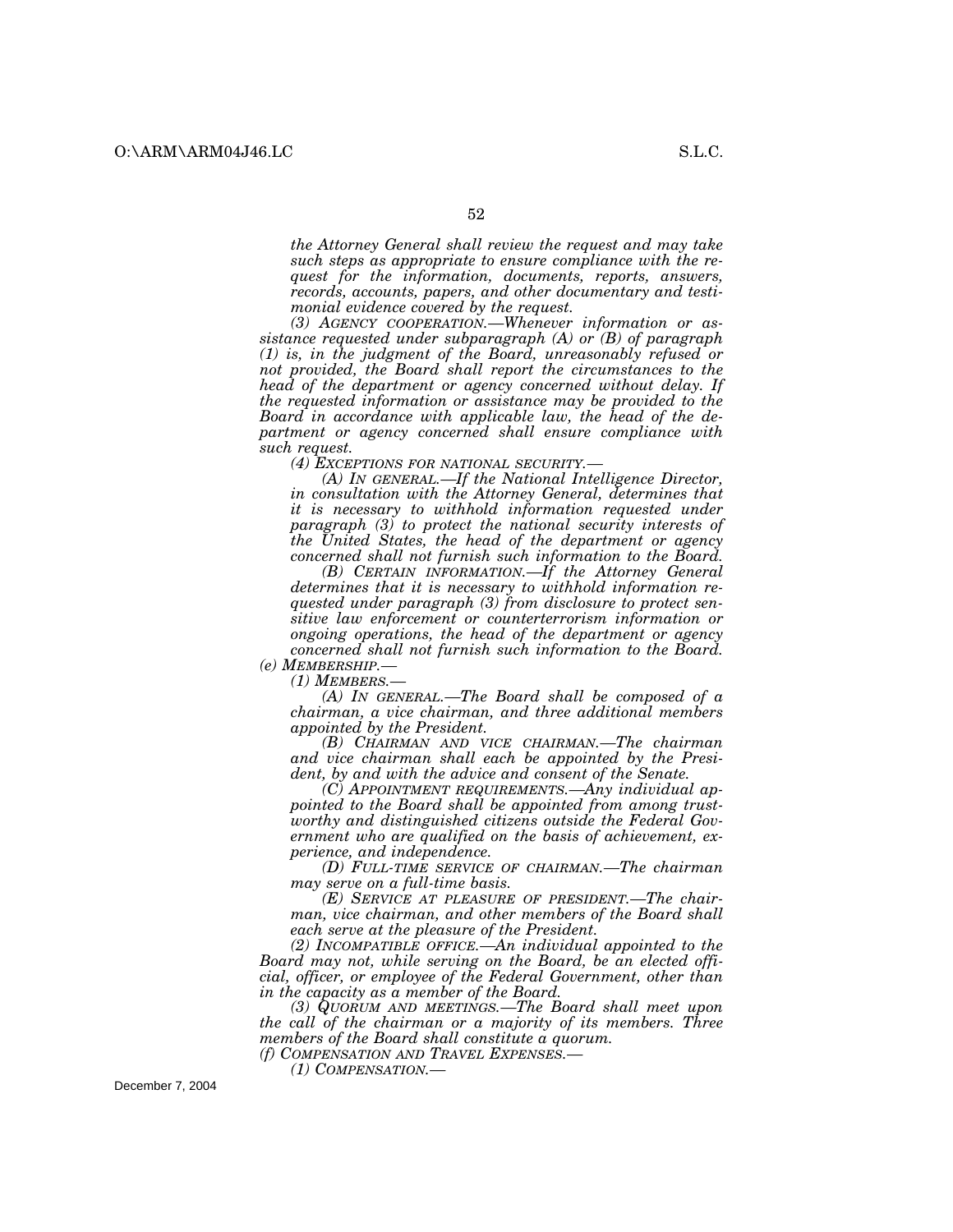*(A) CHAIRMAN ON FULL-TIME BASIS.—If the chairman serves on a full-time basis, the rate of pay for the chairman shall be the annual rate of basic pay in effect for a position at level III of the Executive Schedule under section 5314 of title 5, United States Code.*

*(B) CHAIRMAN AND VICE CHAIRMAN ON PART-TIME BASIS.—The chairman, if serving on a part-time basis, and the vice chairman shall be compensated at a rate equal to the daily equivalent of the annual rate of basic pay in effect for a position at level III of the Executive Schedule under section 5314 of title 5, United States Code, for each day during which the such official is engaged in the actual performance of the duties of the Board.*

*(C) MEMBERS.—Each member of the Board shall be compensated at a rate equal to the daily equivalent of the annual rate of basic pay in effect for a position at level IV of the Executive Schedule under section 5315 of title 5, United States Code, for each day during which that member is engaged in the actual performance of the duties of the Board.*

*(2) TRAVEL EXPENSES.—Members of the Board shall be allowed travel expenses, including per diem in lieu of subsistence, at rates authorized for persons employed intermittently by the Federal Government under section 5703(b) of title 5, United States Code, while away from their homes or regular places of business in the performance of services for the Board.*<br>(g) STAFF.—

*(g) STAFF.— (1) APPOINTMENT AND COMPENSATION.—The chairman, in accordance with rules agreed upon by the Board, shall appoint and fix the compensation of an executive director and such other personnel as may be necessary to enable the Board to carry out its functions, without regard to the provisions of title 5, United States Code, governing appointments in the competitive service, and without regard to the provisions of chapter 51 and subchapter III of chapter 53 of such title relating to classification and General Schedule pay rates, except that no rate of pay fixed under this subsection may exceed the equivalent of that payable for a position at level V of the Executive Schedule under section 5316 of title 5, United States Code.*

*(2) DETAILEES.—Federal employees may be detailed to the Board without reimbursement from the Board, and such detailee shall retain the rights, status, and privileges of the detailee's regular employment without interruption.*

*(3) CONSULTANT SERVICES.—The Board may procure the temporary or intermittent services of experts and consultants in accordance with section 3109 of title 5, United States Code, at rates that do not exceed the daily rate paid a person occupying a position at level IV of the Executive Schedule under section 5315 of such title.*

*(h) SECURITY CLEARANCES.—The appropriate departments and agencies of the executive branch shall cooperate with the Board to expeditiously provide Board members and staff with appropriate security clearances to the extent possible under applicable procedures and requirements. Promptly upon commencing its work, the Board*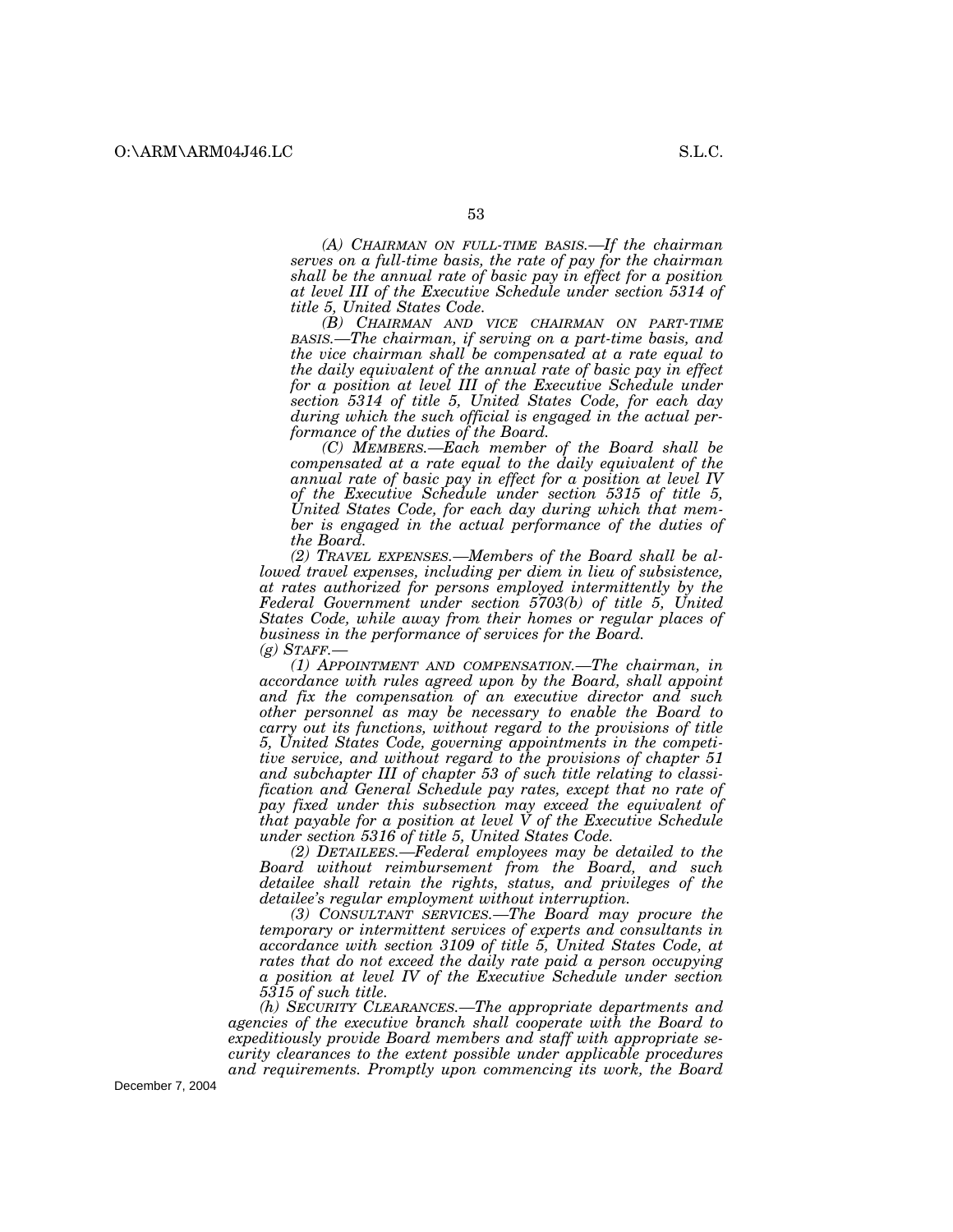*shall adopt, after consultation with the Secretary of Defense, the Attorney General, and the National Intelligence Director, rules and procedures of the Board for physical, communications, computer, document, personnel, and other security in relation to the work of the Board.*

*(i) APPLICABILITY OF CERTAIN LAWS.—*

*(1) FEDERAL ADVISORY COMMITTEE ACT.—The Federal Advisory Committee Act (5 U.S.C. App.) shall not apply with respect to the Board and its activities.*

*(2) FREEDOM OF INFORMATION ACT.—For purposes of the Freedom of Information Act, the Board shall be treated as an agency (as that term is defined in section 551(1) of title 5, United States Code).*

*(j) CONSTRUCTION.—Except as otherwise provided in this section, nothing in this section shall be construed to require any consultation with the Board by any department or agency of the executive branch or any Federal officer or employee, or any waiting period that must be observed by any department or agency of the executive branch or any Federal officer or employee, before developing, proposing, or implementing any legislation, law, regulation, policy, or guideline related to efforts to protect the Nation from terrorism.*

*(k) PRESIDENTIAL RESPONSIBILITY.—The Board shall perform its functions within the executive branch and under the general supervision of the President.*

*(l) AUTHORIZATION OF APPROPRIATIONS.—There are authorized to be appropriated such sums as may be necessary to carry out this section.*

#### *SEC. 1062. SENSE OF CONGRESS ON DESIGNATION OF PRIVACY AND CIVIL LIBERTIES OFFICERS.*

*It is the sense of Congress that each executive department or agency with law enforcement or antiterrorism functions should designate a privacy and civil liberties officer.*

## *Subtitle G—Conforming and Other Amendments*

#### *SEC. 1071. CONFORMING AMENDMENTS RELATING TO ROLES OF DI-RECTOR OF NATIONAL INTELLIGENCE AND DIRECTOR OF THE CENTRAL INTELLIGENCE AGENCY.*

*(a) NATIONAL SECURITY ACT OF 1947.—(1) The National Security Act of 1947 (50 U.S.C. 401 et seq.) is amended by striking ''Director of Central Intelligence'' each place it appears in the following provisions and inserting ''Director of National Intelligence'':*

*(A) Section 101(h)(2)(A) (50 U.S.C. 402(h)(2)(A)).*

*(B) Section 101(h)(5) (50 U.S.C. 402(h)(5)).*

*(C) Section 101(i)(2)(A) (50 U.S.C. 402(i)(2)(A)).*

*(D) Section 101(j) (50 U.S.C. 402(j)).*

*(E) Section 105(a) (50 U.S.C. 403–5(a)).*

*(F) Section 105(b)(6)(A) (50 U.S.C. 403–5(b)(6)(A)).*

*(G) Section 105B(a)(1) (50 U.S.C. 403–5b(a)(1)).*

*(H) Section 105B(b) (50 U.S.C. 403–5b(b)), the first place it appears.*

*(I) Section 110(b) (50 U.S.C. 404e(b)).*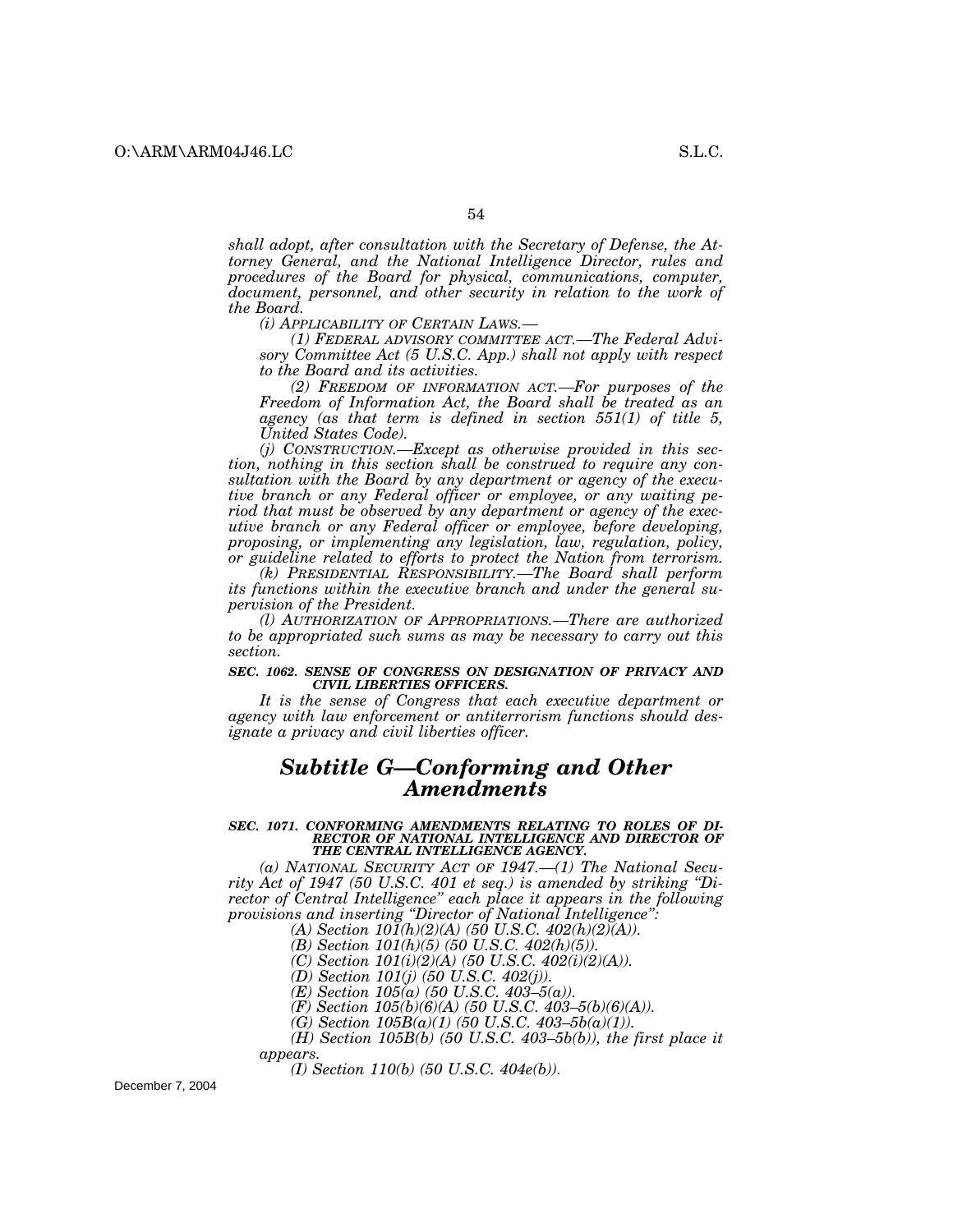55

*(J) Section 110(c) (50 U.S.C. 404e(c)).*

*(K) Section 112(a)(1) (50 U.S.C. 404g(a)(1)).*

*(L) Section 112(d)(1) (50 U.S.C. 404g(d)(1)).*

*(M) Section 113(b)(2)(A) (50 U.S.C. 404h(b)(2)(A)).*

*(N) Section 114(a)(1) (50 U.S.C. 404i(a)(1)).*

*(O) Section 114(b)(1) (50 U.S.C. 404i(b)(1)).*

*(P) Section 115(a)(1) (50 U.S.C. 404j(a)(1)).*

*(Q) Section 115(b) (50 U.S.C. 404j(b)).*

*(R) Section 115(c)(1)(B) (50 U.S.C. 404j(c)(1)(B)).*

*(S) Section 116(a) (50 U.S.C. 404k(a)).*

*(T) Section 117(a)(1) (50 U.S.C. 404l(a)(1)).*

*(U) Section 303(a) (50 U.S.C. 405(a)), both places it appears.*

*(V) Section 501(d) (50 U.S.C. 413(d)).*

*(W) Section 502(a) (50 U.S.C. 413a(a)).*

*(X) Section 502(c) (50 U.S.C. 413a(c)).*

*(Y) Section 503(b) (50 U.S.C. 413b(b)).*

*(Z) Section 504(a)(3)(C) (50 U.S.C. 414(a)(3)(C)).*

*(AA) Section 504(d)(2) (50 U.S.C. 414(d)(2)).*

*(BB) Section 506A(a)(1) (50 U.S.C. 415a–1(a)(1)).*

*(CC) Section 603(a) (50 U.S.C. 423(a)).*

*(DD) Section 702(a)(1) (50 U.S.C. 432(a)(1)).*

*(EE) Section 702(a)(6)(B)(viii) (50 U.S.C. 432(a)(6)(B)(viii)).*

*(FF) Section 702(b)(1) (50 U.S.C. 432(b)(1)), both places it*

*appears.*

*(GG) Section 703(a)(1) (50 U.S.C. 432a(a)(1)). (HH) Section 703(a)(6)(B)(viii) (50 U.S.C. 432a(a)(6)(B)(viii)).*

*(II) Section 703(b)(1) (50 U.S.C. 432a(b)(1)), both places it appears.*

*(JJ) Section 704(a)(1) (50 U.S.C. 432b(a)(1)).*

*(KK) Section 704(f)(2)(H) (50 U.S.C. 432b(f)(2)(H)).*

*(LL) Section 704(g)(1)) (50 U.S.C. 432b(g)(1)), both places it appears.*

*(MM) Section 1001(a) (50 U.S.C. 441g(a)).*

*(NN) Section 1102(a)(1) (50 U.S.C. 442a(a)(1)).*

*(OO) Section 1102(b)(1) (50 U.S.C. 442a(b)(1)).*

*(PP) Section 1102(c)(1) (50 U.S.C. 442a(c)(1)).*

*(QQ) Section 1102(d) (50 U.S.C. 442a(d)).*

*(2) That Act is further amended by striking ''of Central Intel-*

*ligence'' each place it appears in the following provisions:*

*(A) Section 105(a)(2) (50 U.S.C. 403–5(a)(2)).*

*(B) Section 105B(a)(2) (50 U.S.C. 403–5b(a)(2)).*

*(C) Section 105B(b) (50 U.S.C. 403–5b(b)), the second place it appears.*

*(3) That Act is further amended by striking ''Director'' each place it appears in the following provisions and inserting ''Director of National Intelligence'':*

*(A) Section 114(c) (50 U.S.C. 404i(c)).*

*(B) Section 116(b) (50 U.S.C. 404k(b)).*

*(C) Section 1001(b) (50 U.S.C. 441g(b)).*

*(C) Section 1001(c) (50 U.S.C. 441g(c)), the first place it appears.*

*(D) Section 1001(d)(1)(B) (50 U.S.C. 441g(d)(1)(B)).*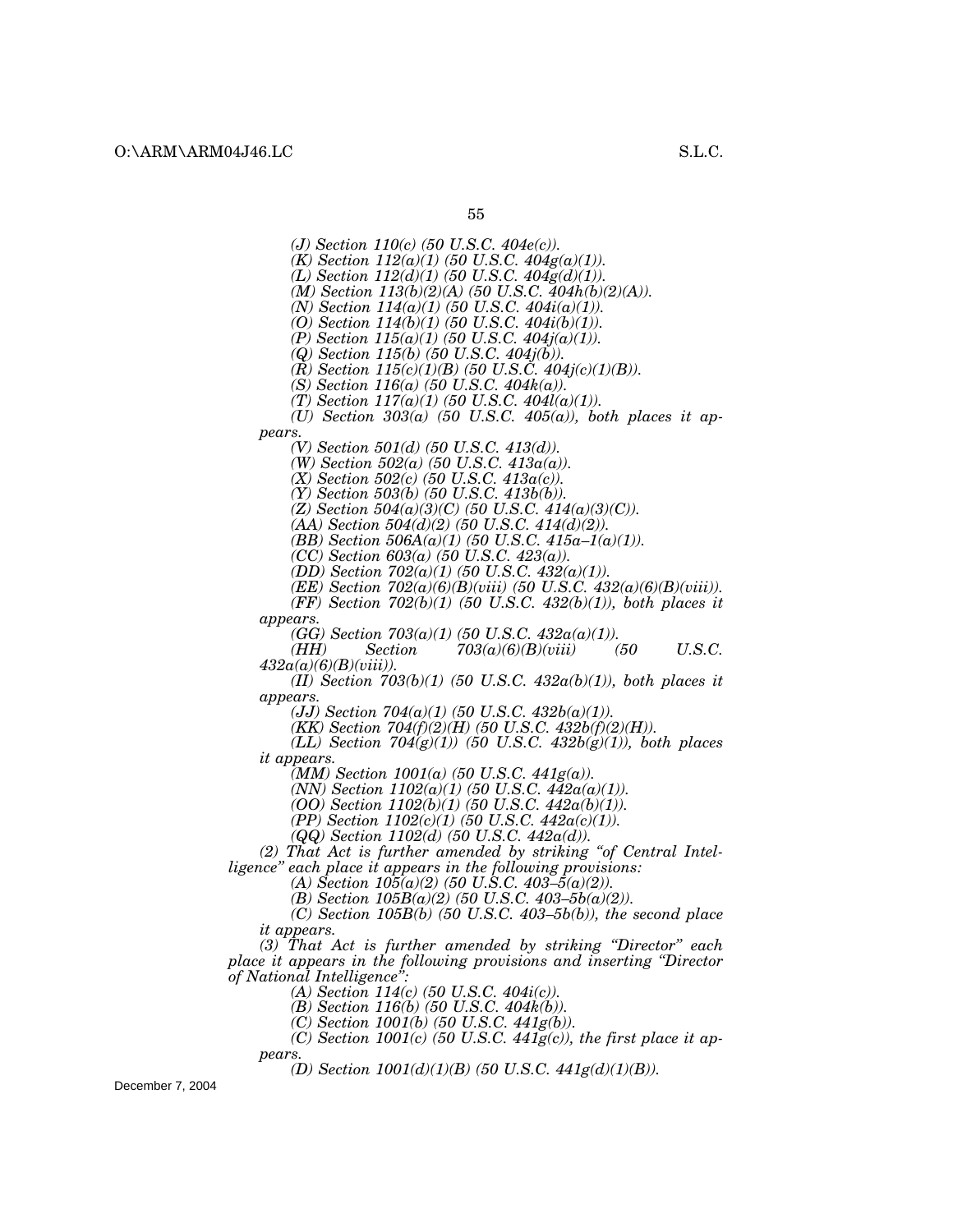*(E) Section 1001(e) (50 U.S.C. 441g(e)), the first place it appears.*

*(4) Section 114A of that Act (50 U.S.C. 404i–1) is amended by striking ''Director of Central Intelligence'' and inserting ''Director of National Intelligence, the Director of the Central Intelligence Agency''*

*(5) Section 504(a)(2) of that Act (50 U.S.C. 414(a)(2)) is amended by striking ''Director of Central Intelligence'' and inserting ''Director of the Central Intelligence Agency''.*

*(6) Section 701 of that Act (50 U.S.C. 431) is amended—*

*(A) in subsection (a), by striking ''Operational files of the Central Intelligence Agency may be exempted by the Director of Central Intelligence'' and inserting ''The Director of the Central Intelligence Agency, with the coordination of the Director of National Intelligence, may exempt operational files of the Central Intelligence Agency''; and*

*(B) in subsection (g)(1), by striking ''Director of Central Intelligence'' and inserting ''Director of the Central Intelligence Agency and the Director of National Intelligence''.*

*(7) The heading for section 114 of that Act (50 U.S.C. 404i) is amended to read as follows:*

#### *''ADDITIONAL ANNUAL REPORTS FROM THE DIRECTOR OF NATIONAL INTELLIGENCE''.*

*(b) CENTRAL INTELLIGENCE AGENCY ACT OF 1949.—(1) The Central Intelligence Agency Act of 1949 (50 U.S.C. 403a et seq.) is amended by striking ''Director of Central Intelligence'' each place it appears in the following provisions and inserting ''Director of National Intelligence'':*

*(A) Section 6 (50 U.S.C. 403g).*

*(B) Section 17(f) (50 U.S.C. 403q(f)), both places it appears. (2) That Act is further amended by striking ''of Central Intelligence'' in each of the following provisions:*

*(A) Section 2 (50 U.S.C. 403b).*

*(A) Section 16(c)(1)(B) (50 U.S.C. 403p(c)(1)(B)).*

*(B) Section 17(d)(1) (50 U.S.C. 403q(d)(1)).*

*(C) Section 20(c) (50 U.S.C. 403t(c)).*

*(3) That Act is further amended by striking ''Director of Central Intelligence'' each place it appears in the following provisions and inserting ''Director of the Central Intelligence Agency'':*

*(A) Section 14(b) (50 U.S.C. 403n(b)).*

*(B) Section 16(b)(2) (50 U.S.C. 403p(b)(2)).*

*(C) Section 16(b)(3) (50 U.S.C. 403p(b)(3)), both places it appears.*

*(D) Section 21(g)(1) (50 U.S.C. 403u(g)(1)).*

*(E) Section 21(g)(2) (50 U.S.C. 403u(g)(2)).*

*(c) CENTRAL INTELLIGENCE AGENCY RETIREMENT ACT.—Section 101 of the Central Intelligence Agency Retirement Act (50 U.S.C. 2001) is amended by striking paragraph (2) and inserting the following new paragraph (2):*

*''(2) DIRECTOR.—The term 'Director' means the Director of the Central Intelligence Agency.''.*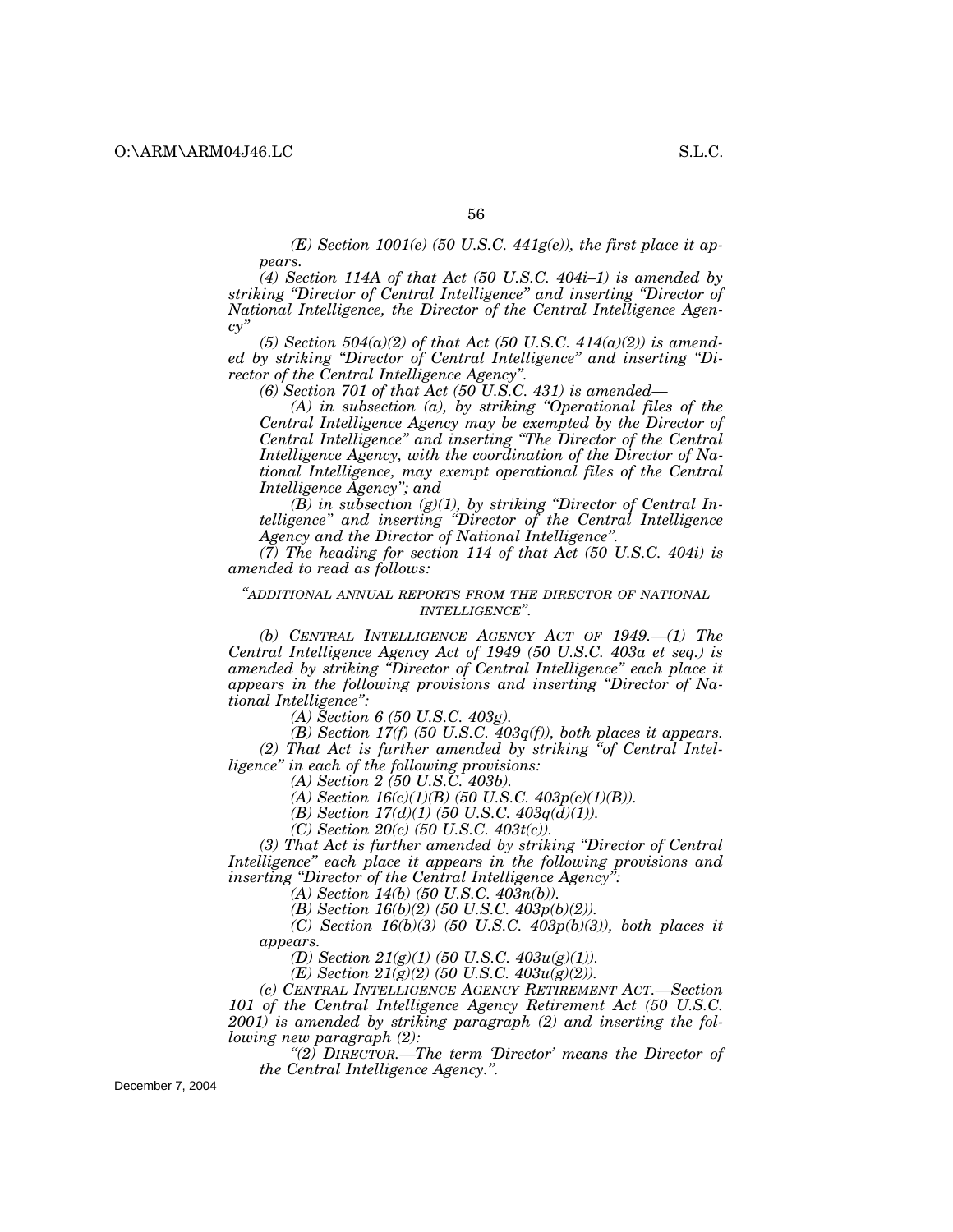*(d) CIA VOLUNTARY SEPARATION PAY ACT.—Subsection (a)(1) of section 2 of the Central Intelligence Agency Voluntary Separation Pay Act (50 U.S.C. 2001 note) is amended to read as follows:*

*''(1) the term 'Director' means the Director of the Central Intelligence Agency;''.*

*(e) FOREIGN INTELLIGENCE SURVEILLANCE ACT OF 1978.—(1) The Foreign Intelligence Surveillance Act of 1978 (50 U.S.C. 1801 et seq.) is amended by striking ''Director of Central Intelligence'' each place it appears and inserting ''Director of National Intelligence''.*

*(f) CLASSIFIED INFORMATION PROCEDURES ACT.—Section 9(a) of the Classified Information Procedures Act (5 U.S.C. App.) is amended by striking ''Director of Central Intelligence'' and inserting ''Director of National Intelligence''.*

*(1) PUBLIC LAW 103-359.*—Section  $811(c)(6)(C)$  of the Coun*terintelligence and Security Enhancements Act of 1994 (title VIII of Public Law 103–359) is amended by striking ''Director of Central Intelligence'' and inserting ''Director of National Intelligence''.*

*(2) PUBLIC LAW 107–306.—(A) The Intelligence Authorization Act for Fiscal Year 2003 (Public Law 107–306) is amended by striking ''Director of Central Intelligence, acting as the head of the intelligence community,'' each place it appears in the following provisions and inserting ''Director of National Intelligence'':*

*(i) Section 313(a) (50 U.S.C. 404n(a)).*

*(ii) Section 343(a)(1) (50 U.S.C. 404n–2(a)(1))*

*(B) That Act is further amended by striking ''Director of Central Intelligence'' each place it appears in the following provisions and inserting ''Director of National Intelligence'':*

*(i) Section 904(e)(4) (50 U.S.C. 402c(e)(4)).*

*(ii) Section 904(e)(5) (50 U.S.C. 402c(e)(5)).*

*(iii) Section 904(h) (50 U.S.C. 402c(h)), each place it appears.*

*(iv) Section 904(m) (50 U.S.C. 402c(m)).*

*(C) Section 341 of that Act (50 U.S.C. 404n–1) is amended by striking ''Director of Central Intelligence, acting as the head of the intelligence community, shall establish in the Central Intelligence Agency'' and inserting ''Director of National Intelligence shall establish within the Central Intelligence Agency''.*

*(D) Section 352(b) of that Act (50 U.S.C. 404–3 note) is amended by striking ''Director'' and inserting ''Director of National Intelligence''.*

*(3) PUBLIC LAW 108–177.—(A) The Intelligence Authorization Act for Fiscal Year 2004 (Public Law 108–177) is amended by striking ''Director of Central Intelligence'' each place it appears in the following provisions and inserting ''Director of National Intelligence'':*

*(i) Section 317(a) (50 U.S.C. 403–3 note).*

*(ii) Section 317(h)(1).*

*(iii) Section 318(a) (50 U.S.C. 441g note).*

*(iv) Section 319(b) (50 U.S.C. 403 note).*

*(v) Section 341(b) (28 U.S.C. 519 note).*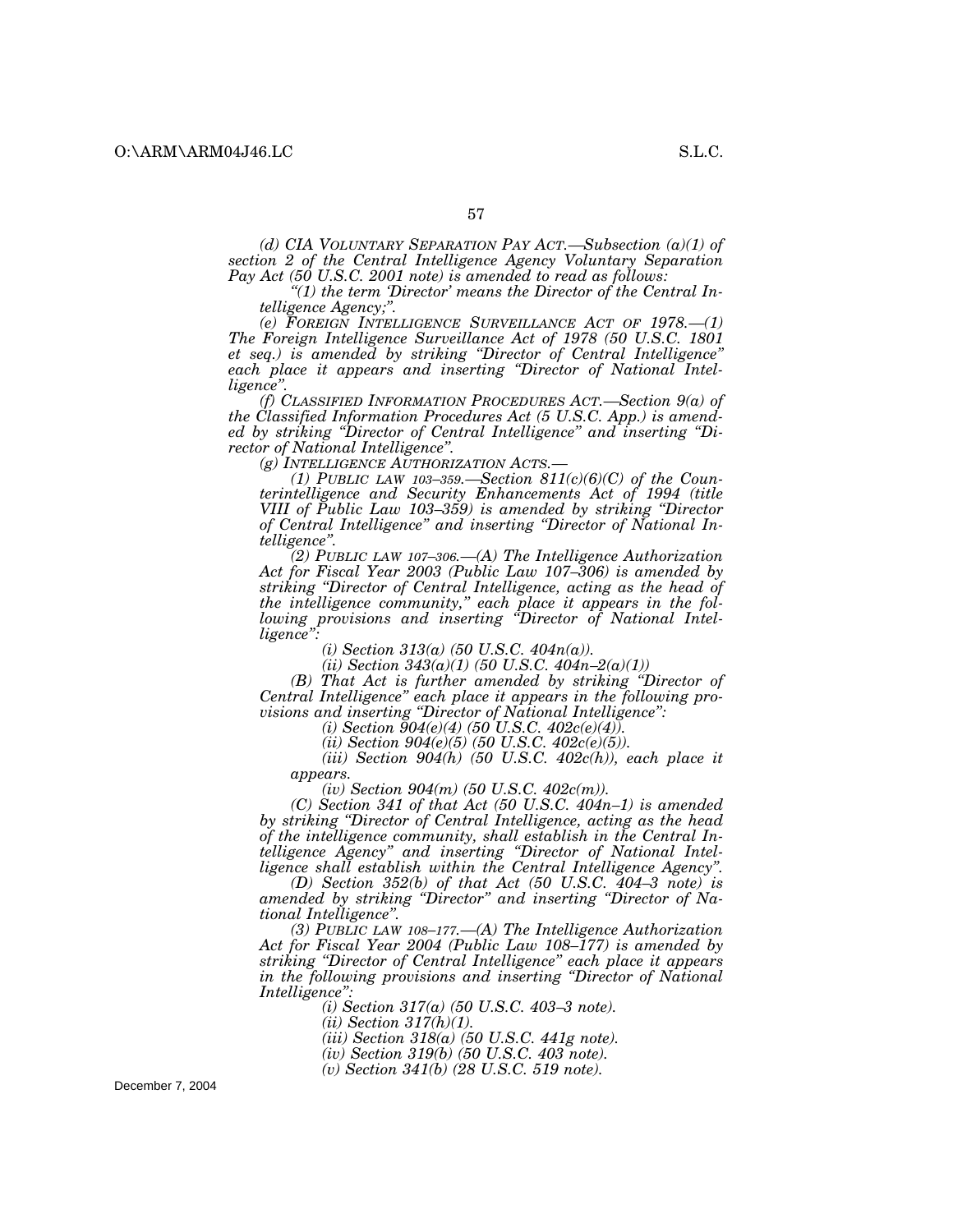*(vi) Section 357(a) (50 U.S.C. 403 note).*

*(vii) Section 504(a) (117 Stat. 2634), both places it appears.*

*(B) Section 319(f)(2) of that Act (50 U.S.C. 403 note) is amended by striking ''Director'' the first place it appears and inserting ''Director of National Intelligence''.*

*(C) Section 404 of that Act (18 U.S.C. 4124 note) is amended by striking ''Director of Central Intelligence'' and inserting ''Director of the Central Intelligence Agency''.*

#### *SEC. 1072. OTHER CONFORMING AMENDMENTS*

*(a) NATIONAL SECURITY ACT OF 1947.—(1) Section 101(j) of the National Security Act of 1947 (50 U.S.C. 402(j)) is amended by striking ''Deputy Director of Central Intelligence'' and inserting ''Principal Deputy Director of National Intelligence''.*

 $(2)$  Section  $105(a)$  of that Act  $(50 \text{ U.S. C. } 403-5(a))$  is amended *by striking ''The Secretary'' in the matter preceding paragraph (1) and inserting ''Consistent with sections 102 and 102A, the Secretary''.*

*(3) Section 105(b) of that Act (50 U.S.C. 403–5(b)) is amended by striking ''103 and 104'' in the matter preceding paragraph (1) and inserting ''102 and 102A''.*

*(4) Section 112(d)(1) of that Act (50 U.S.C. 404g(d)(1)) is amended by striking ''section 103(c)(6) of this Act'' and inserting ''section 102A(i) of this Act''.*

*(5) Section 116(b) of that Act (50 U.S.C. 404k(b)) is amended by striking ''to the Deputy Director of Central Intelligence, or with respect to employees of the Central Intelligence Agency, the Director may delegate such authority to the Deputy Director for Operations'' and inserting ''to the Principal Deputy Director of National Intelligence, or with respect to employees of the Central Intelligence Agency, to the Director of the Central Intelligence Agency''.*

*(6) Section 506A(b)(1) of that Act (50 U.S.C. 415a–1(b)(1)) is amended by striking ''Office of the Deputy Director of Central Intelligence'' and inserting ''Office of the Director of National Intelligence''.*

*(7) Section 701(c)(3) of that Act (50 U.S.C. 431(c)(3)) is amended by striking ''Office of the Director of Central Intelligence'' and inserting ''Office of the Director of National Intelligence''.*

*(8) Section 1001(b) of that Act (50 U.S.C. 441g(b)) is amended by striking ''Assistant Director of Central Intelligence for Administration'' and inserting ''Office of the Director of National Intelligence''.*

*(b) CENTRAL INTELLIGENCE ACT OF 1949.—Section 6 of the Central Intelligence Agency Act of 1949 (50 U.S.C. 403g) is amended by striking ''section 103(c)(7) of the National Security Act of 1947 (50 U.S.C. 403–3(c)(7))'' and inserting ''section 102A(i) of the National Security Act of 1947''.*

*(c) CENTRAL INTELLIGENCE AGENCY RETIREMENT ACT.—Section 201(c) of the Central Intelligence Agency Retirement Act (50 U.S.C. 2011(c)) is amended by striking ''paragraph (6) of section 103(c) of the National Security Act of 1947 (50 U.S.C. 403–3(c)) that the Director of Central Intelligence'' and inserting ''section 102A(i) of the National Security Act of 1947 (50 U.S.C. 403–3(c)(1)) that the Director of National Intelligence''.*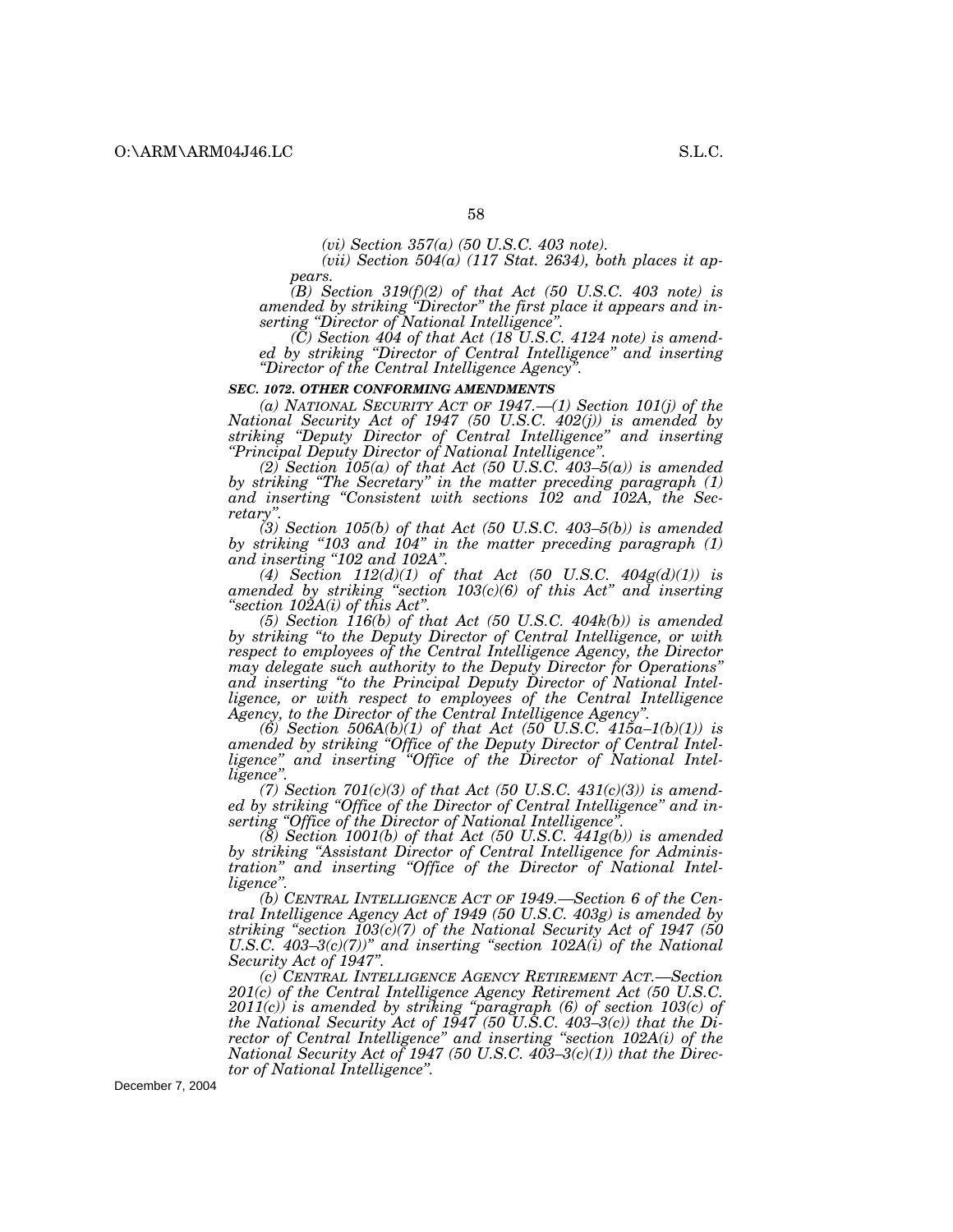*(d) INTELLIGENCE AUTHORIZATION ACTS.— (1) PUBLIC LAW 107–306.—(A) Section 343(c) of the Intelligence Authorization Act for Fiscal Year 2003 (Public Law 107–306; 50 U.S.C. 404n–2(c)) is amended by striking ''section 103(c)(6) of the National Security Act of 1947 (50 U.S.C. 403– 3((c)(6))'' and inserting ''section 102A(i) of the National Security Act of 1947 (50 U.S.C. 403–3(c)(1))''.*

*(B)(i) Section 902 of that Act (also known as the Counterintelligence Enhancements Act of 2002) (50 U.S.C. 402b) is amended by striking ''President'' each place it appears and inserting ''Director of National Intelligence''.*

*(ii) Section 902(a)(2) of that Act is amended by striking ''Director of Central Intelligence'' and inserting ''Director of the Central Intelligence Agency''.*

*(C) Section 904 of that Act (50 U.S.C. 402c) is amended—*

*(i) in subsection (c), by striking ''Office of the Director of Central Intelligence'' and inserting ''Office of the Director of National Intelligence''; and*

*(ii) in subsection (l), by striking ''Office of the Director of Central Intelligence'' and inserting ''Office of the Director of National Intelligence''.*

*(2) PUBLIC LAW 108–177.—(A) Section 317 of the Intelligence Authorization Act for Fiscal Year 2004 (Public Law 108–177; 50 U.S.C. 403–3 note) is amended—*

*(i) in subsection (g), by striking ''Assistant Director of Central Intelligence for Analysis and Production'' and inserting ''Deputy Director of National Intelligence''; and*

*(ii) in subsection (h)(2)(C), by striking ''Assistant Director'' and inserting ''Deputy Director of National Intelligence''.*

*(B) Section 318(e) of that Act (50 U.S.C. 441g note) is amended by striking ''Assistant Director of Central Intelligence for Analysis and Production'' and inserting ''Deputy Director of National Intelligence''.*

#### *SEC. 1073. ELEMENTS OF INTELLIGENCE COMMUNITY UNDER NA-TIONAL SECURITY ACT OF 1947.*

*Paragraph (4) of section 3 of the National Security Act of 1947 (50 U.S.C. 401a) is amended to read as follows:*

*''(4) The term 'intelligence community' includes the following:*

*''(A) The Office of the Director of National Intelligence.*

*''(B) The Central Intelligence Agency.*

*''(C) The National Security Agency.*

*''(D) The Defense Intelligence Agency.*

*''(E) The National Geospatial-Intelligence Agency.*

*''(F) The National Reconnaissance Office.*

*''(G) Other offices within the Department of Defense for the collection of specialized national intelligence through reconnaissance programs.*

*''(H) The intelligence elements of the Army, the Navy, the Air Force, the Marine Corps, the Federal Bureau of Investigation, and the Department of Energy.*

*''(I) The Bureau of Intelligence and Research of the Department of State.*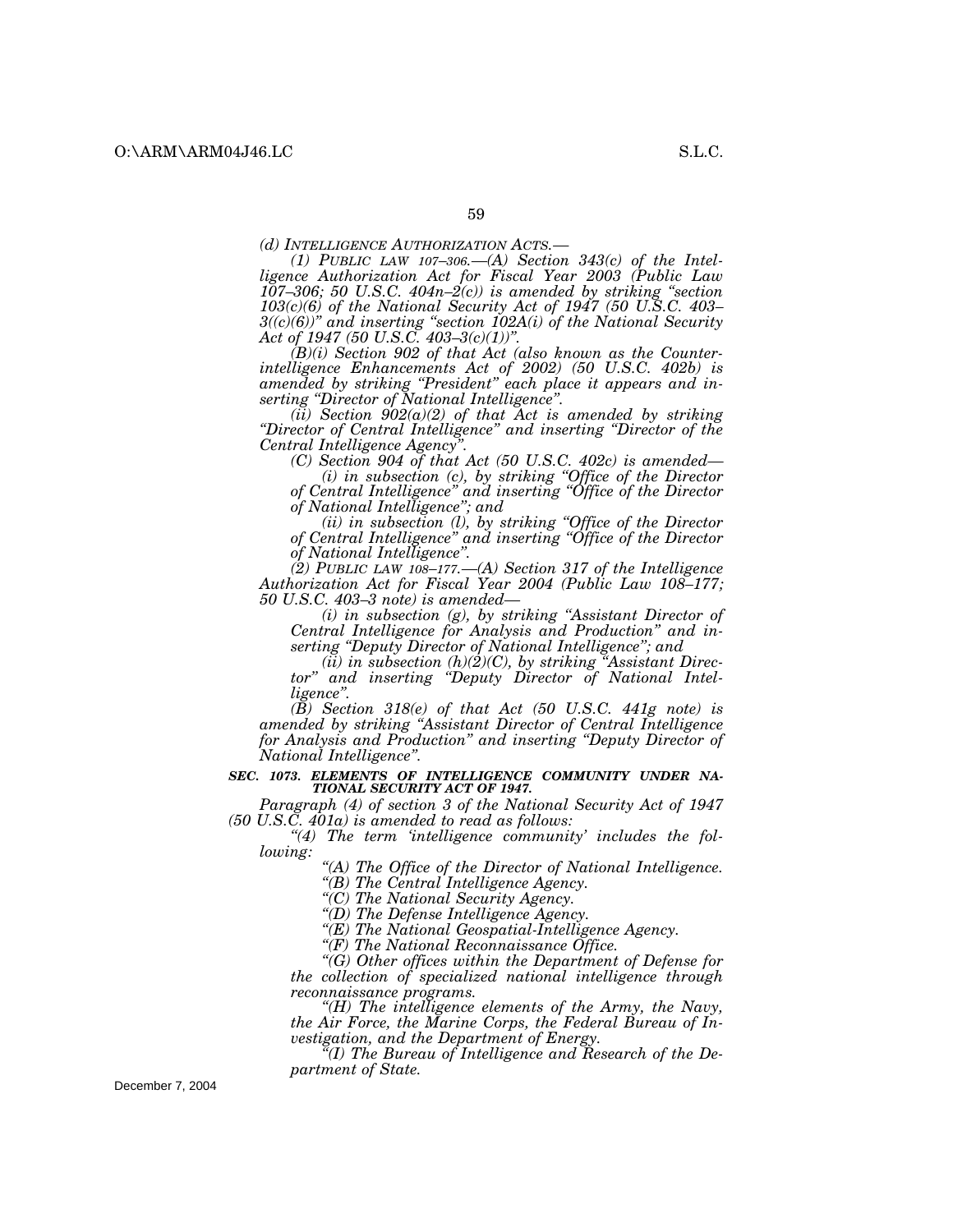*''(J) The Office of Intelligence and Analysis of the Department of the Treasury.*

*''(K) The elements of the Department of Homeland Security concerned with the analysis of intelligence information, including the Office of Intelligence of the Coast Guard.*

*''(L) Such other elements of any other department or agency as may be designated by the President, or designated jointly by the Director of National Intelligence and the head of the department or agency concerned, as an element of the intelligence community.''.*

#### *SEC. 1074. REDESIGNATION OF NATIONAL FOREIGN INTELLIGENCE PROGRAM AS NATIONAL INTELLIGENCE PROGRAM.*

*(a) REDESIGNATION.—Paragraph (6) of section 3 of the National Security Act of 1947 (50 U.S.C. 401a) is amended by striking ''Foreign''.*

*(b) CONFORMING AMENDMENTS.—(1)(A) Section 506 of the National Security Act of 1947 (50 U.S.C. 415a) is amended—*

*(i) in subsection (a), by striking ''National Foreign Intelligence Program'' and inserting ''National Intelligence Program''; and*

*(ii) in the section heading, by striking ''FOREIGN''.*

*(B) Section 105 of that Act (50 U.S.C. 403–5) is amended—*

*(i) in paragraphs (2) and (3) of subsection (a), by striking ''National Foreign Intelligence Program'' and inserting ''National Intelligence Program''; and*

*(ii) in the section heading, by striking ''FOREIGN''.*

*(2) Section 17(f) of the Central Intelligence Agency Act of 1949 (50 U.S.C. 403q(f)) is amended by striking ''National Foreign Intelligence Program'' and inserting ''National Intelligence Program''.*

## *SEC. 1075. REPEAL OF SUPERSEDED AUTHORITY.*

*Section 111 of the National Security Act of 1947 (50 U.S.C. 404f) is repealed.*

### *SEC. 1076. CLERICAL AMENDMENTS TO NATIONAL SECURITY ACT OF 1947.*

*The table of contents in the first section of the National Security Act of 1947 is amended—*

*(1) by striking the items relating to sections 102 through 105 and inserting the following new items:*

*''Sec. 101A. Joint Intelligence Community Council.*

*''Sec. 102. Director of National Intelligence.*

*''Sec. 102A. Responsibilities and authorities of the Director of National Intelligence.*

*''Sec. 103. Office of the Director of National Intelligence.*

*''Sec. 103A. Deputy Directors of National Intelligence.*

*''Sec. 103B. National Intelligence Council.*

*''Sec. 103C. General Counsel.*

*''Sec. 103D. Civil Liberties Protection Officer.*

*''Sec. 103E. Director of Science and Technology.*

*''Sec. 103F. National Counterintelligence Executive.*

- *''Sec. 104. Central Intelligence Agency.*
- *''Sec. 104A. Director of the Central Intelligence Agency.*
- $Resposibilities$  of the Secretary of Defense pertaining to the National *Intelligence Program.'';*
	- *(2) by striking the item relating to section 111;*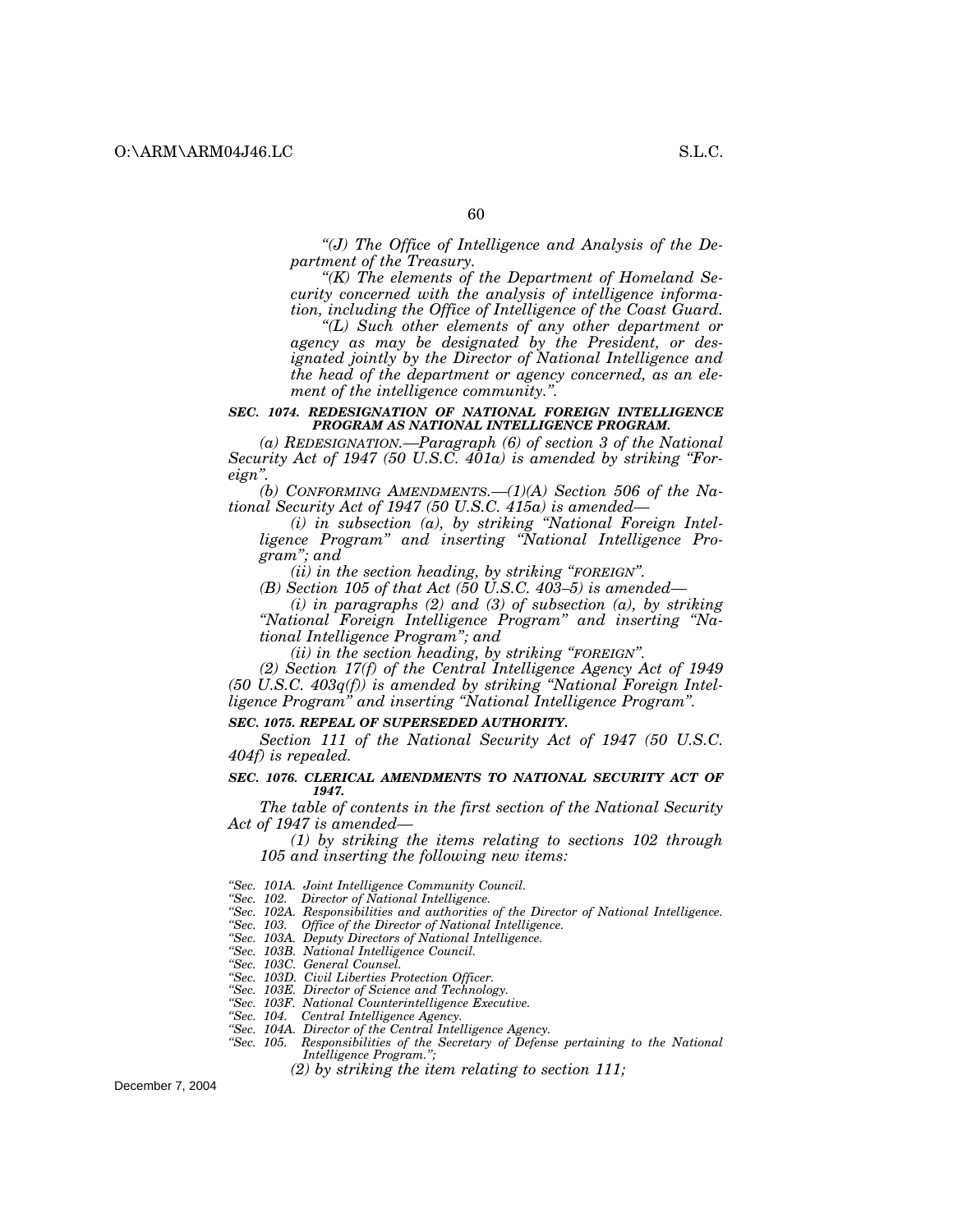*(3) by striking the item relating to section 114 and inserting the following new item:*

*''Sec. 114. Additional annual reports from the Director of National Intelligence.''; (4) by inserting after the item relating to section 118 the following new items:*

*''Sec. 119. National Counterterrorism Center.*

- *''Sec. 119A. National Counter Proliferation Center.*
- *''Sec. 119B. National intelligence centers.*

*(5) by striking the item relating to section 506 and inserting the following new item:*

*''Sec. 506. Specificity of National Intelligence Program budget amounts for counterterrorism, counterproliferation, counternarcotics, and counterintelligence.'';*

*and*

*(6) by inserting after the item relating to section 1001 the following new items:*

*''Sec. 1002. Framework for cross-disciplinary education and training.*

*''Sec. 1003. Intelligence Community Scholarship Program.''.*

#### *SEC. 1077. CONFORMING AMENDMENTS RELATING TO PROHIBITING DUAL SERVICE OF THE DIRECTOR OF THE CENTRAL IN-TELLIGENCE AGENCY.*

*Section 1 of the Central Intelligence Agency Act of 1949 (50 U.S.C. 403a) is amended—*

*(1) by redesignating paragraphs (a), (b), and (c) as paragraphs (1), (2), and (3), respectively; and*

*(2) by striking paragraph (2), as so redesignated, and inserting the following new paragraph (2):*

*''(2) 'Director' means the Director of the Central Intelligence Agency; and''.*

#### *SEC. 1078. AUTHORITY TO ESTABLISH INSPECTOR GENERAL FOR THE OFFICE OF THE DIRECTOR OF NATIONAL INTELLIGENCE.*

*The Inspector General Act of 1978 (5 U.S.C. App.) is amended by inserting after section 8J the following new section:*

#### *''AUTHORITY TO ESTABLISH INSPECTOR GENERAL OF THE OFFICE OF THE DIRECTOR OF NATIONAL INTELLIGENCE*

*SEC. 8K. If the Director of National Intelligence determines that an Office of Inspector General would be beneficial to improving the operations and effectiveness of the Office of the Director of National Intelligence, the Director of National Intelligence is authorized to establish, with any of the duties, responsibilities, and authorities set forth in this Act, an Office of Inspector General.''.*

#### *SEC. 1079. ETHICS MATTERS.*

*(a) POLITICAL SERVICE OF PERSONNEL.—Section 7323(b)(2)(B)(i) of title 5, United States Code, is amended—*

*(1) in subclause (XII), by striking ''or'' at the end; and*

*(2) by inserting after subclause (XIII) the following new subclause:*

*''(XIV) the Office of the Director of National Intelligence; or''.*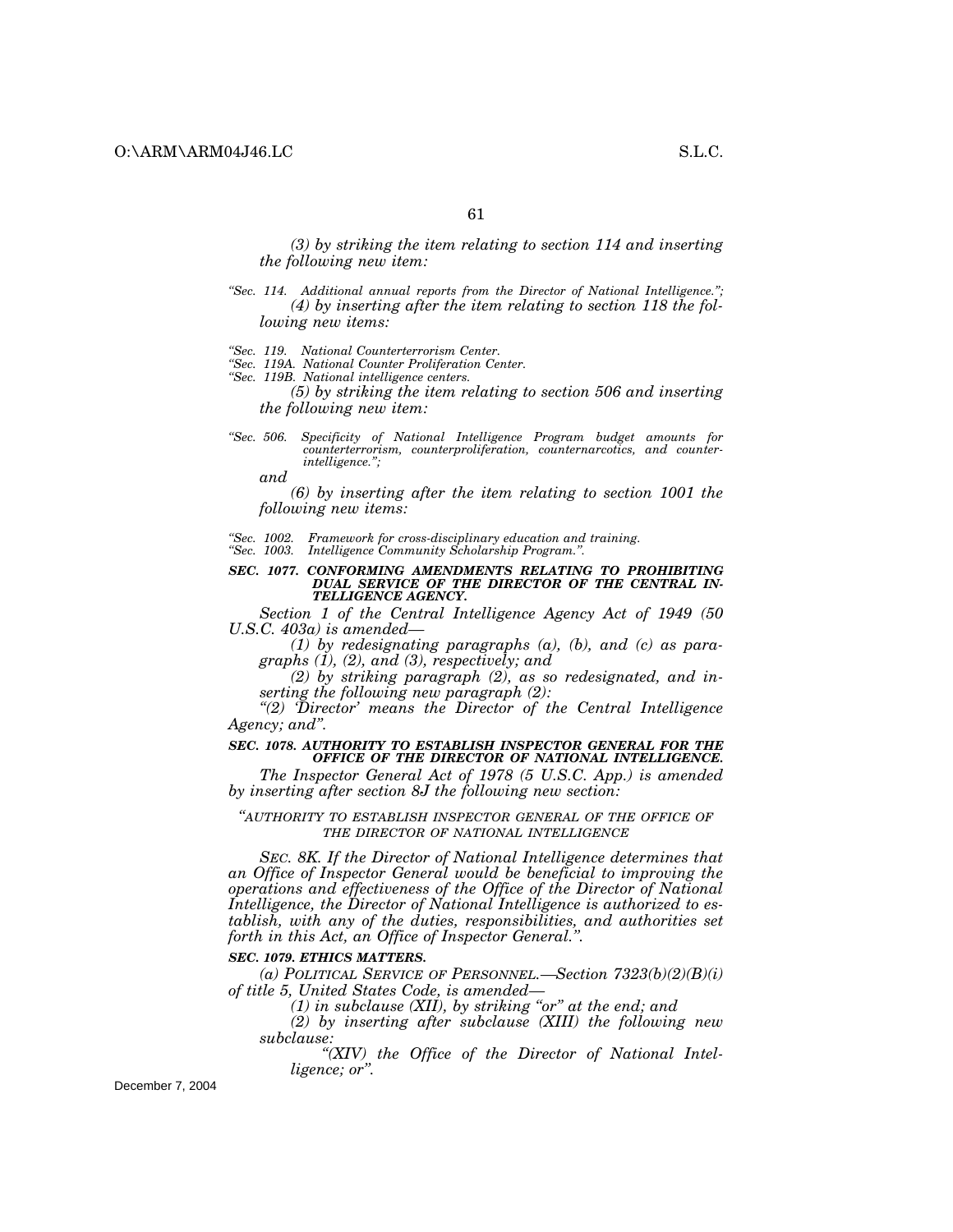*(b) DELETION OF INFORMATION ABOUT FOREIGN GIFTS.—Section 7342(f)(4) of title 5, United States Code, is amended—*

*(1) by inserting ''(A)'' after ''(4)'';*

*(2) in subparagraph (A), as so designated, by striking ''the Director of Central Intelligence'' and inserting ''the Director of the Central Intelligence Agency''; and*

*(3) by adding at the end the following new subparagraph: ''(B) In transmitting such listings for the Office of the Director of National Intelligence, the Director of National Intelligence may delete the information described in subparagraphs (A) and (C) of paragraphs (2) and (3) if the Director certifies in writing to the Secretary of State that the publication of such information could adversely affect United States intelligence sources.''.*

*(c) EXEMPTION FROM FINANCIAL DISCLOSURES.—Section 105(a)(1) of the Ethics in Government Act (5 U.S.C. App.) is amended by inserting ''the Office of the Director of National Intelligence,'' before ''the Central Intelligence Agency''.*

## *SEC. 1080. CONSTRUCTION OF AUTHORITY OF DIRECTOR OF NA-TIONAL INTELLIGENCE TO ACQUIRE AND MANAGE PROP-ERTY AND SERVICES.*

*Section 113(e) of title 40, United States Code, is amended—*

*(1) in paragraph (18), by striking ''or'' at the end;*

*(2) in paragraph (19), by striking the period at the end and inserting ''; or''; and*

*(3) by adding at the end the following new paragraph:*

*''(20) the Office of the Director of National Intelligence.''.*

## *SEC. 1081. GENERAL REFERENCES.*

*(a) DIRECTOR OF CENTRAL INTELLIGENCE AS HEAD OF INTEL- LIGENCE COMMUNITY.—Any reference to the Director of Central Intelligence or the Director of the Central Intelligence Agency in the Director's capacity as the head of the intelligence community in any law, regulation, document, paper, or other record of the United States shall be deemed to be a reference to the Director of National Intelligence.*

*(b) DIRECTOR OF CENTRAL INTELLIGENCE AS HEAD OF CIA.— Any reference to the Director of Central Intelligence or the Director of the Central Intelligence Agency in the Director's capacity as the head of the Central Intelligence Agency in any law, regulation, document, paper, or other record of the United States shall be deemed to be a reference to the Director of the Central Intelligence Agency.*

*(c) COMMUNITY MANAGEMENT STAFF.—Any reference to the Community Management Staff in any law, regulation, document, paper, or other record of the United States shall be deemed to be a reference to the staff of the Office of the Director of National Intelligence.*

## *Subtitle H—Transfer, Termination, Transition, and Other Provisions*

### *SEC. 1091. TRANSFER OF COMMUNITY MANAGEMENT STAFF.*

*(a) TRANSFER.—There shall be transferred to the Office of the Director of National Intelligence such staff of the Community Management Staff as of the date of the enactment of this Act as the Di-*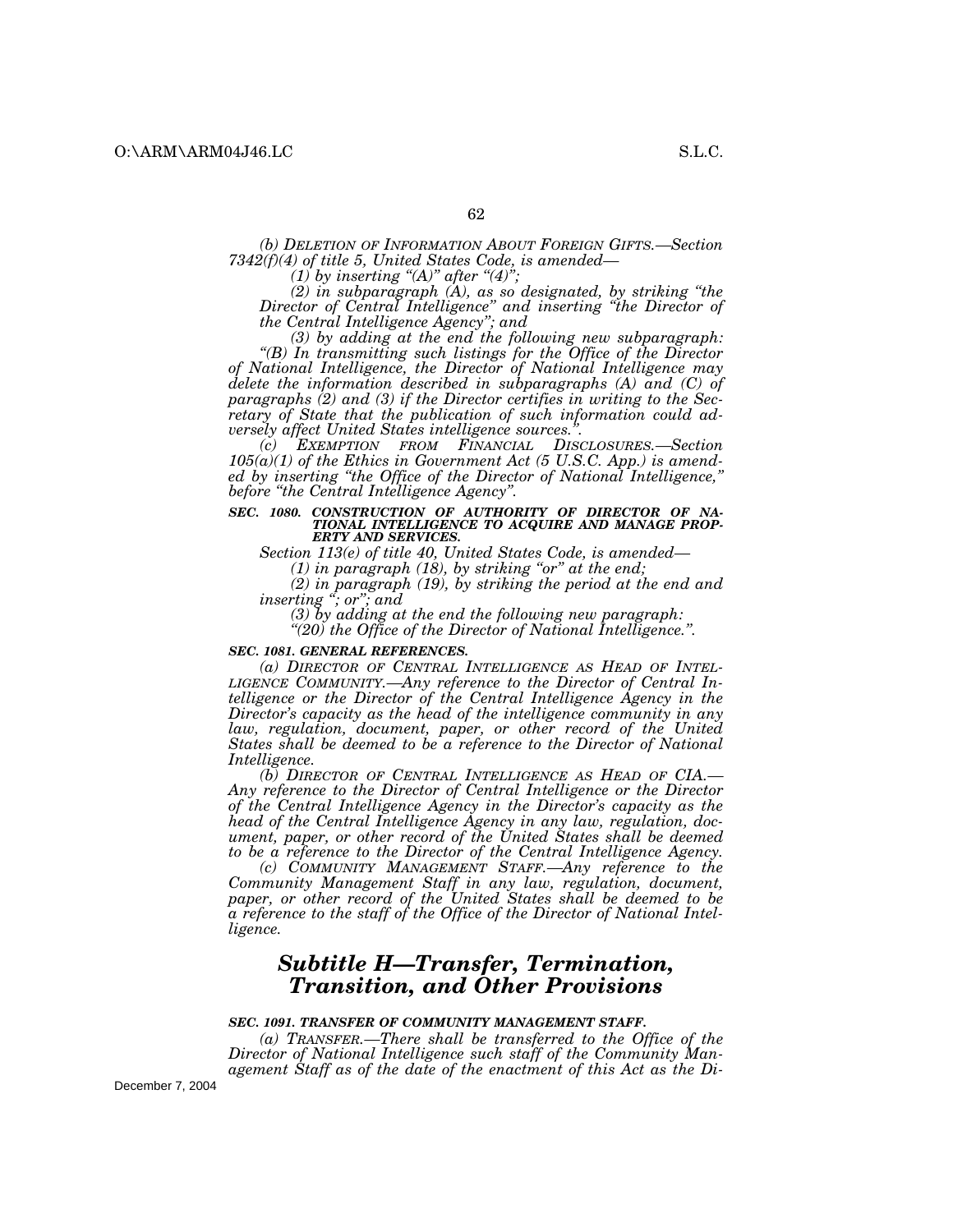*rector of National Intelligence determines to be appropriate, including all functions and activities discharged by the Community Management Staff as of that date.*

*(b) ADMINISTRATION.—The Director of National Intelligence shall administer the Community Management Staff after the date of the enactment of this Act as a component of the Office of the Director of National Intelligence under section 103 of the National Security Act of 1947, as amended by section 1011(a) of this Act.*

## *SEC. 1092. TRANSFER OF TERRORIST THREAT INTEGRATION CENTER.*

*(a) TRANSFER.—There shall be transferred to the National Counterterrorism Center the Terrorist Threat Integration Center (TTIC) or its successor entity, including all functions and activities discharged by the Terrorist Threat Integration Center or its successor entity as of the date of the enactment of this Act.*

*(b) ADMINISTRATION.—The Director of the National Counterterrorism Center shall administer the Terrorist Threat Integration Center after the date of the enactment of this Act as a component of the Directorate of Intelligence of the National Counterterrorism Center under section 119(i) of the National Security Act of 1947, as added by section 1021(a) of this Act.*

#### *SEC. 1093. TERMINATION OF POSITIONS OF ASSISTANT DIRECTORS OF CENTRAL INTELLIGENCE.*

*(a) TERMINATION.—The positions referred to in subsection (b) are hereby abolished.*

*(b) COVERED POSITIONS.—The positions referred to in this subsection are as follows:*

*(1) The Assistant Director of Central Intelligence for Collection.*

*(2) The Assistant Director of Central Intelligence for Analysis and Production.*

*(3) The Assistant Director of Central Intelligence for Administration.*

#### *SEC. 1094. IMPLEMENTATION PLAN.*

*The President shall transmit to Congress a plan for the implementation of this title and the amendments made by this title. The plan shall address, at a minimum, the following:*

*(1) The transfer of personnel, assets, and obligations to the Director of National Intelligence pursuant to this title.*

*(2) Any consolidation, reorganization, or streamlining of activities transferred to the Director of National Intelligence pursuant to this title.*

*(3) The establishment of offices within the Office of the Director of National Intelligence to implement the duties and responsibilities of the Director of National Intelligence as described in this title.*

*(4) Specification of any proposed disposition of property, facilities, contracts, records, and other assets and obligations to be transferred to the Director of National Intelligence.*

*(5) Recommendations for additional legislative or administrative action as the President considers appropriate.*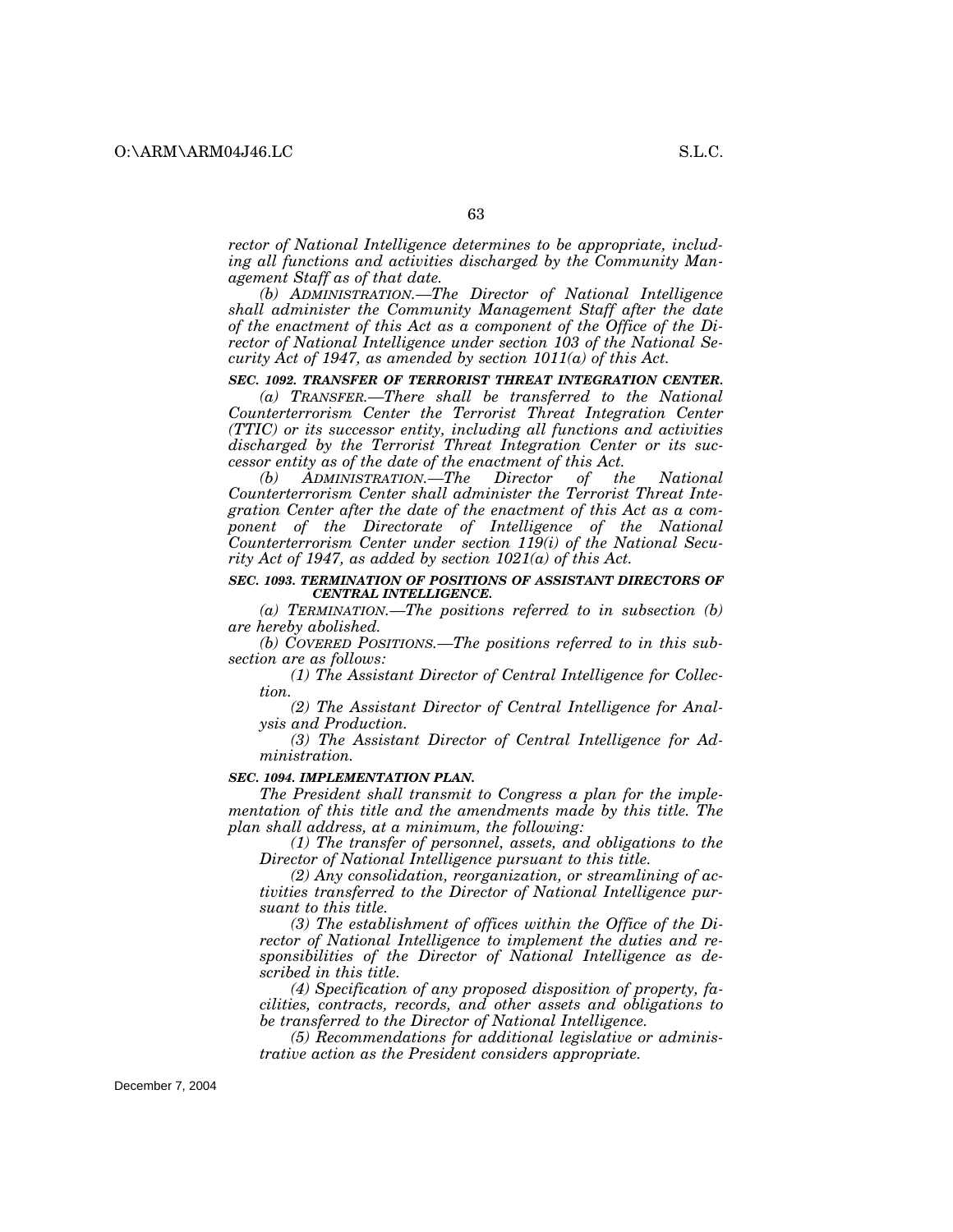#### *SEC. 1095. DIRECTOR OF NATIONAL INTELLIGENCE REPORT ON IM-PLEMENTATION OF INTELLIGENCE COMMUNITY REFORM.*

*(a) REPORT.—Not later than one year after the effective date of this Act, the Director of National Intelligence shall submit to the congressional intelligence committees a report on the progress made in the implementation of this title, including the amendments made by this title. The report shall include a comprehensive description of the progress made, and may include such recommendations for additional legislative or administrative action as the Director considers appropriate.*

*(b) CONGRESSIONAL INTELLIGENCE COMMITTEES DEFINED.—In this section, the term ''congressional intelligence committees'' means—*

*(1) the Select Committee on Intelligence of the Senate; and*

*(2) the Permanent Select Committee on Intelligence of the House of Representatives.*

#### *SEC. 1096. TRANSITIONAL AUTHORITIES.*

*(a) IN GENERAL.—Upon the request of the Director of National Intelligence, the head of any executive agency may, on a reimbursable basis, provide services or detail personnel to the Director of National Intelligence.*

*(b) TRANSFER OF PERSONNEL.—In addition to any other authorities available under law for such purposes, in the fiscal year after the effective date of this Act, the Director of National Intelligence—*

*(1) is authorized within the Office of the Director of National Intelligence 500 new personnel billets; and*

*(2) with the approval of the Director of the Office of Management and Budget, may detail not more than 150 personnel funded within the National Intelligence Program to the Office of the Director of National Intelligence for a period of not more than 2 years.*

## *SEC. 1097. EFFECTIVE DATES.*

*(a) IN GENERAL.—Except as otherwise expressly provided in this Act, this title and the amendments made by this title shall take effect not later than six months after the date of the enactment of this Act.*

*(b) SPECIFIC EFFECTIVE DATES.—(1)(A) Not later than 60 days after the date of the appointment of the first Director of National Intelligence, the Director of National Intelligence shall first appoint individuals to positions within the Office of the Director of National Intelligence.*

*(B) Subparagraph (A) shall not apply with respect to the Principal Deputy Director of National Intelligence.*

*(2) Not later than 180 days after the effective date of this Act, the President shall transmit to Congress the implementation plan required by section 1094.*

*(3) Not later than one year after the date of the enactment of this Act, the Director of National Intelligence shall prescribe regulations, policies, procedures, standards, and guidelines required under section 102A of the National Security Act of 1947, as amended by section 1011(a) of this Act.*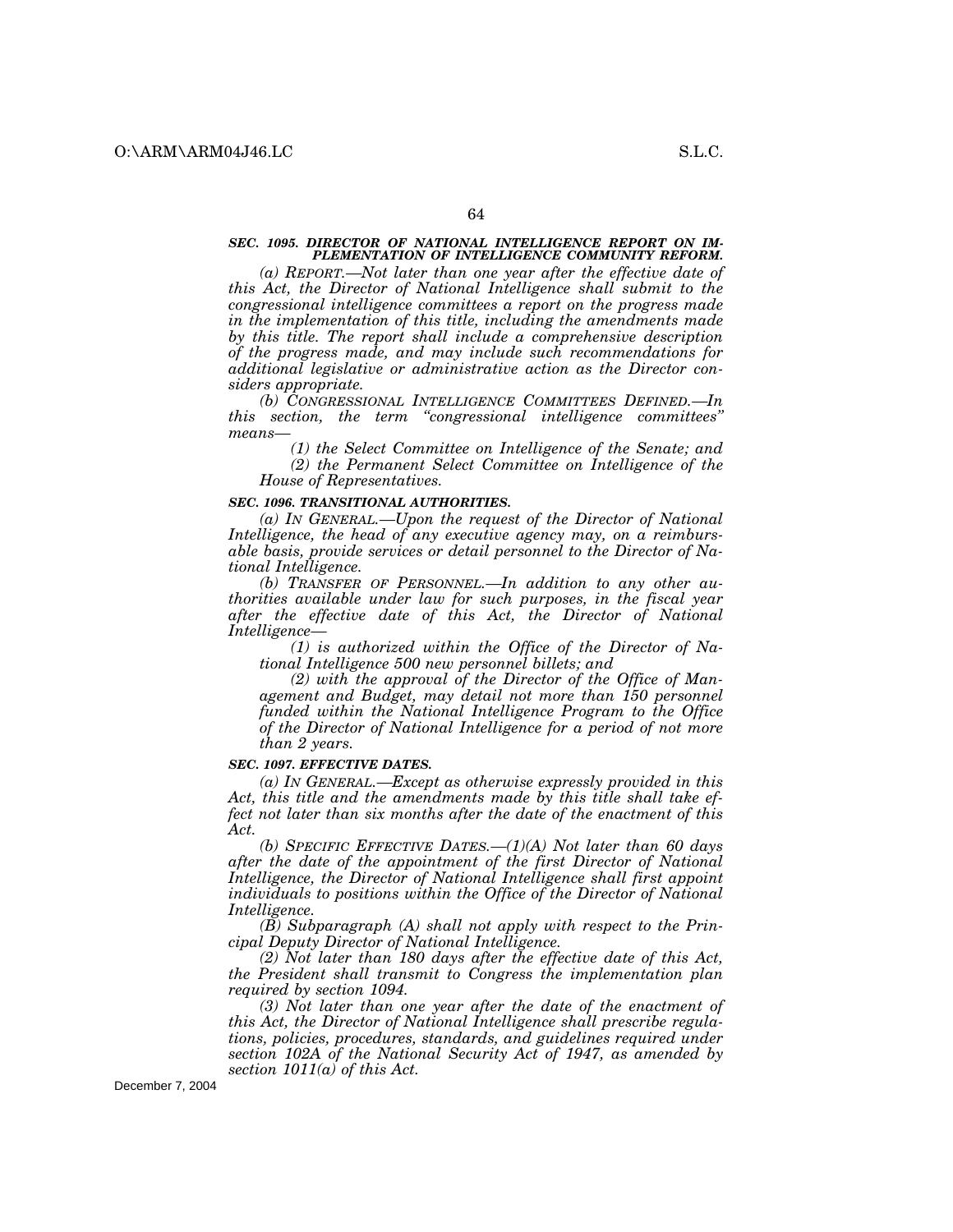## *Subtitle I—Other Matters*

#### *SEC. 1101. STUDY OF PROMOTION AND PROFESSIONAL MILITARY EDU-CATION SCHOOL SELECTION RATES FOR MILITARY INTEL-LIGENCE OFFICERS.*

*(a) STUDY.—The Secretary of Defense shall conduct a study of the promotion selection rates, and the selection rates for attendance at professional military education schools, of intelligence officers of the Armed Forces, particularly in comparison to the rates for other officers of the same Armed Force who are in the same grade and competitive category.*

*(b) REPORT.—The Secretary shall submit to the Committees on Armed Services of the Senate and House of Representatives a report providing the Secretary's findings resulting from the study under subsection (a) and the Secretary's recommendations (if any) for such changes in law as the Secretary considers needed to ensure that intelligence officers, as a group, are selected for promotion, and for attendance at professional military education schools, at rates not less than the rates for all line (or the equivalent) officers of the same Armed Force (both in the zone and below the zone) in the same grade. The report shall be submitted not later than April 1, 2005.*

#### *SEC. 1102. EXTENSION AND IMPROVEMENT OF AUTHORITIES OF PUB-LIC INTEREST DECLASSIFICATION BOARD.*

*(a) DIRECTION.—Section 703(a) of the Public Interest Declassification Act of 2000 (title VII of Public Law 106–567; 114 Stat. 2856; 50 U.S.C. 435 note) is amended—*

*(1) by inserting ''(1)'' after ''ESTABLISHMENT.—''; and*

*(2) by adding at the end the following new paragraph:*

*''(2) The Board shall report directly to the President or, upon designation by the President, the Vice President, the Attorney General, or other designee of the President. The other designee of the President under this paragraph may not be an agency head or official authorized to classify information under Executive Order 12958, or any successor order.''.*

*(b) PURPOSES.—Section 703(b) of that Act (114 Stat. 2856) is amended by adding at the end the following new paragraph:*

*''(5) To review and make recommendations to the President in a timely manner with respect to any congressional request, made by the committee of jurisdiction, to declassify certain records or to reconsider a declination to declassify specific records.''.*

*(c) RECOMMENDATIONS ON SPECIAL SEARCHES.—Section 704(c)(2)(A) of that Act (114 Stat. 2860) is amended by inserting before the period the following: '', and also including specific requests for the declassification of certain records or for the reconsideration of declinations to declassify specific records''.*

*(d) DECLASSIFICATION REVIEWS.—Section 704 of that Act (114 Stat. 2859) is further amended by adding at the end the following new subsection:*

*''(e) DECLASSIFICATION REVIEWS.—If requested by the President, the Board shall review in a timely manner certain records or declinations to declassify specific records, the declassification of which has been the subject of specific congressional request described in section 703(b)(5).''.*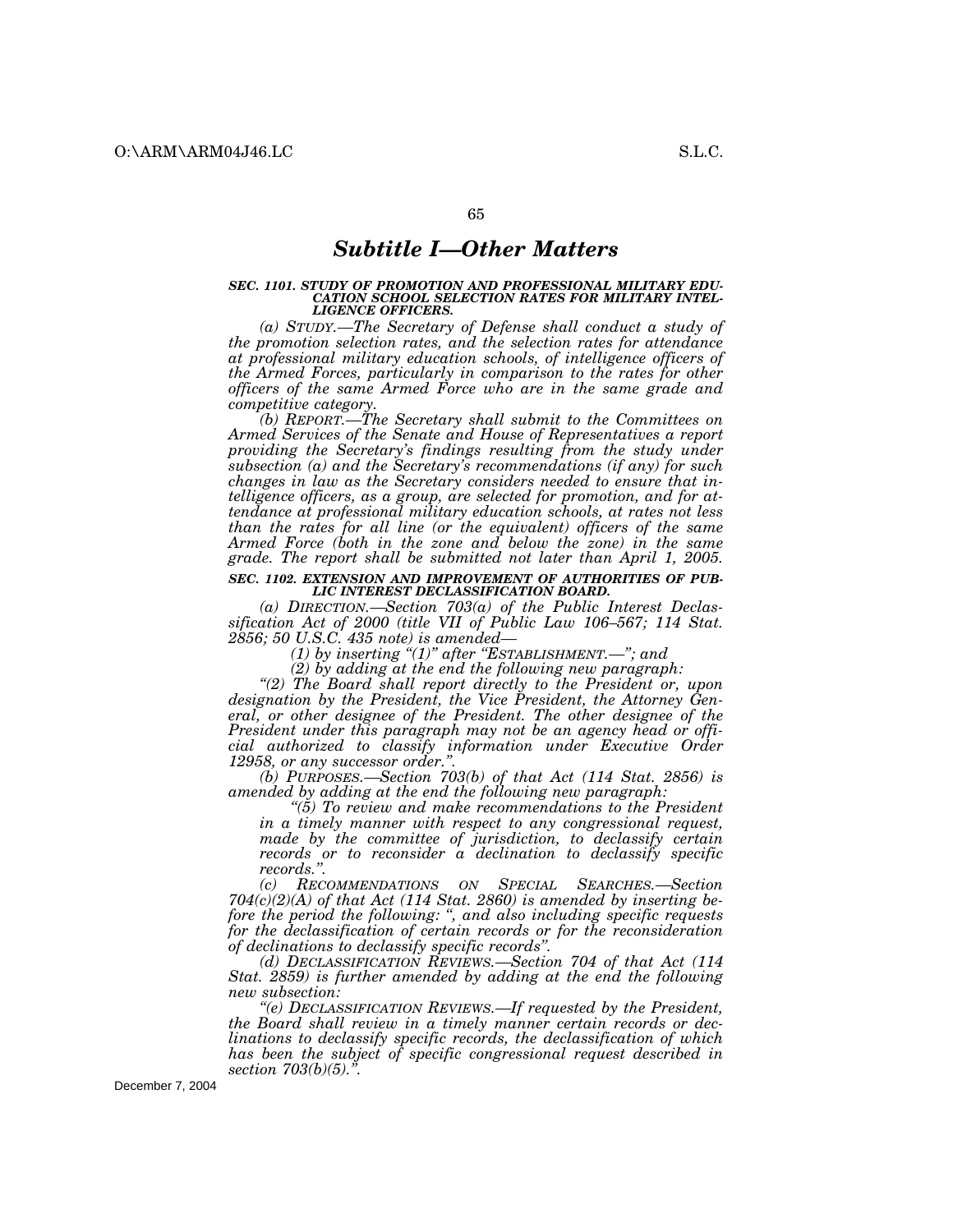*(e) NOTIFICATION OF REVIEW.—Section 706 of that Act (114 Stat. 2861) is amended by adding at the end the following new subsection:*

*''(f) NOTIFICATION OF REVIEW.—In response to a specific congressional request for declassification review described in section 703(b)(5), the Board shall advise the originators of the request in a timely manner whether the Board intends to conduct such review.''.*

*(f) EXTENSION.—Section 710(b) of that Act (114 Stat. 2864) is amended by striking ''4 years'' and inserting ''8 years''.*

## *SEC. 1103. SEVERABILITY.*

*If any provision of this Act, or an amendment made by this Act, or the application of such provision to any person or circumstance is held invalid, the remainder of this Act, or the application of such provision to persons or circumstances other those to which such provision is held invalid shall not be affected thereby.*

## *TITLE II—FEDERAL BUREAU OF INVESTIGATION*

# *SEC. 2001. IMPROVEMENT OF INTELLIGENCE CAPABILITIES OF THE FEDERAL BUREAU OF INVESTIGATION.*

*(a) FINDINGS.—Congress makes the following findings:*

*(1) The National Commission on Terrorist Attacks Upon the United States in its final report stated that, under Director Robert Mueller, the Federal Bureau of Investigation has made significant progress in improving its intelligence capabilities.*

*(2) In the report, the members of the Commission also urged that the Federal Bureau of Investigation fully institutionalize the shift of the Bureau to a preventive counterterrorism posture.*

*(b) IMPROVEMENT OF INTELLIGENCE CAPABILITIES.—The Director of the Federal Bureau of Investigation shall continue efforts to improve the intelligence capabilities of the Federal Bureau of Investigation and to develop and maintain within the Bureau a national intelligence workforce.*

*(c) NATIONAL INTELLIGENCE WORKFORCE.—(1) In developing and maintaining a national intelligence workforce under subsection (b), the Director of the Federal Bureau of Investigation shall, develop and maintain a specialized and integrated national intelligence workforce consisting of agents, analysts, linguists, and surveillance specialists who are recruited, trained, and rewarded in a manner which ensures the existence within the Federal Bureau of Investigation an institutional culture with substantial expertise in, and commitment to, the intelligence mission of the Bureau.*

*(2) Each agent employed by the Bureau after the date of the enactment of this Act shall receive basic training in both criminal justice matters and national intelligence matters.*

*(3) Each agent employed by the Bureau after the date of the enactment of this Act shall, to the maximum extent practicable, be given the opportunity to undergo, during such agent's early service with the Bureau, meaningful assignments in criminal justice matters and in national intelligence matters.*

*(4) The Director shall—*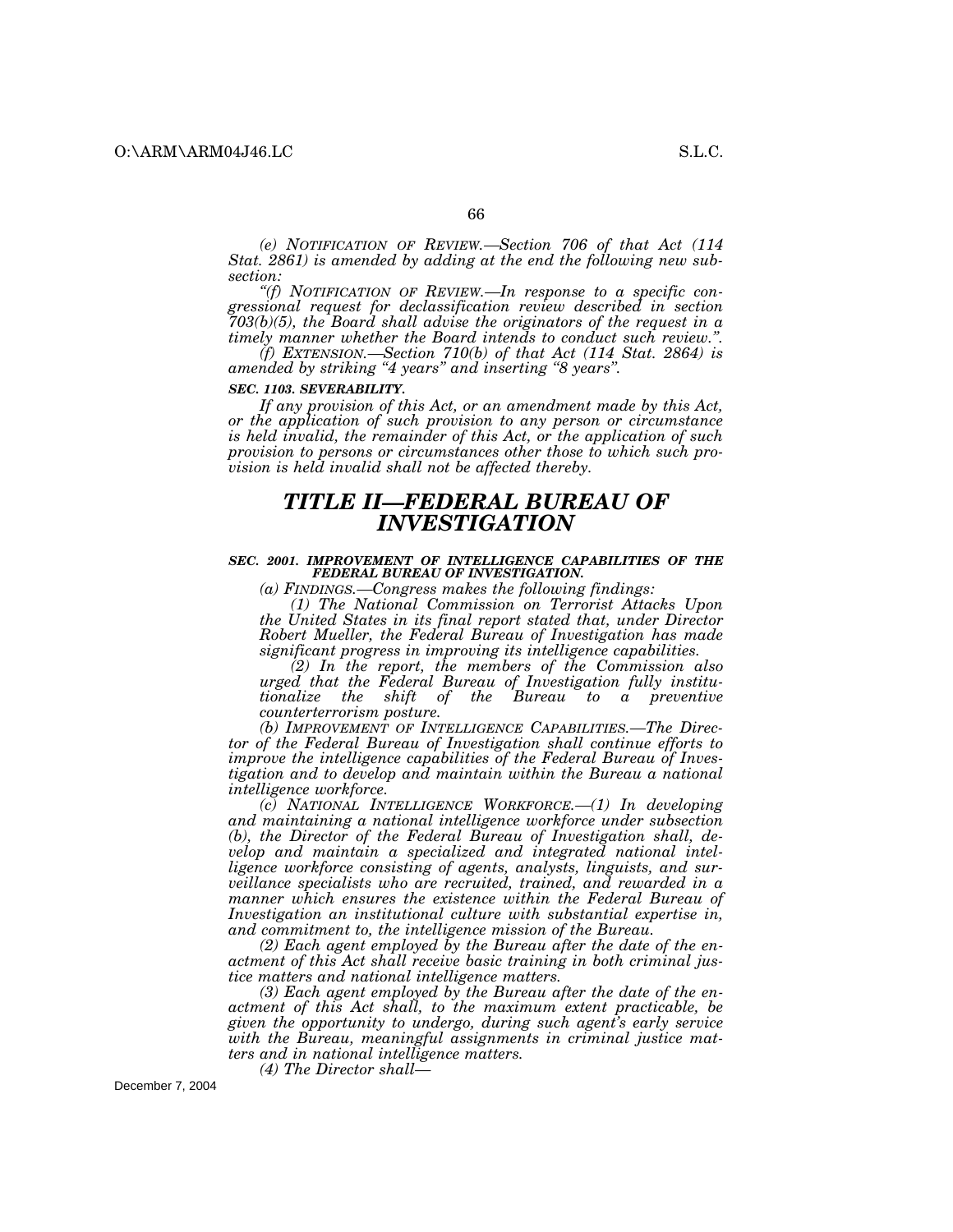*(A) establish career positions in national intelligence matters for agents, analysts, and related personnel of the Bureau; and*

*(B) in furtherance of the requirement under subparagraph (A) and to the maximum extent practicable, afford agents, analysts, and related personnel of the Bureau the opportunity to work in the career specialty selected by such agents, analysts, and related personnel over their entire career with the Bureau.*

*(5) The Director shall carry out a program to enhance the capacity of the Bureau to recruit and retain individuals with backgrounds in intelligence, international relations, language, technology, and other skills relevant to the intelligence mission of the Bureau.*

*(6) The Director shall, to the maximum extent practicable, afford the analysts of the Bureau training and career opportunities commensurate with the training and career opportunities afforded analysts in other elements of the intelligence community.*

*(7) Commencing as soon as practicable after the date of the enactment of this Act, each direct supervisor of a Field Intelligence Group, and each Bureau Operational Manager at the Section Chief and Assistant Special Agent in Charge (ASAC) level and above, shall be a certified intelligence officer.*

*(8) The Director shall, to the maximum extent practicable, ensure that the successful discharge of advanced training courses, and of one or more assignments to another element of the intelligence community, is a precondition to advancement to higher level intelligence assignments within the Bureau.*

*(d) FIELD OFFICE MATTERS.—(1) In improving the intelligence capabilities of the Federal Bureau of Investigation under subsection (b), the Director of the Federal Bureau of Investigation shall ensure that each Field Intelligence Group reports directly to a field office senior manager responsible for intelligence matters.*

*(2) The Director shall provide for such expansion of the secure facilities in the field offices of the Bureau as is necessary to ensure the discharge by the field offices of the intelligence mission of the Bureau.*

*(3) The Director shall require that each Field Intelligence Group manager ensures the integration of analysts, agents, linguists, and surveillance personnel in the field.*

*(e) DISCHARGE OF IMPROVEMENTS.—(1) The Director of the Federal Bureau of Investigation shall carry out subsections (b) through (d) through the head of the Directorate of Intelligence of the Federal Bureau of Investigation.*

*(2) The Director of the Federal Bureau of Investigation shall carry out subsections (b) through (d) under the joint guidance of the Attorney General and the National Intelligence Director in a manner consistent with section 112(e).*

*(f) BUDGET MATTERS.—The Director of the Federal Bureau of Investigation shall, establish a budget structure of the Federal Bureau of Investigation to reflect the four principal missions of the Bureau as follows:*

*(1) Intelligence.*

*(2) Counterterrorism and counterintelligence.*

*(3) Criminal Enterprises/Federal Crimes.*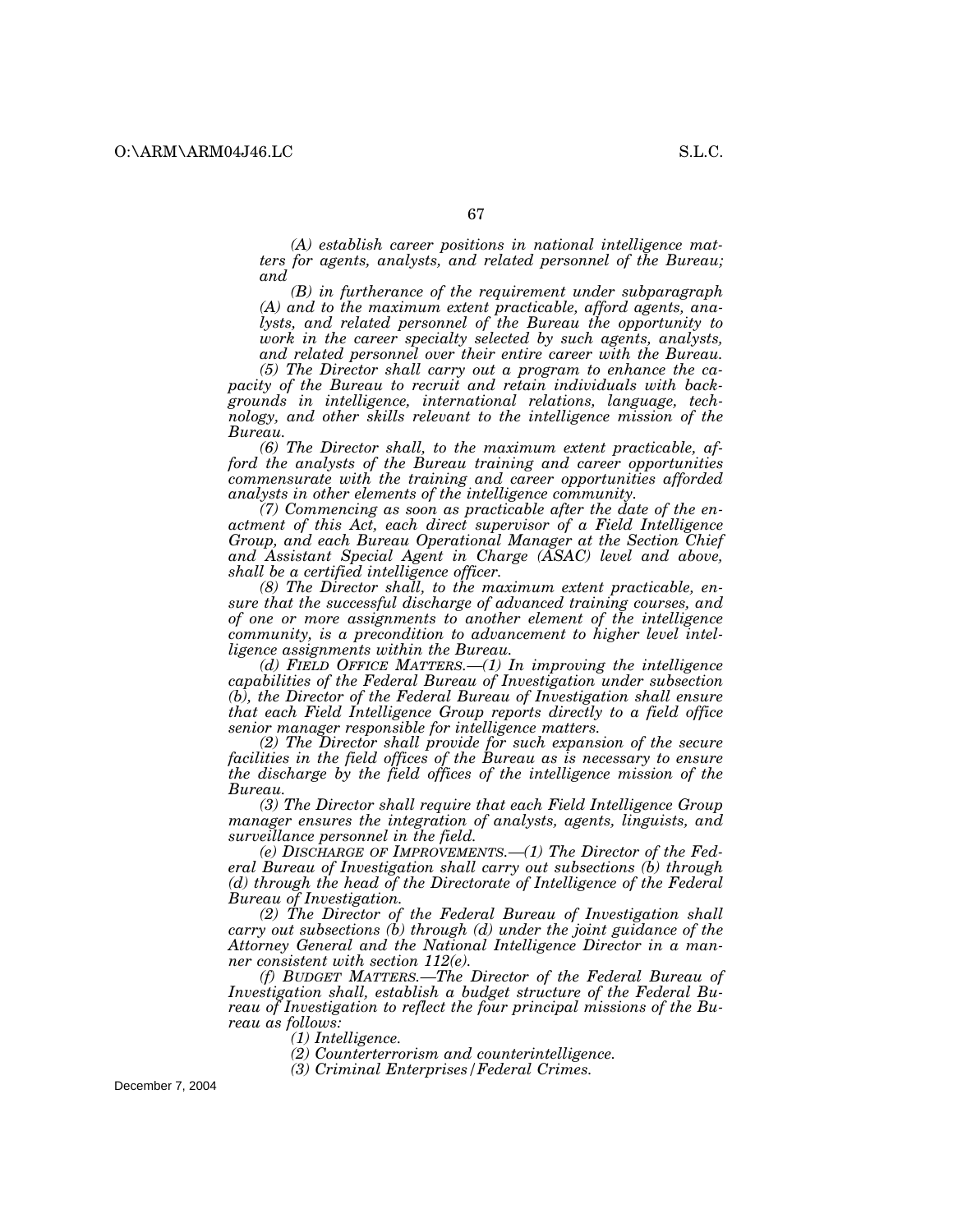*(4) Criminal justice services.*

*(g) REPORTS.—(1) Not later than 180 days after the date of the enactment of this Act, the Director of the Federal Bureau of Investigation shall submit to Congress a report on the progress made as of the date of such report in carrying out the requirements of this section.*

*(2) The Director shall include in each annual program review of the Federal Bureau of Investigation that is submitted to Congress a report on the progress made by each field office of the Bureau during the period covered by such review in addressing Bureau and national program priorities.*

*(3) Not later than 180 days after the date of the enactment of this Act, and every 12 months thereafter, the Director shall submit to Congress a report assessing the qualifications, status, and roles of analysts at Bureau headquarters and in the field offices of the Bureau.*

*(4) Not later than 180 days after the date of the enactment of this Act, and every 12 months thereafter, the Director shall submit to Congress a report on the progress of the Bureau in implementing information-sharing principles.*

## *SEC. 2002. DIRECTORATE OF INTELLIGENCE OF THE FEDERAL BUREAU OF INVESTIGATION.*

*(a) DIRECTORATE OF INTELLIGENCE OF FEDERAL BUREAU OF IN-VESTIGATION.—The element of the Federal Bureau of Investigation known as of the date of the enactment of this Act as the Office of Intelligence is hereby redesignated as the Directorate of Intelligence of the Federal Bureau of Investigation.*

*(b) HEAD OF DIRECTORATE.—The head of the Directorate of Intelligence shall be the Executive Assistant Director for Intelligence of the Federal Bureau of Investigation.*

*(c) RESPONSIBILITIES.—The Directorate of Intelligence shall be responsible for the following:*

*(1) Supervision of all national intelligence programs, projects, and activities of the Bureau.*

*(2) The discharge by the Bureau of the requirements in section 105B of the National Security Act of 1947 (50 U.S.C. 403– 5b).*

*(3) The oversight of Bureau field intelligence operations.*

*(4) Coordinating human source development and management by the Bureau.*

*(5) Coordinating collection by the Bureau against nationally-determined intelligence requirements.*

*(6) Strategic analysis.*

*(7) Intelligence program and budget management.*

*(8) The intelligence workforce.*

*(9) Any other responsibilities specified by the Director of the Federal Bureau of Investigation or specified by law.*

*(d) STAFF.—The Directorate of Intelligence shall consist of such staff as the Director of the Federal Bureau of Investigation considers appropriate for the activities of the Directorate.*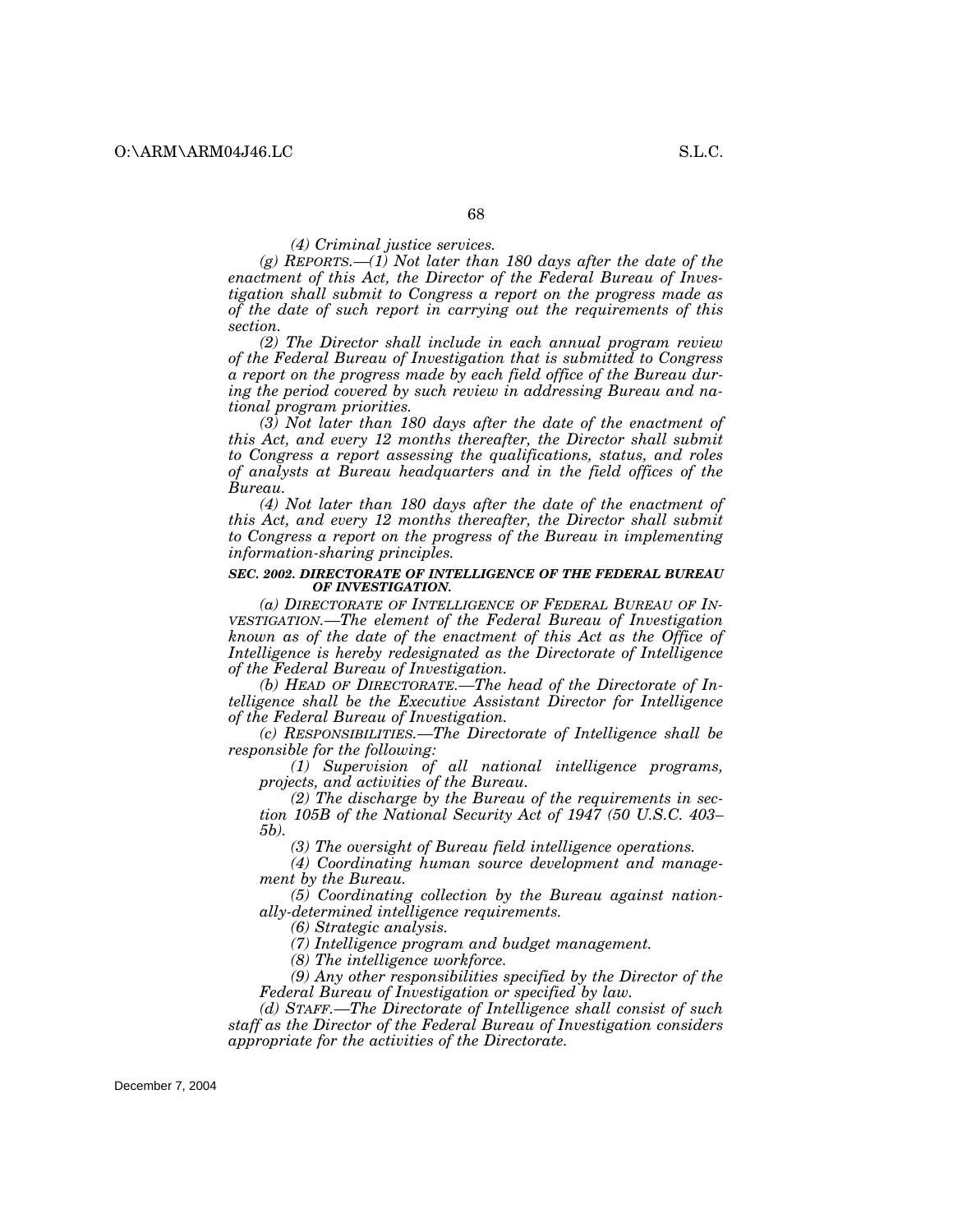#### *SEC. 2003. FEDERAL BUREAU OF INVESTIGATION INTELLIGENCE CA-REER SERVICE.*

*(a) ESTABLISHMENT OF FEDERAL BUREAU OF INVESTIGATION IN-TELLIGENCE CAREER SERVICE.—The Director of the Federal Bureau of Investigation may—*

*(1) in consultation with the Director of the Office of Personnel Management—*

*(A) establish positions for intelligence analysts, and prescribe standards and procedures for establishing and classifying such positions, without regard to chapter 51 of title 5, United States Code; and*

*(B) fix the rate of basic pay for such positions, without regard to subchapter III of chapter 53 of title 5, United States Code, if the rate of pay is not greater than the rate of basic pay payable for level IV of the Executive Schedule; (2) appoint individuals to such positions; and*

*(3) establish a performance management system for such individuals with at least one level of performance above a retention standard.*

*(b) REPORTING REQUIREMENT.—Not less than 60 days before the date of the implementation of authorities authorized under this section, the Director of the Federal Bureau of Investigation shall submit an operating plan describing the Director's intended use of the authorities under this section to the appropriate committees of Congress.*

*(c) ANNUAL REPORT.—Not later than December 31, 2005, and annually thereafter for 4 years, the Director of the Federal Bureau of Investigation shall submit an annual report of the use of the permanent authorities provided under this section during the preceding fiscal year to the appropriate committees of Congress.*

*(d) APPROPRIATE COMMITTEES OF CONGRESS DEFINED.—In this section, the term ''appropriate committees of Congress means''—*

*(1) the Committees on Appropriations, Homeland Security and Governmental Affairs, and the Judiciary and the Select Committee on Intelligence of the Senate; and*

*(2) the Committees on Appropriations, Government Reform, and the Judiciary and the Permanent Select Committee on Intelligence of the House of Representatives.*

#### *SEC. 2004. FEDERAL BUREAU OF INVESTIGATION RESERVE SERVICE.*

*(a) IN GENERAL.—Chapter 35 of title 5, United States Code, is amended by adding at the end the following:*

## *''SUBCHAPTER VII—RETENTION OF RETIRED SPECIALIZED EMPLOYEES AT THE FEDERAL BUREAU OF INVESTIGATION*

## *''§ 3598. Federal Bureau of Investigation Reserve Service*

*''(a) ESTABLISHMENT.—The Director of the Federal Bureau of Investigation may provide for the establishment and training of a Federal Bureau of Investigation Reserve Service (hereinafter in this section referred to as the 'FBI Reserve Service') for temporary reemployment of employees in the Bureau during periods of emergency, as determined by the Director.*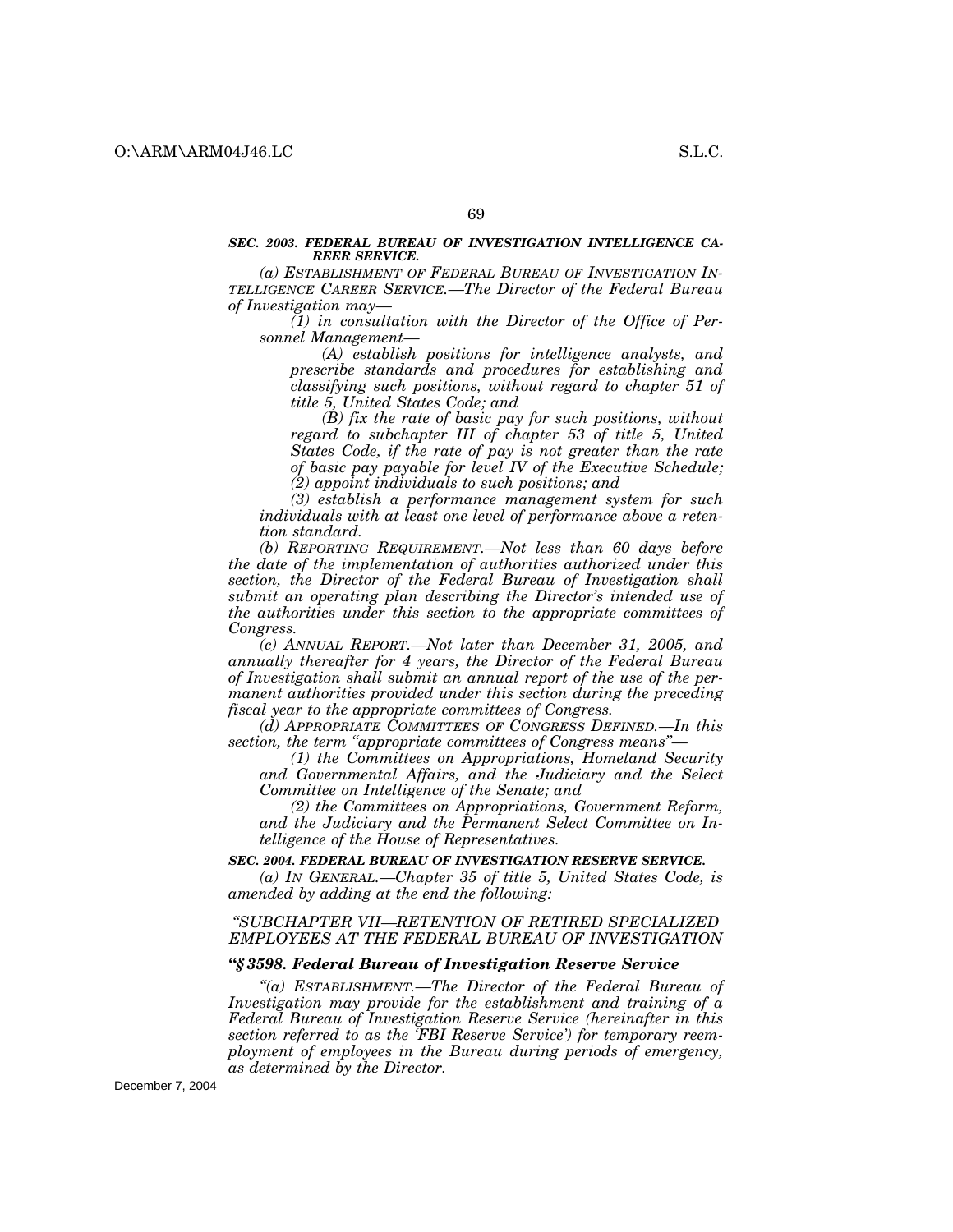*''(b) MEMBERSHIP.—Membership in the FBI Reserve Service shall be limited to individuals who previously served as full-time employees of the Bureau.*

*''(c) ANNUITANTS.—If an individual receiving an annuity from the Civil Service Retirement and Disability Fund on the basis of such individual's service becomes temporarily reemployed pursuant to this section, such annuity shall not be discontinued thereby. An individual so reemployed shall not be considered an employee for the purposes of chapter 83 or 84.*

*''(d) NO IMPACT ON BUREAU PERSONNEL CEILING.—FBI Reserve Service members reemployed on a temporary basis pursuant to this section shall not count against any personnel ceiling applicable to the Bureau.*

*''(e) EXPENSES.—The Director may provide members of the FBI Reserve Service transportation and per diem in lieu of subsistence, in accordance with applicable provisions of this title, for the purpose of participating in any training that relates to service as a member of the FBI Reserve Service.*

*''(f) LIMITATION ON MEMBERSHIP.—Membership of the FBI Reserve Service is not to exceed 500 members at any given time.*

*''(g) LIMITATION ON DURATION OF SERVICE.—An individual may not be reemployed under this section for more than 180 days in connection with any particular emergency unless, in the judgment of the Director, the public interest so requires.''.*

*(b) CLERICAL AMENDMENT.—The analysis for chapter 35 of title 5, United States Code, is amended by adding at the end the following:*

*''SUBCHAPTER VII--RETENTION OF RETIRED SPECIALIZED EMPLOYEES AT THE FEDERAL BUREAU OF INVESTIGATION*

*''3598. Federal Bureau of Investigation Reserve Service.''.*

#### *SEC. 2005. FEDERAL BUREAU OF INVESTIGATION MANDATORY SEPA-RATION AGE.*

*(a) CIVIL SERVICE RETIREMENT SYSTEM.—Section 8335(b) of title 5, United States Code, is amended—*

*(1) by striking ''(b)'' and inserting ''(b)(1)''; and*

*(2) by adding at the end the following:*

*''(2) In the case of employees of the Federal Bureau of Investigation, the second sentence of paragraph (1) shall be applied by substituting '65 years of age' for '60 years of age'. The Federal Bureau of Investigation may not grant more than 50 exemptions in any fiscal year in accordance with the preceding sentence, and the authority to grant such exemptions shall cease to be available after September 30, 2007.''.*

*(b) FEDERAL EMPLOYEES' RETIREMENT SYSTEM.—Section 8425(b) of title 5, United States Code, is amended—*

*(1) by striking ''(b)'' and inserting ''(b)(1)''; and*

*(2) by adding at the end the following:*

*''(2) In the case of employees of the Federal Bureau of Investigation, the second sentence of paragraph (1) shall be applied by substituting '65 years of age' for '60 years of age'. The Federal Bureau of Investigation may not grant more than 50 exemptions in any fiscal year in accordance with the preceding*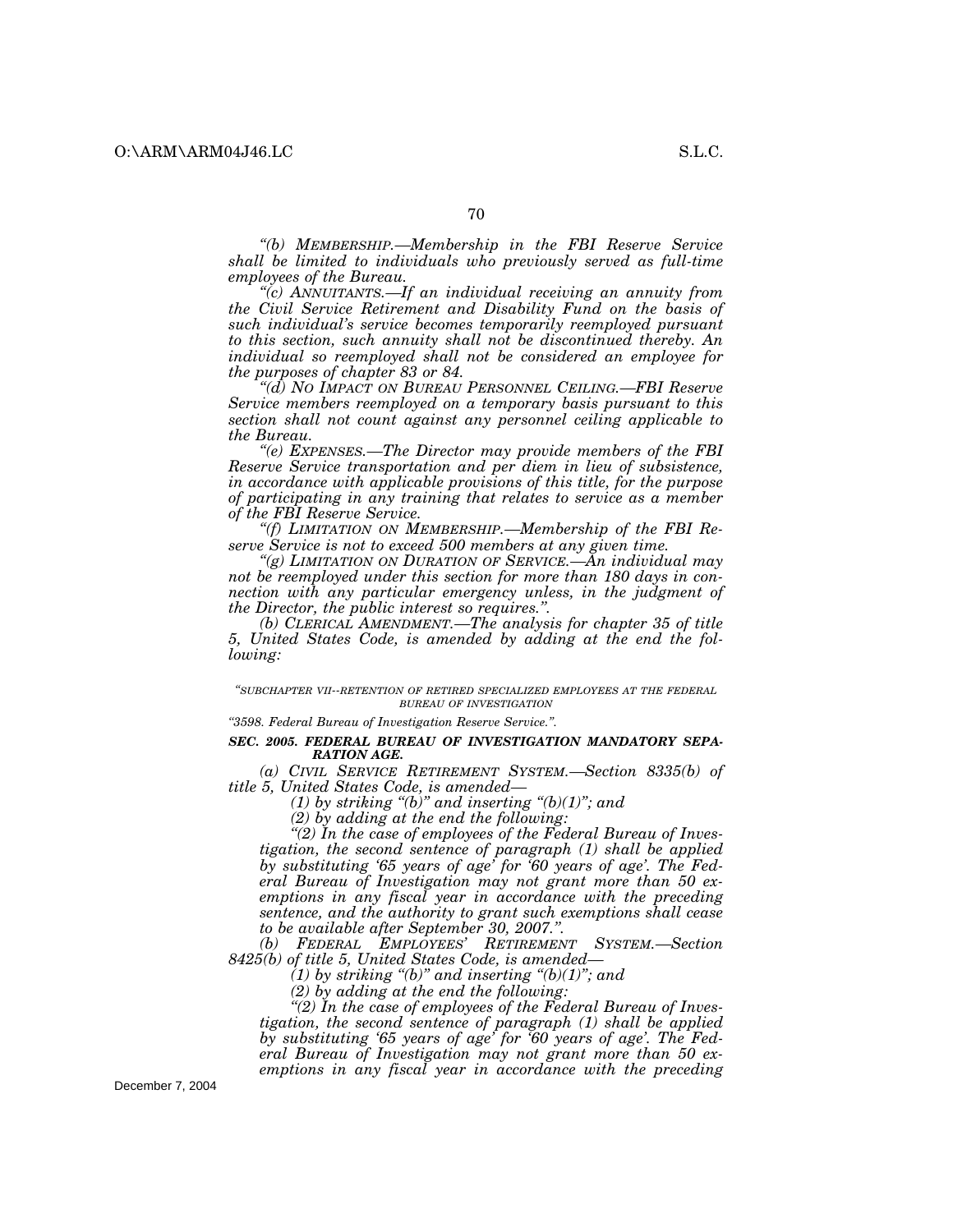*sentence, and the authority to grant such exemptions shall cease to be available after September 30, 2007.''.*

### *SEC. 2006. FEDERAL BUREAU OF INVESTIGATION USE OF TRANS-LATORS.*

*Not later than 30 days after the date of the enactment of this Act, and annually thereafter, the Attorney General of the United States shall submit to the Committee on the Judiciary of the Senate and the Committee on the Judiciary of the House of Representatives a report that contains, with respect to each preceding 12-month period—*

*(1) the number of translators employed, or contracted for, by the Federal Bureau of Investigation or other components of the Department of Justice;*

*(2) any legal or practical impediments to using translators employed by the Federal, State, or local agencies on a full-time, part-time, or shared basis;*

*(3) the needs of the Federal Bureau of Investigation for the specific translation services in certain languages, and recommendations for meeting those needs;*

*(4) the status of any automated statistical reporting system, including implementation and future viability;*

*(5) the storage capabilities of the digital collection system or systems utilized;*

*(6) a description of the establishment and compliance with audio retention policies that satisfy the investigative and intelligence goals of the Federal Bureau of Investigation; and*

*(7) a description of the implementation of quality control procedures and mechanisms for monitoring compliance with quality control procedures.*

## *TITLE III—SECURITY CLEARANCES*

## *SEC. 3001. SECURITY CLEARANCES.*

*(a) DEFINITIONS.—In this section:*

*(1) The term ''agency'' means—*

*(A) an executive agency (as that term is defined in section 105 of title 5, United States Code);*

*(B) a military department (as that term is defined in section 102 of title 5, United States Code); and*

*(C) an element of the intelligence community.*

*(2) The term ''authorized investigative agency'' means an agency designated by the head of the agency selected pursuant to subsection (b) to conduct a counterintelligence investigation or investigation of persons who are proposed for access to classified information to ascertain whether such persons satisfy the criteria for obtaining and retaining access to such information.*

*(3) The term ''authorized adjudicative agency'' means an agency authorized by law, regulation, or direction of the Director of National Intelligence to determine eligibility for access to classified information in accordance with Executive Order 12968.*

*(4) The term ''highly sensitive program'' means—*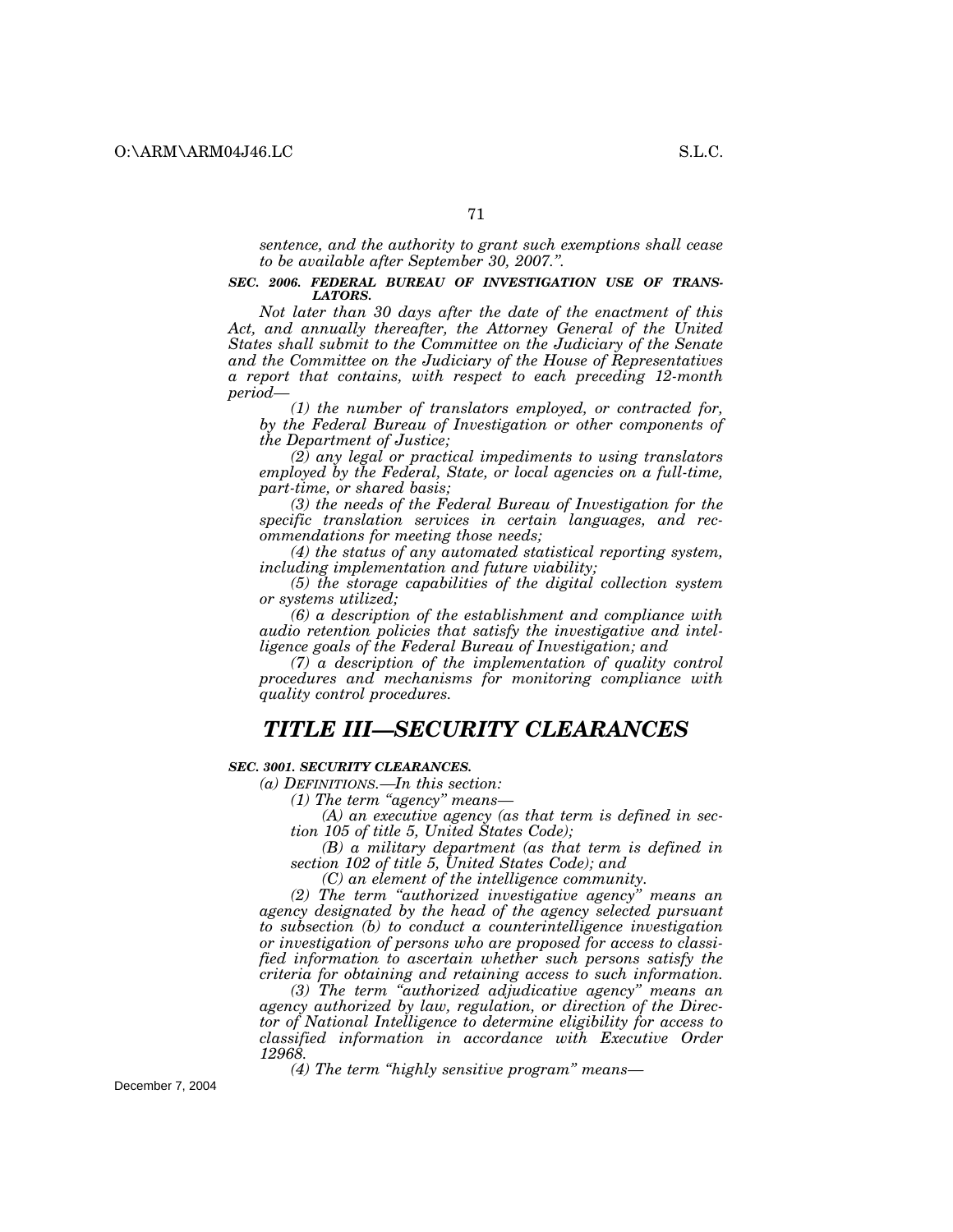*(A) a government program designated as a Special Access Program (as that term is defined in section 4.1(h) of Executive Order 12958 or any successor Executive order); or*

*(B) a government program that applies restrictions required for—*

*(i) restricted data (as that term is defined in section 11 y. of the Atomic Energy Act of 1954 (42 U.S.C. 2014(y)); or*

*(ii) other information commonly referred to as ''sensitive compartmented information''.*

*(5) The term ''current investigation file'' means, with respect to a security clearance, a file on an investigation or adjudication that has been conducted during—*

*(A) the 5-year period beginning on the date the security clearance was granted, in the case of a Top Secret Clearance, or the date access was granted to a highly sensitive program;*

*(B) the 10-year period beginning on the date the security clearance was granted in the case of a Secret Clearance; and*

*(C) the 15-year period beginning on the date the security clearance was granted in the case of a Confidential Clearance.*

*(6) The term ''personnel security investigation'' means any investigation required for the purpose of determining the eligibility of any military, civilian, or government contractor personnel to access classified information.*

*(7) The term ''periodic reinvestigations'' means investigations conducted for the purpose of updating a previously completed background investigation—*

*(A) every 5 years in the case of a top secret clearance or access to a highly sensitive program;*

*(B) every 10 years in the case of a secret clearance; or*

*(C) every 15 years in the case of a Confidential Clearance.*

*(8) The term ''appropriate committees of Congress'' means—*

*(A) the Permanent Select Committee on Intelligence and the Committees on Armed Services, Homeland Security, Government Reform, and the Judiciary of the House of Representatives; and*

*(B) the Select Committee on Intelligence and the Committees on Armed Services, Homeland Security and Governmental Affairs, and the Judiciary of the Senate.*

*(b) SELECTION OF ENTITY.—Not later than 90 days after the date of the enactment of this Act, the President shall select a single department, agency, or element of the executive branch to be responsible for—*

*(1) directing day-to-day oversight of investigations and adjudications for personnel security clearances, including for highly sensitive programs, throughout the United States Government;*

*(2) developing and implementing uniform and consistent policies and procedures to ensure the effective, efficient, and timely completion of security clearances and determinations for*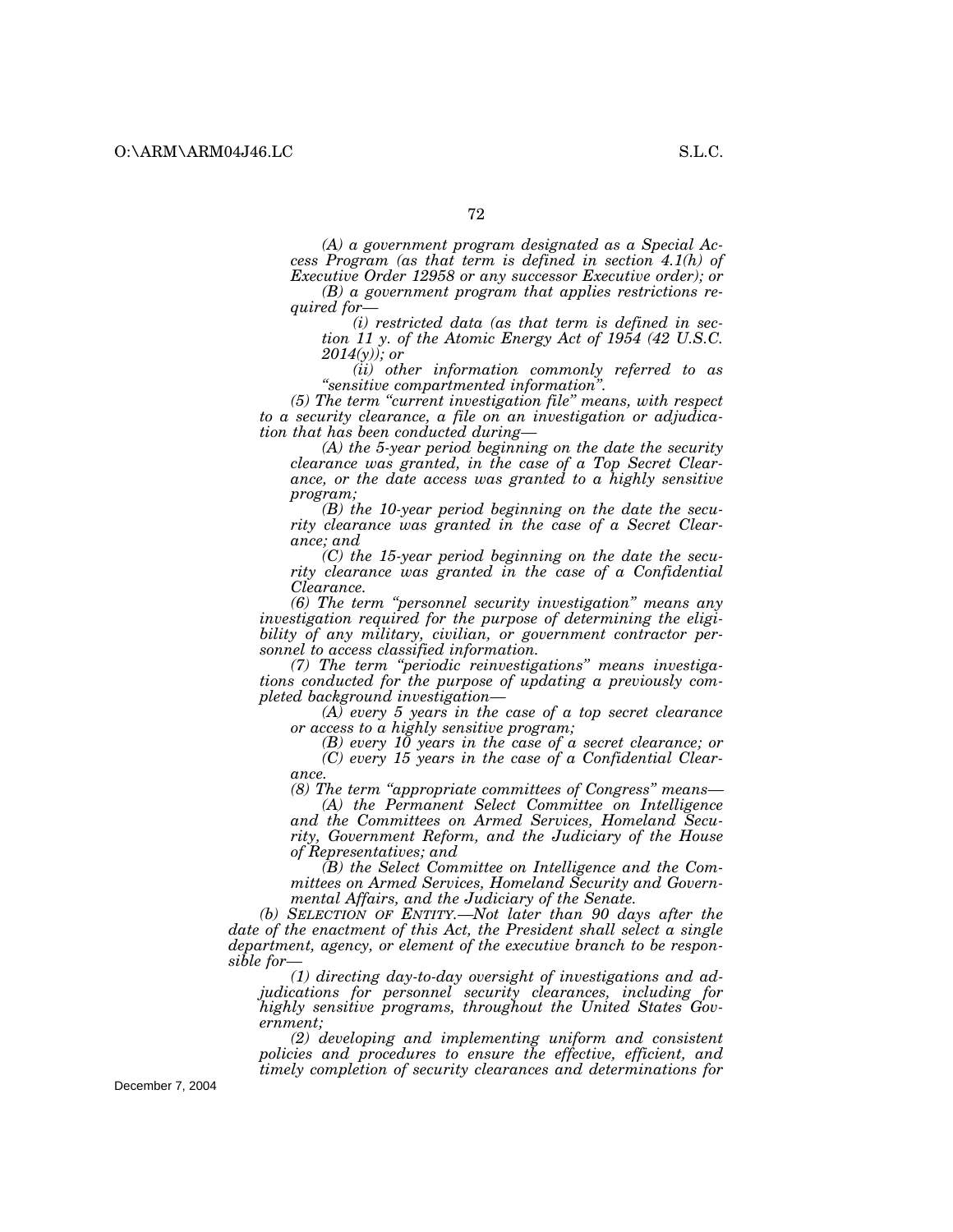*access to highly sensitive programs, including the standardization of security questionnaires, financial disclosure requirements for security clearance applicants, and polygraph policies and procedures;*

*(3) serving as the final authority to designate an authorized investigative agency or authorized adjudicative agency;*

*(4) ensuring reciprocal recognition of access to classified information among the agencies of the United States Government, including acting as the final authority to arbitrate and resolve disputes involving the reciprocity of security clearances and access to highly sensitive programs pursuant to subsection (d);*

*(5) ensuring, to the maximum extent practicable, that sufficient resources are available in each agency to achieve clearance and investigative program goals; and*

*(6) reviewing and coordinating the development of tools and techniques for enhancing the conduct of investigations and granting of clearances.*

*(1) Notwithstanding any other provision of law, not later than 180 days after the date of the enactment of this Act, the President shall, in consultation with the head of the entity selected pursuant to subsection (b), select a single agency of the executive branch to conduct, to the maximum extent practicable, security clearance investigations of employees and contractor personnel of the United States Government who require access to classified information and to provide and maintain all security clearances of such employees and contractor personnel. The head of the entity selected pursuant to subsection (b) may designate other agencies to conduct such investigations if the head of the entity selected pursuant to subsection (b) considers it appropriate for national security and efficiency purposes.*

*(2) The agency selected under paragraph (1) shall—*

*(A) take all necessary actions to carry out the requirements of this section, including entering into a memorandum of understanding with any agency carrying out responsibilities relating to security clearances or security clearance investigations before the date of the enactment of this Act;*

*(B) as soon as practicable, integrate reporting of security clearance applications, security clearance investigations, and determinations of eligibility for security clearances, with the database required by subsection (e); and*

*(C) ensure that security clearance investigations are conducted in accordance with uniform standards and requirements established under subsection (b), including uniform security questionnaires and financial disclosure requirements.*

*(d) RECIPROCITY OF SECURITY CLEARANCE AND ACCESS DETER-MINATIONS.—(1) All security clearance background investigations and determinations completed by an authorized investigative agency or authorized adjudicative agency shall be accepted by all agencies.*

*(2) All security clearance background investigations initiated by an authorized investigative agency shall be transferable to any other authorized investigative agency.*

*(3)(A) An authorized investigative agency or authorized adjudicative agency may not establish additional investigative or adjudicative requirements (other than requirements for the conduct of a*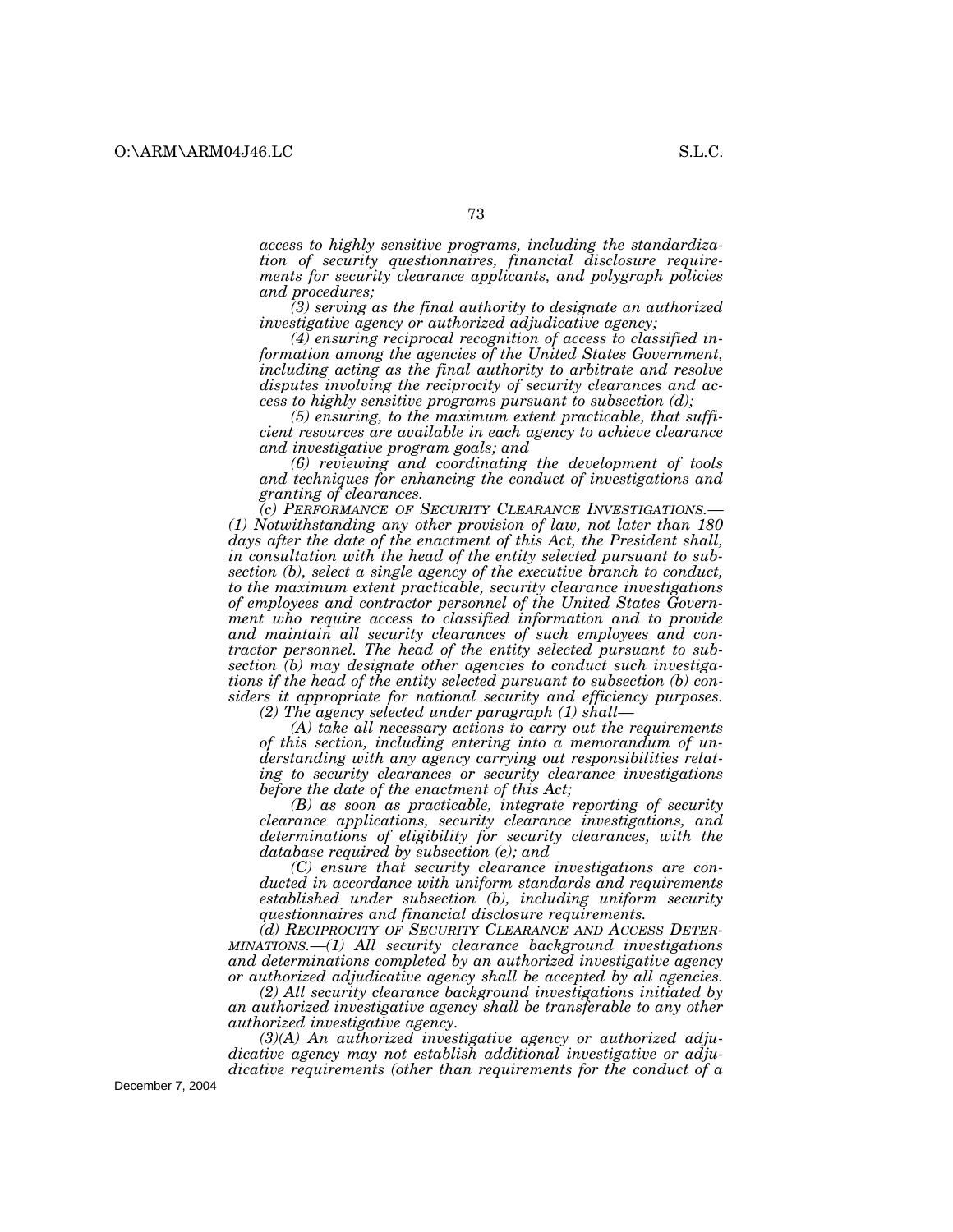*polygraph examination) that exceed requirements specified in Executive Orders establishing security requirements for access to classified information without the approval of the head of the entity selected pursuant to subsection (b).*

*(B) Notwithstanding subparagraph (A), the head of the entity selected pursuant to subsection (b) may establish such additional requirements as the head of such entity considers necessary for national security purposes.*

*(4) An authorized investigative agency or authorized adjudicative agency may not conduct an investigation for purposes of determining whether to grant a security clearance to an individual where a current investigation or clearance of equal level already exists or has been granted by another authorized adjudicative agency.*

*(5) The head of the entity selected pursuant to subsection (b) may disallow the reciprocal recognition of an individual security clearance by an agency under this section on a case-by-case basis if the head of the entity selected pursuant to subsection (b) determines that such action is necessary for national security purposes.*

*(6) The head of the entity selected pursuant to subsection (b) shall establish a review procedure by which agencies can seek review of actions required under this section.*

*(e) DATABASE ON SECURITY CLEARANCES.—(1) Not later than 12 months after the date of the enactment of this Act, the Director of the Office of Personnel Management shall, in cooperation with the heads of the entities selected pursuant to subsections (b) and (c), establish and commence operating and maintaining an integrated, secure, database into which appropriate data relevant to the granting, denial, or revocation of a security clearance or access pertaining to military, civilian, or government contractor personnel shall be entered from all authorized investigative and adjudicative agencies.*

*(2) The database under this subsection shall function to integrate information from existing Federal clearance tracking systems from other authorized investigative and adjudicative agencies into a single consolidated database.*

*(3) Each authorized investigative or adjudicative agency shall check the database under this subsection to determine whether an individual the agency has identified as requiring a security clearance has already been granted or denied a security clearance, or has had a security clearance revoked, by any other authorized investigative or adjudicative agency.*

*(4) The head of the entity selected pursuant to subsection (b) shall evaluate the extent to which an agency is submitting information to, and requesting information from, the database under this subsection as part of a determination of whether to certify the agency as an authorized investigative agency or authorized adjudicative agency.*

*(5) The head of the entity selected pursuant to subsection (b) may authorize an agency to withhold information about certain individuals from the database under this subsection if the head of the entity considers it necessary for national security purposes.*

*(f) EVALUATION OF USE OF AVAILABLE TECHNOLOGY IN CLEAR- ANCE INVESTIGATIONS AND ADJUDICATIONS.—(1) The head of the entity selected pursuant to subsection (b) shall evaluate the use of available information technology and databases to expedite inves-*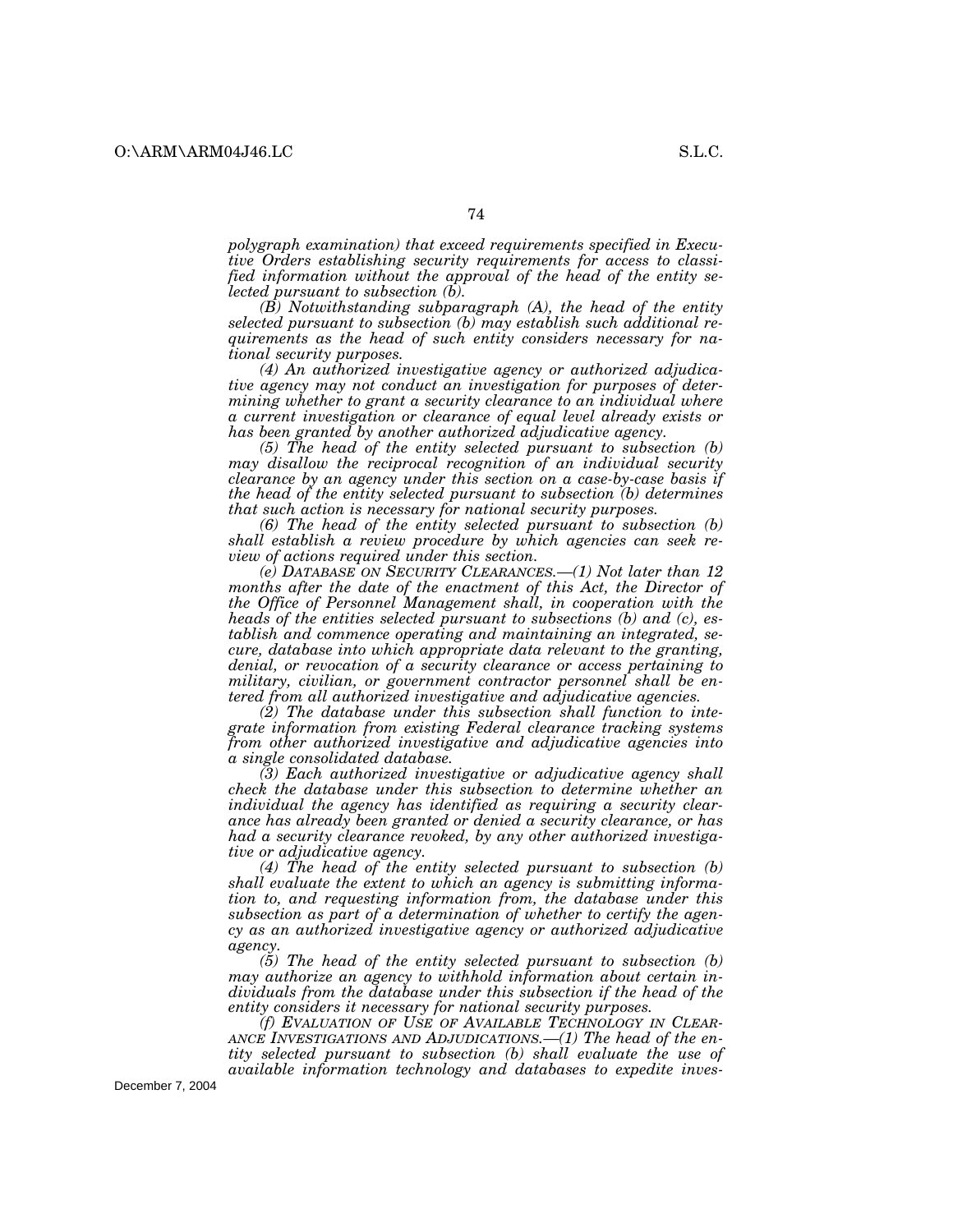*tigative and adjudicative processes for all and to verify standard information submitted as part of an application for a security clearance.*

*(2) The evaluation shall assess the application of the technologies described in paragraph (1) for—*

*(A) granting interim clearances to applicants at the secret, top secret, and special access program levels before the completion of the appropriate full investigation;*

*(B) expediting investigations and adjudications of security clearances, including verification of information submitted by the applicant;*

*(C) ongoing verification of suitability of personnel with security clearances in effect for continued access to classified information;*

*(D) use of such technologies to augment periodic reinvestigations;*

*(E) assessing the impact of the use of such technologies on the rights of applicants to the verify, correct, or challenge information obtained through such technologies; and*

*(F) such other purposes as the head of the entity selected pursuant to subsection (b) considers appropriate.*

*(3) An individual subject to verification utilizing the technology described in paragraph (1) shall be notified of such verification, shall provide consent to such use, and shall have access to data being verified in order to correct errors or challenge information the individual believes is incorrect.*

*(4) Not later than one year after the date of the enactment of this Act, the head of the entity selected pursuant to subsection (b) shall submit to the President and the appropriate committees of Congress a report on the results of the evaluation, including recommendations on the use of technologies described in paragraph (1).*

*(g) REDUCTION IN LENGTH OF PERSONNEL SECURITY CLEAR-ANCE PROCESS.—(1) The head of the entity selected pursuant to subsection (b) shall, within 90 days of selection under that subsection, develop, in consultation with the appropriate committees of congress and each authorized adjudicative agency, a plan to reduce the length of the personnel security clearance process.*

*(2)(A) To the extent practical the plan under paragraph (1) shall require that each authorized adjudicative agency make a determination on at least 90 percent of all applications for a personnel security clearance within an average of 60 days after the date of receipt of the completed application for a security clearance by an authorized investigative agency. Such 60-day average period shall include—*

*(i) a period of not longer than 40 days to complete the investigative phase of the clearance review; and*

*(ii) a period of not longer than 20 days to complete the adjudicative phase of the clearance review.*

*(B) Determinations on clearances not made within 60 days shall be made without delay.*

*(3)(A) The plan under paragraph (1) shall take effect 5 years after the date of the enactment of this Act.*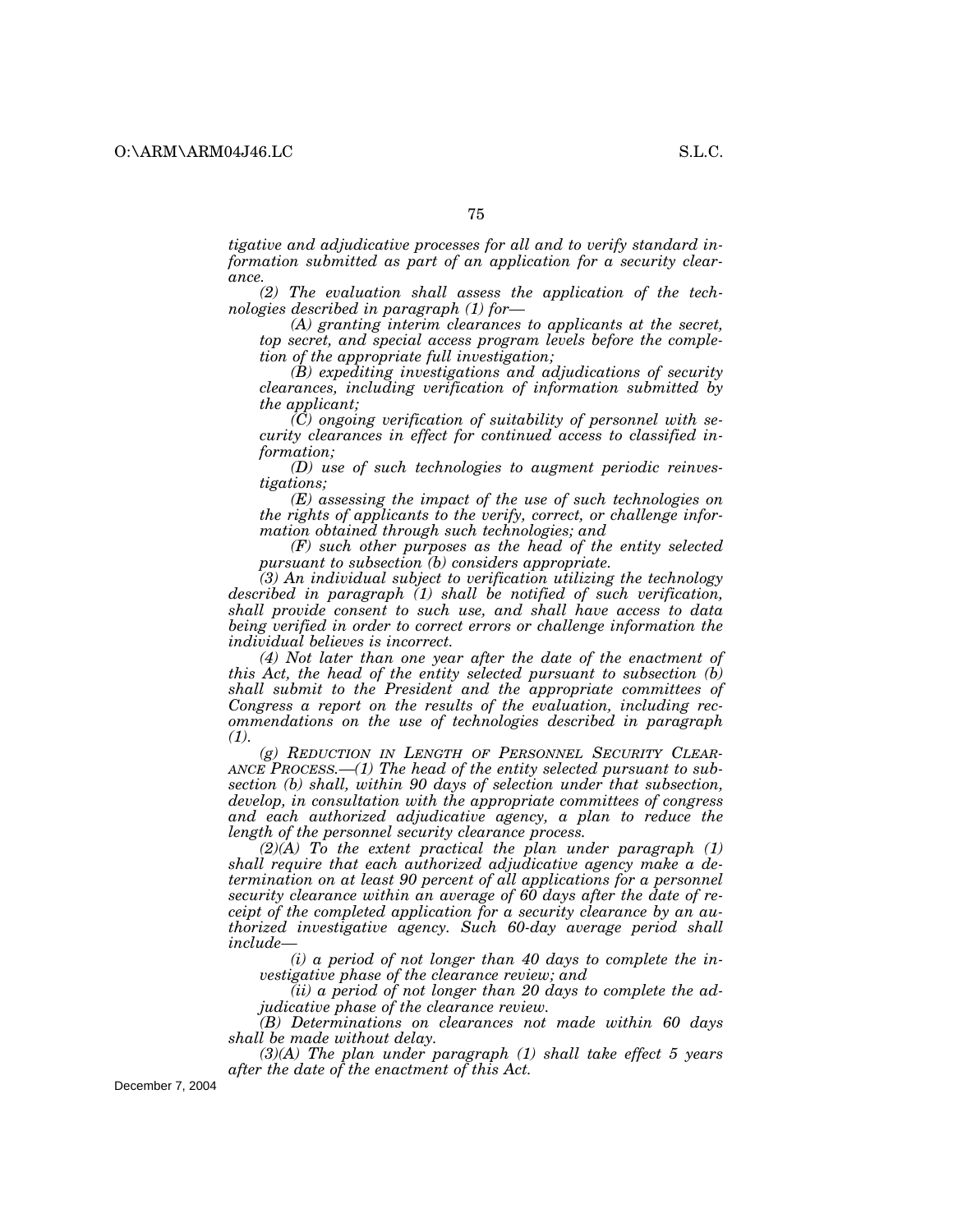*(B) During the period beginning on a date not later than 2 years after the date after the enactment of this Act and ending on the date on which the plan under paragraph (1) takes effect, each authorized adjudicative agency shall make a determination on at least 80 percent of all applications for a personnel security clearance pursuant to this section within an average of 120 days after the date of receipt of the application for a security clearance by an authorized investigative agency. Such 120-day average period shall include—*

*(i) a period of not longer than 90 days to complete the investigative phase of the clearance review; and*

*(ii) a period of not longer than 30 days to complete the adjudicative phase of the clearance review.*

*(h) REPORTS.—(1) Not later than February 15, 2006, and annually thereafter through 2011, the head of the entity selected pursuant to subsection (b) shall submit to the appropriate committees of Congress a report on the progress made during the preceding year toward meeting the requirements of this section.*

*(2) Each report shall include, for the period covered by such report—*

*(A) the periods of time required by the authorized investigative agencies and authorized adjudicative agencies for conducting investigations, adjudicating cases, and granting clearances, from date of submission to ultimate disposition and notification to the subject and the subject's employer;*

*(B) a discussion of any impediments to the smooth and timely functioning of the requirements of this section; and*

*(C) such other information or recommendations as the head of the entity selected pursuant to subsection (b) considers appropriate.*

*(i) AUTHORIZATION OF APPROPRIATIONS.—There is authorized to be appropriated such sums as may be necessary for fiscal year 2005 and each fiscal year thereafter for the implementation, maintenance, and operation of the database required by subsection (e).*

## *TITLE IV—TRANSPORTATION SECURITY*

# *Subtitle A—National Strategy for Transportation Security*

*SEC. 4001. NATIONAL STRATEGY FOR TRANSPORTATION SECURITY.*

*(a) IN GENERAL.—Section 114 of title 49, United States Code, is amended by adding at the end the following:*

*''(t) TRANSPORTATION SECURITY STRATEGIC PLANNING.—*

*''(1) IN GENERAL.—The Secretary of Homeland Security shall develop, prepare, implement, and update, as needed—*

*''(A) a National Strategy for Transportation Security; and*

*''(B) transportation modal security plans.*

*''(2) ROLE OF SECRETARY OF TRANSPORTATION.—The Secretary of Homeland Security shall work jointly with the Sec-*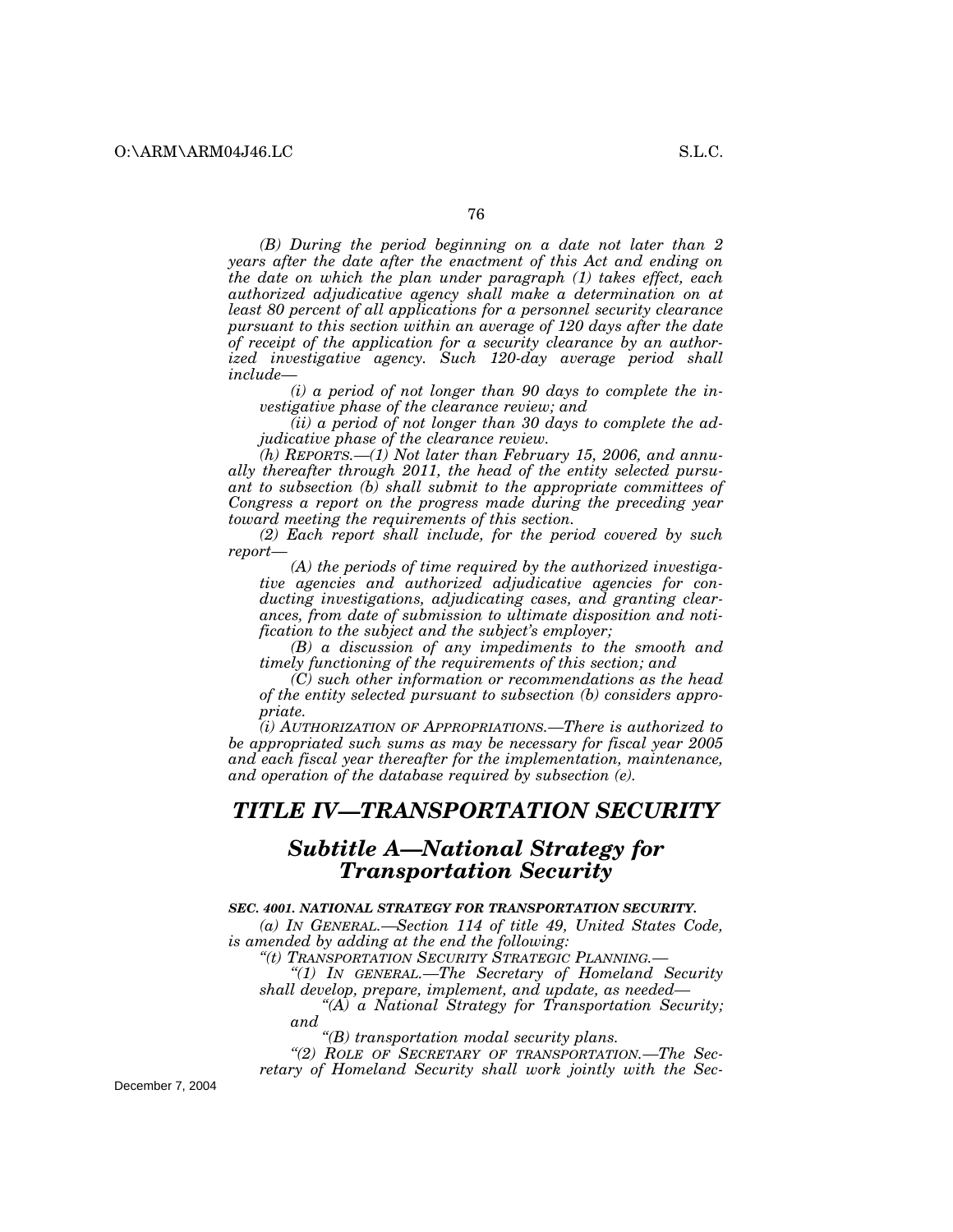*retary of Transportation in developing, revising, and updating the documents required by paragraph (1).*

*''(3) CONTENTS OF NATIONAL STRATEGY FOR TRANSPOR-TATION SECURITY.—The National Strategy for Transportation Security shall include the following:*

*''(A) An identification and evaluation of the transportation assets in the United States that, in the interests of national security and commerce, must be protected from attack or disruption by terrorist or other hostile forces, including modal security plans for aviation, bridge and tunnel, commuter rail and ferry, highway, maritime, pipeline, rail, mass transit, over-the-road bus, and other public transportation infrastructure assets that could be at risk of such an attack or disruption.*

*''(B) The development of risk-based priorities across all transportation modes and realistic deadlines for addressing security needs associated with those assets referred to in subparagraph (A).*

*''(C) The most appropriate, practical, and cost-effective means of defending those assets against threats to their security.*

*''(D) A forward-looking strategic plan that sets forth the agreed upon roles and missions of Federal, state, regional, and local authorities and establishes mechanisms for encouraging private sector cooperation and participation in the implementation of such plan.*

*''(E) A comprehensive delineation of response and recovery responsibilities and issues regarding threatened and executed acts of terrorism within the United States.*

*''(F) A prioritization of research and development objectives that support transportation security needs, giving a higher priority to research and development directed toward protecting vital transportation assets.*

*''(4) SUBMISSIONS OF PLANS TO CONGRESS.—*

*''(A) INITIAL STRATEGY.—The Secretary of Homeland Security shall submit the National Strategy for Transportation Security, including the transportation modal security plans, developed under this subsection to the appropriate congressional committees not later than April 1, 2005.*

*''(B) SUBSEQUENT VERSIONS.—After December 31, 2005, the Secretary of Homeland Security shall submit the National Strategy for Transportation Security, including the transportation modal security plans and any revisions to the National Strategy for Transportation Security and the transportation modal security plans, to appropriate congressional committees not less frequently than April 1 of each even-numbered year.*

*''(C) PERIODIC PROGRESS REPORT.—*

*''(i) REQUIREMENT FOR REPORT.—Each year, in conjunction with the submission of the budget to Congress under section 1105(a) of title 31, United States Code, the Secretary of Homeland Security shall submit to the appropriate congressional committees an assess-*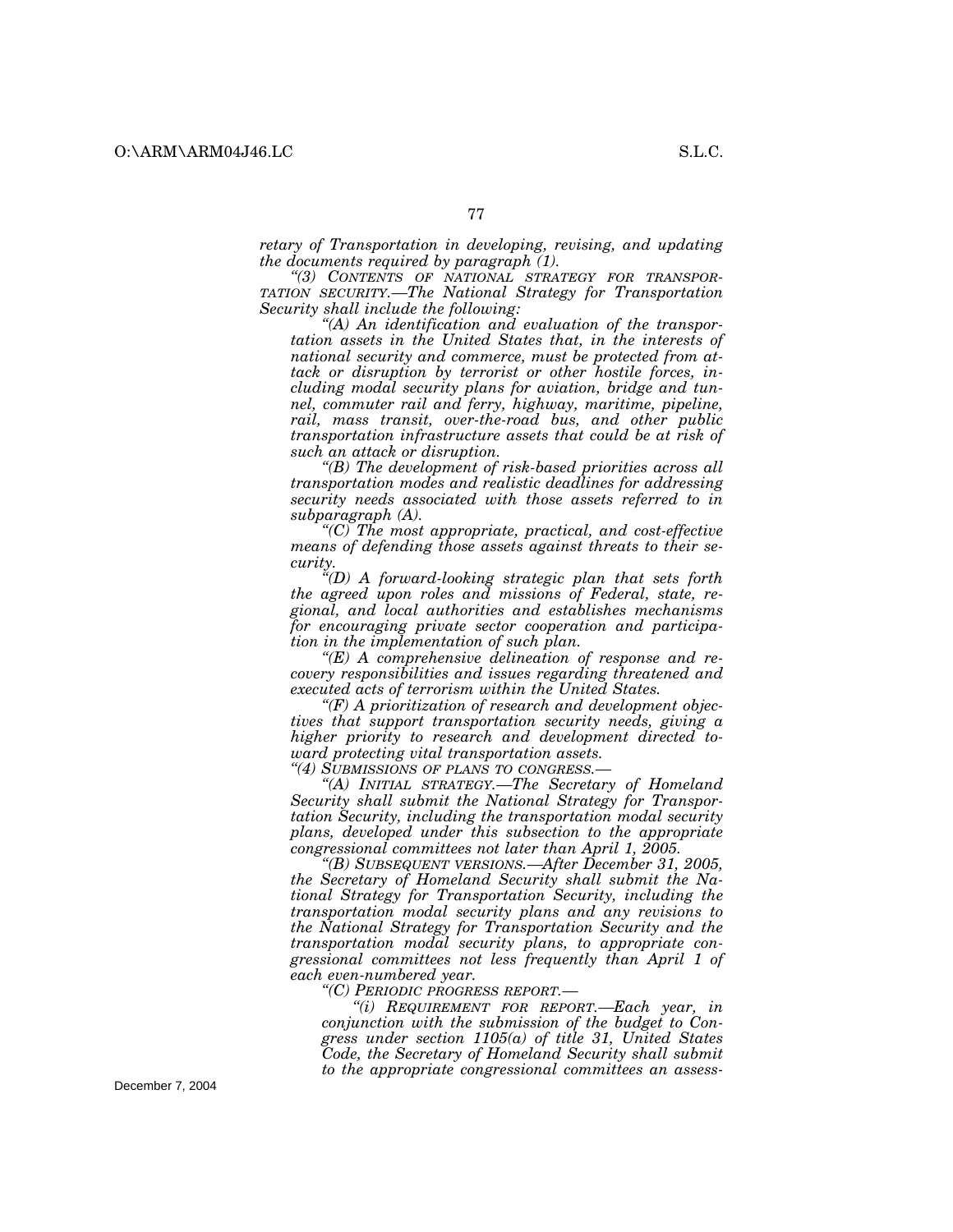*ment of the progress made on implementing the National Strategy for Transportation Security.*

*''(ii) CONTENT.—Each progress report under this subparagraph shall include, at a minimum, recommendations for improving and implementing the National Strategy for Transportation Security and the transportation modal security plans that the Secretary, in consultation with the Secretary of Transportation, considers appropriate.*

*''(D) CLASSIFIED MATERIAL.—Any part of the National Strategy for Transportation Security or the transportation modal security plans that involve information that is properly classified under criteria established by Executive order shall be submitted to the appropriate congressional committees separately in a classified format.*

 $FINED$ —In this subsection, the term "appropriate congres*sional committees'' means the Committee on Transportation and Infrastructure and the Select Committee on Homeland Security of the House of Representatives and the Committee on Commerce, Science, and Transportation and the Committee on Homeland Security and Governmental Affairs of the Senate.*

*''(5) PRIORITY STATUS.— ''(A) IN GENERAL.—The National Strategy for Transportation Security shall be the governing document for Federal transportation security efforts.*

*''(B) OTHER PLANS AND REPORTS.—The National Strategy for Transportation Security shall include, as an integral part or as an appendix—*

*''(i) the current National Maritime Transportation Security Plan under section 70103 of title 46;*

*''(ii) the report required by section 44938 of this title;*

*''(iii) transportation modal security plans required under this section; and*

*''(iv) any other transportation security plan or report that the Secretary of Homeland Security determines appropriate for inclusion.''.*

*(b) AVIATION SECURITY PLANNING; OPERATIONAL CRITERIA.— Section 44904 of title 49, United States Code, is amended—*

*(1) by redesignating subsection (c) as subsection (e); and*

*(2) by inserting after subsection (b) the following:*

*''(c) MODAL SECURITY PLAN FOR AVIATION.—In addition to the requirements set forth in subparagraphs (B) through (F) of section 114(t)(3), the modal security plan for aviation prepared under section 114(t) shall—*

*''(1) establish a damage mitigation and recovery plan for the aviation system in the event of a terrorist attack; and*

*''(2) include a threat matrix document that outlines each threat to the United States civil aviation system and the corresponding layers of security in place to address such threat.*

*''(d) OPERATIONAL CRITERIA.—Not later than 90 days after the date of the submission of the National Strategy for Transportation*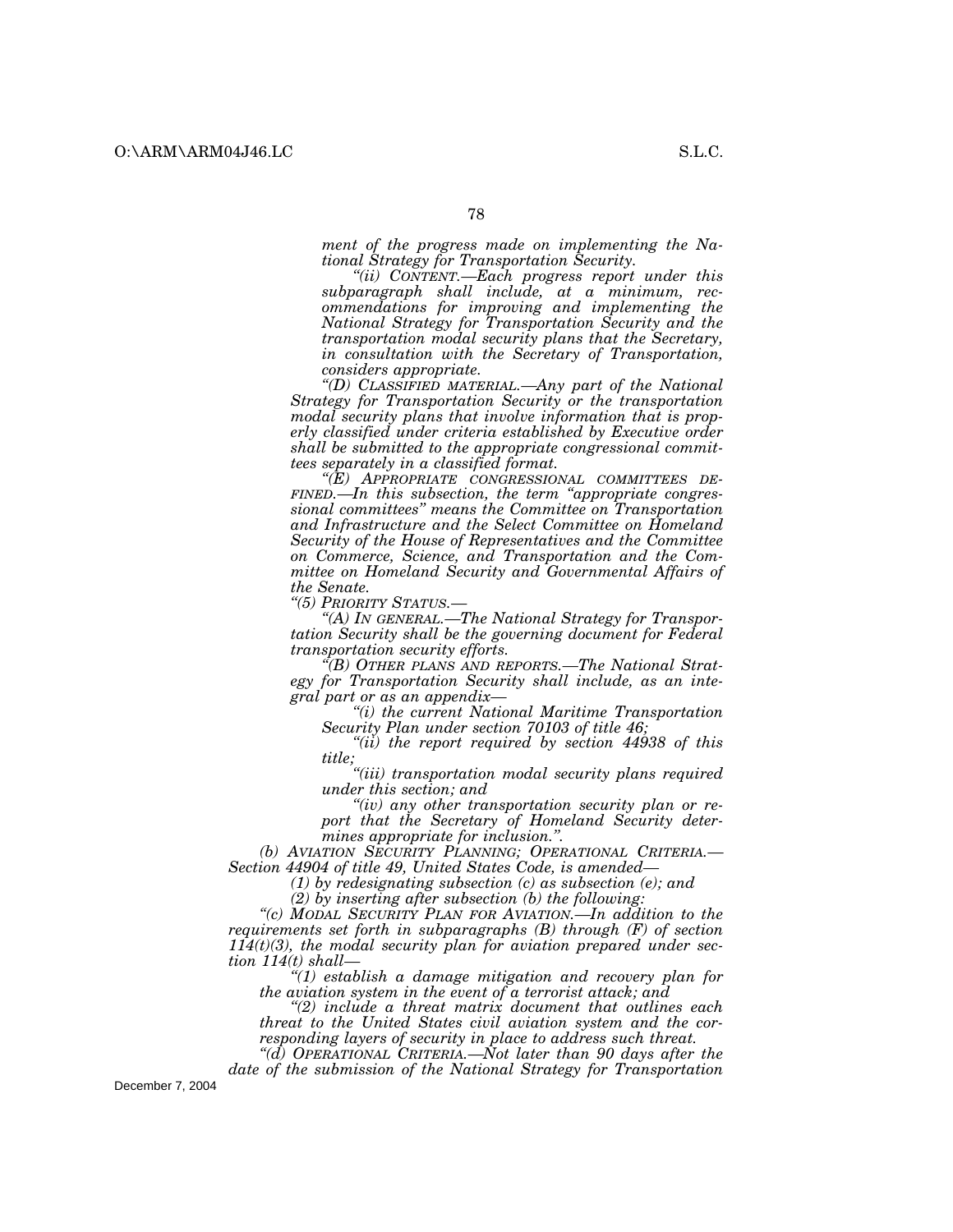*Security under section 114(t)(4)(A), the Assistant Secretary of Homeland Security (Transportation Security Administration) shall issue operational criteria to protect airport infrastructure and operations against the threats identified in the plans prepared under section 114(t)(1) and shall approve best practices guidelines for airport assets.''.*

# *Subtitle B—Aviation Security*

#### *SEC. 4011. PROVISION FOR THE USE OF BIOMETRIC OR OTHER TECH-NOLOGY.*

*(a) USE OF BIOMETRIC IDENTIFIER TECHNOLOGY.—Section 44903(h) of title 49, United States Code, is amended—*

*(1) in paragraph (4)(E) by striking ''may provide for'' and inserting ''shall issue, not later than March 31, 2005, guidance for''; and*

*(2) by adding at the end the following:*

*''(5) USE OF BIOMETRIC TECHNOLOGY IN AIRPORT ACCESS CONTROL SYSTEMS.—In issuing guidance under paragraph (4)(E), the Assistant Secretary of Homeland Security (Transportation Security Administration) in consultation with representatives of the aviation industry, the biometric identifier industry, and the National Institute of Standards and Technology, shall establish, at a minimum—*

*''(A) comprehensive technical and operational system requirements and performance standards for the use of biometric identifier technology in airport access control systems (including airport perimeter access control systems) to ensure that the biometric identifier systems are effective, reliable, and secure;*

*''(B) a list of products and vendors that meet the requirements and standards set forth in subparagraph (A);*

*''(C) procedures for implementing biometric identifier systems—*

*''(i) to ensure that individuals do not use an assumed identity to enroll in a biometric identifier system; and*

*''(ii) to resolve failures to enroll, false matches, and false non-matches; and*

*''(D) best practices for incorporating biometric identifier technology into airport access control systems in the most effective manner, including a process to best utilize existing airport access control systems, facilities, and equipment and existing data networks connecting airports.*

*''(6) USE OF BIOMETRIC TECHNOLOGY FOR LAW ENFORCE- MENT OFFICER TRAVEL.— ''(A) IN GENERAL.—Not later than 120 days after the*

*date of enactment of this paragraph, the Assistant Secretary, in consultation with the Attorney General, shall—*

*''(i) establish a law enforcement officer travel credential that incorporates biometric identifier technology and is uniform across all Federal, State, local, tribal, and territorial government law enforcement agencies;*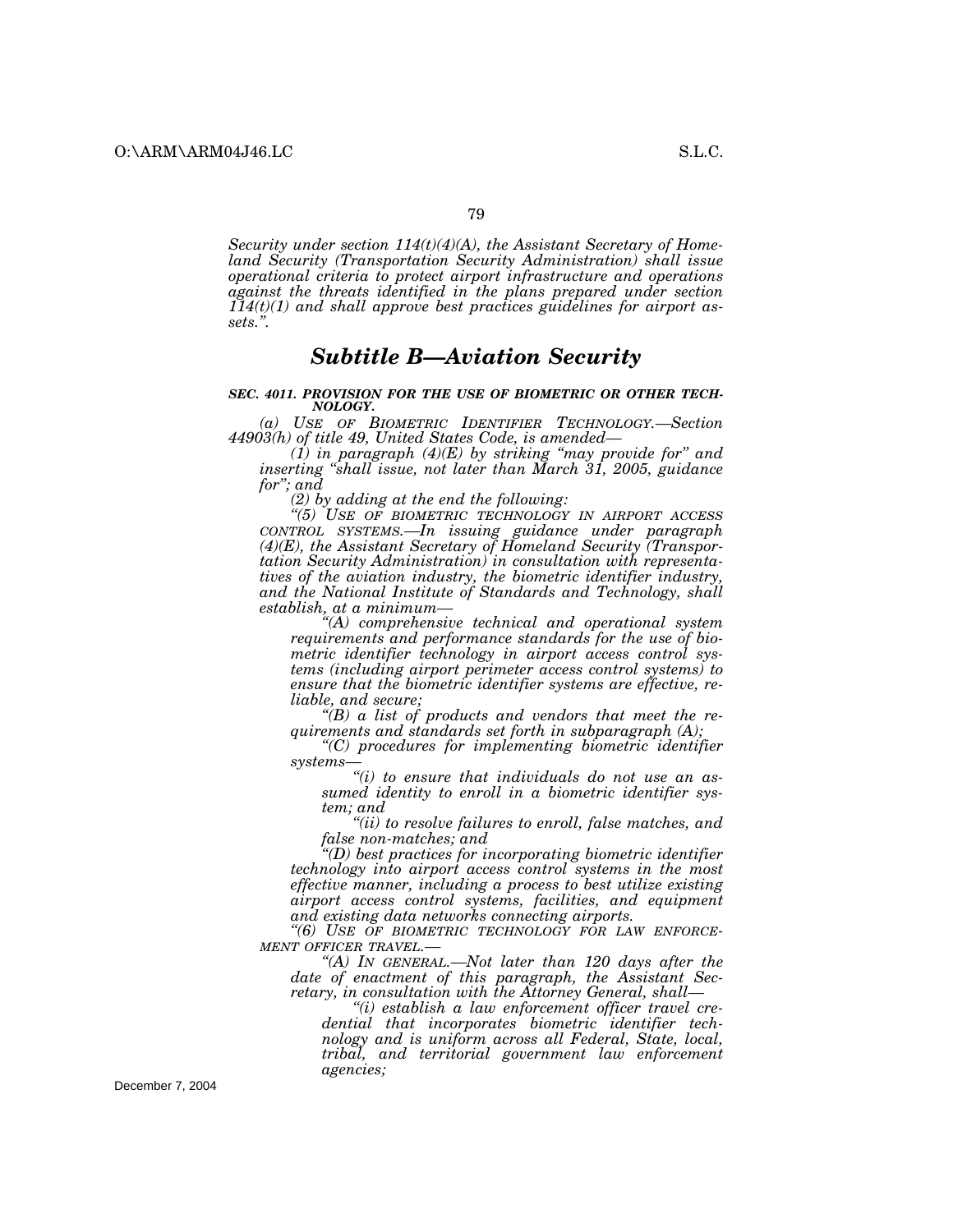*''(ii) establish a process by which the travel credential will be used to verify the identity of a Federal, State, local, tribal, or territorial law enforcement officer seeking to carry a weapon on board an aircraft, without unnecessarily disclosing to the public that the individual is a law enforcement officer;*

*''(iii) establish procedures—*

*''(I) to ensure that only Federal, State, local, tribal, and territorial government law enforcement officers are issued a law enforcement travel credential;*

*''(II) to resolve failures to enroll, false matches, and false non-matches relating to use of the law enforcement travel credential; and*

*''(III) to invalidate any law enforcement travel credential that is lost, stolen, or no longer authorized for use;*

*''(iv) begin issuance of the travel credential to each Federal, State, local, tribal, or territorial government law enforcement officer authorized by the Assistant Secretary to carry a weapon on board an aircraft; and*

*''(v) take such other actions with respect to the travel credential as the Assistant Secretary considers appropriate.*

*''(B) FUNDING.—There is authorized to be appropriated such sums as may be necessary to carry out this paragraph. ''(7) DEFINITIONS.—In this subsection, the following defini-*

*tions apply:*

*''(A) BIOMETRIC IDENTIFIER INFORMATION.—The term 'biometric identifier information' means the distinct physical or behavioral characteristics of an individual that are used for unique identification, or verification of the identity, of an individual.*

*''(B) BIOMETRIC IDENTIFIER.—The term 'biometric identifier' means a technology that enables the automated identification, or verification of the identity, of an individual based on biometric information.*

*''(C) FAILURE TO ENROLL.—The term 'failure to enroll' means the inability of an individual to enroll in a biometric identifier system due to an insufficiently distinctive biometric sample, the lack of a body part necessary to provide the biometric sample, a system design that makes it difficult to provide consistent biometric identifier information, or other factors.*

*''(D) FALSE MATCH.—The term 'false match' means the incorrect matching of one individual's biometric identifier information to another individual's biometric identifier information by a biometric identifier system.*

*''(E) FALSE NON-MATCH.—The term 'false non-match' means the rejection of a valid identity by a biometric identifier system.*

*''(F) SECURE AREA OF AN AIRPORT.—The term 'secure area of an airport' means the sterile area and the Secure Identification Display Area of an airport (as such terms are*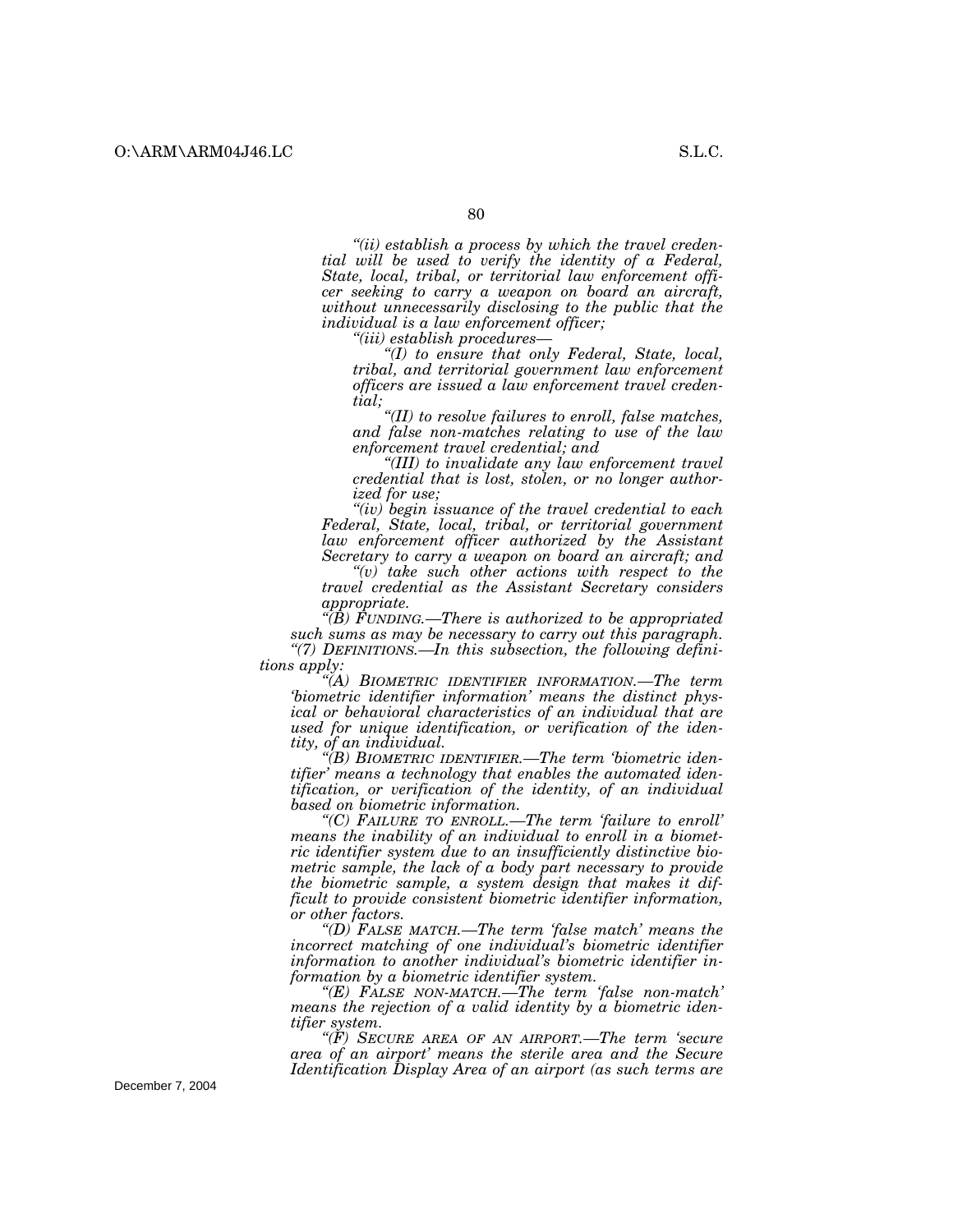*defined in section 1540.5 of title 49, Code of Federal Regulations, or any successor regulation to such section).''.*

*(b) AVIATION SECURITY RESEARCH AND DEVELOPMENT.—There is authorized to be appropriated to the Secretary of Homeland Security for the use of the Transportation Security Administration \$20,000,000, in addition to any amounts otherwise authorized by law, for research and development of advanced biometric technology applications to aviation security, including mass identification technology.*

*(c) SENSE OF CONGRESS ON TRANSFER OF TECHNOLOGY.—It is the sense of Congress that the national intelligence community and the Department of Homeland Security should share information on and technological advancements to biometric systems, biometric technology, and biometric identifier systems obtained through research and development programs conducted by various Federal agencies.*

*(d) BIOMETRIC CENTER OF EXCELLENCE.—There is authorized to be appropriated \$1,000,000, in addition to any amounts otherwise authorized by law, for the establishment of a competitive center of excellence that will develop and expedite the Federal Government's use of biometric identifiers.*

#### *SEC. 4012. ADVANCED AIRLINE PASSENGER PRESCREENING.*

*(a) IN GENERAL.— (1) DOMESTIC FLIGHTS.—Section 44903(j)(2) of title 49, United States Code, is amended by adding at the end the following:*

*''(C) ADVANCED AIRLINE PASSENGER PRESCREENING.— ''(i) COMMENCEMENT OF TESTING.—Not later than*

*January 1, 2005, the Assistant Secretary of Homeland Security (Transportation Security Administration), or the designee of the Assistant Secretary, shall commence testing of an advanced passenger prescreening system that will allow the Department of Homeland Security to assume the performance of comparing passenger information, as defined by the Assistant Secretary, to the automatic selectee and no fly lists, utilizing all appropriate records in the consolidated and integrated terrorist watchlist maintained by the Federal Government.*

*''(ii) ASSUMPTION OF FUNCTION.—Not later than 180 days after completion of testing under clause (i), the Assistant Secretary, or the designee of the Assistant Secretary, shall begin to assume the performance of the passenger prescreening function of comparing passenger information to the automatic selectee and no fly lists and utilize all appropriate records in the consolidated and integrated terrorist watchlist maintained by the Federal Government in performing that function.*

*''(iii) REQUIREMENTS.—In assuming performance of the function under clause (ii), the Assistant Secretary shall—*

*''(I) establish a procedure to enable airline passengers, who are delayed or prohibited from boarding a flight because the advanced passenger*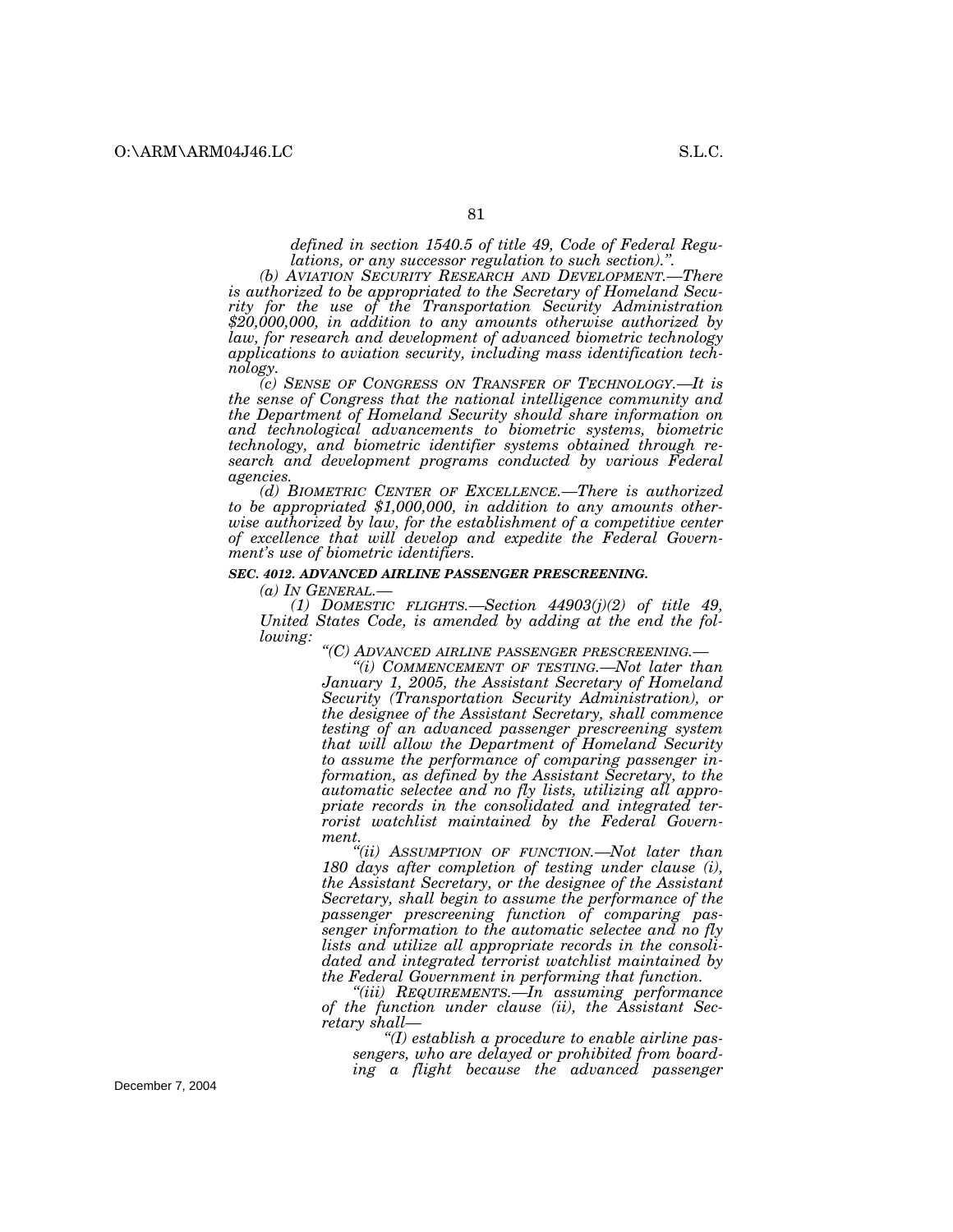*prescreening system determined that they might pose a security threat, to appeal such determination and correct information contained in the system;*

*''(II) ensure that Federal Government databases that will be used to establish the identity of a passenger under the system will not produce a large number of false positives;*

*''(III) establish an internal oversight board to oversee and monitor the manner in which the system is being implemented;*

*''(IV) establish sufficient operational safeguards to reduce the opportunities for abuse;*

*''(V) implement substantial security measures to protect the system from unauthorized access;*

*''(VI) adopt policies establishing effective oversight of the use and operation of the system; and*

*''(VII) ensure that there are no specific privacy concerns with the technological architecture of the system.*

*''(iv) PASSENGER INFORMATION.—Not later than 180 days after the completion of the testing of the advanced passenger prescreening system, the Assistant Secretary, by order or interim final rule—*

*''(I) shall require air carriers to supply to the Assistant Secretary the passenger information needed to begin implementing the advanced passenger prescreening system; and*

*''(II) shall require entities that provide systems and services to air carriers in the operation of air carrier reservations systems to provide to air carriers passenger information in possession of such entities, but only to the extent necessary to comply*

*with subclause (I).*<br> *"(D)* SCREENING OF EMPLOYEES AGAINST WATCHLIST. *The Assistant Secretary of Homeland Security (Transportation Security Administration), in coordination with the Secretary of Transportation and the Administrator of the Federal Aviation Administration, shall ensure that individuals are screened against all appropriate records in the consolidated and integrated terrorist watchlist maintained by the Federal Government before—*

*''(i) being certificated by the Federal Aviation Administration;*

*''(ii) being granted unescorted access to the secure area of an airport; or*

*''(iii) being granted unescorted access to the air operations area (as defined in section 1540.5 of title 49, Code of Federal Regulations, or any successor regulation to such section) of an airport.*

*''(E) AIRCRAFT CHARTER CUSTOMER AND LESSEE PRESCREENING.—*

*''(i) IN GENERAL.—Not later than 90 days after the date on which the Assistant Secretary assumes the per-*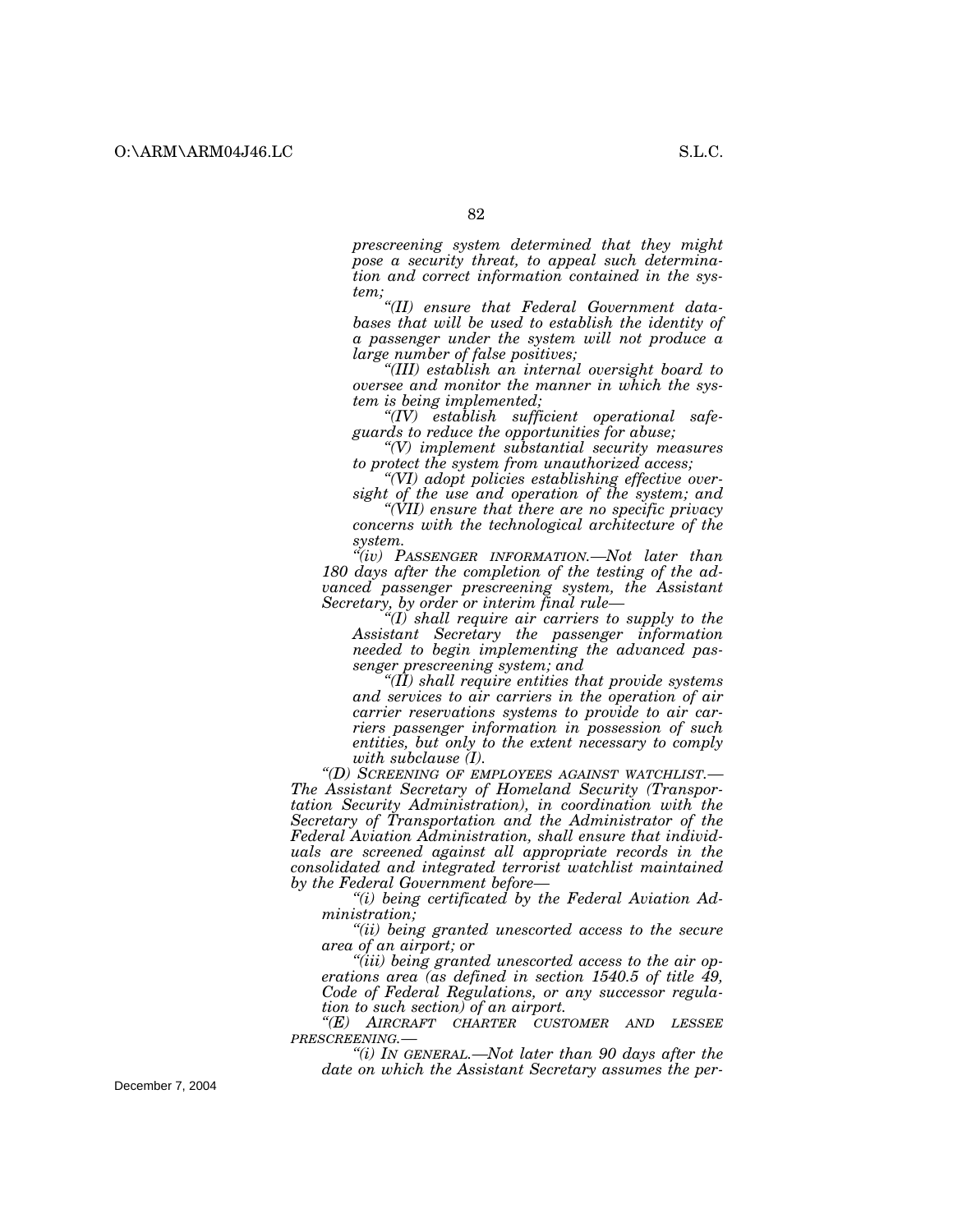*formance of the advanced passenger prescreening function under subparagraph (C)(ii), the Assistant Secretary shall establish a process by which operators of aircraft to be used in charter air transportation with a maximum takeoff weight greater than 12,500 pounds and lessors of aircraft with a maximum takeoff weight greater than 12,500 pounds may—*

*''(I) request the Department of Homeland Security to use the advanced passenger prescreening system to compare information about any individual seeking to charter an aircraft with a maximum takeoff weight greater than 12,500 pounds, any passenger proposed to be transported aboard such aircraft, and any individual seeking to lease an aircraft with a maximum takeoff weight greater than 12,500 pounds to the automatic selectee and no fly lists, utilizing all appropriate records in the consolidated and integrated terrorist watchlist maintained by the Federal Government; and*

*''(II) refuse to charter or lease an aircraft with a maximum takeoff weight greater than 12,500 pounds to or transport aboard such aircraft any persons identified on such watch list.*

*''(ii) REQUIREMENTS.—The requirements of subparagraph (C)(iii) shall apply to this subparagraph.*

*The Secretary of Homeland Security, in consultation with the Terrorist Screening Center, shall design and review, as necessary, guidelines, policies, and operating procedures for the collection, removal, and updating of data maintained, or to be maintained, in the no fly and automatic selectee lists.*

*''(F) APPLICABILITY.—Section 607 of the Vision 100— Century of Aviation Reauthorization Act (49 U.S.C. 44903 note; 117 Stat. 2568) shall not apply to the advanced passenger prescreening system established under subparagraph (C).*

*''(i) In GENERAL.—The Assistant Secretary shall establish a timely and fair process for individuals identified as a threat under one or more of subparagraphs (C), (D), and (E) to appeal to the Transportation Security Administration the determination and correct any erroneous information.*

*''(ii) RECORDS.—The process shall include the establishment of a method by which the Assistant Secretary will be able to maintain a record of air passengers and other individuals who have been misidentified and have corrected erroneous information. To prevent repeated delays of misidentified passengers and other individuals, the Transportation Security Administration record shall contain information determined by the Assistant Secretary to authenticate the identity of such a passenger or individual.*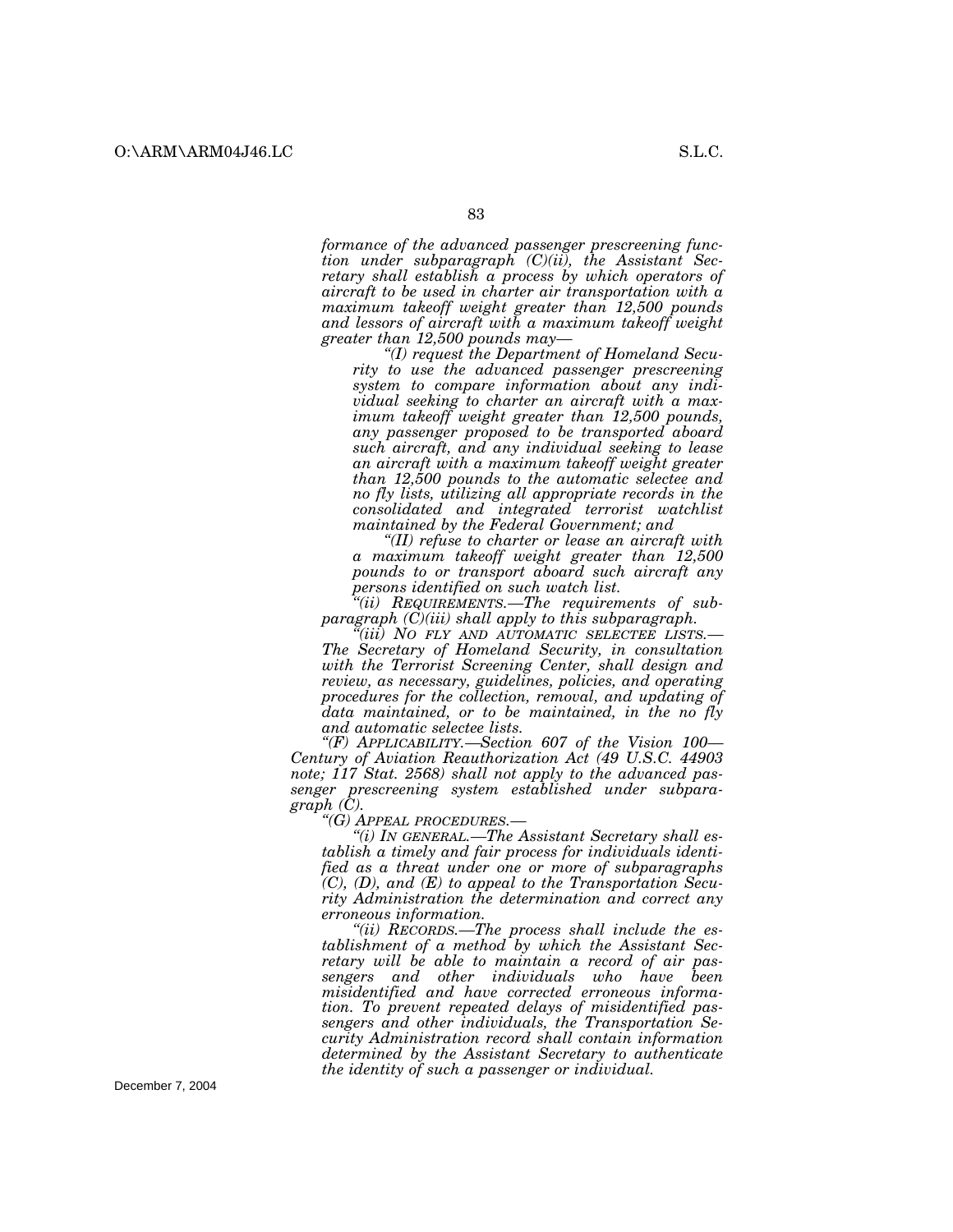*''(H) DEFINITION.—In this paragraph, the term 'secure area of an airport' means the sterile area and the Secure Identification Display Area of an airport (as such terms are defined in section 1540.5 of title 49, Code of Federal Regulations, or any successor regulation to such section).''.*

*(2) INTERNATIONAL FLIGHTS.—Section 44909(c) of title 49, United States Code, is amended—*

> *(i) by striking ''paragraph (5),'' in paragraph (4) and inserting ''paragraphs (5) and (6),''; and*

*(ii) by adding at the end the following:*

*''(6) PRESCREENING INTERNATIONAL PASSENGERS.—*

*''(A) IN GENERAL.—Not later than 60 days after date of enactment of this paragraph, the Secretary of Homeland Security, or the designee of the Secretary, shall issue a notice of proposed rulemaking that will allow the Department of Homeland Security to compare passenger information for any international flight to or from the United States against the consolidated and integrated terrorist watchlist maintained by the Federal Government before departure of the flight.*

*''(B) APPEAL PROCEDURES.—*

*''(i) IN GENERAL.—The Secretary of Homeland Security shall establish a timely and fair process for individuals identified as a threat under subparagraph (A) to appeal to the Department of Homeland Security the determination and correct any erroneous information.*

*''(ii) RECORDS.—The process shall include the establishment of a method by which the Secretary will be able to maintain a record of air passengers and other individuals who have been misidentified and have corrected erroneous information. To prevent repeated delays of misidentified passengers and other individuals, the Department of Homeland Security record shall contain information determined by the Secretary to authenticate the identity of such a passenger or individual.''.*

*(b) REPORT ON EFFECTS ON PRIVACY AND CIVIL LIBERTIES.—*

*(1) REQUIREMENT FOR REPORT.—Not later than 180 days after the date of the enactment of this Act, the Security Privacy Officer of the Department of Homeland Security shall submit a report assessing the impact of the automatic selectee and no fly lists on privacy and civil liberties to the Committee on the Judiciary, the Committee on Homeland Security and Governmental Affairs, and the Committee on Commerce, Science, and Transportation of the Senate and the Committee on the Judiciary, the Committee on Government Reform, the Committee on Transportation and Infrastructure, and the Select Committee on Homeland Security of the House of Representatives.*

*(2) CONTENT.—The report submitted under paragraph (1) shall include—*

*(A) any recommendations for practices, procedures, regulations, or legislation that the Security Privacy Officer considers necessary to minimize adverse effects of auto-*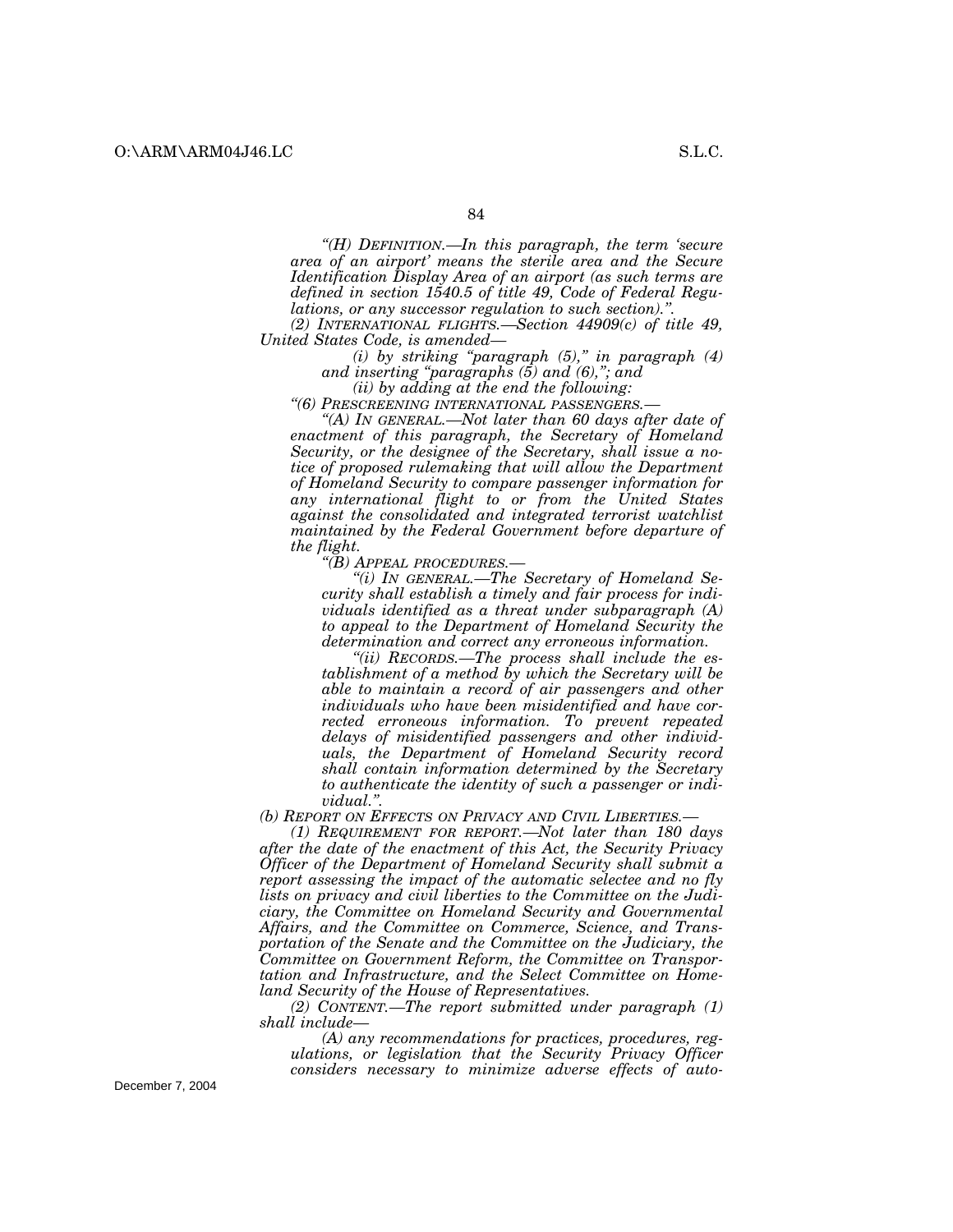*matic selectee and no fly lists on privacy, discrimination, due process, and other civil liberties;*

*(B) a discussion of the implications of applying those lists to other modes of transportation; and*

*(C) the effect that implementation of the recommendations would have on the effectiveness of the use of such lists to protect the United States against terrorist attacks.*

*(3) FORM.—To the greatest extent consistent with the protection of law enforcement-sensitive information and classified information, and the administration of applicable law, the report shall be submitted in unclassified form and shall be available to the public. The report may contain a classified annex if necessary.*

*(c) REPORT ON CRITERIA FOR CONSOLIDATED TERRORIST WATCH LIST.—*

*(1) IN GENERAL.—Within 180 days after the date of enactment of this Act, the Director of National Intelligence, in consultation with the Secretary of Homeland Security, the Secretary of State, and the Attorney General, shall submit to Congress a report on the Terrorist Screening Center consolidated screening watch list.*

*(2) CONTENTS.—The report shall include—*

*(A) the criteria for placing the name of an individual on the watch list;*

*(B) the minimum standards for reliability and accuracy of identifying information;*

*(C) the degree of information certainty and the range of threat levels that are to be identified for an individual; and*

*(D) the range of applicable consequences that are to apply to an individual, if located.*

*(3) FORM.—To the greatest extent consistent with the protection of law enforcement-sensitive information and classified information and the administration of applicable law, the report shall be submitted in unclassified form and shall be available to the public. The report may contain a classified annex if necessary.*

#### *SEC. 4013. DEPLOYMENT AND USE OF DETECTION EQUIPMENT AT AIR-PORT SCREENING CHECKPOINTS.*

*(a) IN GENERAL.—Subchapter I of chapter 449, of title 49, United States Code, is amended by adding at the end the following:*

## *''§ 44925. Deployment and use of detection equipment at airport screening checkpoints.*

*''(a) WEAPONS AND EXPLOSIVES.—The Secretary of Homeland Security shall give a high priority to developing, testing, improving, and deploying, at airport screening checkpoints, equipment that detects nonmetallic, chemical, biological, and radiological weapons, and explosives, in all forms, on individuals and in their personal property. The Secretary shall ensure that the equipment alone, or as part of an integrated system, can detect under realistic operating conditions the types of weapons and explosives that terrorists would likely try to smuggle aboard an air carrier aircraft.*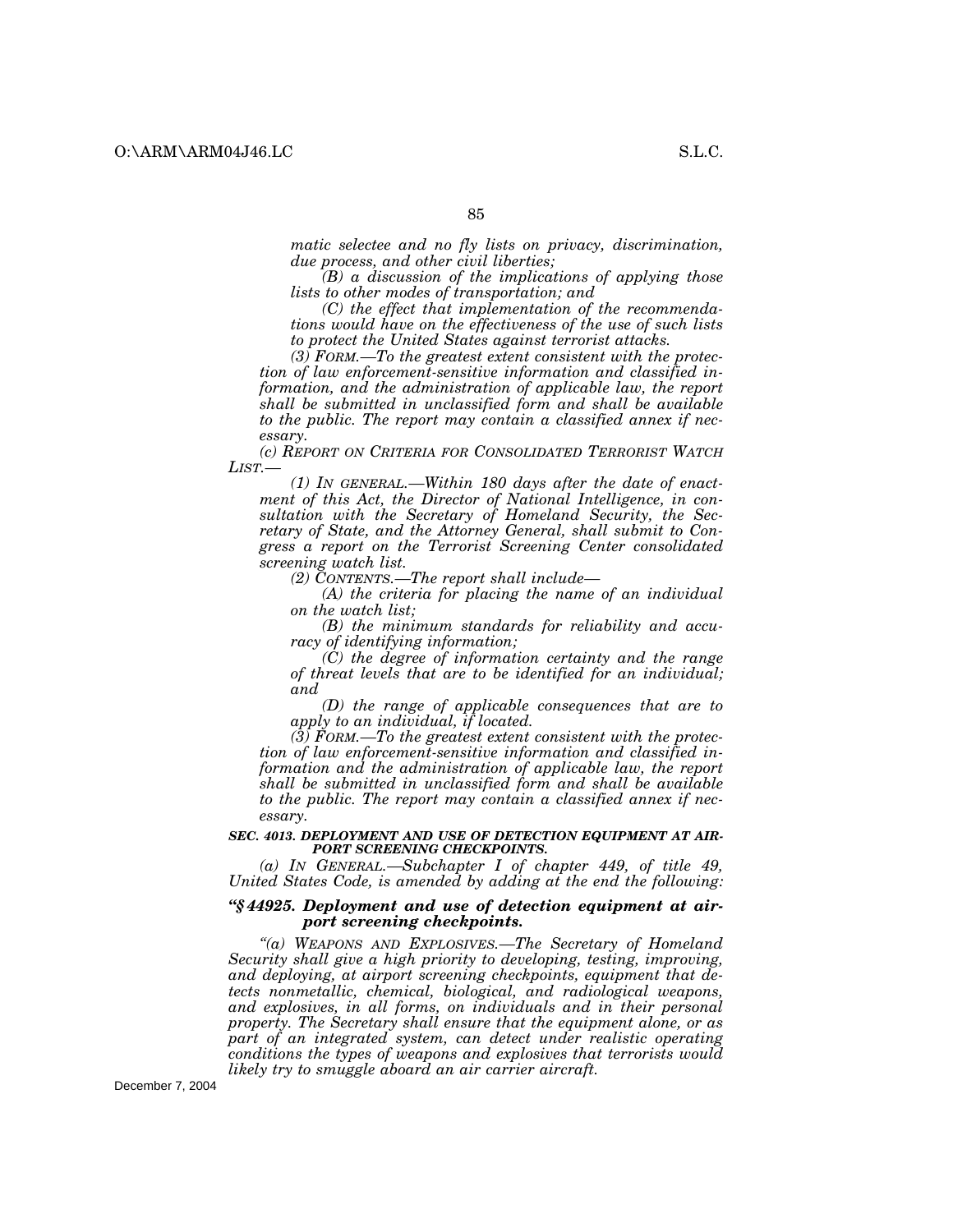*''(b) STRATEGIC PLAN FOR DEPLOYMENT AND USE OF EXPLOSIVE DETECTION EQUIPMENT AT AIRPORT SCREENING CHECKPOINTS.— ''(1) IN GENERAL.—Not later than 90 days after the date of*

*enactment of this section, the Assistant Secretary of Homeland Security (Transportation Security Administration) shall submit to the appropriate congressional committees a strategic plan to promote the optimal utilization and deployment of explosive detection equipment at airports to screen individuals and their personal property. Such equipment includes walk-through explosive detection portals, document scanners, shoe scanners, and backscatter x-ray scanners. The plan may be submitted in a classified format.*

*''(2) CONTENT.—The strategic plan shall include, at minimum—*

*''(A) a description of current efforts to detect explosives in all forms on individuals and in their personal property;*

*''(B) a description of the operational applications of explosive detection equipment at airport screening checkpoints;*

*''(C) a deployment schedule and a description of the quantities of equipment needed to implement the plan;*

*''(D) a description of funding needs to implement the plan, including a financing plan that provides for leveraging of non-Federal funding;*

*''(E) a description of the measures taken and anticipated to be taken in carrying out subsection (d); and*

*''(F) a description of any recommended legislative actions.*

*''(c) PORTAL DETECTION SYSTEMS.—There is authorized to be appropriated to the Secretary of Homeland Security for the use of the Transportation Security Administration \$250,000,000, in addition to any amounts otherwise authorized by law, for research, development, and installation of detection systems and other devices for the detection of biological, chemical, radiological, and explosive materials.*

*''(d) INTERIM ACTION.—Until measures are implemented that enable the screening of all passengers for explosives, the Assistant Secretary shall provide, by such means as the Assistant Secretary considers appropriate, explosives detection screening for all passengers identified for additional screening and their personal property that will be carried aboard a passenger aircraft operated by an air carrier or foreign air carrier in air transportation or intrastate air transportation.''.*

*(b) CONFORMING AMENDMENT.—The analysis for chapter 449 of title 49, United States Code, is amended by inserting after the item relating to section 44924 the following:*

*''44925. Deployment and use of detection equipment at airport screening checkpoints.''.*

### *SEC. 4014. ADVANCED AIRPORT CHECKPOINT SCREENING DEVICES.*

*(a) ADVANCED INTEGRATED AIRPORT CHECKPOINT SCREENING SYSTEM PILOT PROGRAM.—Not later than March 31, 2005, the Assistant Secretary of Homeland Security (Transportation Security Administration) shall develop and initiate a pilot program to deploy*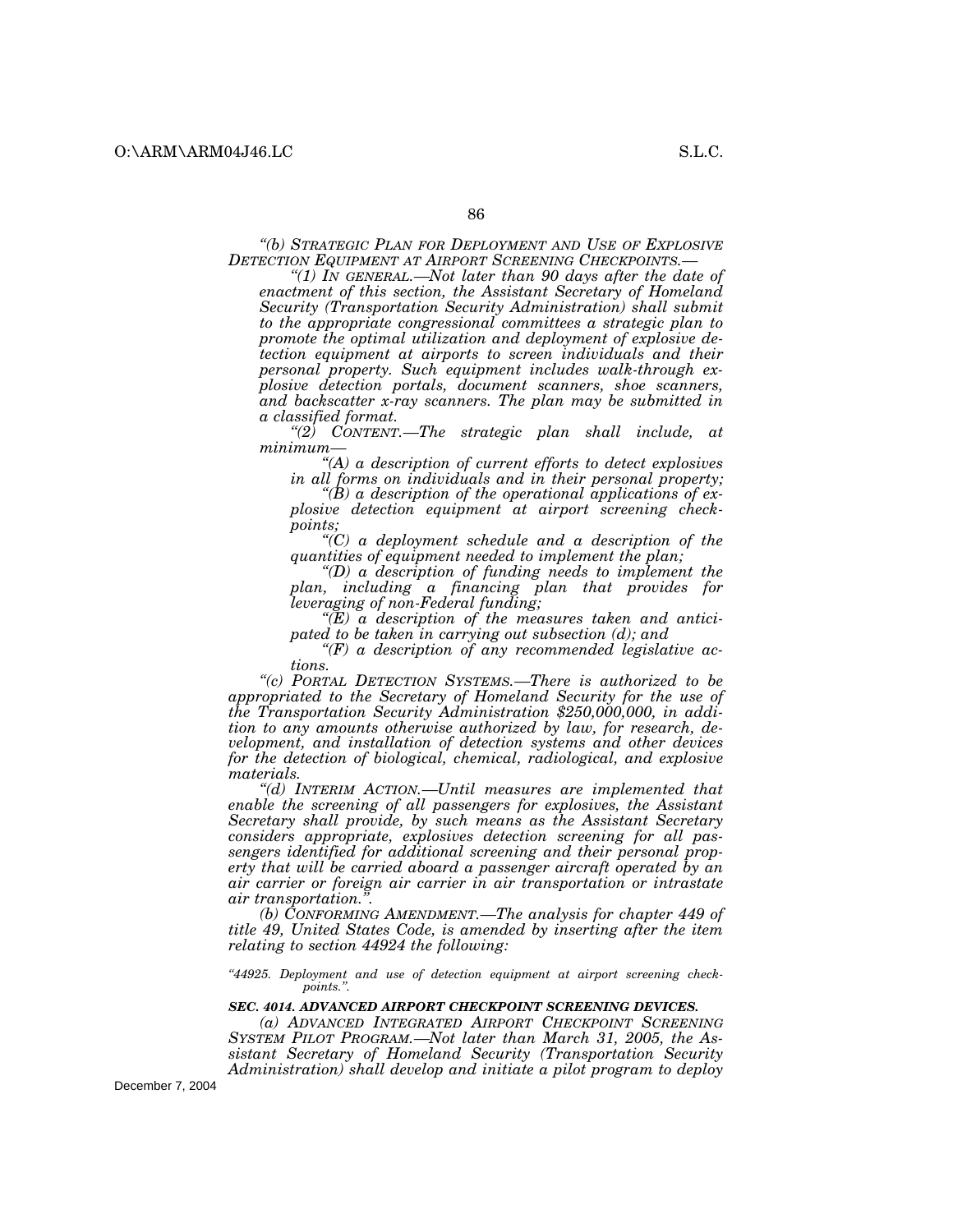*and test advanced airport checkpoint screening devices and technology as an integrated system at not less than 5 airports in the United States.*

*(b) FUNDING.—Of the amounts appropriated pursuant to section 48301(a) of title 49, United States Code, for each of fiscal years 2005 and 2006, not more than \$150,000,000 shall be available to carry out subsection (a).*

#### *SEC. 4015. IMPROVEMENT OF SCREENER JOB PERFORMANCE.*

*(a) REQUIRED ACTION.—The Assistant Secretary of Homeland Security (Transportation Security Administration) shall take such action as may be necessary to improve the job performance of airport screening personnel.*

*(b) HUMAN FACTORS STUDY.—In carrying out this section, the Assistant Secretary shall provide, not later than 180 days after the date of the enactment of this Act, to the appropriate congressional committees a report on the results of any human factors study conducted by the Department of Homeland Security to better understand problems in screener performance and to improve screener performance.*

## *SEC. 4016. FEDERAL AIR MARSHALS.*

*(a) FEDERAL AIR MARSHAL ANONYMITY.—The Director of the Federal Air Marshal Service of the Department of Homeland Security shall continue operational initiatives to protect the anonymity of Federal air marshals.*

*(b) AUTHORIZATION OF ADDITIONAL APPROPRIATIONS.—There is authorized to be appropriated to the Secretary of Homeland Security for the use of the Bureau of Immigration and Customs Enforcement, in addition to any amounts otherwise authorized by law, for the deployment of Federal air marshals under section 44917 of title 49, United States Code, \$83,000,000 for the 3 fiscal-year period beginning with fiscal year 2005. Such sums shall remain available until expended.*

*(c) FEDERAL LAW ENFORCEMENT COUNTERTERRORISM TRAIN-ING.—*

*(1) AVAILABILITY OF INFORMATION.—The Assistant Secretary for Immigration and Customs Enforcement and the Director of Federal Air Marshal Service of the Department of Homeland Security, shall make available, as practicable, appropriate information on in-flight counterterrorism and weapons handling procedures and tactics training to Federal law enforcement officers who fly while in possession of a firearm.*

*(2) IDENTIFICATION OF FRAUDULENT DOCUMENTS.—The Assistant Secretary for Immigration and Customs Enforcement and the Director of Federal Air Marshal Service of the Department of Homeland Security, in coordination with the Assistant Secretary of Homeland Security (Transportation Security Administration), shall ensure that Transportation Security Administration screeners and Federal air marshals receive training in identifying fraudulent identification documents, including fraudulent or expired visas and passports. Such training shall also be made available to other Federal law enforcement agencies and local law enforcement agencies located in a State that borders Canada or Mexico.*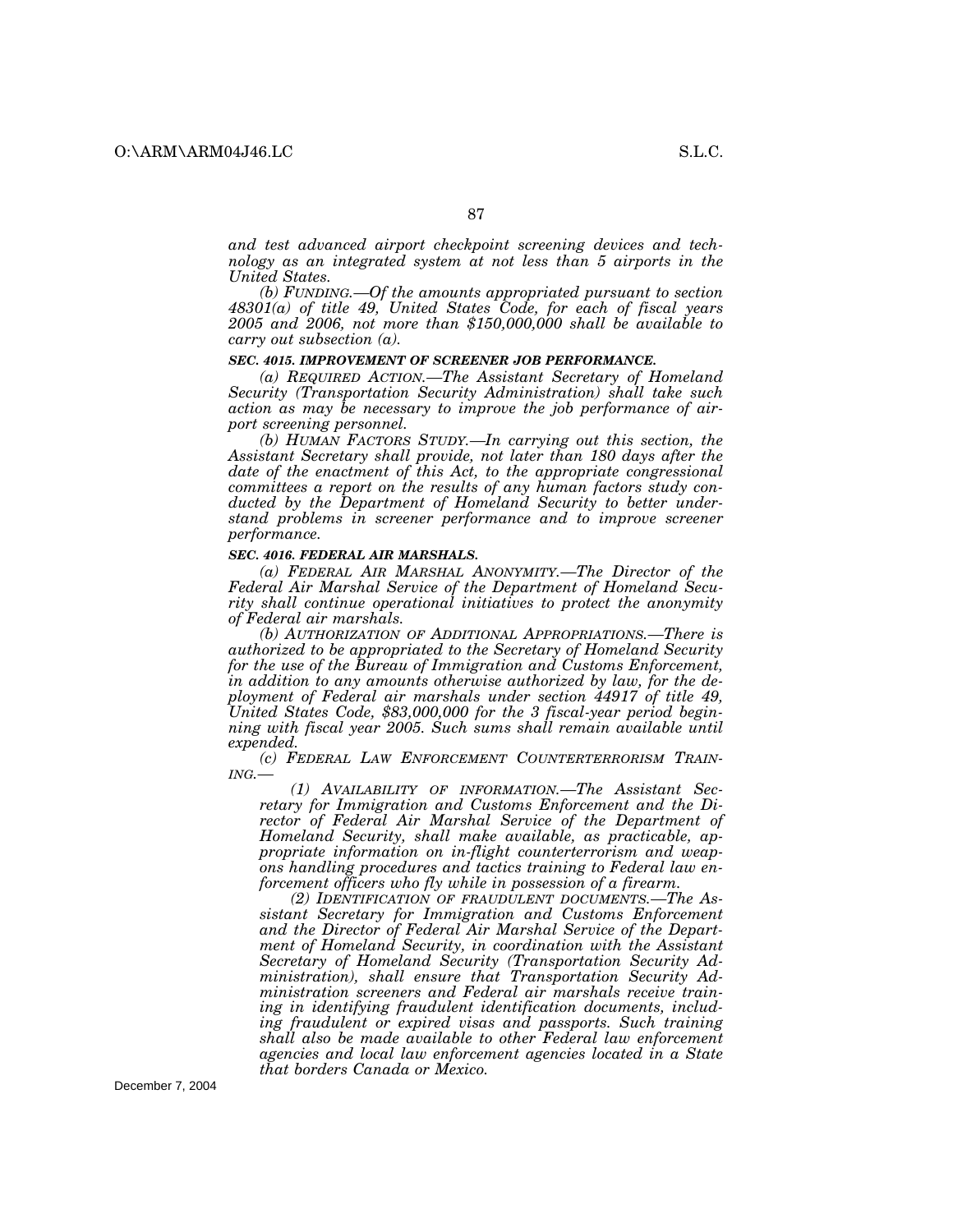### *SEC. 4017. INTERNATIONAL AGREEMENTS TO ALLOW MAXIMUM DE-PLOYMENT OF FEDERAL AIR MARSHALS.*

*The President is encouraged to pursue aggressively international agreements with foreign governments to allow the maximum deployment of Federal air marshals on international flights.*

## *SEC. 4018. FOREIGN AIR MARSHAL TRAINING.*

*Section 44917 of title 49, United States Code, is amended by adding at the end the following:*

*''(d) TRAINING FOR FOREIGN LAW ENFORCEMENT PERSONNEL.— ''(1) IN GENERAL.—The Assistant Secretary for Immigration and Customs Enforcement of the Department of Homeland Security, after consultation with the Secretary of State, may direct the Federal Air Marshal Service to provide appropriate air marshal training to law enforcement personnel of foreign countries.*

*''(2) WATCHLIST SCREENING.—The Federal Air Marshal Service may only provide appropriate air marshal training to law enforcement personnel of foreign countries after comparing the identifying information and records of law enforcement personnel of foreign countries against all appropriate records in the consolidated and integrated terrorist watchlists maintained by the Federal Government.*

*''(3) FEES.—The Assistant Secretary shall establish reasonable fees and charges to pay expenses incurred in carrying out this subsection. Funds collected under this subsection shall be credited to the account in the Treasury from which the expenses were incurred and shall be available to the Assistant Secretary for purposes for which amounts in such account are available.''.*

## *SEC. 4019. IN-LINE CHECKED BAGGAGE SCREENING.*

*(a) IN-LINE BAGGAGE SCREENING EQUIPMENT.—The Assistant Secretary of Homeland Security (Transportation Security Administration) shall take such action as may be necessary to expedite the installation and use of in-line baggage screening equipment at airports at which screening is required by section 44901 of title 49, United States Code.*

*(b) SCHEDULE.—Not later than 180 days after the date of enactment of this Act, the Assistant Secretary shall submit to the appropriate congressional committees a schedule to expedite the installation and use of in-line baggage screening equipment at such airports, with an estimate of the impact that such equipment, facility modification, and baggage conveyor placement will have on staffing needs and levels related to aviation security.*

*(c) REPLACEMENT OF TRACE-DETECTION EQUIPMENT.—Not later than 180 days after the date of enactment of this Act, the Assistant Secretary shall establish and submit to the appropriate congressional committees a schedule for replacing trace-detection equipment, as soon as practicable and where appropriate, with explosive detection system equipment.*

*(d) COST-SHARING STUDY.—The Secretary of Homeland Security, in consultation with representatives of air carriers, airport operators, and other interested parties, shall submit to the appropriate congressional committees, in conjunction with the submission of the budget for fiscal year 2006 to Congress under section 1105(a) of title 31, United States Code—*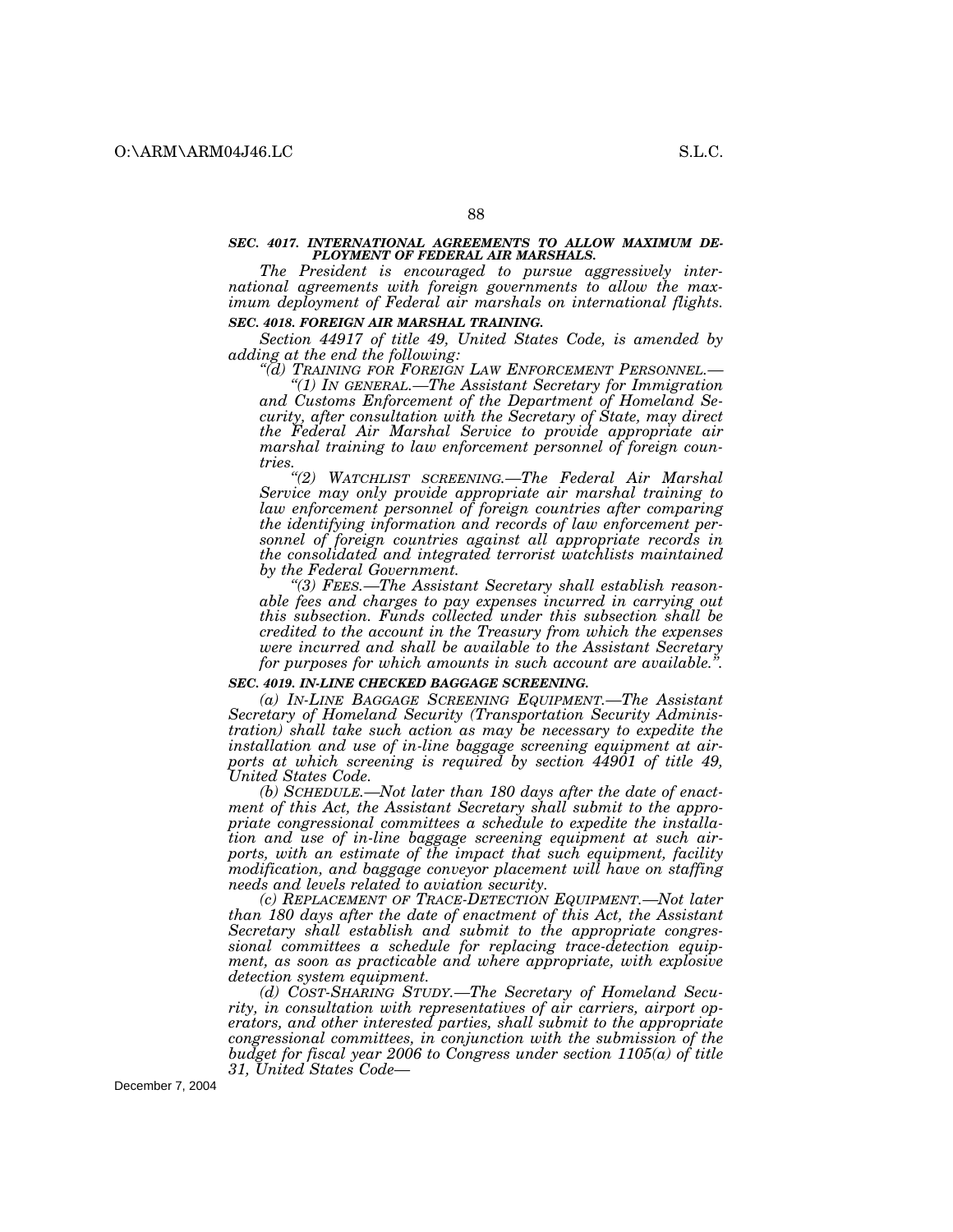*(1) a proposed formula for cost-sharing among the Federal Government, State and local governments, and the private sector for projects to install in-line baggage screening equipment that reflects the benefits that each of such entities derive from such projects, including national security benefits and labor and other cost savings;*

*(2) recommendations, including recommended legislation, for an equitable, feasible, and expeditious system for defraying the costs of the in-line baggage screening equipment authorized by this title; and*

*(3) the results of a review of innovative financing approaches and possible cost savings associated with the installation of in-line baggage screening equipment at airports. (e) AUTHORIZATION FOR EXPIRING AND NEW LOIS.—*

*(1) IN GENERAL.—Section 44923(i) of title 49, United States Code, is amended by striking ''\$250,000,000 for each of fiscal years 2004 through 2007.'' and inserting ''\$400,000,000 for each of fiscal years 2005, 2006, and 2007.''.*

*(2) PERIOD OF REIMBURSEMENT.—Notwithstanding any other provision of law, the Secretary may provide that the period of reimbursement under any letter of intent may extend for a period not to exceed 10 years after the date that the Secretary issues such letter, subject to the availability of appropriations. This paragraph applies to letters of intent issued under section 44923 of title 49, United States Code, and letters of intent issued under section 367 of the Department of Transportation and Related Agencies Appropriation Act, 2003 (49 U.S.C. 47110 note).*

### *SEC. 4020. CHECKED BAGGAGE SCREENING AREA MONITORING.*

*(a) IN GENERAL.—The Under Secretary for Border and Transportation Security of the Department of Homeland Security shall provide, subject to the availability of funds, assistance to airports at which screening is required by section 44901 of title 49, United States Code, and that have checked baggage screening areas that are not open to public view in the acquisition and installation of security monitoring cameras for surveillance of such areas in order to deter theft from checked baggage and to aid in the speedy resolution of liability claims against the Transportation Security Administration.*

*(b) AUTHORIZATION OF APPROPRIATIONS.—There is authorized to be appropriated to the Secretary of Homeland Security for fiscal year 2005 such sums as may be necessary to carry out this section. Such sums shall remain available until expended.*

#### *SEC. 4021. WIRELESS COMMUNICATION.*

*(a) STUDY.—The Assistant Secretary of Homeland Security (Transportation Security Administration), in consultation with the Administrator of the Federal Aviation Administration, shall conduct a study to determine the viability of providing devices or methods, including wireless methods, to enable a flight crew to discreetly notify the pilot in the case of a security breach or safety issue occurring in the cabin.*

*(b) MATTERS TO BE CONSIDERED.—In conducting the study, the Transportation Security Administration and the Federal Aviation*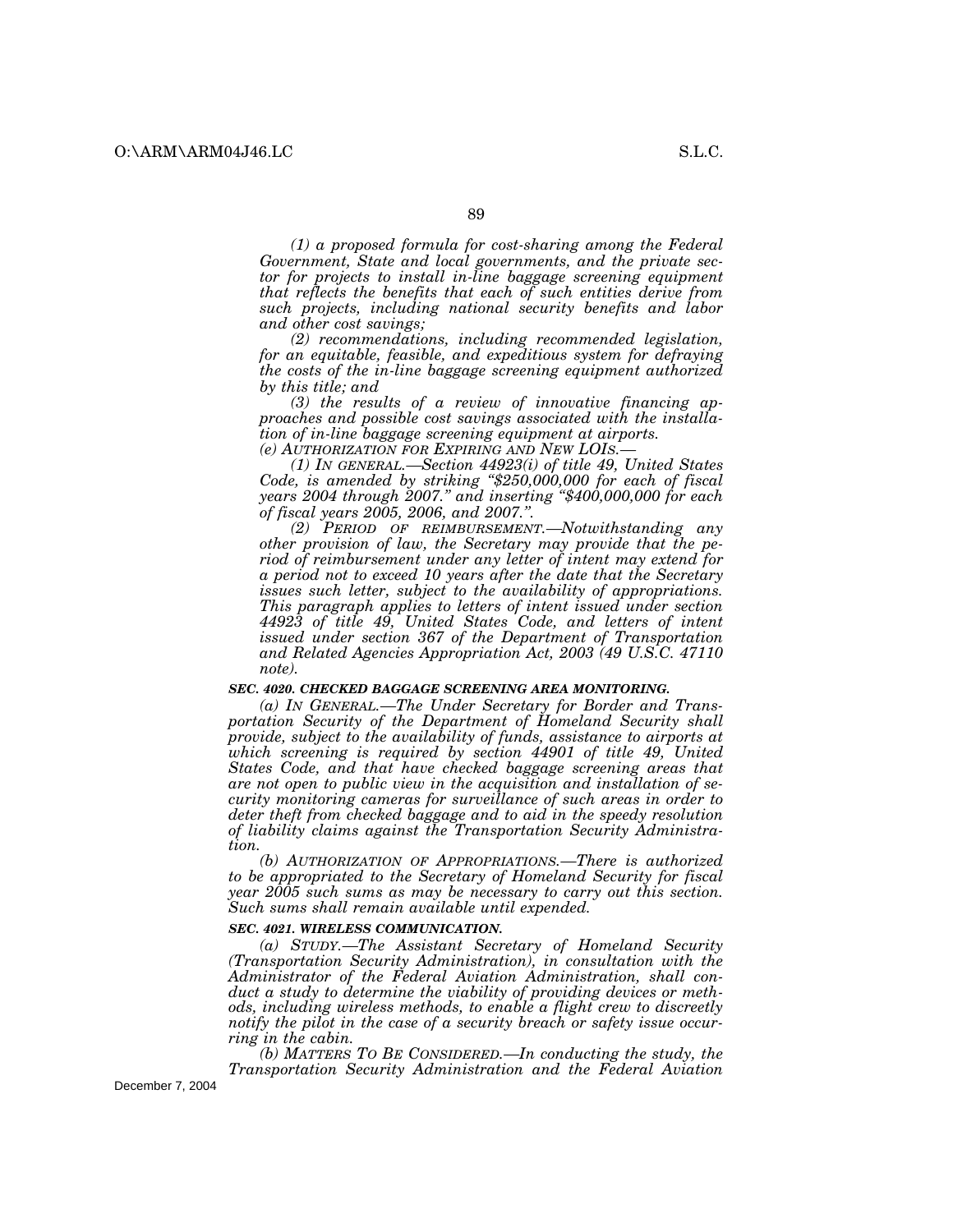*Administration shall consider technology that is readily available and can be quickly integrated and customized for use aboard aircraft for flight crew communication.*

*(c) REPORT.—Not later than 180 days after the date of enactment of this Act, the Transportation Security Administration shall submit to the appropriate congressional committees a report on the results of the study.*

## *SEC. 4022. IMPROVED PILOT LICENSES.*

*(a) IN GENERAL.—Not later than one year after the date of enactment of this Act, the Administrator of the Federal Aviation Administration shall begin to issue improved pilot licenses consistent with the requirements of title 49, United States Code, and title 14, Code of Federal Regulations.*

*(b) REQUIREMENTS.—Improved pilots licenses issued under subsection (a) shall—*

*(1) be resistant to tampering, alteration, and counterfeiting;*

*(2) include a photograph of the individual to whom the license is issued; and*

*(3) be capable of accommodating a digital photograph, a biometric identifier, or any other unique identifier that the Administrator considers necessary.*

*(c) TAMPERING.—To the extent practical, the Administrator shall develop methods to determine or reveal whether any component or security feature of a license issued under subsection (a) has been tampered, altered, or counterfeited.*

*(d) USE OF DESIGNEES.—The Administrator may use designees to carry out subsection (a) to the extent feasible in order to minimize the burdens on pilots.*

## *SEC. 4023. AVIATION SECURITY STAFFING.*

*(a) AVIATION SECURITY STAFFING.—Not later than 90 days after the date of enactment of this Act, the Assistant Secretary of Homeland Security (Transportation Security Administration) shall develop and submit to the appropriate congressional committees standards for determining the aviation security staffing for all airports at which screening is required under section 44901 of title 49, United States Code, necessary to—*

*(1) provide necessary levels of aviation security; and*

*(2) ensure that the average aviation security-related delay experienced by airline passengers is minimized.*

*(b) GAO ANALYSIS.—As soon as practicable after the date on which the Assistant Secretary has developed standards under subsection (a), the Comptroller General shall conduct an expedited analysis of, and submit a report to the appropriate congressional committees on, the standards for effectiveness, administrability, ease of compliance, and consistency with the requirements of existing law.*

*(c) INTEGRATION OF FEDERAL AIRPORT WORKFORCE AND AVIA-TION SECURITY.—The Secretary of Homeland Security shall conduct a study of the feasibility of combining operations of Federal employees involved in screening at commercial airports and aviation security-related functions under the authority of the Department of Homeland Security in order to coordinate security-related activities,*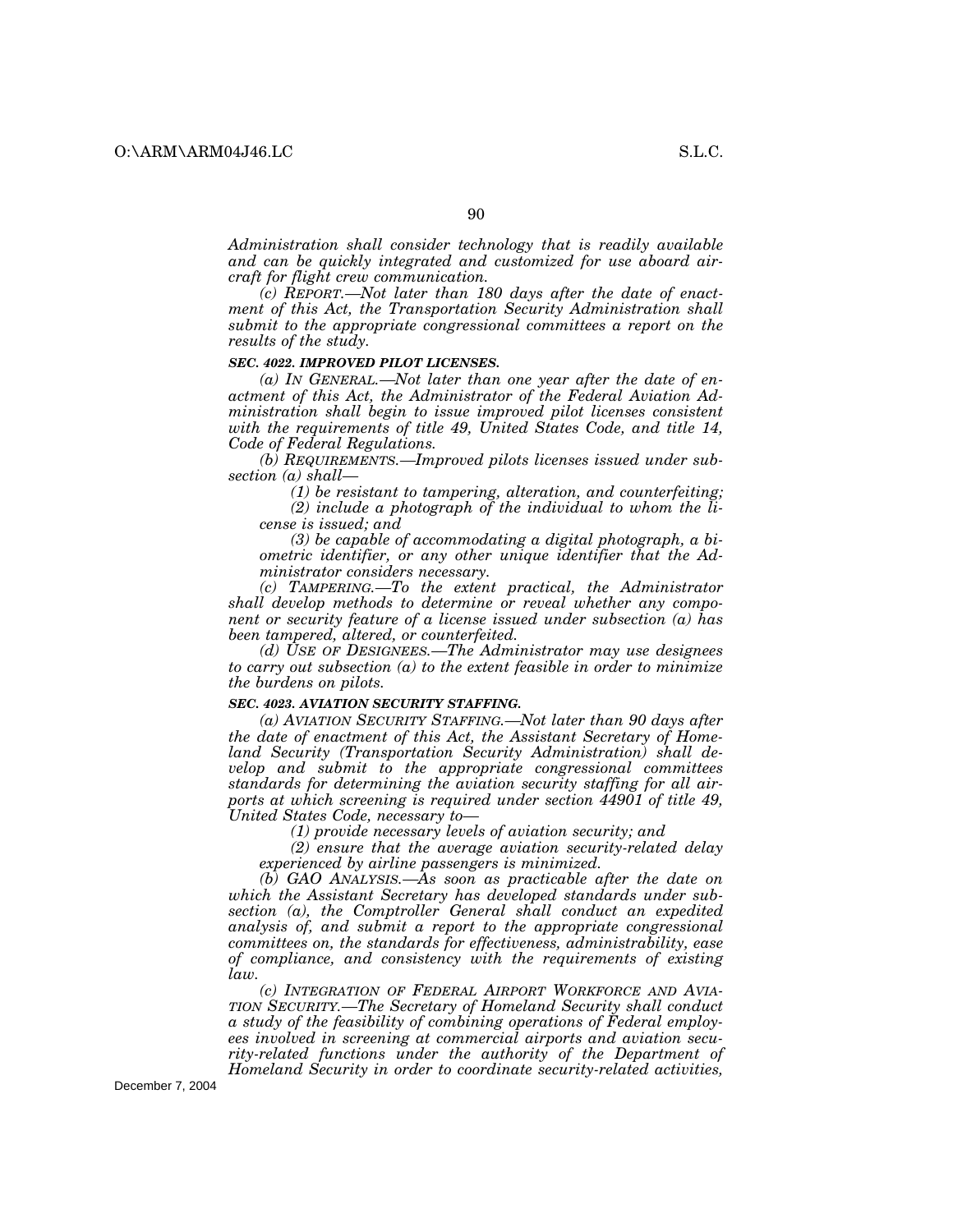*increase the efficiency and effectiveness of those activities, and increase commercial air transportation security.*

## *SEC. 4024. IMPROVED EXPLOSIVE DETECTION SYSTEMS.*

*(a) PLAN AND GUIDELINES.—The Assistant Secretary of Homeland Security (Transportation Security Administration) shall develop a plan and guidelines for implementing improved explosive detection system equipment.*

*(b) AUTHORIZATION OF APPROPRIATIONS.—There is authorized to be appropriated to the Secretary of Homeland Security for the use of the Transportation Security Administration \$100,000,000, in addition to any amounts otherwise authorized by law, for the purpose of research and development of improved explosive detection systems for aviation security under section 44913 of title 49, United States Code.*

## *SEC. 4025. PROHIBITED ITEMS LIST.*

*Not later than 60 days after the date of enactment of this Act, the Assistant Secretary for Homeland Security (Transportation Security Administration) shall complete a review of the list of items prohibited from being carried aboard a passenger aircraft operated by an air carrier or foreign air carrier in air transportation or intrastate air transportation set forth in section 1540 of title 49, Code of Federal Regulations, and shall release a revised list that includes—*

*(1) butane lighters; and*

*(2) any other modification that the Assistant Secretary considers appropriate.*

## *SEC. 4026. MAN-PORTABLE AIR DEFENSE SYSTEMS (MANPADS).*

*(a) UNITED STATES POLICY ON NONPROLIFERATION AND EXPORT CONTROL.—*

*(1) TO LIMIT AVAILABILITY AND TRANSFER OF MANPADS.— The President shall pursue, on an urgent basis, further strong international diplomatic and cooperative efforts, including bilateral and multilateral treaties, in the appropriate forum to limit the availability, transfer, and proliferation of MANPADSs worldwide.*

*(2) TO LIMIT THE PROLIFERATION OF MANPADS.—The President is encouraged to seek to enter into agreements with the governments of foreign countries that, at a minimum, would—*

*(A) prohibit the entry into force of a MANPADS manufacturing license agreement and MANPADS co-production agreement, other than the entry into force of a manufacturing license or co-production agreement with a country that is party to such an agreement;*

*(B) prohibit, except pursuant to transfers between governments, the export of a MANPADS, including any component, part, accessory, or attachment thereof, without an individual validated license; and*

*(C) prohibit the reexport or retransfer of a MANPADS, including any component, part, accessory, or attachment thereof, to a third person, organization, or government unless the written consent of the government that approved the original export or transfer is first obtained.*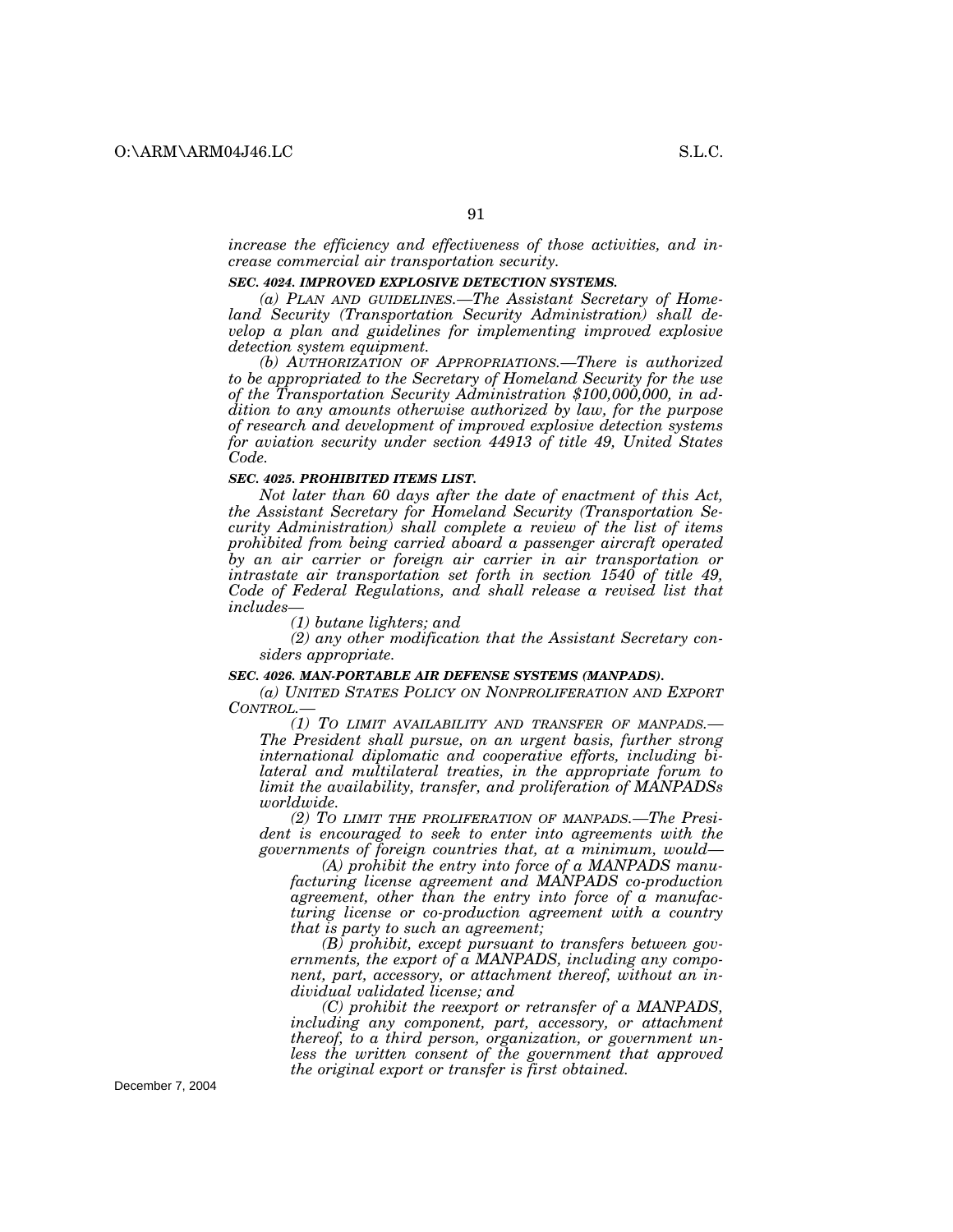*(3) TO ACHIEVE DESTRUCTION OF MANPADS.—The President should continue to pursue further strong international diplomatic and cooperative efforts, including bilateral and multilateral treaties, in the appropriate forum to assure the destruction of excess, obsolete, and illicit stocks of MANPADSs worldwide.*

*(4) REPORTING AND BRIEFING REQUIREMENT.—*

*(A) PRESIDENT'S REPORT.—Not later than 180 days after the date of enactment of this Act, the President shall transmit to the appropriate congressional committees a report that contains a detailed description of the status of diplomatic efforts under paragraphs (1), (2), and (3) and of efforts by the appropriate United States agencies to comply with the recommendations of the General Accounting Office set forth in its report GAO–04–519, entitled ''Nonproliferation: Further Improvements Needed in U.S. Efforts to Counter Threats from Man-Portable Air Defense Systems''.*

*(B) ANNUAL BRIEFINGS.—Annually after the date of submission of the report under subparagraph (A) and until completion of the diplomatic and compliance efforts referred to in subparagraph (A), the Secretary of State shall brief the appropriate congressional committees on the status of such efforts.*

*(b) FAA AIRWORTHINESS CERTIFICATION OF MISSILE DEFENSE SYSTEMS FOR COMMERCIAL AIRCRAFT.—*

*(1) IN GENERAL.—As soon as practicable, but not later than the date of completion of Phase II of the Department of Homeland Security's counter-man-portable air defense system (MANPADS) development and demonstration program, the Administrator of the Federal Aviation Administration shall establish a process for conducting airworthiness and safety certification of missile defense systems for commercial aircraft certified as effective and functional by the Department of Homeland Security. The process shall require a certification by the Administrator that such systems can be safely integrated into aircraft systems and ensure airworthiness and aircraft system integrity.*

*(2) CERTIFICATION ACCEPTANCE.—Under the process, the Administrator shall accept the certification of the Department of Homeland Security that a missile defense system is effective and functional to defend commercial aircraft against MANPADSs.*

*(3) EXPEDITIOUS CERTIFICATION.—Under the process, the Administrator shall expedite the airworthiness and safety certification of missile defense systems for commercial aircraft certified by the Department of Homeland Security.*

*(4) REPORTS.—Not later than 90 days after the first airworthiness and safety certification for a missile defense system for commercial aircraft is issued by the Administrator, and annually thereafter until December 31, 2008, the Federal Aviation Administration shall transmit to the Committee on Transportation and Infrastructure of the House of Representatives and the Committee on Commerce, Science, and Transportation of the Senate a report that contains a detailed description of each*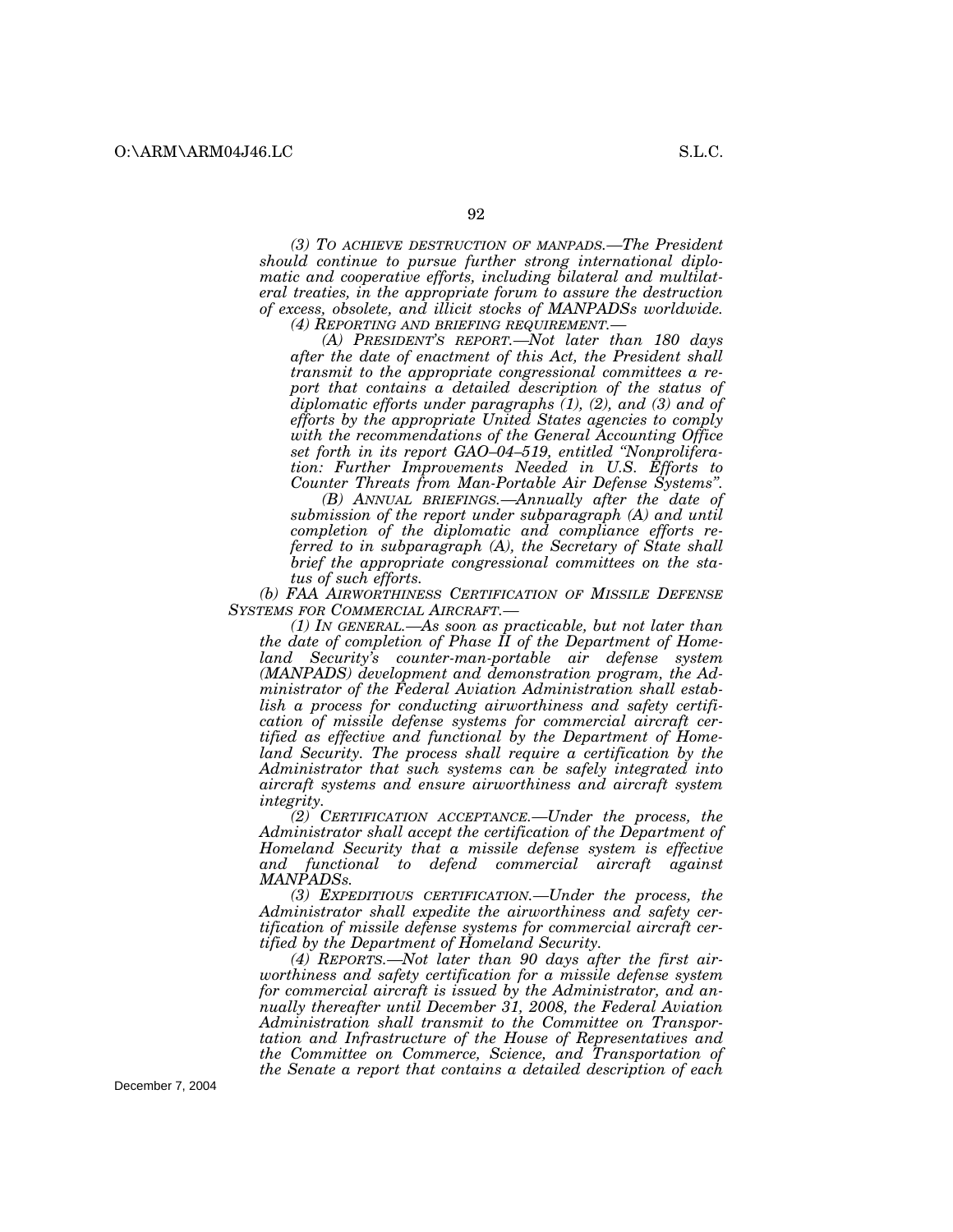*airworthiness and safety certification issued for a missile defense system for commercial aircraft.*

*(c) PROGRAMS TO REDUCE MANPADS.—*

*(1) IN GENERAL.—The President is encouraged to pursue strong programs to reduce the number of MANPADSs worldwide so that fewer MANPADSs will be available for trade, proliferation, and sale.*

*(2) REPORTING AND BRIEFING REQUIREMENTS.—Not later than 180 days after the date of enactment of this Act, the President shall transmit to the appropriate congressional committees a report that contains a detailed description of the status of the programs being pursued under subsection (a). Annually thereafter until the programs are no longer needed, the Secretary of State shall brief the appropriate congressional committees on the status of programs.*

*(3) FUNDING.—There is authorized to be appropriated such sums as may be necessary to carry out this section.*

*(d) MANPADS VULNERABILITY ASSESSMENTS REPORT.—*

*(1) IN GENERAL.—Not later than one year after the date of enactment of this Act, the Secretary of Homeland Security shall transmit to the Committee on Transportation and Infrastructure of the House of Representatives and the Committee on Commerce, Science, and Transportation of the Senate a report describing the Department of Homeland Security's plans to secure airports and the aircraft arriving and departing from airports against MANPADSs attacks.*

*(2) MATTERS TO BE ADDRESSED.—The Secretary's report shall address, at a minimum, the following:*

*(A) The status of the Department's efforts to conduct MANPADSs vulnerability assessments at United States airports at which the Department is conducting assessments.*

*(B) How intelligence is shared between the United States intelligence agencies and Federal, State, and local law enforcement to address the MANPADS threat and potential ways to improve such intelligence sharing.*

*(C) Contingency plans that the Department has developed in the event that it receives intelligence indicating a high threat of a MANPADS attack on aircraft at or near United States airports.*

*(D) The feasibility and effectiveness of implementing public education and neighborhood watch programs in areas surrounding United States airports in cases in which intelligence reports indicate there is a high risk of MANPADS attacks on aircraft.*

*(E) Any other issues that the Secretary deems relevant. (3) FORMAT.—The report required by this subsection may be submitted in a classified format.*

*(e) DEFINITIONS.—In this section, the following definitions apply:*

*(1) APPROPRIATE CONGRESSIONAL COMMITTEES.—The term ''appropriate congressional committees'' means—*

*(A) the Committee on Armed Services, the Committee on International Relations, and the Committee on Trans-*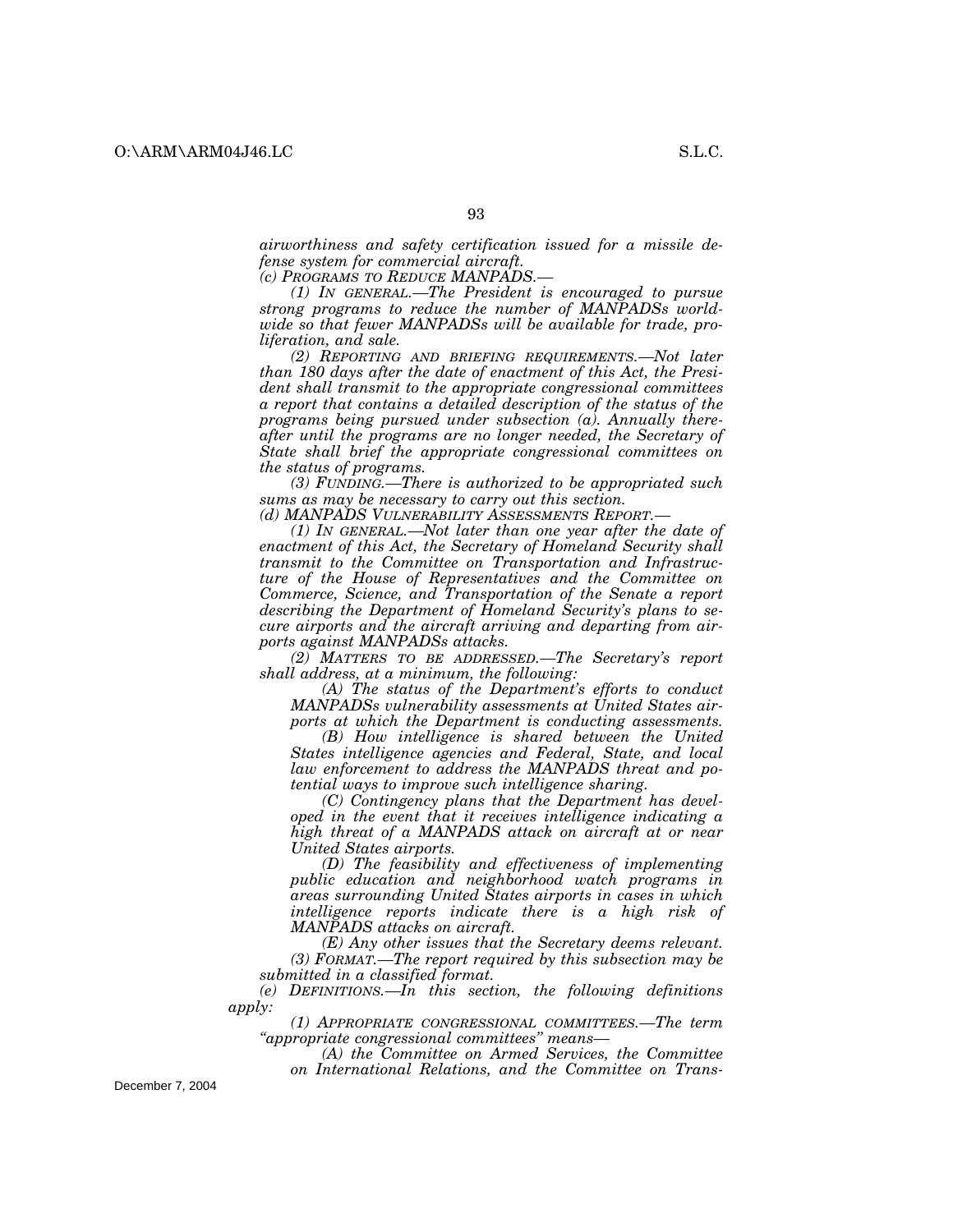*portation and Infrastructure of the House of Representatives; and*

*(B) the Committee on Armed Services, the Committee on Foreign Relations, and the Committee on Commerce, Science, and Transportation of the Senate.*

*(2) MANPADS.—The term ''MANPADS'' means—*

*(A) a surface-to-air missile system designed to be manportable and carried and fired by a single individual; and*

*(B) any other surface-to-air missile system designed to be operated and fired by more than one individual acting as a crew and portable by several individuals.*

#### *SEC. 4027. TECHNICAL CORRECTIONS.*

*(a) ADMINISTRATIVE IMPOSITION OF PENALTIES.—Section 46301(d) of title 49, United States Code, is amended—*

*(1) in the first sentence of paragraph (2) by striking ''46302, 46303,'' and inserting ''46302 (for a violation relating to section 46504),'';*

*(2) in the second sentence of paragraph (2)—*

*(A) by striking ''Under Secretary of Transportation for Security'' and inserting ''Secretary of Homeland Security''; and*

*(B) by striking ''44909)'' and inserting ''44909), 46302 (except for a violation relating to section 46504), 46303,'';*

*(3) in paragraphs (2), (3), and (4) by striking ''Under Secretary or'' each place it occurs and inserting ''Secretary of Homeland Security or''; and*

*(4) in paragraph (4)(A) by moving clauses (i), (ii), and (iii) 2 ems to the left.*

*(b) COMPROMISE AND SETOFF FOR FALSE INFORMATION.—Section 46302(b)(1) of title 49, United States Code, is amended by striking ''Secretary of Transportation'' and inserting ''Secretary of Homeland Security and, for a violation relating to section 46504, the Secretary of Transportation,''.*

*(c) CARRYING A WEAPON.—Section 46303 of title 49, United States Code, is amended—*

*(1) in subsection (b)(1) by striking ''Secretary of Transportation'' and inserting ''Secretary of Homeland Security''; and*

*(2) in subsection (c)(2) by striking ''Under Secretary of Transportation for Security'' and inserting ''Secretary of Homeland Security''.*

#### *SEC. 4028. REPORT ON SECONDARY FLIGHT DECK BARRIERS.*

*Not later than 6 months after the date of the enactment of this Act, the Assistant Secretary of Homeland Security (Transportation Security Administration) shall submit to the appropriate congressional committees a report on the costs and benefits associated with the use of secondary flight deck barriers, including the recommendation of the Assistant Secretary whether or not the use of such barriers should be mandated for all air carriers. The report may be submitted in a classified form.*

## *SEC. 4029. EXTENSION OF AUTHORIZATION OF AVIATION SECURITY FUNDING.*

*Section 48301(a) of title 49, United States Code, is amended by striking ''and 2005'' and inserting ''2005, and 2006''.*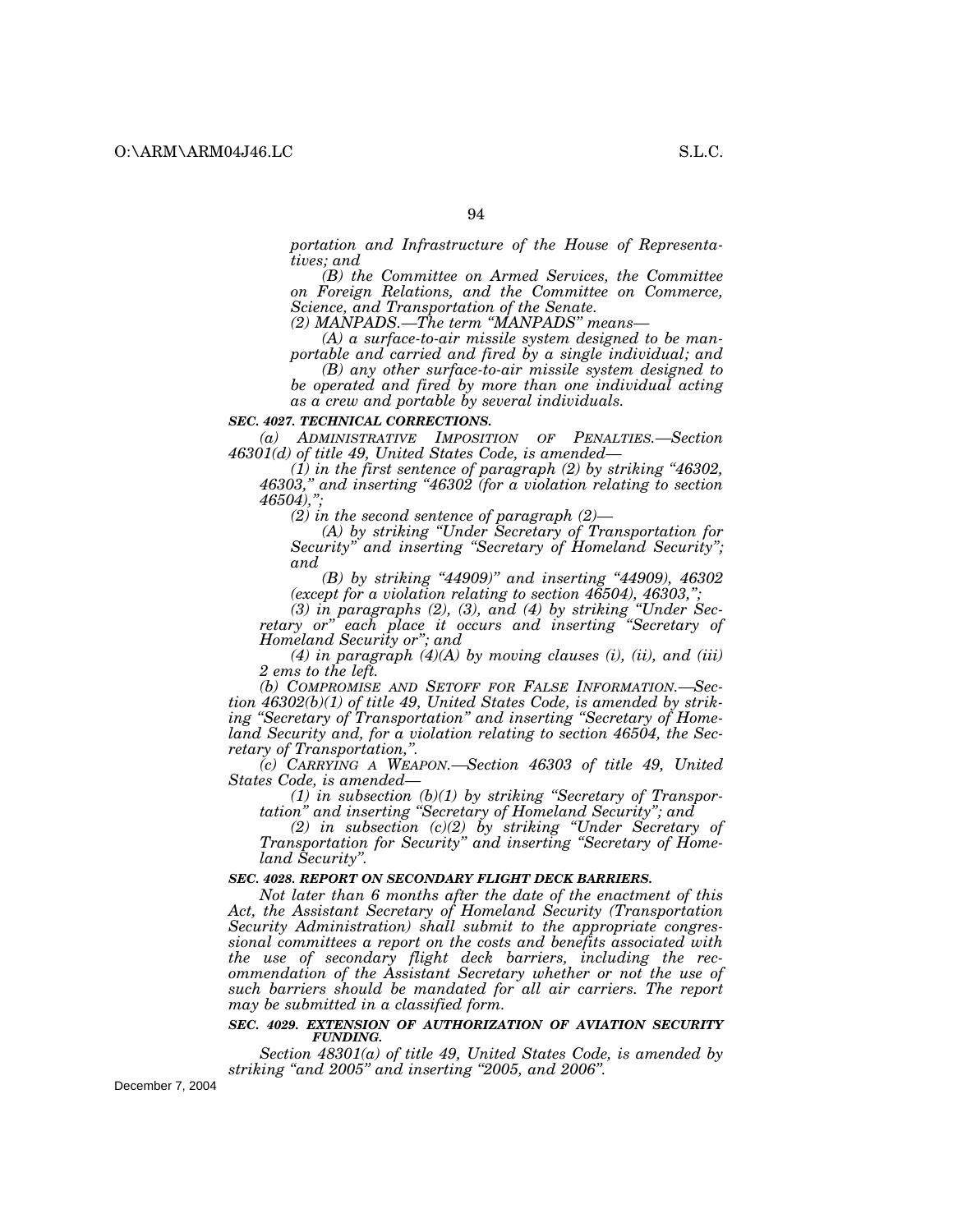# *Subtitle C—Air Cargo Security*

### *SEC. 4051. PILOT PROGRAM TO EVALUATE USE OF BLAST RESISTANT CARGO AND BAGGAGE CONTAINERS.*

*(a) IN GENERAL.—Beginning not later than 180 days after the date of enactment of this Act, the Assistant Secretary of Homeland Security (Transportation Security Administration) shall carry out a pilot program to evaluate the use of blast-resistant containers for cargo and baggage on passenger aircraft to minimize the potential effects of detonation of an explosive device.*

*(b) INCENTIVES FOR PARTICIPATION IN PILOT PROGRAM.—*

*(1) IN GENERAL.—As part of the pilot program, the Assistant Secretary shall provide incentives to air carriers to volunteer to test the use of blast-resistant containers for cargo and baggage on passenger aircraft.*

*(2) APPLICATIONS.—To volunteer to participate in the incentive program, an air carrier shall submit to the Assistant Secretary an application that is in such form and contains such information as the Assistant Secretary requires.*

*(3) TYPES OF INCENTIVES.—Incentives provided by the Assistant Secretary to air carriers that volunteer to participate in the pilot program shall include the use of, and financial assistance to cover increased costs to the carriers associated with the use and maintenance of, blast-resistant containers, including increased fuel costs.*

*(c) TECHNOLOGICAL IMPROVEMENTS.—The Secretary of Homeland Security, in cooperation with the Secretary of Transportation, shall support efforts to explore alternative technologies for minimizing the potential effects of detonation of an explosive device on cargo and passenger aircraft.*

*(d) AUTHORIZATION OF APPROPRIATIONS.—There is authorized to be appropriated to carry out subsections (a) and (b) \$2,000,000. Such sums shall remain available until expended.*

### *SEC. 4052. AIR CARGO SECURITY.*

*(a) AIR CARGO SCREENING TECHNOLOGY.—The Assistant Secretary of Homeland Security (Transportation Security Administration) shall develop technology to better identify, track, and screen air cargo.*

*(b) IMPROVED AIR CARGO AND AIRPORT SECURITY.—There is authorized to be appropriated to the Secretary of Homeland Security for the use of the Transportation Security Administration, in addition to any amounts otherwise authorized by law, for the purpose of improving aviation security related to the transportation of cargo on both passenger aircraft and all-cargo aircraft—*

*(1) \$200,000,000 for fiscal year 2005;*

*(2) \$200,000,000 for fiscal year 2006; and*

*(3) \$200,000,000 for fiscal year 2007.*

*Such sums shall remain available until expended.*

*(c) RESEARCH, DEVELOPMENT, AND DEPLOYMENT.—To carry out subsection (a), there is authorized to be appropriated to the Secretary, in addition to any amounts otherwise authorized by law, for research and development related to enhanced air cargo security*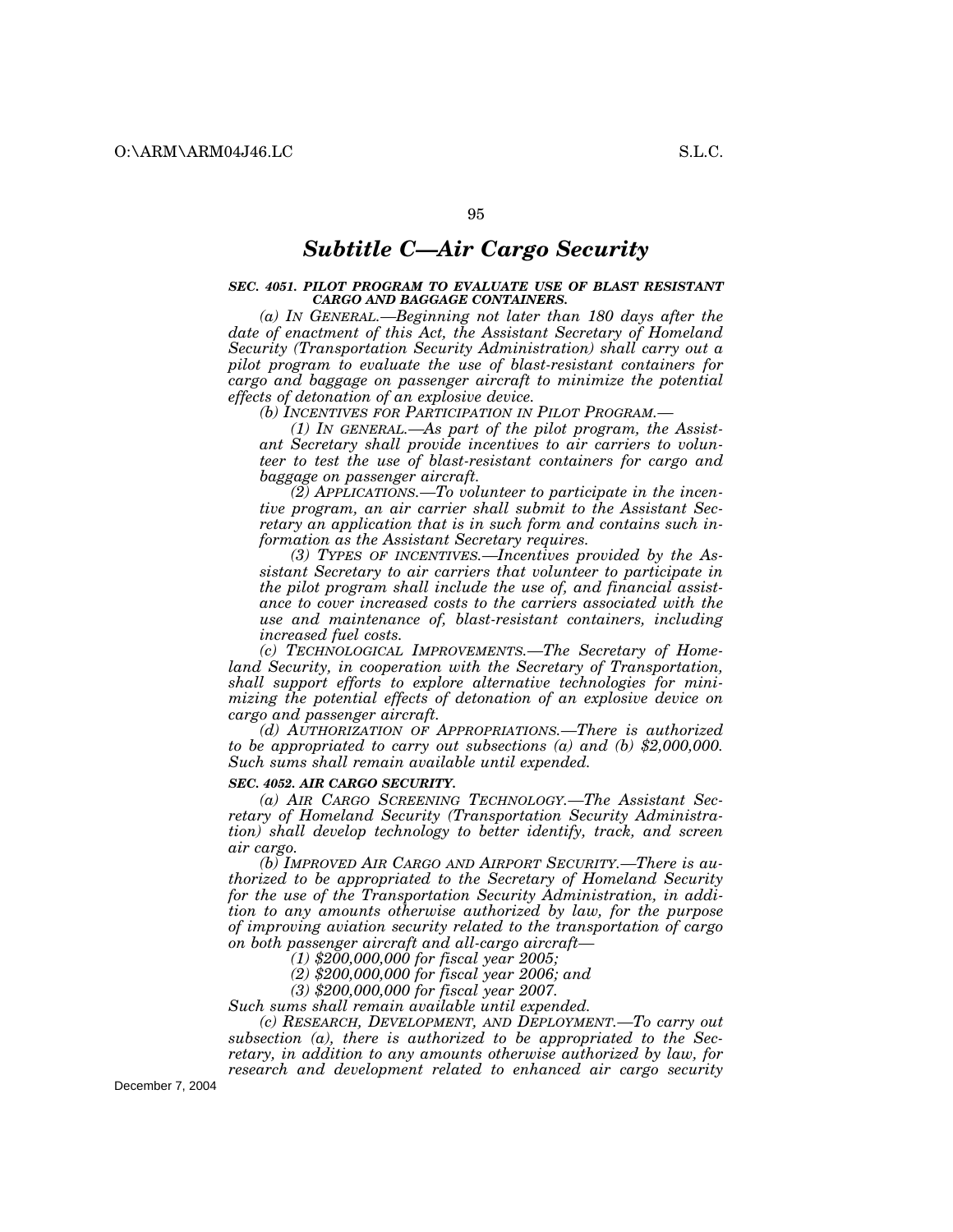*technology as well as for deployment and installation of enhanced air cargo security technology—*

*(1) \$100,000,000 for fiscal year 2005;*

*(2) \$100,000,000 for fiscal year 2006; and*

*(3) \$100,000,000 for fiscal year 2007.*

*Such sums shall remain available until expended.*

*(d) ADVANCED CARGO SECURITY GRANTS.—*

*(1) IN GENERAL.—The Secretary shall establish and carry out a program to issue competitive grants to encourage the development of advanced air cargo security technology, including use of innovative financing or other means of funding such activities. The Secretary may make available funding for this purpose from amounts appropriated pursuant to subsection (c).*

*(2) ELIGIBILITY CRITERIA, ETC.—The Secretary shall establish such eligibility criteria, establish such application and administrative procedures, and provide for such matching funding requirements, if any, as may be necessary and appropriate to ensure that the technology is deployed as fully and rapidly as possible.*

## *SEC. 4053. AIR CARGO SECURITY REGULATIONS.*

*Not later than 240 days after the date of enactment of this Act, the Assistant Secretary of Homeland Security (Transportation Security Administration) shall issue a final rule in Docket Number TSA-2004-19515 to amend transportation security regulations to enhance and improve the security of air cargo transported in both passenger and all-cargo aircraft.*

## *SEC. 4054. REPORT ON INTERNATIONAL AIR CARGO THREATS.*

*(a) REPORT.—Not later than 180 days after the date of enactment of this Act, the Secretary of Homeland Security, in coordination with the Secretary of Defense and the Administrator of the Federal Aviation Administration, shall submit to the Committee on Commerce, Science, and Transportation and the Committee on Homeland Security and Governmental Affairs of the Senate and the Committee on Transportation and Infrastructure of the House of Representatives a report that contains the following:*

*(1) A description of the current procedures in place to address the threat of an inbound all-cargo aircraft from outside the United States that intelligence sources indicate could carry explosive, incendiary, chemical, biological, or nuclear devices.*

*(2) An analysis of the potential for establishing secure facilities along established international aviation routes for the purposes of diverting and securing aircraft described in paragraph (1).*

*(b) REPORT FORMAT.—The Secretary may submit all, or part, of the report required by this section in such a classified and redacted format as the Secretary determines appropriate or necessary.*

# *Subtitle D—Maritime Security*

*SEC. 4071. WATCH LISTS FOR PASSENGERS ABOARD VESSELS. (a) WATCH LISTS.—*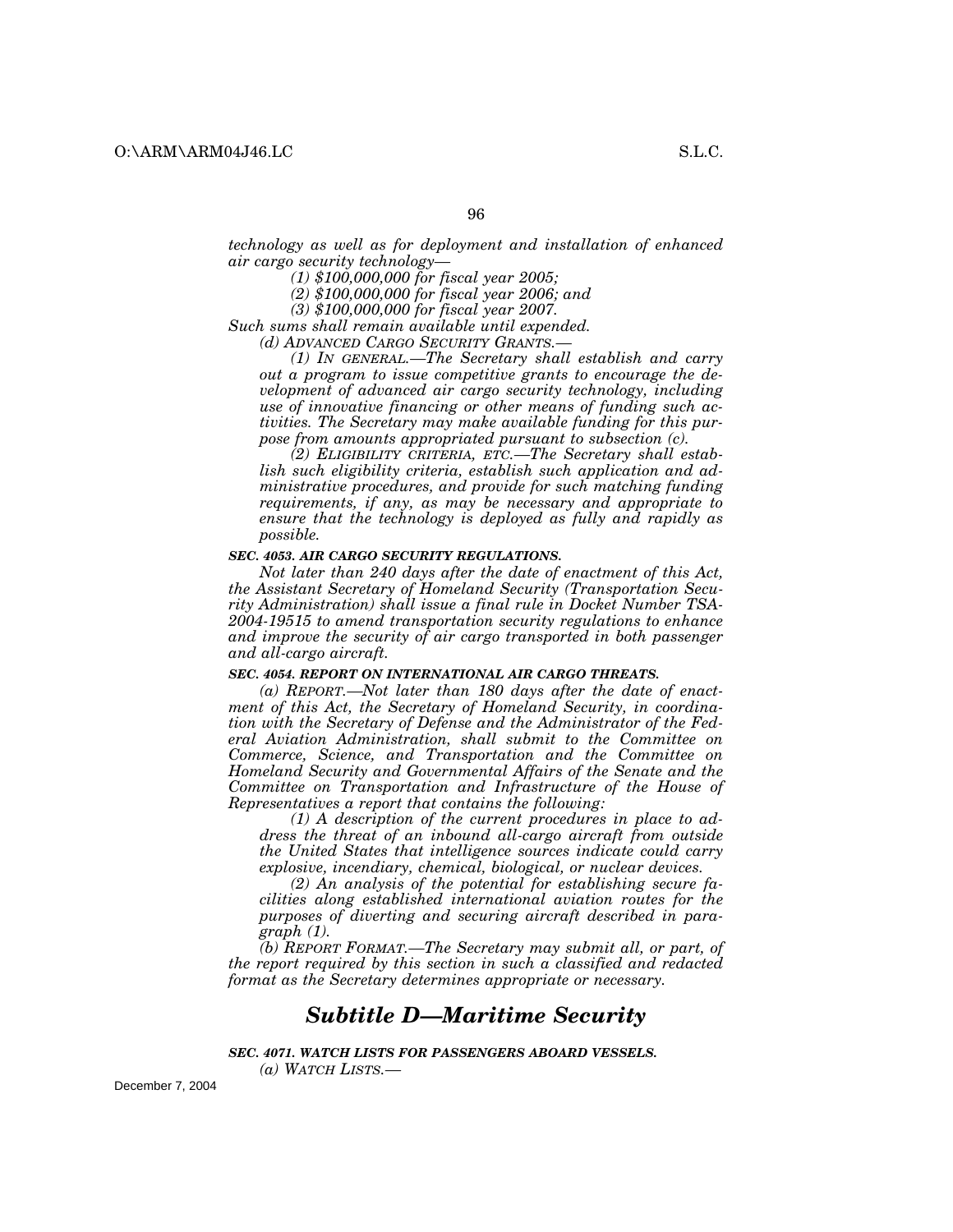*(1) IN GENERAL.—As soon as practicable but not later than 180 days after the date of the enactment of this Act, the Secretary of Homeland Security shall—*

*(A) implement a procedure under which the Department of Homeland Security compares information about passengers and crew who are to be carried aboard a cruise ship with a comprehensive, consolidated database containing information about known or suspected terrorists and their associates;*

*(B) use the information obtained by comparing the passenger and crew information with the information in the database to prevent known or suspected terrorists and their associates from boarding such ships or to subject them to specific additional security scrutiny, through the use of ''no transport'' and ''automatic selectee'' lists or other means.*

*(2) WAIVER.—The Secretary may waive the requirement in paragraph (1)(B) with respect to cruise ships embarking at foreign ports if the Secretary determines that the application of such requirement to such cruise ships is impracticable.*

*(b) COOPERATION FROM OPERATORS OF CRUISE SHIPS.—The Secretary of Homeland Security shall by rulemaking require operators of cruise ships to provide the passenger and crew information necessary to implement the procedure required by subsection (a).*

*(c) MAINTENANCE OF ACCURACY AND INTEGRITY OF ''NO TRANS-PORT'' AND ''AUTOMATIC SELECTEE'' LISTS.—*

*(1) WATCH LIST DATABASE.—The Secretary of Homeland Security, in consultation with the Terrorist Screening Center, shall develop guidelines, policies, and operating procedures for the collection, removal, and updating of data maintained, or to be maintained, in the ''no transport'' and ''automatic selectee'' lists described in subsection (a)(1) that are designed to ensure the accuracy and integrity of the lists.*

*(2) ACCURACY OF ENTRIES.—In developing the ''no transport'' and ''automatic selectee'' lists under subsection (a)(1)(B), the Secretary shall establish a simple and timely method for correcting erroneous entries, for clarifying information known to cause false hits or misidentification errors, and for updating relevant information that is dispositive in the passenger and crew screening process. The Secretary shall also establish a process to provide an individual whose name is confused with, or similar to, a name in the watch list database with a means of demonstrating that such individual is not the person named in the database.*

*(d) CRUISE SHIP DEFINED.—In this section, the term ''cruise ship'' means a vessel on an international voyage that embarks or disembarks passengers at a port of United States jurisdiction to which subpart C of part 160 of title 33, Code of Federal Regulations, applies and that provides overnight accommodations.*

### *SEC. 4072. DEADLINES FOR COMPLETION OF CERTAIN PLANS, RE-PORTS, AND ASSESSMENTS.*

*(a) NATIONAL MARITIME TRANSPORTATION SECURITY PLAN.— Section 70103(a)(1) of title 46, United States Code, is amended by striking ''The Secretary'' and inserting ''Not later than April 1, 2005, the Secretary''.*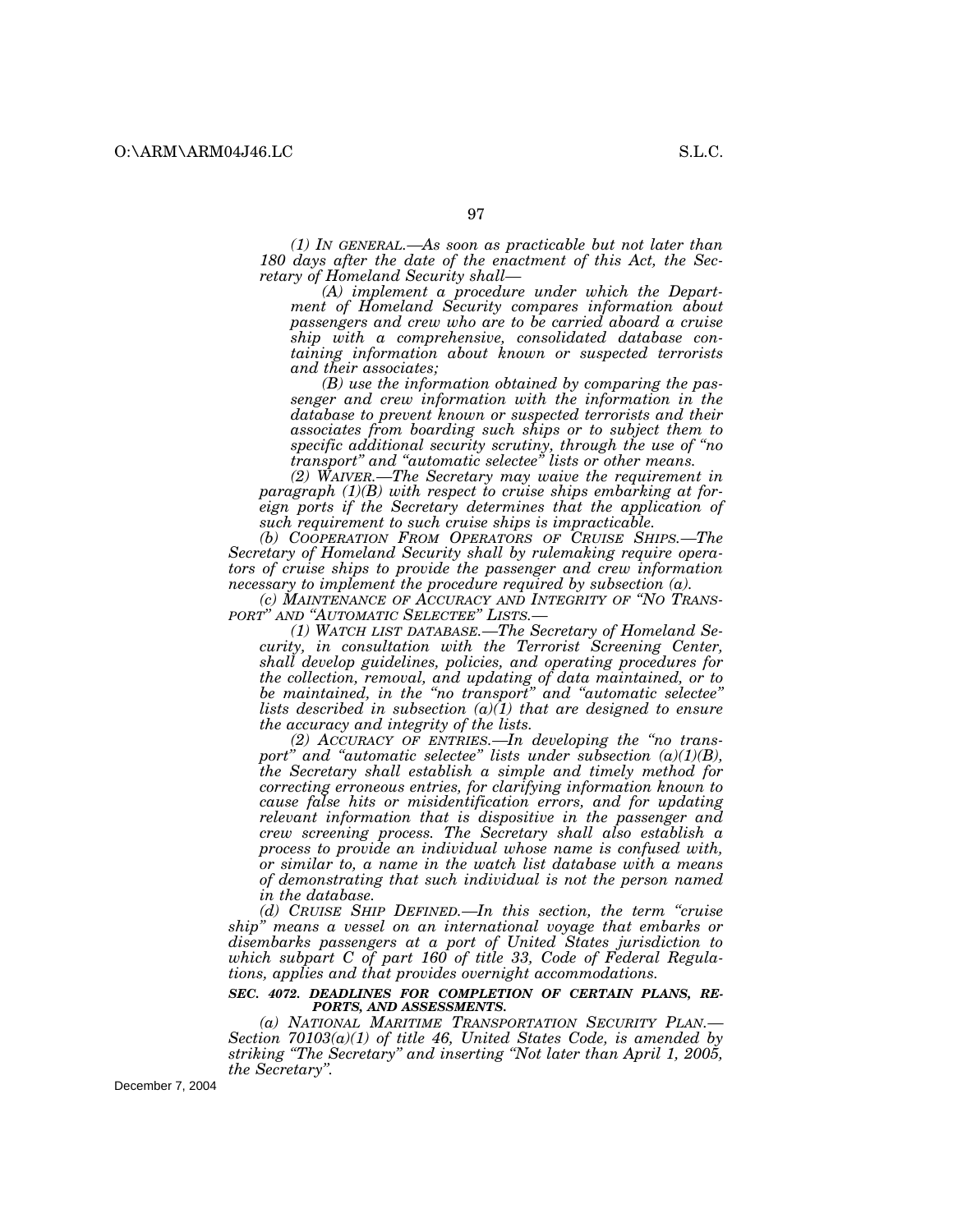*(b) FACILITY AND VESSEL VULNERABILITY ASSESSMENTS.—Section 70102(b)(1) of title 46, United States Code, is amended by striking '', the Secretary'' and inserting ''and by not later than December 31, 2004, the Secretary''.*

*(c) STRATEGIC PLAN REPORTS.—Not later than 90 days after the date of the enactment of this Act, the Secretary of the department in which the Coast Guard is operating shall submit to the Committee on Commerce, Science, and Transportation of the Senate and the Committee on Transportation and Infrastructure of the House of Representatives—*

*(1) a comprehensive program management plan that identifies specific tasks to be completed, and deadlines for completion, for the transportation security card program under section 70105 of title 46, United States Code, that incorporates best practices for communicating, coordinating, and collaborating with the relevant stakeholders to resolve relevant issues, such as background checks;*

*(2) a report on the status of negotiations under section 103(a) of the Maritime Transportation Security Act of 2002 (46 U.S.C. 70111);*

*(3) the report required by section 107(b) of the Maritime Transportation Security Act of 2002 (33 U.S.C. 1226 note); and*

*(4) a report on the status of the development of the system and standards required by section 111 of the Maritime Transportation Security Act of 2002 (46 U.S.C. 70116 note).*

*(d) OTHER REPORTS.—Not later than 90 days after the date of the enactment of this Act—*

*(1) the Secretary of Homeland Security shall submit to the appropriate congressional committees—*

*(A) a report on the establishment of the National Maritime Security Advisory Committee under section 70112 of title 46, United States Code; and*

*(B) a report on the status of the program required by section 70116 of title 46, United States Code, to evaluate and certify secure systems of international intermodal transportation;*

*(2) the Secretary of Transportation shall submit to the appropriate congressional committees the annual report required by section 905 of the International Maritime and Port Security Act (46 U.S.C. App. 1802) that includes information that should have been included in the last preceding annual report that was due under that section; and*

*(3) the Commandant of the United States Coast Guard shall submit to the appropriate congressional committees the report required by section 110(b) of the Maritime Transportation Security Act of 2002 (46 U.S.C. 70101 note).*

# *Subtitle E—General Provisions*

## *SEC. 4081. DEFINITIONS.*

*In this title (other than in sections 4001 and 4026), the following definitions apply:*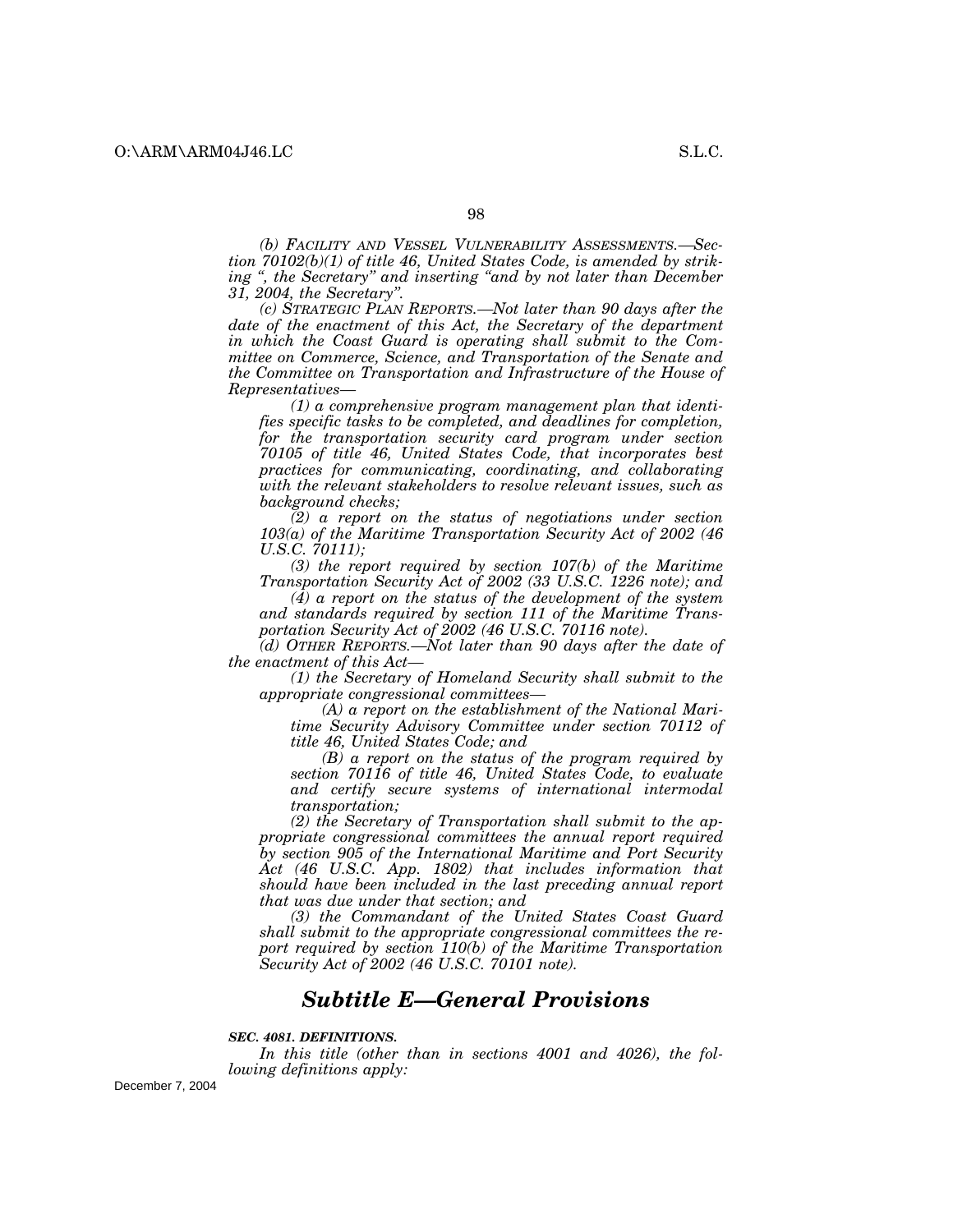*(1) APPROPRIATE CONGRESSIONAL COMMITTEES.—The term ''appropriate congressional committees'' means the Committee on Commerce, Science, and Transportation of the Senate and the Committee on Transportation and Infrastructure of the House of Representatives.*

*(2) AVIATION DEFINITIONS.—The terms ''air carrier'', ''air transportation'', ''aircraft'', ''airport'', ''cargo'', ''foreign air carrier'', and ''intrastate air transportation'' have the meanings given such terms in section 40102 of title 49, United States Code.*

*(3) SECURE AREA OF AN AIRPORT.—The term ''secure area of an airport'' means the sterile area and the Secure Identification Display Area of an airport (as such terms are defined in section 1540.5 of title 49, Code of Federal Regulations, or any successor regulations).*

## *SEC. 4082. EFFECTIVE DATE.*

*This title shall take effect on the date of enactment of this Act.*

# *TITLE V—BORDER PROTECTION, IMMIGRATION, AND VISA MATTERS*

# *Subtitle A—Advanced Technology Northern Border Security Pilot Program*

## *SEC. 5101. ESTABLISHMENT.*

*The Secretary of Homeland Security may carry out a pilot program to test various advanced technologies that will improve border security between ports of entry along the northern border of the United States.*

## *SEC. 5102. PROGRAM REQUIREMENTS.*

*(a) REQUIRED FEATURES.—The Secretary of Homeland Security shall design the pilot program under this subtitle to have the following features:*

*(1) Use of advanced technological systems, including sensors, video, and unmanned aerial vehicles, for border surveillance.*

*(2) Use of advanced computing and decision integration software for—*

*(A) evaluation of data indicating border incursions;*

*(B) assessment of threat potential; and*

*(C) rapid real-time communication, monitoring, intelligence gathering, deployment, and response.*

*(3) Testing of advanced technology systems and software to determine best and most cost-effective uses of advanced technology to improve border security.*

*(4) Operation of the program in remote stretches of border lands with long distances between 24-hour ports of entry with a relatively small presence of United States border patrol officers.*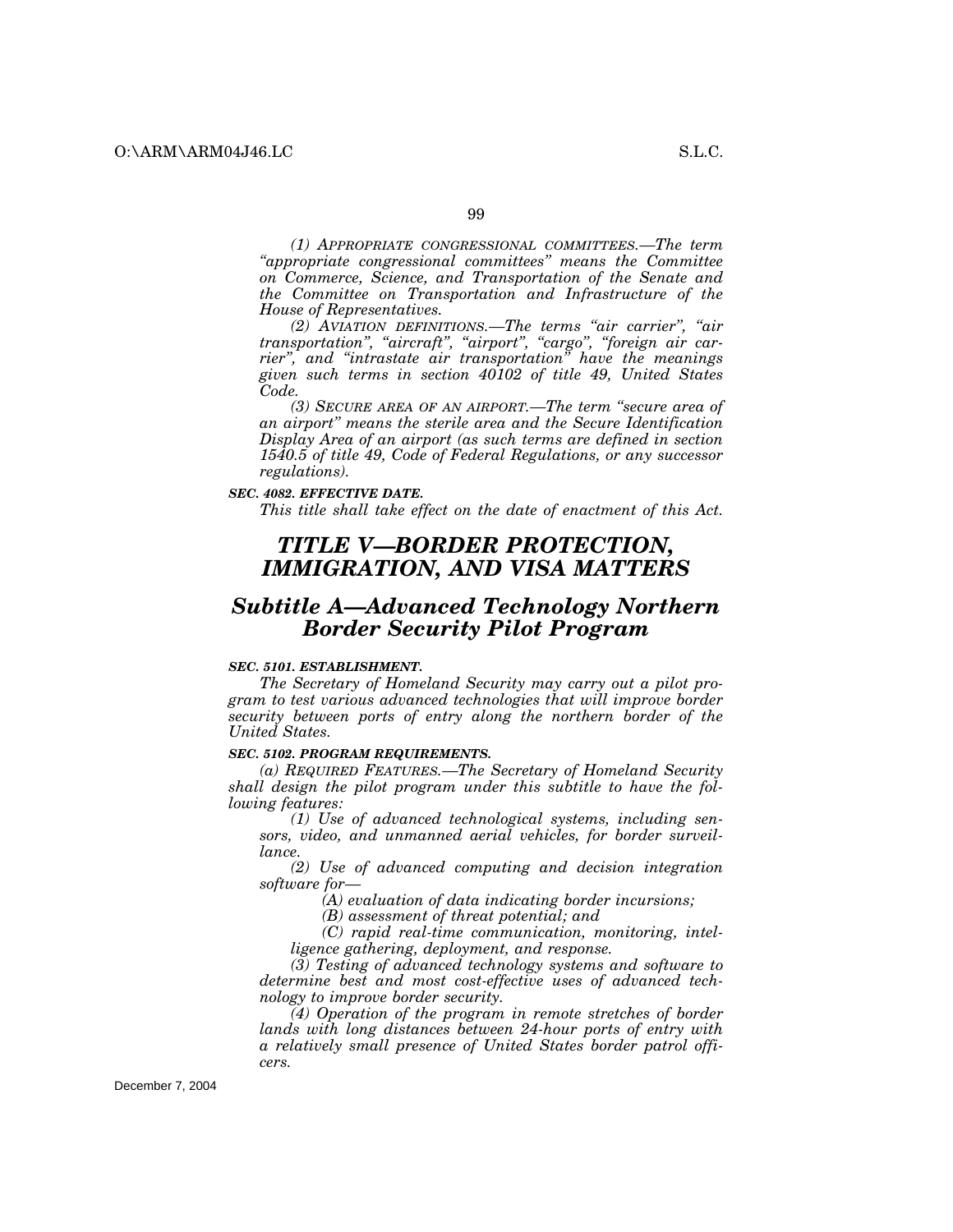*(5) Capability to expand the program upon a determination by the Secretary that expansion would be an appropriate and cost-effective means of improving border security.*

*(b) COORDINATION WITH OTHER AGENCIES.—The Secretary of Homeland Security shall ensure that the operation of the pilot program under this subtitle—*

*(1) is coordinated among United States, State, local, and Canadian law enforcement and border security agencies; and*

*(2) includes ongoing communication among such agencies.*

## *SEC. 5103. ADMINISTRATIVE PROVISIONS.*

*(a) PROCUREMENT OF ADVANCED TECHNOLOGY.—The Secretary of Homeland Security may enter into contracts for the procurement or use of such advanced technologies as the Secretary determines appropriate for the pilot program under this subtitle.*

*(b) PROGRAM PARTNERSHIPS.—In carrying out the pilot program under this subtitle, the Secretary of Homeland Security may provide for the establishment of cooperative arrangements for participation in the pilot program by such participants as law enforcement and border security agencies referred to in section 5102(b), institutions of higher education, and private sector entities.*

## *SEC. 5104. REPORT.*

*(a) REQUIREMENT FOR REPORT.—Not later than 1 year after the date of enactment of this Act, the Secretary of Homeland Security shall submit to Congress a report on the pilot program under this subtitle.*

*(b) CONTENT.—The report under subsection (a) shall include the following matters:*

*(1) A discussion of the implementation of the pilot program, including the experience under the pilot program.*

*(2) A recommendation regarding whether to expand the pilot program along the entire northern border of the United States and a timeline for the implementation of the expansion.*

#### *SEC. 5105. AUTHORIZATION OF APPROPRIATIONS.*

*There is authorized to be appropriated such sums as may be necessary to carry out the pilot program under this subtitle.*

# *Subtitle B—Border and Immigration Enforcement*

## *SEC. 5201. BORDER SURVEILLANCE.*

*(a) IN GENERAL.—Not later than 6 months after the date of enactment of this Act, the Secretary of Homeland Security shall submit to the President and the appropriate committees of Congress a comprehensive plan for the systematic surveillance of the southwest border of the United States by remotely piloted aircraft.*

*(b) CONTENTS.—The plan submitted under subsection (a) shall include—*

*(1) recommendations for establishing command and control centers, operations sites, infrastructure, maintenance, and procurement;*

*(2) cost estimates for the implementation of the plan and ongoing operations;*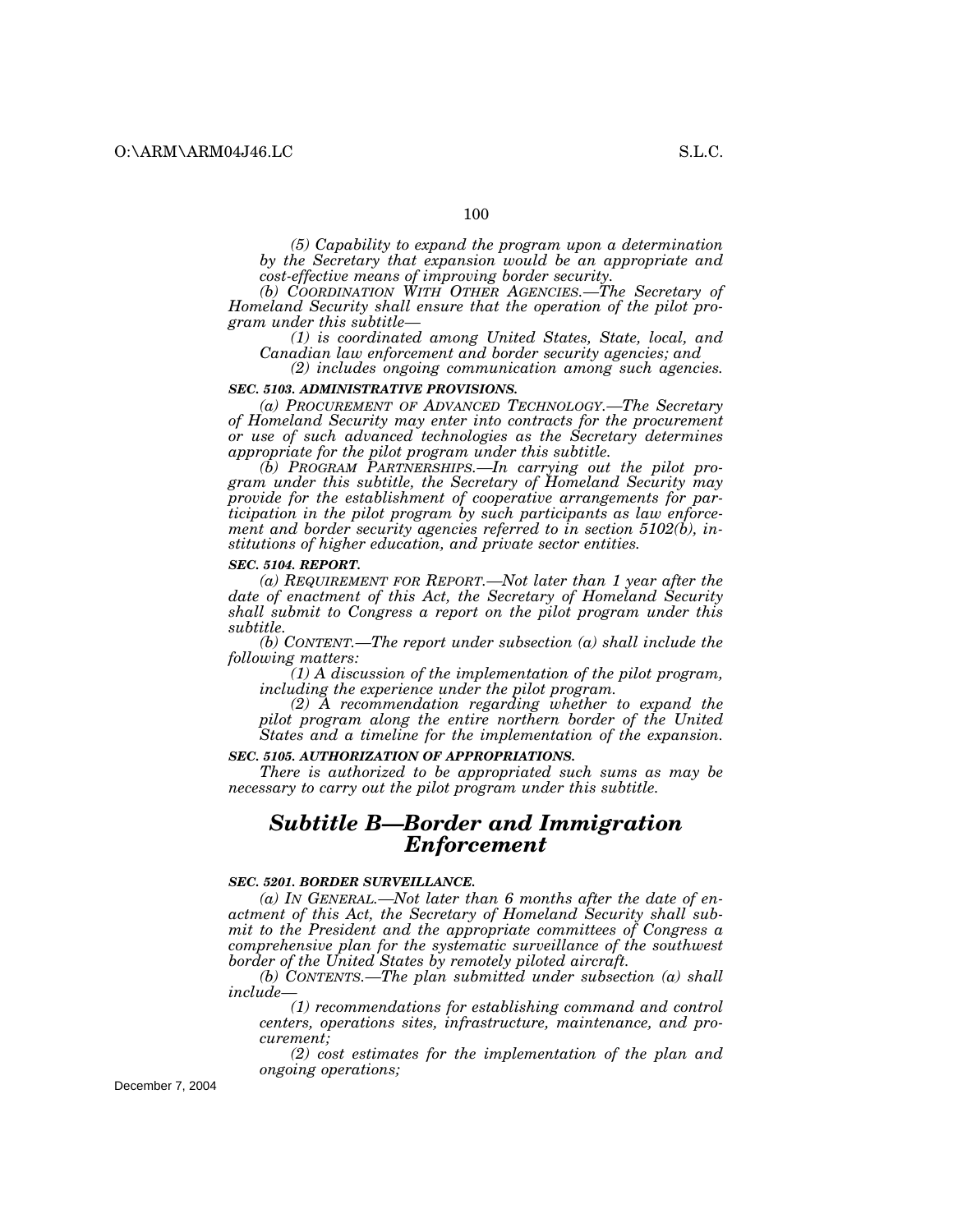*(3) recommendations for the appropriate agent within the Department of Homeland Security to be the executive agency for remotely piloted aircraft operations;*

*(4) the number of remotely piloted aircraft required for the plan;*

*(5) the types of missions the plan would undertake, including—*

*(A) protecting the lives of people seeking illegal entry into the United States;*

*(B) interdicting illegal movement of people, weapons, and other contraband across the border;*

*(C) providing investigative support to assist in the dismantling of smuggling and criminal networks along the border;*

*(D) using remotely piloted aircraft to serve as platforms for the collection of intelligence against smugglers and criminal networks along the border; and*

*(E) further validating and testing of remotely piloted aircraft for airspace security missions;*

*(6) the equipment necessary to carry out the plan; and*

*(7) a recommendation regarding whether to expand the pilot program along the entire southwest border.*

*(c) IMPLEMENTATION.—The Secretary of Homeland Security shall implement the plan submitted under subsection (a) as a pilot program as soon as sufficient funds are appropriated and available for this purpose.*

*(d) AUTHORIZATION OF APPROPRIATIONS.—There are authorized to be appropriated such sums as may be necessary to carry out the provisions of this section.*

#### *SEC. 5202. INCREASE IN FULL-TIME BORDER PATROL AGENTS.*

*In each of the fiscal years 2006 through 2010, the Secretary of Homeland Security shall, subject to the availability of appropriations for such purpose, increase by not less than 2,000 the number of positions for full-time active-duty border patrol agents within the Department of Homeland Security above the number of such positions for which funds were allotted for the preceding fiscal year. In each of the fiscal years 2006 through 2010, in addition to the border patrol agents assigned along the northern border of the United States during the previous fiscal year, the Secretary shall assign a number of border patrol agents equal to not less than 20 percent of the net increase in border patrol agents during each such fiscal year.*

### *SEC. 5203. INCREASE IN FULL-TIME IMMIGRATION AND CUSTOMS EN-FORCEMENT INVESTIGATORS.*

*In each of fiscal years 2006 through 2010, the Secretary of Homeland Security shall, subject to the availability of appropriations for such purpose, increase by not less than 800 the number of positions for full-time active duty investigators within the Department of Homeland Security investigating violations of immigration laws (as defined in section 101(a)(17) of the Immigration and Nationality Act (8 U.S.C. 1101(a)(17)) above the number of such positions for which funds were made available during the preceding fiscal year.*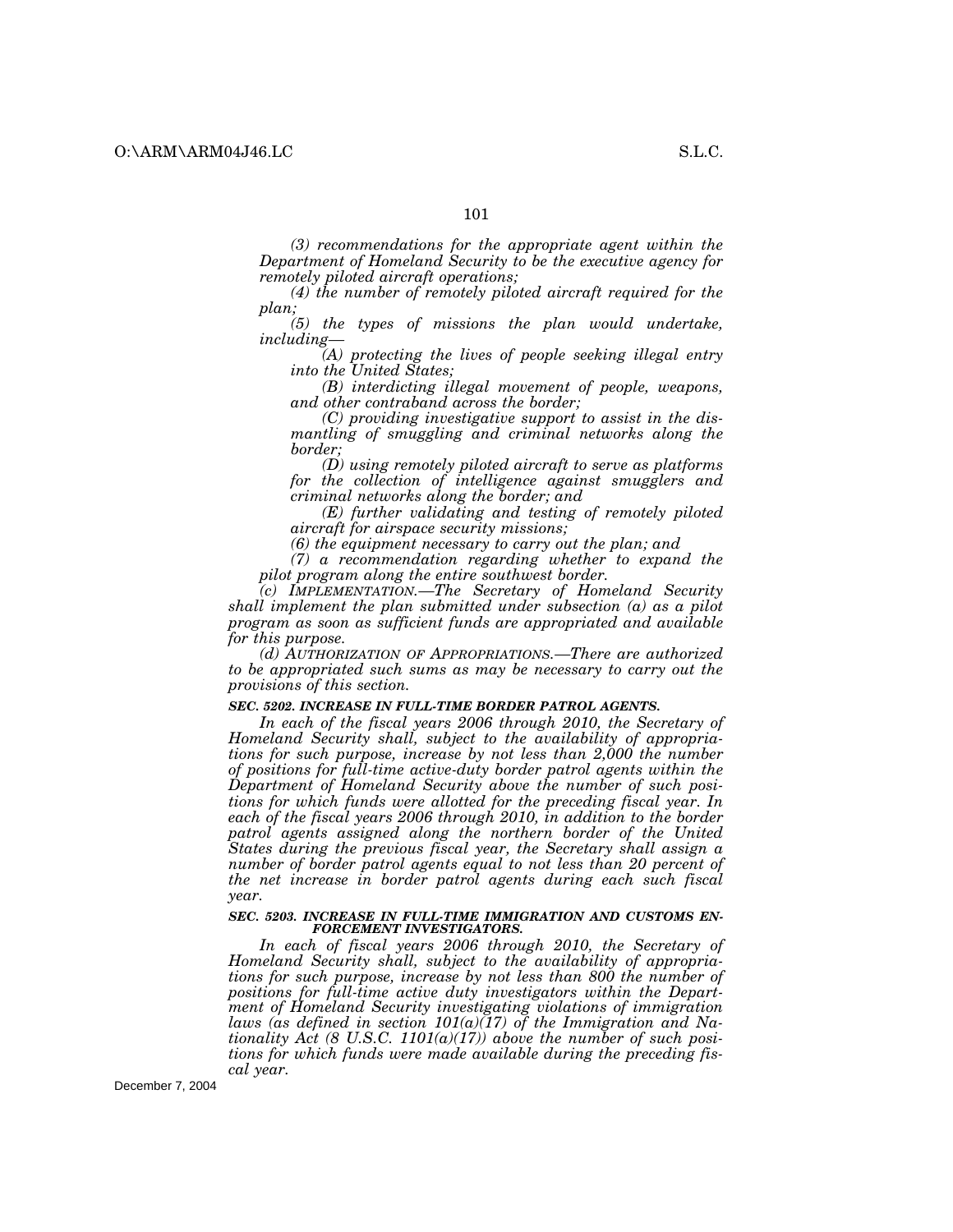## *SEC. 5204. INCREASE IN DETENTION BED SPACE.*

*(a) IN GENERAL.—Subject to the availability of appropriated funds, the Secretary of Homeland Security shall increase by not less than 8,000, in each of the fiscal years 2006 through 2010, the number of beds available for immigration detention and removal operations of the Department of Homeland Security above the number for which funds were allotted for the preceding fiscal year.*

*(b) PRIORITY.—The Secretary shall give priority for the use of these additional beds to the detention of individuals charged with removability under section 237(a)(4) of the Immigration and Nationality Act (8 U.S.C. 1227(a)(4)) or inadmissibility under section 212(a)(3) of that Act (8 U.S.C. 1182(a)(3)).*

# *Subtitle C—Visa Requirements*

## *SEC. 5301. IN PERSON INTERVIEWS OF VISA APPLICANTS.*

*(a) REQUIREMENT FOR INTERVIEWS.—Section 222 of the Immigration and Nationality Act (8 U.S.C. 1202) is amended by adding at the end the following new subsection:*

*''(h) Notwithstanding any other provision of this Act, the Secretary of State shall require every alien applying for a nonimmigrant visa—*

*''(1) who is at least 14 years of age and not more than 79 years of age to submit to an in person interview with a consular officer unless the requirement for such interview is waived—*

*''(A) by a consular official and such alien is—*

*''(i) within that class of nonimmigrants enumerated in subparagraph (A) or (G) of section 101(a)(15);*

*''(ii) within the NATO visa category;*

*''(iii) within that class of nonimmigrants enumerated in section 101(a)(15)(C)(iii) (referred to as the 'C– 3 visa' category); or*

*''(iv) granted a diplomatic or official visa on a diplomatic or official passport or on the equivalent thereof; ''(B) by a consular official and such alien is applying for a visa—*

*''(i) not more than 12 months after the date on which such alien's prior visa expired;*

*''(ii) for the visa classification for which such prior visa was issued;*

*''(iii) from the consular post located in the country of such alien's usual residence, unless otherwise prescribed in regulations that require an applicant to apply for a visa in the country of which such applicant is a national; and*

*''(iv) the consular officer has no indication that such alien has not complied with the immigration laws and regulations of the United States; or*

*''(C) by the Secretary of State if the Secretary determines that such waiver is—*

*''(i) in the national interest of the United States; or ''(ii) necessary as a result of unusual or emergent circumstances; and*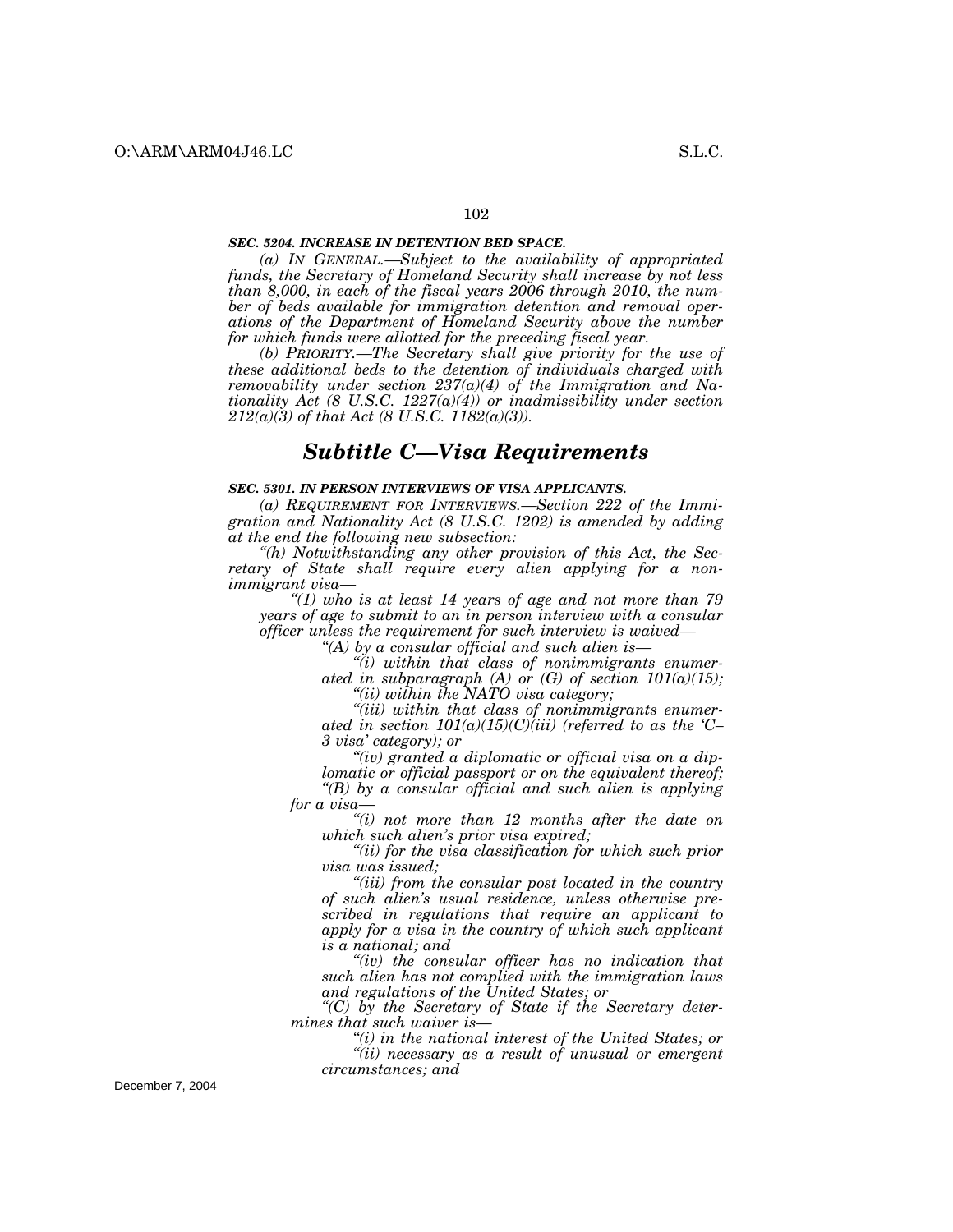*''(2) notwithstanding paragraph (1), to submit to an in person interview with a consular officer if such alien—*

*''(A) is not a national or resident of the country in which such alien is applying for a visa;*

*''(B) was previously refused a visa, unless such refusal was overcome or a waiver of ineligibility has been obtained; ''(C) is listed in the Consular Lookout and Support Sys-*

*tem (or successor system at the Department of State);*

*''(D) is a national of a country officially designated by the Secretary of State as a state sponsor of terrorism, except such nationals who possess nationalities of countries that are not designated as state sponsors or terrorism;*

*''(E) requires a security advisory opinion or other Department of State clearance, unless such alien is—*

*''(i) within that class of nonimmigrants enumerated in subparagraph (A) or (G) of section 101(a)(15); ''(ii) within the NATO visa category;*

*''(iii) within that class of nonimmigrants enumerated in section 101(a)(15)(C)(iii) (referred to as the 'C– 3 visa' category); or*

*''(iv) an alien who qualifies for a diplomatic or official visa, or its equivalent; or*

*''(F) is identified as a member of a group or sector that the Secretary of State determines—*

*''(i) poses a substantial risk of submitting inaccurate information in order to obtain a visa;*

*''(ii) has historically had visa applications denied at a rate that is higher than the average rate of such denials; or*

*''(iii) poses a security threat to the United States.''.*

*SEC. 5302. VISA APPLICATION REQUIREMENTS.*

*Section 222(c) of the Immigration and Nationality Act (8 U.S.C. 1202(c)) is amended by inserting ''The alien shall provide complete and accurate information in response to any request for information contained in the application.'' after the second sentence.*

#### *SEC. 5303. EFFECTIVE DATE.*

*Notwithstanding section 1086 or any other provision of this Act, sections 5301 and 5302 shall take effect 90 days after the date of enactment of this Act.*

### *SEC. 5304. REVOCATION OF VISAS AND OTHER TRAVEL DOCUMENTA-TION.*

*(a) LIMITATION ON REVIEW.—Section 221(i) of the Immigration and Nationality Act (8 U.S.C. 1201(i)) is amended by adding at the end the following: ''There shall be no means of judicial review (including review pursuant to section 2241 of title 28, United States Code, or any other habeas corpus provision, and sections 1361 and 1651 of such title) of a revocation under this subsection, except in the context of a removal proceeding if such revocation provides the sole ground for removal under section 237(a)(1)(B).''.*

*(b) CLASSES OF DEPORTABLE ALIENS.—Section 237(a)(1)(B) of the Immigration and Nationality Act (8 U.S.C. 1227(a)(1)(B)) is amended by striking ''United States is'' and inserting the following: ''United States, or whose nonimmigrant visa (or other documenta-*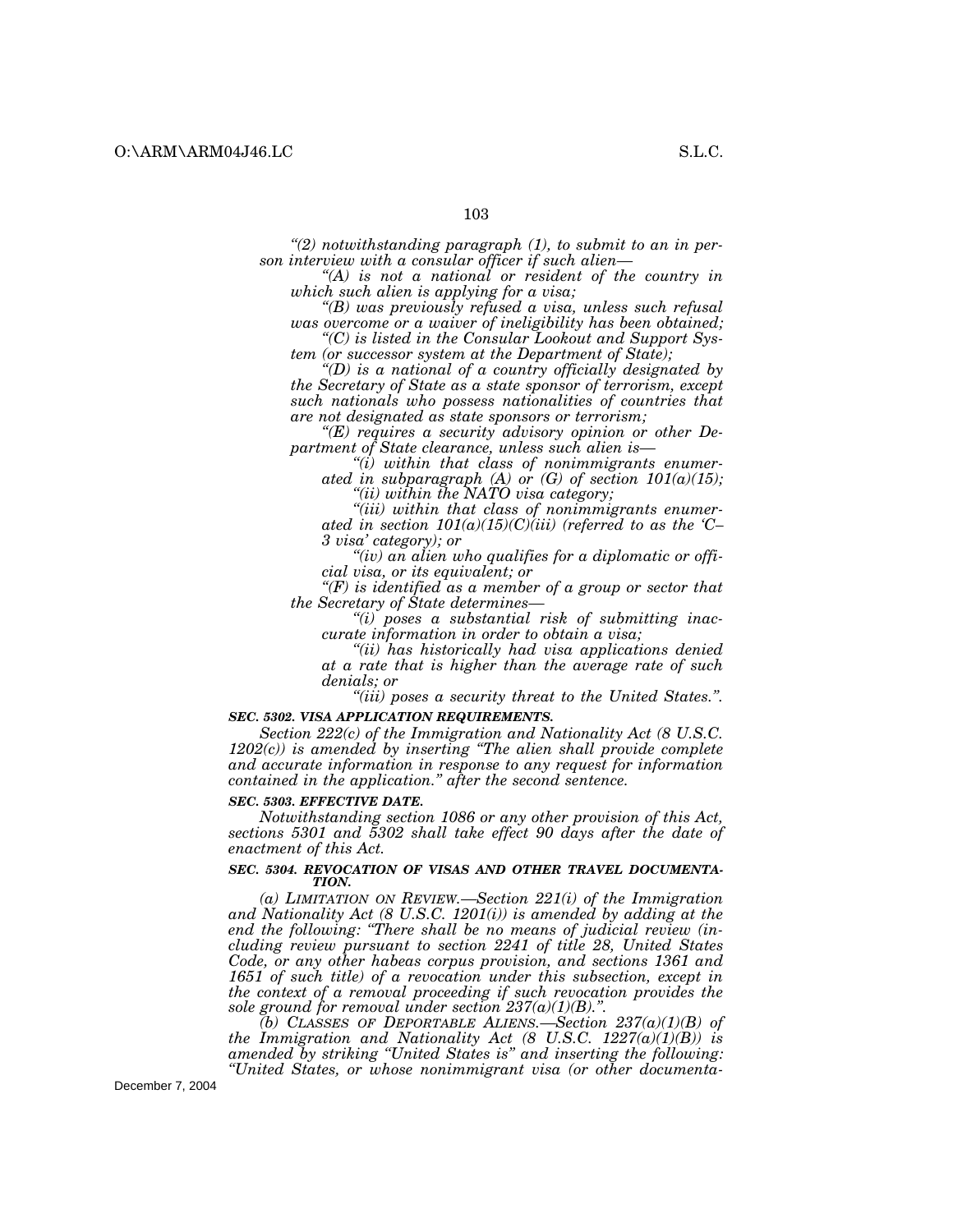*tion authorizing admission into the United States as a nonimmigrant) has been revoked under section 221(i), is''.*

*(c) REVOCATION OF PETITIONS.—Section 205 of the Immigration and Nationality Act (8 U.S.C. 1155) is amended—*

*(1) by striking ''Attorney General'' and inserting ''Secretary of Homeland Security''; and*

*(2) by striking the final two sentences.*

*(d) EFFECTIVE DATE.—The amendments made by this section shall take effect on the date of enactment of this Act and shall apply to revocations under sections 205 and 221(i) of the Immigration and Nationality Act (8 U.S.C. 1155, 1201(i)) made before, on, or after such date.*

# *Subtitle D—Immigration Reform*

## *SEC. 5401. BRINGING IN AND HARBORING CERTAIN ALIENS.*

*(a) CRIMINAL PENALTIES.—Section 274(a) of the Immigration and Nationality Act (8 U.S.C. 1324(a)) is amended by adding at the end the following:*

*''(4) In the case of a person who has brought aliens into the United States in violation of this subsection, the sentence otherwise provided for may be increased by up to 10 years if—*

*''(A) the offense was part of an ongoing commercial organization or enterprise;*

*''(B) aliens were transported in groups of 10 or more; and ''(C)(i) aliens were transported in a manner that endan-*

*gered their lives; or ''(ii) the aliens presented a life-threatening health risk to*

*people in the United States.''.*

*(b) OUTREACH PROGRAM.—Section 274 of the Immigration and Nationality Act (8 U.S.C. 1324), as amended by subsection (a), is further amended by adding at the end the following:*

*''(e) OUTREACH PROGRAM.—The Secretary of Homeland Security, in consultation with the Attorney General and the Secretary of State, as appropriate, shall develop and implement an outreach program to educate the public in the United States and abroad about the penalties for bringing in and harboring aliens in violation of this section.''.*

### *SEC. 5402. DEPORTATION OF ALIENS WHO HAVE RECEIVED MILITARY-TYPE TRAINING FROM TERRORIST ORGANIZATIONS.*

*Section 237(a)(4) of the Immigration and Nationality Act (8 U.S.C. 1227(a)(4)) is amended by adding at the end the following: ''(E) RECIPIENT OF MILITARY-TYPE TRAINING.—*

*''(i) IN GENERAL.—Any alien who has received military-type training from or on behalf of any organization that, at the time the training was received, was a terrorist organization (as defined in subclause (I) or (II) of section 212(a)(3)(B)(vi)), is deportable.*

*''(ii) DEFINITION.—As used in this subparagraph, the term 'military-type training' includes training in means or methods that can cause death or serious bodily injury, destroy or damage property, or disrupt services to critical infrastructure, or training on the use,*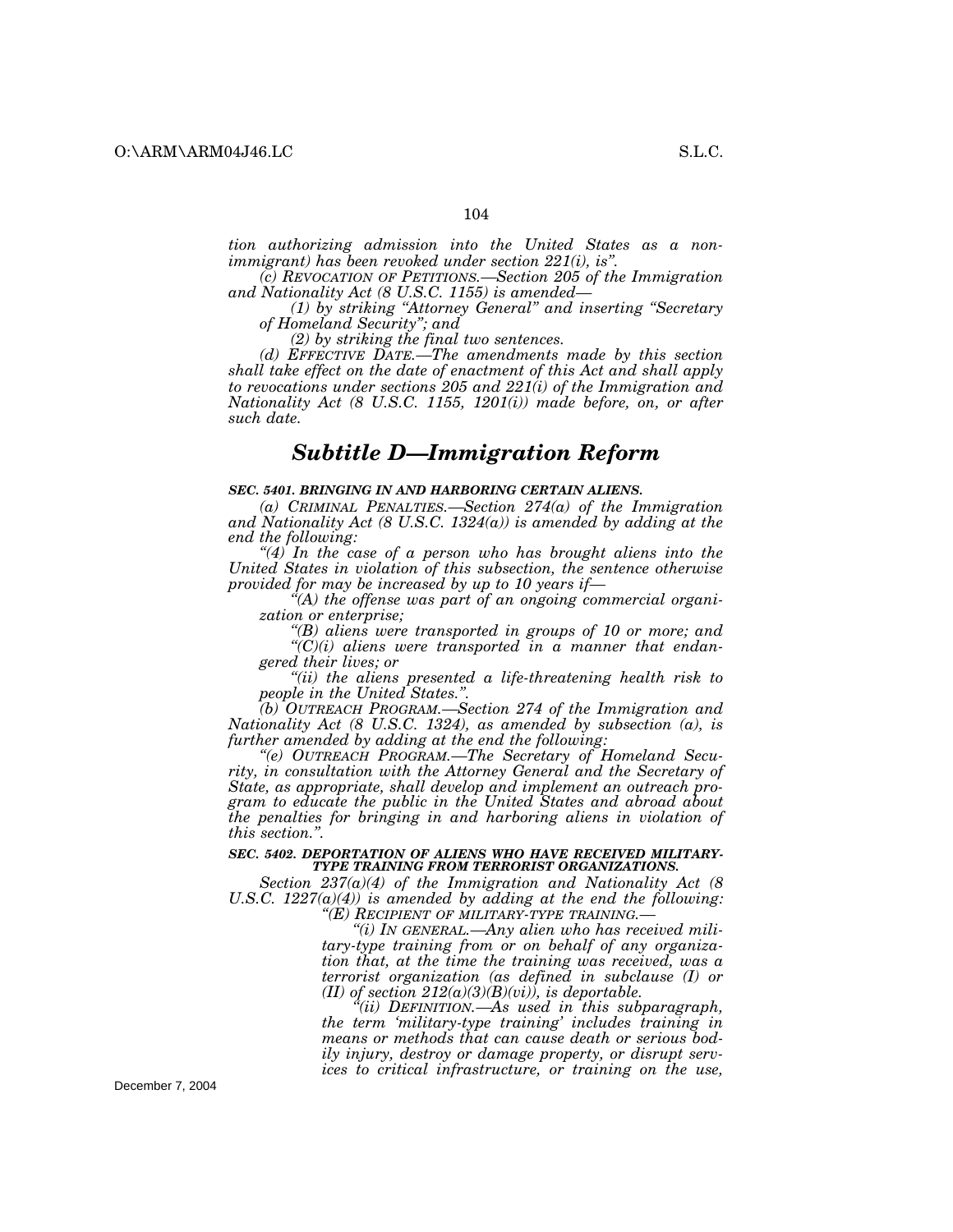*storage, production, or assembly of any explosive, firearm, or other weapon, including any weapon of mass destruction (as defined in section 2332a(c)(2) of title 18, United States Code).''.*

#### *SEC. 5403. STUDY AND REPORT ON TERRORISTS IN THE ASYLUM SYS-TEM.*

*(a) STUDY.—Commencing not later than 30 days after the date of the enactment of this Act, the Comptroller General of the United States shall conduct a study to evaluate the extent to which weaknesses in the United States asylum system and withholding of removal system have been or could be exploited by aliens connected to, charged in connection with, or tied to terrorist activity.*

*(b) ELEMENTS.—The study under subsection (a) shall address, but not be limited to, the following:*

*(1) The number of aliens connected to, tied to, charged in connection with, or who claim to have been accused of or charged in connection with terrorist activity who have applied for, been granted, or been denied asylum.*

*(2) The number of aliens connected to, tied to, charged in connection with, or who claim to have been accused of or charged in connection with terrorist activity who have applied for, been granted, or been denied release from detention.*

*(3) The number of aliens connected to, tied to, charged in connection with, or who claim to have been accused of or charged in connection with terrorist activity who have been denied asylum but who remain at large in the United States.*

*(4) The effect of the confidentiality provisions of section 208.6 of title 8, Code of Federal Regulations, on the ability of the United States Government to establish that an alien is connected to or tied to terrorist activity, such that the alien is barred from asylum or withholding of removal, is removable from the United States, or both.*

*(5) The effect that precedential decisions, if any, holding that the extrajudicial punishment of an individual connected to terrorism, or guerrilla or militant activity abroad, or threats of such punishment, constitute persecution on account of political opinion as defined in section 101(a)(42) of the Immigration and Nationality Act (8 U.S.C. 1101(a)(42)), have had on the ability of the United States Government to remove aliens whom the United States Government believes are connected to or have ties to terrorism,*

*(6) The extent to which court precedents have affected the ability of the United States Government to determine or prove that an alien the United States Government believes to be connected to or tied to terrorism is in fact so connected or tied, including—*

*(A) so-called ''imputed political opinion'';*

*(B) judicial review, reversal, or both of the credibility determinations of immigration judges; and*

*(C) the need to use classified information in removal proceedings against aliens suspected of connections or ties to terrorism.*

*(7) The likelihood that an alien connected to or with ties to terrorism has been granted asylum or withholding of removal.*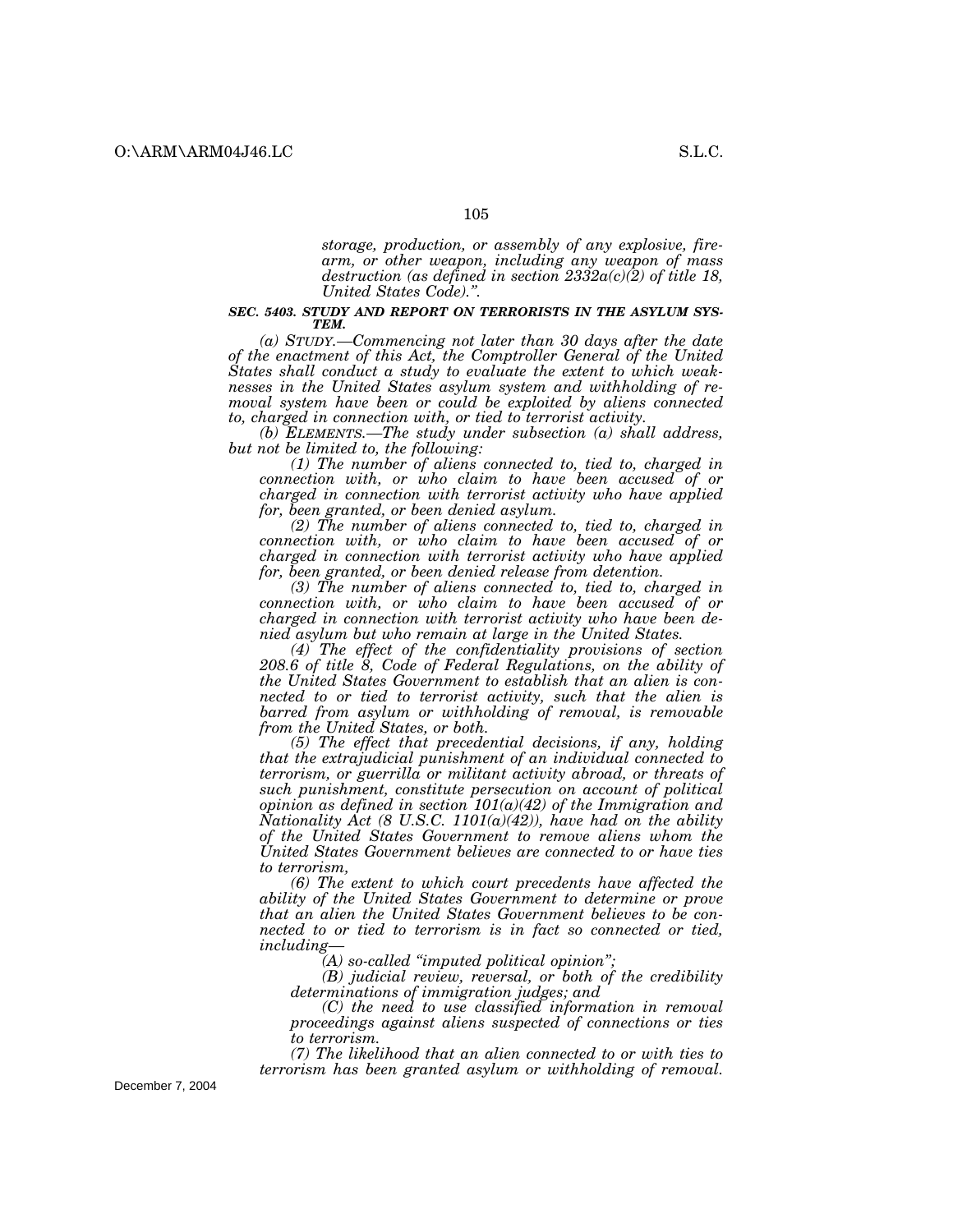*(8) The likelihood that an alien connected to or with ties to terrorism has used the United States asylum system to enter or remain in the United States in order to plan, conspire, or carry out, or attempt to plan, conspire, or carry out, an act of terrorism.*

*(c) CONSIDERATION AND ASSESSMENT.—Solely for purposes of conducting the study under subsection (a), the Comptroller General shall consider the possibility, and assess the likelihood, that an alien whom the United States Government accuses or has accused of having a connection to or ties to terrorism is in fact connected to or tied to terrorism, notwithstanding any administrative or judicial determination to the contrary.*

*(d) SCOPE.—In conducting the study under subsection (a), the Comptroller General shall seek information from the Department of Homeland Security, the Federal Bureau of Investigation, the Central Intelligence Agency, the Department of Justice, foreign governments, experts in the field of alien terrorists, and any other appropriate source.*

*(e) PRIVACY.— (1) IN GENERAL.—Notwithstanding section 208.6 of title 8, Code of Federal Regulations, the Comptroller General shall, for purposes of the study under subsection (a), have access to the applications and administrative and judicial records of alien applicants for asylum and withholding of removal. Except for purposes of preparing the reports under subsection (f), such information shall not be further disclosed or disseminated, nor shall the names or personal identifying information of any applicant be released.*

*(2) SECURITY OF RECORDS.—The Comptroller General shall ensure that records received pursuant to this section are appropriately secured to prevent their inadvertent disclosure.*

*(1) In GENERAL.—Not later than 270 days after the date of the enactment of this Act, the Comptroller General shall submit to the appropriate committees of Congress and the Secretary of Homeland Security a report on the findings and recommendations of the Comptroller General under the study under subsection (a).*

*(2) ELEMENTS.—The report under paragraph (1) shall include the following:*

*(A) The assessment of the Comptroller General on each matter specified in subsection (b).*

*(B) Any recommendations of the Comptroller General for such administrative action on any matter specified in subsection (a) as the Comptroller General considers necessary to better protect the national security of the United States.*

*(C) Any recommendations of the Comptroller General for such legislative action on any matter specified in subsection (a) as the Comptroller General considers necessary to better protect the national security of the United States.*

*(3) FORM.—If necessary, the Comptroller General may submit a classified and unclassified version of the report under paragraph (1).*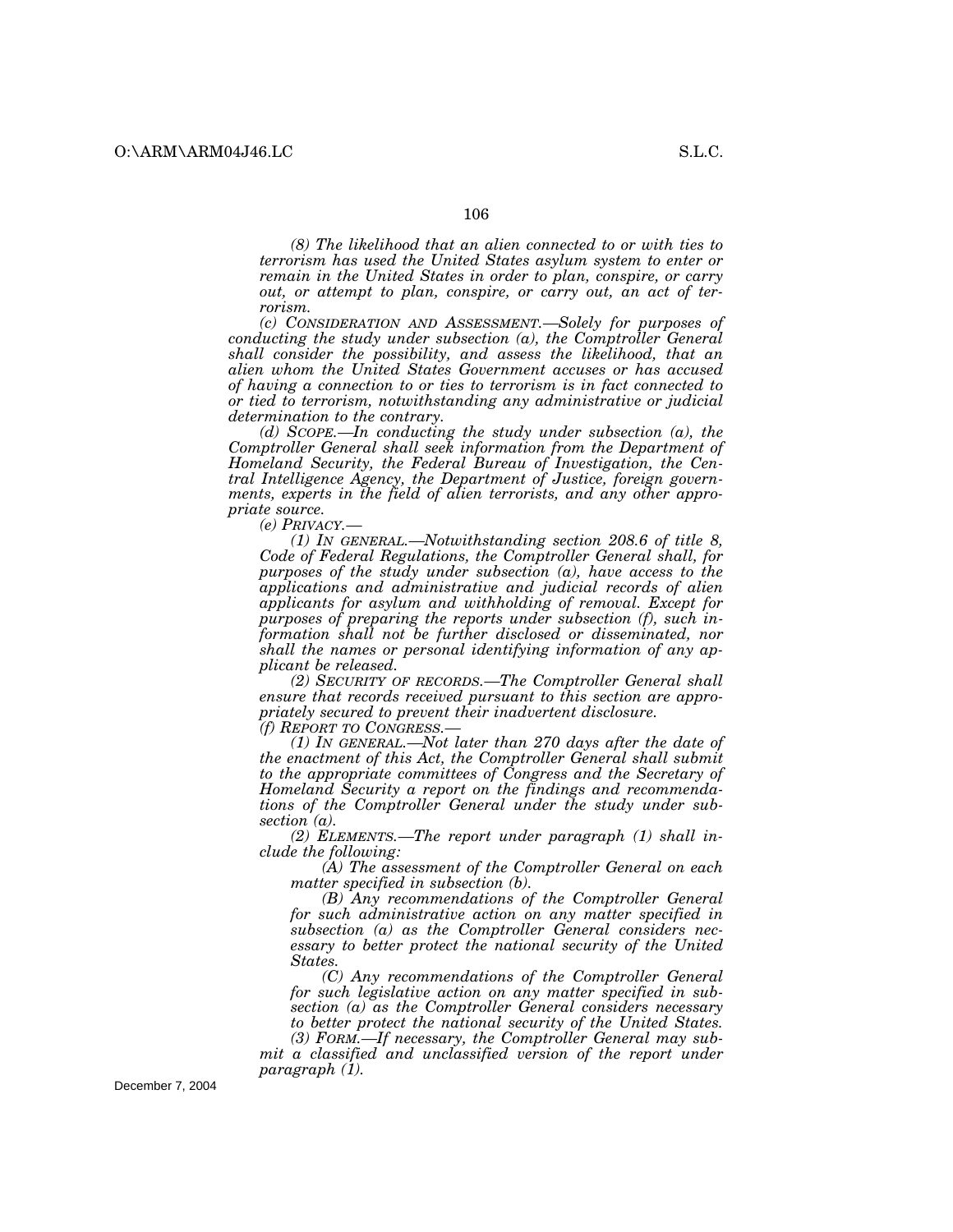*(g) APPROPRIATE COMMITTEES OF CONGRESS DEFINED.—In this section, the term ''appropriate committees of Congress'' means—*

*(1) the Committee on Homeland Security and Governmental Affairs, the Committee on the Judiciary, and the Select Committee on Intelligence of the Senate; and*

*(2) the Committee on the Judiciary and the Permanent Select Committee on Intelligence of the House of Representatives.*

# *Subtitle E—Treatment of Aliens Who Commit Acts of Torture, Extrajudicial Killings, or Other Atrocities Abroad*

#### *SEC. 5501. INADMISSIBILITY AND DEPORTABILITY OF ALIENS WHO HAVE COMMITTED ACTS OF TORTURE OR EXTRAJUDICIAL KILLINGS ABROAD.*

*(a) INADMISSIBILITY.—Section 212(a)(3)(E) of the Immigration and Nationality Act (8 U.S.C. 1182(a)(3)(E)) is amended—*

*(1) in clause (ii), by striking ''has engaged in conduct that is defined as genocide for purposes of the International Convention on the Prevention and Punishment of Genocide is inadmissible'' and inserting ''ordered, incited, assisted, or otherwise participated in conduct outside the United States that would, if committed in the United States or by a United States national, be genocide, as defined in section 1091(a) of title 18, United States Code, is inadmissible'';*

*(2) by adding at the end the following:*

*''(iii) COMMISSION OF ACTS OF TORTURE OR EXTRAJUDICIAL KILLINGS.—Any alien who, outside the United States, has committed, ordered, incited, assisted, or otherwise participated in the commission of—*

*''(I) any act of torture, as defined in section 2340 of title 18, United States Code; or*

*''(II) under color of law of any foreign nation, any extrajudicial killing, as defined in section 3(a) of the Torture Victim Protection Act of 1991 (28 U.S.C. 1350 note),*

*is inadmissible.''; and*

*(3) in the subparagraph heading, by striking ''PARTICI-PANTS IN NAZI PERSECUTION OR GENOCIDE'' and inserting ''PAR-TICIPANTS IN NAZI PERSECUTION, GENOCIDE, OR THE COMMIS-SION OF ANY ACT OF TORTURE OR EXTRAJUDICIAL KILLING''.*

*(b) DEPORTABILITY.—Section 237(a)(4)(D) of such Act (8 U.S.C. 1227(a)(4)(D)) is amended—*

*(1) by striking ''clause (i) or (ii)'' and inserting ''clause (i), (ii), or (iii)''; and*

*(2) in the subparagraph heading, by striking ''ASSISTED IN NAZI PERSECUTION OR ENGAGED IN GENOCIDE'' and inserting ''PARTICIPATED IN NAZI PERSECUTION, GENOCIDE, OR THE COM-MISSION OF ANY ACT OF TORTURE OR EXTRAJUDICIAL KILLING''.*

*(c) EFFECTIVE DATE.—The amendments made by this section shall apply to offenses committed before, on, or after the date of enactment of this Act.*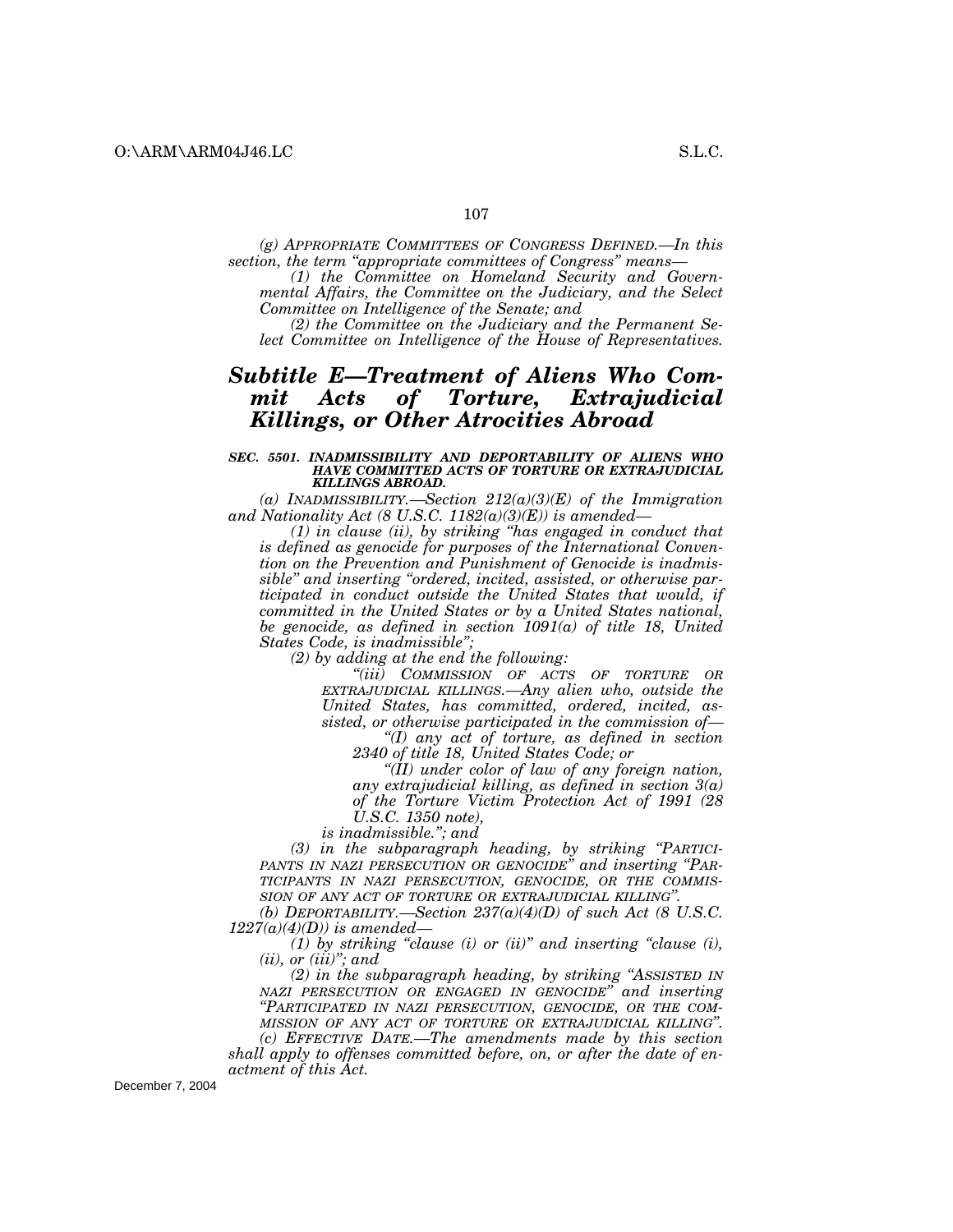#### *SEC. 5502. INADMISSIBILITY AND DEPORTABILITY OF FOREIGN GOV-ERNMENT OFFICIALS WHO HAVE COMMITTED PARTICU-LARLY SEVERE VIOLATIONS OF RELIGIOUS FREEDOM.*

*(a) GROUND OF INADMISSIBILITY.—Section 212(a)(2)(G) of the Immigration and Nationality Act (8 U.S.C. 1182(a)(2)(G)) is amended to read as follows:*

> *''(G) FOREIGN GOVERNMENT OFFICIALS WHO HAVE COM-MITTED PARTICULARLY SEVERE VIOLATIONS OF RELIGIOUS FREEDOM.—Any alien who, while serving as a foreign government official, was responsible for or directly carried out, at any time, particularly severe violations of religious freedom, as defined in section 3 of the International Religious Freedom Act of 1998 (22 U.S.C. 6402), is inadmissible.''.*

*(b) GROUND OF DEPORTABILITY.—Section 237(a)(4) of the Immigration and Nationality Act (8 U.S.C. 1227(a)(4)) is amended by adding at the end the following:*

> *''(E) PARTICIPATED IN THE COMMISSION OF SEVERE VIO-LATIONS OF RELIGIOUS FREEDOM.—Any alien described in section 212(a)(2)(G) is deportable.''.*

### *SEC. 5503. WAIVER OF INADMISSIBILITY.*

*Section 212(d)(3) of the Immigration and Nationality Act (8 U.S.C. 1182(d)(3)) is amended—*

*(1) in subparagraph (A), by striking ''and 3(E)'' and inserting ''and clauses (i) and (ii) of paragraph (3)(E)''; and*

*(2) in subparagraph (B), by striking ''and 3(E)'' and inserting ''and clauses (i) and (ii) of paragraph (3)(E)''.*

#### *SEC. 5504. BAR TO GOOD MORAL CHARACTER FOR ALIENS WHO HAVE COMMITTED ACTS OF TORTURE, EXTRAJUDICIAL KILLINGS, OR SEVERE VIOLATIONS OF RELIGIOUS FREE-DOM.*

*Section 101(f) of the Immigration and Nationality Act (8 U.S.C. 1101(f)) is amended—*

*(1) by striking the period at the end of paragraph (8) and inserting ''; or''; and*

*(2) by adding at the end the following:*

*''(9) one who at any time has engaged in conduct described in section 212(a)(3)(E) (relating to assistance in Nazi persecution, participation in genocide, or commission of acts of torture or extrajudicial killings) or 212(a)(2)(G) (relating to severe violations of religious freedom).''.*

#### *SEC. 5505. ESTABLISHMENT OF THE OFFICE OF SPECIAL INVESTIGA-TIONS.*

*(a) AMENDMENT OF THE IMMIGRATION AND NATIONALITY ACT.— Section 103 of the Immigration and Nationality Act (8 U.S.C. 1103) is amended by adding at the end the following:*

*''(h)(1) The Attorney General shall establish within the Criminal Division of the Department of Justice an Office of Special Investigations with the authority to detect and investigate, and, where appropriate, to take legal action to denaturalize any alien described in section 212(a)(3)(E).*

*''(2) The Attorney General shall consult with the Secretary of Homeland Security in making determinations concerning the criminal prosecution or extradition of aliens described in section 212(a)(3)(E).*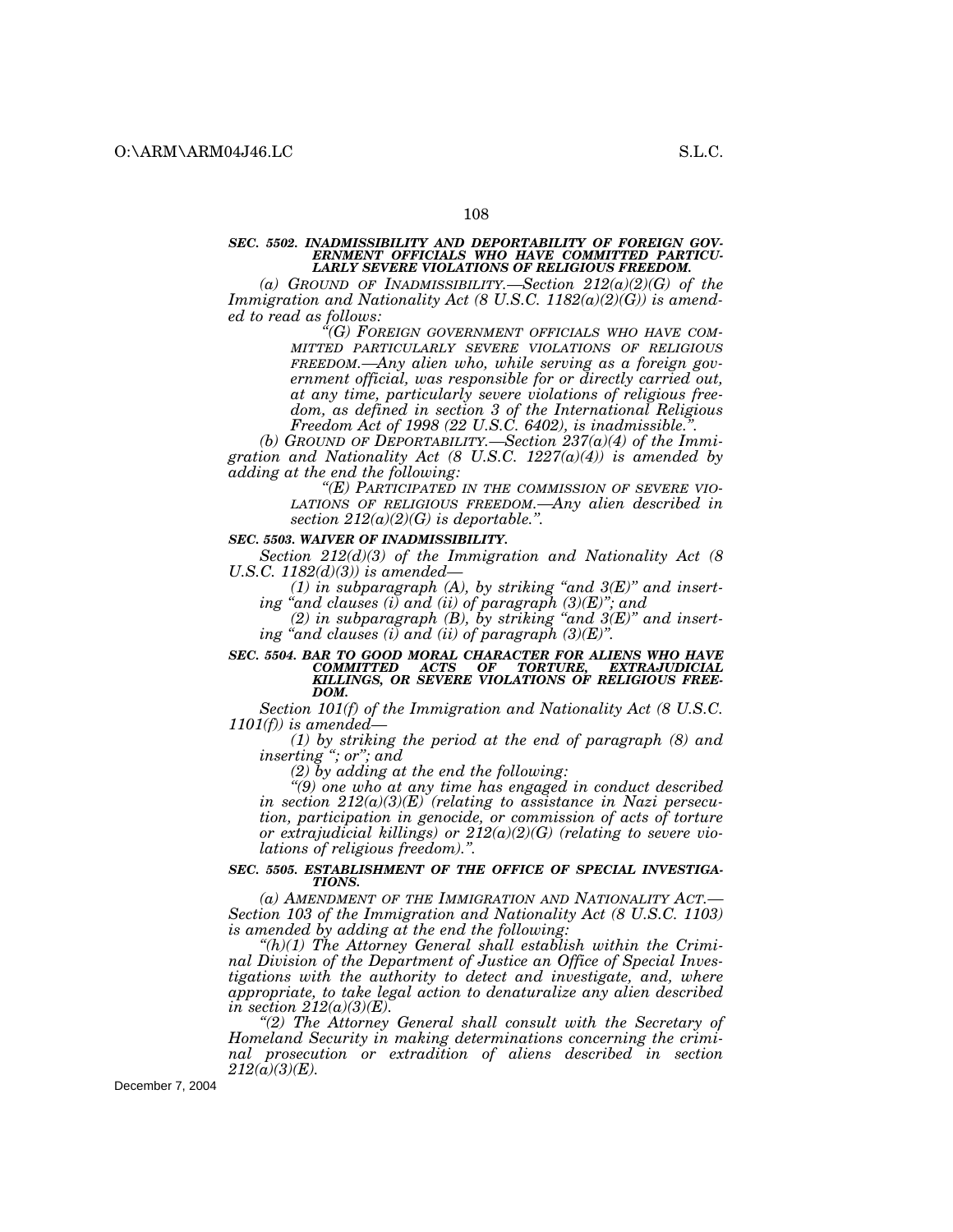*''(3) In determining the appropriate legal action to take against an alien described in section 212(a)(3)(E), consideration shall be given to—*

*''(A) the availability of criminal prosecution under the laws of the United States for any conduct that may form the basis for removal and denaturalization; or*

*''(B) the availability of extradition of the alien to a foreign jurisdiction that is prepared to undertake a prosecution for such conduct.''.*

*(b) AUTHORIZATION OF APPROPRIATIONS.—*

*(1) IN GENERAL.—There are authorized to be appropriated to the Department of Justice such sums as may be necessary to carry out the additional duties established under section 103(h) of the Immigration and Nationality Act (as added by this subtitle) in order to ensure that the Office of Special Investigations fulfills its continuing obligations regarding Nazi war criminals.*

*(2) AVAILABILITY OF FUNDS.—Amounts appropriated pursuant to paragraph (1) are authorized to remain available until expended.*

#### *SEC. 5506. REPORT ON IMPLEMENTATION.*

*Not later than 180 days after the date of enactment of this Act, the Attorney General, in consultation with the Secretary of Homeland Security, shall submit to the Committees on the Judiciary of the Senate and the House of Representatives a report on implementation of this subtitle that includes a description of—*

*(1) the procedures used to refer matters to the Office of Special Investigations and other components within the Department of Justice and the Department of Homeland Security in a manner consistent with the amendments made by this subtitle;*

*(2) the revisions, if any, made to immigration forms to reflect changes in the Immigration and Nationality Act made by the amendments contained in this subtitle; and*

*(3) the procedures developed, with adequate due process protection, to obtain sufficient evidence to determine whether an alien may be inadmissible under the terms of the amendments made by this subtitle.*

## *TITLE VI—TERRORISM PREVENTION*

## *Subtitle A—Individual Terrorists as Agents of Foreign Powers*

*SEC. 6001. INDIVIDUAL TERRORISTS AS AGENTS OF FOREIGN POWERS.*

*(a) IN GENERAL.—Section 101(b)(1) of the Foreign Intelligence Surveillance Act of 1978 (50 U.S.C. 1801(b)(1)) is amended by adding at the end the following new subparagraph:*

*''(C) engages in international terrorism or activities in preparation therefore; or''.*

*(b) SUNSET.—The amendment made by subsection (a) shall be subject to the sunset provision in section 224 of Public Law 107–56*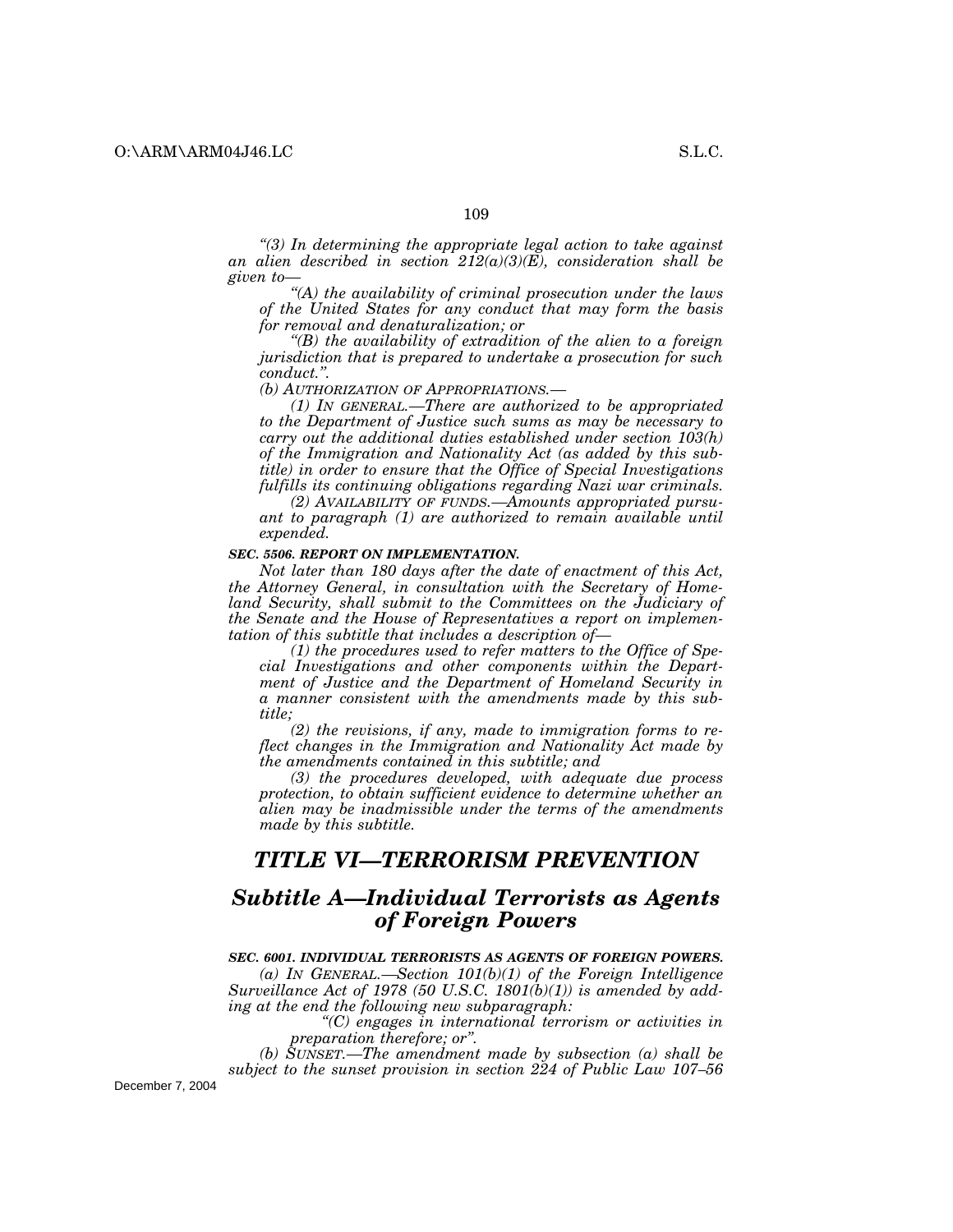*(115 Stat. 295), including the exception provided in subsection (b) of such section 224.*

#### *SEC. 6002. ADDITIONAL SEMIANNUAL REPORTING REQUIREMENTS UNDER THE FOREIGN INTELLIGENCE SURVEILLANCE ACT OF 1978.*

*(a) ADDITIONAL REPORTING REQUIREMENTS.—The Foreign Intelligence Surveillance Act of 1978 (50 U.S.C. 1801 et seq.) is amended—*

*(1) by redesignating—*

*(A) title VI as title VII; and*

*(B) section 601 as section 701; and*

*(2) by inserting after title V the following new title:*

## *''TITLE VI—REPORTING REQUIREMENT*

### *''SEC. 601. SEMIANNUAL REPORT OF THE ATTORNEY GENERAL.*

*''(a) REPORT.—On a semiannual basis, the Attorney General shall submit to the Permanent Select Committee on Intelligence of the House of Representatives, the Select Committee on Intelligence of the Senate, and the committees on the Judiciary of the House of Representatives and the Senate, in a manner consistent with the protection of the national security, a report setting forth with respect to the preceding 6-month period—*

*''(1) the aggregate number of persons targeted for orders issued under this Act, including a breakdown of those targeted for—*

*''(A) electronic surveillance under section 105;*

*''(B) physical searches under section 304;*

*''(C) pen registers under section 402; and*

*''(D) access to records under section 501;*

*''(2) the number of individuals covered by an order issued pursuant to section 101(b)(1)(C);*

*''(3) the number of times that the Attorney General has authorized that information obtained under this Act may be used in a criminal proceeding or any information derived therefrom may be used in a criminal proceeding;*

*''(4) a summary of significant legal interpretations of this Act involving matters before the Foreign Intelligence Surveillance Court or the Foreign Intelligence Surveillance Court of Review, including interpretations presented in applications or pleadings filed with the Foreign Intelligence Surveillance Court or the Foreign Intelligence Surveillance Court of Review by the Department of Justice; and*

*''(5) copies of all decisions (not including orders) or opinions of the Foreign Intelligence Surveillance Court or Foreign Intelligence Surveillance Court of Review that include significant construction or interpretation of the provisions of this Act.*

*''(b) FREQUENCY.—The first report under this section shall be submitted not later than 6 months after the date of enactment of this section. Subsequent reports under this section shall be submitted semi-annually thereafter.''.*

*(b) CLERICAL AMENDMENT.—The table of contents for the Foreign Intelligence Act of 1978 (50 U.S.C. 1801 et seq.) is amended by*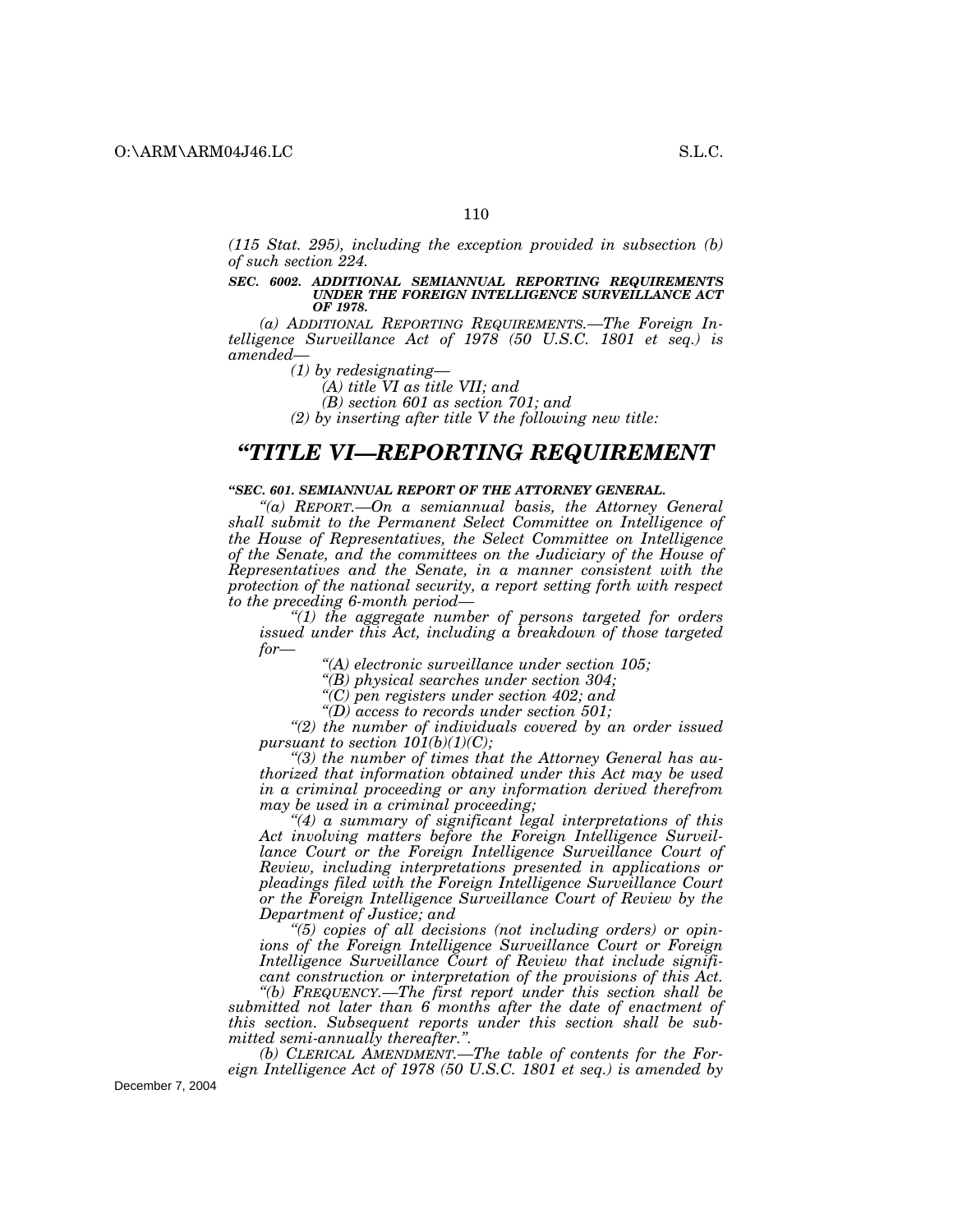*striking the items relating to title VI and inserting the following new items:*

*''TITLE VI—REPORTING REQUIREMENT ''Sec. 601. Semiannual report of the Attorney General. ''TITLE VII—EFFECTIVE DATE*

*''Sec. 701. Effective date.''.*

# *Subtitle B—Money Laundering and Terrorist Financing*

### *SEC. 6101. ADDITIONAL AUTHORIZATION FOR FINCEN.*

*Subsection (d) of section 310 of title 31, United States Code, is amended—*

*(1) by striking ''APPROPRIATIONS.—There are authorized''*

*and inserting ''APPROPRIATIONS.— ''(1) IN GENERAL.—There are authorized''; and*

*(2) by adding at the end the following new paragraph: PROVEMENTS IN MISSION-CRITICAL FINCEN SYSTEMS.—There are authorized to be appropriated for fiscal year 2005 the following amounts, which are authorized to remain available until expended:*

*''(A) BSA DIRECT.—For technological improvements to provide authorized law enforcement and financial regulatory agencies with Web-based access to FinCEN data, to fully develop and implement the highly secure network required under section 362 of Public Law 107–56 to expedite the filing of, and reduce the filing costs for, financial institution reports, including suspicious activity reports, collected by FinCEN under chapter 53 and related provisions of law, and enable FinCEN to immediately alert financial institutions about suspicious activities that warrant immediate and enhanced scrutiny, and to provide and upgrade advanced information-sharing technologies to materially improve the Government's ability to exploit the information in the FinCEN data banks, \$16,500,000.*

*''(B) ADVANCED ANALYTICAL TECHNOLOGIES.—To provide advanced analytical tools needed to ensure that the data collected by FinCEN under chapter 53 and related provisions of law are utilized fully and appropriately in safeguarding financial institutions and supporting the war on terrorism, \$5,000,000.*

*''(C) DATA NETWORKING MODERNIZATION.—To improve the telecommunications infrastructure to support the improved capabilities of the FinCEN systems, \$3,000,000.*

*''(D) ENHANCED COMPLIANCE CAPABILITY.—To improve the effectiveness of the Office of Compliance in FinCEN, \$3,000,000.*

*''(E) DETECTION AND PREVENTION OF FINANCIAL CRIMES AND TERRORISM.—To provide development of, and training in the use of, technology to detect and prevent financial*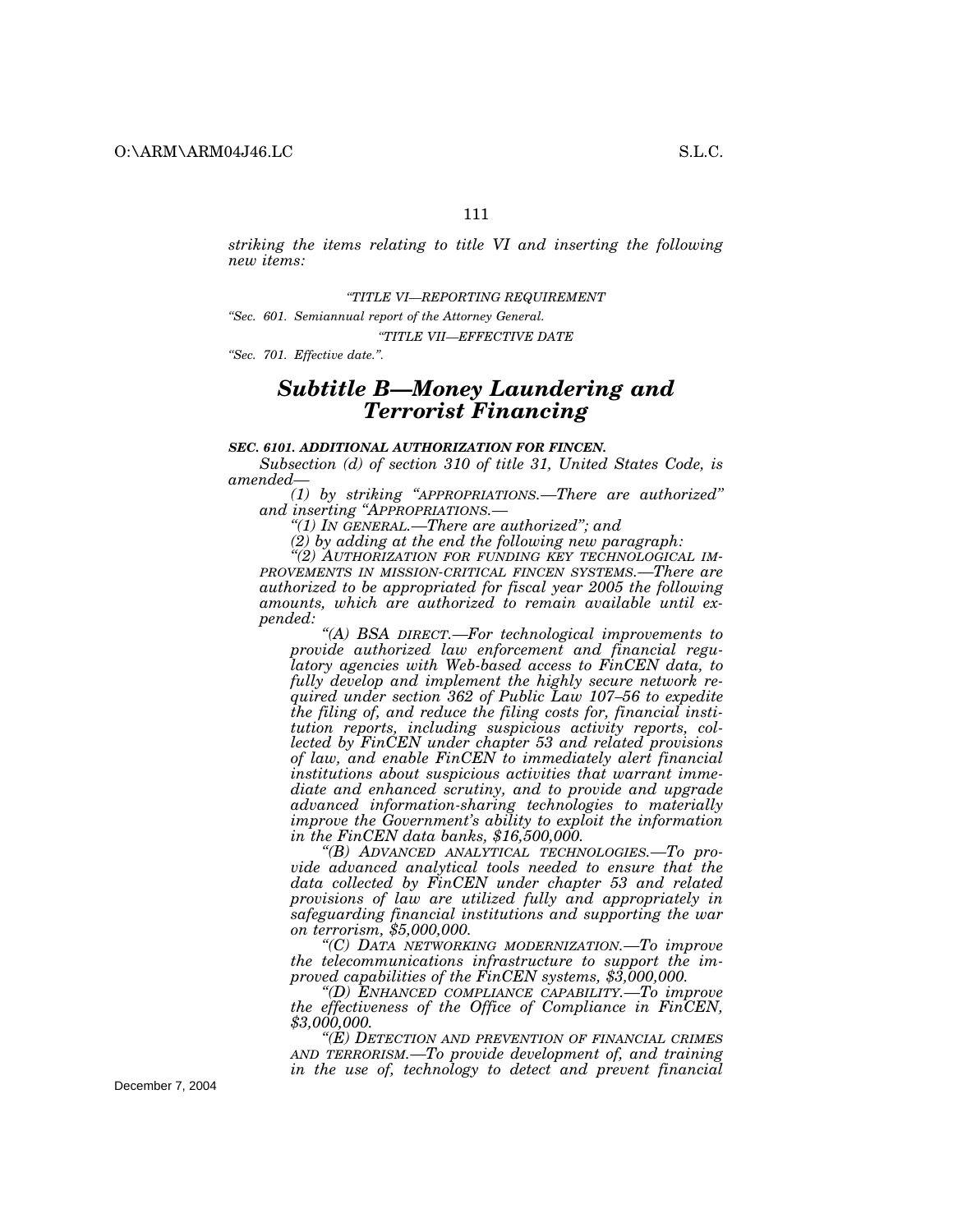*crimes and terrorism within and without the United States, \$8,000,000.''.*

## *SEC. 6102. MONEY LAUNDERING AND FINANCIAL CRIMES STRATEGY REAUTHORIZATION.*

*(a) PROGRAM.—Section 5341(a)(2) of title 31, United States Code, is amended—*

*(1) by striking ''February 1'' and inserting ''August 1''; and (2) by striking ''and 2003,'' and inserting ''2003, 2005, and 2007,''.*

*(b) REAUTHORIZATION OF APPROPRIATIONS.—Section 5355 of title 31, United States Code, is amended by adding at the end the following:*

*''2004 ...................................................... \$15,000,000. ''2005 ...................................................... \$15,000,000.''.*

# *Subtitle C—Money Laundering Abatement and Financial Antiterrorism Technical Corrections*

### *SEC. 6201. SHORT TITLE.*

*This subtitle may be cited as the ''International Money Laundering Abatement and Financial Antiterrorism Technical Corrections Act of 2004''.*

*SEC. 6202. TECHNICAL CORRECTIONS TO PUBLIC LAW 107–56.*

*(a) The heading of title III of Public Law 107–56 is amended to read as follows:*

# *''TITLE III—INTERNATIONAL MONEY LAUNDERING ABATEMENT AND FI-NANCIAL ANTITERRORISM ACT OF 2001''.*

*(b) The table of contents for Public Law 107–56 is amended by striking the item relating to title III and inserting the following:*

*''TITLE III—INTERNATIONAL MONEY LAUNDERING ABATEMENT AND FINANCIAL ANTITERRORISM ACT OF 2001''.*

*(c) Section 302 of Public Law 107–56 is amended—*

*(1) in subsection (a)(4), by striking the comma after ''movement of criminal funds'';*

 $(2)$  in subsection  $(b)(7)$ , by inserting "or types of accounts" *after ''classes of international transactions''; and*

*(3) in subsection (b)(10), by striking ''subchapters II and III'' and inserting ''subchapter II''.*

*(d) Section 303(a) of Public Law 107–56 is amended by striking ''Anti-Terrorist Financing Act'' and inserting ''Financial Antiterrorism Act''.*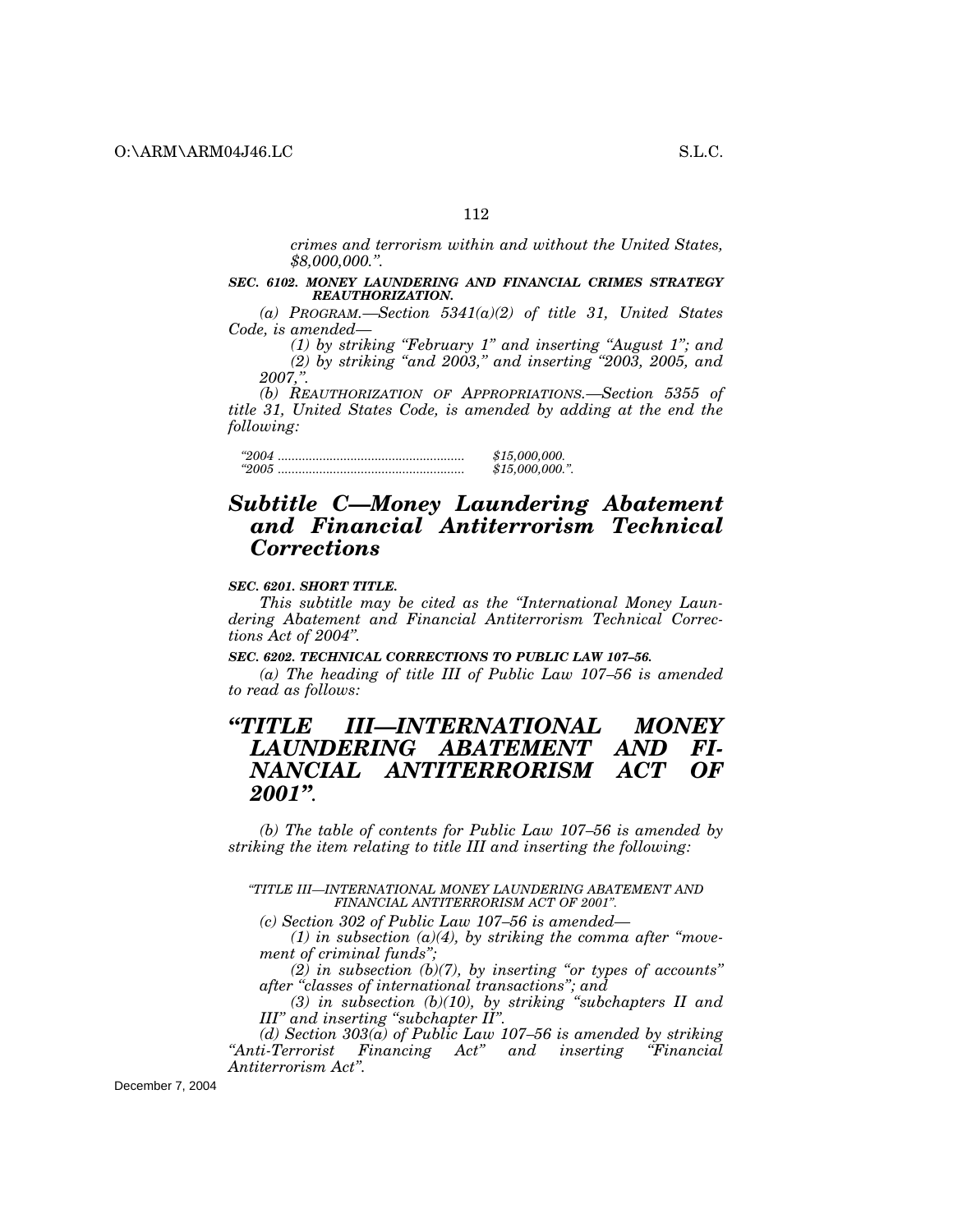*(e) The heading for section 311 of Public Law 107–56 is amended by striking ''OR INTERNATIONAL TRANSACTIONS'' and inserting ''INTERNATIONAL TRANSACTIONS, OR TYPES OF ACCOUNTS''.*

*(f) Section 314 of Public Law 107–56 is amended—*

*(1) in paragraph (1)—*

*(A) by inserting a comma after ''organizations engaged in''; and*

*(B) by inserting a comma after ''credible evidence of engaging in'';*

*(2) in paragraph (2)(A)—*

*(A) by striking ''and'' after ''nongovernmental organizations,''; and*

*(B) by inserting a comma after ''unwittingly involved in such finances'';*

*(3) in paragraph (3)(A)—*

*(A) by striking ''to monitor accounts of'' and inserting ''monitor accounts of,''; and*

*(B) by striking the comma after ''organizations identified''; and*

*(4) in paragraph (3)(B), by inserting ''financial'' after ''size, and nature of the''.*

*(g) Section 321(a) of Public Law 107–56 is amended by striking ''5312(2)'' and inserting ''5312(a)(2)''.*

*(h) Section 325 of Public Law 107–56 is amended by striking ''as amended by section 202 of this title,'' and inserting ''as amended by section 352,''.*

*(i) Subsections (a)(2) and (b)(2) of section 327 of Public Law 107–56 are each amended by striking ''2001'' and all that follows and inserting a period.*

*(j) Section 356(c)(4) of Public Law 107–56 is amended by striking ''or business or other grantor trust'' and inserting '', business trust, or other grantor trust''.*

*(k) Section 358(e) of Public Law 107–56 is amended—*

*(1) by striking ''Section 123(a)'' and inserting ''That portion of section 123(a)'';*

*(2) by striking ''is amended to read'' and inserting ''that precedes paragraph (1) of such section is amended to read''; and*

*(3) in the amendment made in that subsection (e), by striking ''person.'' and inserting the following: ''person—''.*

*(l) Section 360 of Public Law 107–56 is amended—*

*(1) in subsection (a), by inserting ''the'' after ''utilization of the funds of''; and*

*(2) in subsection (b), by striking ''at such institutions'' and inserting ''at such institution''.*

*(m) Section 362(a)(1) of Public Law 107–56 is amended by striking ''subchapter II or III'' and inserting ''subchapter II''.*

*(n) Section 365 of Public Law 107–56 is amended—*

*(1) by redesignating the second of the 2 subsections designated as subsection (c) (relating to a clerical amendment) as subsection (d); and*

*(2) by redesignating subsection (f) as subsection (e).*

*(o) Section 365(d) of Public Law 107–56 (as so redesignated by subsection (n) of this section) is amended by striking ''section 5332 (as added by section 112 of this title)'' and inserting ''section 5330''.*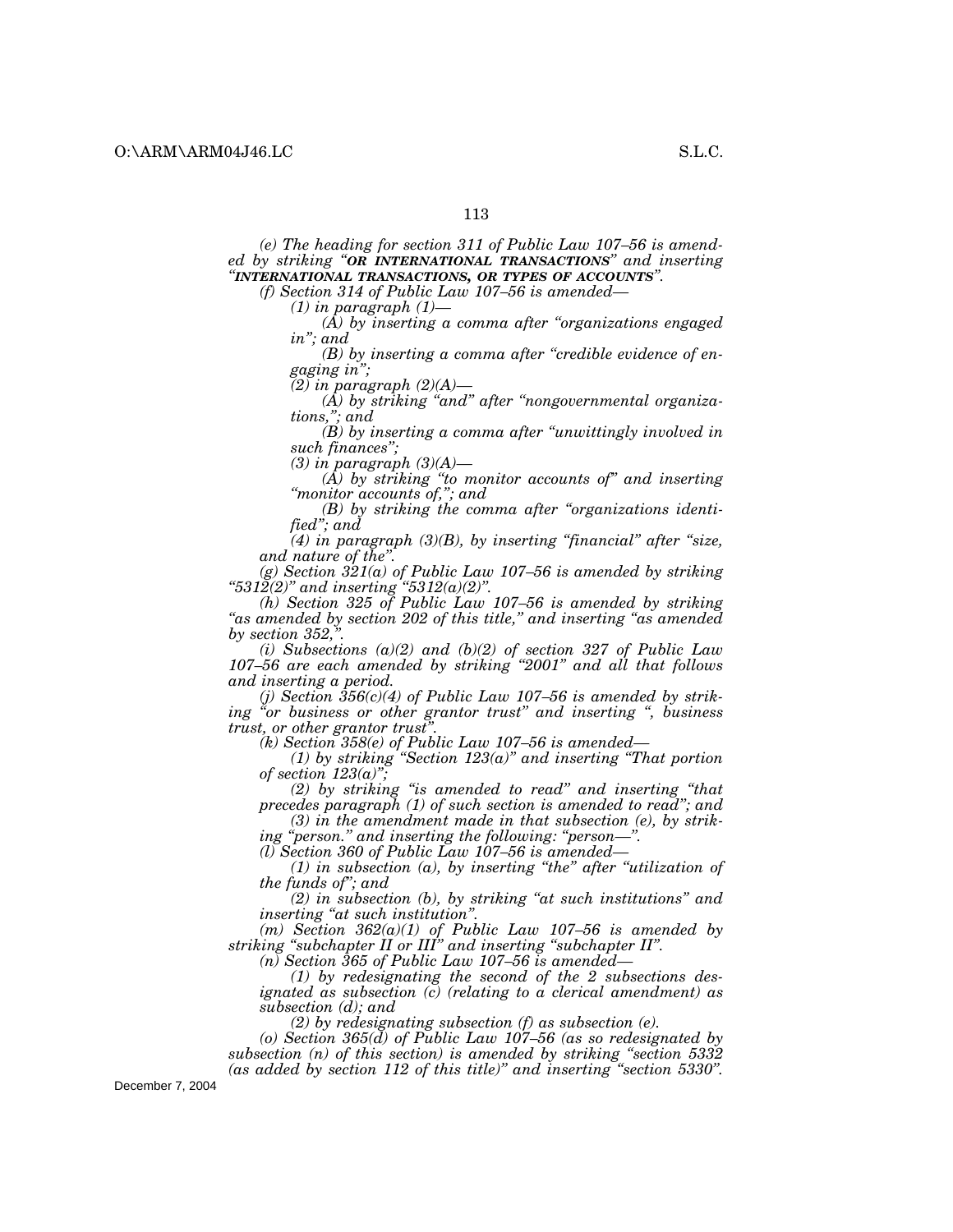*SEC. 6203. TECHNICAL CORRECTIONS TO OTHER PROVISIONS OF LAW.*

*(a) Section 310(c) of title 31, United States Code, is amended by striking ''the Network'' each place such term appears and inserting ''FinCEN''.*

*(b) Section 5312(a)(3)(C) of title 31, United States Code, is amended by striking ''sections 5333 and 5316'' and inserting ''sections 5316 and 5331''.*

*(c) Section 5318(i) of title 31, United States Code, is amended— (1) in paragraph (3)(B), by inserting a comma after ''foreign political figure'' the second place such term appears; and*

*(2) in the heading of paragraph (4), by striking ''DEFINI- TION'' and inserting ''DEFINITIONS''.*

*(d) Section 5318(k)(1)(B) of title 31, United States Code, is amended by striking ''section 5318A(f)(1)(B)'' and inserting ''section 5318A(e)(1)(B)''.*

*(e) The heading for section 5318A of title 31, United States Code, is amended to read as follows:*

### *''§ 5318A. Special measures for jurisdictions, financial institutions, international transactions, or types of accounts of primary money laundering concern''.*

*(f) Section 5318A of title 31, United States Code, is amended— (1) in subsection (a)(4)(A), by striking '', as defined in sec-*

*tion 3 of the Federal Deposit Insurance Act,'' and inserting ''(as defined in section 3 of the Federal Deposit Insurance Act)'';*

*(2) in subsection (a)(4)(B)(iii), by striking ''or class of transactions'' and inserting ''class of transactions, or type of account'';*

*(3) in subsection (b)(1)(A), by striking ''or class of transactions to be'' and inserting ''class of transactions, or type of account to be''; and*

*(4) in subsection (e)(3), by inserting ''or subsection (i) or (j) of section 5318'' after ''identification of individuals under this section''.*

*(g) Section 5324(b) of title 31, United States Code, is amended by striking ''5333'' each place such term appears and inserting ''5331''.*

*(h) Section 5332 of title 31, United States Code, is amended— (1) in subsection (b)(2), by striking '', subject to subsection (d) of this section''; and*

*(2) in subsection (c)(1), by striking '', subject to subsection (d) of this section,''.*

*(i) The table of sections for subchapter II of chapter 53 of title 31, United States Code, is amended by striking the item relating to section 5318A and inserting the following:*

*''5318A. Special measures for jurisdictions, financial institutions, international transactions, or types of accounts of primary money laundering concern.''.*

*(j) Section 18(w)(3) of the Federal Deposit Insurance Act (12 U.S.C. 1828(w)(3)) is amended by inserting a comma after ''agent of such institution''.*

*(k) Section 21(a)(2) of the Federal Deposit Insurance Act (12 U.S.C. 1829b(a)(2)) is amended by striking ''recognizes that'' and inserting ''recognizing that''.*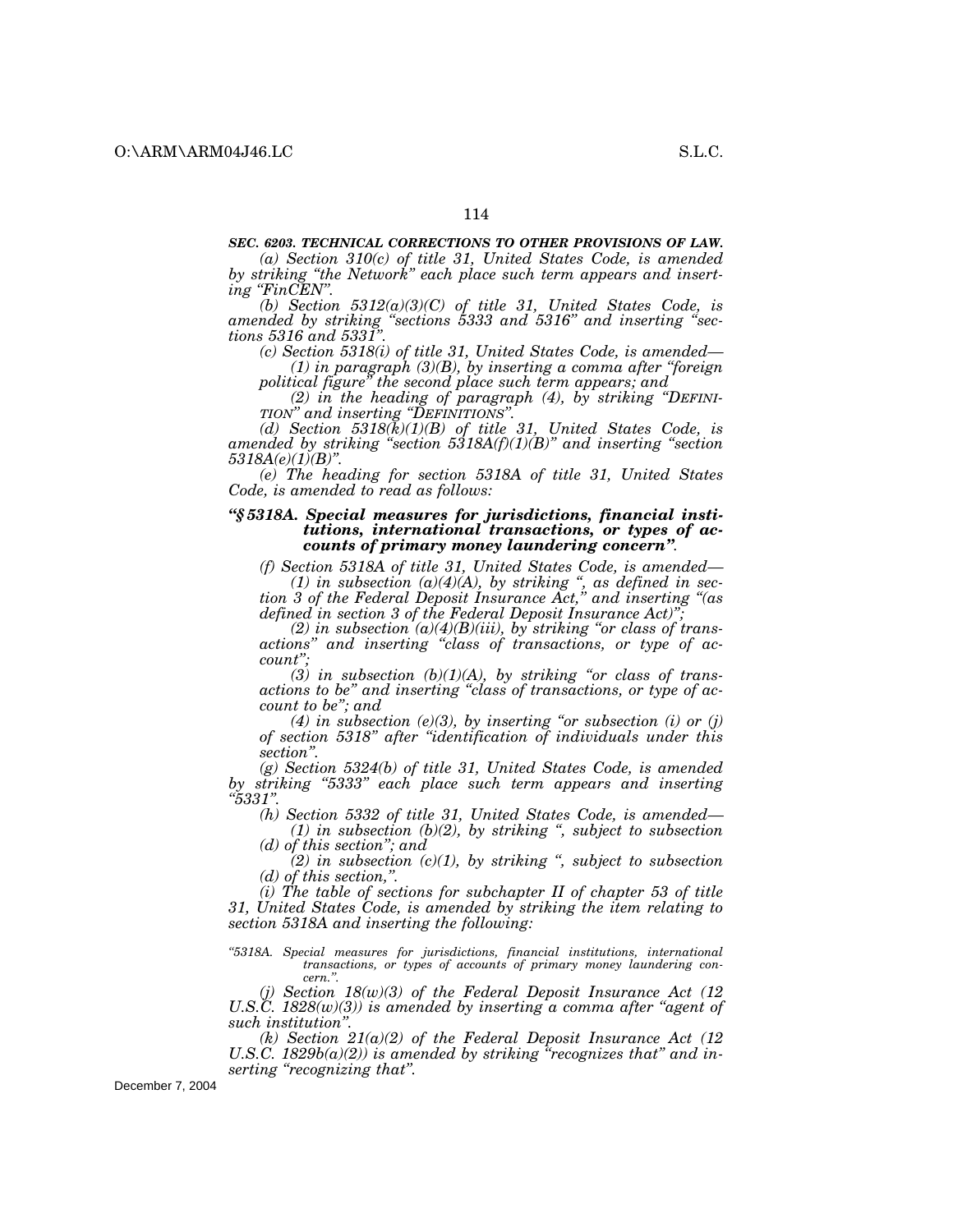*(l) Section 626(e) of the Fair Credit Reporting Act (15 U.S.C. 1681v(e)) is amended by striking ''governmental agency'' and inserting ''government agency''.*

#### *SEC. 6204. REPEAL OF REVIEW.*

*Title III of Public Law 107–56 is amended by striking section 303 (31 U.S.C. 5311 note).*

#### *SEC. 6205. EFFECTIVE DATE.*

*The amendments made by this subchapter to Public Law 107– 56, the United States Code, the Federal Deposit Insurance Act, and any other provision of law shall take effect as if such amendments had been included in Public Law 107–56, as of the date of enactment of such Public Law, and no amendment made by such Public Law that is inconsistent with an amendment made by this subchapter shall be deemed to have taken effect.*

## *Subtitle D—Additional Enforcement Tools*

### *SEC. 6301. BUREAU OF ENGRAVING AND PRINTING SECURITY PRINT-ING.*

*(a) PRODUCTION OF DOCUMENTS.—Section 5114(a) of title 31, United States Code (relating to engraving and printing currency and security documents), is amended—*

*(1) by striking ''(a) The Secretary of the Treasury'' and inserting:*

*''(a) AUTHORITY TO ENGRAVE AND PRINT.—*

*''(1) IN GENERAL.—The Secretary of the Treasury''; and*

*(2) by adding at the end the following new paragraphs:*

*''(2) ENGRAVING AND PRINTING FOR OTHER GOVERNMENTS.—*

*The Secretary of the Treasury may produce currency, postage stamps, and other security documents for foreign governments if—*

*''(A) the Secretary of the Treasury determines that such production will not interfere with engraving and printing needs of the United States; and*

*''(B) the Secretary of State determines that such production would be consistent with the foreign policy of the United States.*

*''(3) PROCUREMENT GUIDELINES.—Articles, material, and supplies procured for use in the production of currency, postage stamps, and other security documents for foreign governments pursuant to paragraph (2) shall be treated in the same manner as articles, material, and supplies procured for public use within the United States for purposes of title III of the Act of March 3, 1933 (41 U.S.C. 10a et seq.; commonly referred to as the Buy American Act).''.*

*(b) REIMBURSEMENT.—Section 5143 of title 31, United States Code (relating to payment for services of the Bureau of Engraving and Printing), is amended—*

*(1) in the first sentence, by inserting ''or to a foreign government under section 5114'' after ''agency'';*

*(2) in the second sentence, by inserting ''and other'' after ''including administrative''; and*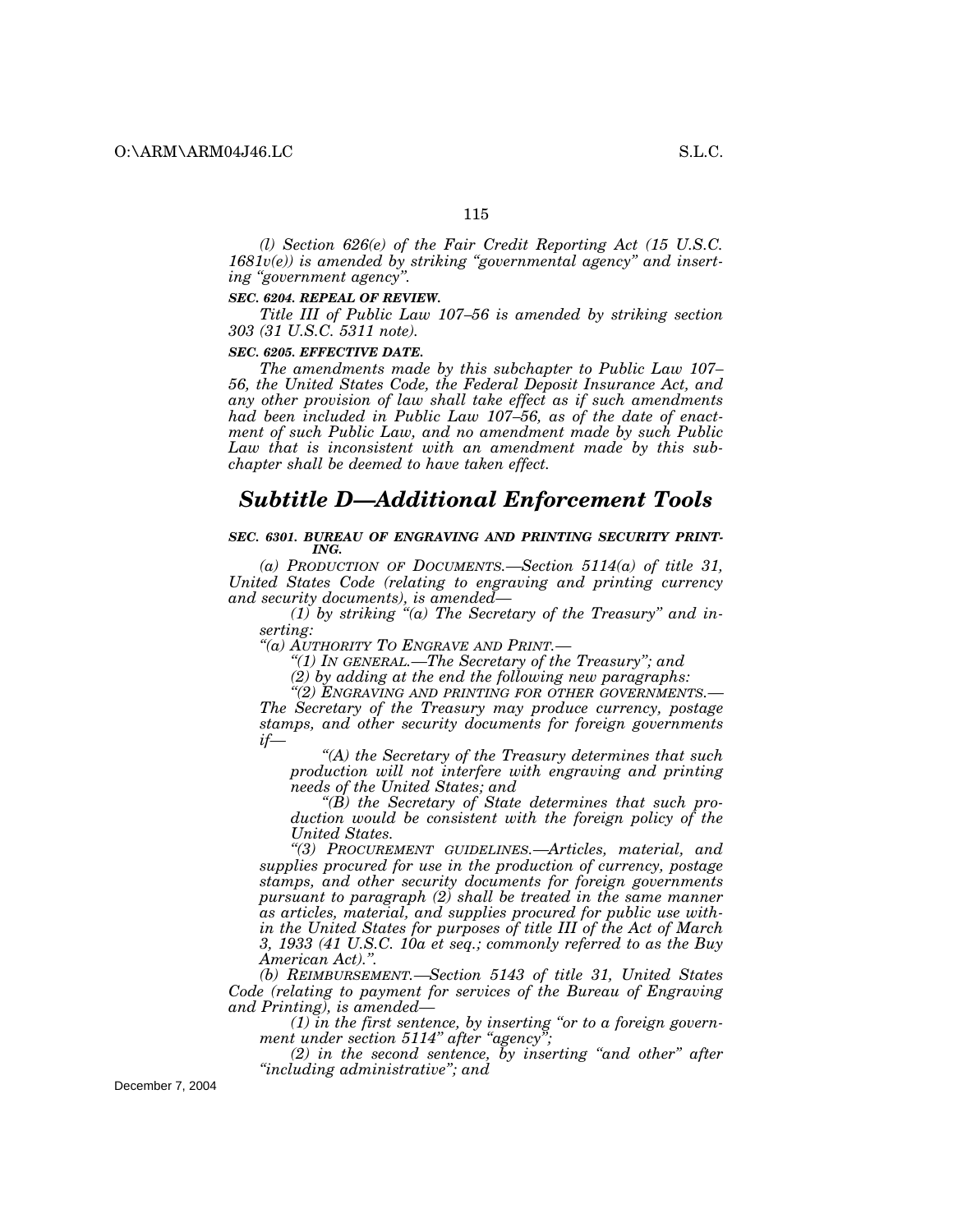*(3) in the last sentence, by inserting '', and the Secretary shall take such action, in coordination with the Secretary of State, as may be appropriate to ensure prompt payment by a foreign government of any invoice or statement of account submitted by the Secretary with respect to services rendered under section 5114'' before the period at the end.*

### *SEC. 6302. REPORTING OF CERTAIN CROSS-BORDER TRANSMITTAL OF FUNDS.*

*Section 5318 of title 31, United States Code, is amended by adding at the end the following new subsection:*

*''(n) REPORTING OF CERTAIN CROSS-BORDER TRANSMITTALS OF FUNDS.—*

*''(1) IN GENERAL.—Subject to paragraphs (3) and (4), the Secretary shall prescribe regulations requiring such financial institutions as the Secretary determines to be appropriate to report to the Financial Crimes Enforcement Network certain cross-border electronic transmittals of funds, if the Secretary determines that reporting of such transmittals is reasonably necessary to conduct the efforts of the Secretary against money laundering and terrorist financing.*

*''(2) LIMITATION ON REPORTING REQUIREMENTS.—Information required to be reported by the regulations prescribed under paragraph (1) shall not exceed the information required to be retained by the reporting financial institution pursuant to section 21 of the Federal Deposit Insurance Act and the regulations promulgated thereunder, unless—*

*''(A) the Board of Governors of the Federal Reserve System and the Secretary jointly determine that a particular item or items of information are not currently required to be retained under such section or such regulations; and*

*''(B) the Secretary determines, after consultation with the Board of Governors of the Federal Reserve System, that the reporting of such information is reasonably necessary to conduct the efforts of the Secretary to identify cross-border money laundering and terrorist financing.*

*''(3) FORM AND MANNER OF REPORTS.—In prescribing the regulations required under paragraph (1), the Secretary shall, subject to paragraph (2), determine the appropriate form, manner, content, and frequency of filing of the required reports.*

*''(4) FEASIBILITY REPORT.—*

*''(A) IN GENERAL.—Before prescribing the regulations required under paragraph (1), and as soon as is practicable after the date of enactment of the National Intelligence Reform Act of 2004, the Secretary shall submit a report to the Committee on Banking, Housing, and Urban Affairs of the Senate and the Committee on Financial Services of the House of Representatives that—*

*''(i) identifies the information in cross-border electronic transmittals of funds that may be found in particular cases to be reasonably necessary to conduct the efforts of the Secretary to identify money laundering and terrorist financing, and outlines the criteria to be used by the Secretary to select the situations in which reporting under this subsection may be required;*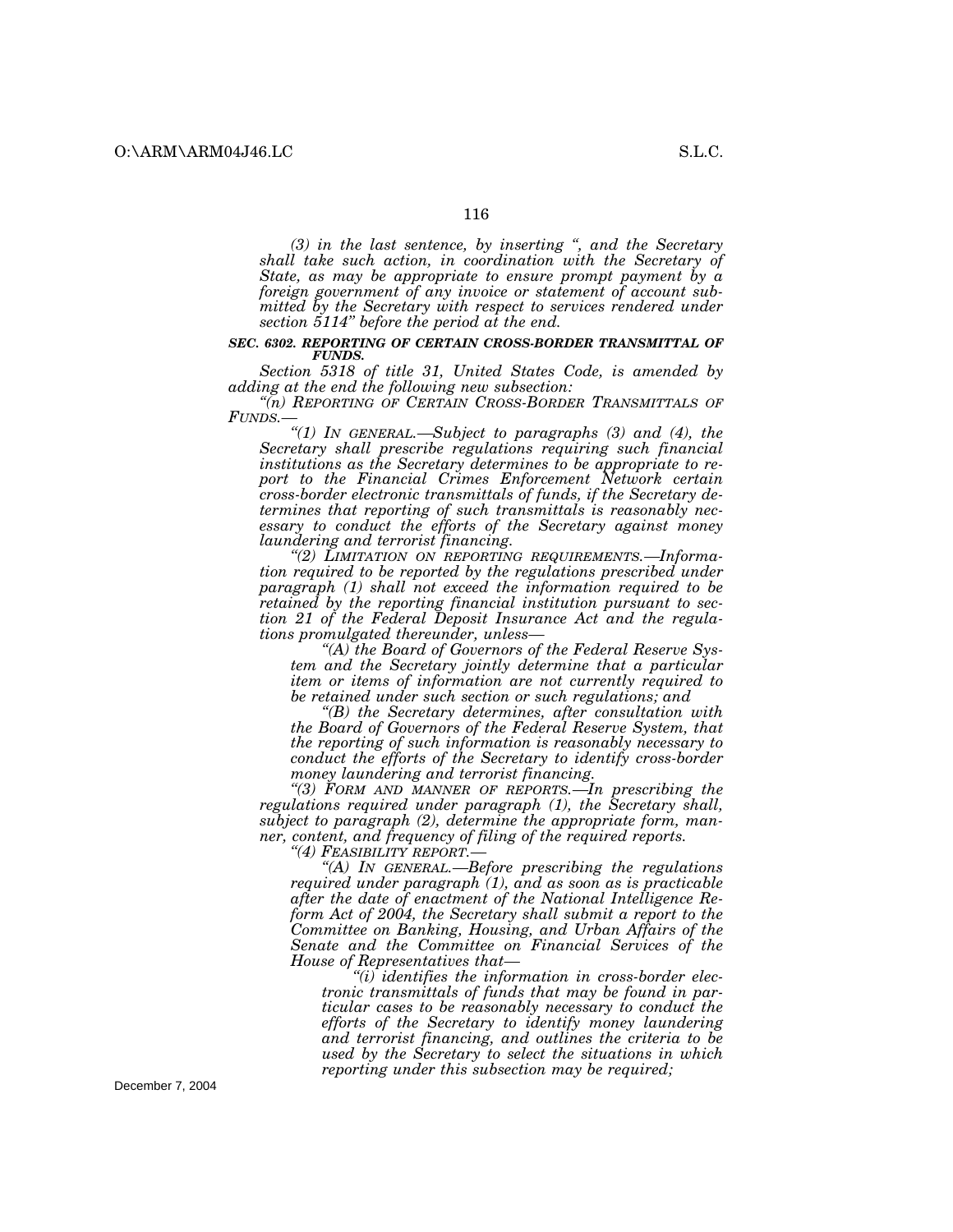*''(ii) outlines the appropriate form, manner, content, and frequency of filing of the reports that may be required under such regulations;*

*''(iii) identifies the technology necessary for the Financial Crimes Enforcement Network to receive, keep, exploit, protect the security of, and disseminate information from reports of cross-border electronic transmittals of funds to law enforcement and other entities engaged in efforts against money laundering and terrorist financing; and*

*''(iv) discusses the information security protections required by the exercise of the Secretary's authority under this subsection.*

*''(B) CONSULTATION.—In reporting the feasibility report under subparagraph (A), the Secretary may consult with the Bank Secrecy Act Advisory Group established by the Secretary, and any other group considered by the Secretary to be relevant.*

*''(5) REGULATIONS.— ''(A) IN GENERAL.—Subject to subparagraph (B), the regulations required by paragraph (1) shall be prescribed in final form by the Secretary, in consultation with the Board of Governors of the Federal Reserve System, before the end of the 3-year period beginning on the date of enactment of the National Intelligence Reform Act of 2004.*

*''(B) TECHNOLOGICAL FEASIBILITY.—No regulations shall be prescribed under this subsection before the Secretary certifies to the Congress that the Financial Crimes Enforcement Network has the technological systems in place to effectively and efficiently receive, keep, exploit, protect the security of, and disseminate information from reports of cross-border electronic transmittals of funds to law enforcement and other entities engaged in efforts against money laundering and terrorist financing.''.*

## *SEC. 6303. TERRORISM FINANCING.*

*(a) REPORT ON TERRORIST FINANCING.— (1) IN GENERAL.—Not later than 270 days after the date of enactment of this Act, the President, acting through the Secretary of the Treasury, shall submit to Congress a report evaluating the current state of United States efforts to curtail the international financing of terrorism.*

*(2) CONTENTS.—The report required by paragraph (1) shall evaluate and make recommendations on—*

*(A) the effectiveness and efficiency of current United States governmental efforts and methods to detect, track, disrupt, and stop terrorist financing;*

*(B) the relationship between terrorist financing and money laundering, including how the laundering of proceeds related to illegal narcotics or foreign political corruption may contribute to terrorism or terrorist financing;*

*(C) the nature, effectiveness, and efficiency of current efforts to coordinate intelligence and agency operations within the United States Government to detect, track, disrupt, and stop terrorist financing, including identifying*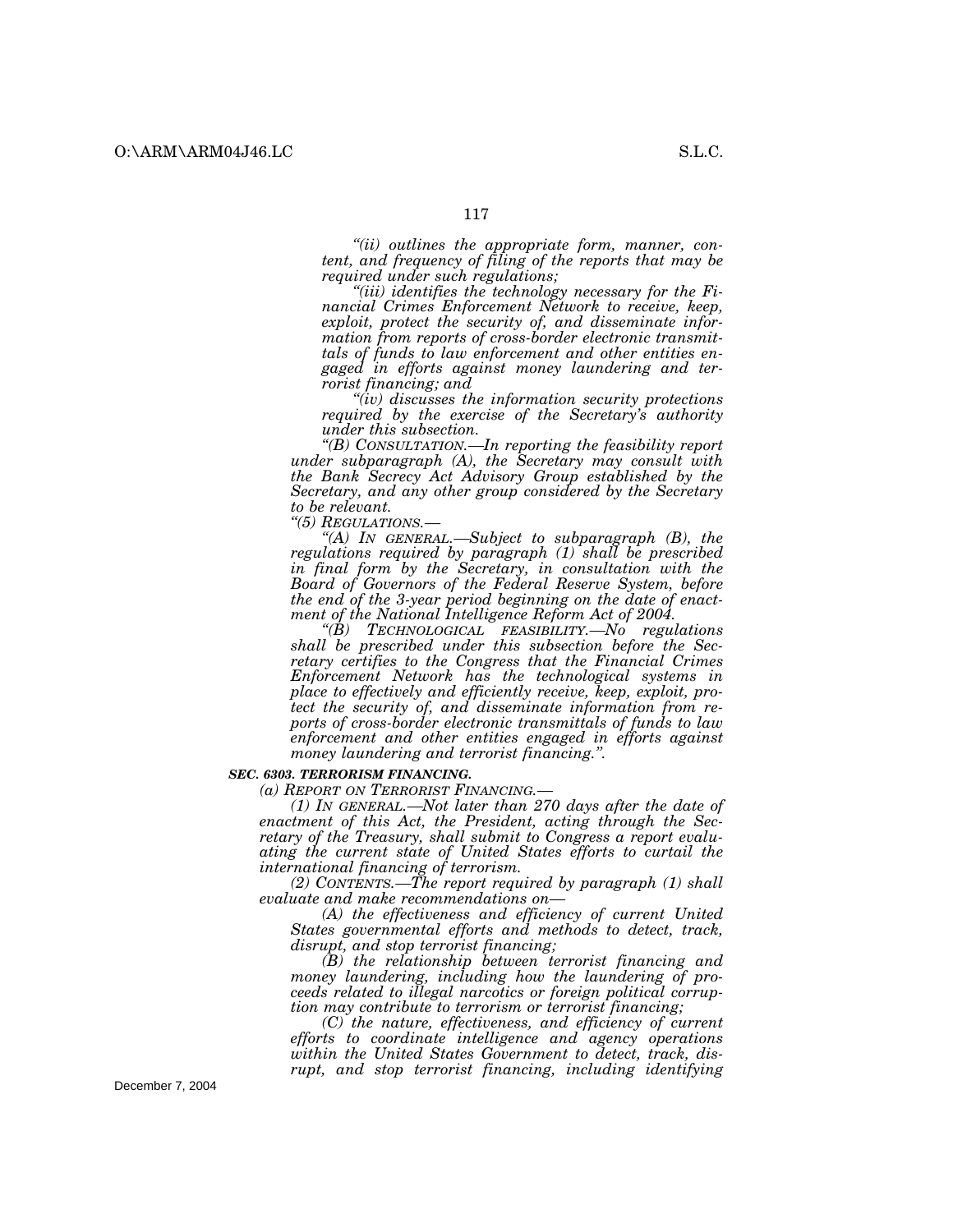*who, if anyone, has primary responsibility for developing priorities, assigning tasks to agencies, and monitoring the implementation of policy and operations;*

*(D) the effectiveness and efficiency of efforts to protect the critical infrastructure of the United States financial system, and ways to improve the effectiveness of financial institutions;*

*(E) ways to improve multilateral and international governmental cooperation on terrorist financing, including the adequacy of agency coordination within the United States related to participating in international cooperative efforts and implementing international treaties and compacts; and*

*(F) ways to improve the setting of priorities and coordination of United States efforts to detect, track, disrupt, and stop terrorist financing, including recommendations for changes in executive branch organization or procedures, legislative reforms, additional resources, or use of appropriated funds.*

*(b) POSTEMPLOYMENT RESTRICTION FOR CERTAIN BANK AND THRIFT EXAMINERS.—Section 10 of the Federal Deposit Insurance Act (12 U.S.C. 1820) is amended by adding at the end the following:*

*''(k) ONE-YEAR RESTRICTIONS ON FEDERAL EXAMINERS OF FI- NANCIAL INSTITUTIONS.— ''(1) IN GENERAL.—In addition to other applicable restric-*

*tions set forth in title 18, United States Code, the penalties set forth in paragraph (6) of this subsection shall apply to any person who—*

*''(A) was an officer or employee (including any special Government employee) of a Federal banking agency or a Federal reserve bank;*

*''(B) served 2 or more months during the final 12 months of his or her employment with such agency or entity as the senior examiner (or a functionally equivalent position) of a depository institution or depository institution holding company with continuing, broad responsibility for the examination (or inspection) of that depository institution or depository institution holding company on behalf of the relevant agency or Federal reserve bank; and*

*''(C) within 1 year after the termination date of his or her service or employment with such agency or entity, knowingly accepts compensation as an employee, officer, director, or consultant from—*

*''(i) such depository institution, any depository institution holding company that controls such depository institution, or any other company that controls such depository institution; or*

*''(ii) such depository institution holding company or any depository institution that is controlled by such depository institution holding company.*

*''(2) DEFINITIONS.—For purposes of this subsection—*

*''(A) the term 'depository institution' includes an uninsured branch or agency of a foreign bank, if such branch or agency is located in any State; and*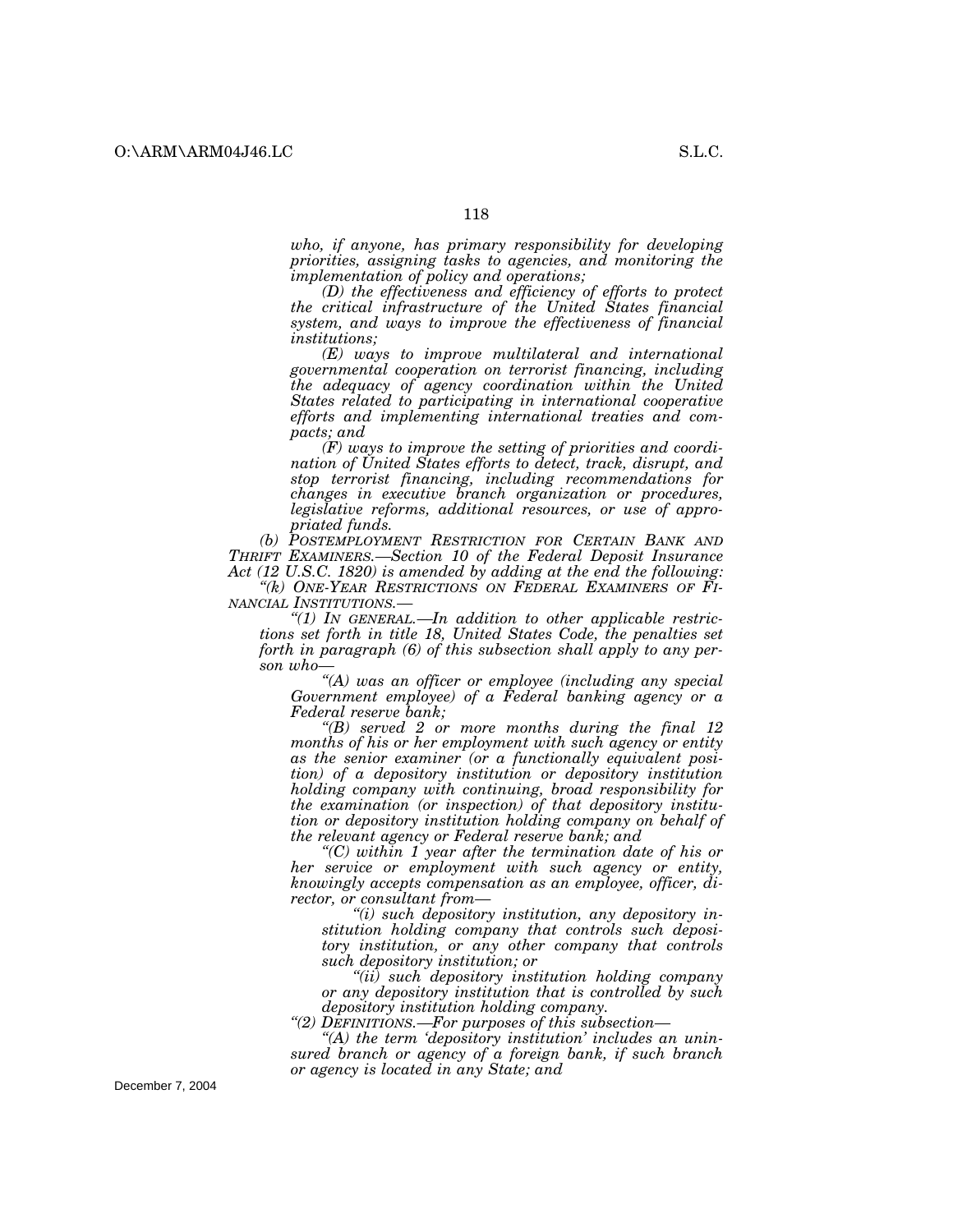*''(B) the term 'depository institution holding company' includes any foreign bank or company described in section 8(a) of the International Banking Act of 1978.*

*''(3) RULES OF CONSTRUCTION.—For purposes of this subsection, a foreign bank shall be deemed to control any branch or agency of the foreign bank, and a person shall be deemed to act as a consultant for a depository institution, depository institution holding company, or other company, only if such person directly works on matters for, or on behalf of, such depository institution, depository institution holding company, or other company.*

*''(4) REGULATIONS.— ''(A) IN GENERAL.—Each Federal banking agency shall prescribe rules or regulations to administer and carry out this subsection, including rules, regulations, or guidelines to define the scope of persons referred to in paragraph (1)(B).*

*''(B) CONSULTATION REQUIRED.—The Federal banking agencies shall consult with each other for the purpose of assuring that the rules and regulations issued by the agencies under subparagraph (A) are, to the extent possible, consistent, comparable, and practicable, taking into account any differences in the supervisory programs utilized by the agencies for the supervision of depository institutions and depository institution holding companies.*

*''(5) WAIVER.— ''(A) AGENCY AUTHORITY.—A Federal banking agency may grant a waiver, on a case by case basis, of the restriction imposed by this subsection to any officer or employee (including any special Government employee) of that agency, and the Board of Governors of the Federal Reserve System may grant a waiver of the restriction imposed by this subsection to any officer or employee of a Federal reserve bank, if the head of such agency certifies in writing that granting the waiver would not affect the integrity of the supervisory program of the relevant Federal banking agency.*

*''(B) DEFINITION.—For purposes of this paragraph, the head of an agency is—*

*''(i) the Comptroller of the Currency, in the case of the Office of the Comptroller of the Currency;*

*''(ii) the Chairman of the Board of Governors of the Federal Reserve System, in the case of the Board of Governors of the Federal Reserve System;*

*''(iii) the Chairperson of the Board of Directors, in the case of the Corporation; and*

*''(iv) the Director of the Office of Thrift Supervision, in the case of the Office of Thrift Supervision.*

*''(A)* In GENERAL.—In addition to any other adminis*trative, civil, or criminal remedy or penalty that may otherwise apply, whenever a Federal banking agency determines that a person subject to paragraph (1) has become associated, in the manner described in paragraph (1)(C), with a depository institution, depository institution holding com-*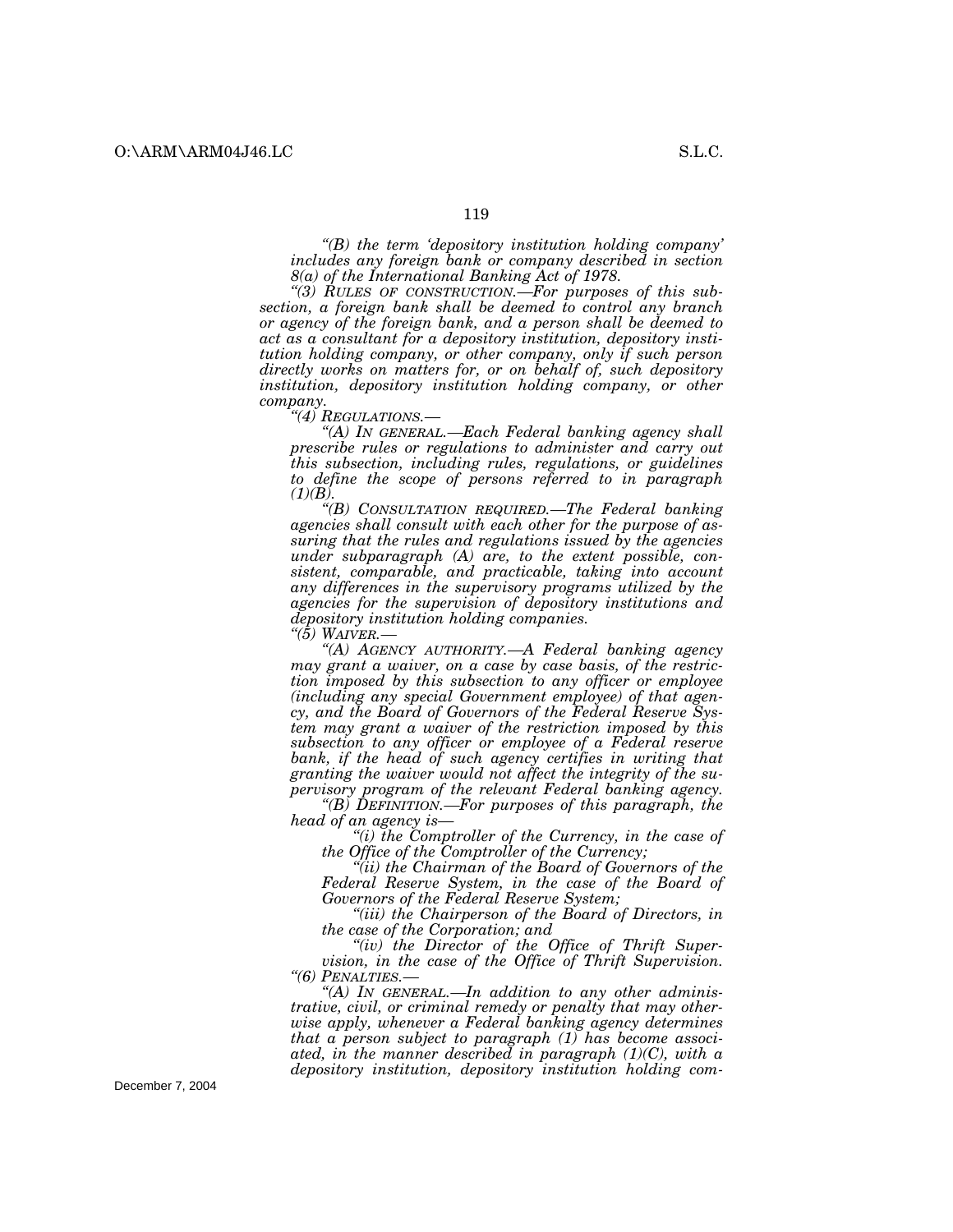*pany, or other company for which such agency serves as the appropriate Federal banking agency, the agency shall impose upon such person one or more of the following penalties:*

*''(i) INDUSTRY-WIDE PROHIBITION ORDER.—The Federal banking agency shall serve a written notice or order in accordance with and subject to the provisions of section 8(e)(4) for written notices or orders under paragraph (1) or (2) of section 8(e), upon such person of the intention of the agency—*

*''(I) to remove such person from office or to prohibit such person from further participation in the conduct of the affairs of the depository institution, depository institution holding company, or other company for a period of up to 5 years; and*

*''(II) to prohibit any further participation by such person, in any manner, in the conduct of the affairs of any insured depository institution for a period of up to 5 years.*

*''(ii) CIVIL MONETARY PENALTY.—The Federal banking agency may, in an administrative proceeding or civil action in an appropriate United States district court, impose on such person a civil monetary penalty of not more than \$250,000. Any administrative proceeding under this clause shall be conducted in accordance with section 8(i). In lieu of an action by the Federal banking agency under this clause, the Attorney General of the United States may bring a civil action under this clause in the appropriate United States district court.*

*''(B) SCOPE OF PROHIBITION ORDER.—Any person subject to an order issued under subparagraph (A)(i) shall be subject to paragraphs (6) and (7) of section 8(e) in the same manner and to the same extent as a person subject to an order issued under such section.*

*''(C) DEFINITIONS.—Solely for purposes of this paragraph, the 'appropriate Federal banking agency' for a company that is not a depository institution or depository institution holding company shall be the Federal banking agency on whose behalf the person described in paragraph (1) performed the functions described in paragraph (1)(B).''.*

*(c) POSTEMPLOYMENT RESTRICTION FOR CERTAIN CREDIT UNION EXAMINERS.—Section 206 of the Federal Credit Union Act (12 U.S.C. 1786) is amended by adding at the end the following:*

*''(w) ONE-YEAR RESTRICTIONS ON FEDERAL EXAMINERS OF IN-SURED CREDIT UNIONS.—*

*''(1) IN GENERAL.—In addition to other applicable restrictions set forth in title 18, United States Code, the penalties set forth in paragraph (5) of this subsection shall apply to any person who—*

*''(A) was an officer or employee (including any special Government employee) of the Administration;*

*''(B) served 2 or more months during the final 12 months of his or her employment with the Administration*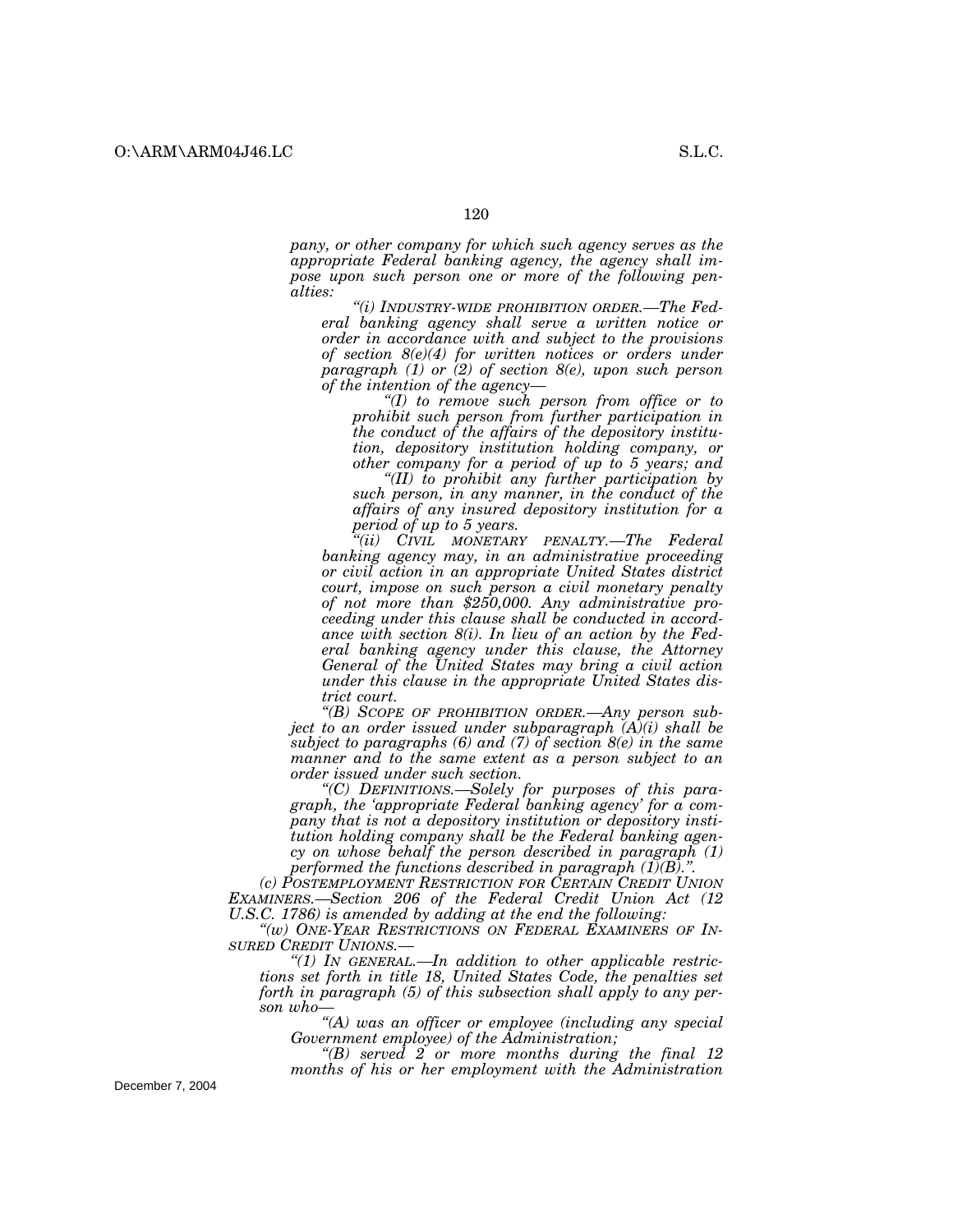*as the senior examiner (or a functionally equivalent position) of an insured credit union with continuing, broad responsibility for the examination (or inspection) of that insured credit union on behalf of the Administration; and*

*''(C) within 1 year after the termination date of his or her service or employment with the Administration, knowingly accepts compensation as an employee, officer, director, or consultant from such insured credit union.*

*''(2) RULE OF CONSTRUCTION.—For purposes of this subsection, a person shall be deemed to act as a consultant for an insured credit union only if such person directly works on matters for, or on behalf of, such insured credit union.*

*''(3) REGULATIONS.— ''(A) IN GENERAL.—The Board shall prescribe rules or regulations to administer and carry out this subsection, including rules, regulations, or guidelines to define the scope of persons referred to in paragraph (1)(B).*

*''(B) CONSULTATION.—In prescribing rules or regulations under this paragraph, the Board shall, to the extent it deems necessary, consult with the Federal banking agencies (as defined in section 3 of the Federal Deposit Insurance Act) on regulations issued by such agencies in carrying out section 10(k) of the Federal Deposit Insurance Act.*

*''(4) WAIVER.—The Board may grant a waiver, on a case by case basis, of the restriction imposed by this subsection to any officer or employee (including any special Government employee) of the Administration if the Chairman certifies in writing that granting the waiver would not affect the integrity of the supervisory program of the Administration.*

*''(5) PENALTIES.—*

*''(A) IN GENERAL.—In addition to any other administrative, civil, or criminal remedy or penalty that may otherwise apply, whenever the Board determines that a person subject to paragraph (1) has become associated, in the manner described in paragraph (1)(C), with an insured credit union, the Board shall impose upon such person one or more of the following penalties:*

*''(i) INDUSTRY-WIDE PROHIBITION ORDER.—The Board shall serve a written notice or order in accordance with and subject to the provisions of subsection (g)(4) for written notices or orders under paragraph (1) or (2) of subsection (g), upon such person of the intention of the Board—*

*''(I) to remove such person from office or to prohibit such person from further participation in the conduct of the affairs of the insured credit union for a period of up to 5 years; and*

*''(II) to prohibit any further participation by such person, in any manner, in the conduct of the affairs of any insured credit union for a period of up to 5 years.*

*''(ii) CIVIL MONETARY PENALTY.—The Board may, in an administrative proceeding or civil action in an*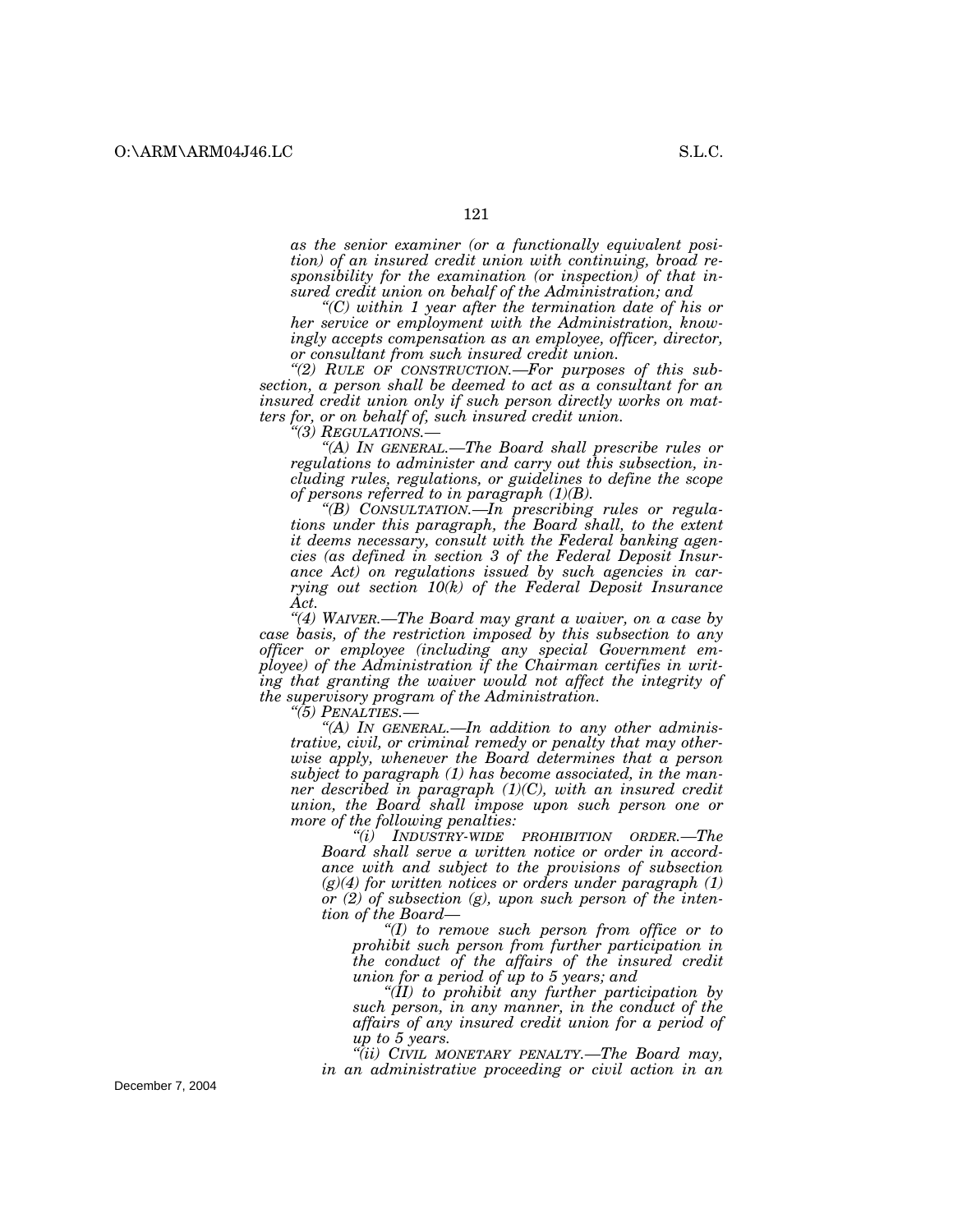*appropriate United States district court, impose on such person a civil monetary penalty of not more than \$250,000. Any administrative proceeding under this clause shall be conducted in accordance with subsection (k). In lieu of an action by the Board under this clause, the Attorney General of the United States may bring a civil action under this clause in the appropriate United States district court.*

*''(B) SCOPE OF PROHIBITION ORDER.—Any person subject to an order issued under this subparagraph (A)(i) shall be subject to paragraphs (5) and (7) of subsection (g) in the same manner and to the same extent as a person subject to an order issued under subsection (g).''.*

*(d) EFFECTIVE DATE.—Notwithstanding any other effective date established pursuant to this Act, subsection (a) shall become effective on the date of enactment of this Act, and the amendments made by subsections (b) and (c) shall become effective at the end of the 12 month period beginning on the date of enactment of this Act, whether or not final regulations are issued in accordance with the amendments made by this section as of that date of enactment.*

## *Subtitle E—Criminal History Background Checks*

*SEC. 6401. PROTECT ACT.*

*Public Law 108–21 is amended—*

*(1) in section 108(a)(2)(A) by striking ''an 18 month'' and inserting ''a 30-month''; and*

 $(2)$  in section  $108(a)(3)(A)$  by striking "an 18-month" and *inserting ''a 30-month''.*

*SEC. 6402. REVIEWS OF CRIMINAL RECORDS OF APPLICANTS FOR PRI-VATE SECURITY OFFICER EMPLOYMENT.*

*(a) SHORT TITLE.—This section may be cited as the ''Private Security Officer Employment Authorization Act of 2004''.*

*(b) FINDINGS.—Congress finds that—*

*(1) employment of private security officers in the United States is growing rapidly;*

*(2) private security officers function as an adjunct to, but not a replacement for, public law enforcement by helping to reduce and prevent crime;*

*(3) such private security officers protect individuals, property, and proprietary information, and provide protection to such diverse operations as banks, hospitals, research and development centers, manufacturing facilities, defense and aerospace contractors, high technology businesses, nuclear power plants, chemical companies, oil and gas refineries, airports, communication facilities and operations, office complexes, schools, residential properties, apartment complexes, gated communities, and others;*

*(4) sworn law enforcement officers provide significant services to the citizens of the United States in its public areas, and are supplemented by private security officers;*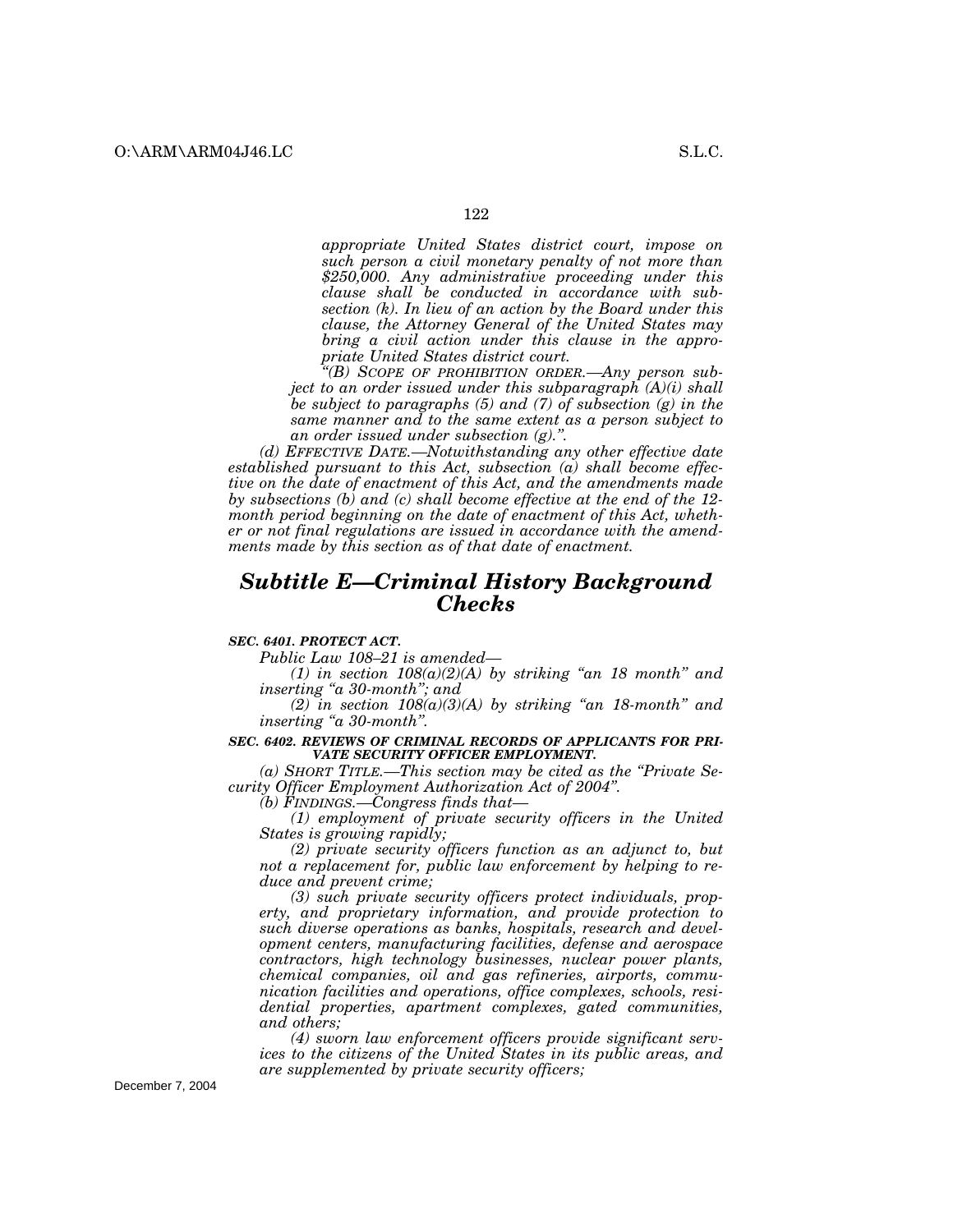*(5) the threat of additional terrorist attacks requires cooperation between public and private sectors and demands professional, reliable, and responsible security officers for the protection of people, facilities, and institutions;*

*(6) the trend in the Nation toward growth in such security services has accelerated rapidly;*

*(7) such growth makes available more public sector law enforcement officers to combat serious and violent crimes, including terrorism;*

*(8) the American public deserves the employment of qualified, well-trained private security personnel as an adjunct to sworn law enforcement officers; and*

*(9) private security officers and applicants for private security officer positions should be thoroughly screened and trained. (c) DEFINITIONS.—In this section:*

*(1) EMPLOYEE.—The term ''employee'' includes both a current employee and an applicant for employment as a private security officer.*

*(2) AUTHORIZED EMPLOYER.—The term ''authorized employer'' means any person that—*

*(A) employs private security officers; and*

*(B) is authorized by regulations promulgated by the Attorney General to request a criminal history record information search of an employee through a State identification bureau pursuant to this section.*

*(3) PRIVATE SECURITY OFFICER.—The term ''private security officer''—*

*(A) means an individual other than an employee of a Federal, State, or local government, whose primary duty is to perform security services, full or part time, for consideration, whether armed or unarmed and in uniform or plain clothes (except for services excluded from coverage under this Act if the Attorney General determines by regulation that such exclusion would serve the public interest); but*

*(B) does not include—*

*(i) employees whose duties are primarily internal audit or credit functions;*

*(ii) employees of electronic security system companies acting as technicians or monitors; or*

*(iii) employees whose duties primarily involve the secure movement of prisoners.*

*(4) SECURITY SERVICES.—The term ''security services'' means acts to protect people or property as defined by regulations promulgated by the Attorney General.*

*(5) STATE IDENTIFICATION BUREAU.—The term ''State identification bureau'' means the State entity designated by the Attorney General for the submission and receipt of criminal history record information.*

*(d) CRIMINAL HISTORY RECORD INFORMATION SEARCH.— (1) IN GENERAL.—*

*(A) SUBMISSION OF FINGERPRINTS.—An authorized employer may submit to the State identification bureau of a participating State, fingerprints or other means of positive identification, as determined by the Attorney General, of an*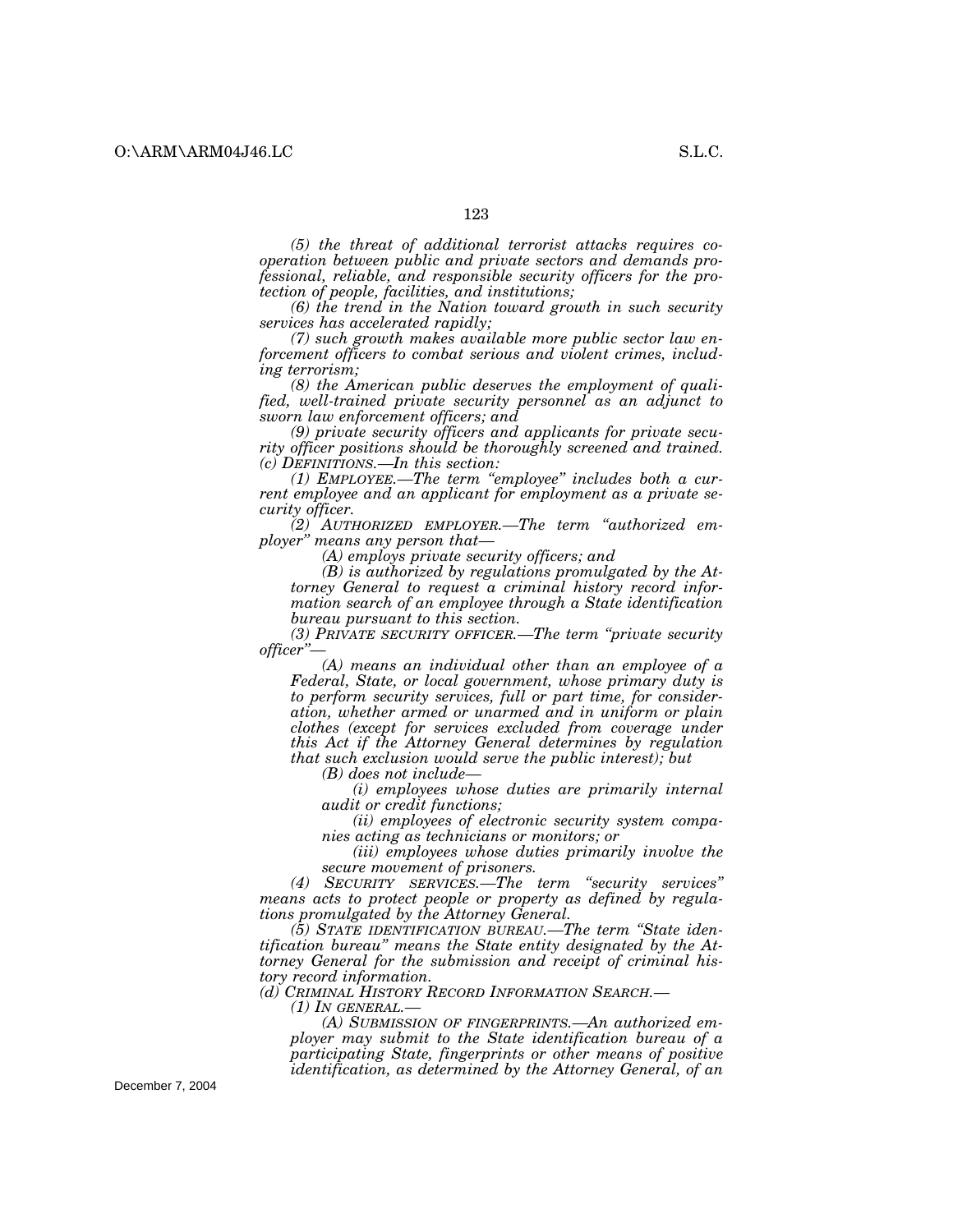*employee of such employer for purposes of a criminal history record information search pursuant to this Act.*

(*i*) PERMISSION.—An authorized employer shall ob*tain written consent from an employee to submit to the State identification bureau of the participating State the request to search the criminal history record information of the employee under this Act.*

*(ii) ACCESS.—An authorized employer shall provide to the employee confidential access to any information relating to the employee received by the authorized employer pursuant to this Act.*

*(TION BUREAU.—Upon receipt of a request for a criminal history record information search from an authorized employer pursuant to this Act, submitted through the State identification bureau of a participating State, the Attorney General shall—*

*(i) search the appropriate records of the Criminal Justice Information Services Division of the Federal Bureau of Investigation; and*

*(ii) promptly provide any resulting identification and criminal history record information to the submitting State identification bureau requesting the infor*mation.<br>*(D)* USE OF INFORMATION.—

*(i)* IN GENERAL.—Upon receipt of the criminal his*tory record information from the Attorney General by the State identification bureau, the information shall be used only as provided in clause (ii).*

*(ii) TERMS.—In the case of—*

*(I) a participating State that has no State standards for qualification to be a private security officer, the State shall notify an authorized employer as to the fact of whether an employee has been—*

*(aa) convicted of a felony, an offense involving dishonesty or a false statement if the conviction occurred during the previous 10 years, or an offense involving the use or attempted use of physical force against the person of another if the conviction occurred during the previous 10 years; or*

*(bb) charged with a criminal felony for which there has been no resolution during the preceding 365 days; or*

*(II) a participating State that has State standards for qualification to be a private security officer, the State shall use the information received pursuant to this Act in applying the State standards and shall only notify the employer of the results of the application of the State standards.*

*(E) FREQUENCY OF REQUESTS.—An authorized employer may request a criminal history record information*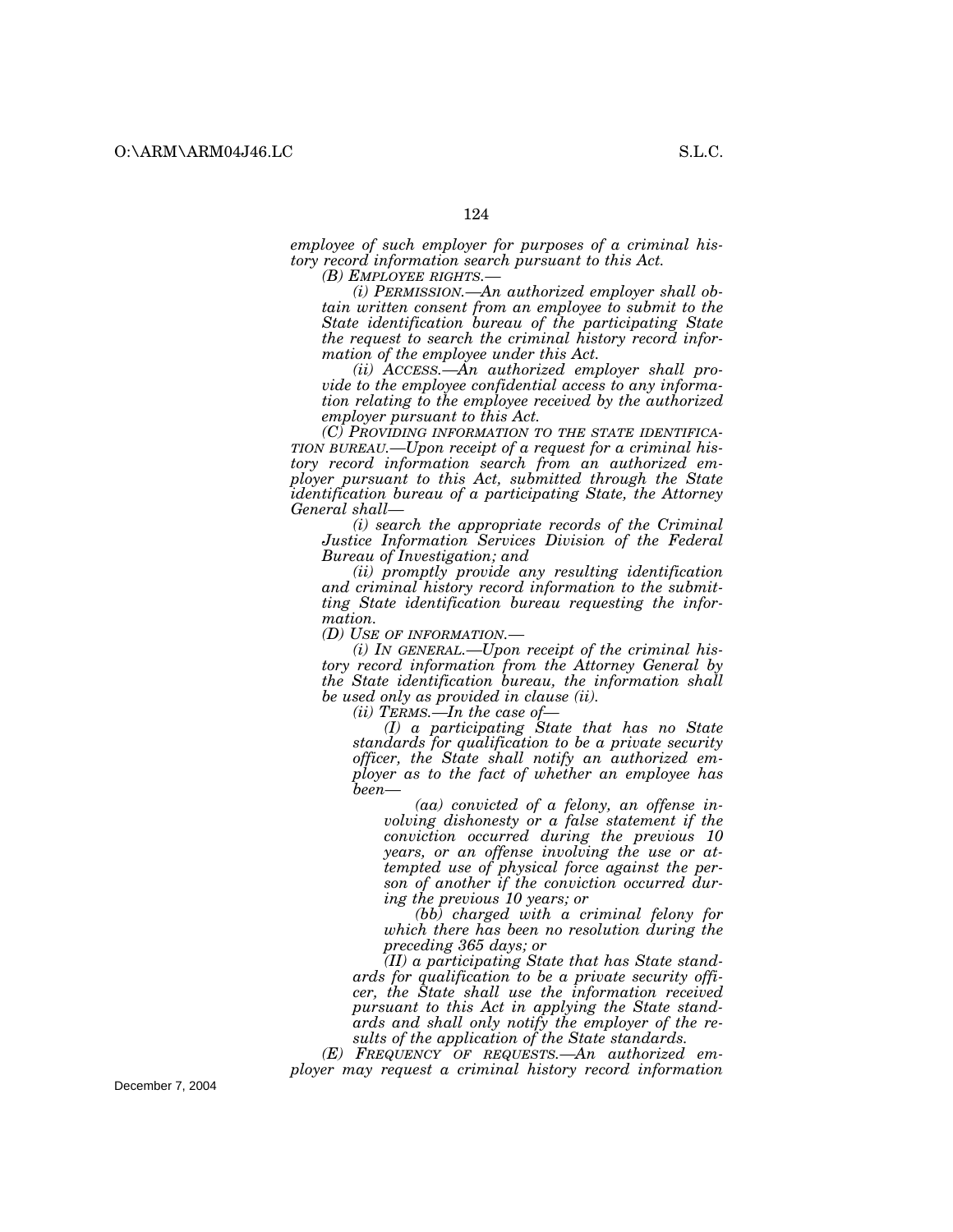*search for an employee only once every 12 months of continuous employment by that employee unless the authorized employer has good cause to submit additional requests.*

*(2) REGULATIONS.—Not later than 180 days after the date of enactment of this Act, the Attorney General shall issue such final or interim final regulations as may be necessary to carry out this Act, including—*

*(A) measures relating to the security, confidentiality, accuracy, use, submission, dissemination, destruction of information and audits, and record keeping;*

*(B) standards for qualification as an authorized employer; and*

*(C) the imposition of reasonable fees necessary for conducting the background checks.*

*(3) CRIMINAL PENALTIES FOR USE OF INFORMATION.—Whoever knowingly and intentionally uses any information obtained pursuant to this Act other than for the purpose of determining the suitability of an individual for employment as a private security officer shall be fined under title 18, United States Code, or imprisoned for not more than 2 years, or both.*

*(4) USER FEES.—*

*(A) IN GENERAL.—The Director of the Federal Bureau of Investigation may—*

*(i) collect fees to process background checks provided for by this Act; and*

*(ii) establish such fees at a level to include an additional amount to defray expenses for the automation of fingerprint identification and criminal justice information services and associated costs.*

*(B) LIMITATIONS.—Any fee collected under this subsection—*

*(i) shall, consistent with Public Law 101–515 and Public Law 104–99, be credited to the appropriation to be used for salaries and other expenses incurred through providing the services described in such Public Laws and in subparagraph (A);*

*(ii) shall be available for expenditure only to pay the costs of such activities and services; and*

*(iii) shall remain available until expended.*

*(C) STATE COSTS.—Nothing in this Act shall be construed as restricting the right of a State to assess a reasonable fee on an authorized employer for the costs to the State of administering this Act.*

*(5) STATE OPT OUT.—A State may decline to participate in the background check system authorized by this Act by enacting a law or issuing an order by the Governor (if consistent with State law) providing that the State is declining to participate pursuant to this subsection.*

#### *SEC. 6403. CRIMINAL HISTORY BACKGROUND CHECKS.*

*(a) IN GENERAL.—Not later than 180 days after the date of enactment of this Act, the Attorney General shall report to the Judiciary Committee of the Senate and the Judiciary Committee of the House of Representatives regarding all statutory requirements for*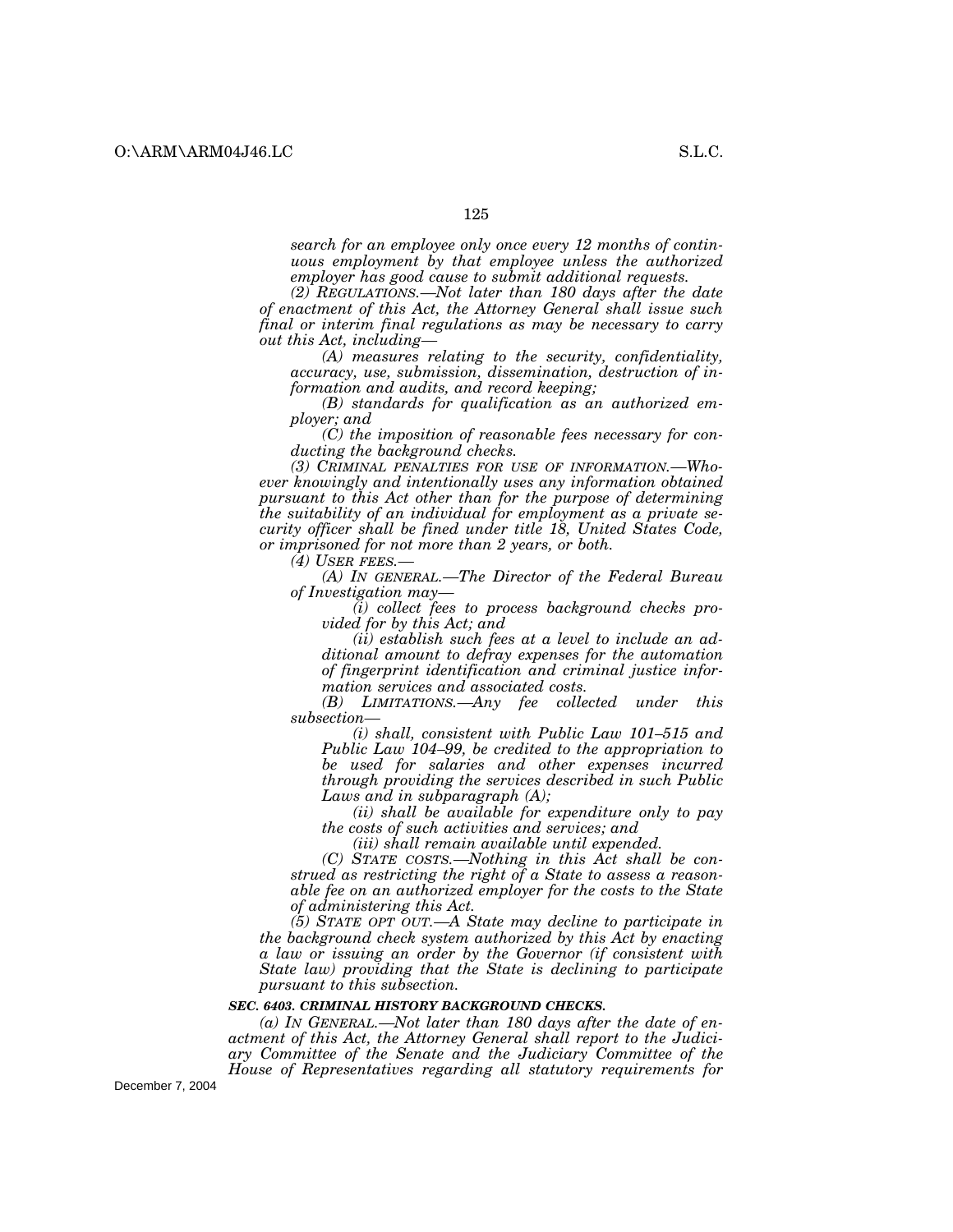*criminal history record checks that are required to be conducted by the Department of Justice or any of its components.*

*(b) DEFINITIONS.—As used in this section—*

*(1) the terms ''criminal history information'' and ''criminal history records'' include—*

*(A) an identifying description of the individual to whom the information or records pertain;*

*(B) notations of arrests, detentions, indictments, or other formal criminal charges pertaining to such individual; and*

*(C) any disposition to a notation described in subparagraph (B), including acquittal, sentencing, correctional supervision, or release; and*

*(2) the term ''IAFIS'' means the Integrated Automated Fingerprint Identification System of the Federal Bureau of Allocation, which serves as the national depository for fingerprint, biometric, and criminal history information, through which fingerprints are processed electronically.*

*(c) IDENTIFICATION OF INFORMATION.—The Attorney General shall identify—*

*(1) the number of criminal history record checks requested, including the type of information requested;*

*(2) the usage of different terms and definitions regarding criminal history information; and*

*(3) the variation in fees charged for such information and who pays such fees.*

*(d) RECOMMENDATIONS.—The Attorney General shall make recommendations to Congress for improving, standardizing, and consolidating the existing statutory authorization, programs, and procedures for the conduct of criminal history record checks for noncriminal justice purposes. In making these recommendations to Congress, the Attorney General shall consider—*

*(1) the effectiveness and efficiency of utilizing commercially available databases as a supplement to IAFIS criminal history information checks;*

*(2) any security concerns created by the existence of these commercially available databases concerning their ability to provide sensitive information that is not readily available about law enforcement or intelligence officials, including their identity, residence, and financial status;*

*(3) the effectiveness of utilizing State databases;*

*(4) any feasibility studies by the Department of Justice of the resources and structure of the Federal Bureau of Investigation to establish a system to provide criminal history information;*

*(5) privacy rights and other employee protections, including—*

*(A) employee consent;*

*(B) access to the records used if employment was denied;*

*(C) the disposition of the fingerprint submissions after the records are searched;*

*(D) an appeal mechanism; and*

*(E) penalties for misuse of the information;*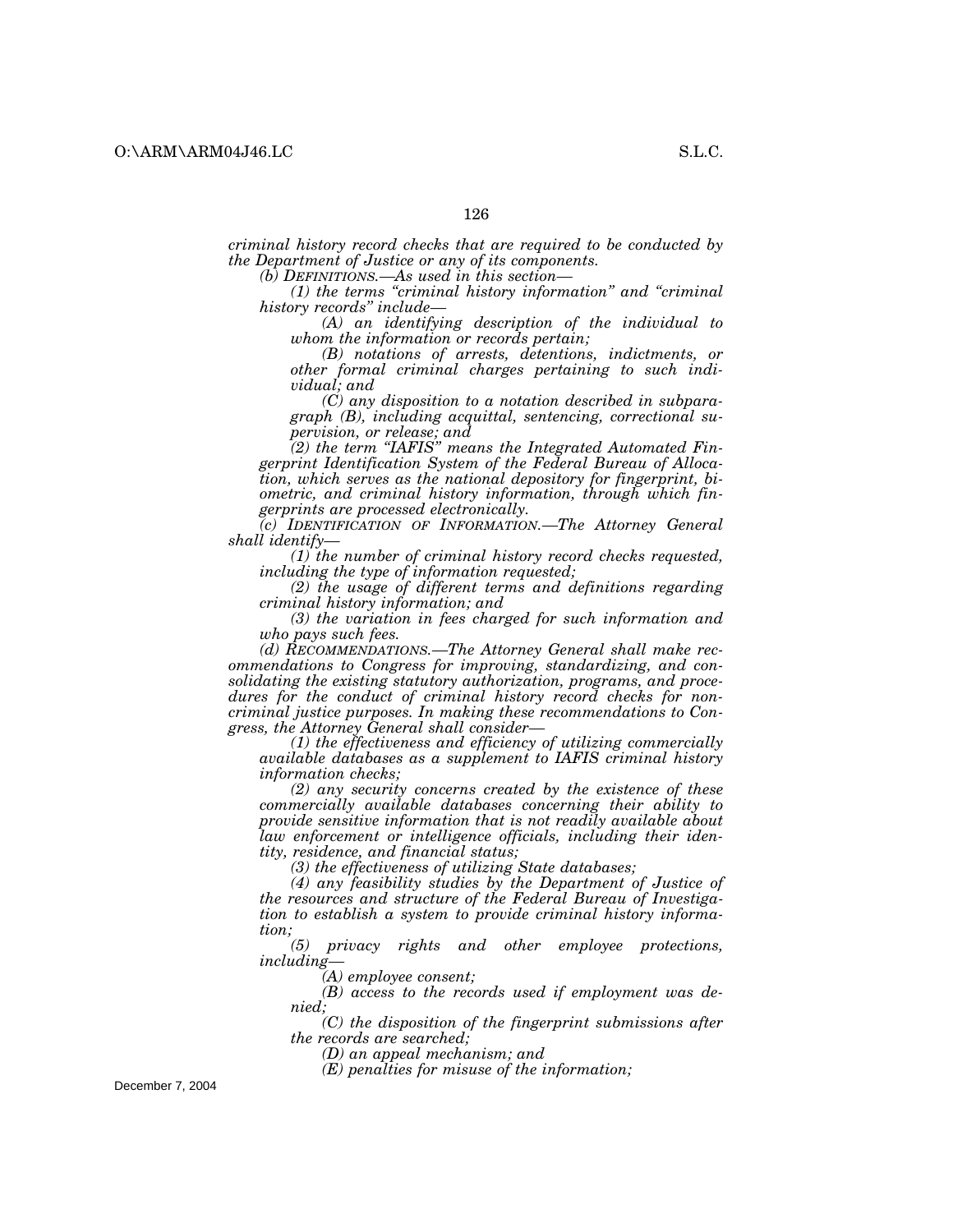*(6) the scope and means of processing background checks for private employers utilizing data maintained by the Federal Bureau of Investigation that the Attorney General should be allowed to authorize in cases where the authority for such checks is not available at the State level;*

*(7) any restrictions that should be placed on the ability of an employer to charge an employee or prospective employee for the cost associated with the background check;*

*(8) which requirements should apply to the handling of incomplete records;*

*(9) the circumstances under which the criminal history information should be disseminated to the employer;*

*(10) the type of restrictions that should be prescribed for the handling of criminal history information by an employer;*

*(11) the range of Federal and State fees that might apply to such background check requests;*

*(12) any requirements that should be imposed concerning the time for responding to such background check requests;*

*(13) any infrastructure that may need to be developed to support the processing of such checks, including—*

*(A) the means by which information is collected and submitted in support of the checks; and*

*(B) the system capacity needed to process such checks at the Federal and State level;*

*(14) the role that States should play; and*

*(15) any other factors that the Attorney General determines to be relevant to the subject of the report.*

*(e) CONSULTATION.—In developing the report under this section, the Attorney General shall consult with representatives of State criminal history record repositories, the National Crime Prevention and Privacy Compact Council, appropriate representatives of private industry, and representatives of labor, as determined appropriate by the Attorney General.*

# *Subtitle F—Grand Jury Information Sharing*

#### *SEC. 6501. GRAND JURY INFORMATION SHARING.*

*(a) RULE AMENDMENTS.—Rule 6(e) of the Federal Rules of Criminal Procedure is amended—*

*(1) in paragraph (3)—*

*(A) in subparagraph (A)(ii), by striking ''or state subdivision or of an Indian tribe'' and inserting '', state subdivision, Indian tribe, or foreign government'';*

*(B) in subparagraph (D)—*

*(i) by inserting after the first sentence the following: ''An attorney for the government may also disclose any grand jury matter involving, within the United States or elsewhere, a threat of attack or other grave hostile acts of a foreign power or its agent, a threat of domestic or international sabotage or terrorism, or clandestine intelligence gathering activities by an intelligence service or network of a foreign power*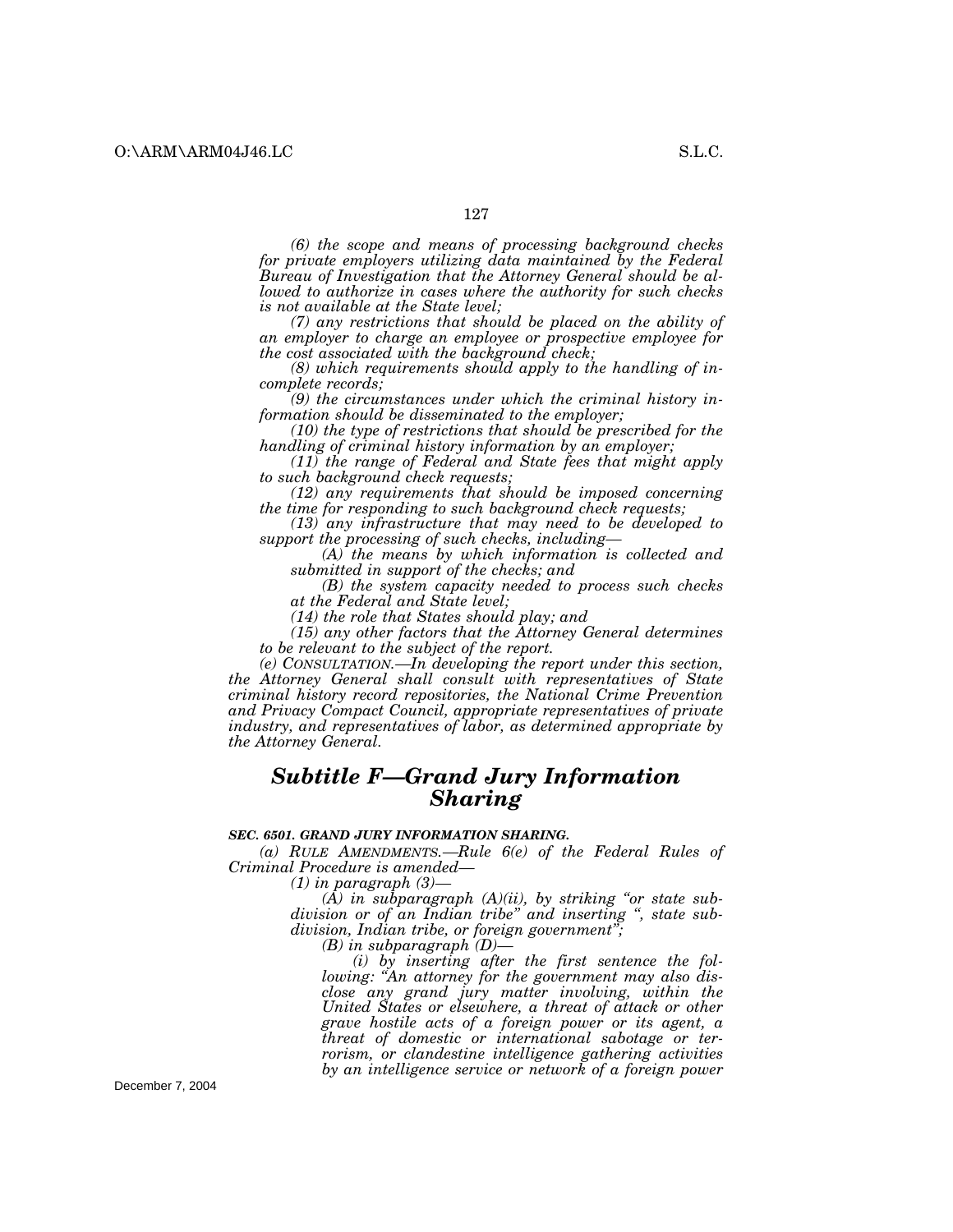*or by its agent, to any appropriate Federal, State, State subdivision, Indian tribal, or foreign government official, for the purpose of preventing or responding to such threat or activities.''; and*

*(ii) in clause (i)—*

*(I) by striking ''federal''; and*

*(II) by adding at the end the following: ''Any State, State subdivision, Indian tribal, or foreign government official who receives information under Rule 6(e)(3)(D) may use the information only consistent with such guidelines as the Attorney General and the Director of National Intelligence shall jointly issue.''; and*

*(C) in subparagraph (E)—*

*(i) by redesignating clauses (iii) and (iv) as clauses (iv) and (v), respectively;*

*(ii) by inserting after clause (ii) the following:*

*''(iii) at the request of the government, when sought by a foreign court or prosecutor for use in an official criminal investigation;''; and*

*(iii) in clause (iv), as redesignated—*

*(I) by striking ''state or Indian tribal'' and inserting ''State, Indian tribal, or foreign''; and*

*(II) by striking ''or Indian tribal official'' and inserting ''Indian tribal, or foreign government of-*

*ficial''; and*

*(2) in paragraph (7), by inserting '', or of guidelines jointly issued by the Attorney General and the Director of National Intelligence pursuant to Rule 6,'' after ''Rule 6''.*

*(b) CONFORMING AMENDMENT.—Section 203(c) of Public Law 107–56 (18 U.S.C. 2517 note) is amended by striking ''Rule*  $6(e)(3)(C)(i)(V)$  and  $(VI)'$  and inserting "Rule  $6(e)(3)(D)$ ".

## *Subtitle G—Providing Material Support to Terrorism*

### *SEC. 6601. SHORT TITLE.*

*This subtitle may be cited as the ''Material Support to Terrorism Prohibition Enhancement Act of 2004''.*

### *SEC. 6602. RECEIVING MILITARY-TYPE TRAINING FROM A FOREIGN TERRORIST ORGANIZATION.*

*Chapter 113B of title 18, United States Code, is amended by adding after section 2339C the following new section:*

### *''§ 2339D. Receiving military-type training from a foreign terrorist organization*

*''(a) OFFENSE.—Whoever knowingly receives military-type training from or on behalf of any organization designated at the time of the training by the Secretary of State under section 219(a)(1) of the Immigration and Nationality Act as a foreign terrorist organization shall be fined under this title or imprisoned for ten years, or both. To violate this subsection, a person must have knowledge that the organization is a designated terrorist organization (as defined in*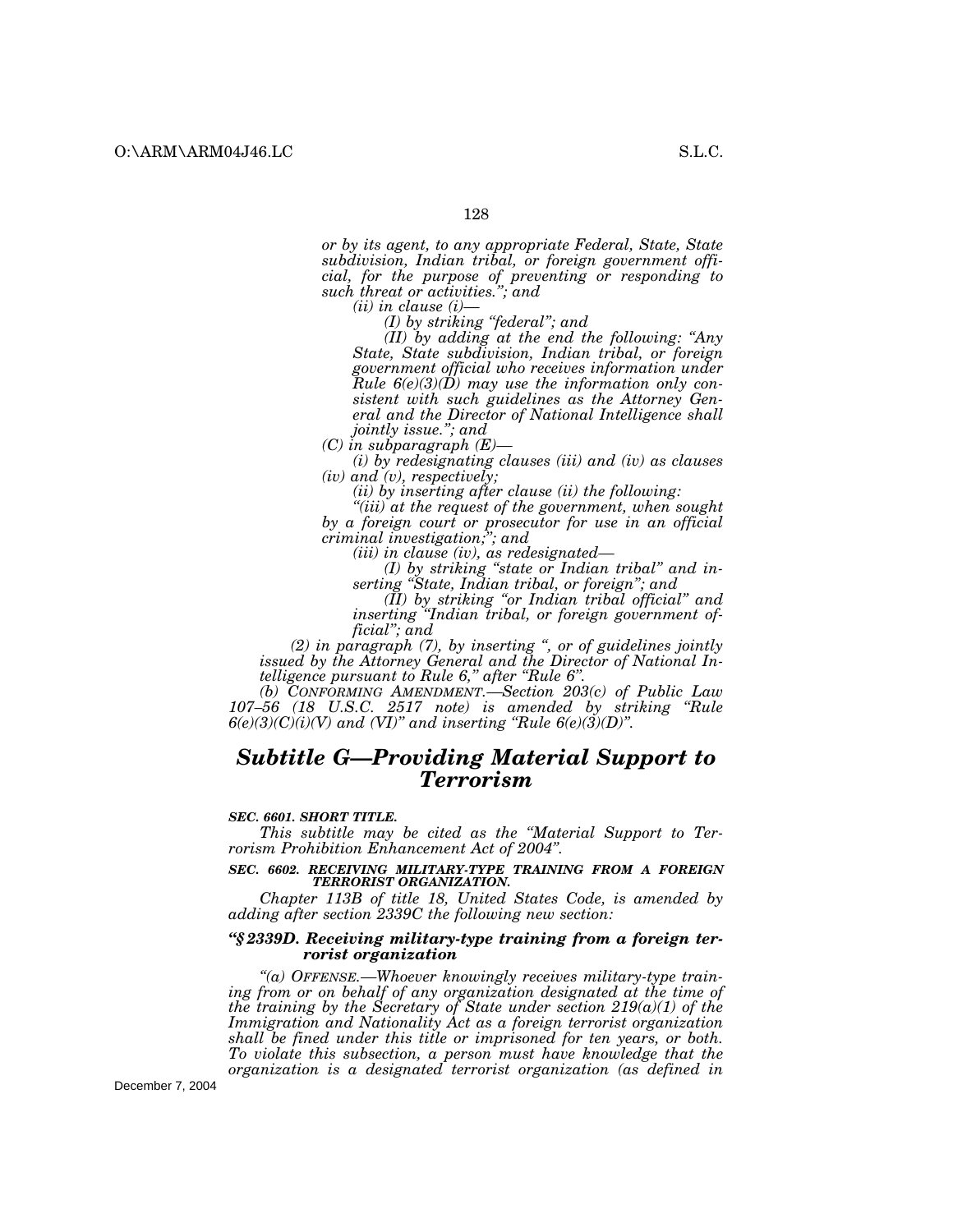*subsection (c)(4)), that the organization has engaged or engages in terrorist activity (as defined in section 212 of the Immigration and Nationality Act), or that the organization has engaged or engages in terrorism (as defined in section 140(d)(2) of the Foreign Relations Authorization Act, Fiscal Years 1988 and 1989).*

*''(b) EXTRATERRITORIAL JURISDICTION.—There is extraterritorial Federal jurisdiction over an offense under this section. There is jurisdiction over an offense under subsection (a) if—*

*''(1) an offender is a national of the United States (as defined in 101(a)(22) of the Immigration and Nationality Act) or an alien lawfully admitted for permanent residence in the United States (as defined in section 101(a)(20) of the Immigration and Nationality Act);*

*''(2) an offender is a stateless person whose habitual residence is in the United States;*

*''(3) after the conduct required for the offense occurs an offender is brought into or found in the United States, even if the conduct required for the offense occurs outside the United States;*

*''(4) the offense occurs in whole or in part within the United States;*

*''(5) the offense occurs in or affects interstate or foreign commerce; or*

*''(6) an offender aids or abets any person over whom jurisdiction exists under this paragraph in committing an offense under subsection (a) or conspires with any person over whom jurisdiction exists under this paragraph to commit an offense under subsection (a).*

*''(c) DEFINITIONS.—As used in this section—*

*''(1) the term 'military-type training' includes training in means or methods that can cause death or serious bodily injury, destroy or damage property, or disrupt services to critical infrastructure, or training on the use, storage, production, or assembly of any explosive, firearm or other weapon, including any weapon of mass destruction (as defined in section 2232a(c)(2));*

*''(2) the term 'serious bodily injury' has the meaning given that term in section 1365(h)(3);*

*''(3) the term 'critical infrastructure' means systems and assets vital to national defense, national security, economic security, public health or safety including both regional and national infrastructure. Critical infrastructure may be publicly or privately owned; examples of critical infrastructure include gas and oil production, storage, or delivery systems, water supply systems, telecommunications networks, electrical power generation or delivery systems, financing and banking systems, emergency services (including medical, police, fire, and rescue services), and transportation systems and services (including highways, mass transit, airlines, and airports); and*

*''(4) the term 'foreign terrorist organization' means an organization designated as a terrorist organization under section 219(a)(1) of the Immigration and Nationality Act.''.*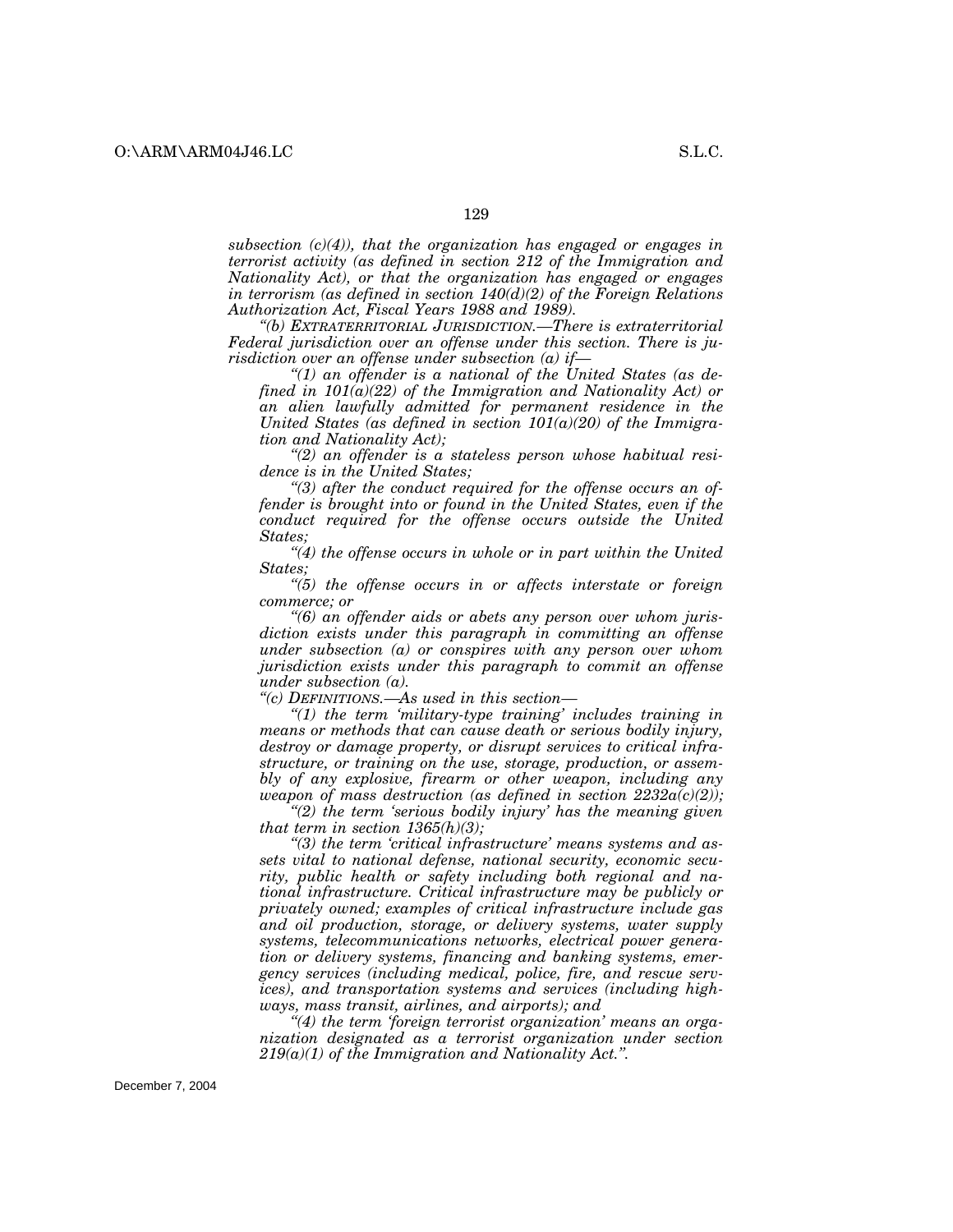*SEC. 6603. ADDITIONS TO OFFENSE OF PROVIDING MATERIAL SUP-PORT TO TERRORISM.*

*(a) IN GENERAL.—Chapter 113B of title 18, United States Code, is amended—*

*(1) in section 2332b(g)(5)(B)(i)—*

*(A) by inserting ''1361 (relating to government property or contracts),'' before ''1362''; and*

*(B) by inserting ''2156 (relating to national defense material, premises, or utilities),'' before ''2280''; and*

*(2) in section 2339A—*

*(A) by striking ''or'' before ''section 46502''; and*

*(B) by inserting ''or any offense listed in section 2332b(g)(5)(B) (except for sections 2339A and 2339B)'' after ''section 60123(b) of title 49,''.*

*(b) DEFINITIONS.—Section 2339A(b) of title 18, United States Code, is amended to read as follows:*

*''(b) DEFINITIONS.—As used in this section—*

*''(1) the term 'material support or resources' means any property, tangible or intangible, or service, including currency or monetary instruments or financial securities, financial services, lodging, training, expert advice or assistance, safehouses, false documentation or identification, communications equipment, facilities, weapons, lethal substances, explosives, personnel (1 or more individuals who may be or include oneself), and transportation, except medicine or religious materials;*

*''(2) the term 'training' means instruction or teaching designed to impart a specific skill, as opposed to general knowledge; and*

*''(3) the term 'expert advice or assistance' means advice or assistance derived from scientific, technical or other specialized knowledge.''.*

*(c) ADDITION TO OFFENSE OF PROVIDING MATERIAL SUPPORT TO TERRORIST ORGANIZATIONS.—Section 2339B(a)(1) of title 18, United States Code, is amended—*

*(1) by striking '', within the United States or subject to the jurisdiction of the United States,''; and*

*(2) by adding at the end the following: ''To violate this paragraph, a person must have knowledge that the organization is a designated terrorist organization (as defined in subsection (g)(6)), that the organization has engaged or engages in terrorist activity (as defined in section 212(a)(3)(B) of the Immigration and Nationality Act), or that the organization has engaged or engages in terrorism (as defined in section 140(d)(2) of the Foreign Relations Authorization Act, Fiscal Years 1988 and 1989).''.*

*(d) FEDERAL AUTHORITY.—Section 2339B(d) of title 18 is amended by striking ''There'' and inserting the following:*

*''(1) IN GENERAL.—There is jurisdiction over an offense under subsection (a) if—*

*''(A) an offender is a national of the United States (as defined in section 101(a)(22) of the Immigration and Nationality Act (8 U.S.C. 1101(a)(22))) or an alien lawfully admitted for permanent residence in the United States (as defined in section*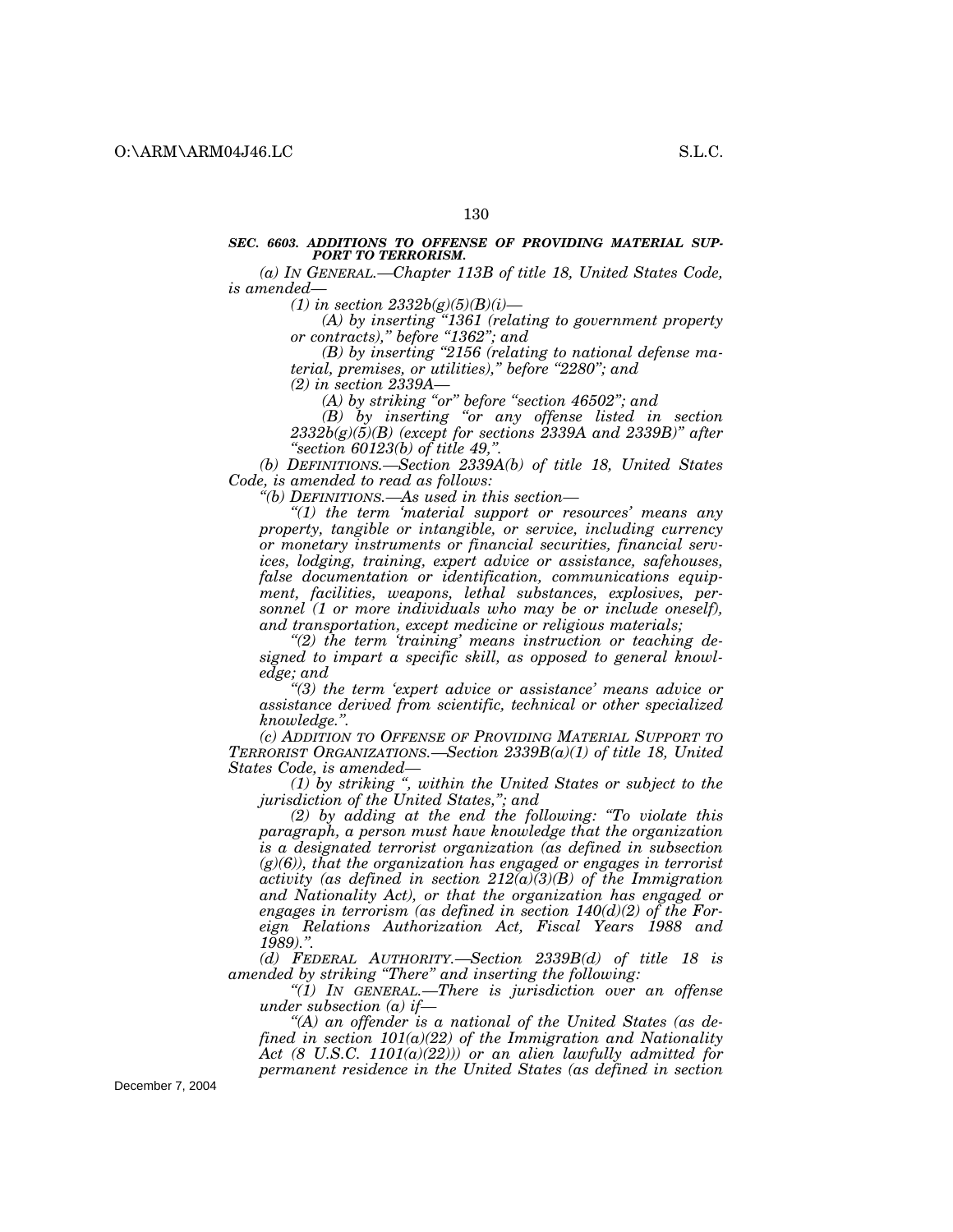*101(a)(20) of the Immigration and Nationality Act (8 U.S.C. 1101(a)(20)));*

*''(B) an offender is a stateless person whose habitual residence is in the United States;*

*''(C) after the conduct required for the offense occurs an offender is brought into or found in the United States, even if the conduct required for the offense occurs outside the United States;*

*''(D) the offense occurs in whole or in part within the United States;*

*''(E) the offense occurs in or affects interstate or foreign commerce; or*

*''(F) an offender aids or abets any person over whom jurisdiction exists under this paragraph in committing an offense under subsection (a) or conspires with any person over whom jurisdiction exists under this paragraph to commit an offense under subsection (a).''.*

*''(2) EXTRATERRITORIAL JURISDICTION.—There''.*

*(e) DEFINITION.—Section 2339B(g)(4) of title 18, United States Code, is amended to read as follows:*

*''(4) the term 'material support or resources' has the same meaning given that term in section 2339A (including the definitions of 'training' and 'expert advice or assistance' in that section);''.*

*(f) ADDITIONAL PROVISIONS.—Section 2339B of title 18, United States Code, is amended by adding at the end the following:*

*''(h) PROVISION OF PERSONNEL.—No person may be prosecuted under this section in connection with the term 'personnel' unless that person has knowingly provided, attempted to provide, or conspired to provide a foreign terrorist organization with 1 or more individuals (who may be or include himself) to work under that terrorist organization's direction or control or to organize, manage, supervise, or otherwise direct the operation of that organization. Individuals who act entirely independently of the foreign terrorist organization to advance its goals or objectives shall not be considered to be working under the foreign terrorist organization's direction and control.*

*''(i) RULE OF CONSTRUCTION.—Nothing in this section shall be construed or applied so as to abridge the exercise of rights guaranteed under the First Amendment to the Constitution of the United States.*

*''(j) EXCEPTION.—No person may be prosecuted under this section in connection with the term 'personnel', 'training', or 'expert advice or assistance' if the provision of that material support or resources to a foreign terrorist organization was approved by the Secretary of State with the concurrence of the Attorney General. The Secretary of State may not approve the provision of any material support that may be used to carry out terrorist activity (as defined in section 212(a)(3)(B)(iii) of the Immigration and Nationality* Act).".<br>(g) SUNSET PROVISION.—

*(1) In GENERAL.—Except as provided in paragraph (2), this section and the amendments made by this section shall cease to be effective on December 31, 2006.*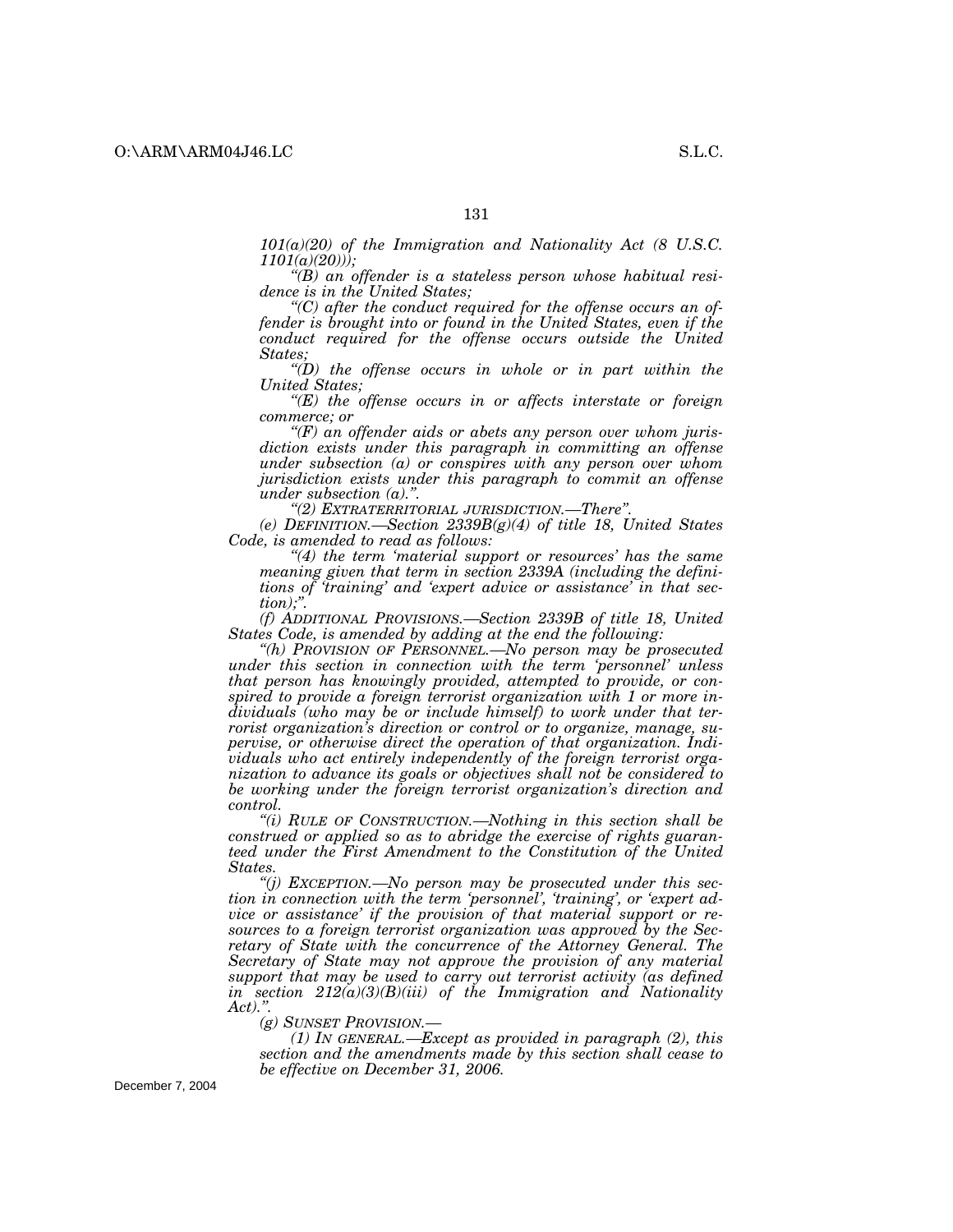*(2) EXCEPTION.—This section and the amendments made by this section shall continue in effect with respect to any particular offense that—*

*(A) is prohibited by this section or amendments made by this section; and*

*(B) began or occurred before December 31, 2006.*

## *SEC. 6604. FINANCING OF TERRORISM.*

*(a) FINANCING TERRORISM.—Section 2339c(c)(2) of title 18, United States Code, is amended—*

*(1) by striking '', resources, or funds'' and inserting ''or resources, or any funds or proceeds of such funds'';*

*(2) in subparagraph (A), by striking ''were provided'' and inserting ''are to be provided, or knowing that the support or resources were provided,''; and*

*(3) in subparagraph (B)—*

*(A) by striking ''or any proceeds of such funds''; and*

*(B) by striking ''were provided or collected'' and inserting ''are to be provided or collected, or knowing that the funds were provided or collected,''.*

*(b) DEFINITIONS.—Section 2339c(e) of title 18, United States Code, is amended—*

*(1) by striking ''and'' at the end of paragraph (12);*

*(2) by redesignating paragraph (13) as paragraph (14); and (3) by inserting after paragraph (12) the following:*

*''(13) the term 'material support or resources' has the same meaning given that term in section 2339B(g)(4) of this title; and''.*

# *Subtitle H—Stop Terrorist and Military Hoaxes Act of 2004*

### *SEC. 6701. SHORT TITLE.*

*This subtitle may be cited as the ''Stop Terrorist and Military Hoaxes Act of 2004''.*

#### *SEC. 6702. HOAXES AND RECOVERY COSTS.*

*(a) PROHIBITION ON HOAXES.—Chapter 47 of title 18, United States Code, is amended by inserting after section 1037 the following:*

## *''§ 1038. False information and hoaxes*

*''(a) CRIMINAL VIOLATION.—*

*''(1) IN GENERAL.—Whoever engages in any conduct with intent to convey false or misleading information under circumstances where such information may reasonably be believed and where such information indicates that an activity has taken, is taking, or will take place that would constitute a violation of chapter 2, 10, 11B, 39, 40, 44, 111, or 113B of this title, section 236 of the Atomic Energy Act of 1954 (42 U.S.C. 2284), or section 46502, the second sentence of section 46504, section 46505 (b)(3) or (c), section 46506 if homicide or attempted homicide is involved, or section 60123(b) of title 49, shall—*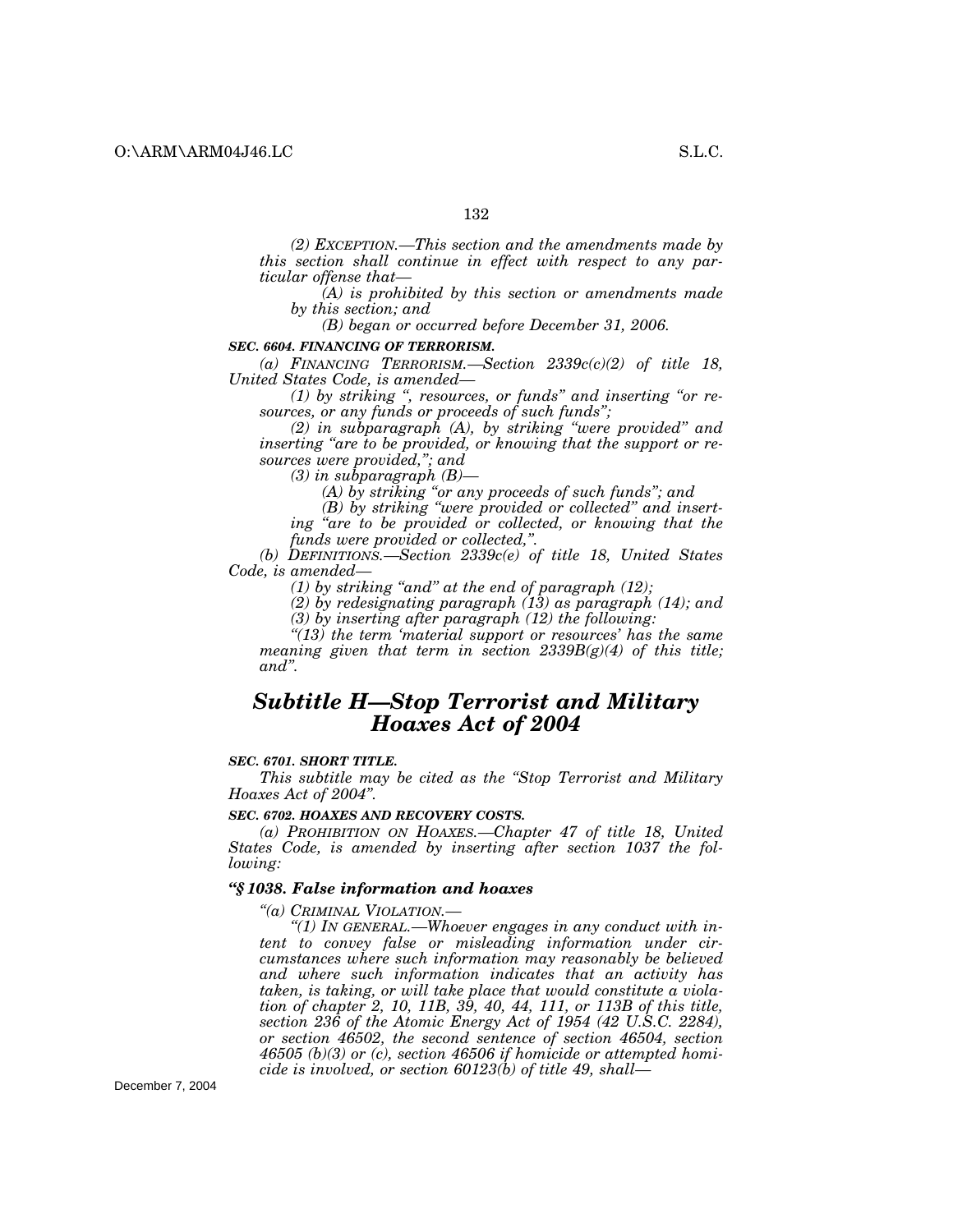*''(A) be fined under this title or imprisoned not more than 5 years, or both;*

*''(B) if serious bodily injury results, be fined under this title or imprisoned not more than 20 years, or both; and*

*''(C) if death results, be fined under this title or imprisoned for any number of years up to life, or both.*

*''(2) ARMED FORCES.—Any person who makes a false statement, with intent to convey false or misleading information, about the death, injury, capture, or disappearance of a member of the Armed Forces of the United States during a war or armed conflict in which the United States is engaged—*

*''(A) shall be fined under this title, imprisoned not more than 5 years, or both;*

*''(B) if serious bodily injury results, shall be fined under this title, imprisoned not more than 20 years, or both; and*

*''(C) if death results, shall be fined under this title, imprisoned for any number of years or for life, or both.*

*''(b) CIVIL ACTION.—Whoever engages in any conduct with intent to convey false or misleading information under circumstances where such information may reasonably be believed and where such information indicates that an activity has taken, is taking, or will take place that would constitute a violation of chapter 2, 10, 11B, 39, 40, 44, 111, or 113B of this title, section 236 of the Atomic Energy Act of 1954 (42 U.S.C. 2284), or section 46502, the second sentence of section 46504, section 46505 (b)(3) or (c), section 46506 if homicide or attempted homicide is involved, or section 60123(b) of title 49 is liable in a civil action to any party incurring expenses incident to any emergency or investigative response to that conduct, for those expenses.*

*''(c) REIMBURSEMENT.—*

*''(1) IN GENERAL.—The court, in imposing a sentence on a defendant who has been convicted of an offense under subsection (a), shall order the defendant to reimburse any state or local government, or private not-for-profit organization that provides fire or rescue service incurring expenses incident to any emergency or investigative response to that conduct, for those expenses.*

*''(2) LIABILITY.—A person ordered to make reimbursement under this subsection shall be jointly and severally liable for such expenses with each other person, if any, who is ordered to make reimbursement under this subsection for the same expenses.*

*''(3) CIVIL JUDGMENT.—An order of reimbursement under this subsection shall, for the purposes of enforcement, be treated as a civil judgment.*

*''(d) ACTIVITIES OF LAW ENFORCEMENT.—This section does not prohibit any lawfully authorized investigative, protective, or intelligence activity of a law enforcement agency of the United States, a State, or political subdivision of a State, or of an intelligence agency of the United States.''.*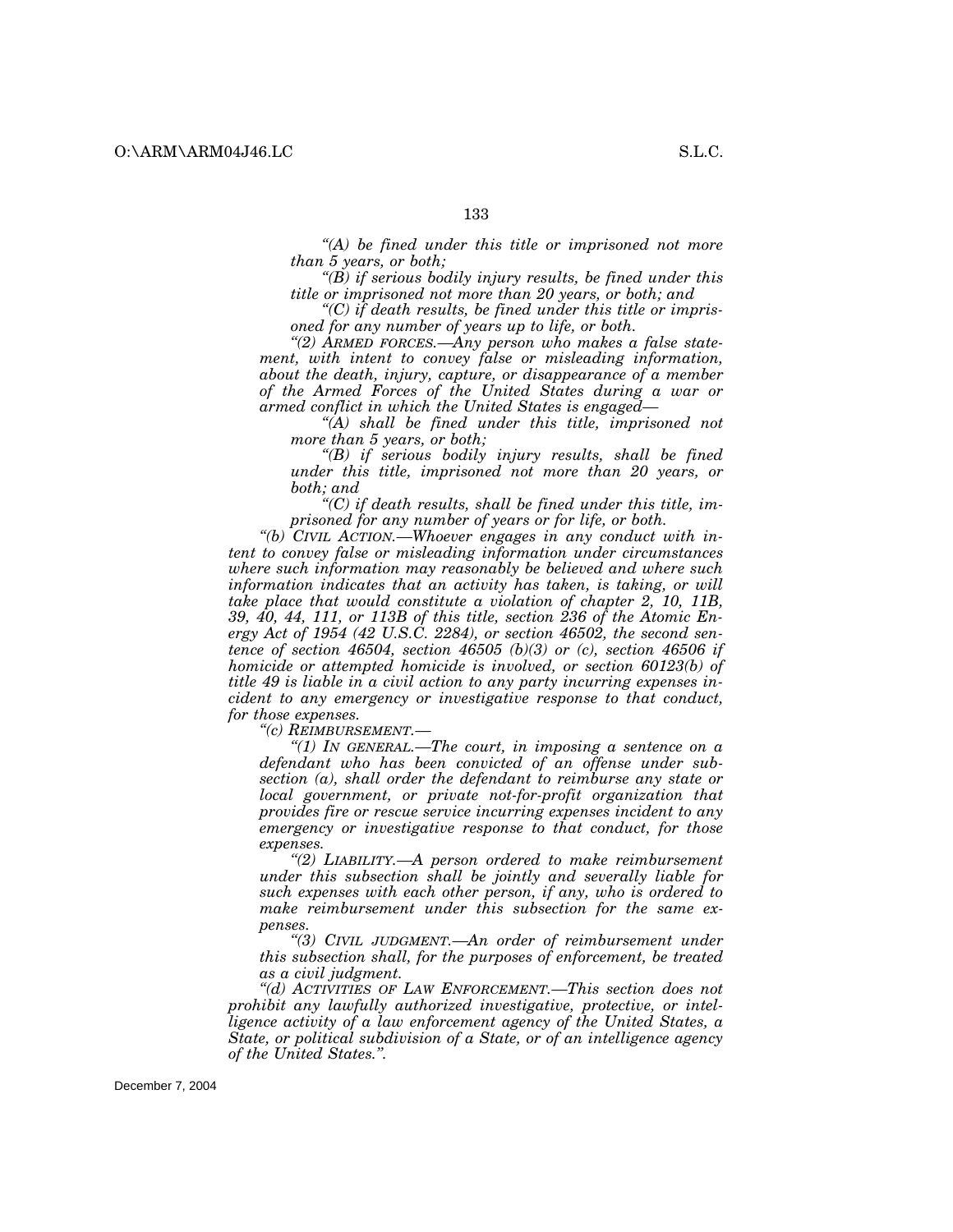*(b) CLERICAL AMENDMENT.—The table of sections as the beginning of chapter 47 of title 18, United States Code, is amended by adding after the item for section 1037 the following:*

*''1038. False information and hoaxes.''.*

### *SEC. 6703. OBSTRUCTION OF JUSTICE AND FALSE STATEMENTS IN TERRORISM CASES.*

*(a) ENHANCED PENALTY.—Section 1001(a) and the third undesignated paragraph of section 1505 of title 18, United States Code, are amended by striking ''be fined under this title or imprisoned not more than 5 years, or both'' and inserting ''be fined under this title, imprisoned not more than 5 years or, if the offense involves international or domestic terrorism (as defined in section 2331), imprisoned not more than 8 years, or both''.*

*(b) SENTENCING GUIDELINES.—Not later than 30 days of the enactment of this section, the United States Sentencing Commission shall amend the Sentencing Guidelines to provide for an increased offense level for an offense under sections 1001(a) and 1505 of title 18, United States Code, if the offense involves international or domestic terrorism, as defined in section 2331 of such title.*

### *SEC. 6704. CLARIFICATION OF DEFINITION.*

*Section 1958 of title 18, United States Code, is amended—*

*(1) in subsection (a), by striking ''facility in'' and inserting ''facility of''; and*

*(2) in subsection (b)(2), by inserting ''or foreign'' after ''interstate''.*

# *Subtitle I—Weapons of Mass Destruction Prohibition Improvement Act of 2004*

### *SEC. 6801. SHORT TITLE.*

*This subtitle may be cited as the ''Weapons of Mass Destruction Prohibition Improvement Act of 2004''.*

#### *SEC. 6802. WEAPONS OF MASS DESTRUCTION.*

*(a) EXPANSION OF JURISDICTIONAL BASES AND SCOPE.—Section 2332a of title 18, United States Code, is amended—*

*(1) so that paragraph (2) of subsection (a) reads as follows: ''(2) against any person or property within the United States, and*

*''(A) the mail or any facility of interstate or foreign commerce is used in furtherance of the offense;*

*''(B) such property is used in interstate or foreign commerce or in an activity that affects interstate or foreign commerce;*

*''(C) any perpetrator travels in or causes another to travel in interstate or foreign commerce in furtherance of the offense; or*

*''(D) the offense, or the results of the offense, affect interstate or foreign commerce, or, in the case of a threat, attempt, or conspiracy, would have affected interstate or foreign commerce;'';*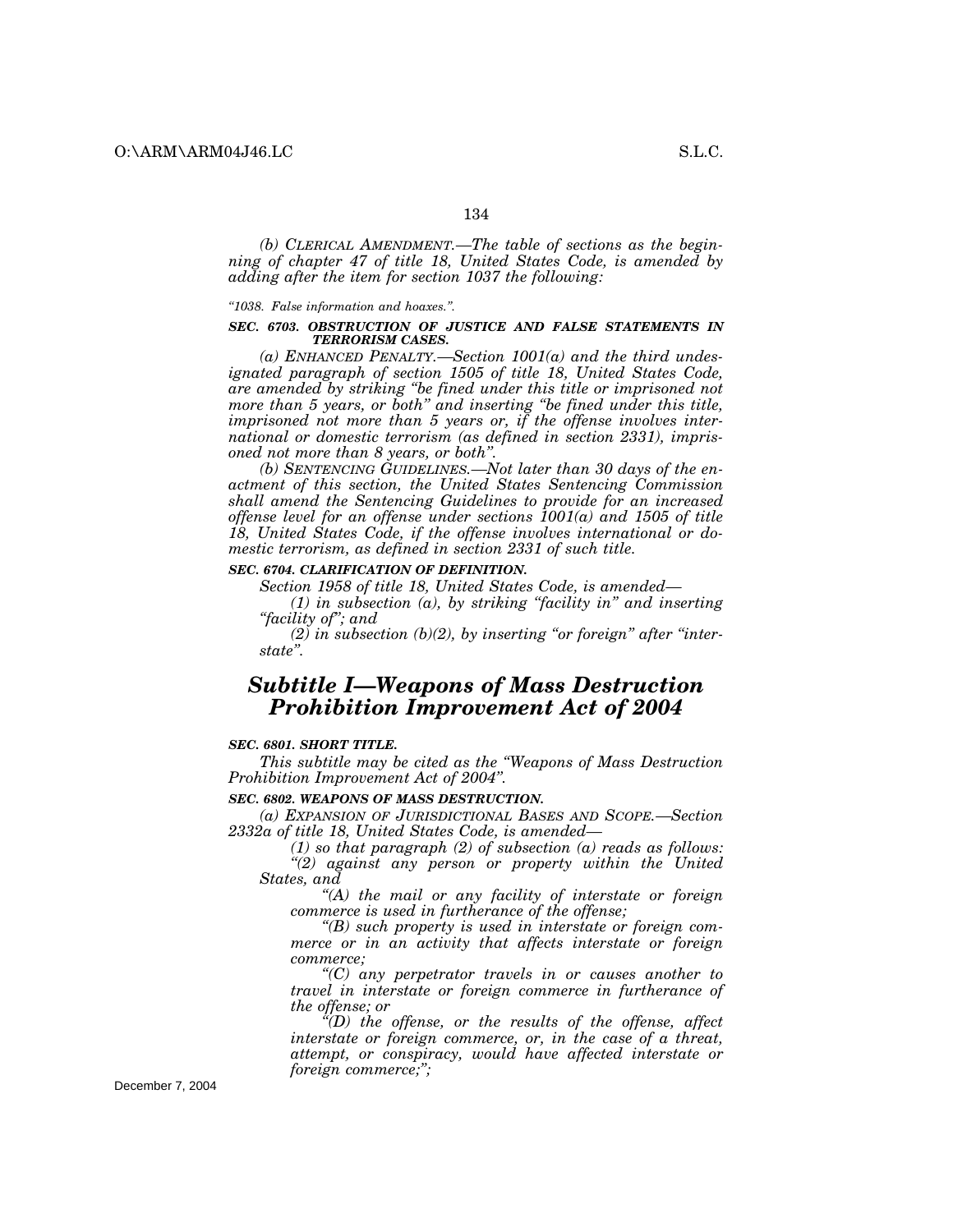*(2) in paragraph (3) of subsection (a), by striking the comma at the end and inserting ''; or'';*

*(3) in subsection (a), by adding the following at the end:*

*''(4) against any property within the United States that is owned, leased, or used by a foreign government,'';*

(4) at the end of subsection  $\overline{\text{c}}$ )( $\overline{\text{I}}$ ), by striking "and";

*(5) in subsection (c)(2), by striking the period at the end and inserting ''; and''; and*

*(6) in subsection (c), by adding at the end the following:*

*''(3) the term 'property' includes all real and personal property.''.*

*(b) RESTORATION OF THE COVERAGE OF CHEMICAL WEAPONS.— Section 2332a of title 18, United States Code, as amended by subsection (a), is further amended—*

*(1) in the section heading, by striking ''certain'';*

*(2) in subsection (a), by striking ''(other than a chemical weapon as that term is defined in section 229F)''; and*

*(3) in subsection (b), by striking ''(other than a chemical weapon (as that term is defined in section 229F))''.*

*(c) EXPANSION OF CATEGORIES OF RESTRICTED PERSONS SUB-JECT TO PROHIBITIONS RELATING TO SELECT AGENTS.—Section 175b(d)(2) of title 18, United States Code, is amended—*

*(1) in subparagraph (G) by—*

 $(A)$  inserting "(i)" after " $(G)$ ";

*(B) inserting '', or (ii) acts for or on behalf of, or operates subject to the direction or control of, a government or official of a country described in this subparagraph'' after ''terrorism''; and*

*(C) striking ''or'' after the semicolon.*

*(2) in subparagraph (H) by striking the period and inserting ''; or''; and*

*(3) by adding at the end the following new subparagraph:*

*''(I) is a member of, acts for or on behalf of, or operates subject to the direction or control of, a terrorist organization as defined in section 212(a)(3)(B)(vi) of the Immigration and Nationality Act (8 U.S.C. 1182(a)(3)(B)(vi)).*".

*(d) CONFORMING AMENDMENT TO REGULATIONS.—*

*(1) Section 175b(a)(1) of title 18, United States Code, is amended by striking ''as a select agent in Appendix A'' and all that follows and inserting the following: ''as a non-overlap or overlap select biological agent or toxin in sections 73.4 and 73.5 of title 42, Code of Federal Regulations, pursuant to section 351A of the Public Health Service Act, and is not excluded under sections 73.4 and 73.5 or exempted under section 73.6 of title 42, Code of Federal Regulations.''.*

*(2) The amendment made by paragraph (1) shall take effect at the same time that sections 73.4, 73.5, and 73.6 of title 42, Code of Federal Regulations, become effective.*

*(e) ENHANCING PROSECUTION OF WEAPONS OF MASS DESTRUC-TION OFFENSES.—Section 1961(1)(B) of title 18, United States Code, is amended by adding at the end the following: ''sections 175–178 (relating to biological weapons), sections 229–229F (relating to chemical weapons), section 831 (relating to nuclear materials),''.*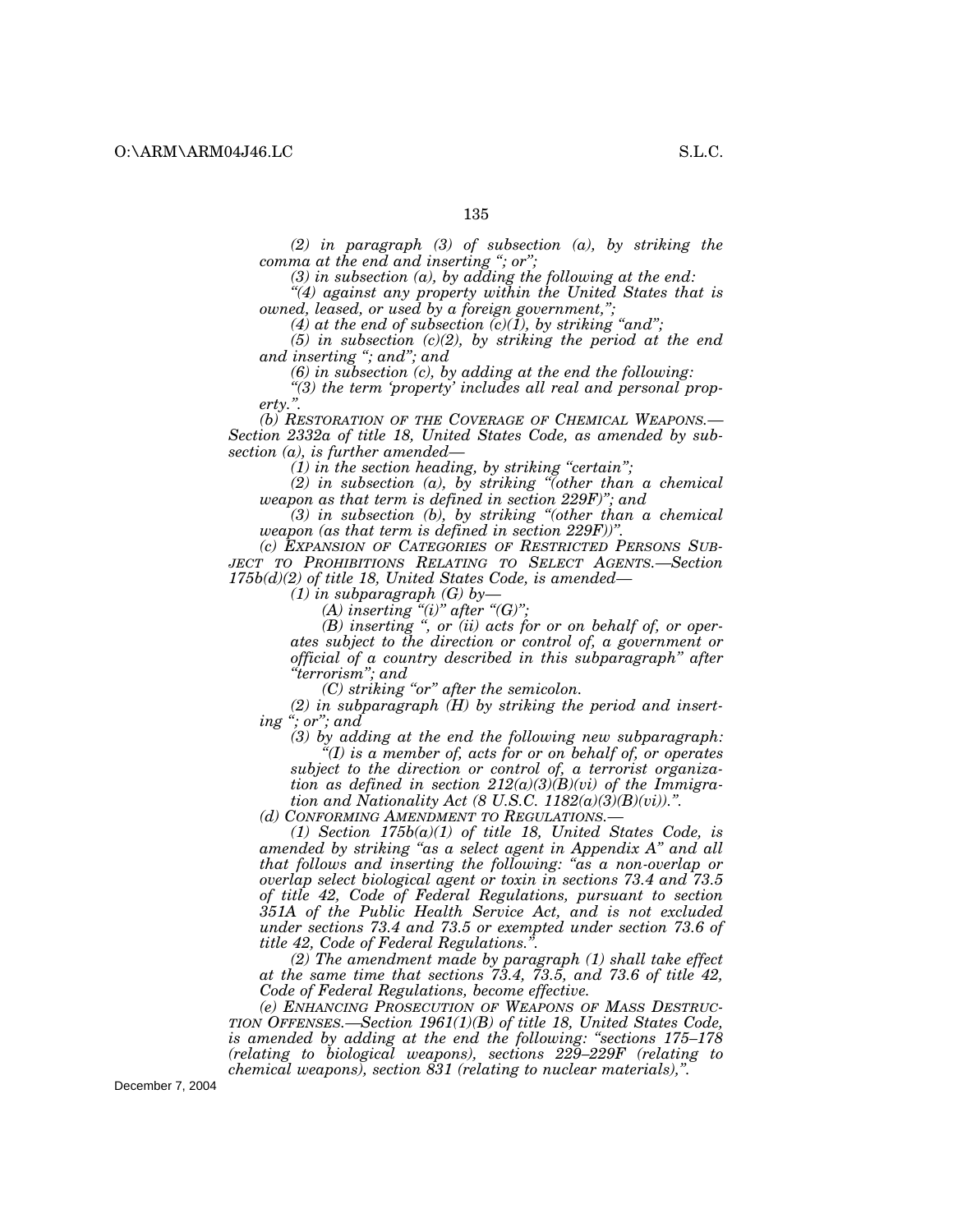#### *SEC. 6803. PARTICIPATION IN NUCLEAR AND WEAPONS OF MASS DE-STRUCTION THREATS TO THE UNITED STATES.*

*(a) Section 57(b) of the Atomic Energy Act of 1954 (42 U.S.C. 2077(b)) is amended by striking ''in the production of any special nuclear material'' and inserting ''or participate in the development or production of any special nuclear material''.*

*(b) Section 92 of the Atomic Energy Act of 1954 (42 U.S.C. 2122) is amended—*

*(1) by inserting '', inside or outside of the United States,'' after ''for any person''; and*

*(2) by inserting ''participate in the development of,'' after ''interstate or foreign commerce,''.*

*(c) Title 18, United States Code, is amended—*

*(1) in the table of sections at the beginning of chapter 39, by inserting after the item relating to section 831 the following:*

*''832. Participation in nuclear and weapons of mass destruction threats to the United States.'';*

*(2) by inserting after section 831 the following:*

### *''§ 832. Participation in nuclear and weapons of mass destruction threats to the United States*

*''(a) Whoever, within the United States or subject to the jurisdiction of the United States, willfully participates in or knowingly provides material support or resources (as defined in section 2339A) to a nuclear weapons program or other weapons of mass destruction program of a foreign terrorist power, or attempts or conspires to do so, shall be imprisoned for not more than 20 years.*

*''(b) There is extraterritorial Federal jurisdiction over an offense under this section.*

*''(c) Whoever without lawful authority develops, possesses, or attempts or conspires to develop or possess a radiological weapon, or threatens to use or uses a radiological weapon against any person within the United States, or a national of the United States while such national is outside of the United States or against any property that is owned, leased, funded, or used by the United States, whether that property is within or outside of the United States, shall be imprisoned for any term of years or for life.*

*''(d) As used in this section—*

*''(1) 'nuclear weapons program' means a program or plan for the development, acquisition, or production of any nuclear weapon or weapons;*

*''(2) 'weapons of mass destruction program' means a program or plan for the development, acquisition, or production of any weapon or weapons of mass destruction (as defined in section 2332a(c));*

*''(3) 'foreign terrorist power' means a terrorist organization designated under section 219 of the Immigration and Nationality Act, or a state sponsor of terrorism designated under section 6(j) of the Export Administration Act of 1979 or section 620A of the Foreign Assistance Act of 1961; and*

*''(4) 'nuclear weapon' means any weapon that contains or uses nuclear material as defined in section 831(f)(1).''; and*

*(3) in section 2332b(g)(5)(B)(i), by inserting after ''nuclear materials),'' the following: ''832 (relating to participation in nu-*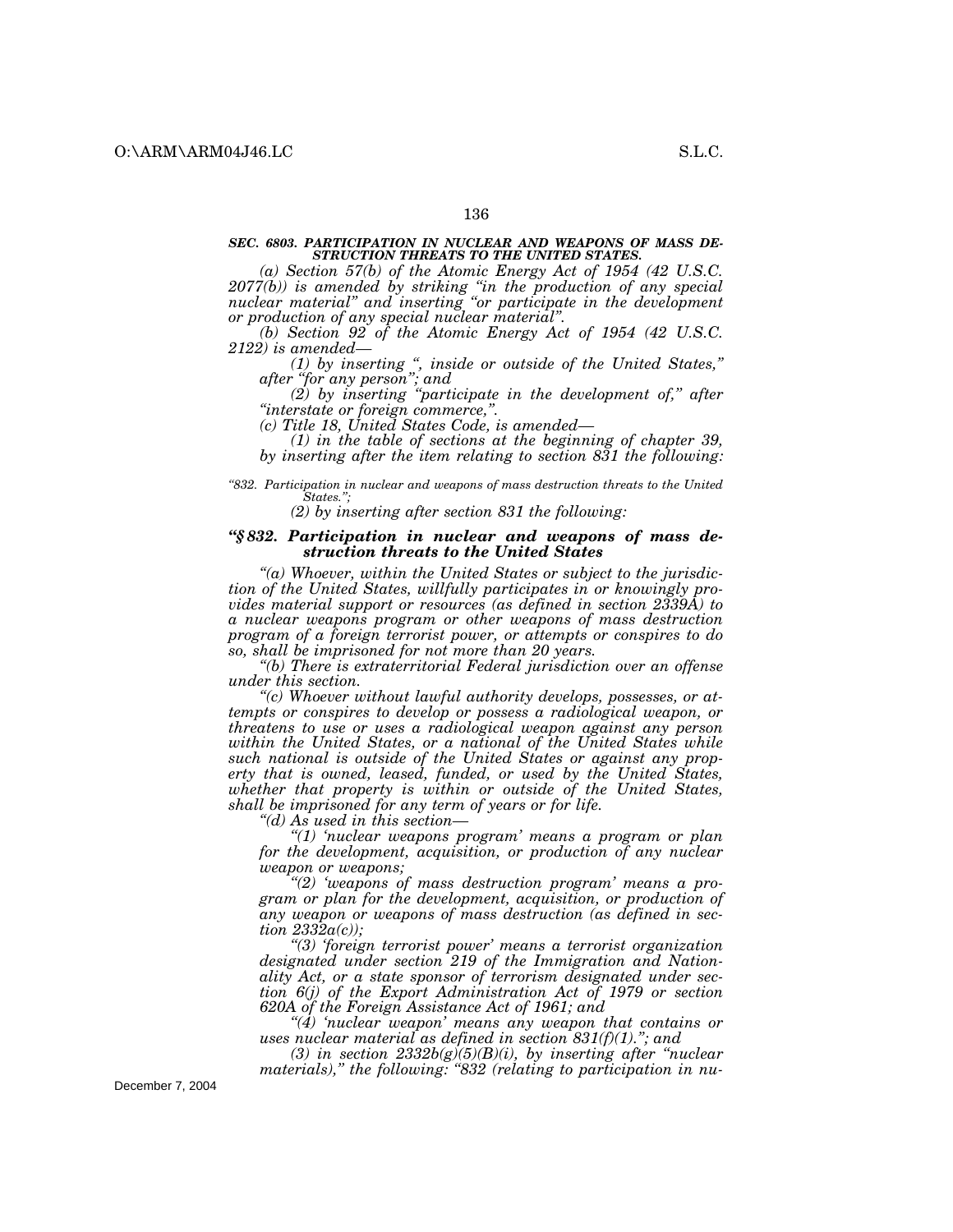*clear and weapons of mass destruction threats to the United States)''.*

## *Subtitle J—Prevention of Terrorist Access to Destructive Weapons Act of 2004*

#### *SEC. 6901. SHORT TITLE.*

*This subtitle may be cited as the ''Prevention of Terrorist Access to Destructive Weapons Act of 2004''.*

#### *SEC. 6902. FINDINGS AND PURPOSE.*

*(a) FINDINGS.—Congress makes the following findings:*

*(1) The criminal use of man-portable air defense systems (referred to in this section as ''MANPADS'') presents a serious threat to civil aviation worldwide, especially in the hands of terrorists or foreign states that harbor them.*

*(2) Atomic weapons or weapons designed to release radiation (commonly known as ''dirty bombs'') could be used by terrorists to inflict enormous loss of life and damage to property and the environment.*

*(3) Variola virus is the causative agent of smallpox, an extremely serious, contagious, and sometimes fatal disease. Variola virus is classified as a Category A agent by the Centers for Disease Control and Prevention, meaning that it is believed to pose the greatest potential threat for adverse public health impact and has a moderate to high potential for large-scale dissemination. The last case of smallpox in the United States was in 1949. The last naturally occurring case in the world was in Somalia in 1977. Although smallpox has been officially eradicated after a successful worldwide vaccination program, there remain two official repositories of the variola virus for research purposes. Because it is so dangerous, the variola virus may appeal to terrorists.*

*(4) The use, or even the threatened use, of MANPADS, atomic or radiological weapons, or the variola virus, against the United States, its allies, or its people, poses a grave risk to the security, foreign policy, economy, and environment of the United States. Accordingly, the United States has a compelling national security interest in preventing unlawful activities that lead to the proliferation or spread of such items, including their unauthorized production, construction, acquisition, transfer, possession, import, or export. All of these activities markedly increase the chances that such items will be obtained by terrorist organizations or rogue states, which could use them to attack the United States, its allies, or United States nationals or corporations.*

*(5) There is no legitimate reason for a private individual or company, absent explicit government authorization, to produce, construct, otherwise acquire, transfer, receive, possess, import, export, or use MANPADS, atomic or radiological weapons, or the variola virus.*

*(b) PURPOSE.—The purpose of this subtitle is to combat the potential use of weapons that have the ability to cause widespread harm to United States persons and the United States economy (and*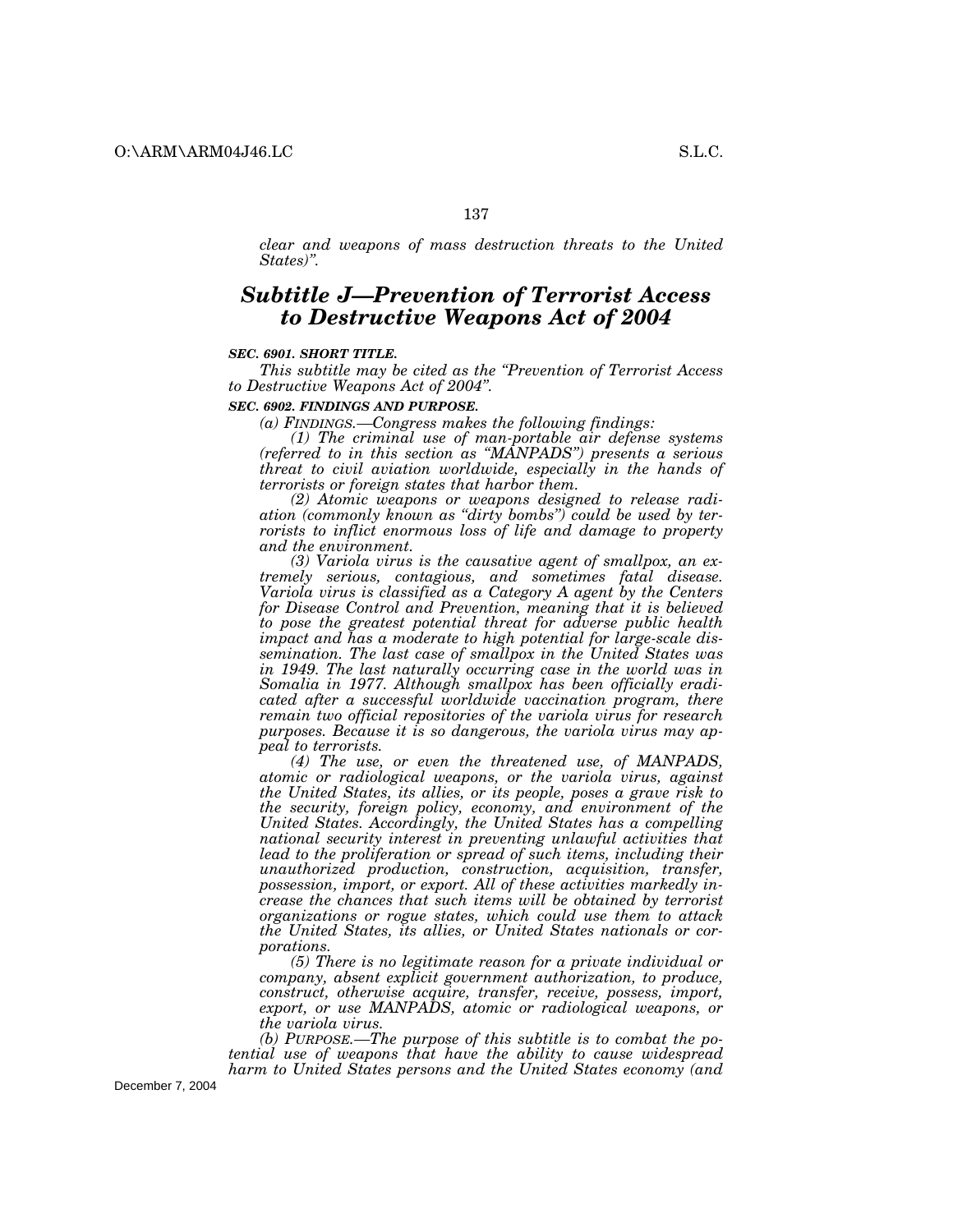*that have no legitimate private use) and to threaten or harm the national security or foreign relations of the United States.*

## *SEC. 6903. MISSILE SYSTEMS DESIGNED TO DESTROY AIRCRAFT.*

*Chapter 113B of title 18, United States Code, is amended by adding after section 2332f the following:*

## *''§ 2332g. Missile systems designed to destroy aircraft*

*''(a) UNLAWFUL CONDUCT.— ''(1) IN GENERAL.—Except as provided in paragraph (3), it shall be unlawful for any person to knowingly produce, construct, otherwise acquire, transfer directly or indirectly, receive, possess, import, export, or use, or possess and threaten to use—*

*''(A) an explosive or incendiary rocket or missile that is guided by any system designed to enable the rocket or missile to—*

*''(i) seek or proceed toward energy radiated or reflected from an aircraft or toward an image locating an aircraft; or*

*''(ii) otherwise direct or guide the rocket or missile to an aircraft;*

*''(B) any device designed or intended to launch or guide a rocket or missile described in subparagraph (A); or*

*''(C) any part or combination of parts designed or redesigned for use in assembling or fabricating a rocket, missile, or device described in subparagraph (A) or (B).*

*''(2) NONWEAPON.—Paragraph (1)(A) does not apply to any device that is neither designed nor redesigned for use as a weapon.*

*''(3) EXCLUDED CONDUCT.—This subsection does not apply with respect to—*

*''(A) conduct by or under the authority of the United States or any department or agency thereof or of a State or any department or agency thereof; or*

*''(B) conduct pursuant to the terms of a contract with the United States or any department or agency thereof or with a State or any department or agency thereof.*

*''(b) JURISDICTION.—Conduct prohibited by subsection (a) is within the jurisdiction of the United States if—*

*''(1) the offense occurs in or affects interstate or foreign commerce;*

*''(2) the offense occurs outside of the United States and is committed by a national of the United States;*

*''(3) the offense is committed against a national of the United States while the national is outside the United States;*

*''(4) the offense is committed against any property that is owned, leased, or used by the United States or by any department or agency of the United States, whether the property is within or outside the United States; or*

*''(5) an offender aids or abets any person over whom jurisdiction exists under this subsection in committing an offense under this section or conspires with any person over whom jurisdiction exists under this subsection to commit an offense under this section.*

*''(c) CRIMINAL PENALTIES.—*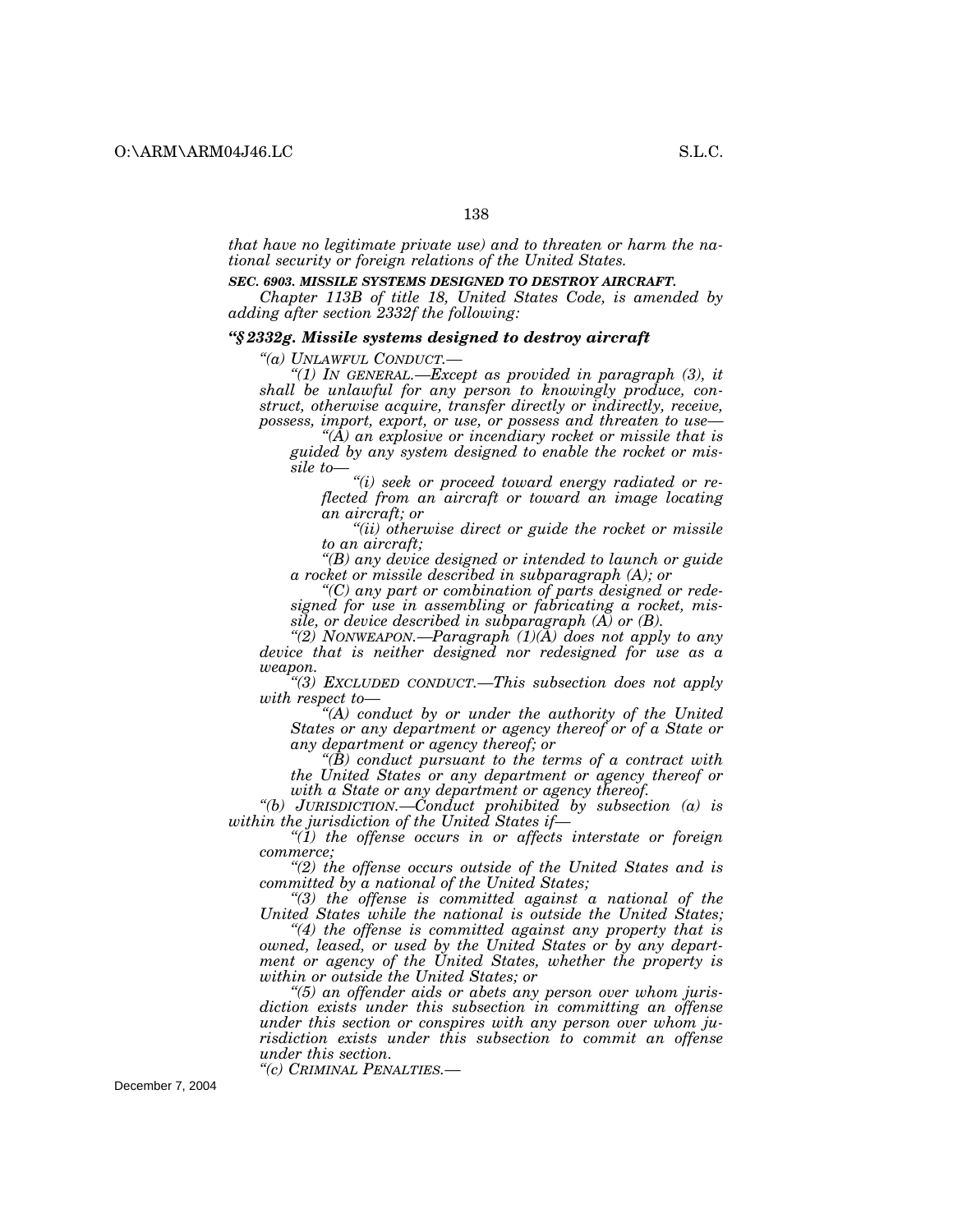*''(1) IN GENERAL.—Any person who violates, or attempts or conspires to violate, subsection (a) shall be fined not more than \$2,000,000 and shall be sentenced to a term of imprisonment not less than 25 years or to imprisonment for life.*

*''(2) OTHER CIRCUMSTANCES.—Any person who, in the course of a violation of subsection (a), uses, attempts or conspires to use, or possesses and threatens to use, any item or items described in subsection (a), shall be fined not more than \$2,000,000 and imprisoned for not less than 30 years or imprisoned for life.*

*''(3) SPECIAL CIRCUMSTANCES.—If the death of another results from a person's violation of subsection (a), the person shall be fined not more than \$2,000,000 and punished by imprisonment for life.*

*''(d) DEFINITION.—As used in this section, the term 'aircraft' has the definition set forth in section 40102(a)(6) of title 49, United States Code.''.*

#### *SEC. 6904. ATOMIC WEAPONS.*

*(a) PROHIBITIONS.—Section 92 of the Atomic Energy Act of 1954 (42 U.S.C. 2122) is amended—*

*(1) by inserting at the beginning ''a.'' before ''It'';*

*(2) by inserting ''knowingly'' after ''for any person to'';*

*(3) by striking ''or'' before ''export'';*

*(4) by striking ''transfer or receive in interstate or foreign commerce,'' before ''manufacture'';*

*(5) by inserting ''receive,'' after ''acquire,'';*

*(6) by inserting '', or use, or possess and threaten to use,'' before ''any atomic weapon''; and*

*(7) by inserting at the end the following:*

*''b. Conduct prohibited by subsection a. is within the jurisdiction of the United States if—*

*''(1) the offense occurs in or affects interstate or foreign commerce; the offense occurs outside of the United States and is committed by a national of the United States;*

*''(2) the offense is committed against a national of the United States while the national is outside the United States;*

*''(3) the offense is committed against any property that is owned, leased, or used by the United States or by any department or agency of the United States, whether the property is within or outside the United States; or*

*''(4) an offender aids or abets any person over whom jurisdiction exists under this subsection in committing an offense under this section or conspires with any person over whom jurisdiction exists under this subsection to commit an offense under this section.''.*

*(b) VIOLATIONS.—Section 222 of the Atomic Energy Act of 1954 (42 U.S.C. 2272) is amended by—*

*(1) inserting at the beginning ''a.'' before ''Whoever'';*

*(2) striking '', 92,''; and*

*(3) inserting at the end the following:*

*''b. Any person who violates, or attempts or conspires to violate, section 92 shall be fined not more than \$2,000,000 and sentenced to a term of imprisonment not less than 25 years or to imprisonment for life. Any person who, in the course of a violation of section 92,*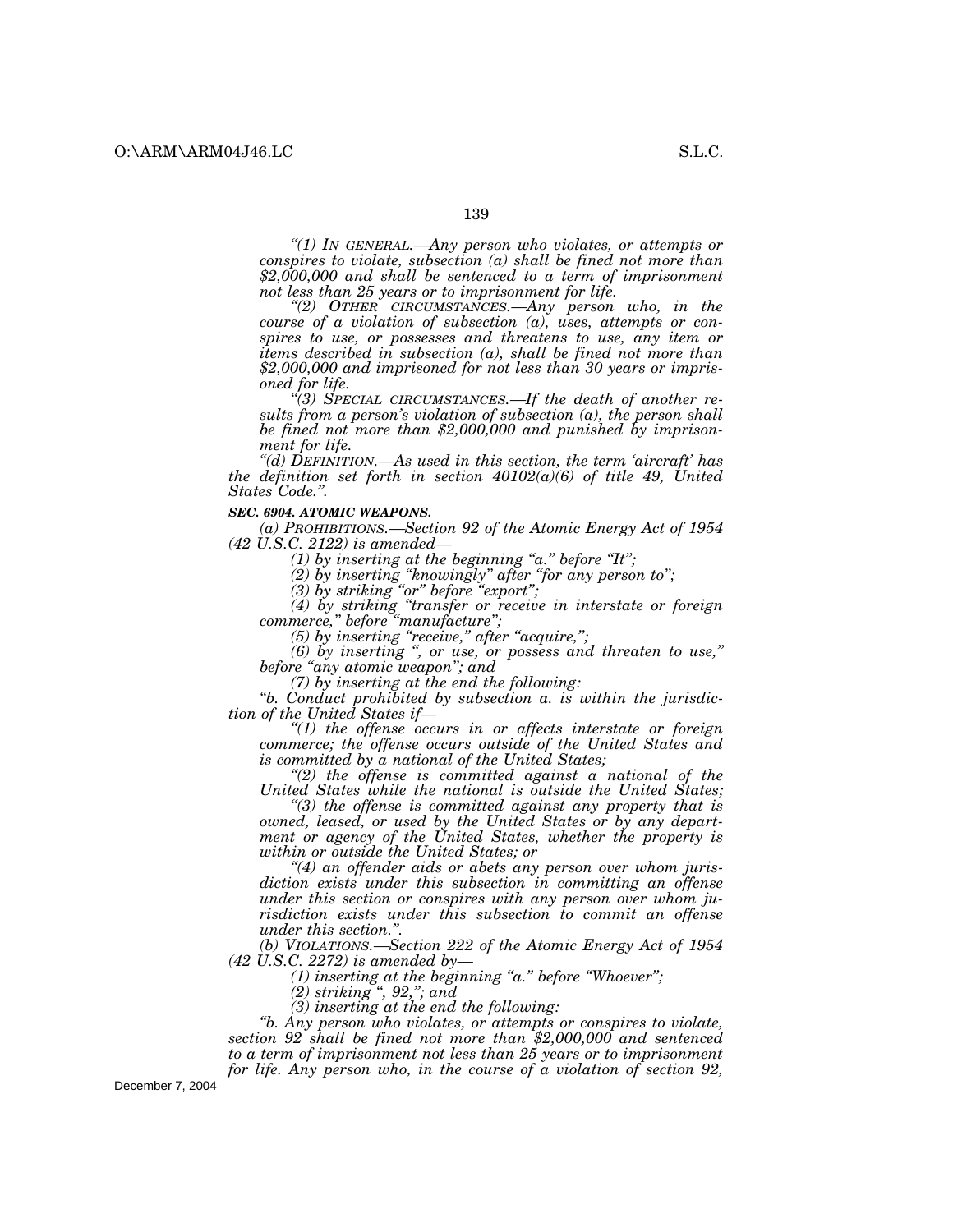*uses, attempts or conspires to use, or possesses and threatens to use, any atomic weapon shall be fined not more than \$2,000,000 and imprisoned for not less than 30 years or imprisoned for life. If the death of another results from a person's violation of section 92, the person shall be fined not more than \$2,000,000 and punished by imprisonment for life.''.*

### *SEC. 6905. RADIOLOGICAL DISPERSAL DEVICES.*

*Chapter 113B of title 18, United States Code, is amended by adding after section 2332g the following:*

### *''§ 2332h. Radiological dispersal devices*

*''(a) UNLAWFUL CONDUCT.— ''(1) IN GENERAL.—Except as provided in paragraph (2), it shall be unlawful for any person to knowingly produce, construct, otherwise acquire, transfer directly or indirectly, receive, possess, import, export, or use, or possess and threaten to use—*

*''(A) any weapon that is designed or intended to release radiation or radioactivity at a level dangerous to human life; or*

*''(B) or any device or other object that is capable of and designed or intended to endanger human life through the release of radiation or radioactivity.*

*''(2) EXCEPTION.—This subsection does not apply with respect to—*

*''(A) conduct by or under the authority of the United States or any department or agency thereof; or*

*''(B) conduct pursuant to the terms of a contract with the United States or any department or agency thereof.*

*''(b) JURISDICTION.—Conduct prohibited by subsection (a) is within the jurisdiction of the United States if—*

*''(1) the offense occurs in or affects interstate or foreign commerce;*

*''(2) the offense occurs outside of the United States and is committed by a national of the United States;*

*''(3) the offense is committed against a national of the United States while the national is outside the United States;*

*''(4) the offense is committed against any property that is owned, leased, or used by the United States or by any department or agency of the United States, whether the property is within or outside the United States; or*

*''(5) an offender aids or abets any person over whom jurisdiction exists under this subsection in committing an offense under this section or conspires with any person over whom jurisdiction exists under this subsection to commit an offense under this section.*

*''(c) CRIMINAL PENALTIES.—*

*''(1) IN GENERAL.—Any person who violates, or attempts or conspires to violate, subsection (a) shall be fined not more than \$2,000,000 and shall sentenced to a term of imprisonment not less than 25 years or to imprisonment for life.*

*''(2) OTHER CIRCUMSTANCES.—Any person who, in the course of a violation of subsection (a), uses, attempts or conspires to use, or possesses and threatens to use, any item or items described in subsection (a), shall be fined not more than*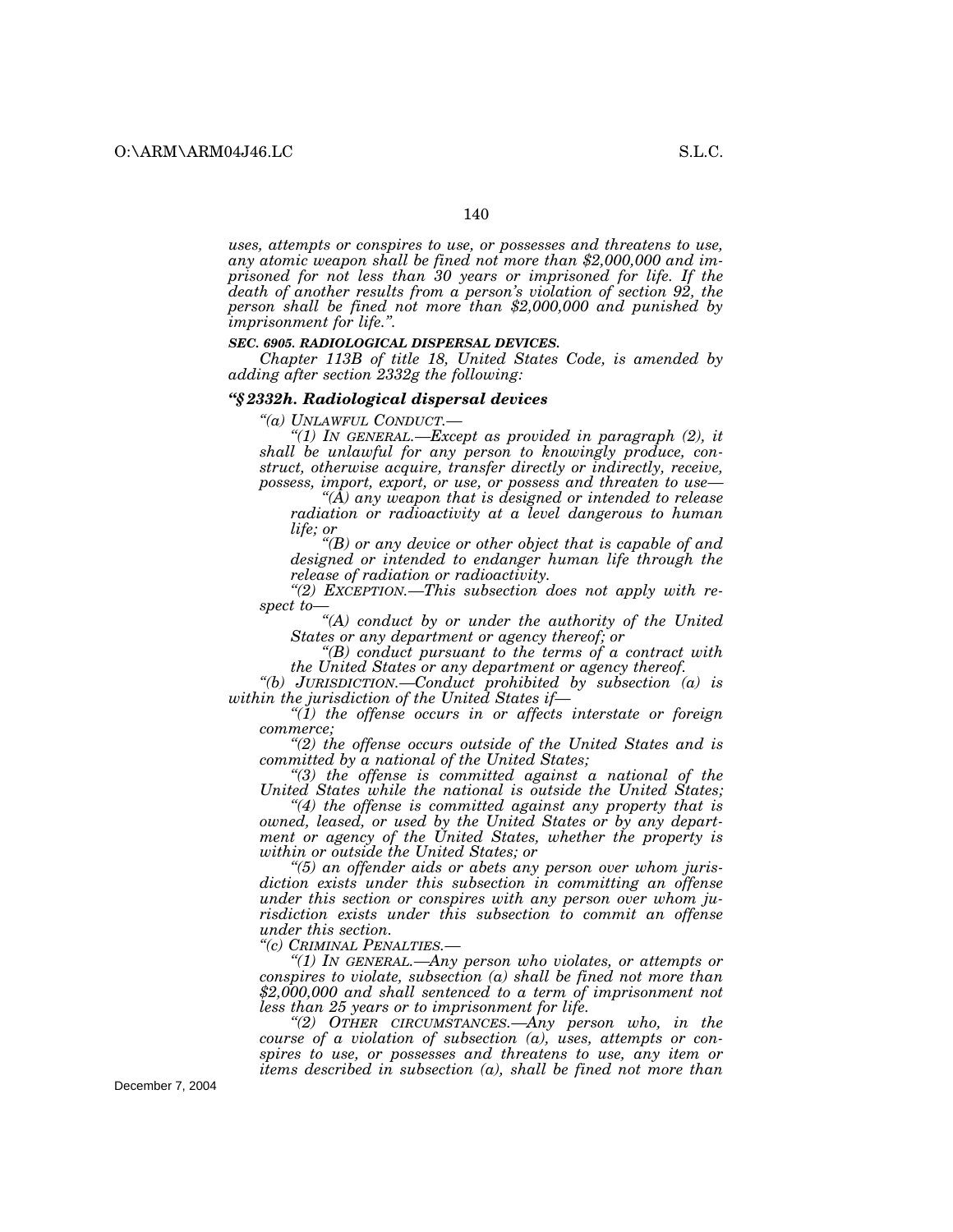*\$2,000,000 and imprisoned for not less than 30 years or imprisoned for life.*

*''(3) SPECIAL CIRCUMSTANCES.—If the death of another results from a person's violation of subsection (a), the person shall be fined not more than \$2,000,000 and punished by imprisonment for life.''.*

## *SEC. 6906. VARIOLA VIRUS.*

*Chapter 10 of title 18, United States Code, is amended by inserting after section 175b the following:*

#### *''§ 175c. Variola virus*

*''(a) UNLAWFUL CONDUCT.— ''(1) IN GENERAL.—Except as provided in paragraph (2), it shall be unlawful for any person to knowingly produce, engineer, synthesize, acquire, transfer directly or indirectly, receive, possess, import, export, or use, or possess and threaten to use, variola virus.*

*''(2) EXCEPTION.—This subsection does not apply to conduct by, or under the authority of, the Secretary of Health and Human Services.*

*''(b) JURISDICTION.—Conduct prohibited by subsection (a) is within the jurisdiction of the United States if—*

*''(1) the offense occurs in or affects interstate or foreign commerce;*

*''(2) the offense occurs outside of the United States and is committed by a national of the United States;*

*''(3) the offense is committed against a national of the United States while the national is outside the United States;*

*''(4) the offense is committed against any property that is owned, leased, or used by the United States or by any department or agency of the United States, whether the property is within or outside the United States; or*

*''(5) an offender aids or abets any person over whom jurisdiction exists under this subsection in committing an offense under this section or conspires with any person over whom jurisdiction exists under this subsection to commit an offense under this section.*

*''(c) CRIMINAL PENALTIES.— ''(1) IN GENERAL.—Any person who violates, or attempts or conspires to violate, subsection (a) shall be fined not more than \$2,000,000 and shall be sentenced to a term of imprisonment not less than 25 years or to imprisonment for life.*

*''(2) OTHER CIRCUMSTANCES.—Any person who, in the course of a violation of subsection (a), uses, attempts or conspires to use, or possesses and threatens to use, any item or items described in subsection (a), shall be fined not more than \$2,000,000 and imprisoned for not less than 30 years or imprisoned for life.*

*''(3) SPECIAL CIRCUMSTANCES.—If the death of another results from a person's violation of subsection (a), the person shall be fined not more than \$2,000,000 and punished by imprisonment for life.*

*''(d) DEFINITION.—As used in this section, the term 'variola virus' means a virus that can cause human smallpox or any deriva-*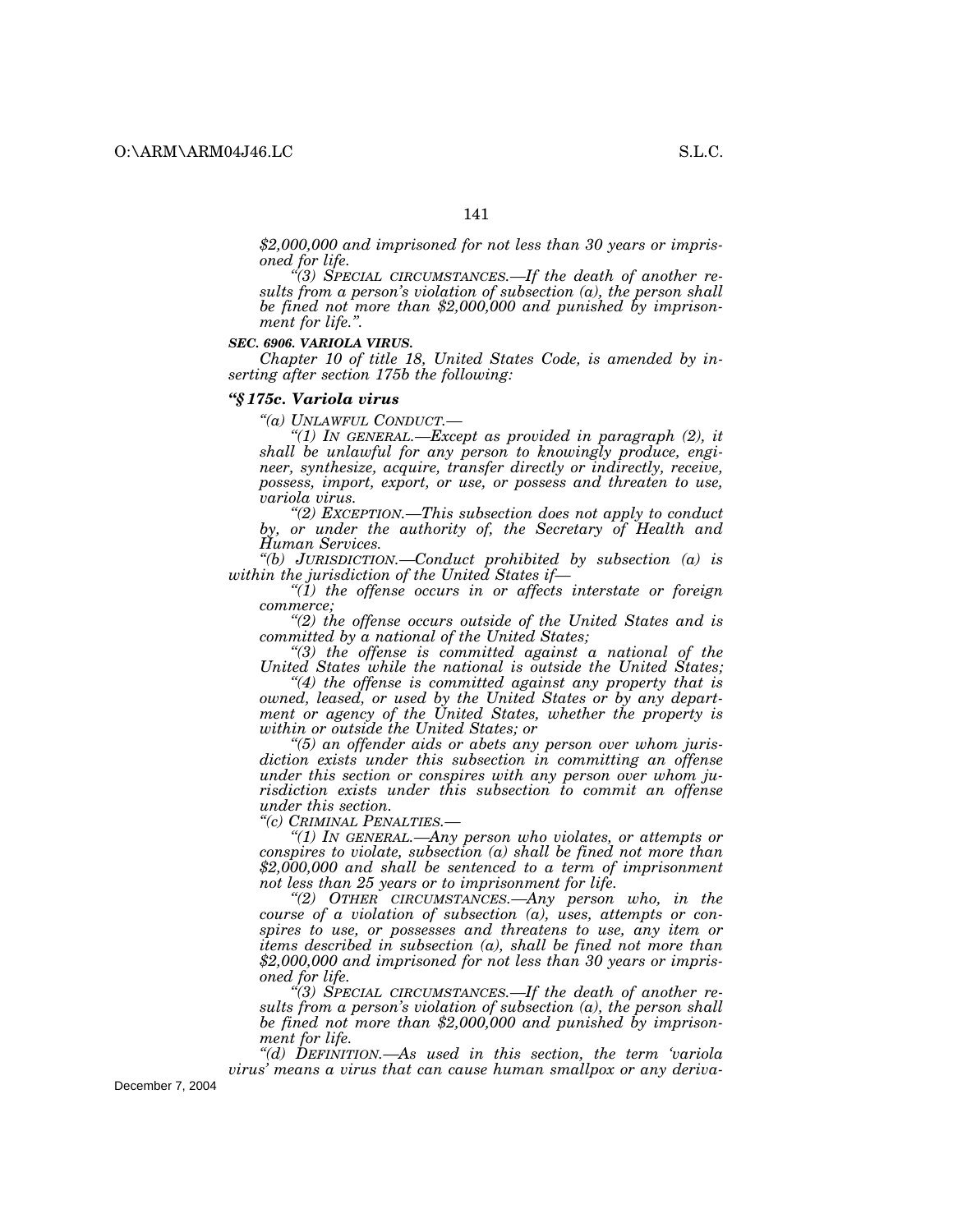*tive of the variola major virus that contains more than 85 percent of the gene sequence of the variola major virus or the variola minor virus.''.*

### *SEC. 6907. INTERCEPTION OF COMMUNICATIONS.*

*Section 2516(1) of title 18, United States Code, is amended—*

*(1) in paragraph (a), by inserting ''2122 and'' after ''sections'';*

*(2) in paragraph (c), by inserting ''section 175c (relating to variola virus),'' after ''section 175 (relating to biological weapons),''; and*

*(3) in paragraph (q), by inserting ''2332g, 2332h,'' after ''2332f,''.*

*SEC. 6908. AMENDMENTS TO SECTION 2332b(g)(5)(B) OF TITLE 18, UNITED STATES CODE.*

*Section 2332b(g)(5)(B) of title 18, United States Code, is amended—*

*(1) in clause (i)—*

*(A) by inserting before ''2339 (relating to harboring terrorists)'' the following: ''2332g (relating to missile systems designed to destroy aircraft), 2332h (relating to radiological dispersal devices),''; and*

*(B) by inserting ''175c (relating to variola virus),'' after ''175 or 175b (relating to biological weapons),''; and*

*(2) in clause (ii)—*

*(A) by striking ''section'' and inserting ''sections 92 (relating to prohibitions governing atomic weapons) or''; and (B) by inserting ''2122 or'' before ''2284''.*

#### *SEC. 6909. AMENDMENTS TO SECTION 1956(c)(7)(D) OF TITLE 18, UNITED STATES CODE.*

*Section 1956(c)(7)(D), title 18, United States Code, is amended—*

*(1) by inserting after ''section 152 (relating to concealment of assets; false oaths and claims; bribery),'' the following: ''section 175c (relating to the variola virus),'';*

*(2) by inserting after ''section 2332(b) (relating to international terrorist acts transcending national boundaries),'' the following: ''section 2332g (relating to missile systems designed to destroy aircraft), section 2332h (relating to radiological dispersal devices),''; and*

*(3) striking ''or'' after ''any felony violation of the Foreign Agents Registration Act of 1938,'' and after ''any felony violation of the Foreign Corrupt Practices Act'', striking '';'' and inserting* or section 92 of the Atomic Energy Act of 1954 (42 U.S.C. *2122) (relating to prohibitions governing atomic weapons)''.*

## *SEC. 6910. EXPORT LICENSING PROCESS.*

*Section 38(g)(1)(A) of the Arms Export Control Act (22 U.S.C. 2778) is amended—*

*(1) by striking ''or'' before ''(xi)''; and*

*(2) by inserting after clause (xi) the following: ''or (xii) section 3, 4, 5, and 6 of the Prevention of Terrorist Access to Destructive Weapons Act of 2004, relating to missile systems designed to destroy aircraft (18 U.S.C. 2332g), prohibitions gov-*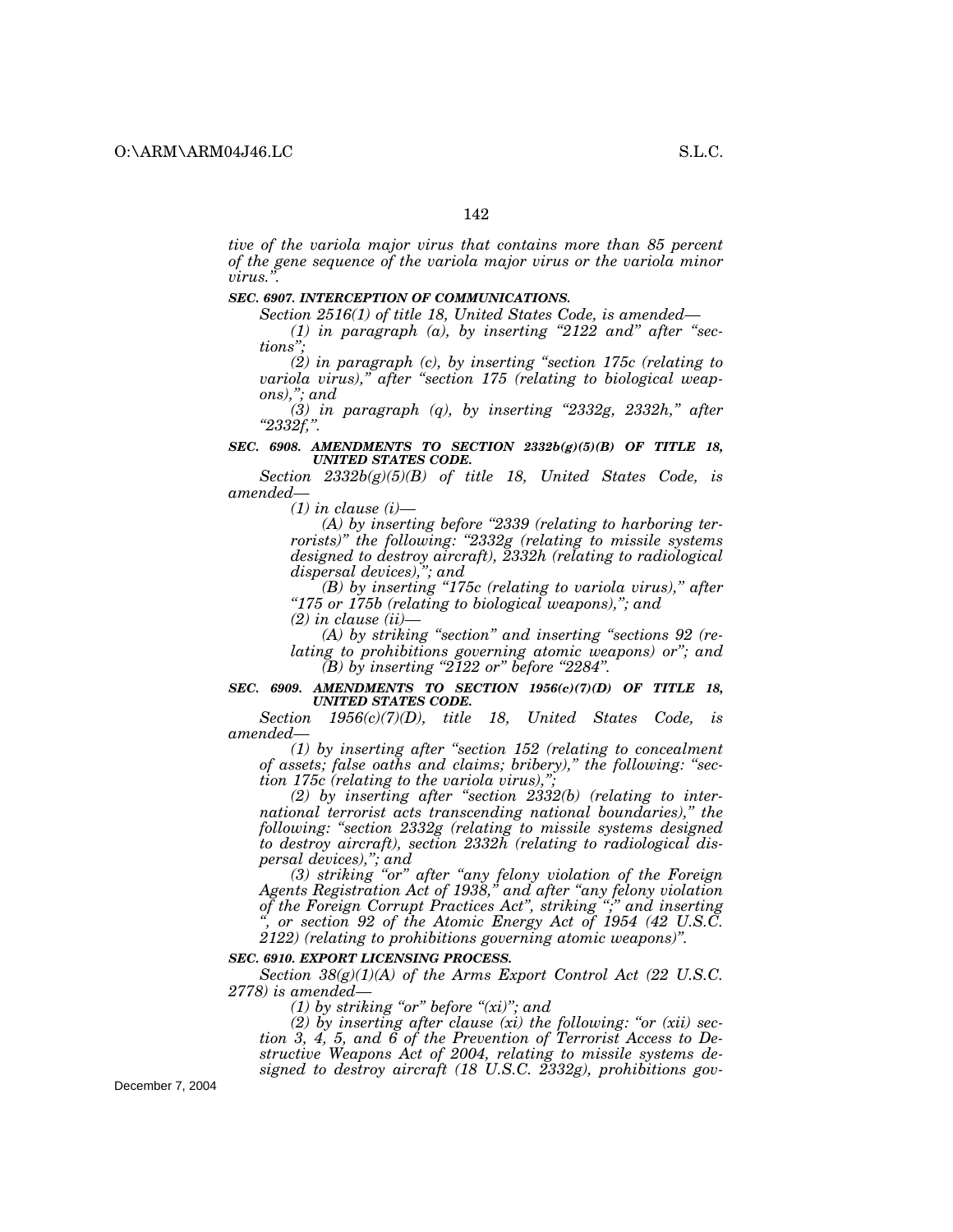*erning atomic weapons (42 U.S.C. 2122), radiological dispersal devices (18 U.S.C. 2332h), and variola virus (18 U.S.C. 175b);''.*

#### *SEC. 6911. CLERICAL AMENDMENTS.*

*(a) CHAPTER 113B.—The table of sections for chapter 113B of title 18, United States Code, is amended by inserting the following after the item for section 2332f:*

*''2332g. Missile systems designed to destroy aircraft. ''2332h. Radiological dispersal devices.''.*

*(b) CHAPTER 10.—The table of sections for chapter 10 of title 18, United States Code, is amended by inserting the following item after the item for section 175b:*

*''175c. Variola virus.''.*

# *Subtitle K—Pretrial Detention of Terrorists*

#### *SEC. 6951. SHORT TITLE.*

*This subtitle may be cited as the ''Pretrial Detention of Terrorists Act of 2004''.*

#### *SEC. 6952. PRESUMPTION FOR PRETRIAL DETENTION IN CASES IN-VOLVING TERRORISM.*

*Section 3142 of title 18, United States Code, is amended— (1) in subsection (e)—*

*(A) by inserting ''or'' before ''the Maritime''; and*

*(B) by inserting ''or an offense listed in section 2332b(g)(5)(B) of title 18, United States Code, for which a maximum term of imprisonment of 10 years or more is prescribed'' after ''or 2332b of this title,''; and*

(2) in subsections  $(f)(1)(\vec{A})$  and  $(g)(1)$ , by inserting ", or an *offense listed in section 2332b(g)(5)(B) for which a maximum term of imprisonment of 10 years or more is prescribed'' after ''violence'' each place such term appears.*

## *TITLE VII—IMPLEMENTATION OF 9/11 COMMISSION RECOMMENDATIONS*

#### *SEC. 7001. SHORT TITLE.*

*This title may be cited as the ''9/11 Commission Implementation Act of 2004''.*

# *Subtitle A—Diplomacy, Foreign Aid, and the Military in the War on Terrorism*

### *SEC. 7101. FINDINGS.*

*Consistent with the report of the National Commission on Terrorist Attacks Upon the United States, Congress makes the following findings:*

*(1) Long-term success in the war on terrorism demands the use of all elements of national power, including diplomacy, military action, intelligence, covert action, law enforcement, eco-*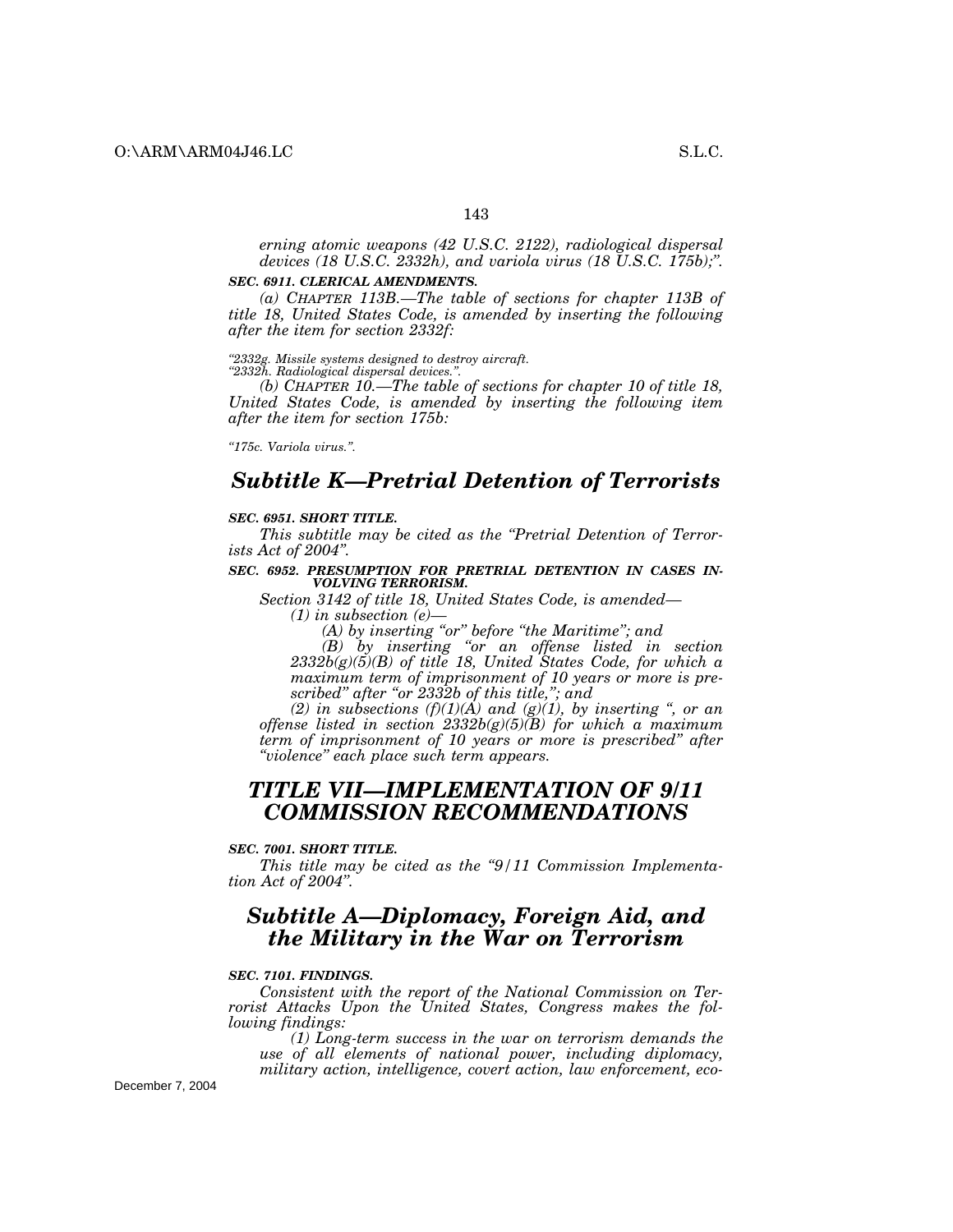*nomic policy, foreign aid, public diplomacy, and homeland defense.*

*(2) To win the war on terrorism, the United States must assign to economic and diplomatic capabilities the same strategic priority that is assigned to military capabilities.*

*(3) The legislative and executive branches of the Government of the United States must commit to robust, long-term investments in all of the tools necessary for the foreign policy of the United States to successfully accomplish the goals of the United States.*

*(4) The investments referred to in paragraph (3) will require increased funding to United States foreign affairs programs in general, and to priority areas as described in this title in particular.*

### *SEC. 7102. TERRORIST SANCTUARIES.*

*(a) FINDINGS.—Consistent with the report of the National Commission on Terrorist Attacks Upon the United States, Congress makes the following findings:*

*(1) Complex terrorist operations require locations that provide such operations sanctuary from interference by Government or law enforcement personnel.*

*(2) A terrorist sanctuary existed in Afghanistan before September 11, 2001.*

*(3) The terrorist sanctuary in Afghanistan provided direct and indirect value to members of al Qaeda who participated in the terrorist attacks on the United States on September 11, 2001, and in other terrorist operations.*

*(4) Terrorist organizations have fled to some of the least governed and most lawless places in the world to find sanctuary.*

*(5) During the 21st century, terrorists are often focusing on remote regions and failing states as locations to seek sanctuary.*

*(b) SENSE OF CONGRESS ON UNITED STATES POLICY ON TER- RORIST SANCTUARIES.—It is the sense of Congress that it should be the policy of the United States—*

*(1) to identify foreign countries that are being used as terrorist sanctuaries;*

*(2) to assess current United States resources and tools being used to assist foreign governments to eliminate such sanctuaries;*

*(3) to develop and implement a coordinated strategy to prevent terrorists from using such foreign countries as sanctuaries; and*

*(4) to work in bilateral and multilateral fora to elicit the cooperation needed to identify and address terrorist sanctuaries that may exist today, but, so far, remain unknown to governments.*

*(c) AMENDMENTS TO EXISTING LAW TO INCLUDE TERRORIST SANCTUARIES.—*

*(1) IN GENERAL.—Section 6(j) of the Export Administration Act of 1979 (50 U.S.C. App. 2405(j)) is amended—*

*(A) by redesignating paragraph (5) as paragraph (6); and*

*(B) by inserting after paragraph (4) the following:*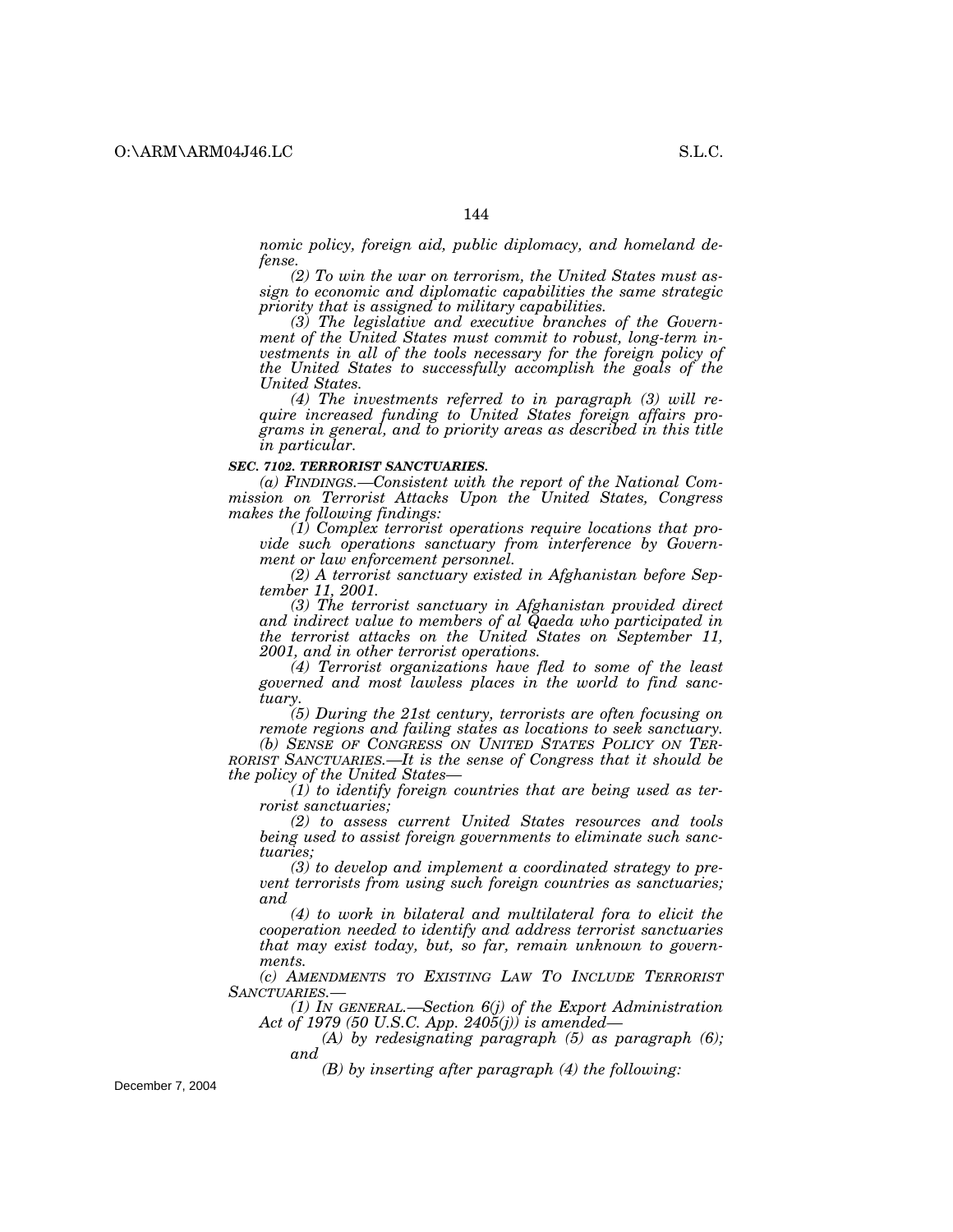*''(5)(A) As used in paragraph (1), the term 'repeatedly provided support for acts of international terrorism' shall include the recurring use of any part of the territory of the country as a sanctuary for terrorists or terrorist organizations.*

*''(B) In this paragraph—*

*''(i) the term 'territory of a country' means the land, waters, and airspace of the country; and*

*''(ii) the term 'sanctuary' means an area in the territory of a country—*

*''(I) that is used by a terrorist or terrorist organization—*

*''(aa) to carry out terrorist activities, including training, financing, and recruitment; or*

*''(bb) as a transit point; and*

*''(II) the government of which expressly consents to, or with knowledge, allows, tolerates, or disregards such use of its territory.''.*

*(2) RULE OF CONSTRUCTION.—Nothing in this subsection or the amendments made by this subsection shall be construed as affecting any determination made by the Secretary of State pursuant to section 6(j) of the Export Administration Act of 1979 with respect to a country prior to the date of enactment of this Act.*

*(3) IMPLEMENTATION.—The President shall implement the amendments made by paragraph (1) by exercising the authorities of the President under the International Emergency Economic Powers Act (50 U.S.C. 1701 et seq.).*<br>(d) AMENDMENTS TO GLOBAL PATTERNS OF TERRORISM RE-

 $PORT.$  *(1) IN GENERAL.—Section 140(a)(1) of the Foreign Relations* 

*Authorization Act, Fiscal Years 1988 and 1989 (22 U.S.C. 2656f(a)(1)) is amended—*

 $(A)$  by striking " $(1)$ " and inserting " $(1)(A)$ ";

*(B) by redesignating subparagraphs (A) through (C) as clauses (i) through (iii), respectively;*

*(C) in subparagraph (A)(iii) (as redesignated), by adding ''and'' at the end; and*

*(D) by adding at the end the following:*

*''(B) detailed assessments with respect to each foreign country whose territory is being used as a sanctuary for terrorists or terrorist organizations;''.*

*(2) CONTENTS.—Section 140(b) of such Act (22 U.S.C. 2656f(b)) is amended—*

*(A) in paragraph (1)—*

*(i) in the matter preceding subparagraph (A), by striking ''subsection (a)(1)'' and inserting ''subsection (a)(1)(A)''; and*

*(ii) by striking ''and'' at the end;*

*(B) by redesignating paragraph (2) as paragraph (3);*

*(C) by inserting after paragraph (1) the following:*

*''(2) with respect to subsection (a)(1)(B)—*

*''(A) the extent of knowledge by the government of the country with respect to terrorist activities in the territory of the country; and*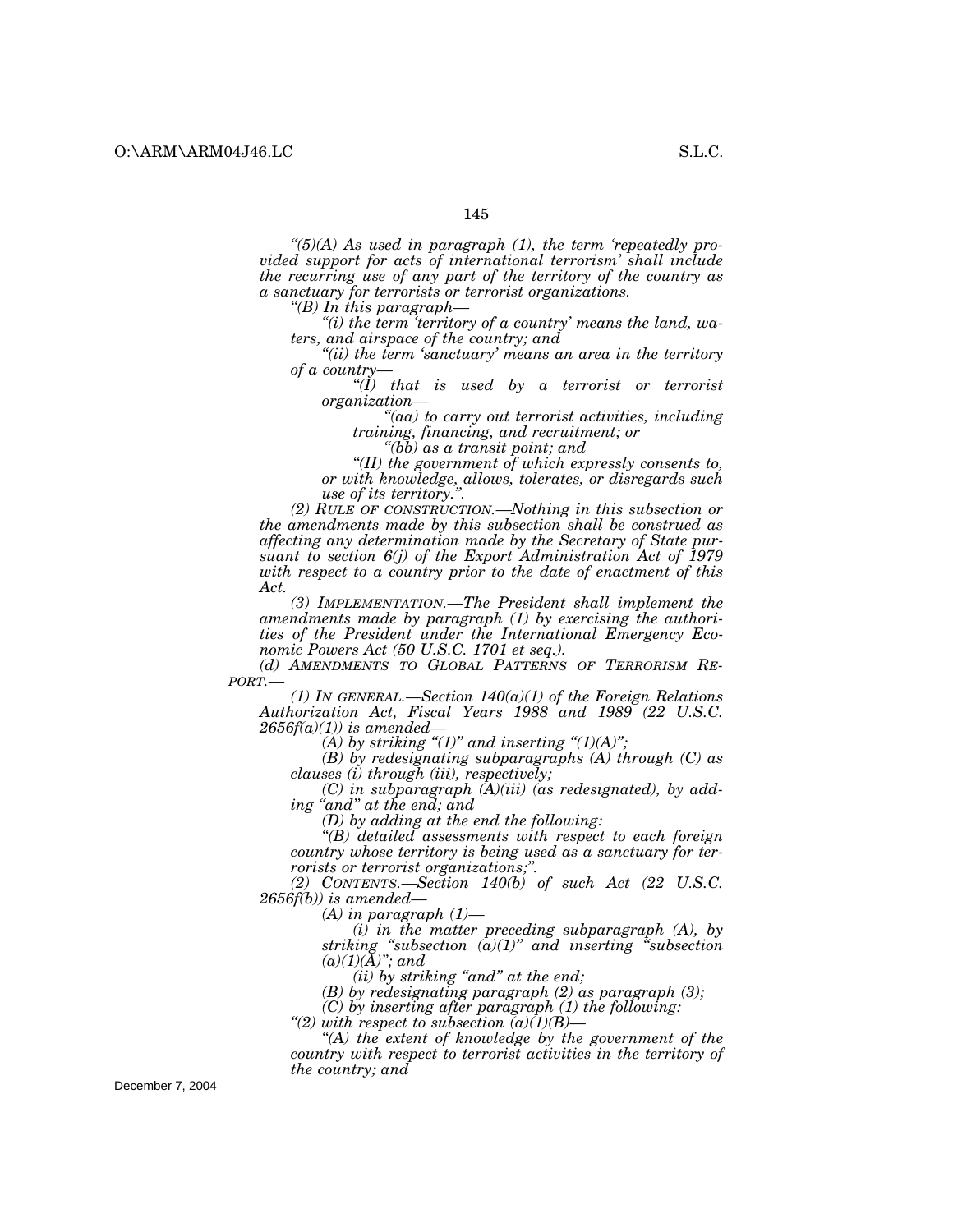*''(B) the actions by the country—*

*''(i) to eliminate each terrorist sanctuary in the territory of the country;*

*''(ii) to cooperate with United States antiterrorism efforts; and*

*''(iii) to prevent the proliferation of and trafficking in weapons of mass destruction in and through the territory of the country;'';*

*(D) in paragraph (3), as redesignated, by striking the period at the end and inserting a semicolon; and*

*(E) by inserting after paragraph (3) the following:*

*''(4) a strategy for addressing, and where possible eliminating, terrorist sanctuaries that shall include—*

*''(A) a description of terrorist sanctuaries, together with an assessment of the priorities of addressing and eliminating such sanctuaries;*

*''(B) an outline of strategies for disrupting or eliminating the security provided to terrorists by such sanctuaries;*

*''(C) a description of efforts by the United States to work with other countries in bilateral and multilateral fora to address or eliminate terrorist sanctuaries and disrupt or eliminate the security provided to terrorists by such sanctuaries; and*

*''(D) a description of long-term goals and actions designed to reduce the conditions that allow the formation of terrorist sanctuaries; and*

*''(5) an update of the information contained in the report required to be transmitted to Congress under 7119(b) of the 9/ 11 Commission Implementation Act of 2004.''.*

*(3) DEFINITIONS.—Section 140(d) of the Foreign Relations Authorization Act, Fiscal Years 1988 and 1989 (22 U.S.C. 2656f(d)) is amended—*

*(A) in paragraph (2), by striking ''and'' at the end;*

*(B) in paragraph (3), by striking the period at the end and inserting a semicolon; and*

*(C) by adding at the end the following:*

*''(4) the terms 'territory' and 'territory of the country' mean the land, waters, and airspace of the country; and*

*''(5) the terms 'terrorist sanctuary' and 'sanctuary' mean an area in the territory of the country—*

*''(A) that is used by a terrorist or terrorist organization—*

*''(i) to carry out terrorist activities, including training, fundraising, financing, and recruitment; or*

*''(ii) as a transit point; and*

*''(B) the government of which expressly consents to, or with knowledge, allows, tolerates, or disregards such use of its territory and is not subject to a determination under—*

*''(i) section 6(j)(1)(A) of the Export Administration Act of 1979 (50 U.S.C. App. 2405(j)(1)(A));*

*''(ii) section 620A(a) of the Foreign Assistance Act of 1961 (22 U.S.C. 2371(a)); or*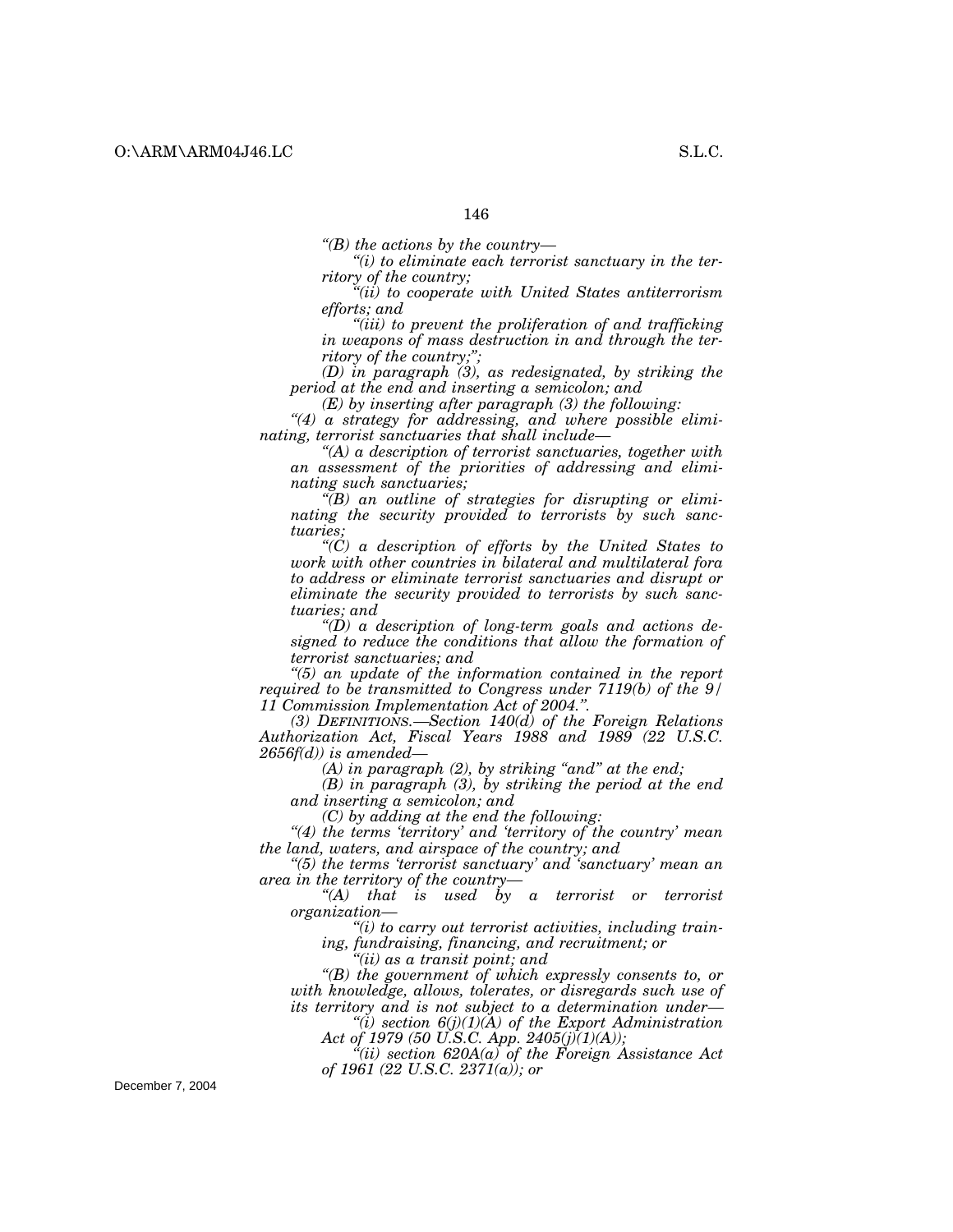*''(iii) section 40(d) of the Arms Export Control Act (22 U.S.C. 2780(d)).''.*

*(4) EFFECTIVE DATE.—The amendments made by this subsection apply with respect to the report required to be transmitted under section 140 of the Foreign Relations Authorization Act, Fiscal Years 1988 and 1989 (22 U.S.C. 2656f), by April 30, 2006, and by April 30 of each subsequent year.*

## *SEC. 7103. UNITED STATES COMMITMENT TO THE FUTURE OF PAKI-STAN.*

*(a) FINDINGS.—Consistent with the report of the National Commission on Terrorist Attacks Upon the United States, Congress makes the following findings:*

*(1) The Government of Pakistan has a critical role to perform in the struggle against terrorism.*

*(2) Due to its location, topography, social conditions, and other factors, Pakistan can be attractive to extremists seeking refuge or opportunities to recruit or train, or a place from which to operate against Coalition Forces in Afghanistan.*

*(3) A stable Pakistan, with a moderate, responsible government that serves as a voice of tolerance in the Muslim world, is critical to stability in the region.*

*(b) SENSE OF CONGRESS.—It is the sense of Congress that the United States should—*

*(1) help to ensure a promising, stable, and secure future for Pakistan over the long term;*

*(2) provide a comprehensive program of assistance to encourage and enable Pakistan—*

*(A) to continue and improve upon its commitment to combating extremists;*

*(B) to seek to resolve any outstanding difficulties with its neighbors and other countries in its region;*

*(C) to continue to make efforts to fully control its territory and borders;*

*(D) to progress toward becoming a more effective and participatory democracy;*

*(E) to participate more vigorously in the global marketplace and to continue to modernize its economy;*

*(F) to take all necessary steps to halt the spread of weapons of mass destruction;*

*(G) to improve and expand access to education for all citizens; and*

*(H) to increase the number and level of exchanges between the Pakistani people and the American people; and*

*(3) continue to provide assistance to Pakistan at not less than the overall levels requested by the President for fiscal year 2005.*

*(c) EXTENSION OF PAKISTAN WAIVERS.—The Act entitled ''An Act to authorize the President to exercise waivers of foreign assistance restrictions with respect to Pakistan through September 30, 2003, and for other purposes'', approved October 27, 2001 (Public Law 107–57; 115 Stat. 403), as amended by section 2213 of the Emergency Supplemental Appropriations Act for Defense and for the Reconstruction of Iraq and Afghanistan, 2004 (Public Law 108–106; 117 Stat. 1232), is further amended—*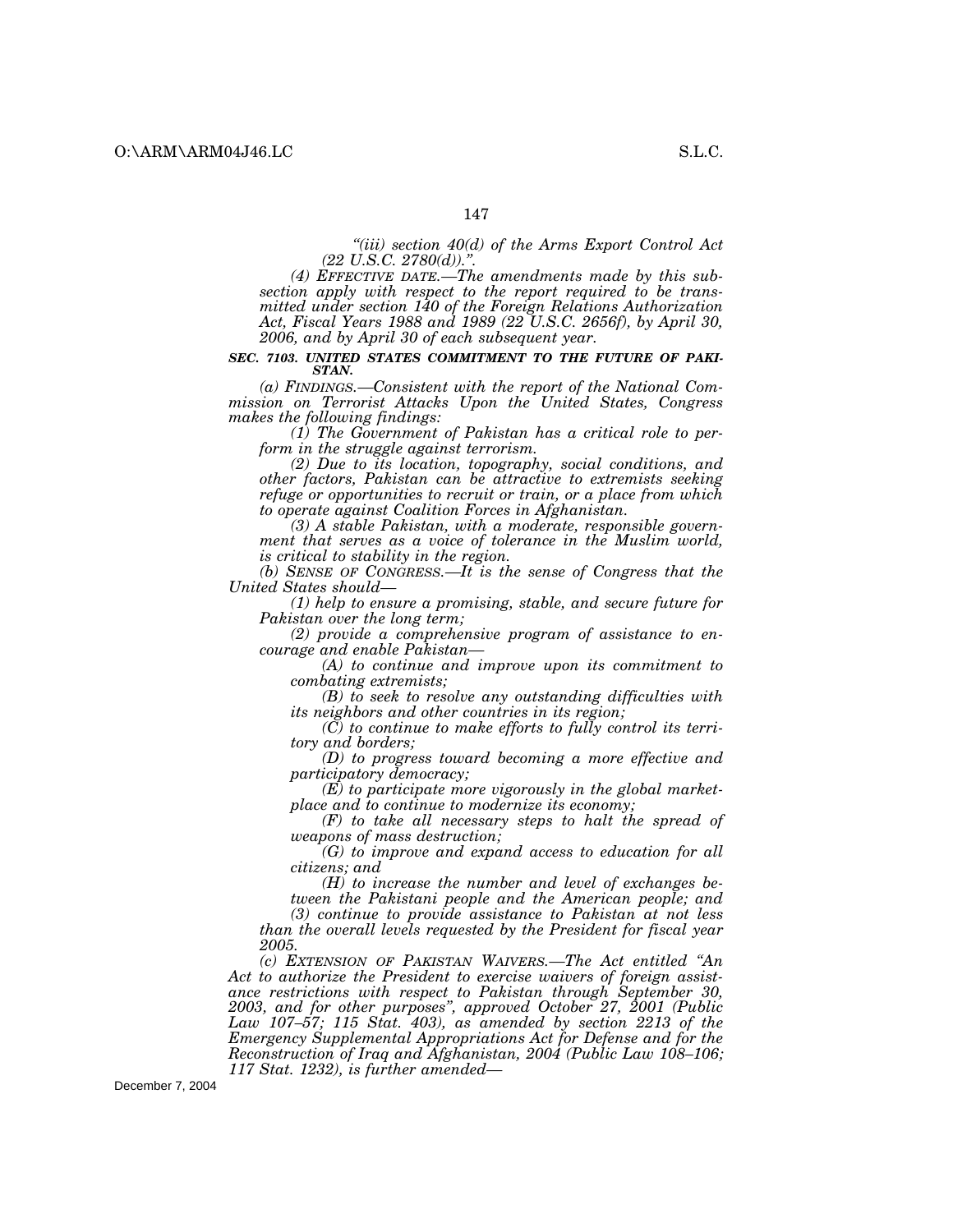*(1) in section 1(b)—*

*(A) in the heading, by striking ''FISCAL YEAR 2004'' and inserting ''FISCAL YEARS 2005 and 2006''; and*

*(B) in paragraph (1), by striking ''2004'' and inserting ''2005 or 2006'';*

*(2) in section 3(2), by striking ''and 2004,'' and inserting ''2004, 2005, and 2006''; and*

*(3) in section 6, by striking ''2004'' and inserting ''2006''.*

#### *SEC. 7104. ASSISTANCE FOR AFGHANISTAN.*

*(a) SHORT TITLE.—This section may be cited as the ''Afghanistan Freedom Support Act Amendments of 2004''.*

*(b) COORDINATION OF ASSISTANCE.— (1) FINDINGS.—Consistent with the report of the National Commission on Terrorist Attacks Upon the United States, Congress makes the following findings:*

*(A) The United States and its allies in the international community have made progress in promoting economic and political reform within Afghanistan, including the establishment of a central government with a democratic constitution, a new currency, and a new army, the increase of personal freedom, and the elevation of the standard of living of many Afghans.*

*(B) A number of significant obstacles must be overcome if Afghanistan is to become a secure and prosperous democracy, and such a transition depends in particular upon—*

*(i) improving security throughout the country;*

*(ii) disarming and demobilizing militias;*

*(iii) curtailing the rule of the warlords;*

*(iv) promoting equitable economic development;*

*(v) protecting the human rights of the people of Afghanistan;*

*(vi) continuing to hold elections for public officials; and*

*(vii) ending the cultivation, production, and trafficking of narcotics.*

*(C) The United States and the international community must make a long-term commitment to addressing the unstable security situation in Afghanistan and the burgeoning narcotics trade, endemic poverty, and other serious problems in Afghanistan in order to prevent that country from relapsing into a sanctuary for international terrorism.*

*(2) SENSE OF CONGRESS.—It is the sense of Congress that the United States Government should take, with respect to Afghanistan, the following actions:*

*(A) Work with other nations to obtain long-term security, political, and financial commitments and fulfillment of pledges to the Government of Afghanistan to accomplish the objectives of the Afghanistan Freedom Support Act of 2002 (22 U.S.C. 7501 et seq.), especially to ensure a secure, democratic, and prosperous Afghanistan that respects the rights of its citizens and is free of international terrorist organizations.*

*(B) Use the voice and vote of the United States in relevant international organizations, including the North At-*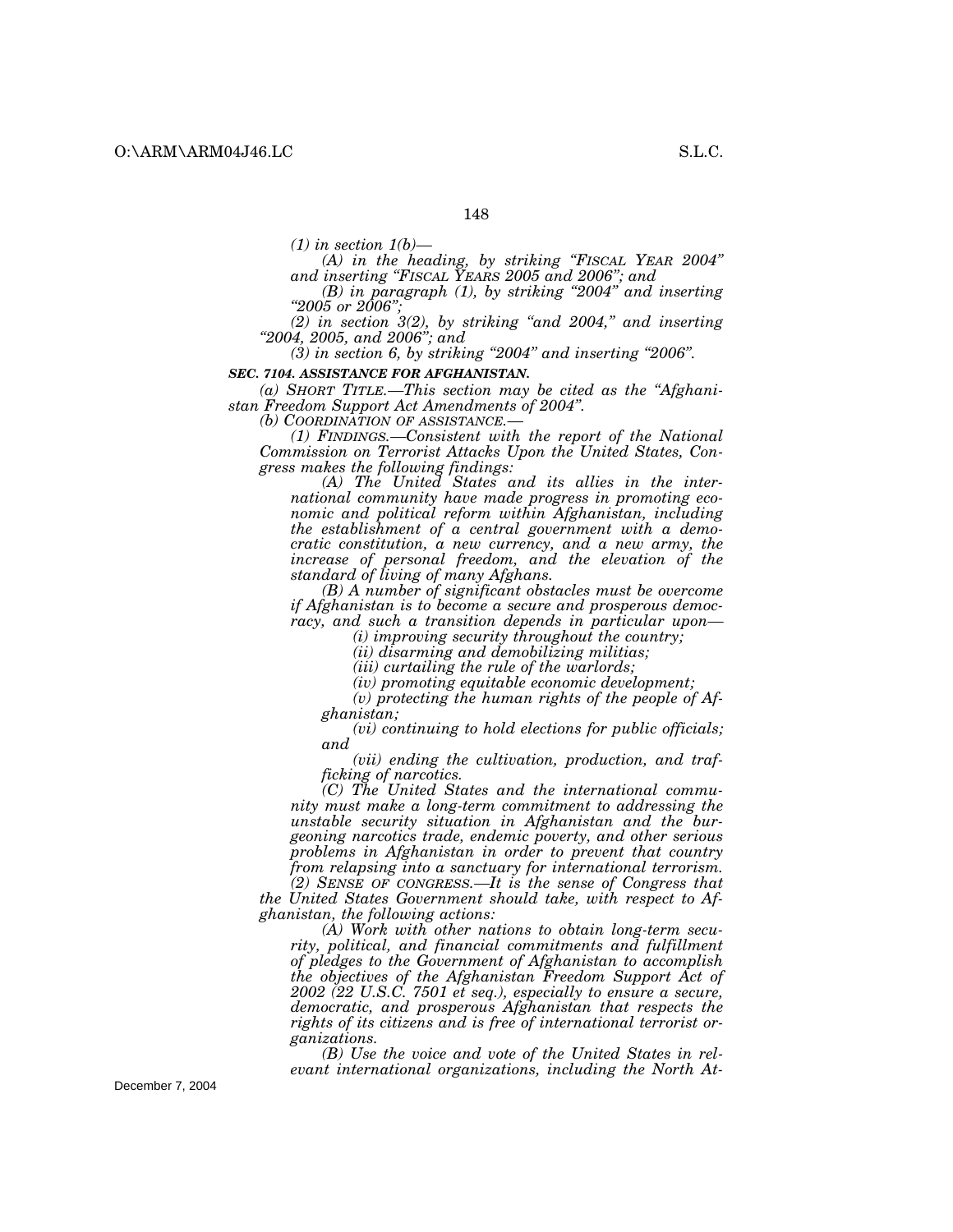*lantic Treaty Organization and the United Nations Security Council, to strengthen international commitments to assist the Government of Afghanistan in enhancing security, building national police and military forces, increasing counter-narcotics efforts, and expanding infrastructure and public services throughout the country.*

*(C) Take appropriate steps to increase the assistance provided under programs of the Department of State and the United States Agency for International Development throughout Afghanistan and to increase the number of personnel of those agencies in Afghanistan as necessary to support the increased assistance.*

*(c) COORDINATOR FOR ASSISTANCE.—*

*(1) FINDINGS.—Congress makes the following findings:*

*(A) The Final Report of the National Commission on Terrorist Attacks Upon the United States criticized the provision of United States assistance to Afghanistan for being too inflexible.*

*(B) The Afghanistan Freedom Support Act of 2002 (22 U.S.C. 7501 et seq.) contains provisions that provide for flexibility in the provision of assistance for Afghanistan and are not subject to the requirements of typical foreign assistance programs and provide for the designation of a coordinator to oversee United States assistance for Afghanistan.*

*(2) DESIGNATION OF COORDINATOR.—Section 104(a) of the Afghanistan Freedom Support Act of 2002 (22 U.S.C. 7514(a)) is amended in the matter preceding paragraph (1) by striking ''is strongly urged to'' and inserting ''shall''.*

*(d) ASSISTANCE PLAN; INTERNATIONAL COORDINATION.—Section 104 of the Afghanistan Freedom Support Act of 2002 (22 U.S.C. 7514) is amended by adding at the end the following:*

*''(c) ASSISTANCE PLAN.—*

*''(1) SUBMISSION TO CONGRESS.—The coordinator designated under subsection (a) shall annually submit the Afghanistan assistance plan of the Administration to—*

*''(A) the Committee on Foreign Relations of the Senate; ''(B) the Committee on International Relations of the*

*House of Representatives; ''(C) the Committee on Appropriations of the Senate;*

*and ''(D) the Committee on Appropriations of the House of Representatives.*

*''(2) CONTENTS.—The assistance plan submitted under paragraph (1) shall describe—*

*''(A) how the plan relates to the strategy provided pursuant to section 304; and*

*''(B) how the plan builds upon United States assistance provided to Afghanistan since 2001.*

*''(d) COORDINATION WITH INTERNATIONAL COMMUNITY.—*

*''(1) IN GENERAL.—The coordinator designated under subsection (a) shall work with the international community and the Government of Afghanistan to ensure that assistance to Afghan-*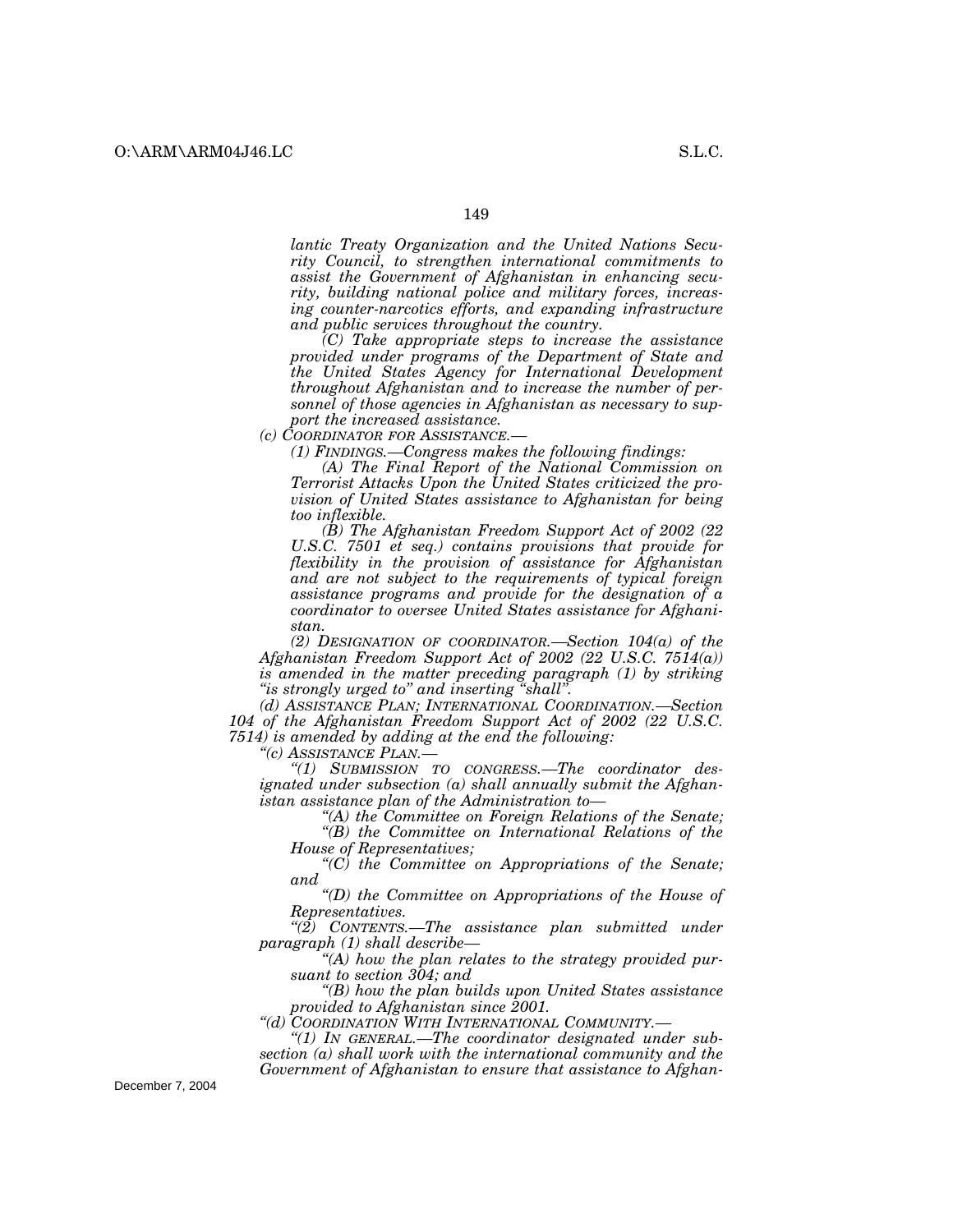*istan is implemented in a coherent, consistent, and efficient manner to prevent duplication and waste.*

*''(2) INTERNATIONAL FINANCIAL INSTITUTIONS.—The coordinator designated under subsection (a), under the direction of the Secretary of State, shall work through the Secretary of the Treasury and the United States Executive Directors at the international financial institutions (as defined in section 1701(c)(2) of the International Financial Institutions Act (22 U.S.C. 262r(c)(2))) to coordinate United States assistance for Afghanistan with international financial institutions.*

*(e) GENERAL PROVISIONS RELATING TO THE AFGHANISTAN FREE-DOM SUPPORT ACT OF 2002.—*

*(1) ASSISTANCE TO PROMOTE ECONOMIC, POLITICAL AND SO-CIAL DEVELOPMENT.—*

*(A) DECLARATION OF POLICY.—Congress reaffirms the authorities contained in title I of the Afghanistan Freedom Support Act of 2002 (22 U.S.C. 7501 et seq.), relating to economic and democratic development assistance for Afghanistan.*

*(B) PROVISION OF ASSISTANCE.—Section 103(a) of such Act (22 U.S.C. 7513(a)) is amended in the matter preceding paragraph (1) by striking ''section 512 of Public Law 107– 115 or any other similar'' and inserting ''any other''.*

*(2) DECLARATIONS OF GENERAL POLICY.—Congress makes the following declarations:*

*(A) The United States reaffirms the support that it and other countries expressed for the report entitled ''Securing Afghanistan's Future'' in their Berlin Declaration of April 2004. The United States should help enable the growth needed to create an economically sustainable Afghanistan capable of the poverty reduction and social development foreseen in the report.*

*(B) The United States supports the parliamentary elections to be held in Afghanistan by April 2005 and will help ensure that such elections are not undermined, including by warlords or narcotics traffickers.*

*(C) The United States continues to urge North Atlantic Treaty Organization members and other friendly countries to make much greater military contributions toward securing the peace in Afghanistan.*

*(3) FORM OF REPORTS.—Section 304 of the Afghanistan Freedom Support Act of 2002 (22 U.S.C. 7554) is amended—*

*(A) by striking ''The Secretary'' and inserting the following:*

*''(a) IN GENERAL.—The Secretary'';*

*(B) by striking ''The first report'' and inserting the following:*

*''(b) DEADLINE FOR SUBMISSION.—The first report''; and*

*(C) by adding at the end the following:*

*''(c) FORM OF REPORTS.—Any report or other matter that is required to be submitted to Congress (including a committee of Congress) by this Act may contain a classified annex.''.*

*(4) LONG-TERM STRATEGY.—*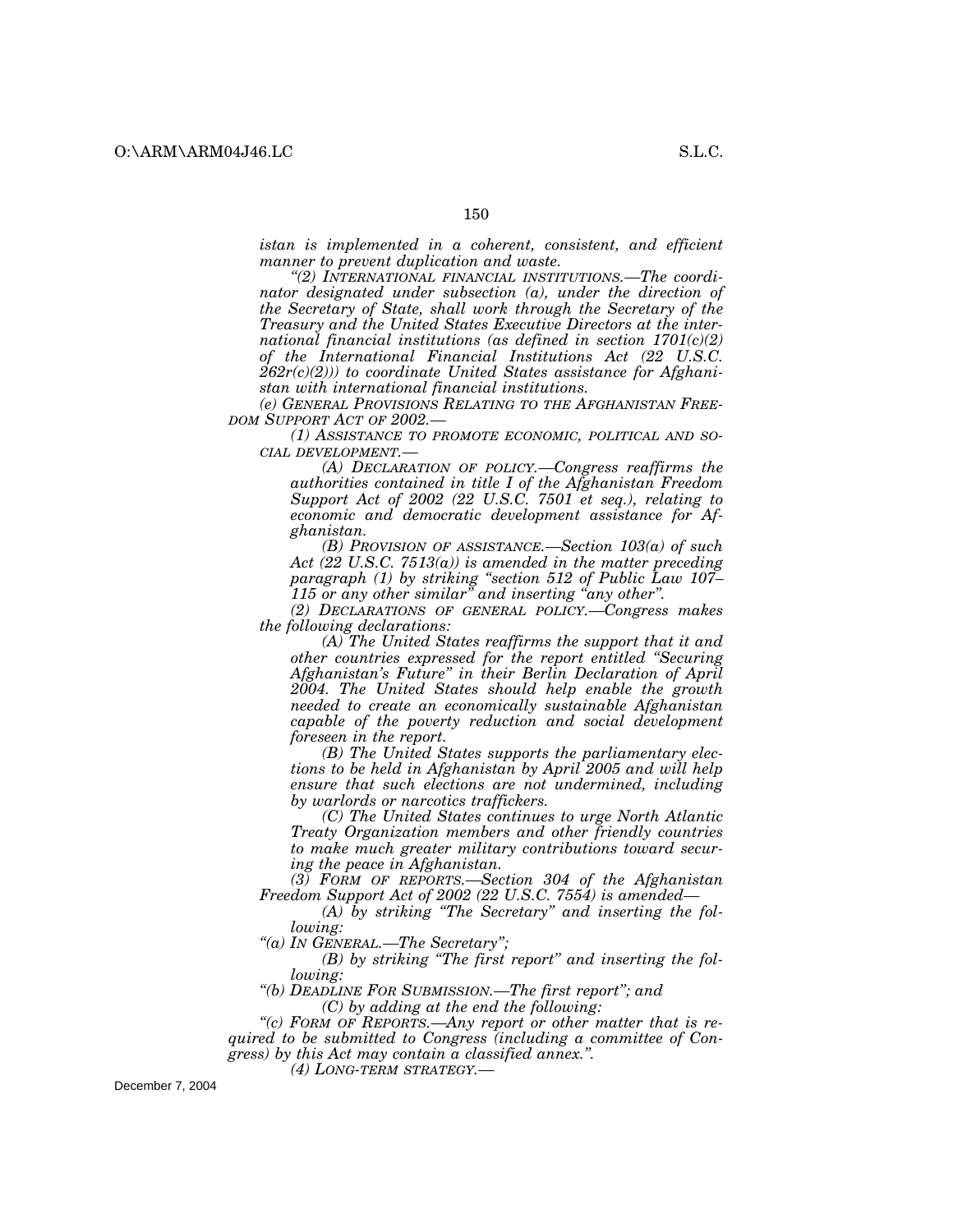*(A) STRATEGY.—Title III of the Afghanistan Freedom Support Act of 2002 (22 U.S.C. 7551 et seq.) is amended by adding at the end the following:*

## *''SEC. 305. FORMULATION OF LONG-TERM STRATEGY FOR AFGHANI-STAN.*

*''(a) STRATEGY.—*

*''(1) IN GENERAL.—Not later than 180 days after the date of enactment of this section, the President shall formulate a 5 year strategy for Afghanistan and submit such strategy to—*

*''(A) the Committee on Foreign Relations of the Senate; ''(B) the Committee on International Relations of the House of Representatives;*

*''(C) the Committee on Appropriations of the Senate; and*

*''(D) the Committee on Appropriations of the House of Representatives.*

*''(2) CONTENTS.—The strategy formulated under paragraph (1) shall include specific and measurable goals for addressing the long-term development and security needs of Afghanistan, including sectors such as agriculture and irrigation, parliamentary and democratic development, the judicial system and rule of law, human rights, education, health, telecommunications, electricity, women's rights, counternarcotics, police, border security, anti-corruption, and other law-enforcement activities, as well as the anticipated costs and time frames associated with achieving those goals.*

*''(b) MONITORING.—*

*''(1) ANNUAL REPORT.—The President shall transmit on an annual basis through 2010 a report describing the progress made toward the implementation of the strategy required by subsection (a) and any changes to the strategy since the date of the submission of the last report to—*

*''(A) the Committee on Foreign Relations of the Senate;*

*''(B) the Committee on International Relations of the House of Representatives;*

*''(C) the Committee on Appropriations of the Senate; and*

*''(D) the Committee on Appropriations of the House of Representatives.''.*

*(B) CLERICAL AMENDMENT.—The table of contents for such Act (22 U.S.C. 7501 note) is amended by adding after the item relating to section 303 the following new item:*

*''Sec. 305. Formulation of long-term strategy for Afghanistan.''.*

*(f) EDUCATION, THE RULE OF LAW, AND RELATED ISSUES.—*

*(1) DECLARATION OF POLICY.—Congress declares that, although Afghanistan has adopted a new constitution and made progress on primary education, the United States must invest in a concerted effort in Afghanistan to improve the rule of law, good governance, and effective policing, to accelerate work on secondary and university education systems, and to establish new initiatives to increase the capacity of civil society.*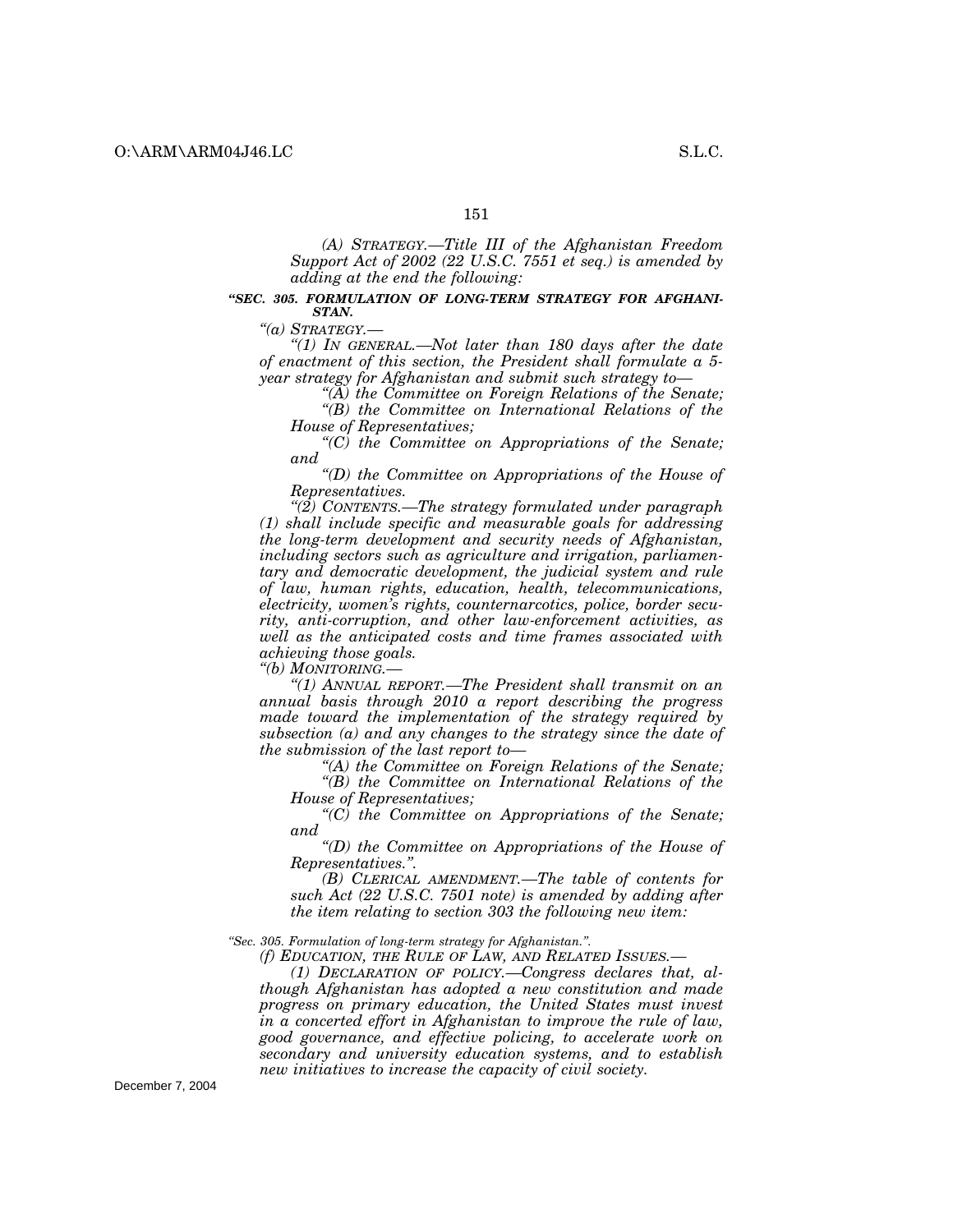*(2) AMENDMENT.—Section 103(a)(5) of the Afghanistan Freedom Support Act of 2002 (22 U.S.C. 7513(a)(5)) is amended to read as follows:*

*''(5) EDUCATION, THE RULE OF LAW, AND RELATED ISSUES.—*

*''(A) EDUCATION.—To assist in the development of the capacity of the Government of Afghanistan to provide education to the people of Afghanistan, including assistance such as—*

*''(i) support for an educated citizenry through improved access to basic education, with particular emphasis on basic education for children, especially orphans;*

*''(ii) programs to enable the Government of Afghanistan to recruit and train teachers, with special focus on the recruitment and training of female teachers;*

*''(iii) programs to enable the Government of Afghanistan to develop school curricula that incorporate relevant information such as landmine awareness, food security and agricultural education, civic education, and human rights education, including education relating to religious freedom;*

*''(iv) programs to construct, renovate, or rebuild, and to equip and provide teacher training, for primary schools, secondary schools, and universities; and*

*''(v) programs to increase educational exchanges and partnerships between the United States and Afghanistan.*

*''(B) RULE OF LAW.—To assist in the development of the rule of law and good governance and reduced corruption in Afghanistan, including assistance such as—*

*''(i) support for the activities of the Government of Afghanistan to implement its constitution, to develop modern legal codes and court rules, to provide for the creation of legal assistance programs, and other initiatives to promote the rule of law in Afghanistan;*

*''(ii) support for improvements in the capacity and physical infrastructure of the justice system in Afghanistan, such as for professional training (including for women) to improve the administration of justice, for programs to enhance prosecutorial and judicial capabilities and to protect participants in judicial cases, for improvements in the instruction of law enforcement personnel (including human rights training), and for the promotion of civilian police roles that support democracy;*

*''(iii) support for rehabilitation and rebuilding of courthouses and detention facilities;*

*''(iv) support for the effective administration of justice at the national, regional, and local levels, including programs to improve penal institutions and the rehabilitation of prisoners, and to establish a responsible and community-based police force;*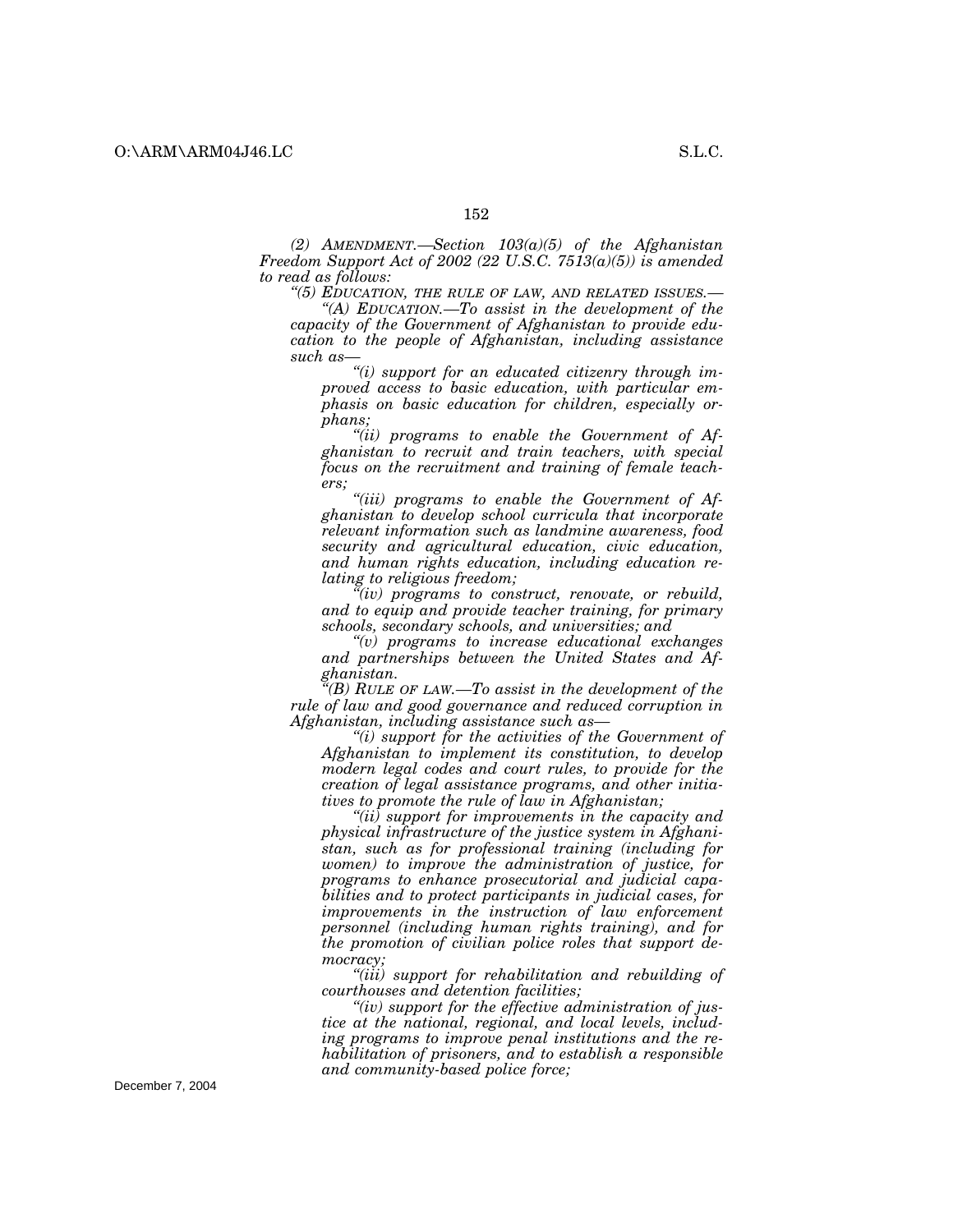*''(v) support to increase the transparency, accountability, and participatory nature of governmental institutions, including programs designed to combat corruption and other programs for the promotion of good governance, such as the development of regulations relating to financial disclosure for public officials, political parties, and candidates for public office, and transparent budgeting processes and financial management systems;*

*''(vi) support for establishment of a central bank and central budgeting authority;*

*''(vii) support for international organizations that provide civil advisers to the Government of Afghanistan; and*

*''(viii) support for Afghan and international efforts to investigate human rights atrocities committed in Afghanistan by the Taliban regime, opponents of such regime, and terrorist groups operating in Afghanistan, including the collection of forensic evidence relating to such atrocities.*

*''(C) CIVIL SOCIETY AND DEMOCRACY.—To support the development of democratic institutions in Afghanistan, including assistance for—*

*''(i) international monitoring and observing of, and the promotion of, free and fair elections;*

*''(ii) strengthening democratic political parties;*

*''(iii) international exchanges and professional training for members or officials of government, political, and civic or other nongovernmental entities;*

*''(iv) national, regional, and local elections and political party development;*

*''(v) an independent media;*

*''(vi) programs that support the expanded participation of women and members of all ethnic groups in government at national, regional, and local levels; and*

*''(vii) programs to strengthen civil society organizations that promote human rights, including religious freedom, freedom of expression, and freedom of association, and support human rights monitoring.*

*''(D) PROTECTION OF SITES.—To provide for the protection of Afghanistan's culture, history, and national identity, including the rehabilitation of Afghanistan's museums and sites of cultural significance.''.*

*(3) CONFORMING AMENDMENT.—Section 103(a)(4) of the Afghanistan Freedom Support Act of 2002 (22 U.S.C. 7513(a)(4)) is amended—*

*(A) in subparagraph (K), by striking ''and'' at the end; (B) in subparagraph (L), by striking the period at the*

*end and inserting ''; and''; and (C) by adding at the end the following:*

*''(M) assistance in identifying and surveying key road and rail routes that are essential for economic renewal in Afghanistan and the region and support for the establish-*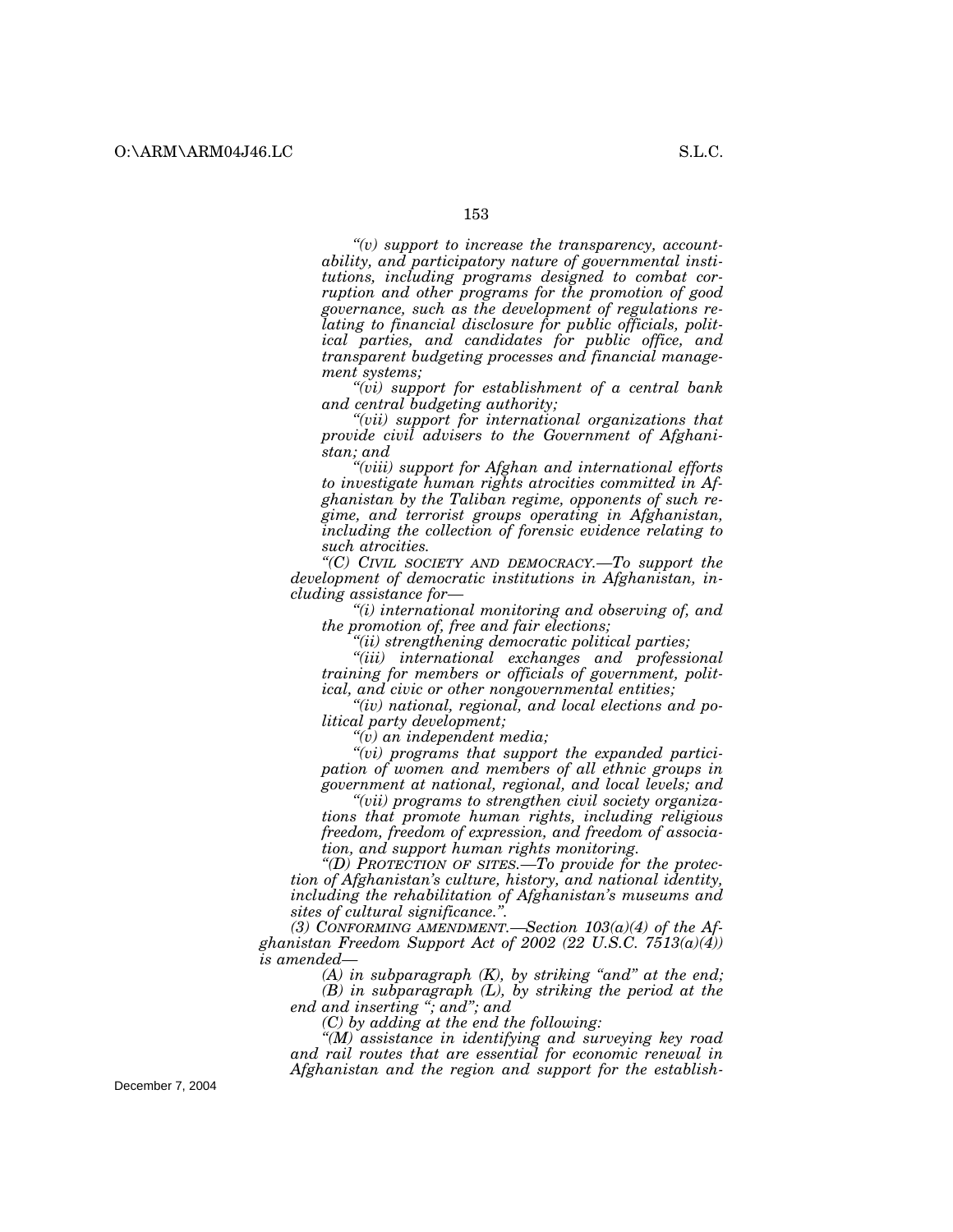*ment of a customs service and training for customs officers.''.*

*(g) MONITORING OF ASSISTANCE FOR AFGHANISTAN.—Section 103 of the Afghanistan Freedom Support Act of 2002 (22 U.S.C. 7513), is amended by adding at the end the following:*

*''(d) MONITORING OF ASSISTANCE FOR AFGHANISTAN.—*

*''(1) REPORT.—*

*''(A) IN GENERAL.—The Secretary of State, in consultation with the Administrator for the United States Agency for International Development, shall submit to the Committee on Foreign Relations of the Senate and the Committee on International Relations of the House of Representatives a report on the obligations of United States assistance for Afghanistan from all United States Government departments and agencies.*

*''(B) CONTENTS.—Each such report shall set forth, for the preceding annual period and cumulatively, a description of—*

*''(i) the activities and the purposes for which funds were obligated;*

*''(ii) the source of the funds stated specifically by fiscal year, agency, and program;*

*''(iii) the participation of each United States Government department or agency; and*

*''(iv) such other information as the Secretary considers appropriate to fully inform Congress on such matters.*

*''(C) ADDITIONAL REQUIREMENTS.—The first report submitted under this paragraph shall include a cumulative account of information described in subparagraph (B) from all prior periods beginning with fiscal year 2001. The first report under this paragraph shall be submitted not later than March 15, 2005. Subsequent reports shall be submitted every 12 months thereafter and may be included in the report required under section 206(c)(2).*

*''(2) SUBMISSION OF INFORMATION FOR REPORT.—The head of each United States Government agency referred to in paragraph (1) shall provide on a timely basis to the Secretary of State such information as the Secretary may reasonably require to allow the Secretary to prepare and submit the report required under paragraph (1).''.*

*(h) UNITED STATES POLICY TO SUPPORT DISARMAMENT OF PRI-VATE MILITIAS AND EXPANSION OF INTERNATIONAL PEACEKEEPING AND SECURITY OPERATIONS IN AFGHANISTAN.—*

*(1) UNITED STATES POLICY RELATING TO DISARMAMENT OF PRIVATE MILITIAS.—*

*(A) IN GENERAL.—It shall be the policy of the United States to take immediate steps to provide active support for the disarmament, demobilization, and reintegration of armed soldiers, particularly child soldiers, in Afghanistan, in close consultation with the President of Afghanistan.*

*(B) REPORT.—The report required under section 206(c)(2) of the Afghanistan Freedom Support Act of 2002*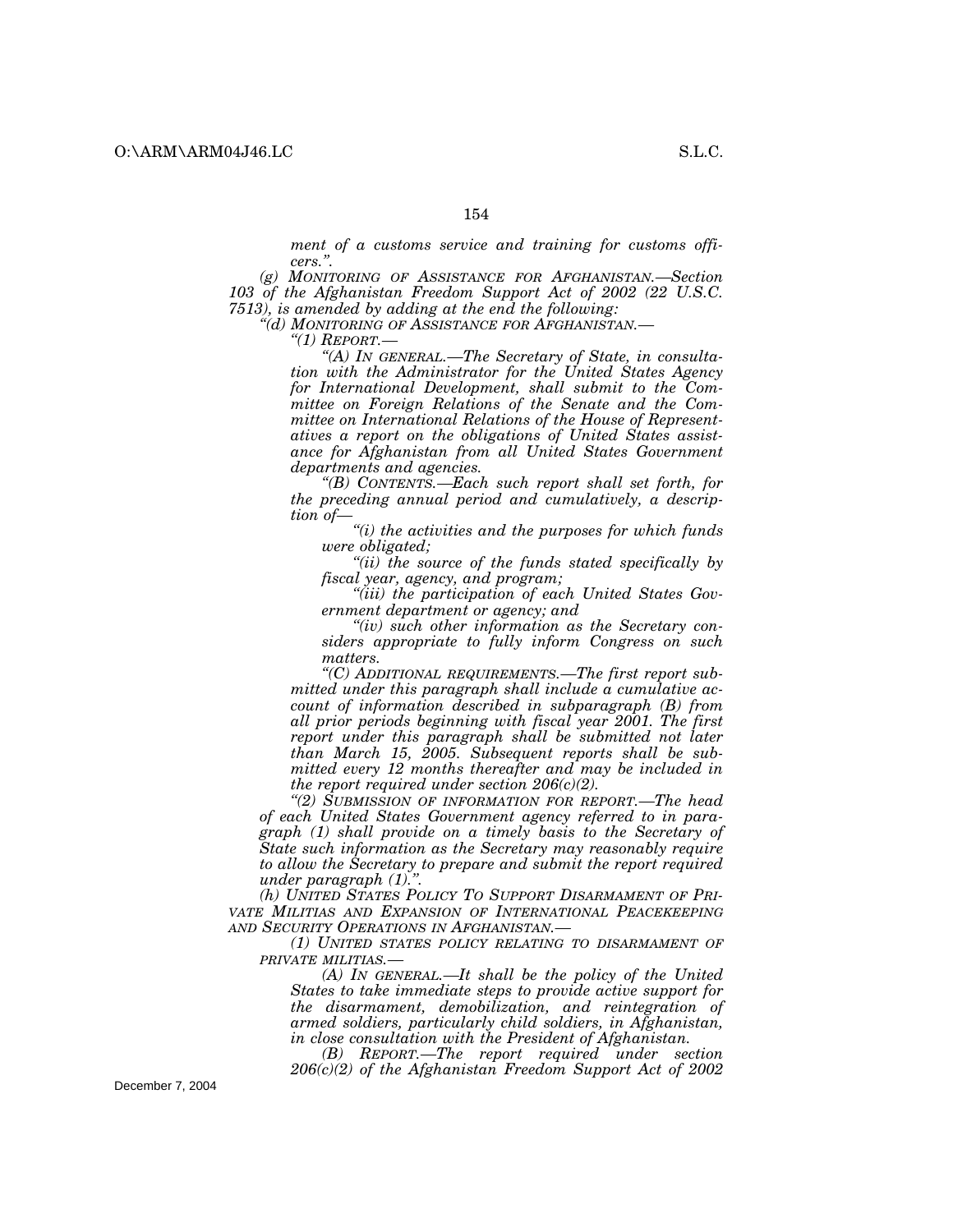*(22 U.S.C. 7536(c)(2)) shall include a description of the progress to implement paragraph (1).*

*(2) INTERNATIONAL PEACEKEEPING AND SECURITY OPER- ATIONS.—Section 206 of such Act (22 U.S.C. 7536) is amended by adding at the end the following:*

*''(e) UNITED STATES POLICY RELATING TO INTERNATIONAL PEACEKEEPING AND SECURITY OPERATIONS.—It shall be the policy of the United States to make every effort to support the expansion of international peacekeeping and security operations in Afghanistan in order to—*

*''(1) increase the area in which security is provided and undertake vital tasks related to promoting security, such as disarming warlords, militias, and irregulars, and disrupting opium production; and*

*''(2) safeguard highways in order to allow the free flow of commerce and to allow material assistance to the people of Afghanistan, and aid personnel in Afghanistan, to move more freely.''.*

*(i) EFFORTS TO EXPAND INTERNATIONAL PEACEKEEPING AND SECURITY OPERATIONS IN AFGHANISTAN.—Section 206(d)(1) of the Afghanistan Freedom Support Act of 2002 (22 U.S.C. 7536(d)(1)) is amended to read as follows:*

*''(1) EFFORTS TO EXPAND INTERNATIONAL PEACEKEEPING AND SECURITY OPERATIONS IN AFGHANISTAN.— ''(A) EFFORTS.—The President shall encourage, and, as*

*authorized by law, enable other countries to actively participate in expanded international peacekeeping and security operations in Afghanistan, especially through the provision of military personnel for extended periods of time.*

*''(B) REPORTS.—The President shall prepare and transmit a report on the efforts carried out pursuant to subparagraph (A) to the Committee on Foreign Relations of the Senate and the Committee on International Relations of the House of Representatives. The first report under this subparagraph shall be transmitted not later than 60 days after the date of the enactment of the Afghanistan Freedom Support Act Amendments of 2004 and subsequent reports shall be transmitted every 6 months thereafter and may be included in the report required by subsection (c)(2).''.*

*(j) PROVISIONS RELATING TO COUNTERNARCOTICS EFFORTS IN AFGHANISTAN.—*

*(1) AUTHORIZATION OF ASSISTANCE.—Section 103(a)(3)(A) of the Afghanistan Freedom Support Act of 2002 (22 U.S.C. 7513(a)(3)(A)) is amended—*

*(A) in clause (i), by striking ''establish crop substitution programs,'' and inserting ''promote alternatives to poppy cultivation, including the introduction of high value crops that are suitable for export and the provision of appropriate technical assistance and credit mechanisms for farmers,'';*

*(B) in clause (ii), by inserting before the semicolon at the end the following: '', and to create special counternarcotics courts, prosecutors, and places of incarceration''; (C) in clause (iii), by inserting before the semicolon at*

*the end the following: '', in particular, notwithstanding sec-*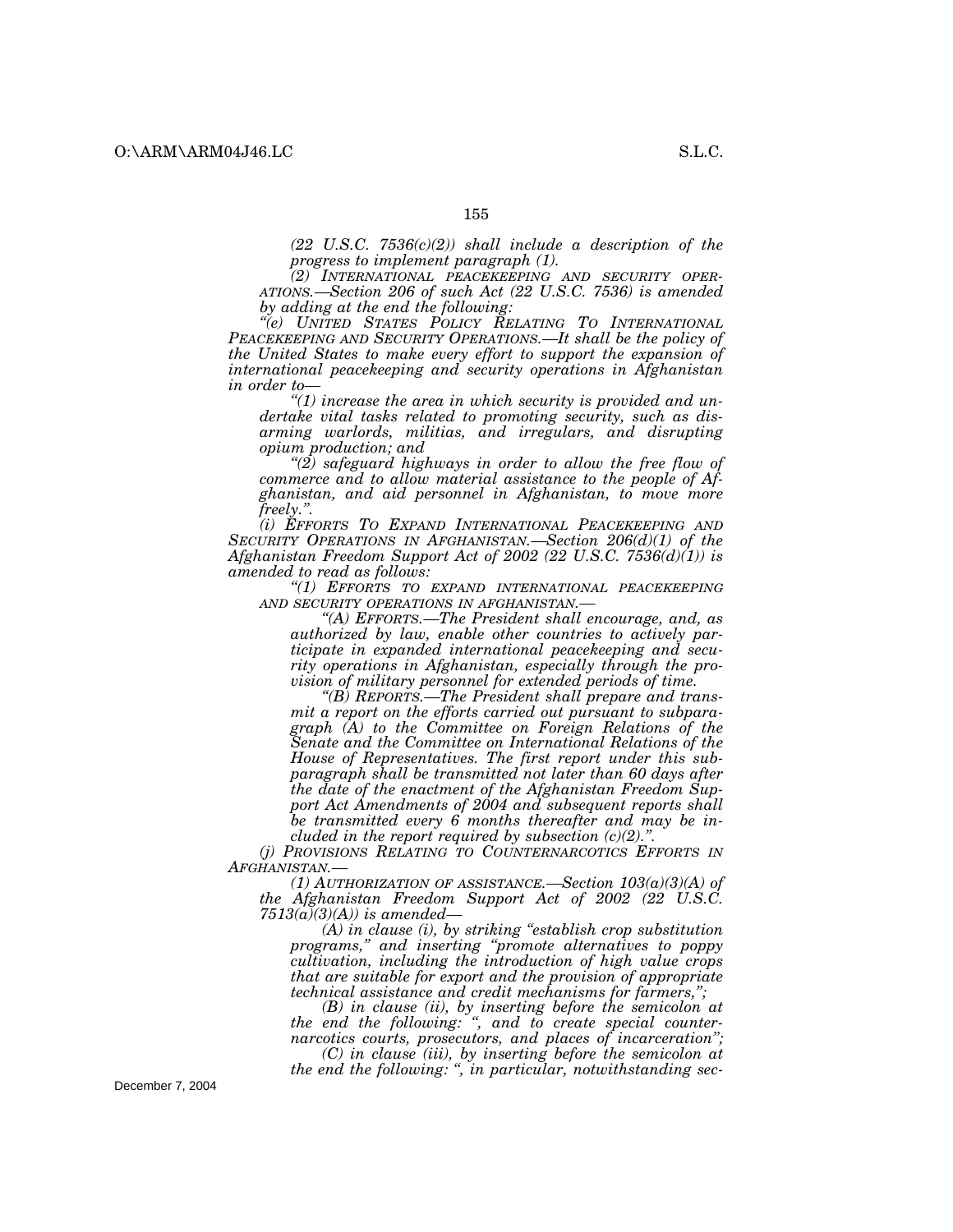*tion 660 of the Foreign Assistance Act of 1961 (22 U.S.C. 2420), by providing non-lethal equipment, training (including training in internationally recognized standards of human rights, the rule of law, anti-corruption, and the promotion of civilian police roles that support democracy), and payments, during fiscal years 2005 through 2008, for salaries for special counternarcotics police and supporting units'';*

*(D) in clause (iv), by striking ''and'' at the end;*

*(E) in clause (v), by striking the period at the end and inserting ''; and''; and*

*(F) by adding after clause (v) the following:*

*''(vi) assist the Afghan National Army with respect to any of the activities under this paragraph.''.*

*(2) SENSE OF CONGRESS AND REPORT.—Title II of the Afghanistan Freedom Support Act of 2002 (22 U.S.C. 7531 et seq.) is amended—*

*(A) by redesignating sections 207 and 208 as sections 208 and 209, respectively; and*

*(B) by inserting after section 206 the following:*

## *''SEC. 207. SENSE OF CONGRESS AND REPORT REGARDING COUNTER-DRUG EFFORTS IN AFGHANISTAN.*

*''(a) SENSE OF CONGRESS.—It is the sense of Congress that—*

*''(1) the President should make the substantial reduction of illegal drug production and trafficking in Afghanistan a priority in the Global War on Terrorism;*

*''(2) the Secretary of Defense, in coordination with the Secretary of State and the heads of other appropriate Federal agencies, should expand cooperation with the Government of Afghanistan and international organizations involved in counterdrug activities to assist in providing a secure environment for counter-drug personnel in Afghanistan; and*

*''(3) the United States, in conjunction with the Government of Afghanistan and coalition partners, should undertake additional efforts to reduce illegal drug trafficking and related activities that provide financial support for terrorist organizations in Afghanistan and neighboring countries.*

*''(b) REPORT REQUIRED.—(1) The Secretary of Defense and the Secretary of State shall jointly prepare a report that describes—*

*''(A) the progress made toward substantially reducing poppy cultivation and heroin production capabilities in Afghanistan; and*

*''(B) the extent to which profits from illegal drug activity in Afghanistan are used to financially support terrorist organizations and groups seeking to undermine the Government of Afghanistan.*

*''(2) The report required by this subsection shall be submitted to Congress not later than 120 days after the date of the enactment of the 9/11 Recommendations Implementation Act.''.*

*(3) CLERICAL AMENDMENT.—The table of contents for such Act (22 U.S.C. 7501 note) is amended by striking the items relating to sections 207 and 208 and inserting the following:*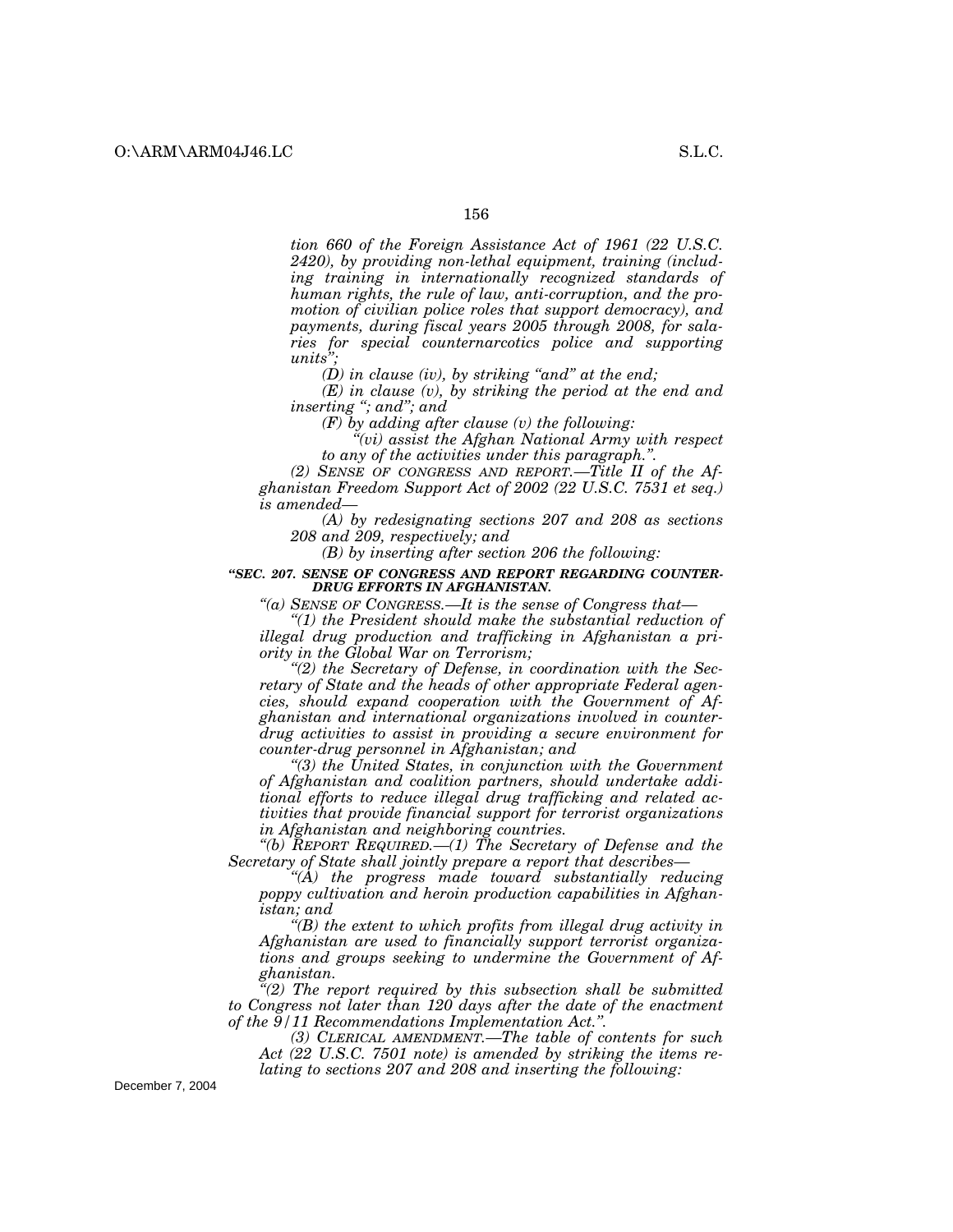*''Sec. 207. Sense of Congress and report regarding counter-drug efforts in Afghanistan.*

*''Sec. 208. Relationship to other authority. ''Sec. 209. Authorization of appropriations.''.*

*(k) ADDITIONAL AMENDMENTS TO AFGHANISTAN FREEDOM SUP-PORT ACT OF 2002.—*

*(1) EXTENSION OF REPORTS ON IMPLEMENTATION OF STRAT-EGY.—Section 206(c)(2) of the Afghanistan Freedom Support Act of 2002 (22 U.S.C. 7536(c)(2)) is amended in the matter preceding subparagraph (A) by striking ''2007'' and inserting ''2010''.*

*(2) TECHNICAL AMENDMENT.—Section 103(a)(7)(A)(xii) of such Act (22 U.S.C. 7513(a)(7)(A)(xii)) is amended by striking ''National'' and inserting ''Afghan Independent''.*

*(l) REPEAL OF PROHIBITION ON ASSISTANCE.—Section 620D of the Foreign Assistance Act of 1961 (22 U.S.C. 2374; relating to prohibition on assistance to Afghanistan) is repealed.*

*(m) AUTHORIZATION OF APPROPRIATIONS.—Section 108(a) of the Afghanistan Freedom Assistance Act of 2002 (22 U.S.C. 7518(a)) is amended by striking ''\$1,825,000,000 for fiscal year 2004'' and all that follows and inserting ''such sums as may be necessary for each of the fiscal years 2005 and 2006.''.*

## *SEC. 7105. THE RELATIONSHIP BETWEEN THE UNITED STATES AND SAUDI ARABIA.*

*(a) FINDINGS.—Consistent with the report of the National Commission on Terrorist Attacks Upon the United States, Congress makes the following findings:*

*(1) Despite a long history of friendly relations with the United States, there have been problems in cooperation between the United States and Saudi Arabia.*

*(2) The Government of Saudi Arabia has not always responded promptly or fully to United States requests for assistance in the global war on Islamist terrorism.*

*(3) The Government of Saudi Arabia has not done all it can to prevent financial or other support from being provided to, or reaching, extremist organizations in Saudi Arabia or other countries.*

*(4) Counterterrorism cooperation between the Governments of the United States and Saudi Arabia has improved significantly since the terrorist bombing attacks in Riyadh, Saudi Arabia, on May 12, 2003, and the Government of Saudi Arabia is now pursuing al Qaeda and other terror groups operating inside Saudi Arabia.*

*(5) The United States must enhance its cooperation and strong relationship with Saudi Arabia based upon a shared and public commitment to political and economic reform, greater tolerance and respect for religious and cultural diversity and joint efforts to prevent funding for and support of extremist organizations in Saudi Arabia and elsewhere.*

*(b) SENSE OF CONGRESS.—It is the sense of Congress that there should be a more robust dialogue between the people and Government of the United States and the people and Government of Saudi Arabia in order to improve the relationship between the United States and Saudi Arabia.*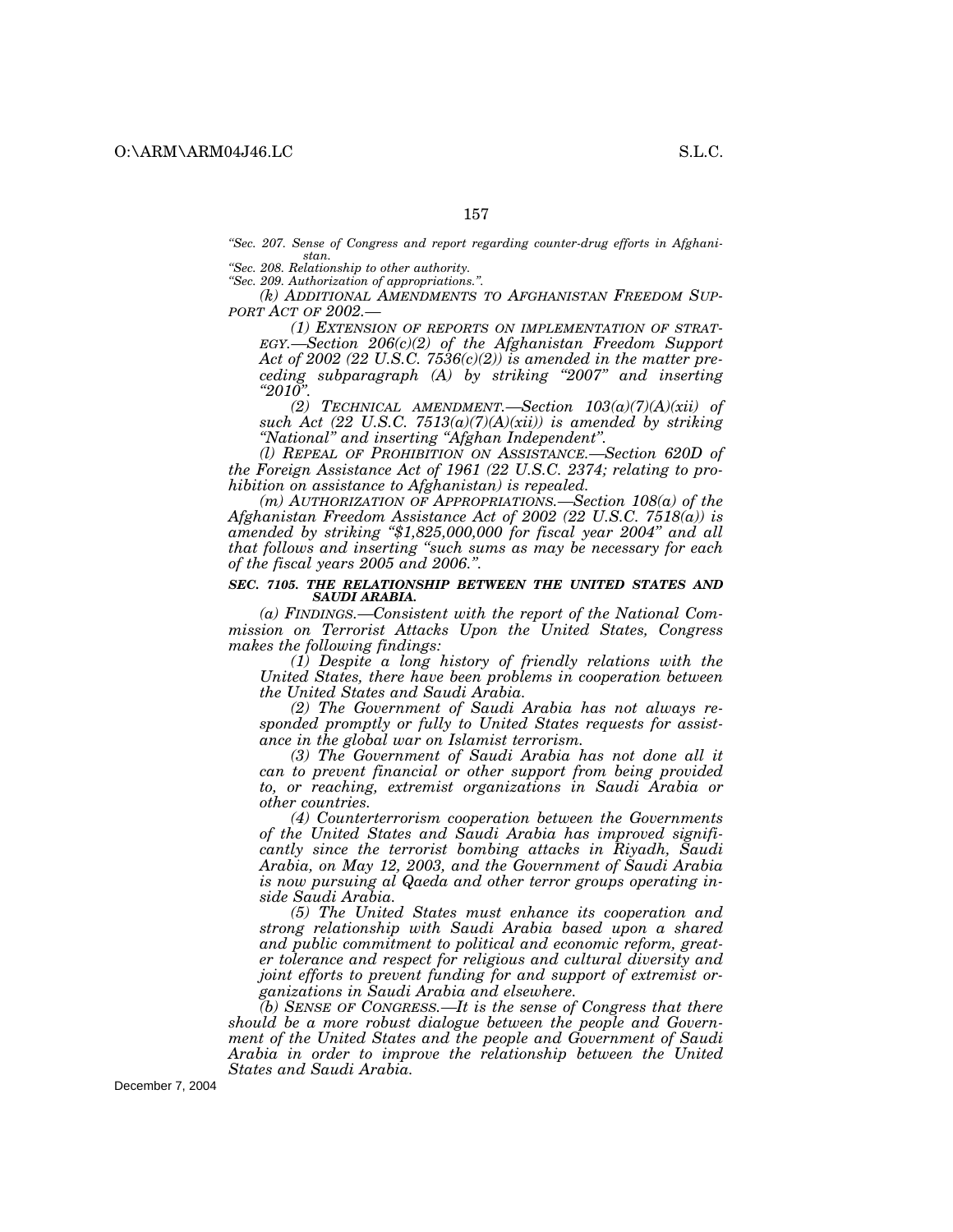## *SEC. 7106. EFFORTS TO COMBAT ISLAMIST TERRORISM.*

*(a) FINDINGS.—Consistent with the report of the National Commission on Terrorist Attacks Upon the United States, Congress makes the following findings:*

*(1) While support for the United States has plummeted in the Islamic world, many negative views are uninformed, at best, and, at worst, are informed by coarse stereotypes and caricatures.*

*(2) Local newspapers in countries with predominantly Muslim populations and influential broadcasters who reach Muslim audiences through satellite television often reinforce the idea that the people and Government of the United States are anti-Muslim.*

*(b) SENSE OF CONGRESS.—It is the sense of Congress that—*

*(1) the Government of the United States should offer an example of moral leadership in the world that includes a commitment to treat all people humanely, abide by the rule of law, and be generous to the people and governments of other countries;*

*(2) the United States should cooperate with governments of countries with predominantly Muslim populations to foster agreement on respect for human dignity and opportunity, and to offer a vision of a better future that includes stressing life over death, individual educational and economic opportunity, widespread political participation, contempt for violence, respect for the rule of law, openness in discussing differences, and tolerance for opposing points of view;*

*(3) the United States should encourage reform, freedom, democracy, and opportunity for Muslims; and*

*(4) the United States should work to defeat extremism in all its form, especially in nations with predominantly Muslim populations by providing assistance to governments, non-governmental organizations, and individuals who promote modernization.*

## *SEC. 7107. UNITED STATES POLICY TOWARD DICTATORSHIPS.*

*(a) FINDING.—Consistent with the report of the National Commission on Terrorist Attacks Upon the United States, Congress finds that short-term gains enjoyed by the United States through cooperation with repressive dictatorships have often been outweighed by long-term setbacks for the stature and interests of the United States.*

*(b) SENSE OF CONGRESS.—It is the sense of Congress that—*

*(1) United States foreign policy should promote the importance of individual educational and economic opportunity, encourage widespread political participation, condemn violence, and promote respect for the rule of law, openness in discussing differences among people, and tolerance for opposing points of view; and*

*(2) the United States Government must encourage the governments of all countries with predominantly Muslim populations, including those that are friends and allies of the United States, to promote the value of life and the importance of individual education and economic opportunity, encourage widespread political participation, condemn violence and promote*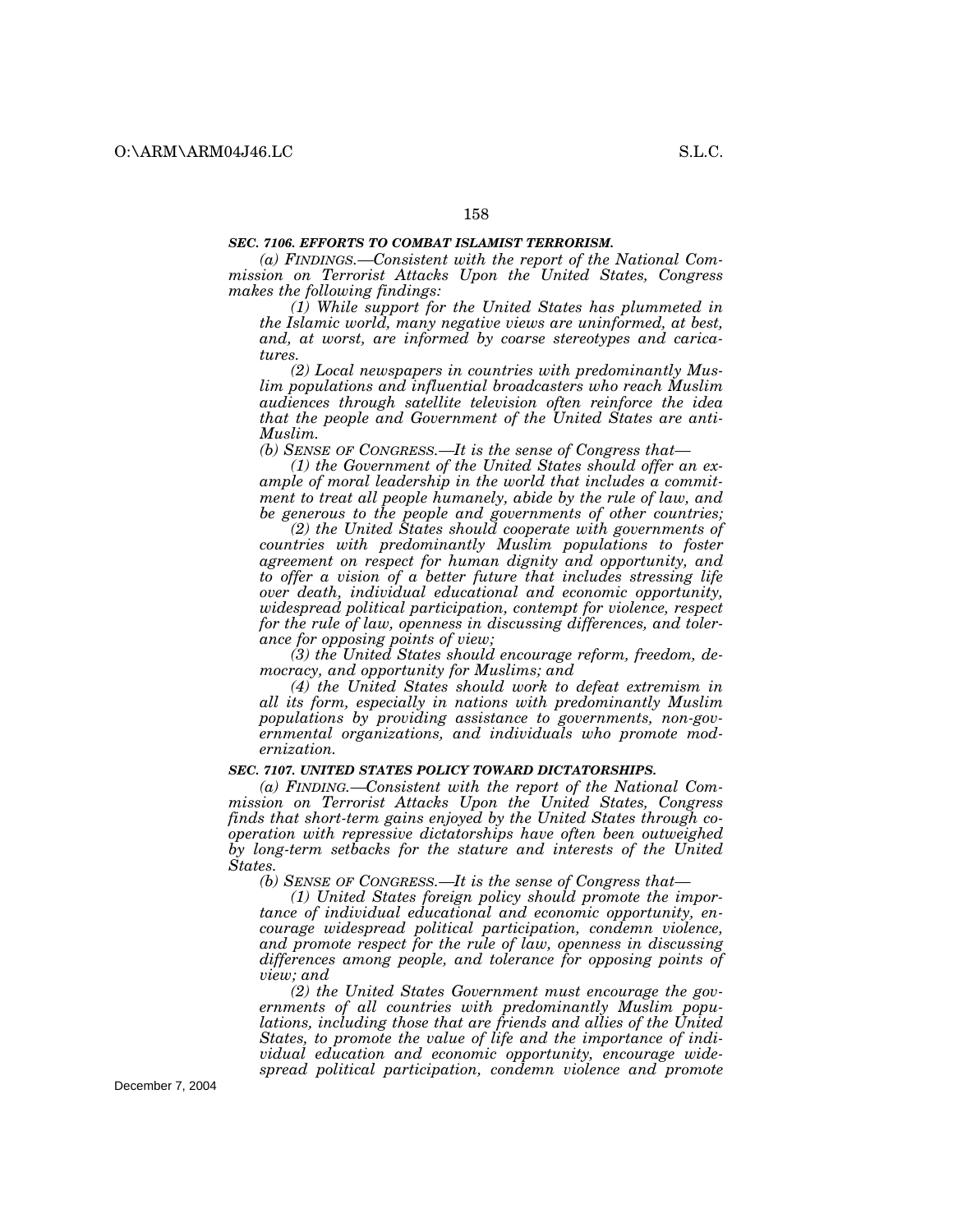*the rule of law, openness in discussing differences among people, and tolerance for opposing points of view.*

## *SEC. 7108. PROMOTION OF FREE MEDIA AND OTHER AMERICAN VAL-UES.*

*(a) PROMOTION OF UNITED STATES VALUES THROUGH BROAD-*

*CAST MEDIA.— (1) FINDINGS.—Consistent with the report of the National Commission on Terrorist Attacks Upon the United States, Congress makes the following findings:*

*(A) Although the United States has demonstrated and promoted its values in defending Muslims against tyrants and criminals in Somalia, Bosnia, Kosovo, Afghanistan, and Iraq, this message is neither convincingly presented nor widely understood.*

*(B) If the United States does not act to vigorously define its message in countries with predominantly Muslim populations, the image of the United States will be defined by Islamic extremists who seek to demonize the United States.*

*(C) Recognizing that many Muslim audiences rely on satellite television and radio, the United States Government has launched promising initiatives in television and radio broadcasting to the Islamic world, including Iran and Afghanistan.*

*(2) SENSE OF CONGRESS.—It is the sense of Congress that—*

*(A) the United States must do more to defend and promote its values and ideals to the broadest possible audience in countries with predominantly Muslim populations;*

*(B) United States efforts to defend and promote these values and ideals are beginning to ensure that accurate expressions of these values reach large Muslim audiences and should be robustly supported;*

*(C) the United States Government could and should do more to engage Muslim audiences in the struggle of ideas; and*

*(D) the United States Government should more intensively employ existing broadcast media in the Islamic world as part of this engagement.*

*(b) ENHANCING FREE AND INDEPENDENT MEDIA.—*

*(1) FINDINGS.—Congress makes the following findings:*

*(A) Freedom of speech and freedom of the press are fundamental human rights.*

*(B) The United States has a national interest in promoting these freedoms by supporting free media abroad, which is essential to the development of free and democratic societies consistent with our own.*

*(C) Free media is undermined, endangered, or nonexistent in many repressive and transitional societies around the world, including in Eurasia, Africa, and the Middle East.*

*(D) Individuals lacking access to a plurality of free media are vulnerable to misinformation and propaganda and are potentially more likely to adopt anti-United States views.*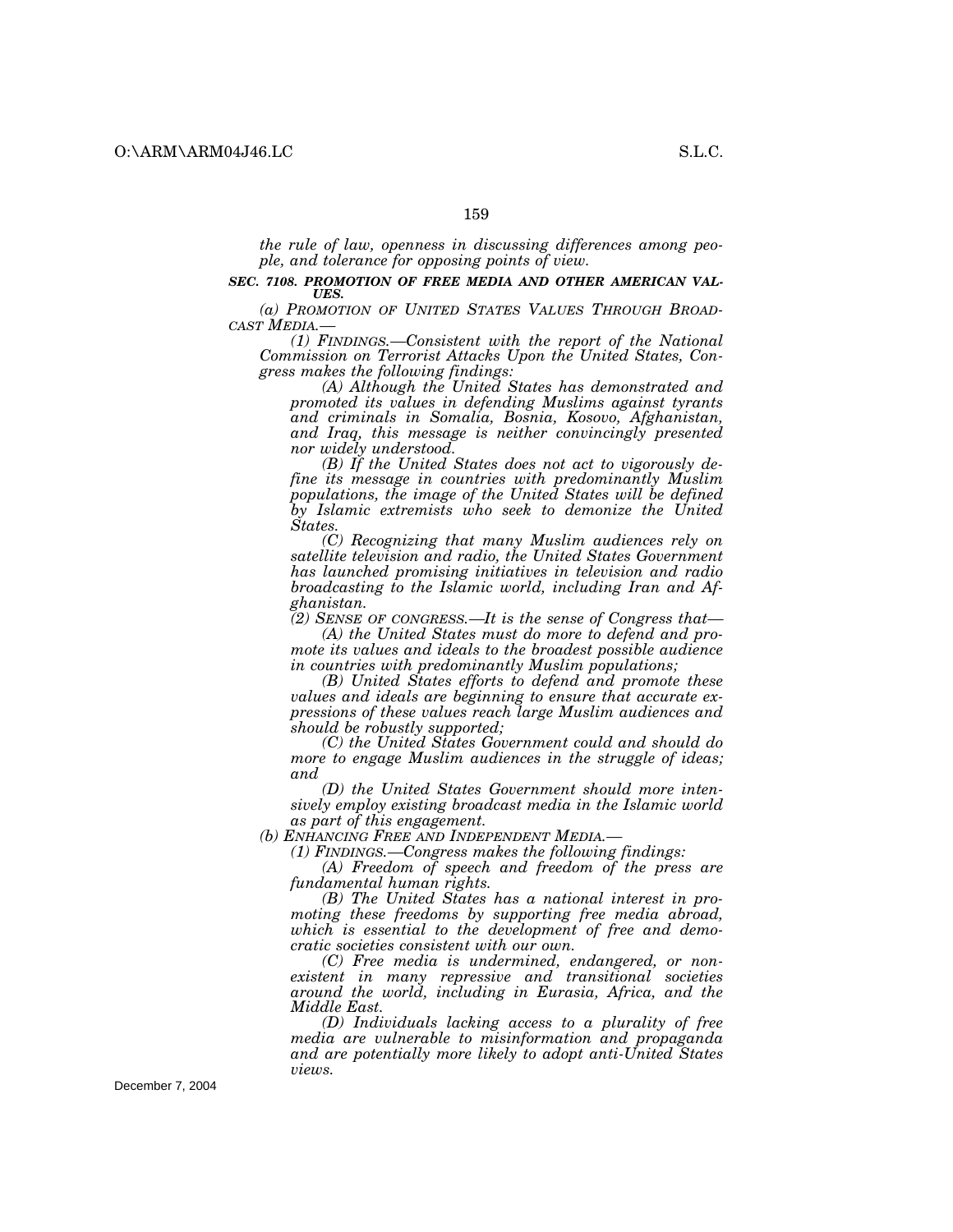*(E) Foreign governments have a responsibility to actively and publicly discourage and rebut unprofessional and unethical media while respecting journalistic integrity and editorial independence.*

*(2) STATEMENT OF POLICY.—It shall be the policy of the United States, acting through the Secretary of State, to—*

*(A) ensure that the promotion of freedom of the press and freedom of media worldwide is a priority of United States foreign policy and an integral component of United States public diplomacy;*

*(B) respect the journalistic integrity and editorial independence of free media worldwide; and*

*(C) ensure that widely accepted standards for professional and ethical journalistic and editorial practices are employed when assessing international media.*

*(c) ESTABLISHMENT OF MEDIA NETWORK.—*

*(1) GRANTS FOR ESTABLISHMENT OF NETWORK.—The Secretary of State shall, utilizing amounts authorized to be appropriated by subsection (e)(2), make grants to the National Endowment for Democracy (NED) under the National Endowment for Democracy Act (22 U.S.C. 4411 et seq.) for utilization by the Endowment to provide funding to a private sector group to establish and manage a free and independent media network as specified in paragraph (2).*

*(2) MEDIA NETWORK.—The media network established using funds under paragraph (1) shall provide an effective forum to convene a broad range of individuals, organizations, and governmental participants involved in journalistic activities and the development of free and independent media in order to—*

*(A) fund a clearinghouse to collect and share information concerning international media development and training;*

*(B) improve research in the field of media assistance and program evaluation to better inform decisions regarding funding and program design for government and private donors;*

*(C) explore the most appropriate use of existing means to more effectively encourage the involvement of the private sector in the field of media assistance; and*

*(D) identify effective methods for the development of a free and independent media in societies in transition.*

*(d) AUTHORIZATIONS OF APPROPRIATIONS.—*

*(1) IN GENERAL.—There are authorized to be appropriated for each of fiscal years 2005 and 2006, unless otherwise authorized by Congress, such sums as may be necessary to carry out United States Government broadcasting activities consistent with this section under the United States Information and Educational Exchange Act of 1948 (22 U.S.C. 1431 et seq.), the United States International Broadcasting Act of 1994 (22 U.S.C. 6201 et seq.), and the Foreign Affairs Reform and Restructuring Act of 1998 (22 U.S.C. 6501 et seq.), and to carry out other activities under this section consistent with the purposes of such Acts, unless otherwise authorized by Congress.*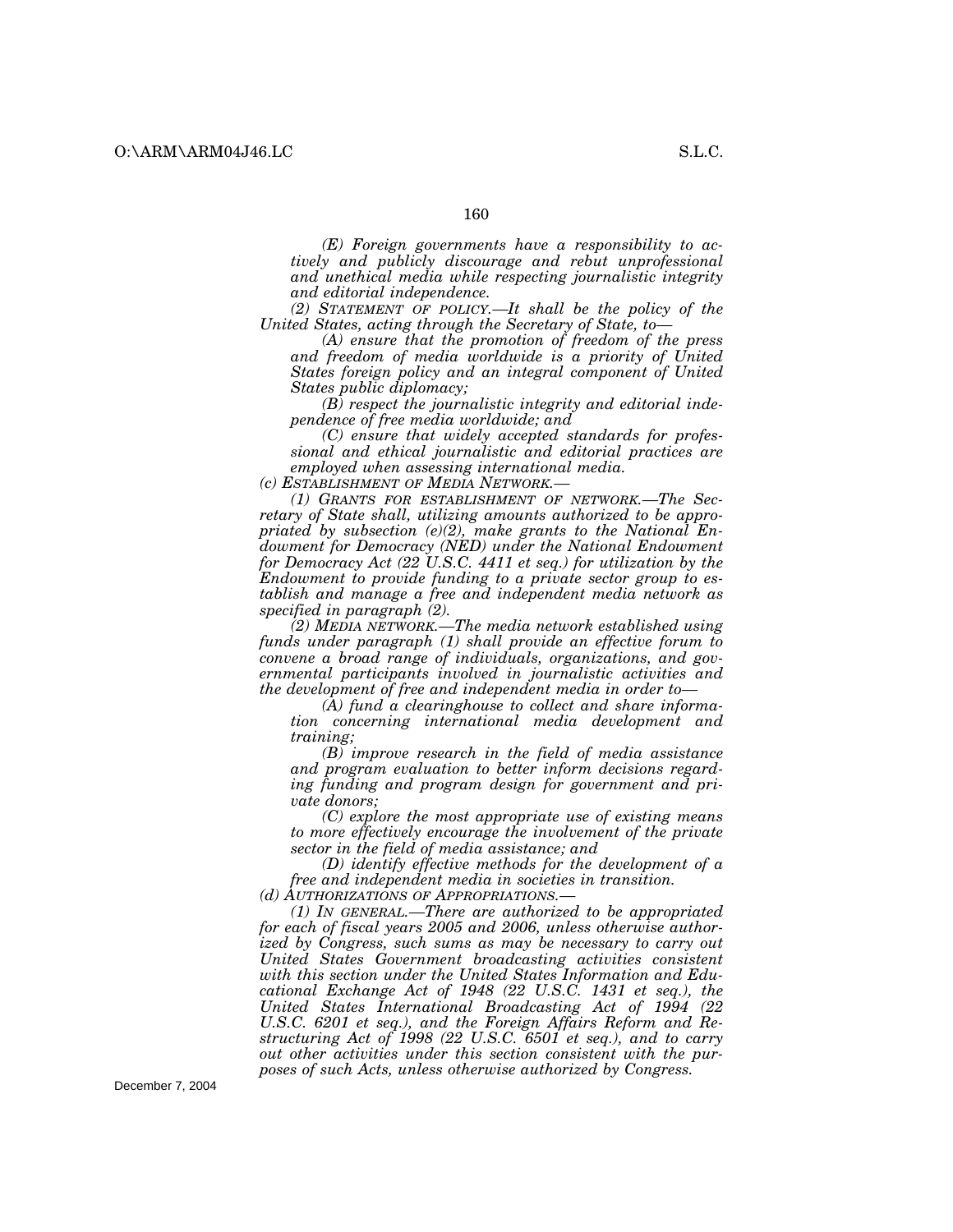*(2) GRANTS FOR MEDIA NETWORK.—In addition to the amounts authorized to be appropriated under paragraph (1), there are authorized to be appropriated for each of fiscal years 2005 and 2006, unless otherwise authorized by Congress, such sums as may be necessary for grants under subsection (c)(1) for the establishment of the media network described in subsection (c)(2).*

## *SEC. 7109. PUBLIC DIPLOMACY RESPONSIBILITIES OF THE DEPART-MENT OF STATE.*

*(a) IN GENERAL.—The State Department Basic Authorities Act of 1956 (22 U.S.C. 2651a et seq.) is amended by inserting after section 59 the following new section:*

## *''SEC. 60. PUBLIC DIPLOMACY RESPONSIBILITIES OF THE DEPART-MENT OF STATE.*

*''(a) INTEGRAL COMPONENT.—The Secretary of State shall make public diplomacy an integral component in the planning and execution of United States foreign policy.*

*''(b) COORDINATION AND DEVELOPMENT OF STRATEGY.—The Secretary shall make every effort to—*

*''(1) coordinate, subject to the direction of the President, the public diplomacy activities of Federal agencies; and*

*''(2) coordinate with the Broadcasting Board of Governors to—*

*''(A) develop a comprehensive and coherent strategy for the use of public diplomacy resources; and*

*''(B) develop and articulate long-term measurable objectives for United States public diplomacy.*

*''(c) OBJECTIVES.—The strategy developed pursuant to subsection (b) shall include public diplomacy efforts targeting developed and developing countries and select and general audiences, using appropriate media to properly explain the foreign policy of the United States to the governments and populations of such countries, with the objectives of increasing support for United States policies and providing news and information. The Secretary shall, through the most effective mechanisms, counter misinformation and propaganda concerning the United States. The Secretary shall continue to articulate the importance of freedom, democracy, and human rights as fundamental principles underlying United States foreign policy goals.*

*''(d) IDENTIFICATION OF UNITED STATES FOREIGN ASSIST-ANCE.—In cooperation with the United States Agency for International Development (USAID) and other public and private assistance organizations and agencies, the Secretary should ensure that information relating to foreign assistance provided by the United States, nongovernmental organizations, and private entities of the United States is disseminated widely, and particularly, to the extent practicable, within countries and regions that receive such assistance. The Secretary should ensure that, to the extent practicable, projects funded by USAID not involving commodities, including projects implemented by private voluntary organizations, are identified as provided by the people of the United States.''.*

*(b) FUNCTIONS OF THE UNDER SECRETARY OF STATE FOR PUB-LIC DIPLOMACY.—*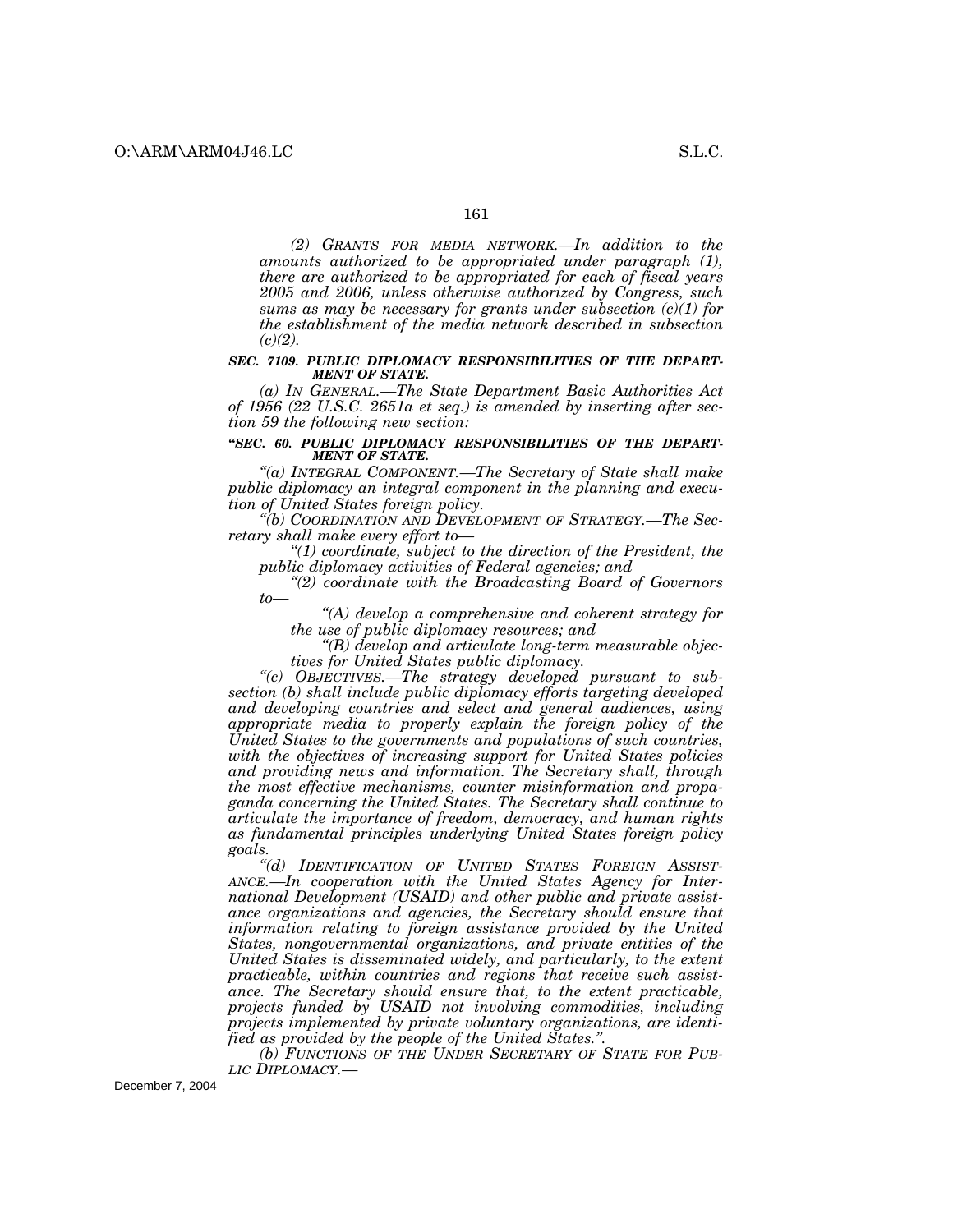*(1) AMENDMENT.—Section 1(b)(3) of such Act (22 U.S.C. 2651a(b)(3)) is amended by adding at the end the following new sentence: ''The Under Secretary for Public Diplomacy shall—*

*''(A) prepare an annual strategic plan for public diplomacy in collaboration with overseas posts and in consultation with the regional and functional bureaus of the Department;*

*''(B) ensure the design and implementation of appropriate program evaluation methodologies;*

*''(C) provide guidance to Department personnel in the United States and overseas who conduct or implement public diplomacy policies, programs, and activities;*

*''(D) assist the United States Agency for International Development and the Broadcasting Board of Governors to present the policies of the United States clearly and effectively; and*

*''(E) submit statements of United States policy and editorial material to the Broadcasting Board of Governors for broadcast consideration.''.*

*(2) CONSULTATION.—The Under Secretary of State for Public Diplomacy, in carrying out the responsibilities described in section 1(b)(3) of such Act (as amended by paragraph (1)), shall consult with public diplomacy officers operating at United States overseas posts and in the regional bureaus of the Department of State.*

#### *SEC. 7110. PUBLIC DIPLOMACY TRAINING.*

*(a) STATEMENT OF POLICY.—The following should be the policy of the United States:*

*(1) The Foreign Service should recruit individuals with expertise and professional experience in public diplomacy.*

*(2) United States chiefs of mission should have a prominent role in the formulation of public diplomacy strategies for the countries and regions to which they are assigned and should be accountable for the operation and success of public diplomacy efforts at their posts.*

*(3) Initial and subsequent training of Foreign Service officers should be enhanced to include information and training on public diplomacy and the tools and technology of mass communication.*

*(b) PERSONNEL.— (1) QUALIFICATIONS.—In the recruitment, training, and assignment of members of the Foreign Service, the Secretary of State—*

*(A) should emphasize the importance of public diplomacy and applicable skills and techniques;*

*(B) should consider the priority recruitment into the Foreign Service, including at middle-level entry, of individuals with expertise and professional experience in public diplomacy, mass communications, or journalism; and*

*(C) shall give special consideration to individuals with language facility and experience in particular countries and regions.*

*(2) LANGUAGES OF SPECIAL INTEREST.—The Secretary of State shall seek to increase the number of Foreign Service offi-*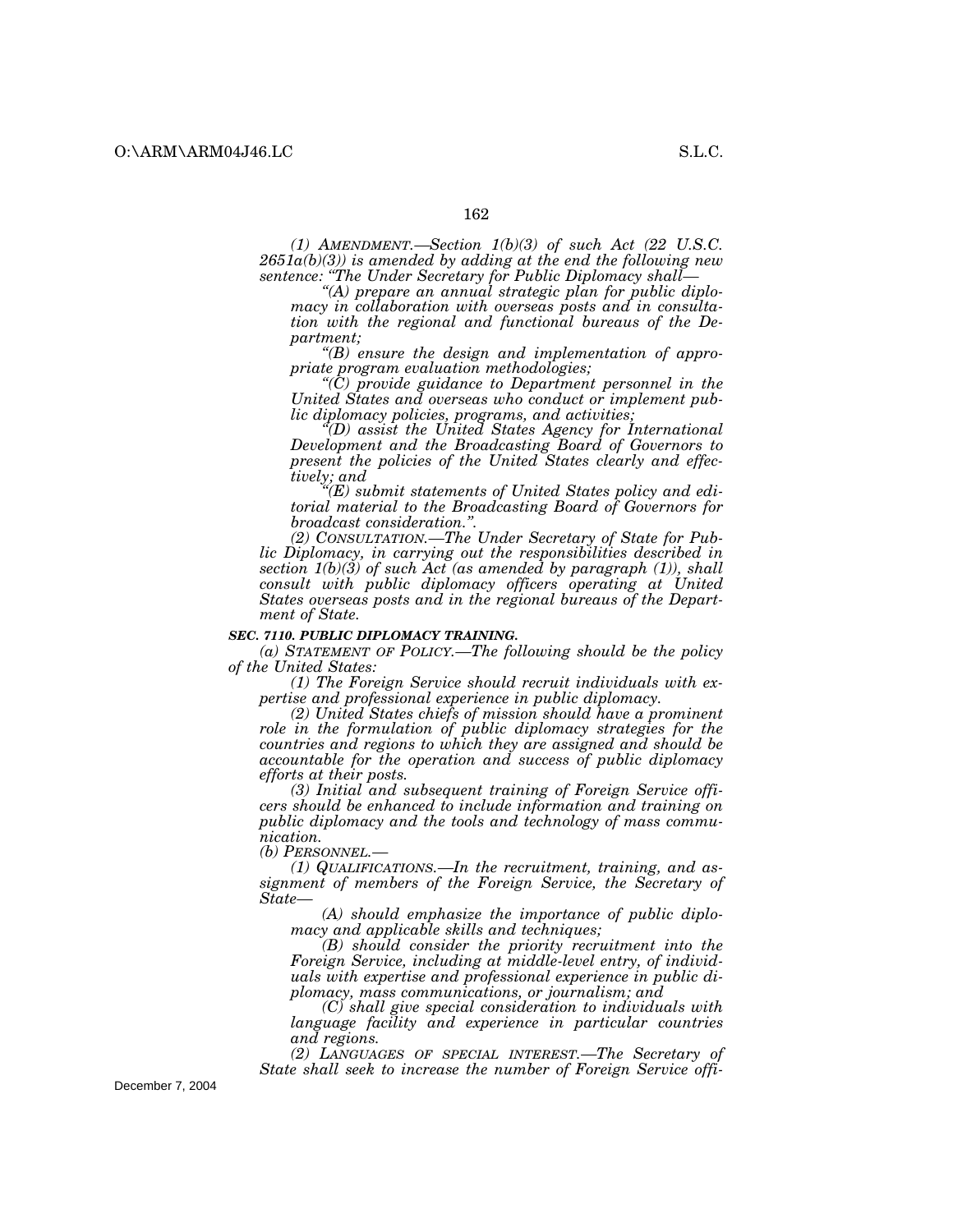*cers proficient in languages spoken in countries with predominantly Muslim populations. Such increase should be accomplished through the recruitment of new officers and incentives for officers in service.*

*(c) PUBLIC DIPLOMACY SUGGESTED FOR PROMOTION IN FOREIGN SERVICE.—Section 603(b) of the Foreign Service Act of 1980 (22 U.S.C. 4003(b)) is amended by adding at the end the following: ''The precepts for selection boards shall include, whether the member of the Service or the member of the Senior Foreign Service, as the case may be, has demonstrated—*

*(1) a willingness and ability to explain United States policies in person and through the media when occupying positions for which such willingness and ability is, to any degree, an element of the member's duties, or*

*(2) other experience in public diplomacy.*

# *SEC. 7111. PROMOTING DEMOCRACY AND HUMAN RIGHTS AT INTER-NATIONAL ORGANIZATIONS.*

*(a) SUPPORT AND EXPANSION OF DEMOCRACY CAUCUS.— (1) IN GENERAL.—The President, acting through the Secretary of State and the relevant United States chiefs of mission, should—*

*(A) continue to strongly support and seek to expand the work of the democracy caucus at the United Nations General Assembly and the United Nations Human Rights Commission; and*

*(B) seek to establish a democracy caucus at the United Nations Conference on Disarmament and at other broadbased international organizations.*

*(2) PURPOSES OF THE CAUCUS.—A democracy caucus at an international organization should—*

*(A) forge common positions, including, as appropriate, at the ministerial level, on matters of concern before the organization and work within and across regional lines to promote agreed positions;*

*(B) work to revise an increasingly outmoded system of membership selection, regional voting, and decisionmaking; and*

*(C) establish a rotational leadership agreement to provide member countries an opportunity, for a set period of time, to serve as the designated president of the caucus, responsible for serving as its voice in each organization.*

*(b) LEADERSHIP AND MEMBERSHIP OF INTERNATIONAL ORGANI-ZATIONS.—The President, acting through the Secretary of State, the relevant United States chiefs of mission, and, where appropriate, the Secretary of the Treasury, should use the voice, vote, and influence of the United States to—*

*(1) where appropriate, reform the criteria for leadership and, in appropriate cases, for membership, at all United Nations bodies and at other international organizations and multilateral institutions to which the United States is a member so as to exclude countries that violate the principles of the specific organization;*

*(2) make it a policy of the United Nations and other international organizations and multilateral institutions of which*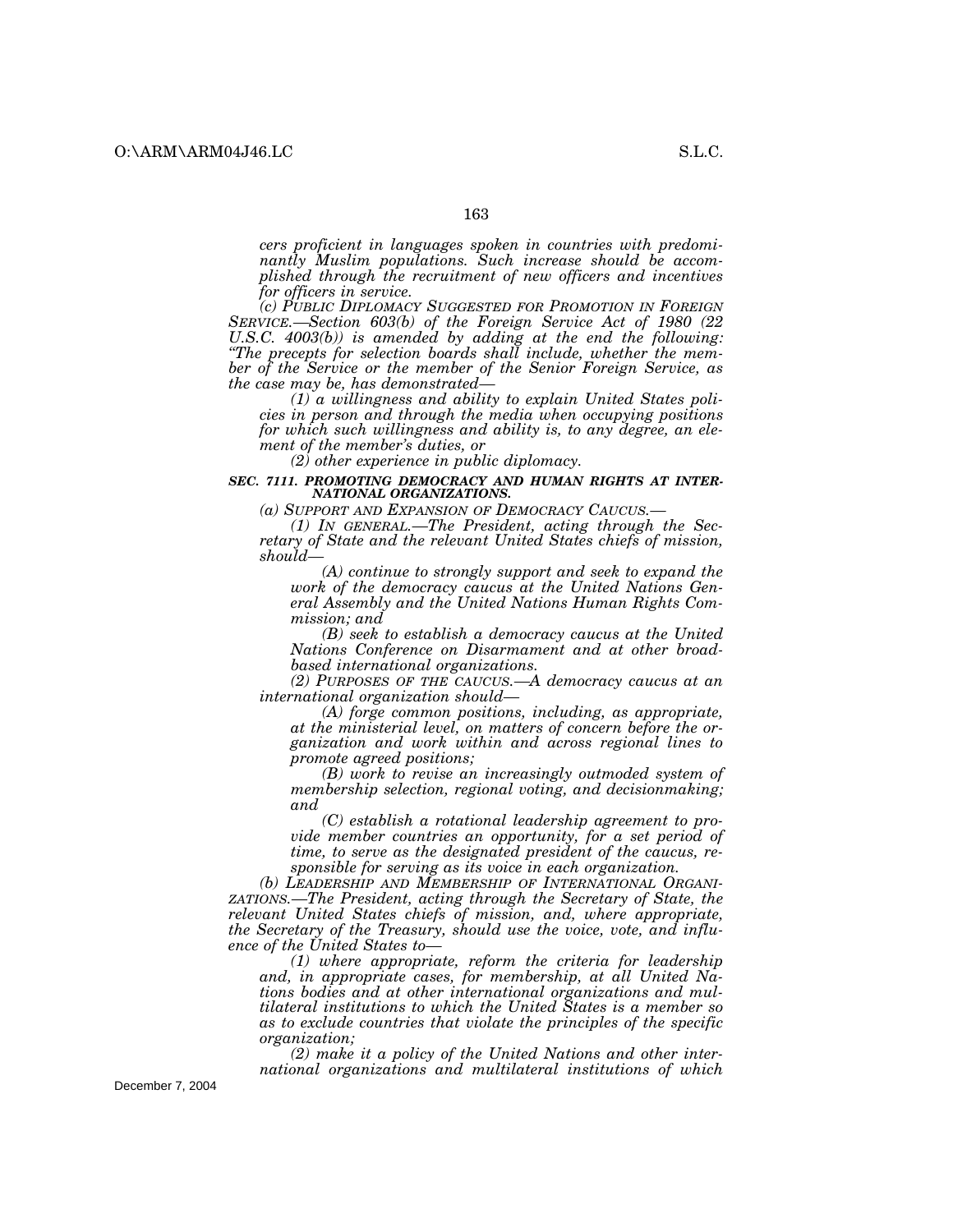*the United States is a member that a member country may not stand in nomination for membership or in nomination or in rotation for a significant leadership position in such bodies if the member country is subject to sanctions imposed by the United Nations Security Council; and*

*(3) work to ensure that no member country stand in nomination for membership, or in nomination or in rotation for a significant leadership position in such organizations, or for membership on the United Nations Security Council, if the government of the member country has been determined by the Secretary of State to have repeatedly provided support for acts of international terrorism.*

*(c) INCREASED TRAINING IN MULTILATERAL DIPLOMACY.— (1) STATEMENT OF POLICY.—It shall be the policy of the United States that training courses should be established for Foreign Service Officers and civil service employees of the State Department, including appropriate chiefs of mission, on the conduct of multilateral diplomacy, including the conduct of negotiations at international organizations and multilateral institutions, negotiating skills that are required at multilateral settings, coalition-building techniques, and lessons learned from previous United States multilateral negotiations.*

*(A) IN GENERAL.—The Secretary shall ensure that the training described in paragraph (1) is provided at various stages of the career of members of the Service.*

*(B) ACTIONS OF THE SECRETARY.—The Secretary shall ensure that—*

*(i) officers of the Service receive training on the conduct of diplomacy at international organizations and other multilateral institutions and at broad-based multilateral negotiations of international instruments as part of their training upon entry into the Service; and*

*(ii) officers of the Service, including chiefs of mission, who are assigned to United States missions representing the United States to international organizations and other multilateral institutions or who are assigned in Washington, D.C., to positions that have as their primary responsibility formulation of policy toward such organizations and institutions or toward participation in broad-based multilateral negotiations of international instruments, receive specialized training in the areas described in paragraph (1) prior to beginning of service for such assignment or, if receiving such training at that time is not practical, within the first year of beginning such assignment.*

*(3) TRAINING FOR CIVIL SERVICE EMPLOYEES.—The Secretary shall ensure that employees of the Department of State who are members of the civil service and who are assigned to positions described in paragraph (2) receive training described in paragraph (1) prior to the beginning of service for such assignment or, if receiving such training at such time is not practical, within the first year of beginning such assignment.*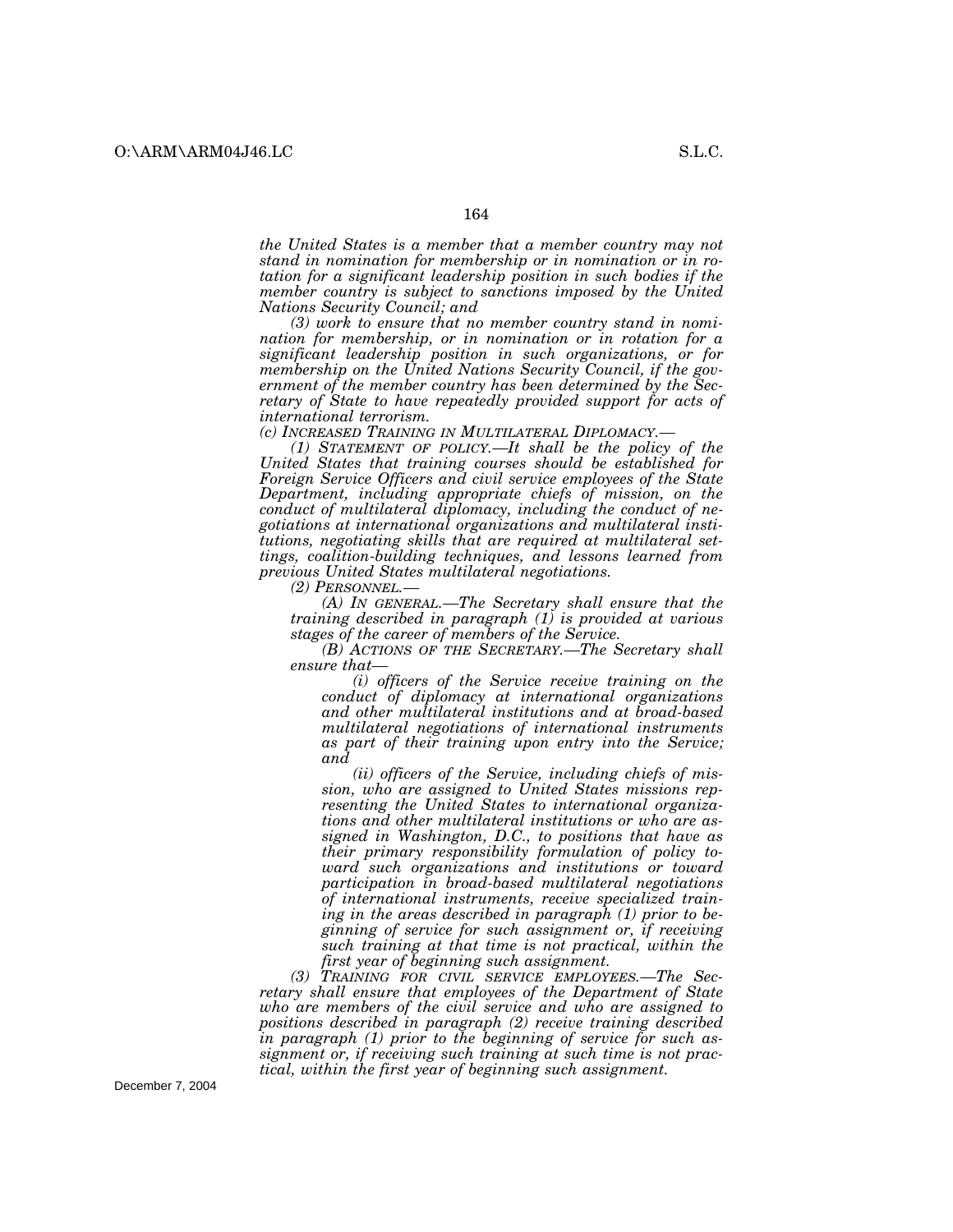## *SEC. 7112. EXPANSION OF UNITED STATES SCHOLARSHIP AND EX-CHANGE PROGRAMS IN THE ISLAMIC WORLD.*

*(a) FINDINGS.—Consistent with the report of the National Commission on Terrorist Attacks Upon the United States, Congress makes the following findings:*

*(1) Exchange, scholarship, and library programs are effective ways for the United States Government to promote internationally the values and ideals of the United States.*

*(2) Exchange, scholarship, and library programs can expose young people from other countries to United States values and offer them knowledge and hope.*

*(b) DECLARATION OF POLICY.—Consistent with the report of the National Commission on Terrorist Attacks Upon the United States, Congress declares that—*

*(1) the United States should commit to a long-term and sustainable investment in promoting engagement with people of all levels of society in countries with predominantly Muslim populations, particularly with youth and those who influence youth;*

*(2) such an investment should make use of the talents and resources in the private sector and should include programs to increase the number of people who can be exposed to the United States and its fundamental ideas and values in order to dispel misconceptions; and*

*(3) such programs should include youth exchange programs, young ambassadors programs, international visitor programs, academic and cultural exchange programs, American Corner programs, library programs, journalist exchange programs, sister city programs, and other programs related to people-to-people diplomacy.*

*(c) SENSE OF CONGRESS.—It is the sense of Congress that the United States should significantly increase its investment in the people-to-people programs described in subsection (b).*

*(d) AUTHORITY TO EXPAND EDUCATIONAL AND CULTURAL EX-CHANGES.—The President is authorized to substantially expand the exchange, scholarship, and library programs of the United States, especially such programs that benefit people in the Muslim world.*

*(e) AVAILABILITY OF FUNDS.—Of the amounts authorized to be appropriated in each of the fiscal years 2005 and 2006 for educational and cultural exchange programs, there shall be available to the Secretary of State such sums as may be necessary to carry out programs under this section, unless otherwise authorized by Congress.*

#### *SEC. 7112. PILOT PROGRAM TO PROVIDE GRANTS TO AMERICAN-SPON-SORED SCHOOLS IN PREDOMINANTLY MUSLIM COUN-TRIES TO PROVIDE SCHOLARSHIPS.*

*(a) FINDINGS.—Congress makes the following findings:*

*(1) During the 2003–2004 school year, the Office of Overseas Schools of the Department of State is financially assisting 189 elementary and secondary schools in foreign countries.*

*(2) United States-sponsored elementary and secondary schools are located in more than 20 countries with predominantly Muslim populations in the Near East, Africa, South Asia, Central Asia, and East Asia.*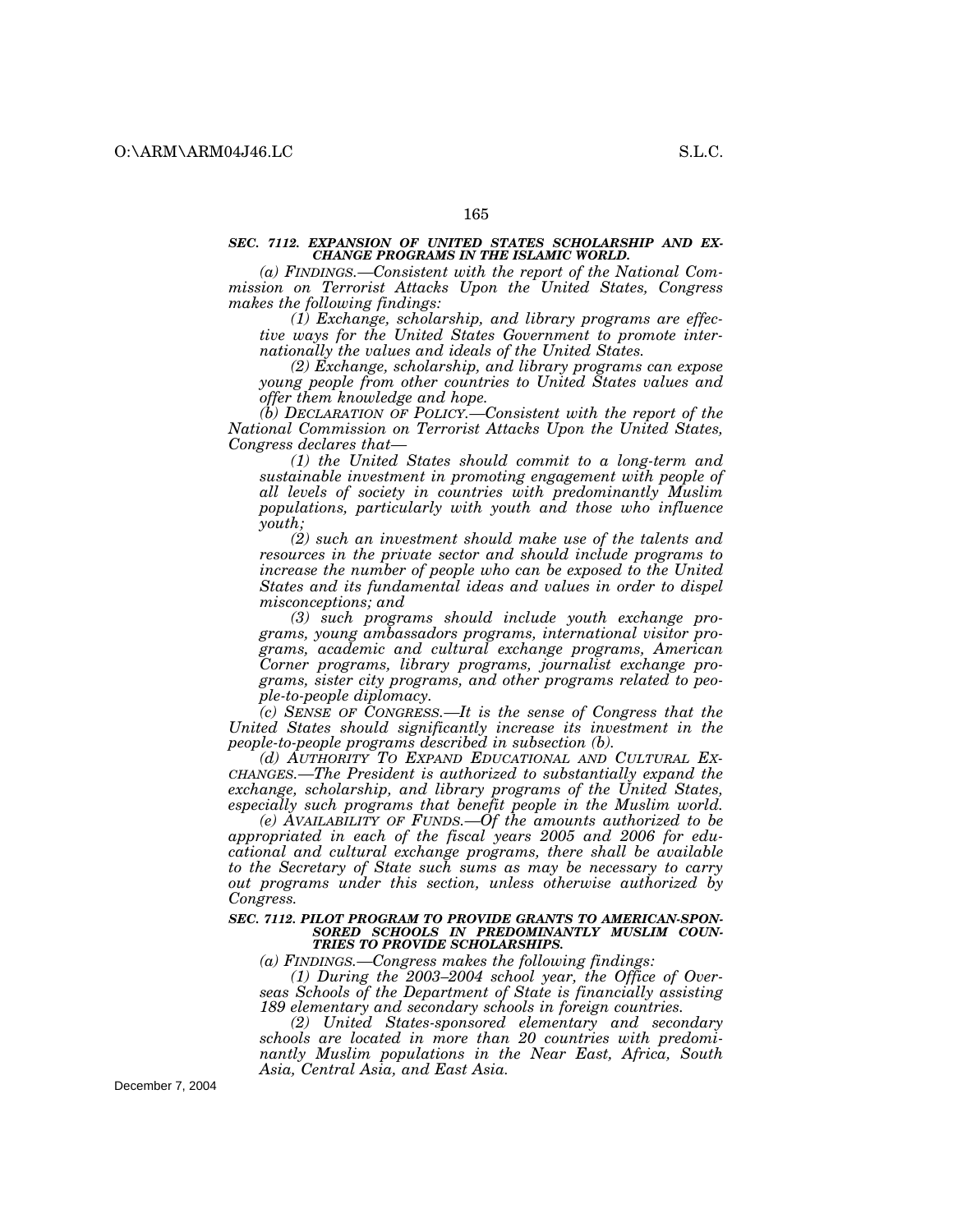*(3) United States-sponsored elementary and secondary schools provide an American-style education in English, with curricula that typically include an emphasis on the development of critical thinking and analytical skills.*

*(b) STATEMENT OF POLICY.—The United States has an interest in increasing the level of financial support provided to United States-sponsored elementary and secondary schools in countries with predominantly Muslim populations in order to—*

*(1) increase the number of students in such countries who attend such schools;*

*(2) increase the number of young people who may thereby gain at any early age an appreciation for the culture, society, and history of the United States; and*

*(3) increase the number of young people who may thereby improve their proficiency in the English language.*

*(c) PILOT PROGRAM.—The Secretary of State, acting through the Director of the Office of Overseas Schools of the Department of State, may conduct a pilot program to make grants to United States-sponsored elementary and secondary schools in countries with predominantly Muslim populations for the purpose of providing full or partial merit-based scholarships to students from lower-income and middle-income families of such countries to attend such schools.*

*(d) DETERMINATION OF ELIGIBLE STUDENTS.—For purposes of the pilot program, a United States-sponsored elementary and secondary school that receives a grant under the pilot program may establish criteria to be implemented by such school to determine what constitutes lower-income and middle-income families in the country (or region of the country, if regional variations in income levels in the country are significant) in which such school is located.*

*(e) RESTRICTION ON USE OF FUNDS.—Amounts appropriated to the Secretary of State pursuant to the authorization of appropriations in subsection (h) shall be used for the sole purpose of making grants under this section, and may not be used for the administration of the Office of Overseas Schools of the Department of State or for any other activity of the Office.*

*(f) VOLUNTARY PARTICIPATION.—Nothing in this section shall be construed to require participation in the pilot program by a United States-sponsored elementary or secondary school in a predominantly Muslim country.*

*(g) REPORT.—Not later than April 15, 2006, the Secretary of State shall submit to the Committee on International Relations of the House of Representatives and the Committee on Foreign Relations of the Senate a report on the pilot program. The report shall assess the success of the program, examine any obstacles encountered in its implementation, and address whether it should be continued, and if so, provide recommendations to increase its effectiveness.*

*(h) FUNDING.—There are authorized to be appropriated to the Secretary of State for each of the fiscal years 2005 and 2006, unless otherwise authorized by Congress, such sums as necessary to implement the pilot program under this section.*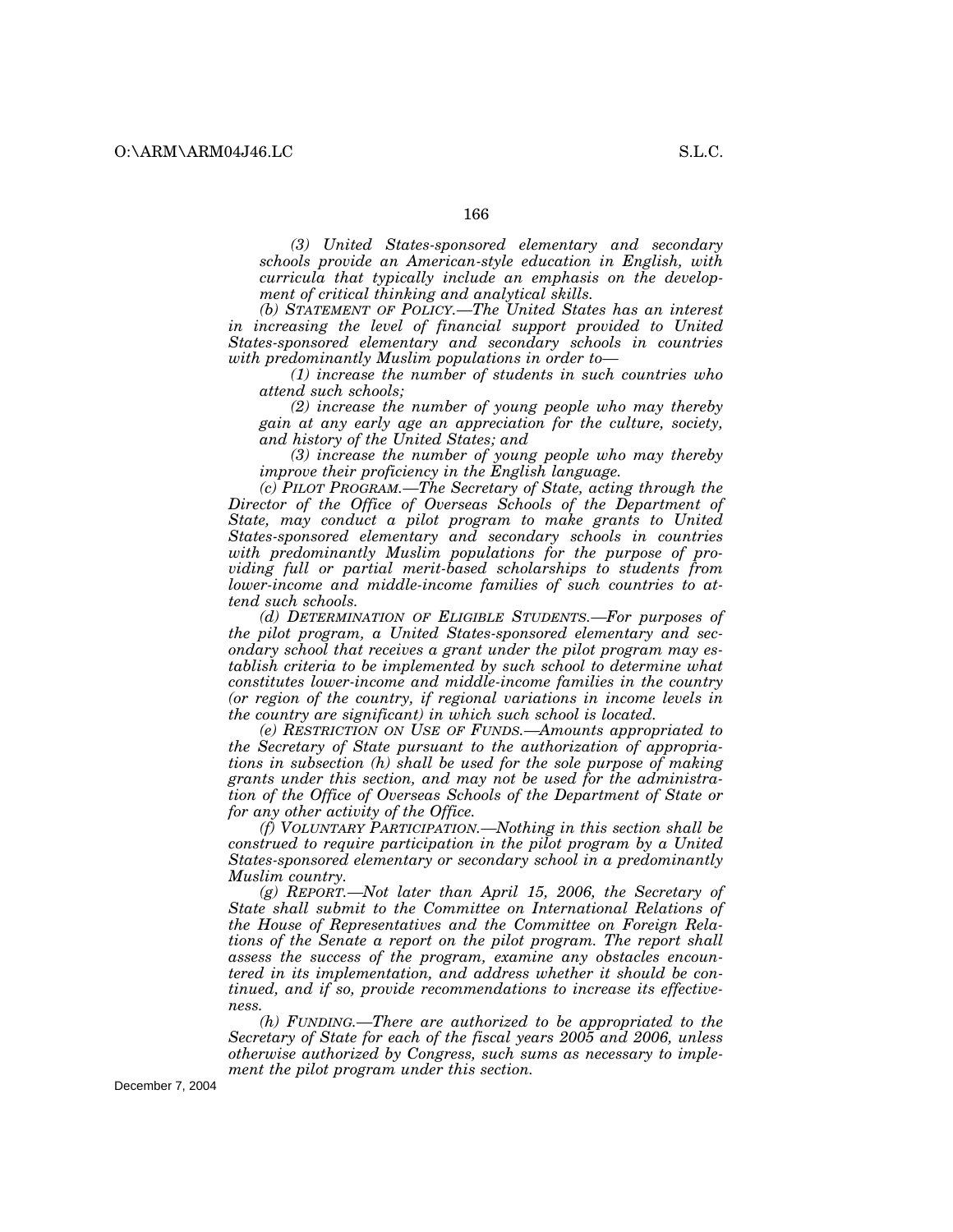## *SEC. 7113. INTERNATIONAL YOUTH OPPORTUNITY FUND.*

*(a) FINDINGS.—Consistent with the report of the National Commission on Terrorist Attacks Upon the United States, Congress makes the following findings:*

*(1) Education that teaches tolerance, the dignity and value of each individual, and respect for different beliefs is a key element in any global strategy to eliminate terrorism.*

*(2) Education in the Middle East about the world outside that region is weak.*

*(3) The United Nations has rightly equated literacy with freedom.*

*(4) The international community is moving toward setting a concrete goal of reducing by half the illiteracy rate in the Middle East by 2010, through the implementation of education programs targeting women and girls and programs for adult literacy, and by other means.*

*(5) To be effective, efforts to improve education in the Middle East must also include—*

*(A) support for the provision of basic education tools, such as textbooks that translate more of the world's knowledge into local languages and local libraries to house such materials; and*

*(B) more vocational education in trades and business skills.*

*(6) The Middle East can benefit from some of the same programs to bridge the digital divide that already have been developed for other regions of the world.*

*(1) ESTABLISHMENT.—The Secretary of State is authorized to establish through an existing international organization, such as the United Nations Educational, Science and Cultural Organization (UNESCO) or other similar body, an International Youth Opportunity Fund to provide financial assistance for the improvement of public education in the Middle East and other countries of strategic interest with predominantly Muslim populations.*

*(2) INTERNATIONAL PARTICIPATION.—The Secretary should seek the cooperation of the international community in establishing and generously supporting the Fund.*

#### *SEC. 7114. THE USE OF ECONOMIC POLICIES TO COMBAT TERRORISM.*

*(a) FINDINGS.—Consistent with the report of the National Commission on Terrorist Attacks Upon the United States, Congress makes the following findings:*

*(1) While terrorism is not caused by poverty, breeding grounds for terrorism are created by backward economic policies and repressive political regimes.*

*(2) Policies that support economic development and reform also have political implications, as economic and political liberties are often linked.*

*(3) The United States is working toward creating a Middle East Free Trade Area by 2013 and implementing a free trade agreement with Bahrain, and free trade agreements exist between the United States and Israel and the United States and Jordan.*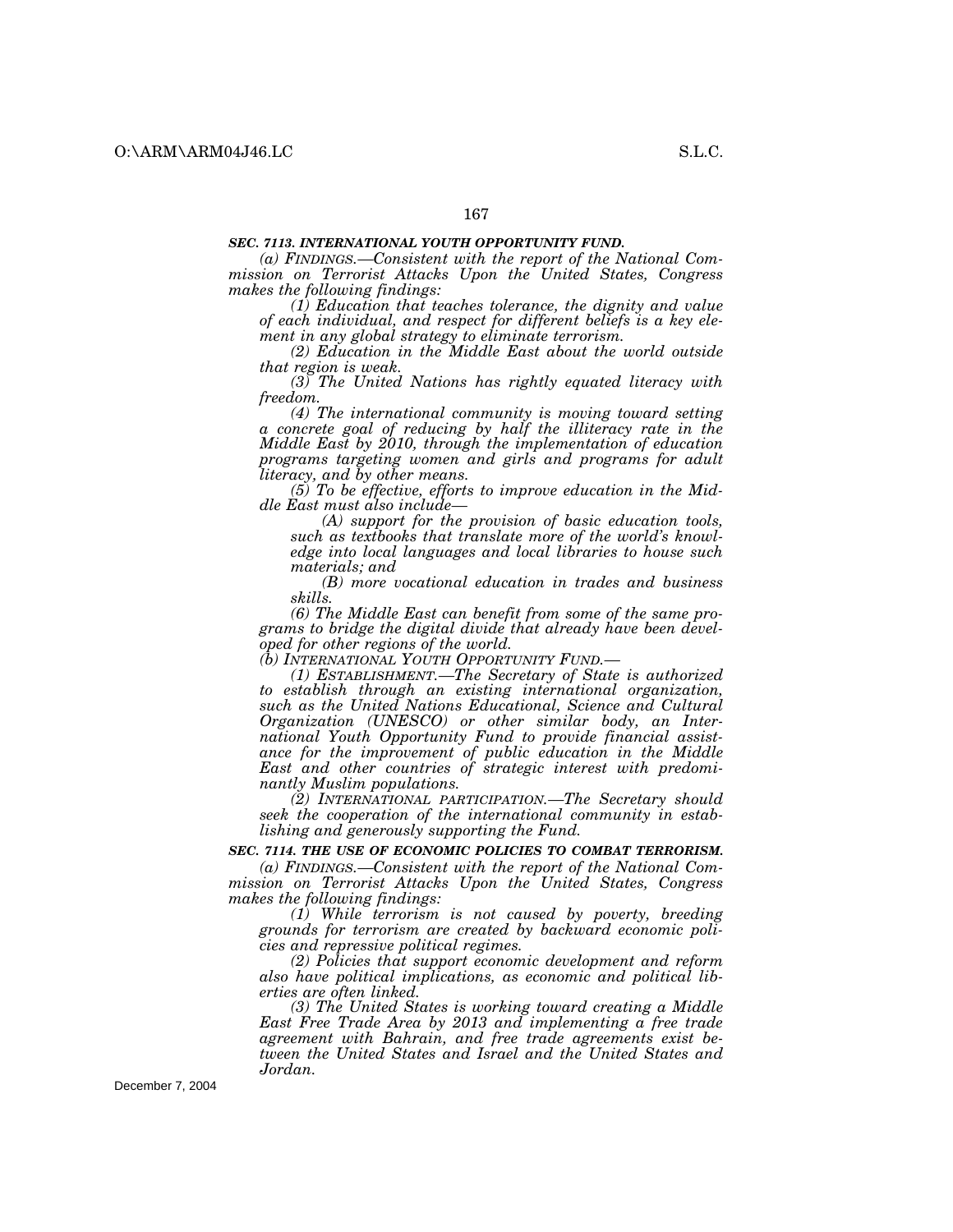*(4) Existing and proposed free trade agreements between the United States and countries with predominantly Muslim populations are drawing interest from other countries in the Middle East region, and countries with predominantly Muslim populations can become full participants in the rules-based global trading system, as the United States considers lowering its barriers to trade.*

*(b) SENSE OF CONGRESS.—It is the sense of Congress that—*

*(1) a comprehensive United States strategy to counter terrorism should include economic policies that encourage development, open societies, and opportunities for people to improve the lives of their families and to enhance prospects for their children's future;*

*(2) one element of such a strategy should encompass the lowering of trade barriers with the poorest countries that have a significant population of Muslim individuals;*

*(3) another element of such a strategy should encompass United States efforts to promote economic reform in countries that have a significant population of Muslim individuals, including efforts to integrate such countries into the global trading system; and*

*(4) given the importance of the rule of law in promoting economic development and attracting investment, the United States should devote an increased proportion of its assistance to countries in the Middle East to the promotion of the rule of law.*

## *SEC. 7115. MIDDLE EAST PARTNERSHIP INITIATIVE.*

*(a) AUTHORIZATION OF APPROPRIATIONS.—There are authorized to be appropriated for each of fiscal years 2005 and 2006, (unless otherwise authorized by Congress) such sums as may be necessary for the Middle East Partnership Initiative.*

*(b) SENSE OF CONGRESS.—It is the sense of Congress that, given the importance of the rule of law and economic reform to development in the Middle East, a significant portion of the funds authorized to be appropriated under subsection (a) should be made available to promote the rule of law in the Middle East.*

## *SEC. 7116. COMPREHENSIVE COALITION STRATEGY FOR FIGHTING TERRORISM.*

*(a) FINDINGS.—Consistent with the report of the National Commission on Terrorist Attacks Upon the United States, Congress makes the following findings:*

*(1) Almost every aspect of the counterterrorism strategy of the United States relies on international cooperation.*

*(2) Since September 11, 2001, the number and scope of United States Government contacts with foreign governments concerning counterterrorism have expanded significantly, but such contacts have often been ad hoc and not integrated as a comprehensive and unified approach to counterterrorism.*

*(b) IN GENERAL.—The Secretary of State is authorized in consultation with relevant United States Government agencies, to negotiate on a bilateral or multilateral basis, as appropriate, international agreements under which parties to an agreement work in partnership to address and interdict acts of international terrorism.*

*(c) INTERNATIONAL CONTACT GROUP ON COUNTERTERRORISM.—*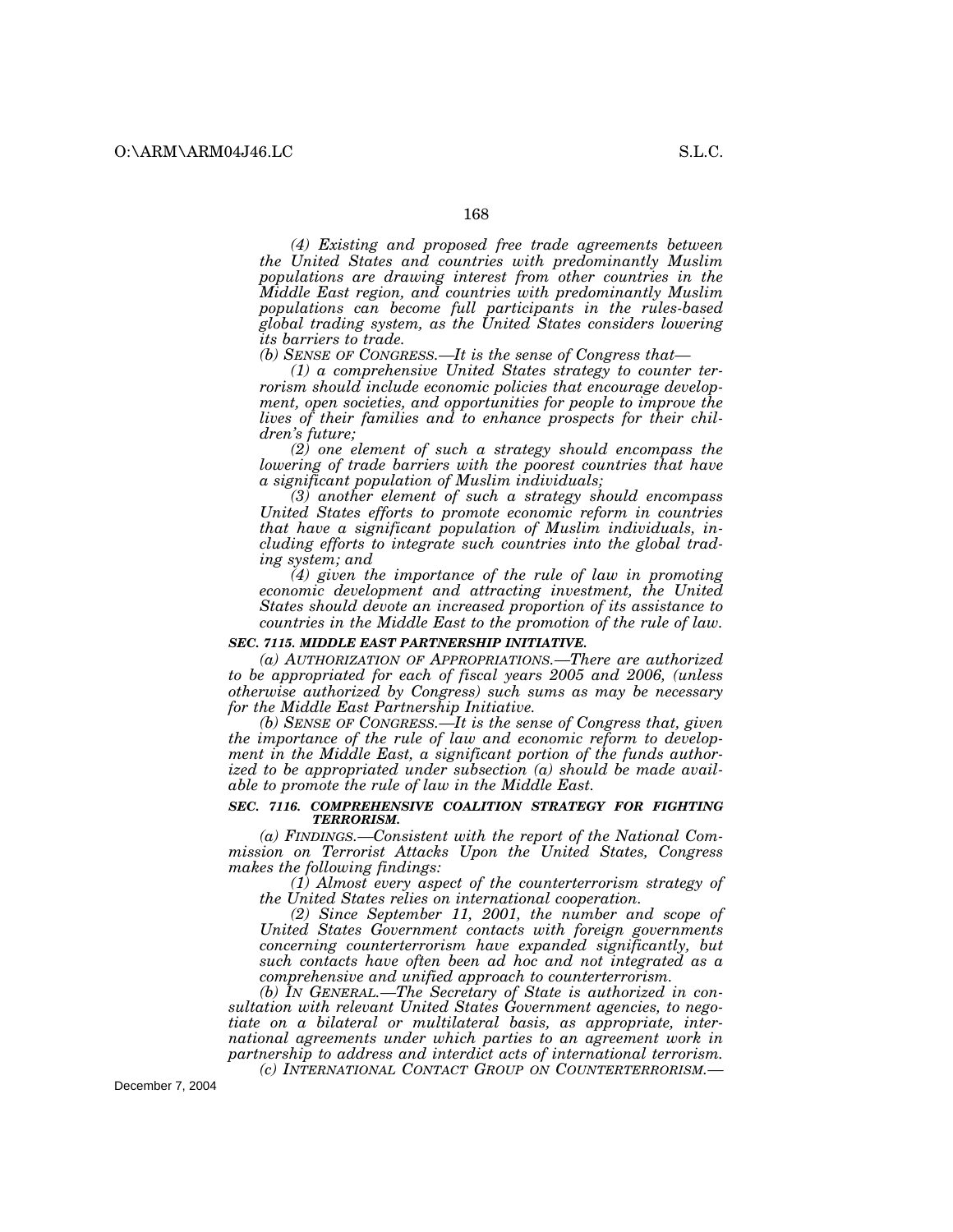*(1) SENSE OF CONGRESS.—It is the sense of Congress that the President—*

*(A) should seek to engage the leaders of the governments of other countries in a process of advancing beyond separate and uncoordinated national counterterrorism strategies to develop with those other governments a comprehensive multilateral strategy to fight terrorism; and*

*(B) to that end, should seek to establish an international counterterrorism policy contact group with the leaders of governments providing leadership in global counterterrorism efforts and governments of countries with sizable Muslim populations, to be used as a ready and flexible international means for discussing and coordinating the development of important counterterrorism policies by the participating governments.*

*(2) AUTHORITY.—The President is authorized to establish an international counterterrorism policy contact group with the leaders of governments referred to in paragraph (1) for the following purposes:*

*(A) To meet annually, or more frequently as the President determines appropriate, to develop in common with such other governments important policies and a strategy that address the various components of international prosecution of the war on terrorism, including policies and a strategy that address military issues, law enforcement, the collection, analysis, and dissemination of intelligence, issues relating to interdiction of travel by terrorists, counterterrorism-related customs issues, financial issues, and issues relating to terrorist sanctuaries.*

*(B) To address, to the extent (if any) that the President and leaders of other participating governments determine appropriate, long-term issues that can contribute to strengthening stability and security in the Middle East.*

## *SEC. 7117. FINANCING OF TERRORISM.*

*(a) FINDINGS.—Consistent with the report of the National Commission on Terrorist Attacks Upon the United States, Congress makes the following findings:*

*(1) The death or capture of several important financial facilitators has decreased the amount of money available to al Qaeda, and has made it more difficult for al Qaeda to raise and move money.*

*(2) The capture of al Qaeda financial facilitators has provided a windfall of intelligence that can be used to continue the cycle of disruption.*

*(3) The United States Government has rightly recognized that information about terrorist money helps in understanding terror networks, searching them out, and disrupting their operations.*

*(b) SENSE OF CONGRESS.—It is the sense of Congress that—*

*(1) a critical weapon in the effort to stop terrorist financing should be the targeting of terrorist financial facilitators by intelligence and law enforcement agencies; and*

*(2) efforts to track terrorist financing must be paramount in United States counterterrorism efforts.*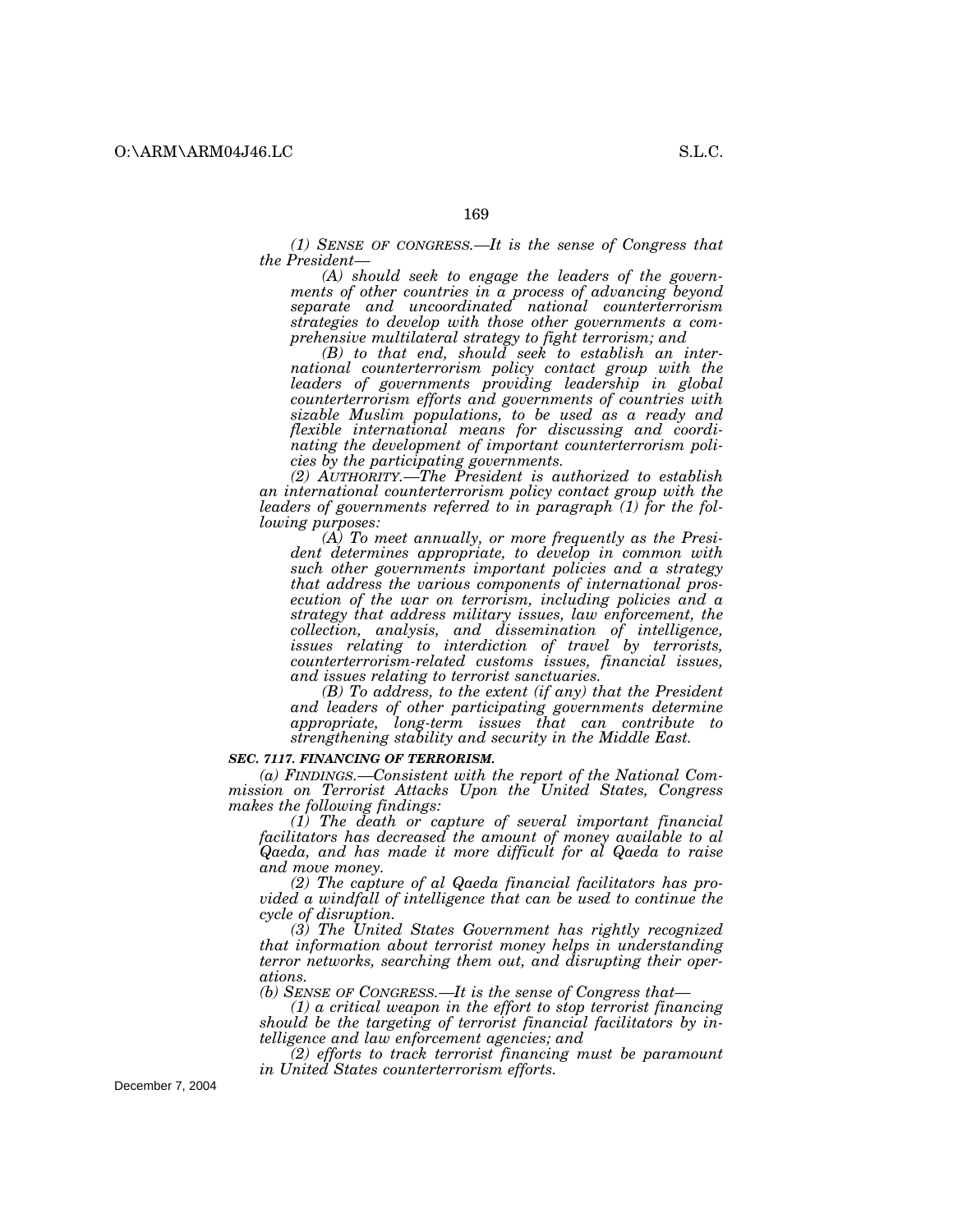*SEC. 7118. DESIGNATION OF FOREIGN TERRORIST ORGANIZATIONS.*

*(a) PERIOD OF DESIGNATION.—Section 219(a)(4) of the Immigration and Nationality Act (8 U.S.C. 1189(a)(4)) is amended—*

*(1) in subparagraph (A)—*

*(A) by striking ''Subject to paragraphs (5) and (6), a'' and inserting ''A''; and*

*(B) by striking ''for a period of 2 years beginning on the effective date of the designation under paragraph (2)(B)'' and inserting ''until revoked under paragraph (5) or (6) or set aside pursuant to subsection (c)'';*

*(2) by striking subparagraph (B) and inserting the following:*

*''(B) REVIEW OF DESIGNATION UPON PETITION.—*

*''(i) IN GENERAL.—The Secretary shall review the designation of a foreign terrorist organization under the procedures set forth in clauses (iii) and (iv) if the designated organization files a petition for revocation within the petition period described in clause (ii).*

*''(ii) PETITION PERIOD.—For purposes of clause (i)—*

*''(I) if the designated organization has not previously filed a petition for revocation under this subparagraph, the petition period begins 2 years after the date on which the designation was made; or*

*''(II) if the designated organization has previously filed a petition for revocation under this subparagraph, the petition period begins 2 years after the date of the determination made under clause (iv) on that petition.*

*''(iii) PROCEDURES.—Any foreign terrorist organization that submits a petition for revocation under this subparagraph must provide evidence in that petition that the relevant circumstances described in paragraph (1) are sufficiently different from the circumstances that were the basis for the designation such that a revocation with respect to the organization is warranted. ''(iv) DETERMINATION.—*

*''(I) IN GENERAL.—Not later than 180 days after receiving a petition for revocation submitted under this subparagraph, the Secretary shall make a determination as to such revocation.*

*''(II) CLASSIFIED INFORMATION.—The Secretary may consider classified information in making a determination in response to a petition for revocation. Classified information shall not be subject to disclosure for such time as it remains classified, except that such information may be disclosed to a court ex parte and in camera for purposes of judicial review under subsection (c).*

*''(III) PUBLICATION OF DETERMINATION.—A determination made by the Secretary under this clause shall be published in the Federal Register.*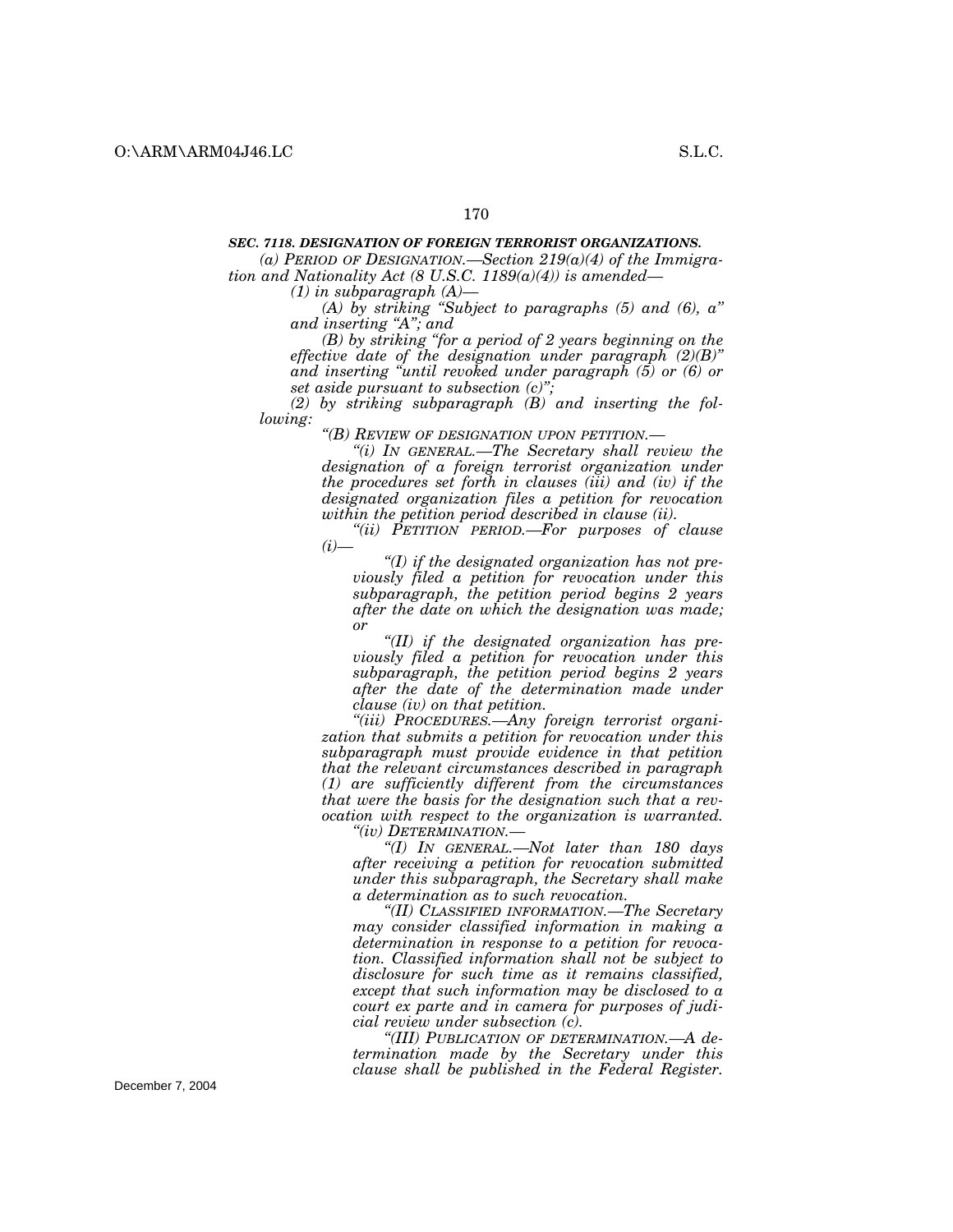*''(IV) PROCEDURES.—Any revocation by the Secretary shall be made in accordance with paragraph (6).''; and*

*(3) by adding at the end the following:*

*''(C) OTHER REVIEW OF DESIGNATION.— ''(i) IN GENERAL.—If in a 5-year period no review has taken place under subparagraph (B), the Secretary shall review the designation of the foreign terrorist organization in order to determine whether such designation should be revoked pursuant to paragraph (6).*

*''(ii) PROCEDURES.—If a review does not take place pursuant to subparagraph (B) in response to a petition for revocation that is filed in accordance with that subparagraph, then the review shall be conducted pursuant to procedures established by the Secretary. The results of such review and the applicable procedures shall not be reviewable in any court.*

*''(iii) PUBLICATION OF RESULTS OF REVIEW.—The Secretary shall publish any determination made pursuant to this subparagraph in the Federal Register.''.*

*(b) ALIASES.—Section 219 of the Immigration and Nationality Act (8 U.S.C. 1189) is amended—*

*(1) by redesignating subsections (b) and (c) as subsections (c) and (d), respectively; and*

*(2) by inserting after subsection (a) the following new subsection (b):*

*''(b) AMENDMENTS TO A DESIGNATION.— ''(1) IN GENERAL.—The Secretary may amend a designation under this subsection if the Secretary finds that the organization has changed its name, adopted a new alias, dissolved and then reconstituted itself under a different name or names, or merged with another organization.*

*''(2) PROCEDURE.—Amendments made to a designation in accordance with paragraph (1) shall be effective upon publication in the Federal Register. Subparagraphs (B) and (C) of subsection (a)(2) shall apply to an amended designation upon such publication. Paragraphs (2)(A)(i), (4), (5), (6), (7), and (8) of subsection (a) shall also apply to an amended designation.*

*''(3) ADMINISTRATIVE RECORD.—The administrative record shall be corrected to include the amendments as well as any additional relevant information that supports those amendments.*

*''(4) CLASSIFIED INFORMATION.—The Secretary may consider classified information in amending a designation in accordance with this subsection. Classified information shall not be subject to disclosure for such time as it remains classified, except that such information may be disclosed to a court ex parte and in camera for purposes of judicial review under subsection (c).''.*

*(c) TECHNICAL AND CONFORMING AMENDMENTS.—Section 219 of the Immigration and Nationality Act (8 U.S.C. 1189) is amended— (1) in subsection (a)—*

> *(A) in paragraph (3)(B), by striking ''subsection (b)'' and inserting ''subsection (c)'';*

*(B) in paragraph (6)(A)—*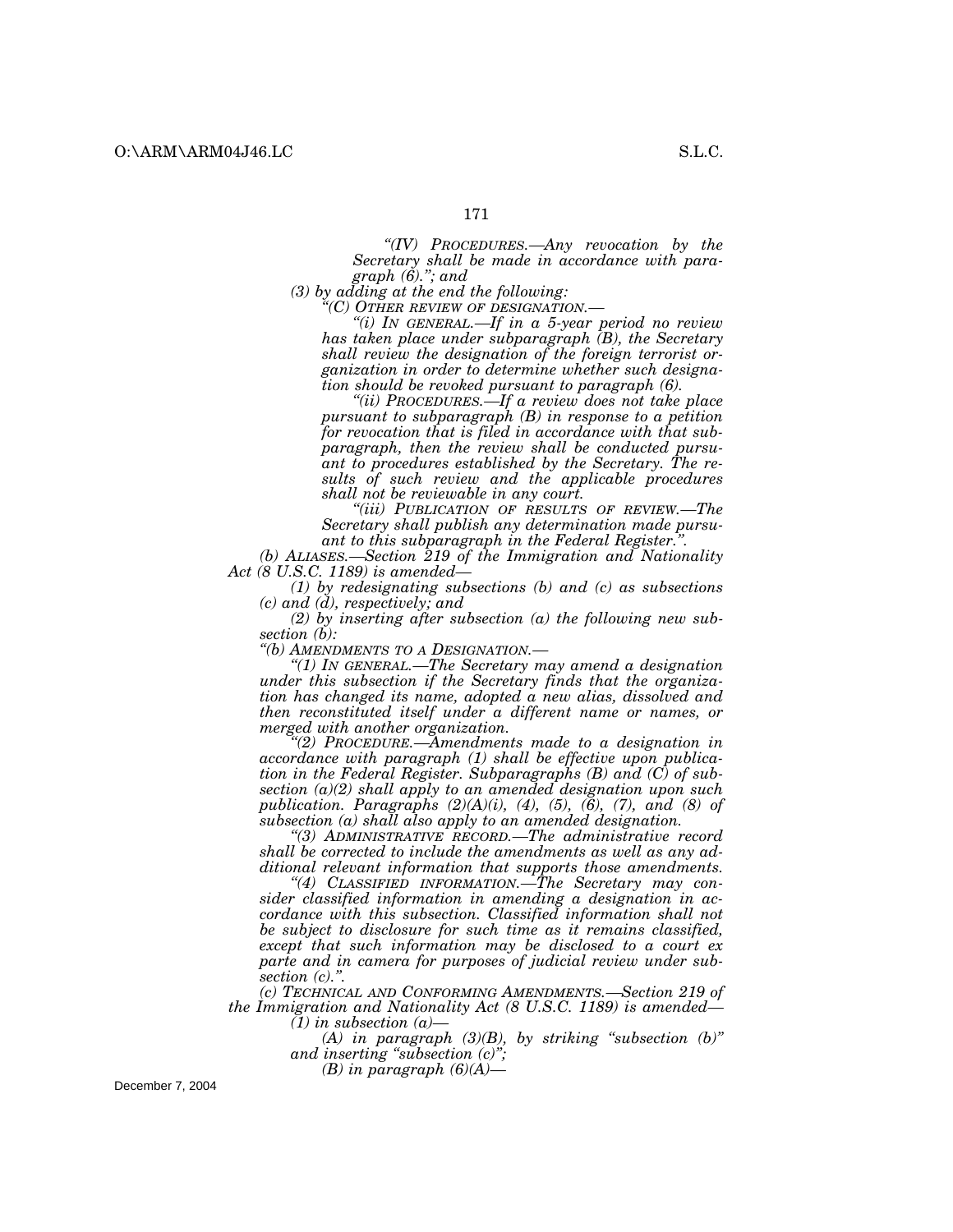*(i) in the matter preceding clause (i), by striking ''or a redesignation made under paragraph (4)(B)'' and inserting ''at any time, and shall revoke a designation upon completion of a review conducted pursuant to subparagraphs (B) and (C) of paragraph (4)''; and*

*(ii) in clause (i), by striking ''or redesignation'';*

*(C) in paragraph (7), by striking '', or the revocation of a redesignation under paragraph (6),''; and*

*(D) in paragraph (8)—*

*(i) by striking '', or if a redesignation under this subsection has become effective under paragraph (4)(B),''; and*

*(ii) by striking ''or redesignation''; and*

*(2) in subsection (c), as so redesignated—*

*(A) in paragraph (1), by striking ''of the designation in the Federal Register,'' and all that follows through ''review of the designation'' and inserting ''in the Federal Register of a designation, an amended designation, or a determination in response to a petition for revocation, the designated organization may seek judicial review'';*

*(B) in paragraph (2), by inserting '', amended designation, or determination in response to a petition for revocation'' after ''designation'';*

*(C) in paragraph (3), by inserting '', amended designation, or determination in response to a petition for revocation'' after ''designation''; and*

*(D) in paragraph (4), by inserting '', amended designation, or determination in response to a petition for revocation'' after ''designation'' each place that term appears.*

*(d) SAVINGS PROVISION.—For purposes of applying section 219 of the Immigration and Nationality Act on or after the date of enactment of this Act, the term ''designation'', as used in that section, includes all redesignations made pursuant to section 219(a)(4)(B) of the Immigration and Nationality Act (8 U.S.C. 1189(a)(4)(B)) prior to the date of enactment of this Act, and such redesignations shall continue to be effective until revoked as provided in paragraph (5) or (6) of section 219(a) of the Immigration and Nationality Act (8 U.S.C. 1189(a)).*

#### *SEC. 7119. REPORT TO CONGRESS.*

*(a) IN GENERAL.—Not later than 180 days after the date of enactment of this Act, the President shall submit to Congress a report on the activities of the Government of the United States to carry out the provisions of this subtitle.*

*(b) CONTENTS.—The report required under this section shall include the following:*

*(1) TERRORIST SANCTUARIES.—A description of the strategy of the United States to address and, where possible, eliminate terrorist sanctuaries, including—*

*(A) a description of the terrorist sanctuaries that exist;*

*(B) an outline of strategies, tactics, and tools for disrupting or eliminating the security provided to terrorists by such sanctuaries;*

*(C) a description of efforts by the United States Government to work with other countries in bilateral and multilat-*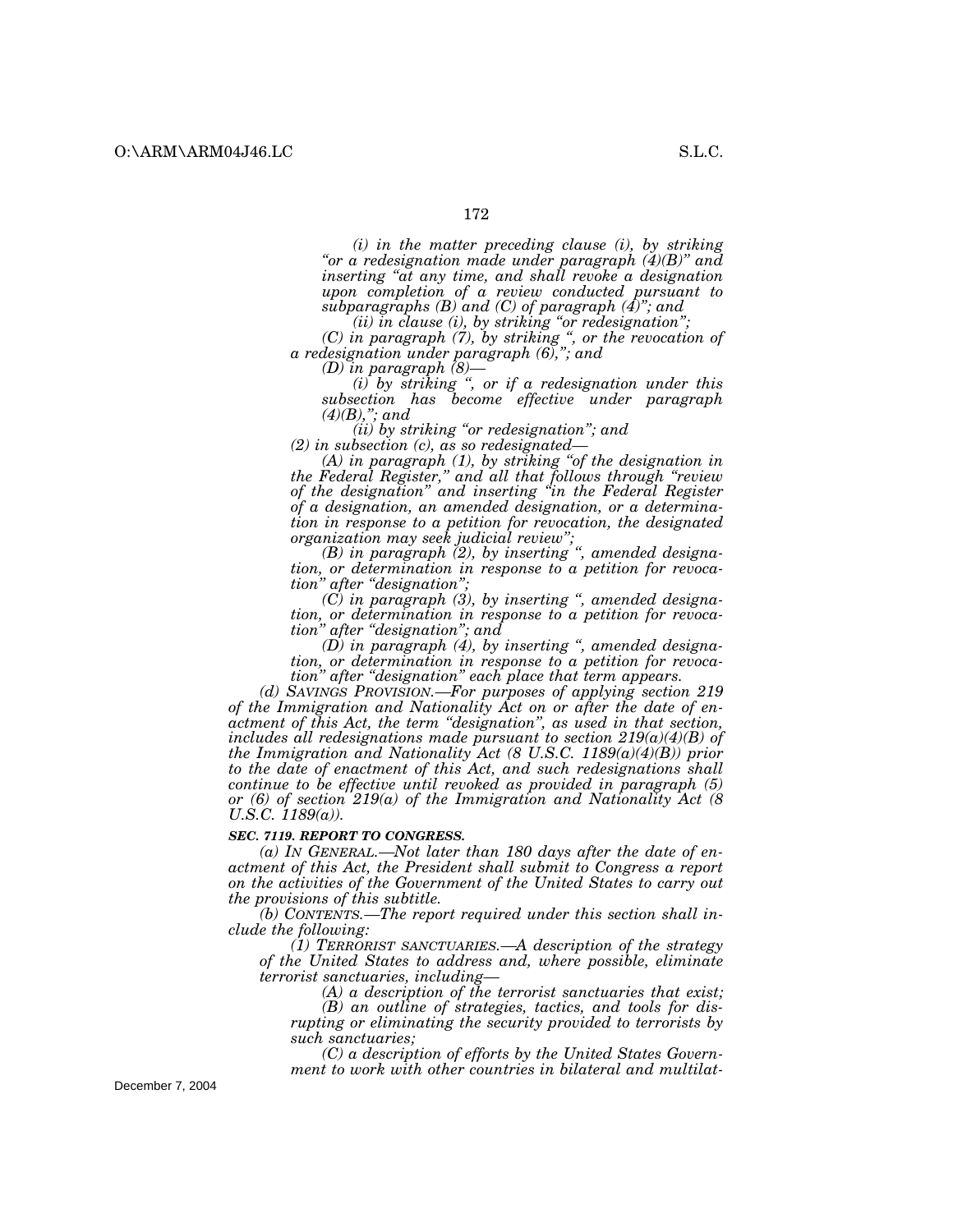*eral fora to elicit the cooperation needed to identify and address terrorist sanctuaries that may exist unknown to governments; and*

*(D) a description of long-term goals and actions designed to reduce the conditions that allow the formation of terrorist sanctuaries, such as supporting and strengthening host governments, reducing poverty, increasing economic development, strengthening civil society, securing borders, strengthening internal security forces, and disrupting logistics and communications networks of terrorist groups.*

*(2) SUPPORT FOR PAKISTAN.—A description of a United States strategy to engage with Pakistan and to support it over the long term, including—*

*(A) recommendations on the composition and levels of assistance required in future years, with special consideration of the proper balance between security assistance and other forms of assistance;*

*(B) a description of the composition and levels of assistance, other than security assistance, at present and in the recent past, structured to permit a comparison of current and past practice with that recommended for the future;*

*(C) measures that could be taken to ensure that all forms of foreign assistance to Pakistan have the greatest possible long-term positive impact on the welfare of the Pakistani people and on the ability of Pakistan to cooperate in global efforts against terror; and*

*(D) measures that could be taken to alleviate difficulties, misunderstandings, and complications in the relationship between the United States and Pakistan.*

*(3) COLLABORATION WITH SAUDI ARABIA.—A description of the strategy of the United States for expanding collaboration with the Government of Saudi Arabia on subjects of mutual interest and of importance, including a description of—*

*(A) steps that could usefully be taken to institutionalize and make more transparent government to government relationships between the United States and Saudi Arabia, including the utility of undertaking periodic, formal, and visible high-level dialogues between government officials of both countries to address challenges in the relationship between the 2 governments and to identify areas and mechanisms for cooperation;*

*(B) intelligence and security cooperation between the United States and Saudi Arabia in the fight against Islamist terrorism;*

*(C) ways to increase the contribution of Saudi Arabia to the stability of the Middle East and the Islamic world, particularly to the Middle East peace process, by eliminating support from or within Saudi Arabia for extremist groups or tendencies;*

*(D) political and economic reform in Saudi Arabia and throughout the Islamic world;*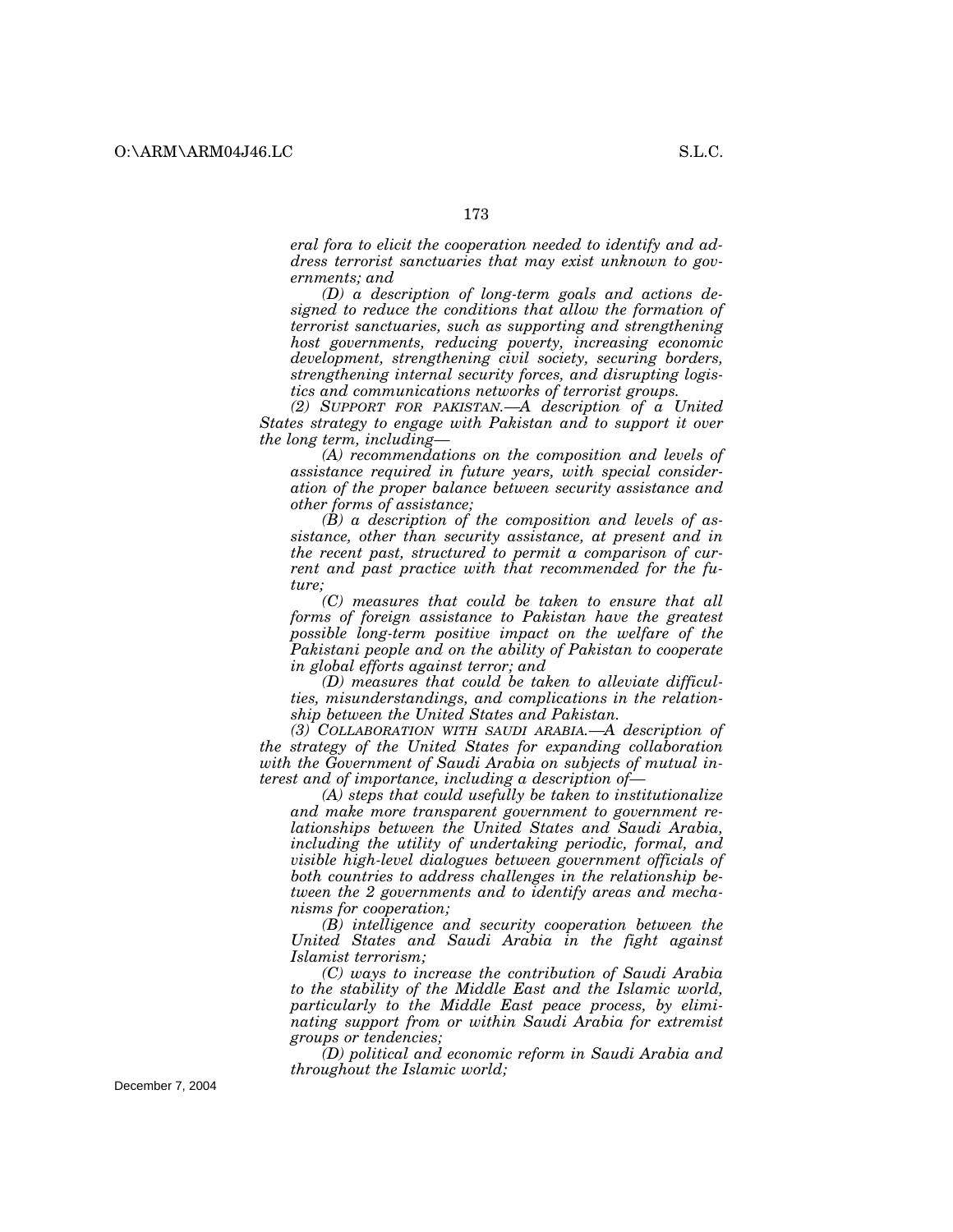*(E) ways to promote greater tolerance and respect for cultural and religious diversity in Saudi Arabia and throughout the Islamic world; and*

*(F) ways to assist the Government of Saudi Arabia in reversing the impact of any financial, moral, intellectual, or other support provided in the past from Saudi sources to extremist groups in Saudi Arabia and other countries, and to prevent this support from continuing in the future.*

*(4) STRUGGLE OF IDEAS IN THE ISLAMIC WORLD.—A description of a cohesive, long-term strategy of the United States to help win the struggle of ideas in the Islamic world, including the following:*

*(A) A description of specific goals related to winning this struggle of ideas.*

*(B) A description of the range of tools available to the United States Government to accomplish such goals and the manner in which such tools will be employed.*

*(C) A list of benchmarks for measuring success and a plan for linking resources to the accomplishment of such goals.*

*(D) A description of any additional resources that may be necessary to help win this struggle of ideas.*

*(E) Any recommendations for the creation of, and United States participation in, international institutions for the promotion of democracy and economic diversification in the Islamic world, and intraregional trade in the Middle East.*

*(F) An estimate of the level of United States financial assistance that would be sufficient to convince United States allies and people in the Islamic world that engaging in the struggle of ideas in the Islamic world is a top priority of the United States and that the United States intends to make a substantial and sustained commitment toward winning this struggle.*

*(5) OUTREACH THROUGH BROADCAST MEDIA.—A description of a cohesive, long-term strategy of the United States to expand its outreach to foreign Muslim audiences through broadcast media, including the following:*

*(A) The initiatives of the Broadcasting Board of Governors with respect to outreach to foreign Muslim audiences.*

*(B) An outline of recommended actions that the United States Government should take to more regularly and comprehensively present a United States point of view through indigenous broadcast media in countries with predominantly Muslim populations, including increasing appearances by United States Government officials, experts, and citizens.*

*(C) An assessment of the major themes of biased or false media coverage of the United States in foreign countries and the actions taken to address this type of media coverage.*

*(D) An assessment of potential incentives for, and costs associated with, encouraging United States broadcasters to*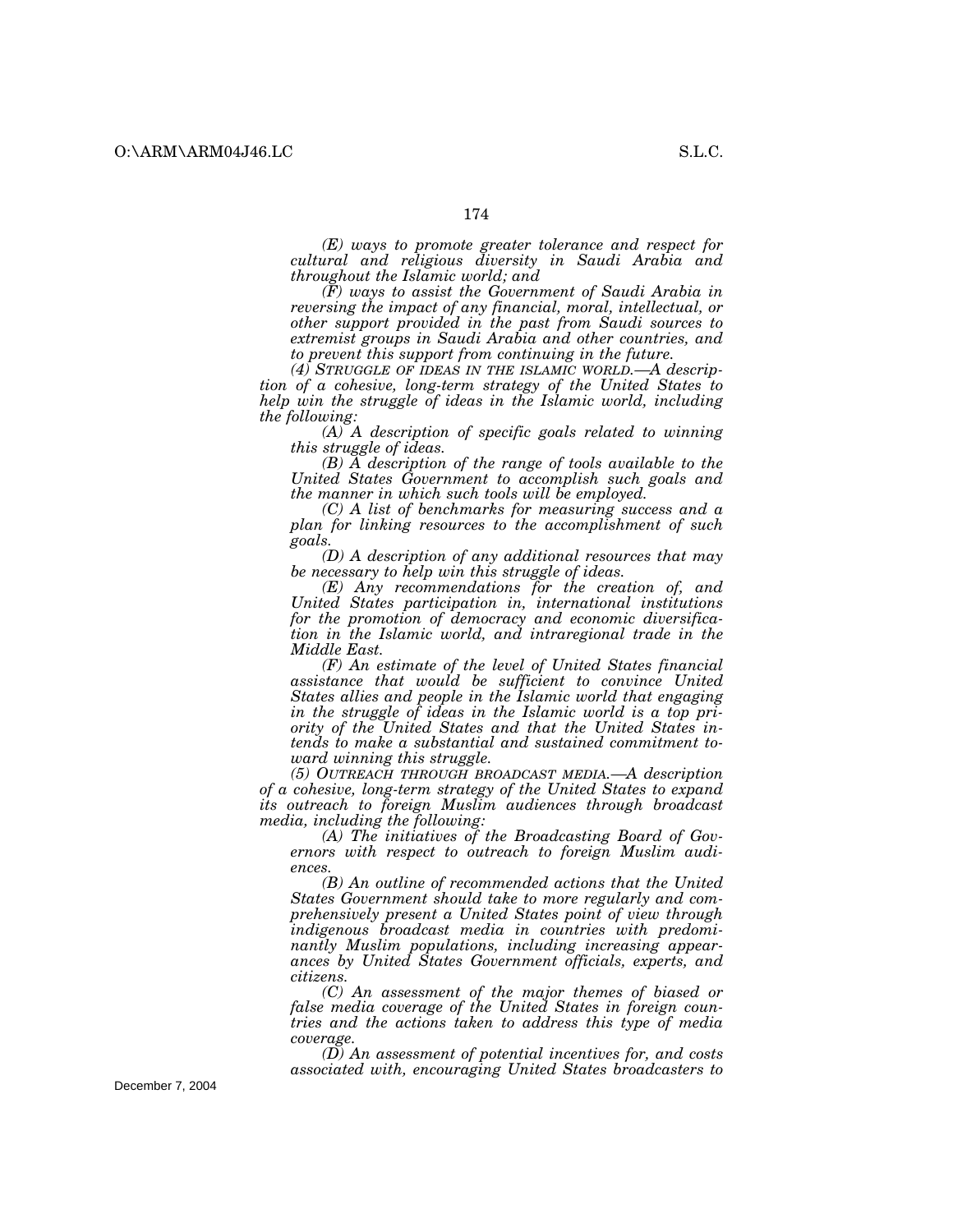*dub or subtitle into Arabic and other relevant languages their news and public affairs programs broadcast in the Muslim world in order to present those programs to a much broader Muslim audience than is currently reached.*

*(E) Any recommendations the President may have for additional funding and legislation necessary to achieve the objectives of the strategy.*

*(6) VISAS FOR PARTICIPANTS IN UNITED STATES PRO-GRAMS.—A description of—*

*(A) any recommendations for expediting the issuance of visas to individuals who are entering the United States for the purpose of participating in a scholarship, exchange, or visitor program described in section 7111(b) without compromising the security of the United States; and*

*(B) a proposed schedule for implementing any recommendations described in subparagraph (A).*

*(7) BASIC EDUCATION IN MUSLIM COUNTRIES.—A description of a strategy, that was developed after consultation with nongovernmental organizations and individuals involved in education assistance programs in developing countries, to promote free universal basic education in the countries of the Middle East and in other countries with predominantly Muslim populations designated by the President. The strategy shall include the following elements:*

*(A) A description of the manner in which the resources of the United States and the international community shall be used to help achieve free universal basic education in such countries, including—*

*(i) efforts of the United states to coordinate an international effort;*

*(ii) activities of the United States to leverage contributions from members of the Group of Eight or other donors; and*

*(iii) assistance provided by the United States to leverage contributions from the private sector and civil society organizations.*

*(B) A description of the efforts of the United States to coordinate with other donors to reduce duplication and waste at the global and country levels and to ensure efficient coordination among all relevant departments and agencies of the Government of the United States.*

*(C) A description of the strategy of the United States to assist efforts to overcome challenges to achieving free universal basic education in such countries, including strategies to target hard to reach populations to promote education.*

*(D) A listing of countries that the President determines might be eligible for assistance under the International Youth Opportunity Fund described in section 7113(b) and related programs.*

*(E) A description of the efforts of the United States to encourage countries in the Middle East and other countries with predominantly Muslim populations designated by the*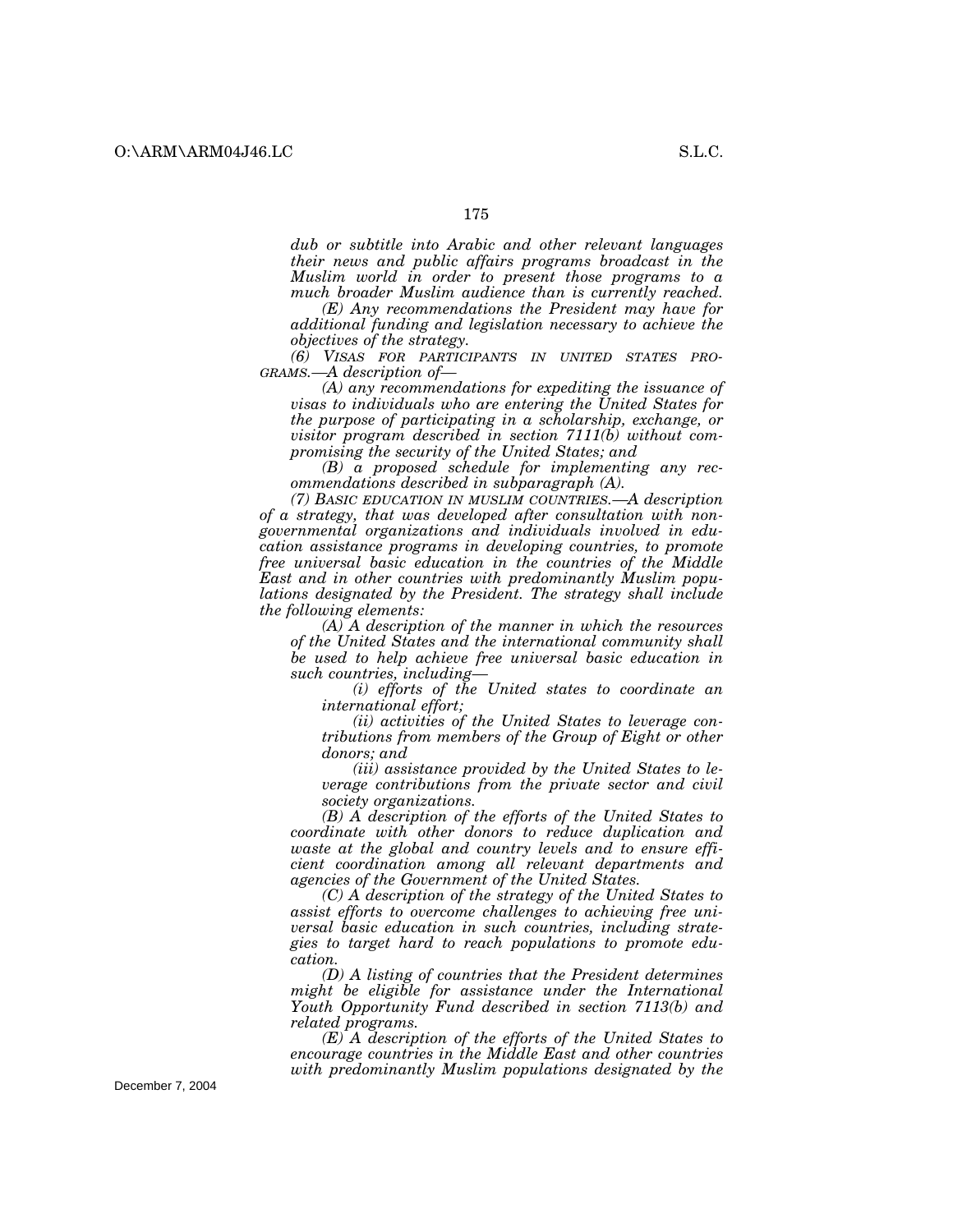*President to develop and implement a national education plan.*

*(F) A description of activities that could be carried out as part of the International Youth Opportunity Fund to help close the digital divide and expand vocational and business skills in such countries.*

*(G) An estimate of the funds needed to achieve free universal basic education by 2015 in each country described in subparagraph (D), and an estimate of the amount that has been expended by the United States and by each such country during the previous fiscal year.*

*(H) A description of the United States strategy for garnering programmatic and financial support from countries in the Middle East and other countries with predominantly Muslim populations designated by the President, international organizations, and other countries that share the objectives of the International Youth Opportunity Fund.*

*(8) ECONOMIC REFORM.—A description of the efforts of the United States Government to encourage development and promote economic reform in countries that have a predominantly Muslim population, including a description of—*

*(A) efforts to integrate countries with predominantly Muslim populations into the global trading system; and*

*(B) actions that the United States Government, acting alone and in partnership with governments in the Middle East, can take to promote intraregional trade and the rule of law in the region.*

*(c) FORM OF REPORT.—Any report or other matter that is required to be submitted to Congress (including a committee of Congress) under this section may contain a classified annex.*

#### *SEC. 7120. CASE-ZABLOCKI ACT REQUIREMENTS.*

*(a) AVAILABILITY OF TREATIES AND INTERNATIONAL AGREE-MENTS.—Section 112a of title 1, United States Code, is amended by adding at the end the following:*

*''(d) The Secretary of State shall make publicly available through the Internet website of the Department of State each treaty or international agreement proposed to be published in the compilation entitled 'United States Treaties and Other International Agreements' not later than 180 days after the date on which the treaty or agreement enters into force.''.*

*(b) TRANSMISSION TO CONGRESS.—Section 112b(a) of title 1, United States Code, is amended by striking ''Committee on Foreign Affairs'' and inserting ''Committee on International Relations''.*

*(c) REPORT.—Section 112b of title 1, United States Code, is amended—*

*(1) by redesignating subsections (d) and (e) as subsections (e) and (f), respectively; and*

*(2) by inserting after subsection (c) the following:*

*''(d)(1) The Secretary of State shall annually submit to Congress a report that contains an index of all international agreements, listed by country, date, title, and summary of each such agreement (including a description of the duration of activities under the agreement and the agreement itself), that the United States—*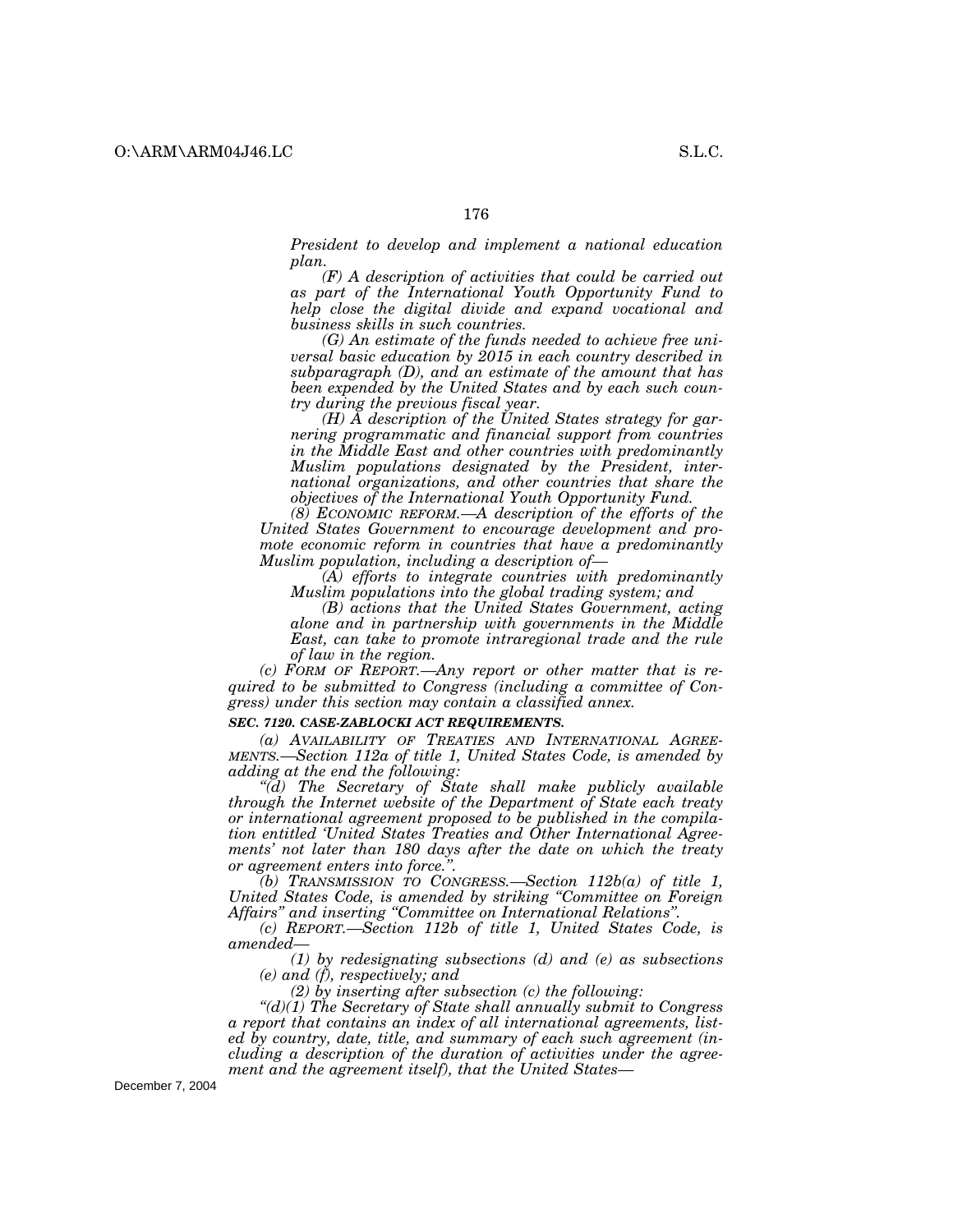*''(A) has signed, proclaimed, or with reference to which any other final formality has been executed, or that has been extended or otherwise modified, during the preceding calendar year; and*

*''(B) has not been published, or is not proposed to be published, in the compilation entitled 'United States Treaties and Other International Agreements'.*

*''(2) The report described in paragraph (1) may be submitted in classified form.''.*

*(d) DETERMINATION OF INTERNATIONAL AGREEMENT.—Subsection (e) of section 112b of title 1, United States Code, as redesignated, is amended—*

*(1) by striking ''(e) The Secretary of State'' and inserting the following:*

*''(e)(1) Subject to paragraph (2), the Secretary of State''; and*

*(2) by adding at the end the following:*

*''(2)(A) An arrangement shall constitute an international agreement within the meaning of this section (other than subsection (c)) irrespective of the duration of activities under the arrangement or the arrangement itself.*

*''(B) Arrangements that constitute an international agreement within the meaning of this section (other than subsection (c)) include the following:*

*''(i) A bilateral or multilateral counterterrorism agreement.*

*''(ii) A bilateral agreement with a country that is subject to a determination under section 6(j)(1)(A) of the Export Administration Act of 1979 (50 U.S.C. App. 2405(j)(1)(A)), section 620A(a) of the Foreign Assistance Act of 1961 (22 U.S.C.*  $2371(a)$ , or section  $40(d)$  of the Arms Export Control Act  $(22)$ *U.S.C. 2780(d)).''.*

*(e) ENFORCEMENT OF REQUIREMENTS.—Section 139(b) of the Foreign Relations Authorization Act, Fiscal Years 1988 and 1989 is amended to read as follows:*

*''(b) EFFECTIVE DATE.—Subsection (a) shall take effect 60 days after the date of enactment of the 911 Commission Implementation Act of 2004 and shall apply during fiscal years 2005, 2006, and 2007.''.*

## *SEC. 7121. EFFECTIVE DATE.*

*Notwithstanding any other provision of this Act, this subtitle shall take effect on the date of enactment of this Act.*

## *Subtitle B—Terrorist Travel and Effective Screening*

## *SEC. 7201. COUNTERTERRORIST TRAVEL INTELLIGENCE.*

*(a) FINDINGS.—Consistent with the report of the National Commission on Terrorist Attacks Upon the United States, Congress makes the following findings:*

*(1) Travel documents are as important to terrorists as weapons since terrorists must travel clandestinely to meet, train, plan, case targets, and gain access to attack sites.*

*(2) International travel is dangerous for terrorists because they must surface to pass through regulated channels, present*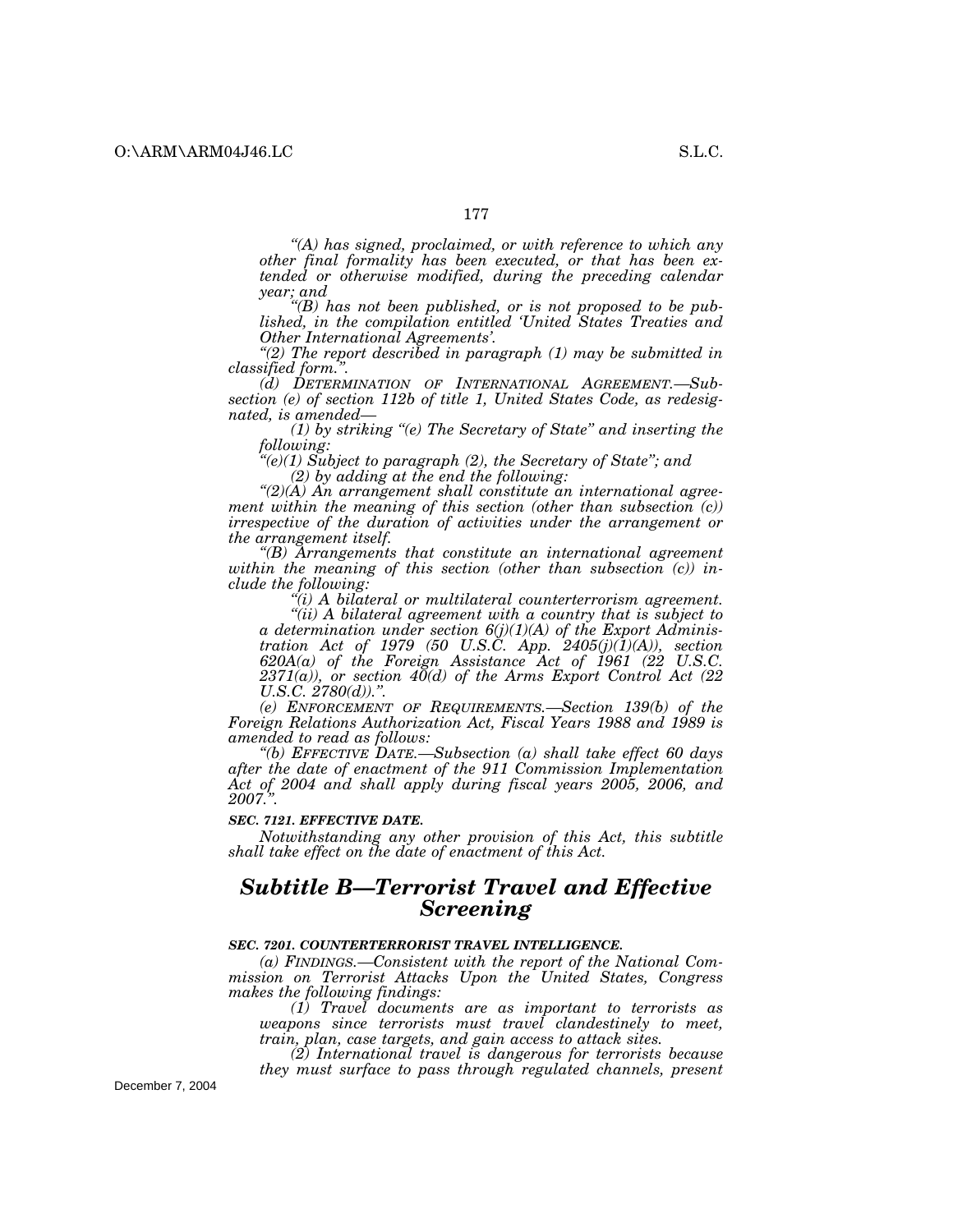*themselves to border security officials, or attempt to circumvent inspection points.*

*(3) Terrorists use evasive, but detectable, methods to travel, such as altered and counterfeit passports and visas, specific travel methods and routes, liaisons with corrupt government officials, human smuggling networks, supportive travel agencies, and immigration and identity fraud.*

*(4) Before September 11, 2001, no Federal agency systematically analyzed terrorist travel strategies. If an agency had done so, the agency could have discovered the ways in which the terrorist predecessors to al Qaeda had been systematically, but detectably, exploiting weaknesses in our border security since the early 1990s.*

*(5) Many of the hijackers were potentially vulnerable to interception by border authorities. Analyzing their characteristic travel documents and travel patterns could have allowed authorities to intercept some of the hijackers and a more effective use of information available in government databases could have identified some of the hijackers.*

*(6) The routine operations of our immigration laws and the aspects of those laws not specifically aimed at protecting against terrorism inevitably shaped al Qaeda's planning and opportunities.*

*(7) New insights into terrorist travel gained since September 11, 2001, have not been adequately integrated into the front lines of border security.*

*(8) The small classified terrorist travel intelligence collection and analysis program currently in place has produced useful results and should be expanded.*

*(1)* In GENERAL.—Not later than 1 year after the date of en*actment of this Act, the Director of the National Counterterrorism Center shall submit to Congress unclassified and classified versions of a strategy for combining terrorist travel intelligence, operations, and law enforcement into a cohesive effort to intercept terrorists, find terrorist travel facilitators, and constrain terrorist mobility domestically and internationally. The report to Congress should include a description of the actions taken to implement the strategy and an assessment regarding vulnerabilities within the United States and foreign travel systems that may be exploited by international terrorists, human smugglers and traffickers, and their facilitators.*

*(2) COORDINATION.—The strategy shall be developed in coordination with all relevant Federal agencies.*

*(3) CONTENTS.—The strategy may address—*

*(A) a program for collecting, analyzing, disseminating, and utilizing information and intelligence regarding terrorist travel tactics and methods, and outline which Federal intelligence, diplomatic, and law enforcement agencies will be held accountable for implementing each element of the strategy;*

*(B) the intelligence and law enforcement collection, analysis, operations, and reporting required to identify and disrupt terrorist travel tactics, practices, patterns, and*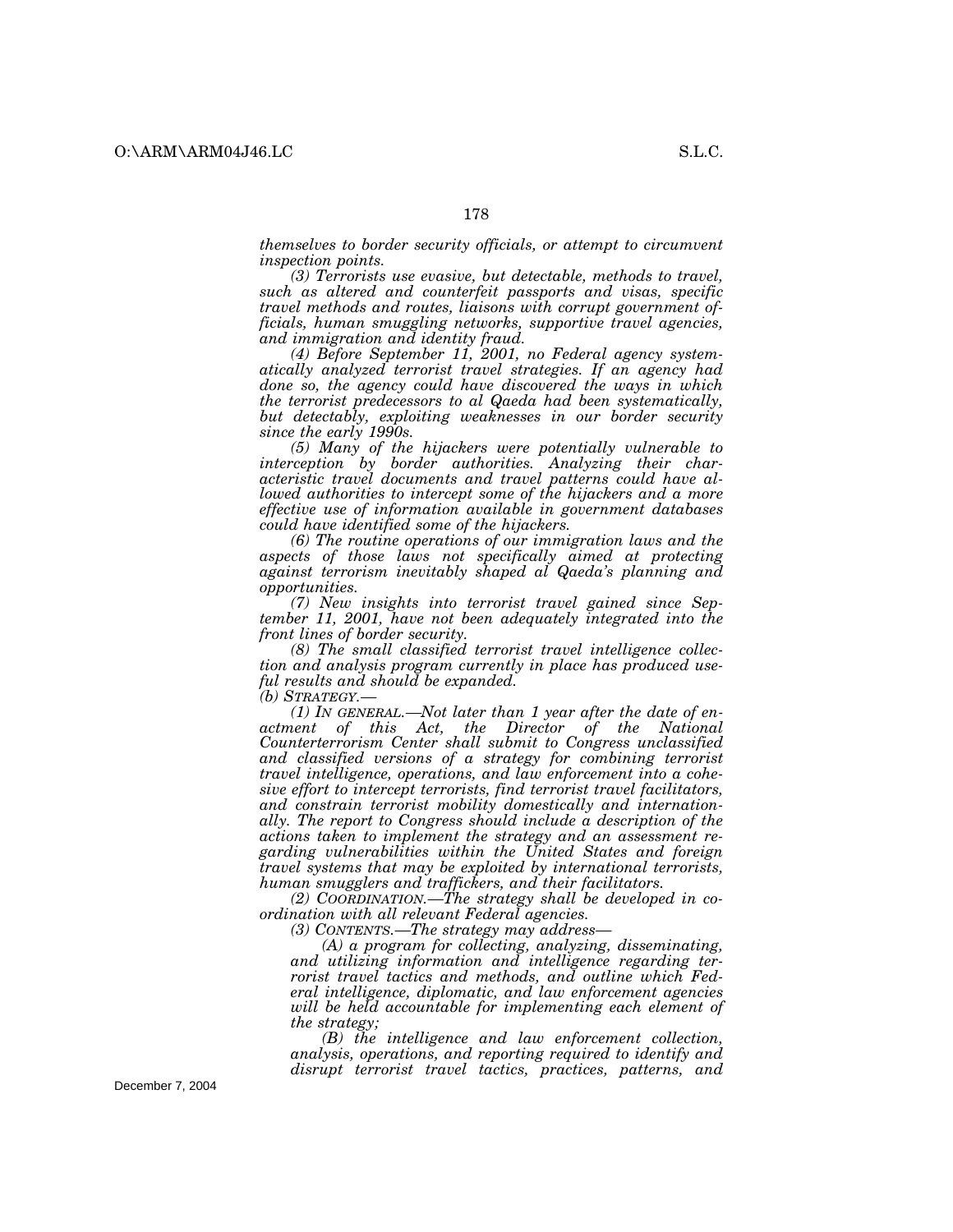*trends, and the terrorist travel facilitators, document forgers, human smugglers, travel agencies, and corrupt border and transportation officials who assist terrorists;*

*(C) the training and training materials required by consular, border, and immigration officials to effectively detect and disrupt terrorist travel described under subsection (c)(3);*

*(D) the new technology and procedures required and actions to be taken to integrate existing counterterrorist travel document and mobility intelligence into border security processes, including consular, port of entry, border patrol, maritime, immigration benefits, and related law enforcement activities;*

*(E) the actions required to integrate current terrorist mobility intelligence into military force protection measures;*

*(F) the additional assistance to be given to the interagency Human Smuggling and Trafficking Center for purposes of combatting terrorist travel, including further developing and expanding enforcement and operational capabilities that address terrorist travel;*

*(G) the actions to be taken to aid in the sharing of information between the frontline border agencies of the Department of Homeland Security, the Department of State, and classified and unclassified sources of counterterrorist travel intelligence and information elsewhere in the Federal Government, including the Human Smuggling and Trafficking Center;*

*(H) the development and implementation of procedures to enable the National Counterterrorism Center, or its designee, to timely receive terrorist travel intelligence and documentation obtained at consulates and ports of entry, and by law enforcement officers and military personnel;*

*(I) the use of foreign and technical assistance to advance border security measures and law enforcement operations against terrorist travel facilitators;*

*(J) the feasibility of developing a program to provide each consular, port of entry, and immigration benefits office with a counterterrorist travel expert trained and authorized to use the relevant authentication technologies and cleared to access all appropriate immigration, law enforcement, and intelligence databases;*

*(K) the feasibility of digitally transmitting suspect passport information to a central cadre of specialists, either as an interim measure until such time as experts described under subparagraph (J) are available at consular, port of entry, and immigration benefits offices, or otherwise;*

*(L) the development of a mechanism to ensure the coordination and dissemination of terrorist travel intelligence and operational information among the Department of Homeland Security, the Department of State, the National Counterterrorism Center, and other appropriate agencies;*

*(M) granting consular officers and immigration adjudicators, as appropriate, the security clearances necessary*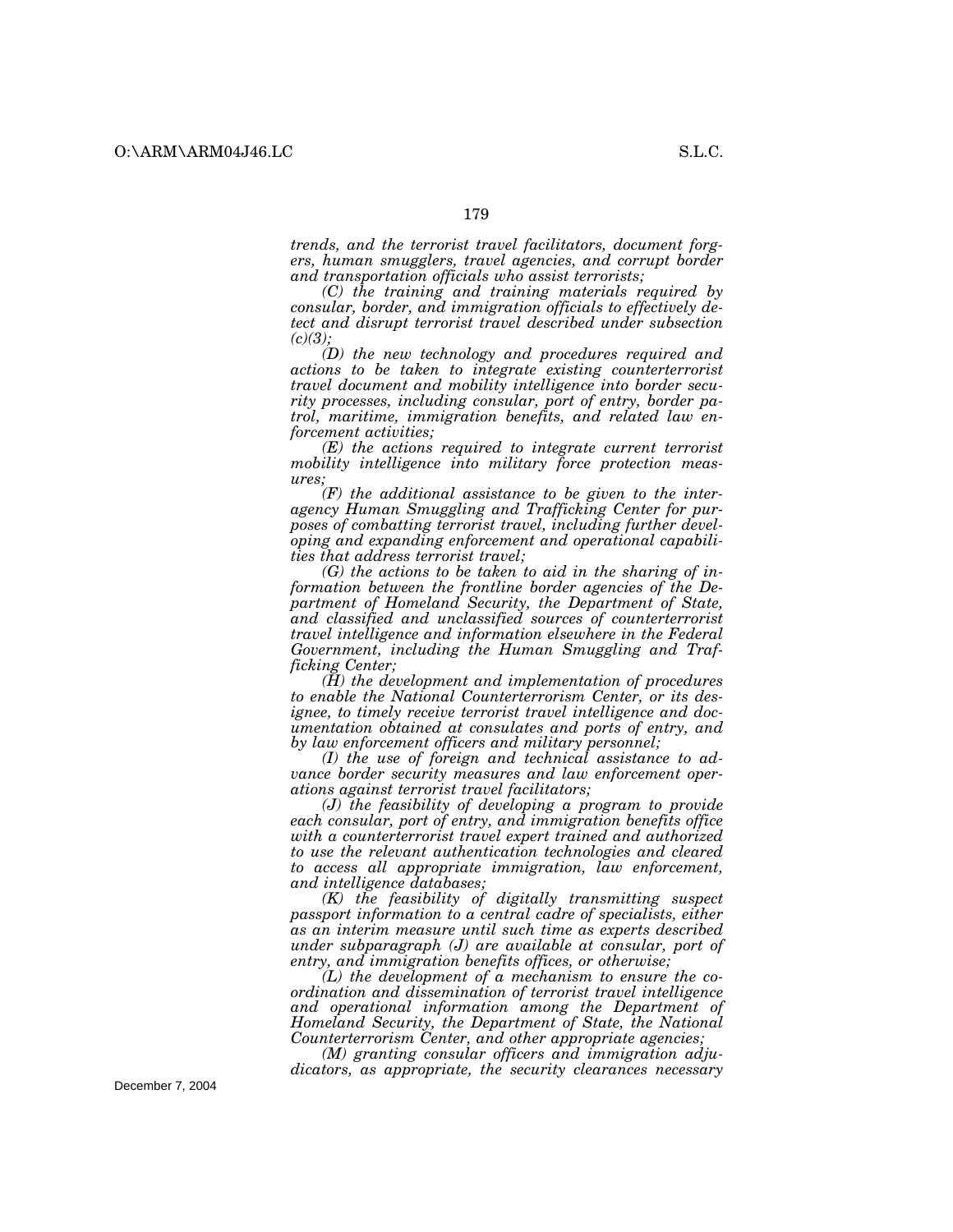*to access law enforcement sensitive and intelligence databases; and*

*(N) how to integrate travel document screening for terrorism indicators into border screening, and how to integrate the intelligence community into a robust travel document screening process to intercept terrorists.*

*(c) FRONTLINE COUNTERTERRORIST TRAVEL TECHNOLOGY AND TRAINING.—*

*(1) TECHNOLOGY ACQUISITION AND DISSEMINATION PLAN.— Not later than 180 days after the date of enactment of this Act, the Secretary of Homeland Security, in conjunction with the Secretary of State, shall submit to Congress a plan describing how the Department of Homeland Security and the Department of State can acquire and deploy, to the maximum extent feasible, to all consulates, ports of entry, and immigration benefits offices, technologies that facilitate document authentication and the detection of potential terrorist indicators on travel documents. To the extent possible, technologies acquired and deployed under this plan shall be compatible with systems used by the Department of Homeland Security to detect fraudulent documents and identify genuine documents.*

*(2) CONTENTS OF PLAN.—The plan submitted under paragraph (1) shall—*

*(A) outline the timetable needed to acquire and deploy the authentication technologies;*

*(B) identify the resources required to—*

*(i) fully disseminate these technologies; and*

*(ii) train personnel on use of these technologies; and*

*(C) address the feasibility of using these technologies to screen every passport or other documentation described in section 7209(b) submitted for identification purposes to a United States consular, border, or immigration official.*

*(d) TRAINING PROGRAM.—*

*(1) REVIEW, EVALUATION, AND REVISION OF EXISTING TRAIN-ING PROGRAMS.—The Secretary of Homeland Security shall—*

*(A) review and evaluate the training regarding travel and identity documents, and techniques, patterns, and trends associated with terrorist travel that is provided to personnel of the Department of Homeland Security;*

*(B) in coordination with the Secretary of State, review and evaluate the training described in subparagraph (A) that is provided to relevant personnel of the Department of State; and*

*(C) in coordination with the Secretary of State, develop and implement an initial training and periodic retraining program—*

*(i) to teach border, immigration, and consular officials (who inspect or review travel or identity documents as part of their official duties) how to effectively detect, intercept, and disrupt terrorist travel; and*

*(ii) to ensure that the officials described in clause (i) regularly receive the most current information on*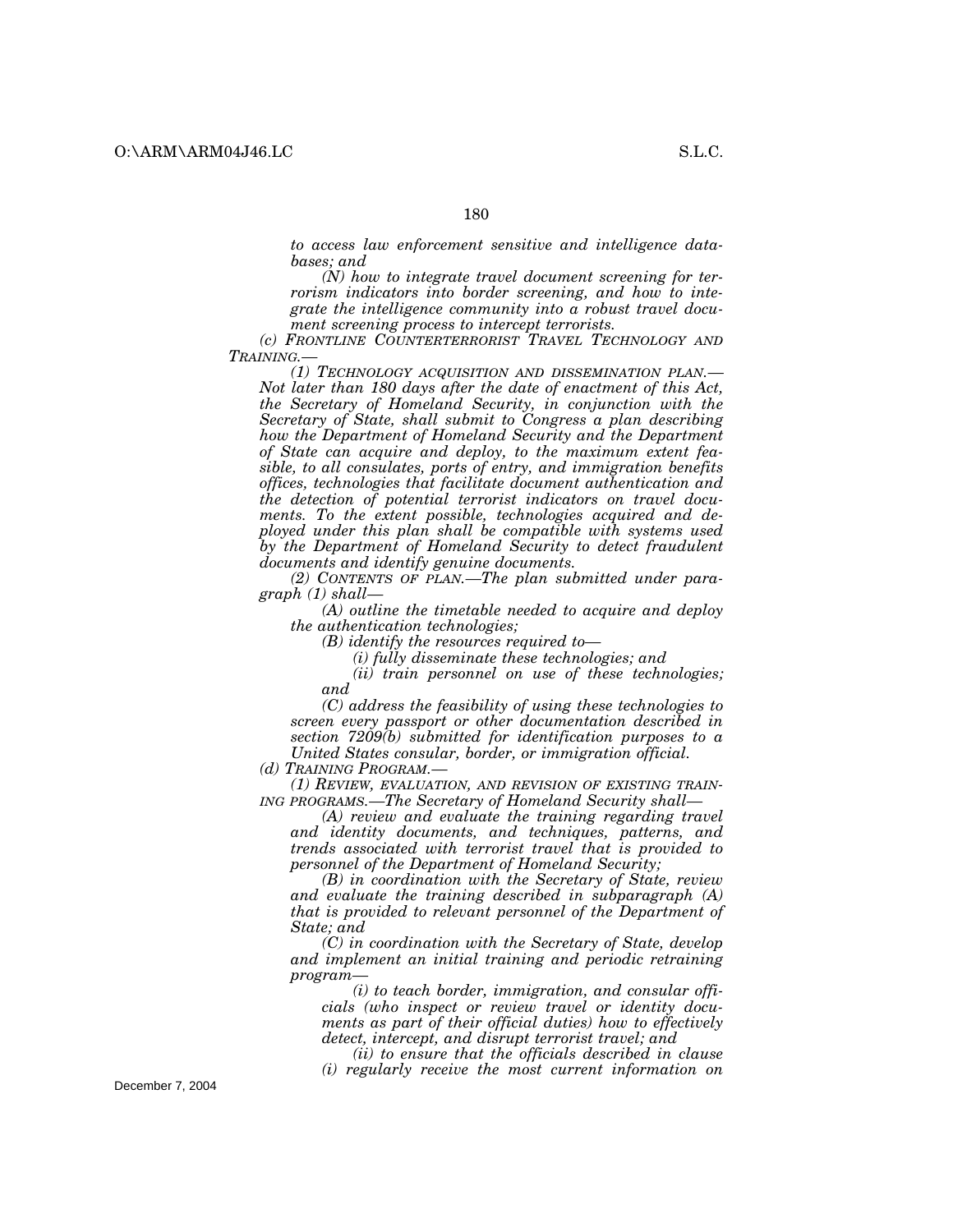*such matters and are periodically retrained on the matters described in paragraph (2).*

*(2) REQUIRED TOPICS OF REVISED PROGRAMS.—The training program developed under paragraph (1)(C) shall include training in—*

*(A) methods for identifying fraudulent and genuine travel documents;*

*(B) methods for detecting terrorist indicators on travel documents and other relevant identity documents;*

*(C) recognition of travel patterns, tactics, and behaviors exhibited by terrorists;*

*(D) effective utilization of information contained in databases and data systems available to the Department of Homeland Security; and*

*(E) other topics determined to be appropriate by the Secretary of Homeland Security, in consultation with the Secretary of State or the Director of National Intelligence. (3) IMPLEMENTATION.— (A) DEPARTMENT OF HOMELAND SECURITY.— (i) IN GENERAL.—The Secretary of Homeland Secu-*

*rity shall provide all border and immigration officials who inspect or review travel or identity documents as part of their official duties with the training described in paragraph (1)(C).*

*(ii) REPORT TO CONGRESS.—Not later than 12 months after the date of enactment of this Act, and annually thereafter for a period of 3 years, the Secretary of Homeland Security shall submit a report to Congress that—*

*(I) describes the number of border and immigration officials who inspect or review identity documents as part of their official duties, and the proportion of whom have received the revised training program described in paragraph (1)(C)(i);*

*(II) explains the reasons, if any, for not completing the requisite training described in para* $g \mapsto f(1)(C)(i)$ ;

*(III) provides a timetable for completion of the training described in paragraph (1)(C)(i) for those who have not received such training; and*

*(IV) describes the status of periodic retraining of appropriate personnel described in paragraph (1)(C)(ii).*

*(B) DEPARTMENT OF STATE.—*

*(i) IN GENERAL.—The Secretary of State shall provide all consular officers who inspect or review travel or identity documents as part of their official duties with the training described in paragraph (1)(C).*

*(ii) REPORT TO CONGRESS.—Not later than 12 months after the date of enactment of this Act, and annually thereafter for a period of 3 years, the Secretary of State shall submit a report to Congress that—*

*(I) describes the number of consular officers who inspect or review travel or identity documents*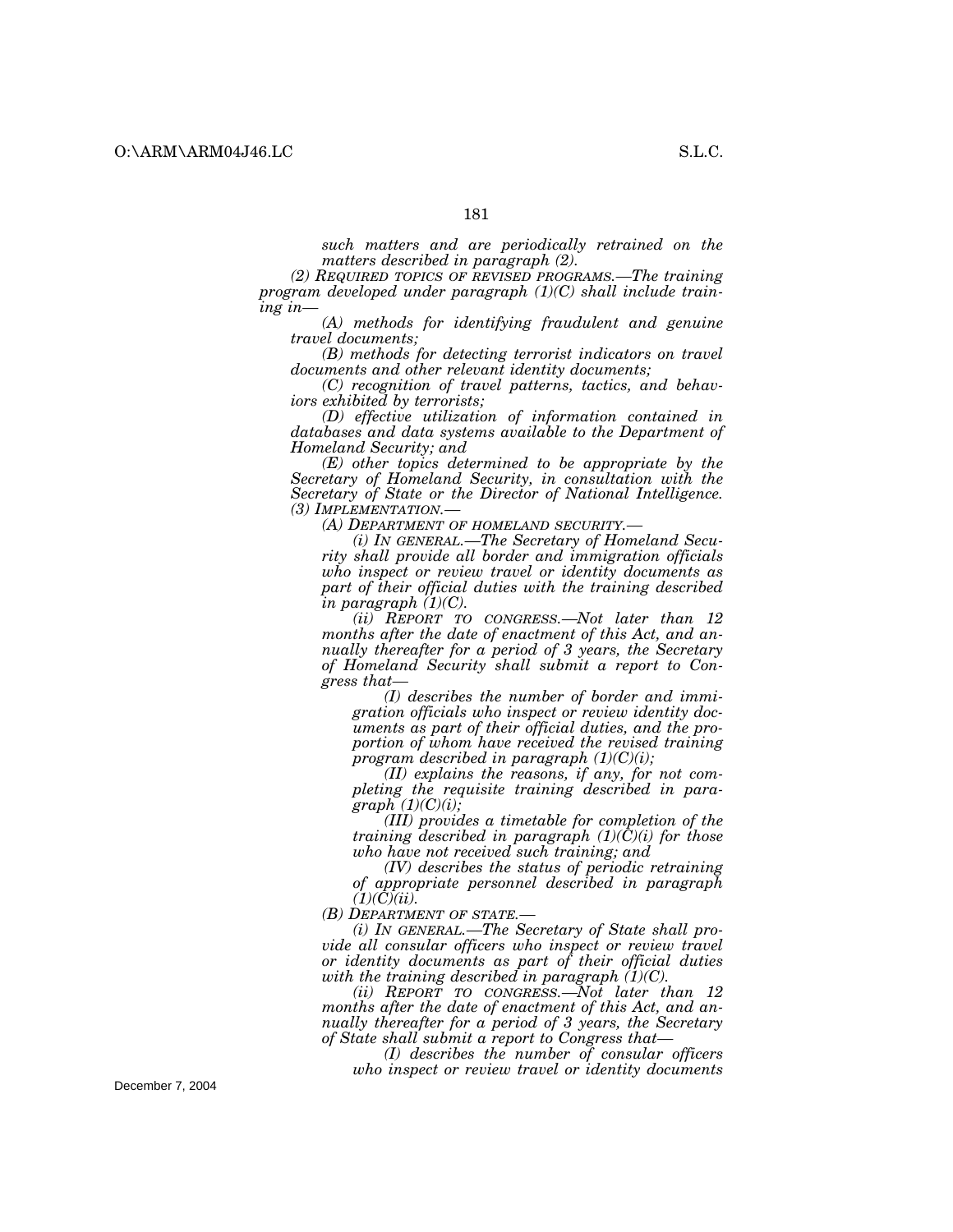*as part of their official duties, and the proportion of whom have received the revised training program described in paragraph (1)(C)(i);*

*(II) explains the reasons, if any, for not completing the requisite training described in paragraph (1)(C)(i);*

*(III) provides a timetable for completion of the training described in paragraph (1)(C)(i) for those who have not received such training; and*

*(IV) describes the status of periodic retraining of appropriate personnel described in paragraph (1)(C)(ii).*

*(4) ASSISTANCE TO OTHERS.—The Secretary of Homeland Security may assist States, Indian tribes, local governments, and private organizations to establish training programs related to terrorist travel intelligence.*

*(5) AUTHORIZATION OF APPROPRIATIONS.—There are authorized to be appropriated such sums as may be necessary for each of the fiscal years 2005 through 2009 to carry out the provisions of this subsection.*

*(e) ENHANCING CLASSIFIED COUNTERTERRORIST TRAVEL EF-FORTS.—*

*(1) IN GENERAL.—The Director of National Intelligence shall significantly increase resources and personnel to the small classified program that collects and analyzes intelligence on terrorist travel.*

*(2) AUTHORIZATION OF APPROPRIATIONS.—There are authorized to be appropriated for each of the fiscal years 2005 through 2009 such sums as may be necessary to carry out this subsection.*

### *SEC. 7202. ESTABLISHMENT OF HUMAN SMUGGLING AND TRAF-FICKING CENTER.*

*(a) ESTABLISHMENT.—There is established a Human Smuggling and Trafficking Center (referred to in this section as the ''Center'').*

*(b) OPERATION.—The Secretary of State, the Secretary of Homeland Security, and the Attorney General shall operate the Center in accordance with the Memorandum of Understanding entitled, ''Human Smuggling and Trafficking Center (HSTC), Charter''.*

*(c) FUNCTIONS.—In addition to such other responsibilities as the President may assign, the Center shall—*

*(1) serve as the focal point for interagency efforts to address terrorist travel;*

*(2) serve as a clearinghouse with respect to all relevant information from all Federal Government agencies in support of the United States strategy to prevent separate, but related, issues of clandestine terrorist travel and facilitation of migrant smuggling and trafficking of persons;*

*(3) ensure cooperation among all relevant policy, law enforcement, diplomatic, and intelligence agencies of the Federal Government to improve effectiveness and to convert all information available to the Federal Government relating to clandestine terrorist travel and facilitation, migrant smuggling, and trafficking of persons into tactical, operational, and strategic intelligence that can be used to combat such illegal activities; and*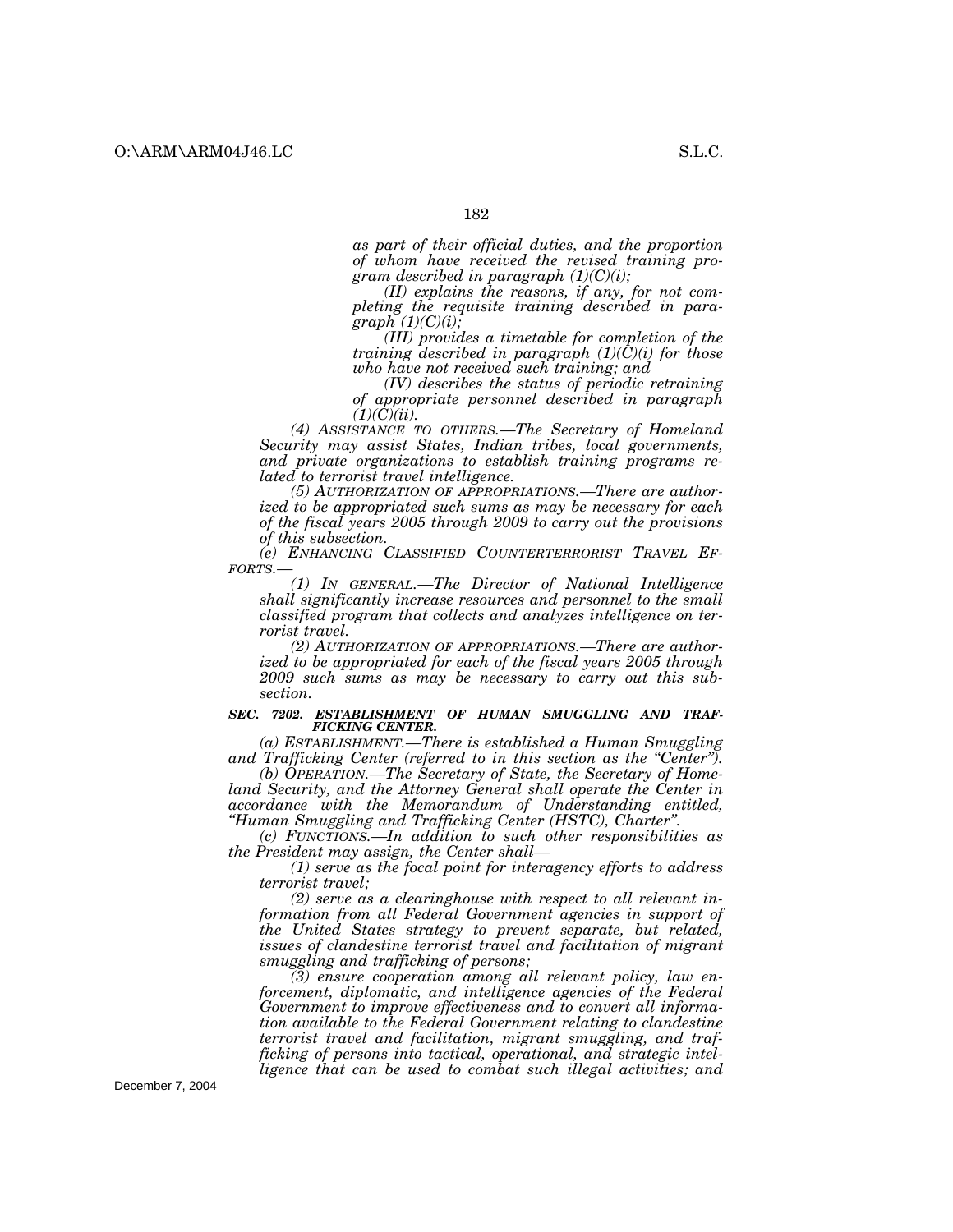*(4) prepare and submit to Congress, on an annual basis, a strategic assessment regarding vulnerabilities in the United States and foreign travel system that may be exploited by international terrorists, human smugglers and traffickers, and their facilitators.*

*(d) REPORT.—Not later than 180 days after the date of enactment of this Act, the President shall transmit to Congress a report regarding the implementation of this section, including a description of the staffing and resource needs of the Center.*

*(e) RELATIONSHIP TO THE NCTC.—As part of its mission to combat terrorist travel, the Center shall work to support the efforts of the National Counterterrorism Center.*

### *SEC. 7203. RESPONSIBILITIES AND FUNCTIONS OF CONSULAR OFFI-CERS.*

*(a) INCREASED NUMBER OF CONSULAR OFFICERS.—The Secretary of State, in each of fiscal years 2006 through 2009, may increase by 150 the number of positions for consular officers above the number of such positions for which funds were allotted for the preceding fiscal year.*

*(b) LIMITATION ON USE OF FOREIGN NATIONALS FOR VISA SCREENING.— (1) IMMIGRANT VISAS.—Section 222(b) of the Immigration*

*and Nationality Act (8 U.S.C. 1202(b)) is amended by adding at the end the following: ''All immigrant visa applications shall be reviewed and adjudicated by a consular officer.''.*

*(2) NONIMMIGRANT VISAS.—Section 222(d) of the Immigration and Nationality Act (8 U.S.C. 1202(d)) is amended by adding at the end the following: ''All nonimmigrant visa applications shall be reviewed and adjudicated by a consular officer.''. (c) TRAINING FOR CONSULAR OFFICERS IN DETECTION OF*

*FRAUDULENT DOCUMENTS.—Section 305(a) of the Enhanced Border Security and Visa Entry Reform Act of 2002 (8 U.S.C. 1734(a)) is amended by adding at the end the following: ''In accordance with section 7201(d) of the 9/11 Commission Implementation Act of 2004, and as part of the consular training provided to such officers by the Secretary of State, such officers shall also receive training in detecting fraudulent documents and general document forensics and shall be required as part of such training to work with immigration officers conducting inspections of applicants for admission into the United States at ports of entry.''.*

*(d) ASSIGNMENT OF ANTI-FRAUD SPECIALISTS.—*

*(1) SURVEY REGARDING DOCUMENT FRAUD.—The Secretary of State, in coordination with the Secretary of Homeland Security, shall conduct a survey of each diplomatic and consular post at which visas are issued to assess the extent to which fraudulent documents are presented by visa applicants to consular officers at such posts.*

*(2) REQUIREMENT FOR SPECIALIST.—*

*(A) IN GENERAL.—Not later than July 31, 2005, the Secretary of State, in coordination with the Secretary of Homeland Security, shall identify the diplomatic and consular posts at which visas are issued that experience the greatest frequency of presentation of fraudulent documents by visa applicants. The Secretary of State shall assign or*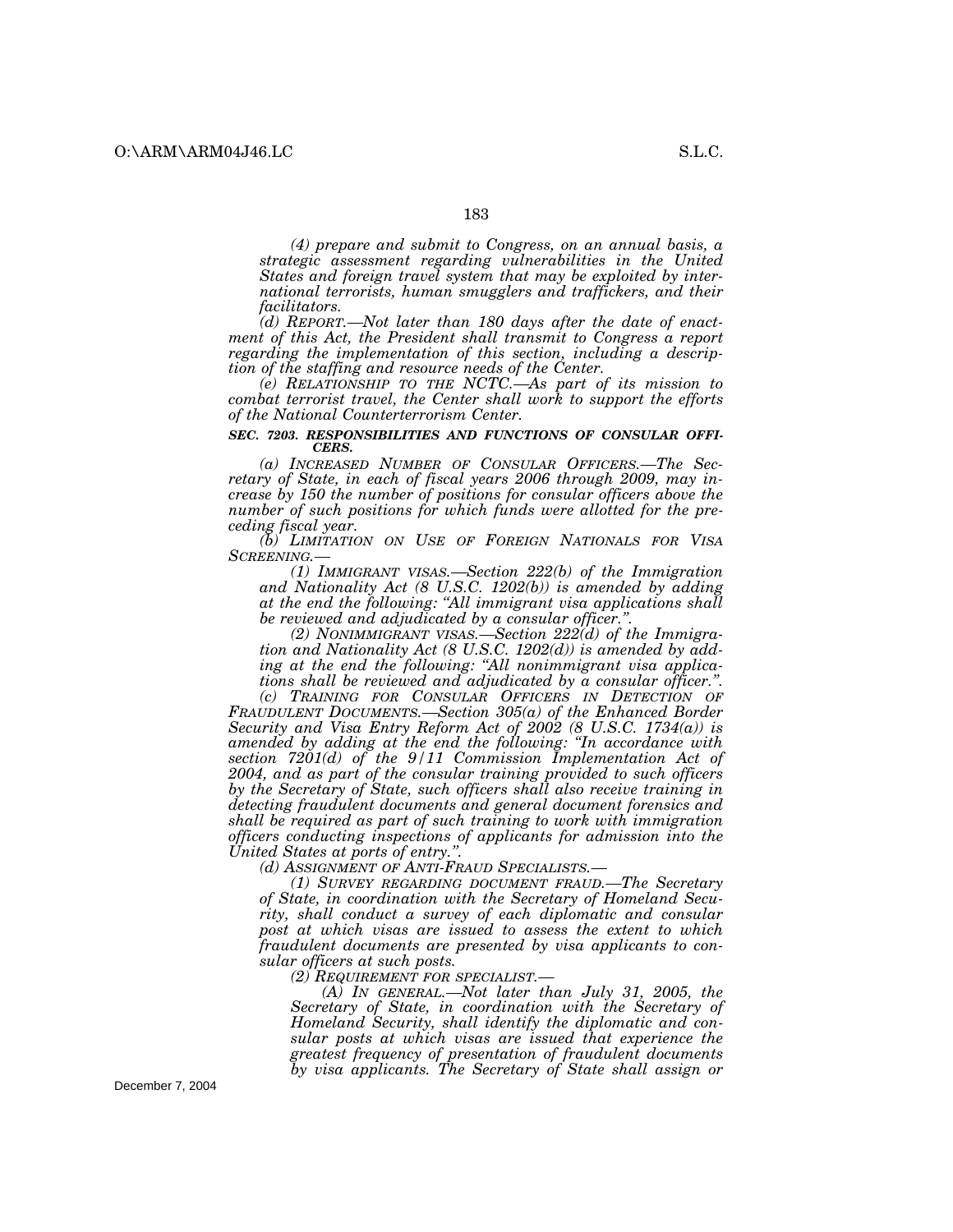*designate at each such post at least 1 full-time anti-fraud specialist employed by the Department of State to assist the consular officers at each such post in the detection of such fraud.*

*(B) EXCEPTIONS.—The Secretary of State is not required to assign or designate a specialist under subparagraph (A) at a diplomatic or consular post if an employee of the Department of Homeland Security, who has sufficient training and experience in the detection of fraudulent documents, is assigned on a full-time basis to such post under section 428 of the Homeland Security Act of 2002 (6 U.S.C. 236).*

#### *SEC. 7204. INTERNATIONAL AGREEMENTS TO TRACK AND CURTAIL TERRORIST TRAVEL THROUGH THE USE OF FRAUDU-LENTLY OBTAINED DOCUMENTS.*

*(a) FINDINGS.—Congress makes the following findings:*

*(1) International terrorists travel across international borders to raise funds, recruit members, train for operations, escape capture, communicate, and plan and carry out attacks.*

*(2) The international terrorists who planned and carried out the attack on the World Trade Center on February 26, 1993, the attack on the embassies of the United States in Kenya and Tanzania on August 7, 1998, the attack on the USS Cole on October 12, 2000, and the attack on the World Trade Center and the Pentagon on September 11, 2001, traveled across international borders to plan and carry out these attacks.*

*(3) The international terrorists who planned other attacks on the United States, including the plot to bomb New York City landmarks in 1993, the plot to bomb the New York City subway in 1997, and the millennium plot to bomb Los Angeles International Airport on December 31, 1999, traveled across international borders to plan and carry out these attacks.*

*(4) Many of the international terrorists who planned and carried out large-scale attacks against foreign targets, including the attack in Bali, Indonesia, on October 11, 2002, and the attack in Madrid, Spain, on March 11, 2004, traveled across international borders to plan and carry out these attacks.*

*(5) Throughout the 1990s, international terrorists, including those involved in the attack on the World Trade Center on February 26, 1993, the plot to bomb New York City landmarks in 1993, and the millennium plot to bomb Los Angeles International Airport on December 31, 1999, traveled on fraudulent passports and often had more than 1 passport.*

*(6) Two of the September 11, 2001, hijackers were carrying passports that had been manipulated in a fraudulent manner.*

*(7) The National Commission on Terrorist Attacks Upon the United States, (commonly referred to as the 9/11 Commission), stated that ''Targeting travel is at least as powerful a weapon against terrorists as targeting their money.''.*

*(b) INTERNATIONAL AGREEMENTS TO TRACK AND CURTAIL TER-*

*RORIST TRAVEL.— (1) INTERNATIONAL AGREEMENT ON LOST, STOLEN, OR FAL- SIFIED DOCUMENTS.—The President should lead efforts to track and curtail the travel of terrorists by supporting the drafting,*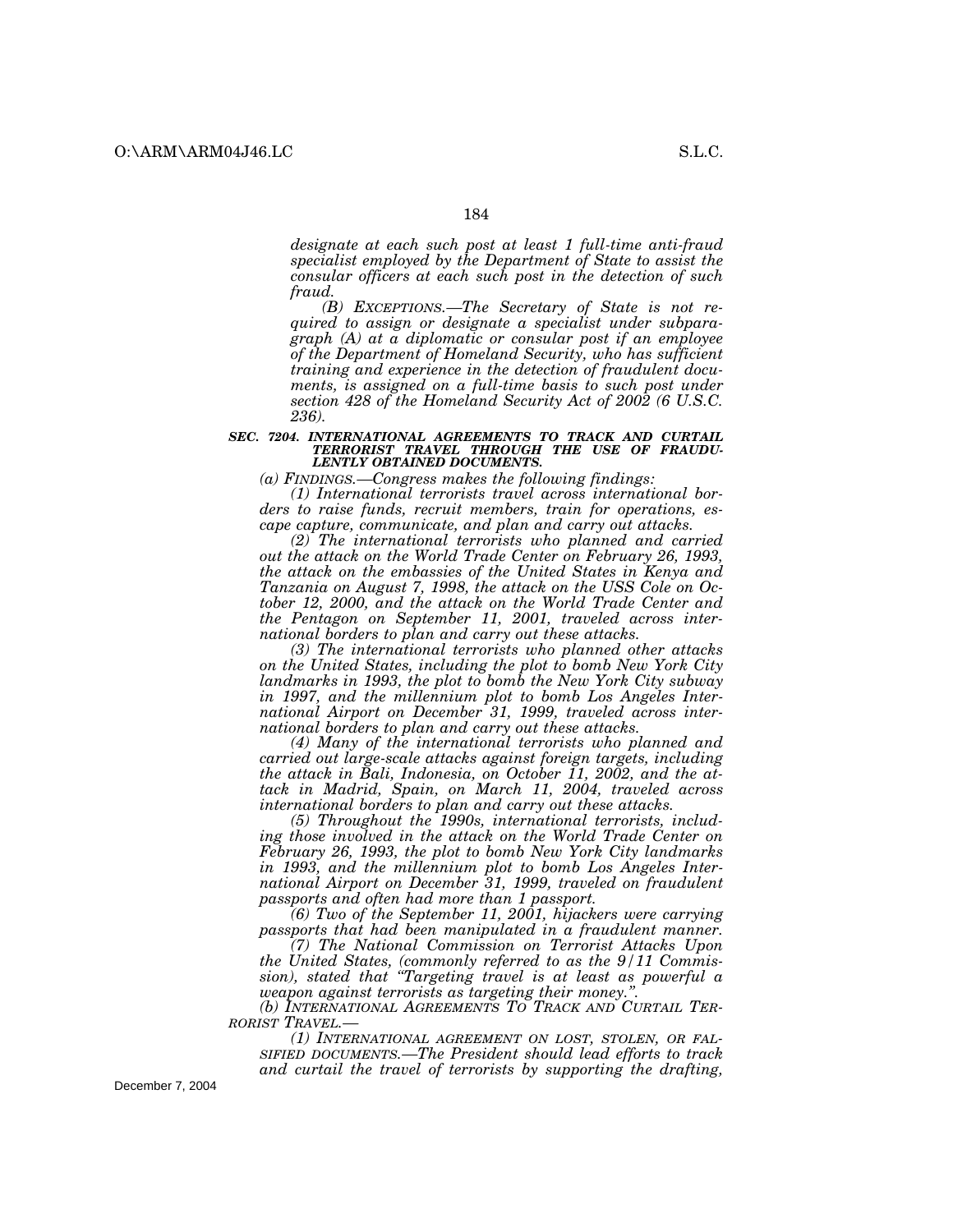*adoption, and implementation of international agreements, and relevant United Nations Security Council resolutions to track and stop international travel by terrorists and other criminals through the use of lost, stolen, or falsified documents to augment United Nations and other international anti-terrorism efforts.*

*(2) CONTENTS OF INTERNATIONAL AGREEMENT.—The President should seek, as appropriate, the adoption or full implementation of effective international measures to—*

*(A) share information on lost, stolen, and fraudulent passports and other travel documents for the purposes of preventing the undetected travel of persons using such passports and other travel documents that were obtained improperly;*

*(B) establish and implement a real-time verification system of passports and other travel documents with issuing authorities;*

*(C) share with officials at ports of entry in any such country information relating to lost, stolen, and fraudulent passports and other travel documents;*

*(D) encourage countries—*

*(i) to criminalize—*

*(I) the falsification or counterfeiting of travel documents or breeder documents for any purpose;*

*(II) the use or attempted use of false documents to obtain a visa or cross a border for any purpose;*

*(III) the possession of tools or implements used to falsify or counterfeit such documents;*

*(IV) the trafficking in false or stolen travel documents and breeder documents for any purpose;*

*(V) the facilitation of travel by a terrorist; and*

*(VI) attempts to commit, including conspiracies to commit, the crimes specified in subclauses (I) through (V);*

*(ii) to impose significant penalties to appropriately punish violations and effectively deter the crimes specified in clause (i); and*

*(iii) to limit the issuance of citizenship papers, passports, identification documents, and similar documents to persons—*

*(I) whose identity is proven to the issuing authority;*

*(II) who have a bona fide entitlement to or need for such documents; and*

*(III) who are not issued such documents principally on account of a disproportional payment made by them or on their behalf to the issuing authority;*

*(E) provide technical assistance to countries to help them fully implement such measures; and*

*(F) permit immigration and border officials—*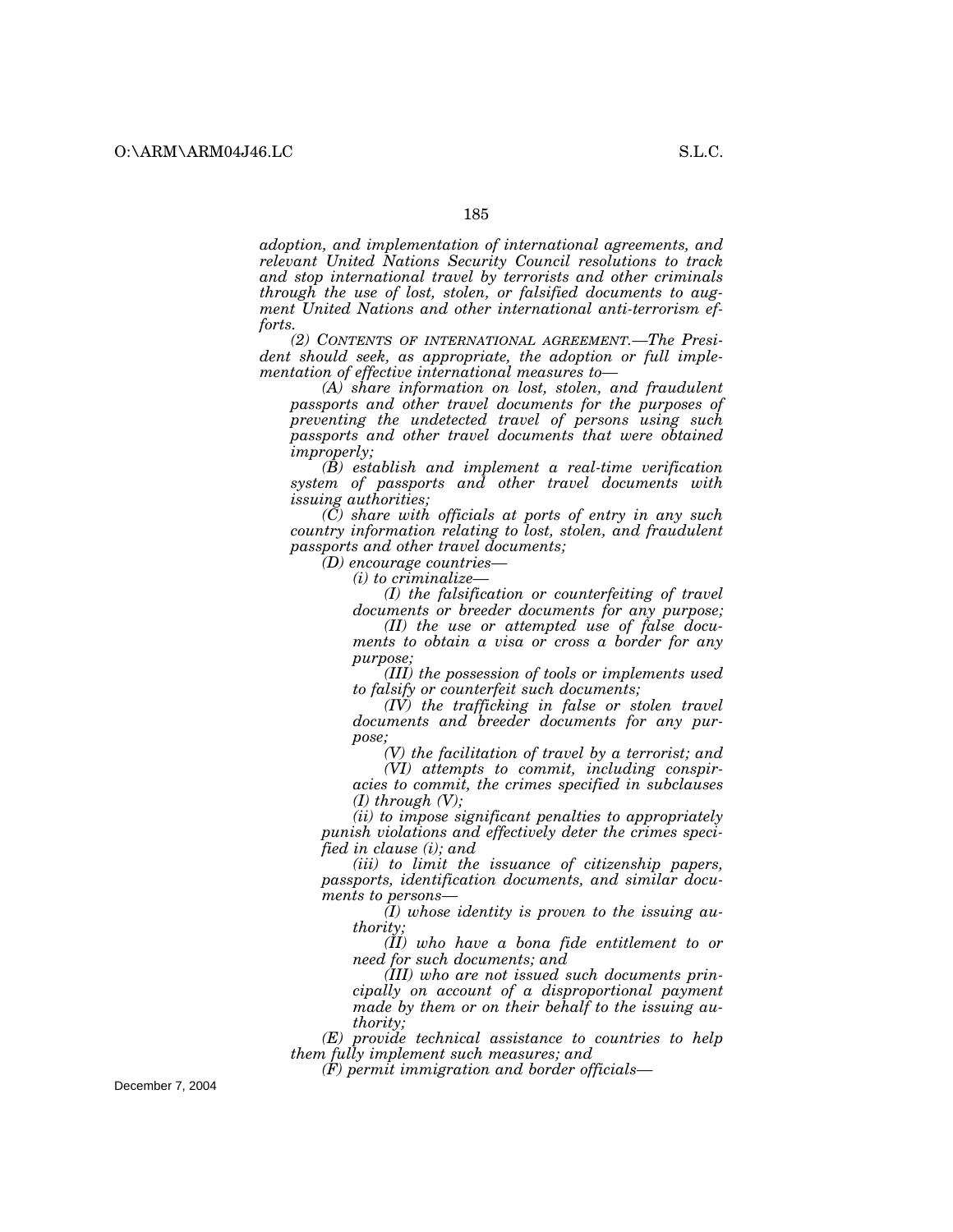*(i) to confiscate a lost, stolen, or falsified passport at ports of entry;*

*(ii) to permit the traveler to return to the sending country without being in possession of the lost, stolen, or falsified passport; and*

*(iii) to detain and investigate such traveler upon the return of the traveler to the sending country.*

*(3) INTERNATIONAL CIVIL AVIATION ORGANIZATION.—The United States shall lead efforts to track and curtail the travel of terrorists by supporting efforts at the International Civil Aviation Organization to continue to strengthen the security features of passports and other travel documents. (c) REPORT.—*

*(1) IN GENERAL.—Not later than 1 year after the date of enactment of this Act, and at least annually thereafter, the President shall submit to the appropriate congressional committees a report on progress toward achieving the goals described in subsection (b).*

*(2) TERMINATION.—Paragraph (1) shall cease to be effective when the President certifies to the Committee on International Relations of the House of Representatives and the Committee on Foreign Relations of the Senate that the goals described in subsection (b) have been fully achieved.*

*SEC. 7205. INTERNATIONAL STANDARDS FOR TRANSLITERATION OF NAMES INTO THE ROMAN ALPHABET FOR INTER-NATIONAL TRAVEL DOCUMENTS AND NAME-BASED WATCHLIST SYSTEMS.*

*(a) FINDINGS.—Congress makes the following findings:*

*(1) The current lack of a single convention for translating Arabic names enabled some of the 19 hijackers of aircraft used in the terrorist attacks against the United States that occurred on September 11, 2001, to vary the spelling of their names to defeat name-based terrorist watchlist systems and to make more difficult any potential efforts to locate them.*

*(2) Although the development and utilization of terrorist watchlist systems using biometric identifiers will be helpful, the full development and utilization of such systems will take several years, and name-based terrorist watchlist systems will always be useful.*

*(b) SENSE OF CONGRESS.—It is the sense of Congress that the President should seek to enter into an international agreement to modernize and improve standards for the transliteration of names into the Roman alphabet in order to ensure 1 common spelling for such names for international travel documents and name-based watchlist systems.*

### *SEC. 7206. IMMIGRATION SECURITY INITIATIVE.*

*(a) IN GENERAL.—Section 235A(b) of the Immigration and Nationality Act (8 U.S.C. 1225a(b)) is amended—*

*(1) in the subsection heading, by inserting ''AND IMMIGRA-TION SECURITY INITIATIVE'' after ''PROGRAM'';*

*(2) by striking ''Attorney General'' and inserting ''Secretary of Homeland Security''; and*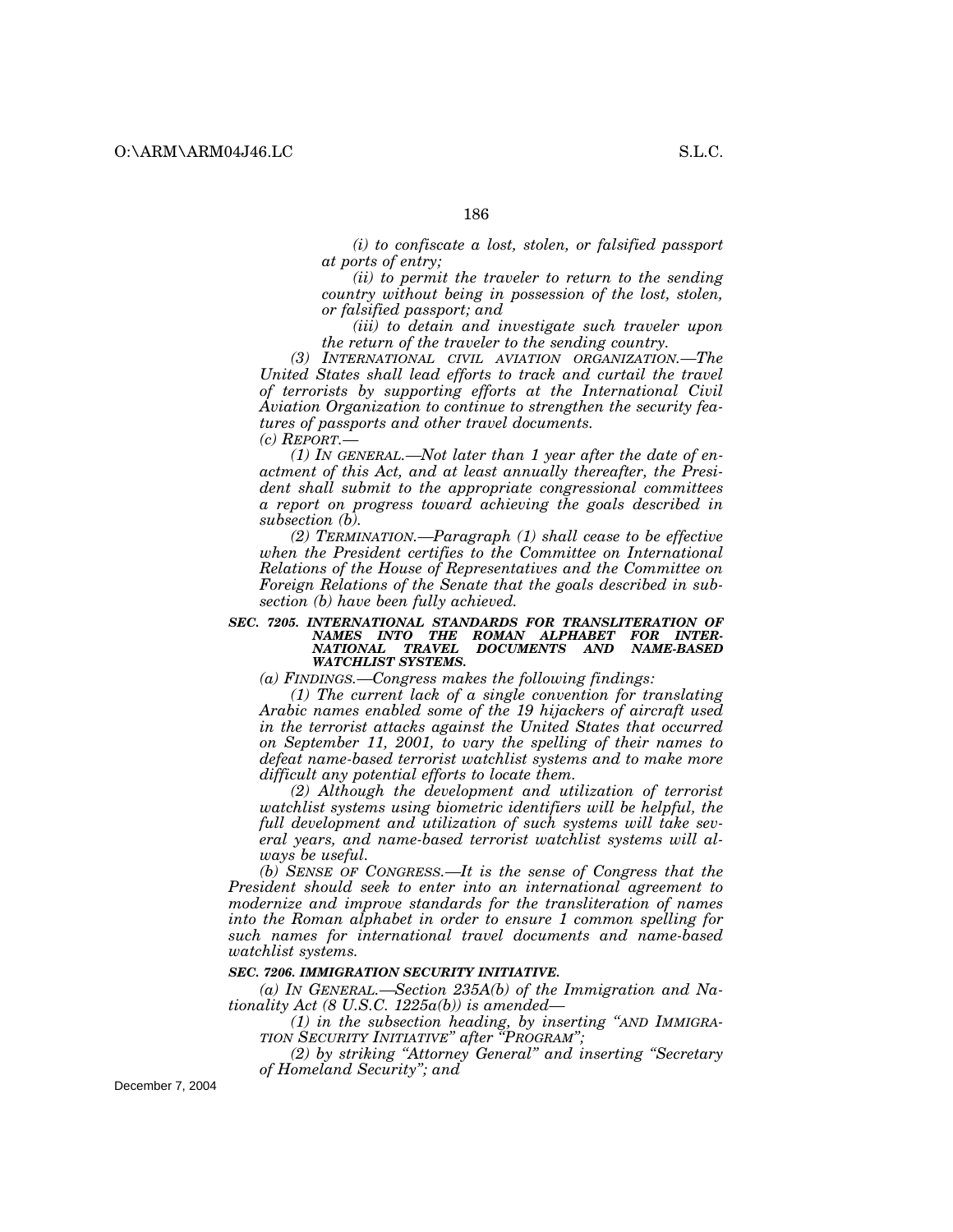*(3) by adding at the end the following: ''Beginning not later than December 31, 2006, the number of airports selected for an assignment under this subsection shall be at least 50.''.*

*(b) AUTHORIZATION OF APPROPRIATIONS.—There are authorized to be appropriated to the Secretary of Homeland Security to carry out the amendments made by subsection (a)—*

*(1) \$25,000,000 for fiscal year 2005;*

*(2) \$40,000,000 for fiscal year 2006; and*

*(3) \$40,000,000 for fiscal year 2007.*

### *SEC. 7207. CERTIFICATION REGARDING TECHNOLOGY FOR VISA WAIV-ER PARTICIPANTS.*

*Not later than October 26, 2006, the Secretary of State shall certify to Congress which of the countries designated to participate in the visa waiver program established under section 217 of the Immigration and Nationality Act (8 U.S.C. 1187) are developing a program to issue to individuals seeking to enter that country pursuant to a visa issued by that country, a machine readable visa document that is tamper-resistant and incorporates biometric identification information that is verifiable at its port of entry.*

### *SEC. 7208. BIOMETRIC ENTRY AND EXIT DATA SYSTEM.*

*(a) FINDING.—Consistent with the report of the National Commission on Terrorist Attacks Upon the United States, Congress finds that completing a biometric entry and exit data system as expeditiously as possible is an essential investment in efforts to protect the United States by preventing the entry of terrorists.*

*(b) DEFINITION.—In this section, the term ''entry and exit data system'' means the entry and exit system required by applicable sections of—*

*(1) the Illegal Immigration Reform and Immigrant Responsibility Act of 1996 (Public Law 104–208);*

*(2) the Immigration and Naturalization Service Data Management Improvement Act of 2000 (Public Law 106–205);*

*(3) the Visa Waiver Permanent Program Act (Public Law 106–396);*

*(4) the Enhanced Border Security and Visa Entry Reform Act of 2002 (Public Law 107–173); and*

*(5) the Uniting and Strengthening America by Providing Appropriate Tools Required to Intercept and Obstruct Terrorism (USA PATRIOT ACT) Act of 2001 (Public Law 107–56). (c) PLAN AND REPORT.—*

*(1) DEVELOPMENT OF PLAN.—The Secretary of Homeland Security shall develop a plan to accelerate the full implementation of an automated biometric entry and exit data system.*

*(2) REPORT.—Not later than 180 days after the date of enactment of this Act, the Secretary shall submit a report to Congress on the plan developed under paragraph (1), which shall contain—*

*(A) a description of the current functionality of the entry and exit data system, including—*

*(i) a listing of ports of entry and other Department of Homeland Security and Department of State locations with biometric entry data systems in use and*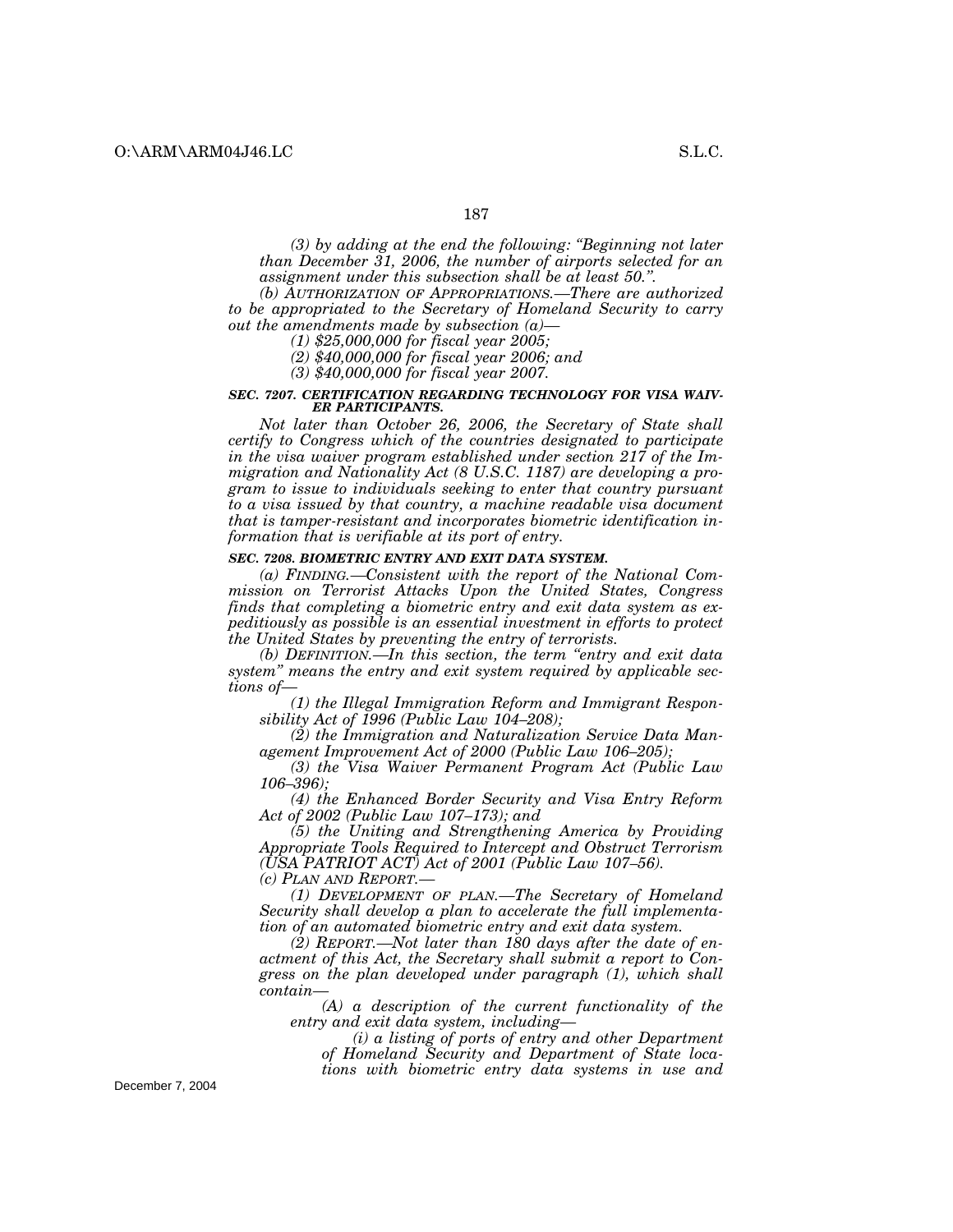*whether such screening systems are located at primary or secondary inspection areas;*

*(ii) a listing of ports of entry and other Department of Homeland Security and Department of State locations with biometric exit data systems in use;*

*(iii) a listing of databases and data systems with which the entry and exit data system are interoperable; (iv) a description of—*

*(I) identified deficiencies concerning the accuracy or integrity of the information contained in*

*the entry and exit data system; (II) identified deficiencies concerning tech-*

*nology associated with processing individuals through the system; and*

*(III) programs or policies planned or implemented to correct problems identified in subclause (I) or (II); and*

*(v) an assessment of the effectiveness of the entry and exit data system in fulfilling its intended purposes, including preventing terrorists from entering the United States;*

*(B) a description of factors relevant to the accelerated implementation of the biometric entry and exit data system, including—*

*(i) the earliest date on which the Secretary estimates that full implementation of the biometric entry and exit data system can be completed;*

*(ii) the actions the Secretary will take to accelerate the full implementation of the biometric entry and exit data system at all ports of entry through which all aliens must pass that are legally required to do so; and*

*(iii) the resources and authorities required to enable the Secretary to meet the implementation date described in clause (i);*

*(C) a description of any improvements needed in the information technology employed for the biometric entry and exit data system;*

*(D) a description of plans for improved or added interoperability with any other databases or data systems; and (E) a description of the manner in which the Depart-*

*ment of Homeland Security's US-VISIT program—*

*(i) meets the goals of a comprehensive entry and exit screening system, including both entry and exit biometric; and*

*(ii) fulfills the statutory obligations under subsection (b).*

*(d) COLLECTION OF BIOMETRIC EXIT DATA.—The entry and exit data system shall include a requirement for the collection of biometric exit data for all categories of individuals who are required to provide biometric entry data, regardless of the port of entry where such categories of individuals entered the United States.*

*(e) INTEGRATION AND INTEROPERABILITY.—*

*(1) INTEGRATION OF DATA SYSTEM.—Not later than 2 years after the date of enactment of this Act, the Secretary shall fully*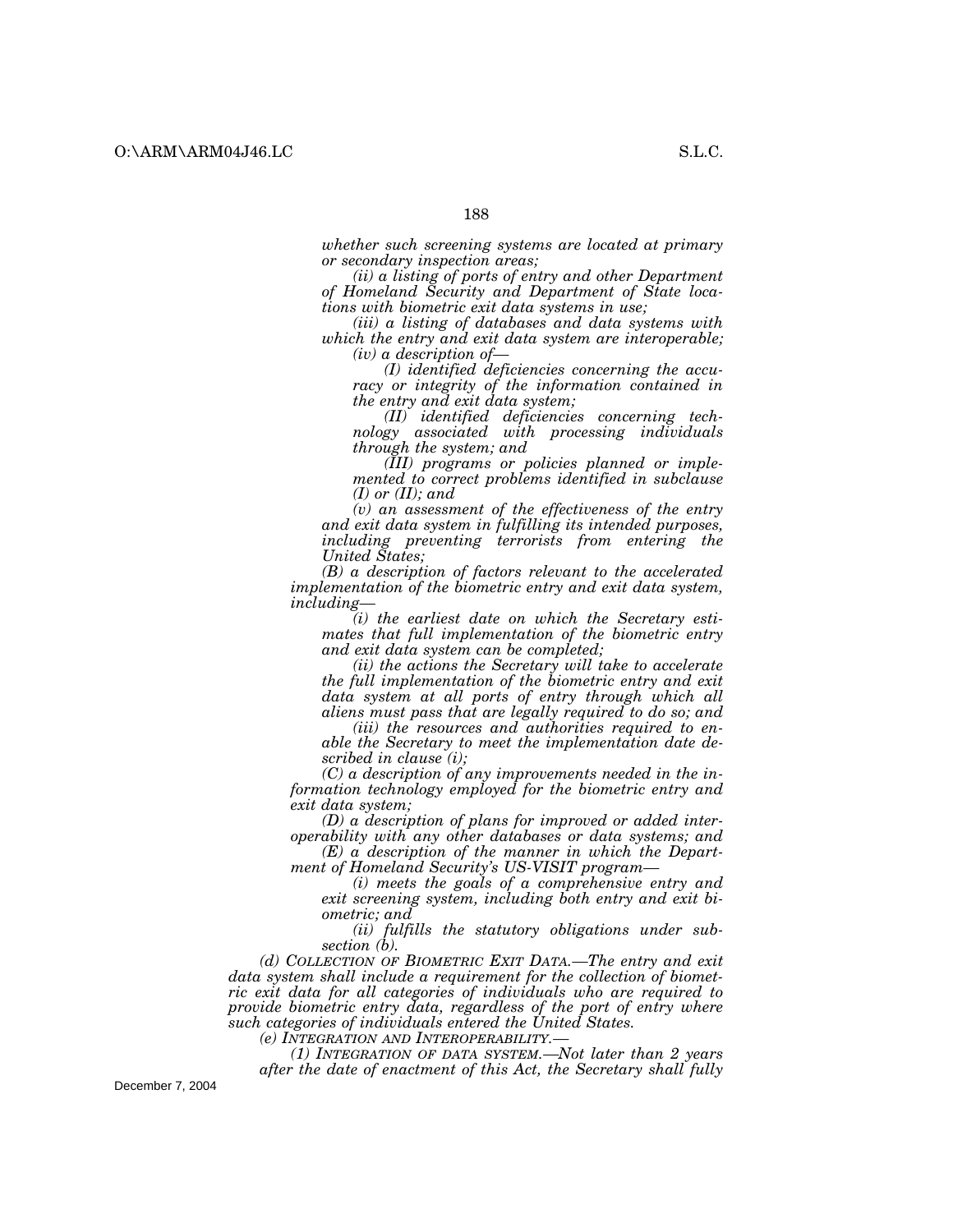*integrate all databases and data systems that process or contain information on aliens, which are maintained by—*

*(A) the Department of Homeland Security, at—*

*(i) the United States Immigration and Customs Enforcement;*

*(ii) the United States Customs and Border Protection; and*

*(iii) the United States Citizenship and Immigration Services;*

*(B) the Department of Justice, at the Executive Office for Immigration Review; and*

*(C) the Department of State, at the Bureau of Consular Affairs.*

*(2) INTEROPERABLE COMPONENT.—The fully integrated data system under paragraph (1) shall be an interoperable component of the entry and exit data system.*

*(3) INTEROPERABLE DATA SYSTEM.—Not later than 2 years after the date of enactment of this Act, the Secretary shall fully implement an interoperable electronic data system, as required by section 202 of the Enhanced Border Security and Visa Entry Reform Act (8 U.S.C. 1722) to provide current and immediate access to information in the databases of Federal law enforcement agencies and the intelligence community that is relevant to determine—*

*(A) whether to issue a visa; or*

*(B) the admissibility or deportability of an alien.*

*(f) MAINTAINING ACCURACY AND INTEGRITY OF ENTRY AND EXIT*

*(1) POLICIES AND PROCEDURES.—*<br> *(A) ESTABLISHMENT.—The Secretary of Homeland Security shall establish rules, guidelines, policies, and operating and auditing procedures for collecting, removing, and updating data maintained in, and adding information to, the entry and exit data system that ensure the accuracy and integrity of the data.*

*(B) TRAINING.—The Secretary shall develop training on the rules, guidelines, policies, and procedures established under subparagraph (A), and on immigration law and procedure. All personnel authorized to access information maintained in the databases and data system shall receive such training.*

*(2) DATA COLLECTED FROM FOREIGN NATIONALS.—The Secretary of Homeland Security, the Secretary of State, and the Attorney General, after consultation with directors of the relevant intelligence agencies, shall standardize the information and data collected from foreign nationals, and the procedures utilized to collect such data, to ensure that the information is consistent and valuable to officials accessing that data across multiple agencies.*

*(3) DATA MAINTENANCE PROCEDURES.—Heads of agencies that have databases or data systems linked to the entry and exit data system shall establish rules, guidelines, policies, and operating and auditing procedures for collecting, removing, and updating data maintained in, and adding information to, such*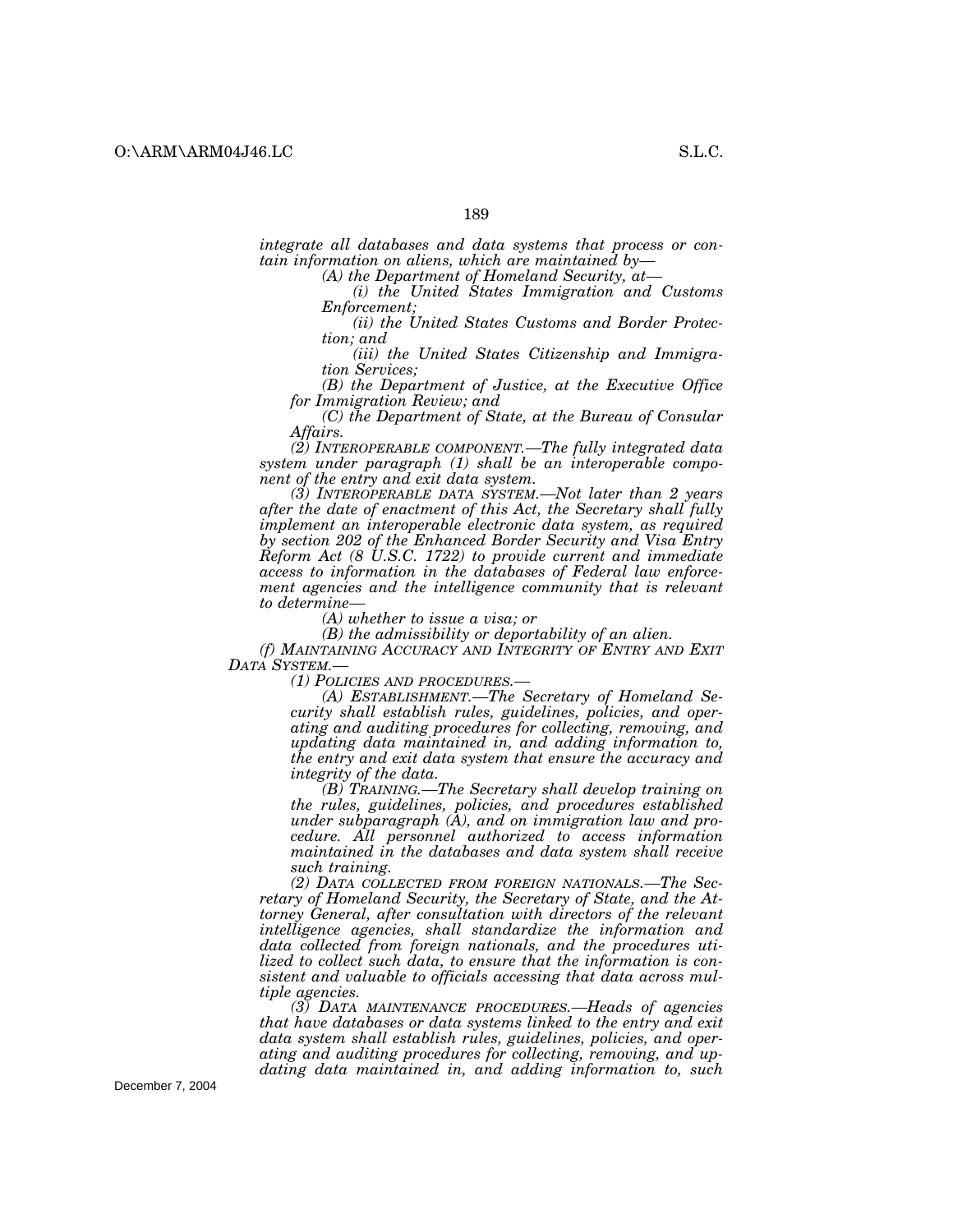*databases or data systems that ensure the accuracy and integrity of the data and for limiting access to the information in the databases or data systems to authorized personnel.*

*(4) REQUIREMENTS.—The rules, guidelines, policies, and procedures established under this subsection shall—*

*(A) incorporate a simple and timely method for—*

*(i) correcting errors in a timely and effective manner;*

*(ii) determining which government officer provided data so that the accuracy of the data can be ascertained; and*

*(iii) clarifying information known to cause false hits or misidentification errors;*

*(B) include procedures for individuals to—*

*(i) seek corrections of data contained in the databases or data systems; and*

*(ii) appeal decisions concerning data contained in the databases or data systems;*

*(C) strictly limit the agency personnel authorized to enter data into the system;*

*(D) identify classes of information to be designated as temporary or permanent entries, with corresponding expiration dates for temporary entries; and*

*(E) identify classes of prejudicial information requiring additional authority of supervisory personnel before entry. (5) CENTRALIZING AND STREAMLINING CORRECTION PROC-ESS.—*

*(A) IN GENERAL.—The President, or agency director designated by the President, shall establish a clearinghouse bureau in the Department of Homeland Security, to centralize and streamline the process through which members of the public can seek corrections to erroneous or inaccurate information contained in agency databases, which is related to immigration status, or which otherwise impedes lawful admission to the United States.*

*(B) TIME SCHEDULES.—The process described in subparagraph (A) shall include specific time schedules for reviewing data correction requests, rendering decisions on such requests, and implementing appropriate corrective action in a timely manner.*

*(g) INTEGRATED BIOMETRIC ENTRY-EXIT SCREENING SYSTEM.— The biometric entry and exit data system shall facilitate efficient immigration benefits processing by—*

*(1) ensuring that the system's tracking capabilities encompass data related to all immigration benefits processing, including—*

*(A) visa applications with the Department of State;*

*(B) immigration related filings with the Department of Labor;*

*(C) cases pending before the Executive Office for Immigration Review; and*

*(D) matters pending or under investigation before the Department of Homeland Security;*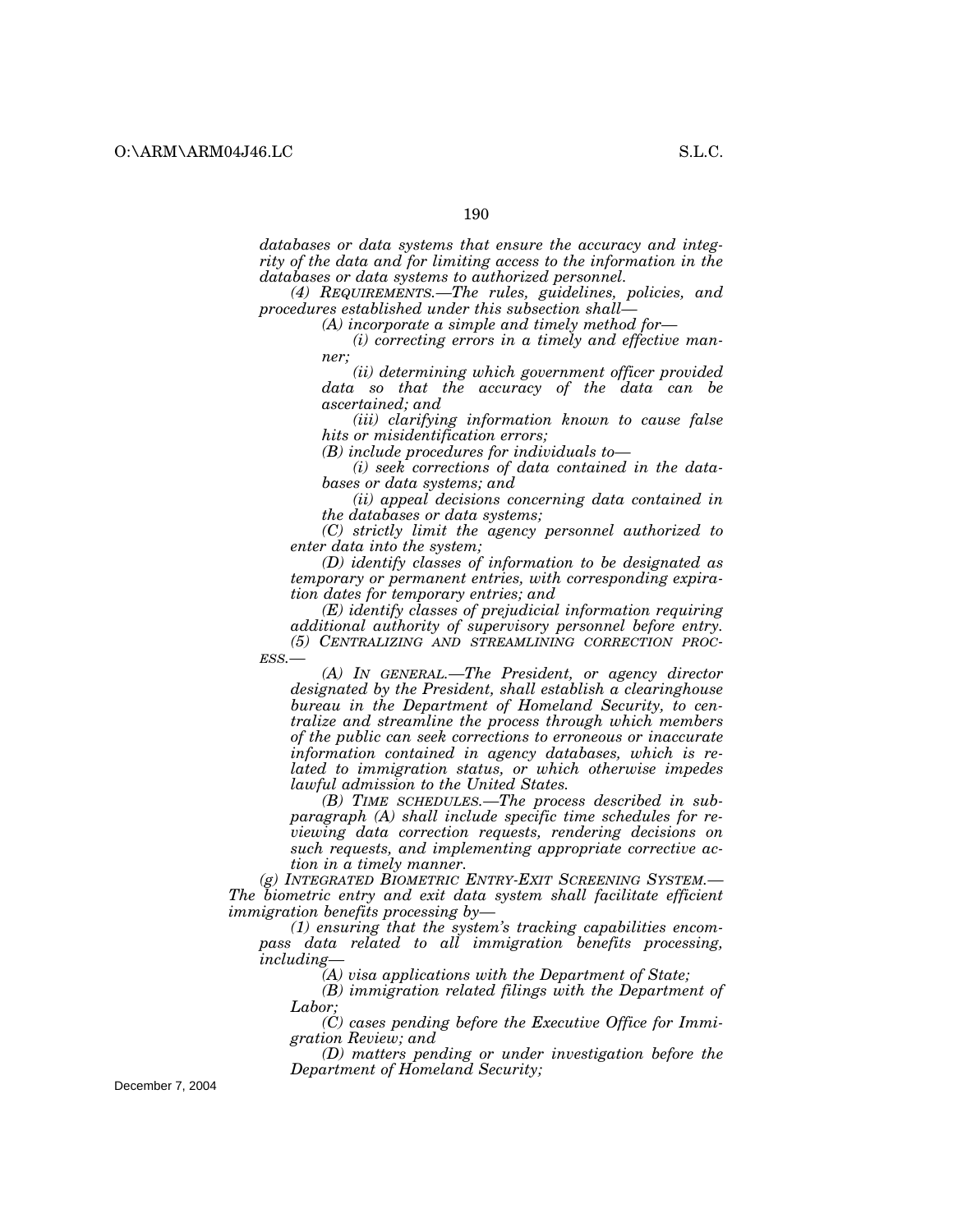*(2) utilizing a biometric based identity number tied to an applicant's biometric algorithm established under the entry and exit data system to track all immigration related matters concerning the applicant;*

*(3) providing that—*

*(A) all information about an applicant's immigration related history, including entry and exit history, can be queried through electronic means; and*

*(B) database access and usage guidelines include stringent safeguards to prevent misuse of data;*

*(4) providing real-time updates to the information described in paragraph (3)(A), including pertinent data from all agencies referred to in paragraph (1); and*

*(5) providing continuing education in counterterrorism techniques, tools, and methods for all Federal personnel employed in the evaluation of immigration documents and immigration-related policy.*

*(h) ENTRY-EXIT SYSTEM GOALS.—The Department of Homeland Security shall operate the biometric entry and exit system so that it—*

*(1) serves as a vital counterterrorism tool;*

*(2) screens travelers efficiently and in a welcoming manner; (3) provides inspectors and related personnel with adequate real-time information;*

*(4) ensures flexibility of training and security protocols to most effectively comply with security mandates;*

*(5) integrates relevant databases and plans for database modifications to address volume increase and database usage; and*

*(6) improves database search capacities by utilizing language algorithms to detect alternate names.*

*(i) DEDICATED SPECIALISTS AND FRONT LINE PERSONNEL TRAINING.—In implementing the provisions of subsections (g) and (h), the Department of Homeland Security and the Department of State shall—*

*(1) develop cross-training programs that focus on the scope and procedures of the entry and exit data system;*

*(2) provide extensive community outreach and education on the entry and exit data system's procedures;*

*(3) provide clear and consistent eligibility guidelines for applicants in low-risk traveler programs; and*

*(4) establish ongoing training modules on immigration law to improve adjudications at our ports of entry, consulates, and embassies.*

*(j) COMPLIANCE STATUS REPORTS.—Not later than 1 year after the date of enactment of this Act, the Secretary of Homeland Security, the Secretary of State, the Attorney General, and the head of any other department or agency subject to the requirements of this section, shall issue individual status reports and a joint status report detailing the compliance of the department or agency with each requirement under this section.*

*(k) EXPEDITING REGISTERED TRAVELERS ACROSS INTER-NATIONAL BORDERS.—*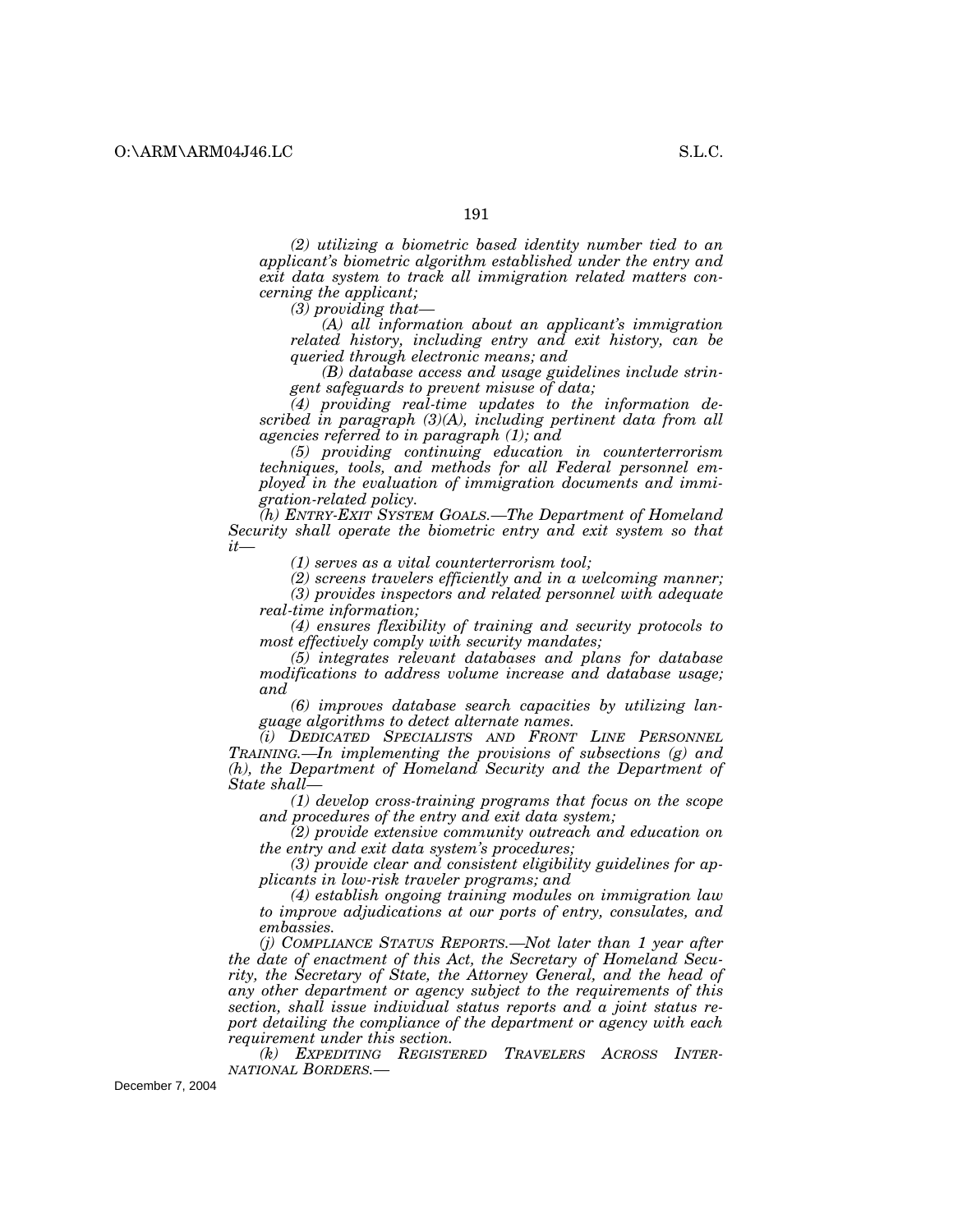*(1) FINDINGS.—Consistent with the report of the National Commission on Terrorist Attacks Upon the United States, Congress makes the following findings:*

*(A) Expediting the travel of previously screened and known travelers across the borders of the United States should be a high priority.*

*(B) The process of expediting known travelers across the borders of the United States can permit inspectors to better focus on identifying terrorists attempting to enter the United States.*

*(2) DEFINITION.—In this subsection, the term ''registered traveler program'' means any program designed to expedite the travel of previously screened and known travelers across the borders of the United States.*

*(3) REGISTERED TRAVEL PROGRAM.—*

*(A) IN GENERAL.—As soon as is practicable, the Secretary shall develop and implement a registered traveler program to expedite the processing of registered travelers who enter and exit the United States.*

*(B) PARTICIPATION.—The registered traveler program shall include as many participants as practicable by—*

*(i) minimizing the cost of enrollment;*

*(ii) making program enrollment convenient and easily accessible; and*

*(iii) providing applicants with clear and consistent eligibility guidelines.*

*(C) INTEGRATION.—The registered traveler program shall be integrated into the automated biometric entry and exit data system described in this section.*

*(D) REVIEW AND EVALUATION.—In developing the registered traveler program, the Secretary shall—*

*(i) review existing programs or pilot projects designed to expedite the travel of registered travelers across the borders of the United States;*

*(ii) evaluate the effectiveness of the programs described in clause (i), the costs associated with such programs, and the costs to travelers to join such programs;*

*(iii) increase research and development efforts to accelerate the development and implementation of a single registered traveler program; and*

*(iv) review the feasibility of allowing participants to enroll in the registered traveler program at consular offices.*

*(4) REPORT.—Not later than 1 year after the date of enactment of this Act, the Secretary shall submit to Congress a report describing the Department's progress on the development and implementation of the registered traveler program.*

*(l) AUTHORIZATION OF APPROPRIATIONS.—There are authorized to be appropriated to the Secretary, for each of the fiscal years 2005 through 2009, such sums as may be necessary to carry out the provisions of this section.*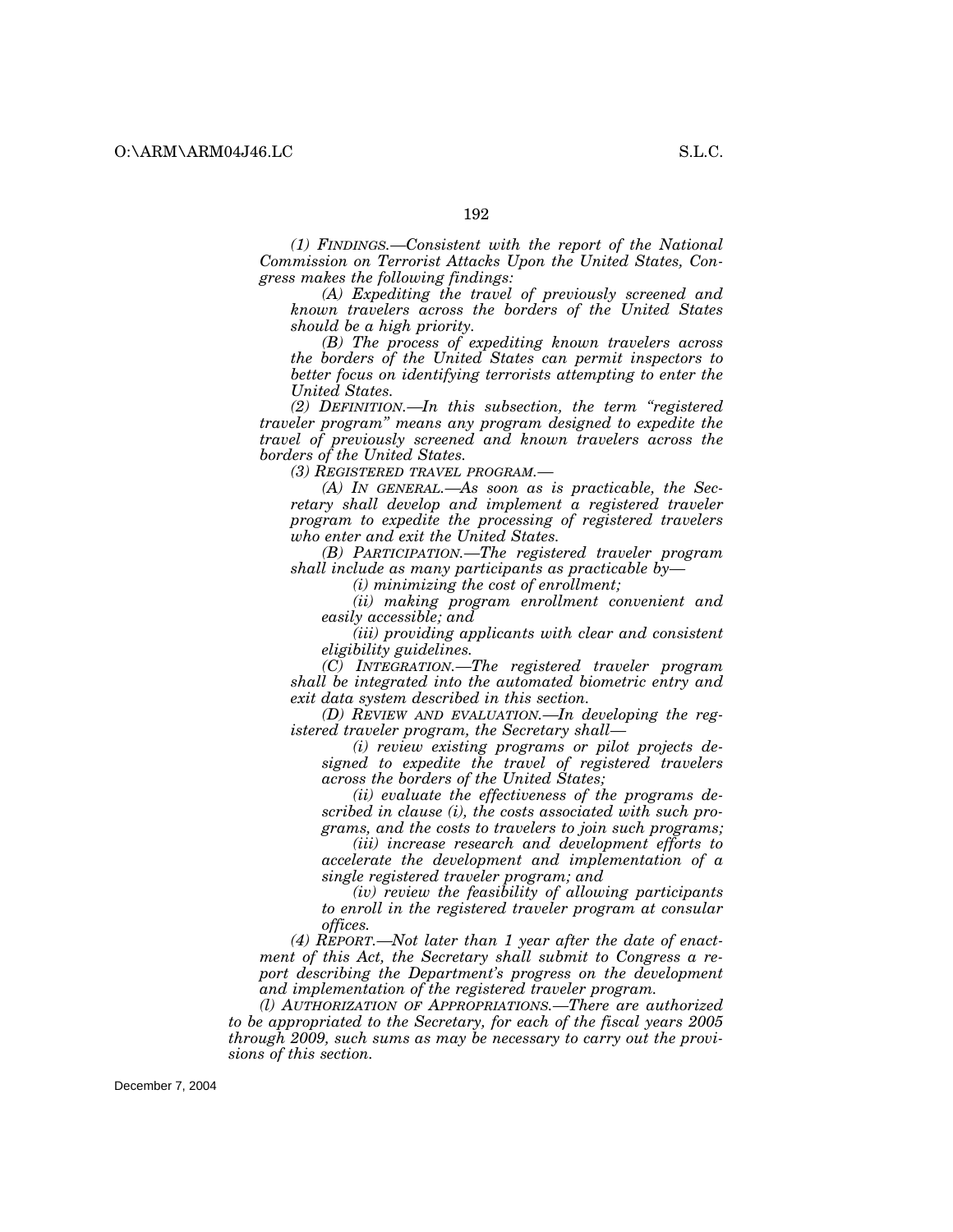### 193

### *SEC. 7209. TRAVEL DOCUMENTS.*

*(a) FINDINGS.—Consistent with the report of the National Commission on Terrorist Attacks Upon the United States, Congress makes the following findings:*

*(1) Existing procedures allow many individuals to enter the United States by showing minimal identification or without showing any identification.*

*(2) The planning for the terrorist attacks of September 11, 2001, demonstrates that terrorists study and exploit United States vulnerabilities.*

*(3) Additional safeguards are needed to ensure that terrorists cannot enter the United States.*

*(b) PASSPORTS.—*

*(1) DEVELOPMENT OF PLAN.—The Secretary of Homeland Security, in consultation with the Secretary of State, shall develop and implement a plan as expeditiously as possible to require a passport or other document, or combination of documents, deemed by the Secretary of Homeland Security to be sufficient to denote identity and citizenship, for all travel into the United States by United States citizens and by categories of individuals for whom documentation requirements have previously been waived under section 212(d)(4)(B) of the Immigration and Nationality Act (8 U.S.C. 1182(d)(4)(B)). This plan shall be implemented not later than January 1, 2008, and shall seek to expedite the travel of frequent travelers, including those who reside in border communities, and in doing so, shall make readily available a registered traveler program (as described in section 7208(k)).*

*(2) REQUIREMENT TO PRODUCE DOCUMENTATION.—The plan developed under paragraph (1) shall require all United States citizens, and categories of individuals for whom documentation requirements have previously been waived under section 212(d)(4)(B) of such Act, to carry and produce the documentation described in paragraph (1) when traveling from foreign countries into the United States.*

*(c) TECHNICAL AND CONFORMING AMENDMENTS.—After the complete implementation of the plan described in subsection (b)—*

*(1) neither the Secretary of State nor the Secretary of Homeland Security may exercise discretion under section 212(d)(4)(B) of such Act to waive documentary requirements for travel into the United States; and*

*(2) the President may not exercise discretion under section 215(b) of such Act (8 U.S.C. 1185(b)) to waive documentary requirements for United States citizens departing from or entering, or attempting to depart from or enter, the United States except—*

*(A) where the Secretary of Homeland Security determines that the alternative documentation that is the basis for the waiver of the documentary requirement is sufficient to denote identity and citizenship;*

*(B) in the case of an unforeseen emergency in individual cases; or*

*(C) in the case of humanitarian or national interest reasons in individual cases.*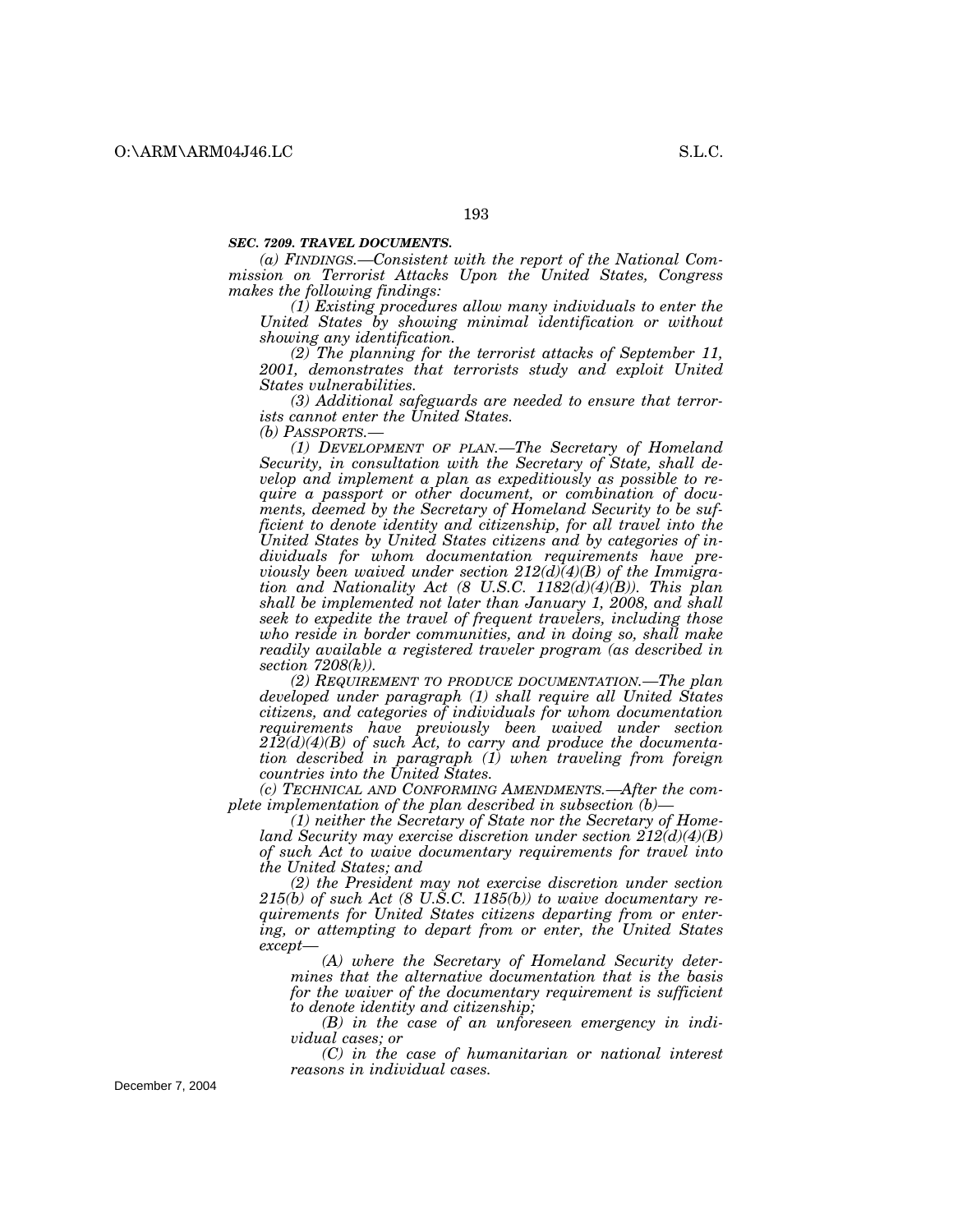*(d) TRANSIT WITHOUT VISA PROGRAM.—The Secretary of State shall not use any authorities granted under section 212(d)(4)(C) of such Act until the Secretary, in conjunction with the Secretary of Homeland Security, completely implements a security plan to fully ensure secure transit passage areas to prevent aliens proceeding in immediate and continuous transit through the United States from illegally entering the United States.*

### *SEC. 7210. EXCHANGE OF TERRORIST INFORMATION AND INCREASED PREINSPECTION AT FOREIGN AIRPORTS.*

*(a) FINDINGS.—Consistent with the report of the National Commission on Terrorist Attacks Upon the United States, Congress makes the following findings:*

*(1) The exchange of terrorist information with other countries, consistent with privacy requirements, along with listings of lost and stolen passports, will have immediate security benefits.*

*(2) The further away from the borders of the United States that screening occurs, the more security benefits the United States will gain.*

*(b) SENSE OF CONGRESS.—It is the sense of Congress that—*

*(1) the Federal Government should exchange terrorist information with trusted allies;*

*(2) the Federal Government should move toward real-time verification of passports with issuing authorities;*

*(3) where practicable, the Federal Government should conduct screening before a passenger departs on a flight destined for the United States;*

*(4) the Federal Government should work with other countries to ensure effective inspection regimes at all airports;*

*(5) the Federal Government should work with other countries to improve passport standards and provide foreign assistance to countries that need help making the transition to the global standard for identification; and*

*(6) the Department of Homeland Security, in coordination with the Department of State and other Federal agencies, should implement the initiatives called for in this subsection.*

*(c) REPORT REGARDING THE EXCHANGE OF TERRORIST INFORMA-TION.—*

*(1) IN GENERAL.—Not later than 180 days after the date of enactment of this Act, the Secretary of State and the Secretary of Homeland Security, working with other Federal agencies, shall submit to the appropriate committees of Congress a report on Federal efforts to collaborate with allies of the United States in the exchange of terrorist information.*

*(2) CONTENTS.—The report shall outline—*

*(A) strategies for increasing such collaboration and cooperation;*

*(B) progress made in screening passengers before their departure to the United States; and*

*(C) efforts to work with other countries to accomplish the goals described under this section.*

*(d) PREINSPECTION AT FOREIGN AIRPORTS.—*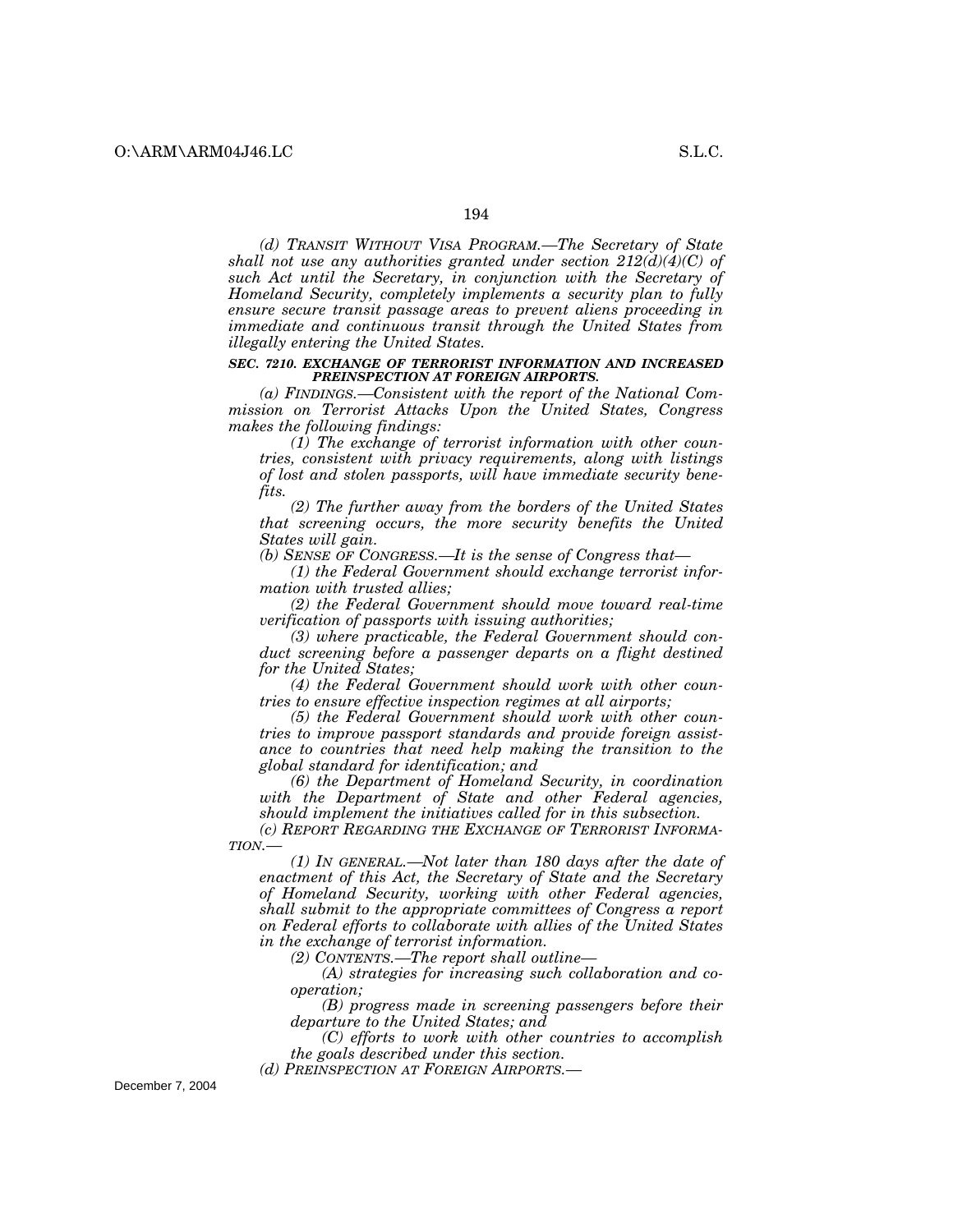*(1) IN GENERAL.—Section 235A(a)(4) of the Immigration and Nationality Act (8 U.S.C. 1225a(a)(4)) is amended to read as follows:*

*''(4) Subject to paragraph (5), not later than January 1, 2008, the Secretary of Homeland Security, in consultation with the Secretary of State, shall establish preinspection stations in at least 25 additional foreign airports, which the Secretary of Homeland Security, in consultation with the Secretary of State, determines, based on the data compiled under paragraph (3) and such other information as may be available, would most effectively facilitate the travel of admissible aliens and reduce the number of inadmissible aliens, especially aliens who are potential terrorists, who arrive from abroad by air at points of entry within the United States. Such preinspection stations shall be in addition to those established before September 30, 1996, or pursuant to paragraph (1).''.*

*(2) REPORT.—Not later than June 30, 2006, the Secretary of Homeland Security and the Secretary of State shall submit a report on the progress being made in implementing the amendment made by paragraph (1) to—*

*(A) the Committee on the Judiciary of the Senate;*

*(B) the Committee on the Judiciary of the House of Representatives;*

*(C) the Committee on Foreign Relations of the Senate;*

*(D) the Committee on International Relations of the House of Representatives;*

*(E) the Committee on Homeland Security and Governmental Affairs of the Senate; and*

*(F) the Select Committee on Homeland Security of the House of Representatives (or any successor committee).*

### *SEC. 7211. MINIMUM STANDARDS FOR BIRTH CERTIFICATES.*

*(a) DEFINITION.—In this section, the term ''birth certificate'' means a certificate of birth—*

*(1) for an individual (regardless of where born)—*

*(A) who is a citizen or national of the United States at birth; and*

*(B) whose birth is registered in the United States; and (2) that—*

*(A) is issued by a Federal, State, or local government agency or authorized custodian of record and produced from birth records maintained by such agency or custodian of record; or*

*(B) is an authenticated copy, issued by a Federal, State, or local government agency or authorized custodian of record, of an original certificate of birth issued by such agency or custodian of record.*

*(b) STANDARDS FOR ACCEPTANCE BY FEDERAL AGENCIES.—*

*(1) IN GENERAL.—Beginning 2 years after the promulgation of minimum standards under paragraph (3), no Federal agency may accept a birth certificate for any official purpose unless the certificate conforms to such standards.*

*(2) STATE CERTIFICATION.—*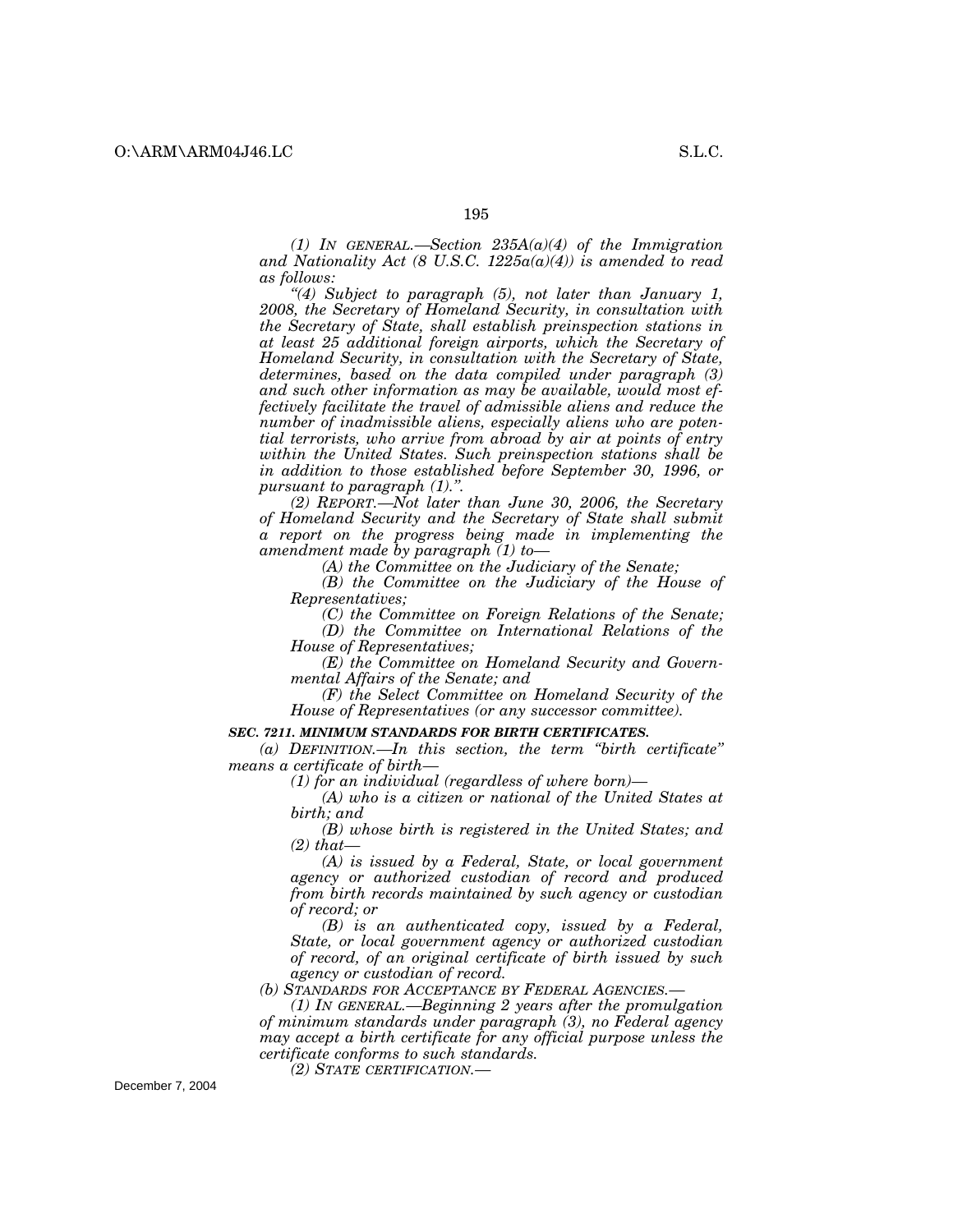*(A) IN GENERAL.—Each State shall certify to the Secretary of Health and Human Services that the State is in compliance with the requirements of this section.*

*(B) FREQUENCY.—Certifications under subparagraph (A) shall be made at such intervals and in such a manner as the Secretary of Health and Human Services, with the concurrence of the Secretary of Homeland Security and the Commissioner of Social Security, may prescribe by regulation.*

*(C) COMPLIANCE.—Each State shall ensure that units of local government and other authorized custodians of records in the State comply with this section.*

*(D) AUDITS.—The Secretary of Health and Human Services may conduct periodic audits of each State's compliance with the requirements of this section.*

*(3) MINIMUM STANDARDS.—Not later than 1 year after the date of enactment of this Act, the Secretary of Health and Human Services shall by regulation establish minimum standards for birth certificates for use by Federal agencies for official purposes that—*

*(A) at a minimum, shall require certification of the birth certificate by the State or local government custodian of record that issued the certificate, and shall require the use of safety paper or an alternative, equally secure medium, the seal of the issuing custodian of record, and other features designed to prevent tampering, counterfeiting, or otherwise duplicating the birth certificate for fraudulent purposes;*

*(B) shall establish requirements for proof and verification of identity as a condition of issuance of a birth certificate, with additional security measures for the issuance of a birth certificate for a person who is not the applicant;*

*(C) shall establish standards for the processing of birth certificate applications to prevent fraud;*

*(D) may not require a single design to which birth certificates issued by all States must conform; and*

*(E) shall accommodate the differences between the States in the manner and form in which birth records are stored and birth certificates are produced from such records.*

*(4) CONSULTATION WITH GOVERNMENT AGENCIES.—In promulgating the standards required under paragraph (3), the Secretary of Health and Human Services shall consult with—*

*(A) the Secretary of Homeland Security;*

*(B) the Commissioner of Social Security;*

*(C) State vital statistics offices; and*

*(D) other appropriate Federal agencies.*

*(5) EXTENSION OF EFFECTIVE DATE.—The Secretary of Health and Human Services may extend the date specified under paragraph (1) for up to 2 years for birth certificates issued by a State if the Secretary determines that the State made reasonable efforts to comply with the date under paragraph (1) but was unable to do so.*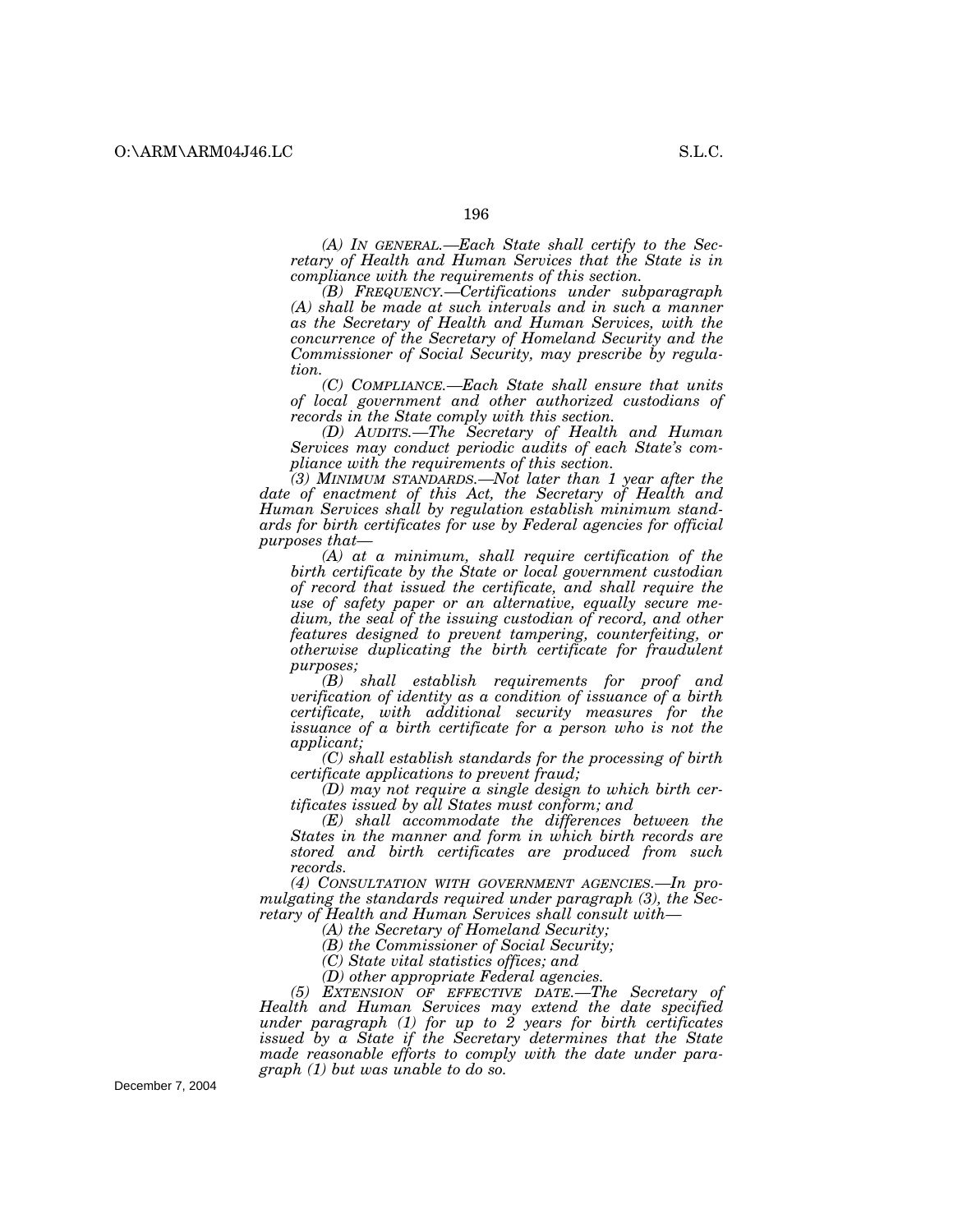*(c) GRANTS TO STATES.— (1) ASSISTANCE IN MEETING FEDERAL STANDARDS.— (A) IN GENERAL.—Beginning on the date a final regula-*

*tion is promulgated under subsection (b)(3), the Secretary of Health and Human Services shall award grants to States to assist them in conforming to the minimum standards for birth certificates set forth in the regulation.*

*(B) ALLOCATION OF GRANTS.—The Secretary shall award grants to States under this paragraph based on the proportion that the estimated average annual number of birth certificates issued by a State applying for a grant bears to the estimated average annual number of birth certificates issued by all States.*

*(C) MINIMUM ALLOCATION.—Notwithstanding subparagraph (B), each State shall receive not less than 0.5 percent of the grant funds made available under this paragraph.*

*(2) ASSISTANCE IN MATCHING BIRTH AND DEATH RECORDS.— (A) IN GENERAL.—The Secretary of Health and Human Services, in coordination with the Commissioner of Social Security and other appropriate Federal agencies, shall award grants to States, under criteria established by the Secretary, to assist States in—*

*(i) computerizing their birth and death records;*

*(ii) developing the capability to match birth and death records within each State and among the States; and*

*(iii) noting the fact of death on the birth certificates of deceased persons.*

*(B) ALLOCATION OF GRANTS.—The Secretary shall award grants to qualifying States under this paragraph based on the proportion that the estimated annual average number of birth and death records created by a State applying for a grant bears to the estimated annual average number of birth and death records originated by all States.*

*(C) MINIMUM ALLOCATION.—Notwithstanding subparagraph (B), each State shall receive not less than 0.5 percent of the grant funds made available under this paragraph.*

*(d) AUTHORIZATION OF APPROPRIATIONS.—There are authorized to be appropriated to the Secretary for each of the fiscal years 2005 through 2009 such sums as may be necessary to carry out this section.*

*(e) TECHNICAL AND CONFORMING AMENDMENT.—Section 656 of the Illegal Immigration Reform and Immigrant Responsibility Act of 1996 (5 U.S.C. 301 note) is repealed.*

### *SEC. 7212. DRIVER'S LICENSES AND PERSONAL IDENTIFICATION CARDS.*

*(a) DEFINITIONS.—In this section:*

*(1) DRIVER'S LICENSE.—The term 'driver's license' means a motor vehicle operator's license as defined in section 30301(5) of title 49, United States Code.*

*(2) PERSONAL IDENTIFICATION CARD.—The term 'personal identification card' means an identification document (as defined in section 1028(d)(3) of title 18, United States Code) issued by a State.*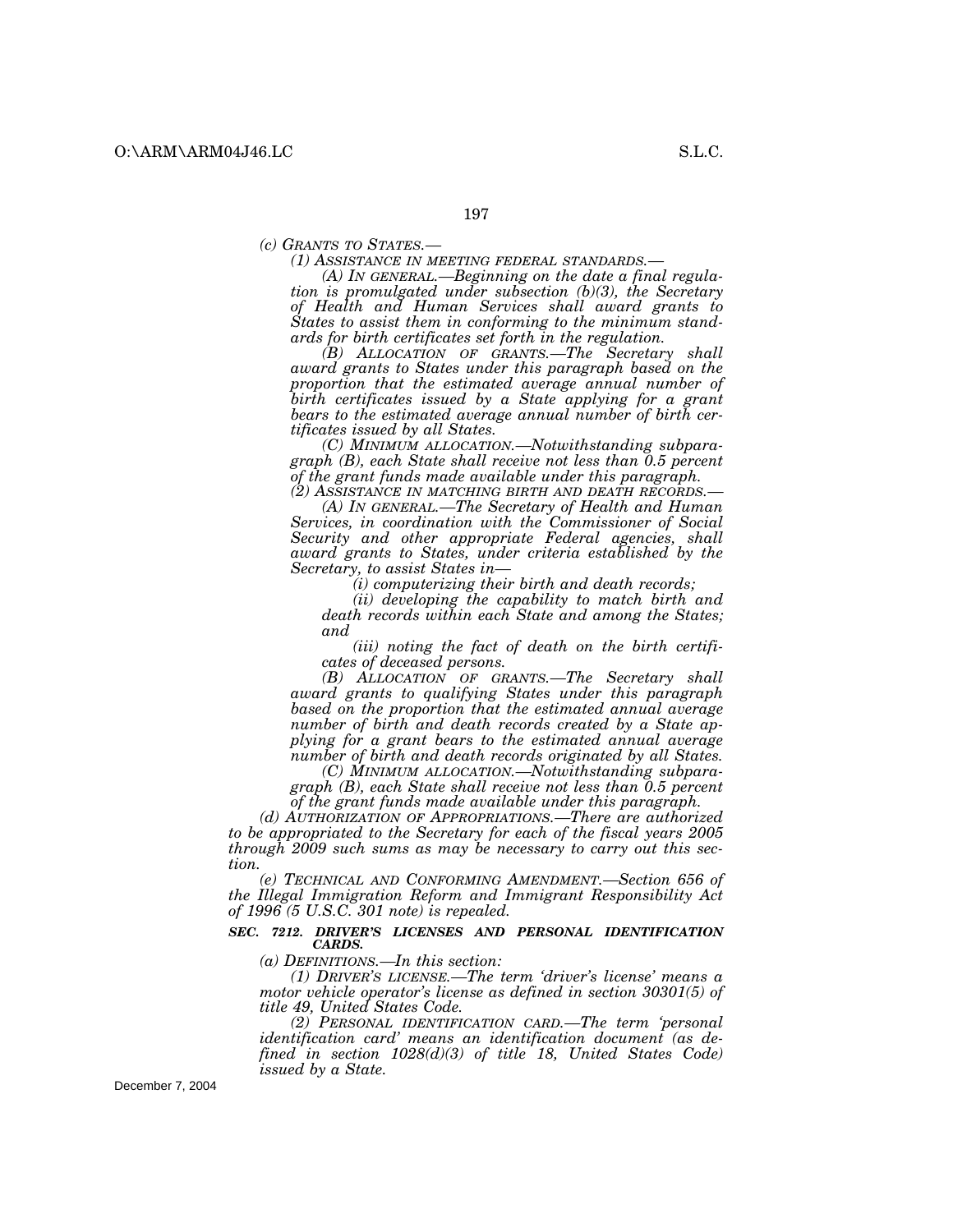# *(b) STANDARDS FOR ACCEPTANCE BY FEDERAL AGENCIES.— (1) IN GENERAL.— (A) LIMITATION ON ACCEPTANCE.—No Federal agency*

*may accept, for any official purpose, a driver's license or personal identification card newly issued by a State more than 2 years after the promulgation of the minimum standards under paragraph (2) unless the driver's license or personal identification card conforms to such minimum standards.*

*(B) DATE FOR CONFORMANCE.—The Secretary of Transportation, in consultation with the Secretary of Homeland Security, shall establish a date after which no driver's license or personal identification card shall be accepted by a Federal agency for any official purpose unless such driver's license or personal identification card conforms to the minimum standards established under paragraph (2). The date shall be as early as the Secretary determines it is practicable for the States to comply with such date with reason*able efforts.<br>(C) STATE CERTIFICATION.

*(i)* IN GENERAL.—Each State shall certify to the *Secretary of Transportation that the State is in compliance with the requirements of this section.*

*(ii) FREQUENCY.—Certifications under clause (i) shall be made at such intervals and in such a manner as the Secretary of Transportation, with the concurrence of the Secretary of Homeland Security, may prescribe by regulation.*

*(iii) AUDITS.—The Secretary of Transportation may conduct periodic audits of each State's compliance with the requirements of this section.*

*(2) MINIMUM STANDARDS.—Not later than 18 months after the date of enactment of this Act, the Secretary of Transportation, in consultation with the Secretary of Homeland Security, shall by regulation, establish minimum standards for driver's licenses or personal identification cards issued by a State for use by Federal agencies for identification purposes that shall include—*

*(A) standards for documentation required as proof of identity of an applicant for a driver's license or personal identification card;*

*(B) standards for the verifiability of documents used to obtain a driver's license or personal identification card;*

*(C) standards for the processing of applications for driver's licenses and personal identification cards to prevent fraud;*

*(D) standards for information to be included on each driver's license or personal identification card, including—*

*(i) the person's full legal name;*

*(ii) the person's date of birth;*

*(iii) the person's gender;*

*(iv) the person's driver's license or personal identification card number;*

*(v) a digital photograph of the person;*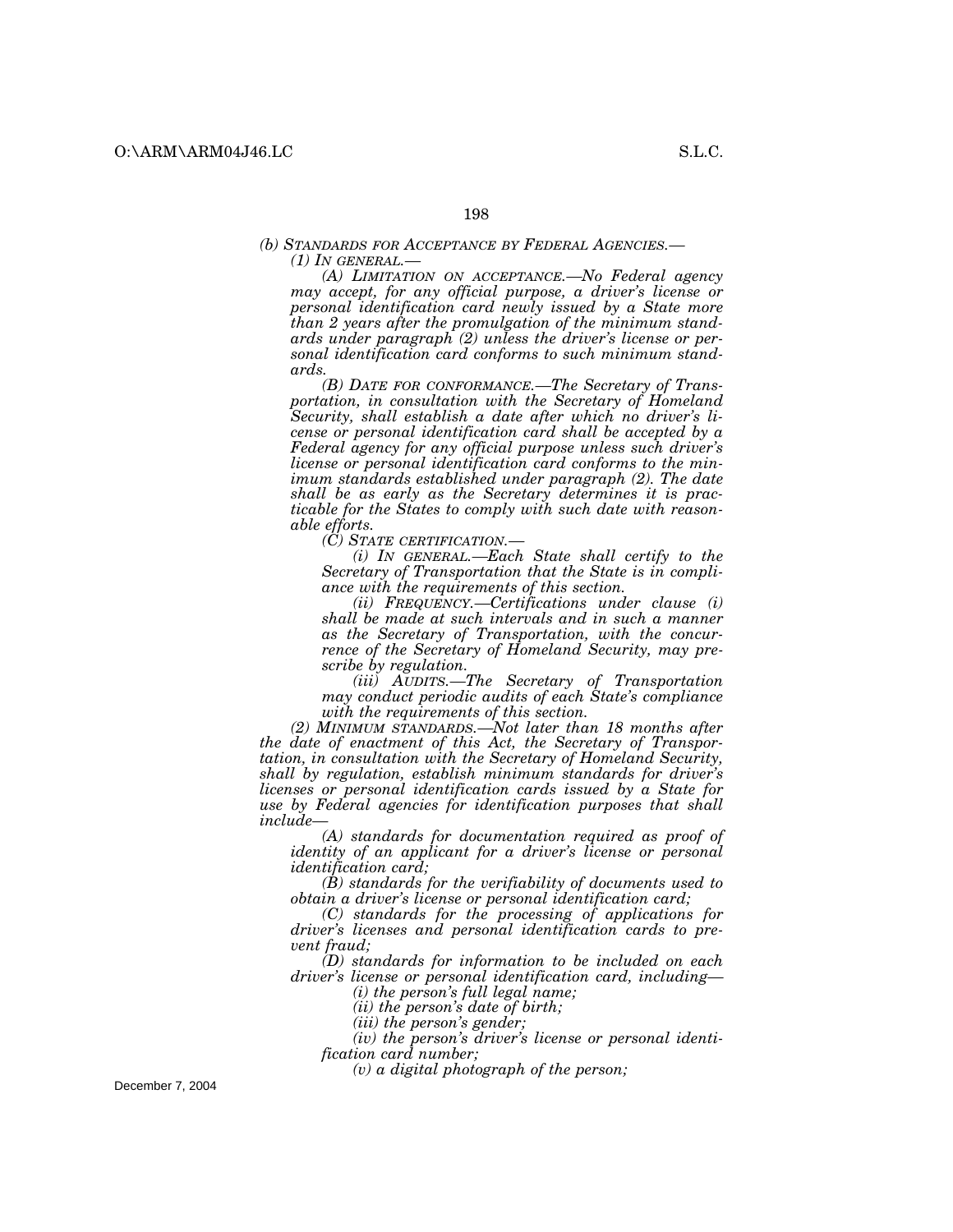*(vi) the person's address of principal residence; and*

*(vii) the person's signature;*

*(E) standards for common machine-readable identity information to be included on each driver's license or personal identification card, including defined minimum data elements;*

*(F) security standards to ensure that driver's licenses and personal identification cards are—*

*(i) resistant to tampering, alteration, or counterfeiting; and*

*(ii) capable of accommodating and ensuring the security of a digital photograph or other unique identifier; and*

*(G) a requirement that a State confiscate a driver's license or personal identification card if any component or security feature of the license or identification card is compromised.*

*(3) CONTENT OF REGULATIONS.—The regulations required by paragraph (2)—*

*(A) shall facilitate communication between the chief driver licensing official of a State, an appropriate official of a Federal agency and other relevant officials, to verify the authenticity of documents, as appropriate, issued by such Federal agency or entity and presented to prove the identity of an individual;*

*(B) may not infringe on a State's power to set criteria concerning what categories of individuals are eligible to obtain a driver's license or personal identification card from that State;*

*(C) may not require a State to comply with any such regulation that conflicts with or otherwise interferes with the full enforcement of State criteria concerning the categories of individuals that are eligible to obtain a driver's license or personal identification card from that State;*

*(D) may not require a single design to which driver's licenses or personal identification cards issued by all States must conform; and*

*(E) shall include procedures and requirements to protect the privacy rights of individuals who apply for and hold driver's licenses and personal identification cards. (4) NEGOTIATED RULEMAKING.—*

*(A) IN GENERAL.—Before publishing the proposed regulations required by paragraph (2) to carry out this title, the Secretary of Transportation shall establish a negotiated rulemaking process pursuant to subchapter IV of chapter 5 of title 5, United States Code (5 U.S.C. 561 et seq.).*

*(B) REPRESENTATION ON NEGOTIATED RULEMAKING COMMITTEE.—Any negotiated rulemaking committee established by the Secretary of Transportation pursuant to subparagraph (A) shall include representatives from—*

*(i) among State offices that issue driver's licenses or personal identification cards;*

*(ii) among State elected officials;*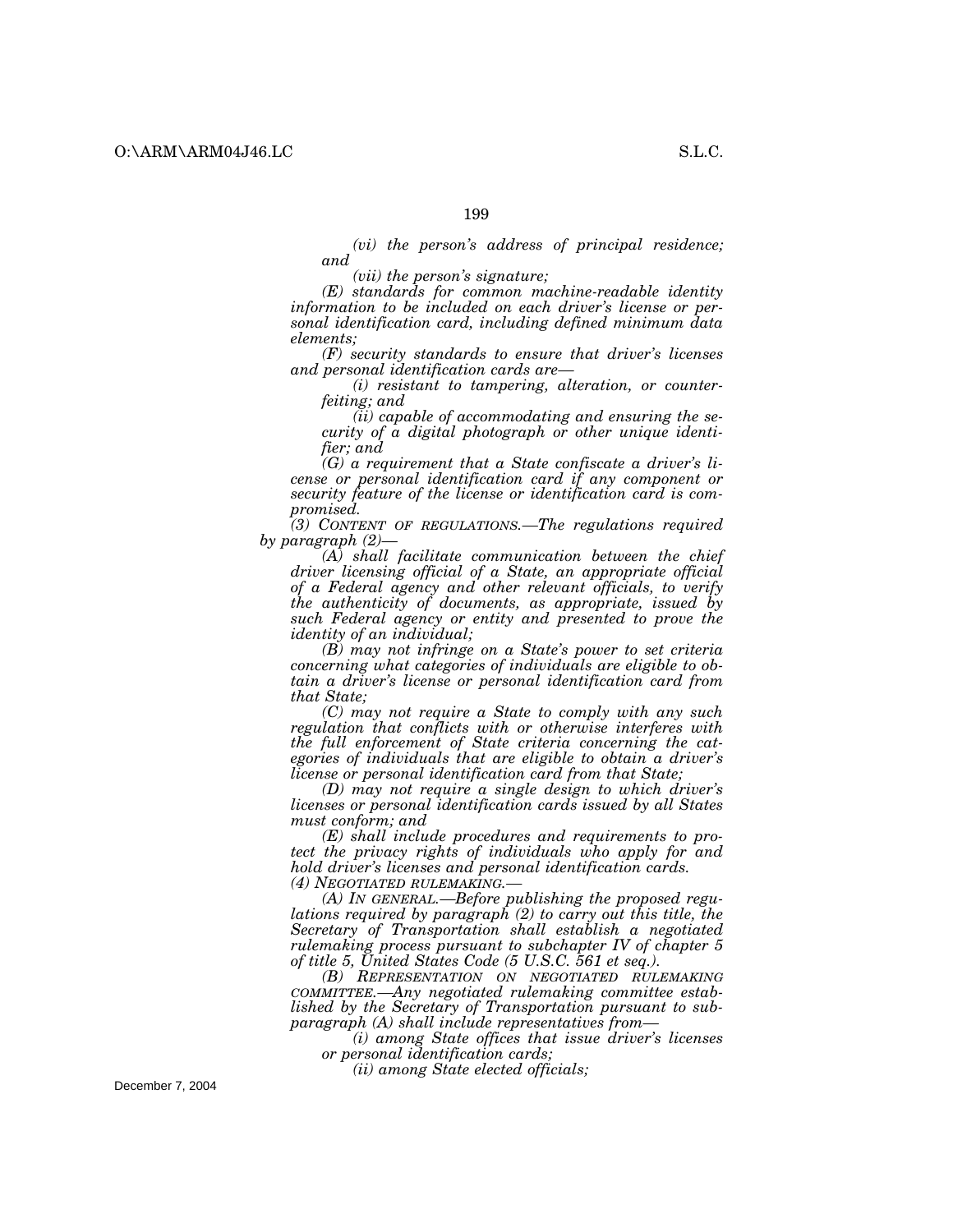*(iii) the Department of Homeland Security; and (iv) among interested parties.*

*(C) TIME REQUIREMENT.—The process described in subparagraph (A) shall be conducted in a timely manner to ensure that—*

*(i) any recommendation for a proposed rule or report is provided to the Secretary of Transportation not later than 9 months after the date of enactment of this Act and shall include an assessment of the benefits and costs of the recommendation; and*

*(ii) a final rule is promulgated not later than 18 months after the date of enactment of this Act.*

*(c) GRANTS TO STATES.— (1) ASSISTANCE IN MEETING FEDERAL STANDARDS.—Beginning on the date a final regulation is promulgated under subsection (b)(2), the Secretary of Transportation shall award grants to States to assist them in conforming to the minimum standards for driver's licenses and personal identification cards set forth in the regulation.*

*(2) ALLOCATION OF GRANTS.—The Secretary of Transportation shall award grants to States under this subsection based on the proportion that the estimated average annual number of driver's licenses and personal identification cards issued by a State applying for a grant bears to the average annual number of such documents issued by all States.*

*(3) MINIMUM ALLOCATION.—Notwithstanding paragraph (2), each State shall receive not less than 0.5 percent of the grant funds made available under this subsection.*

*(d) EXTENSION OF EFFECTIVE DATE.—The Secretary of Transportation may extend the date specified under subsection (b)(1)(A) for up to 2 years for driver's licenses issued by a State if the Secretary determines that the State made reasonable efforts to comply with the date under such subsection but was unable to do so.*

*(e) AUTHORIZATION OF APPROPRIATIONS.—There are authorized to be appropriated to the Secretary of Transportation for each of the fiscal years 2005 through 2009, such sums as may be necessary to carry out this section.*

### *SEC. 7213. SOCIAL SECURITY CARDS AND NUMBERS.*

*(a) SECURITY ENHANCEMENTS.—The Commissioner of Social Security shall—*

*(1) not later than 1 year after the date of enactment of this Act—*

*(A) restrict the issuance of multiple replacement social security cards to any individual to 3 per year and 10 for the life of the individual, except that the Commissioner may allow for reasonable exceptions from the limits under this paragraph on a case-by-case basis in compelling circumstances;*

*(B) establish minimum standards for the verification of documents or records submitted by an individual to establish eligibility for an original or replacement social security card, other than for purposes of enumeration at birth; and (C) require independent verification of any birth record*

*submitted by an individual to establish eligibility for a so-*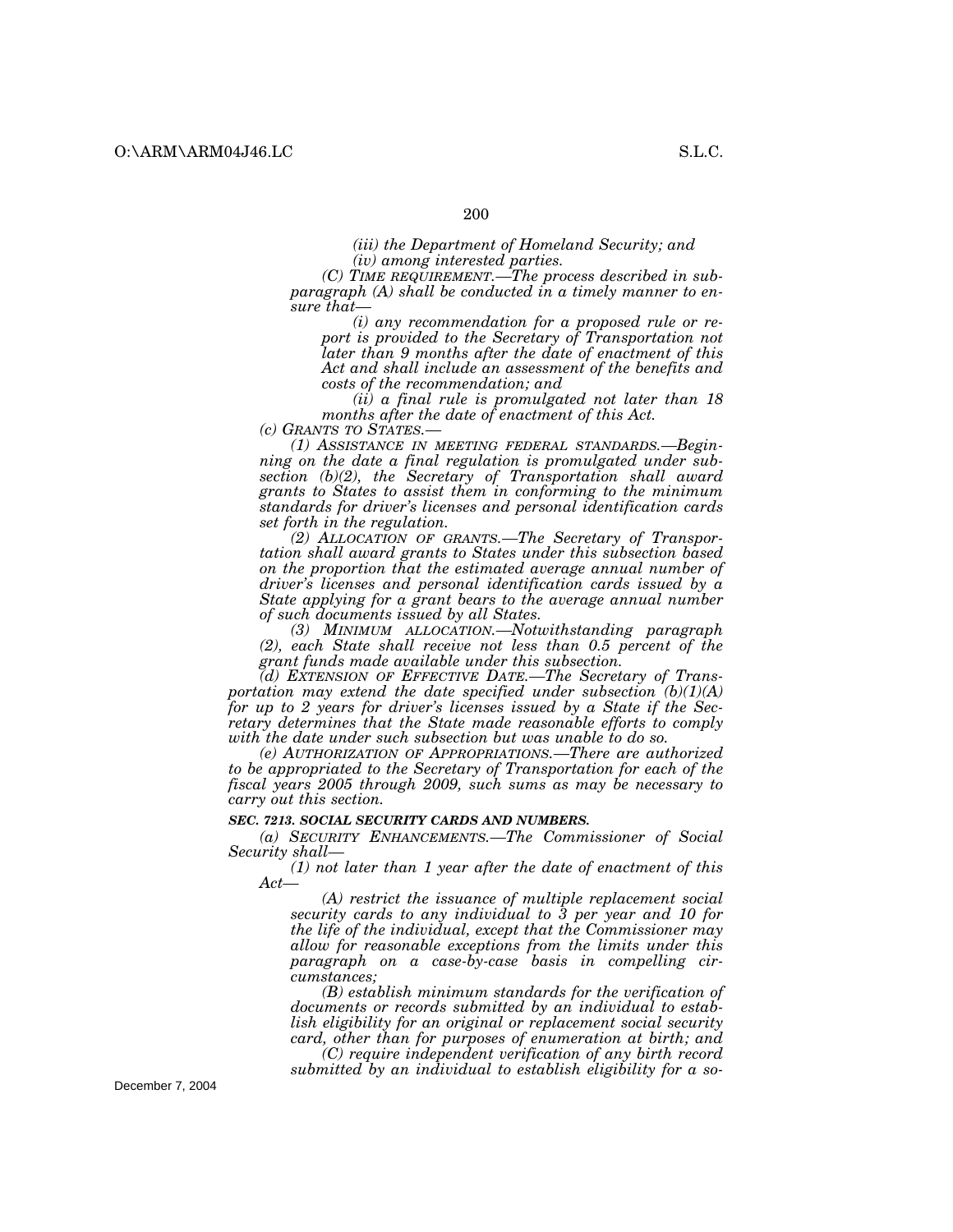*cial security account number, other than for purposes of enumeration at birth, except that the Commissioner may allow for reasonable exceptions from the requirement for independent verification under this subparagraph on a case by case basis in compelling circumstances; and*

*(2) notwithstanding section 205(r) of the Social Security Act (42 U.S.C. 405(r)) and any agreement entered into thereunder, not later than 18 months after the date of enactment of this Act with respect to death indicators and not later than 36 months after the date of enactment of this Act with respect to fraud indicators, add death and fraud indicators to the social security number verification systems for employers, State agencies issuing driver's licenses and identity cards, and other verification routines that the Commissioner determines to be appropriate.*

*(b) INTERAGENCY SECURITY TASK FORCE.—The Commissioner of Social Security, in consultation with the Secretary of Homeland Security, shall form an interagency task force for the purpose of further improving the security of social security cards and numbers. Not later than 18 months after the date of enactment of this Act, the task force shall establish, and the Commissioner shall provide for the implementation of, security requirements, including—*

*(1) standards for safeguarding social security cards from counterfeiting, tampering, alteration, and theft;*

*(2) requirements for verifying documents submitted for the issuance of replacement cards; and*

*(3) actions to increase enforcement against the fraudulent use or issuance of social security numbers and cards.*

*(c) ENUMERATION AT BIRTH.— (1) IMPROVEMENT OF APPLICATION PROCESS.—As soon as practicable after the date of enactment of this Act, the Commissioner of Social Security shall undertake to make improvements to the enumeration at birth program for the issuance of social security account numbers to newborns. Such improvements shall be designed to prevent—*

*(A) the assignment of social security account numbers to unnamed children;*

*(B) the issuance of more than 1 social security account number to the same child; and*

*(C) other opportunities for fraudulently obtaining a social security account number.*

*(2) REPORT TO CONGRESS.—Not later than 1 year after the date of enactment of this Act, the Commissioner shall transmit to each House of Congress a report specifying in detail the extent to which the improvements required under paragraph (1) have been made.*

*(d) STUDY REGARDING PROCESS FOR ENUMERATION AT BIRTH.—*

*(1) IN GENERAL.—As soon as practicable after the date of enactment of this Act, the Commissioner of Social Security shall conduct a study to determine the most efficient options for ensuring the integrity of the process for enumeration at birth. This study shall include an examination of available methods for reconciling hospital birth records with birth registrations submitted to agencies of States and political subdivisions thereof*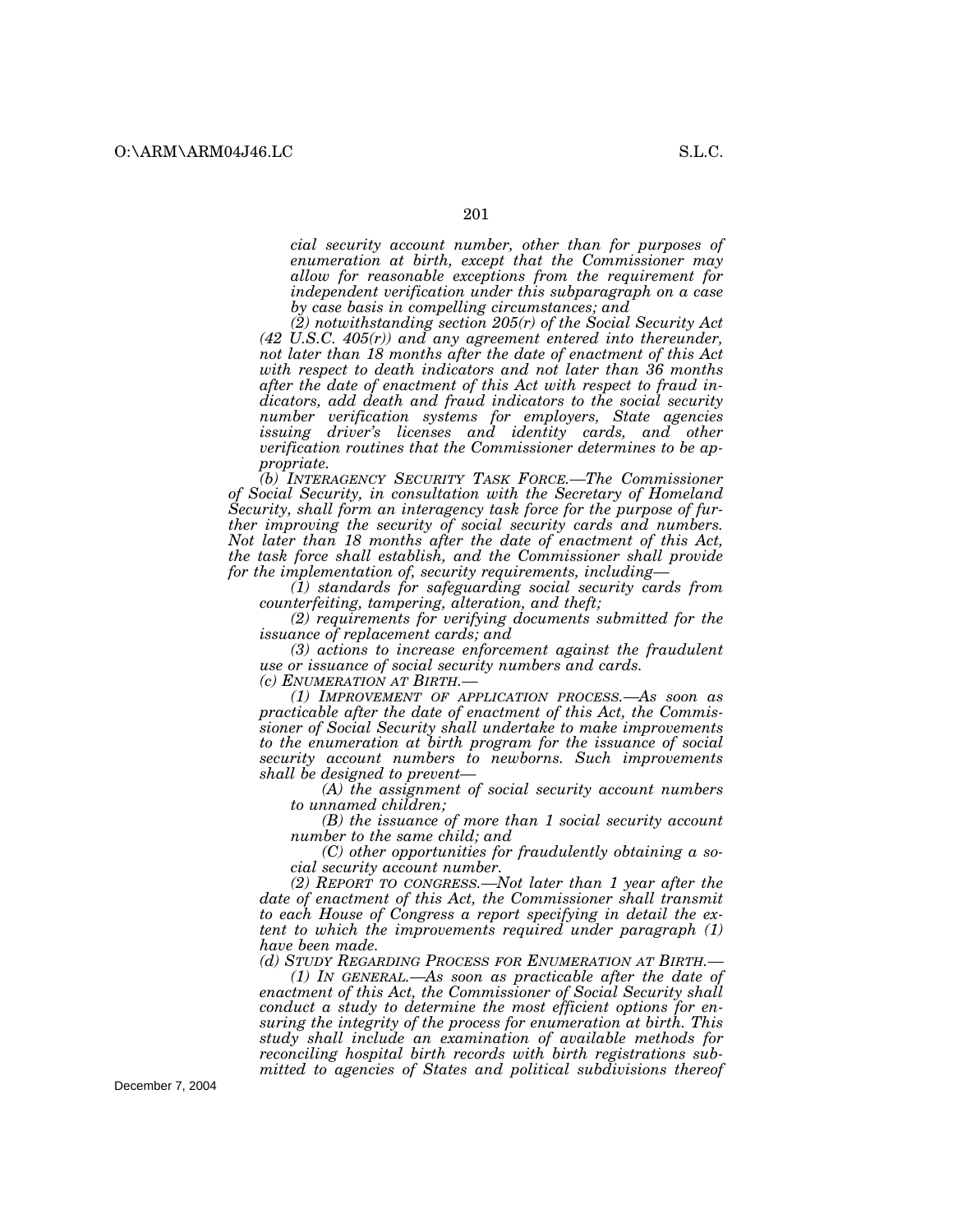*and with information provided to the Commissioner as part of the process for enumeration at birth.*

*(A)* IN GENERAL.—Not later than 18 months after the *date of enactment of this Act, the Commissioner shall submit a report to the Committee on Ways and Means of the House of Representatives and the Committee on Finance of the Senate regarding the results of the study conducted under paragraph (1).*

*(B) CONTENTS.—The report submitted under subparagraph (A) shall contain such recommendations for legislative changes as the Commissioner considers necessary to implement needed improvements in the process for enumeration at birth.*

*(e) AUTHORIZATION OF APPROPRIATIONS.—There are authorized to be appropriated to the Commissioner of Social Security for each of the fiscal years 2005 through 2009, such sums as may be necessary to carry out this section.*

## *SEC. 7214. PROHIBITION OF THE DISPLAY OF SOCIAL SECURITY AC-COUNT NUMBERS ON DRIVER'S LICENSES OR MOTOR VE-HICLE REGISTRATIONS.*

*(a) IN GENERAL.—Section 205(c)(2)(C)(vi) of the Social Security Act (42 U.S.C. 405(c)(2)(C)(vi)) is amended—*

*(1) by inserting ''(I)'' after ''(vi)''; and*

*(2) by adding at the end the following new subclause:*

*''(II) Any State or political subdivision thereof (and any person acting as an agent of such an agency or instrumentality), in the administration of any driver's license or motor vehicle registration law within its jurisdiction, may not display a social security account number issued by the Commissioner of Social Security (or any derivative of such number) on any driver's license, motor vehicle registration, or personal identification card (as defined in section 7212(a)(2) of the 9/11 Commission Implementation Act of 2004), or include, on any such license, registration, or personal identification card, a magnetic strip, bar code, or other means of communication which conveys such number (or derivative thereof).''.*

*(b) EFFECTIVE DATE.—The amendment made by subsection (a)(2) shall apply with respect to licenses, registrations, and identification cards issued or reissued 1 year after the date of enactment of this Act.*

*(c) AUTHORIZATION OF APPROPRIATIONS.—There are authorized to be appropriated to the Commissioner of Social Security for each of the fiscal years 2005 through 2009, such sums as may be necessary to carry out this section.*

### *SEC. 7215. TERRORIST TRAVEL PROGRAM.*

*The Secretary of Homeland Security, in consultation with the Director of the National Counterterrorism Center, and consistent with the strategy developed under section 7201, shall establish a program to oversee the implementation of the Department's responsibilities with respect to terrorist travel, including the analysis, coordination, and dissemination of terrorist travel intelligence and operational information—*

*(1) among appropriate subdivisions of the Department of Homeland Security, including—*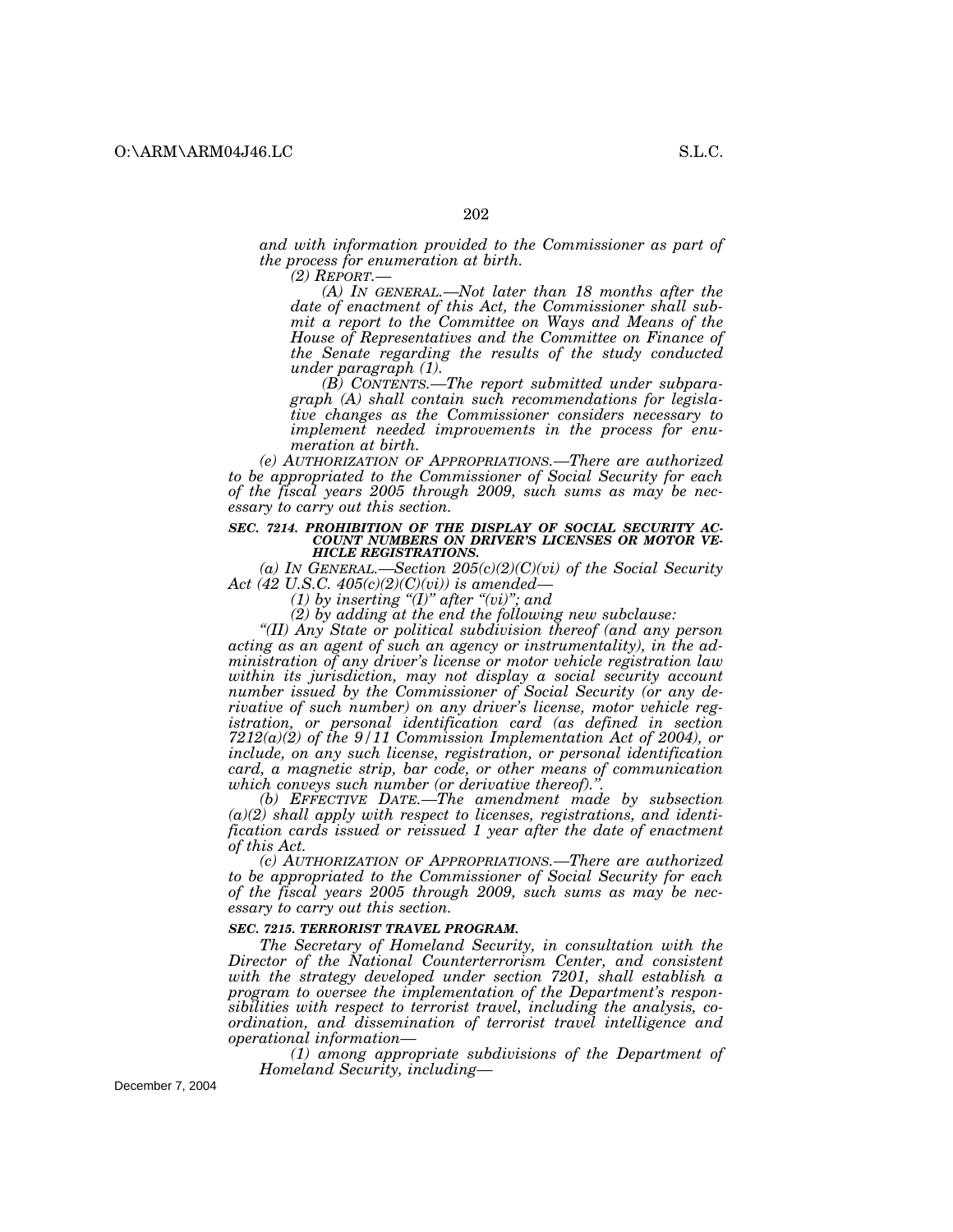*(A) the Bureau of Customs and Border Protection;*

*(B) United States Immigration and Customs Enforcement;*

*(C) United States Citizenship and Immigration Services;*

*(D) the Transportation Security Administration; and*

*(E) any other subdivision, as determined by the Secretary; and*

*(2) between the Department of Homeland Security and other appropriate Federal agencies.*

### *SEC. 7216. INCREASE IN PENALTIES FOR FRAUD AND RELATED ACTIV-ITY.*

*Section 1028(b)(4) of title 18, United States Code, is amended by striking ''25 years'' and inserting ''30 years''.*

### *SEC. 7217. STUDY ON ALLEGEDLY LOST OR STOLEN PASSPORTS.*

*(a) IN GENERAL.—Not later than May 31, 2005, the Secretary of State, in consultation with the Secretary of Homeland Security, shall submit a report, containing the results of a study on the subjects described in subsection (b), to—*

*(1) the Committee on the Judiciary of the Senate;*

*(2) the Committee on the Judiciary of the House of Representatives;*

*(3) the Committee on Foreign Relations of the Senate;*

*(4) the Committee on International Relations of the House of Representatives;*

*(5) the Committee on Homeland Security and Governmental Affairs of the Senate; and*

*(6) the Select Committee on Homeland Security of the House of Representatives (or any successor committee).*

*(b) CONTENTS.—The study referred to in subsection (a) shall examine the feasibility, cost, potential benefits, and relative importance to the objectives of tracking suspected terrorists' travel, and apprehending suspected terrorists, of establishing a system, in coordination with other countries, through which border and visa issuance officials have access in real-time to information on newly issued passports to persons whose previous passports were allegedly lost or stolen.*

*(c) INCENTIVES.—The study described in subsection (b) shall make recommendations on incentives that might be offered to encourage foreign nations to participate in the initiatives described in subsection (b).*

### *SEC. 7218. ESTABLISHMENT OF VISA AND PASSPORT SECURITY PRO-GRAM IN THE DEPARTMENT OF STATE.*

*(a) ESTABLISHMENT.—There is established, within the Bureau of Diplomatic Security of the Department of State, the Visa and Passport Security Program (in this section referred to as the ''Program'').*

*(b) PREPARATION OF STRATEGIC PLAN.—*

*(1) IN GENERAL.—The Assistant Secretary for Diplomatic Security, in coordination with the appropriate officials of the Bureau of Consular Affairs, the coordinator for counterterrorism, the National Counterterrorism Center, and the Department of Homeland Security, and consistent with the*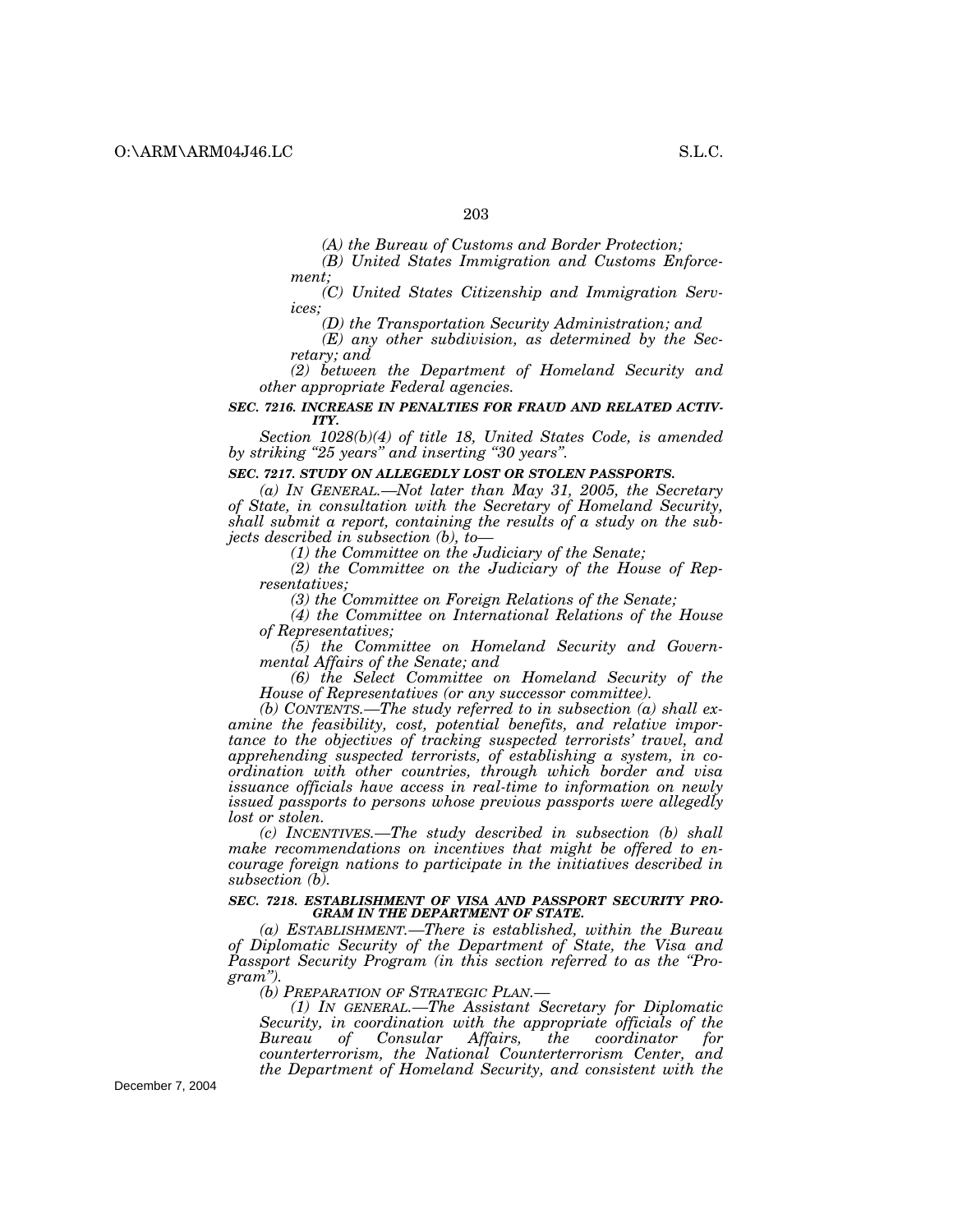*strategy mandated by section 7201, shall ensure the preparation of a strategic plan to target and disrupt individuals and organizations, within the United States and in foreign countries, that are involved in the fraudulent production, distribution, use, or other similar activity—*

*(A) of a United States visa or United States passport;*

*(B) of documents intended to help fraudulently procure a United States visa or United States passport, or other documents intended to gain unlawful entry into the United States; or*

*(C) of passports and visas issued by foreign countries intended to gain unlawful entry into the United States. (2) EMPHASIS.—The strategic plan shall—*

*(A) focus particular emphasis on individuals and organizations that may have links to domestic terrorist organizations or foreign terrorist organizations (as such term is defined in section 219 of the Immigration and Nationality Act (8 U.S.C. 1189));*

*(B) require the development of a strategic training course under the Antiterrorism Assistance Training (ATA) program of the Department of State (or any successor or related program) under chapter 8 of part II of the Foreign Assistance Act of 1961 (22 U.S.C. 2349aa et seq.) (or other relevant provisions of law) to train participants in the identification of fraudulent documents and the forensic detection of such documents which may be used to obtain unlawful entry into the United States; and*

*(C) determine the benefits and costs of providing technical assistance to foreign governments to ensure the security of passports, visas, and related documents and to investigate, arrest, and prosecute individuals who facilitate travel by the creation of false passports and visas, documents to obtain such passports and visas, and other types of travel documents.*

*(c) PROGRAM.—*

*(1) INDIVIDUAL IN CHARGE.—*

*(A) DESIGNATION.—The Assistant Secretary for Diplomatic Security shall designate an individual to be in charge of the Program.*

*(B) QUALIFICATION.—The individual designated under subparagraph (A) shall have expertise and experience in the investigation and prosecution of visa and passport fraud.*

*(2) PROGRAM COMPONENTS.—The Program shall include the following:*

*(A) ANALYSIS OF METHODS.—Analyze, in coordination with other appropriate government agencies, methods used by terrorists to travel internationally, particularly the use of false or altered travel documents to illegally enter foreign countries and the United States, and consult with the Bureau of Consular Affairs and the Secretary of Homeland Security on recommended changes to the visa issuance process that could combat such methods, including the introduction of new technologies into such process.*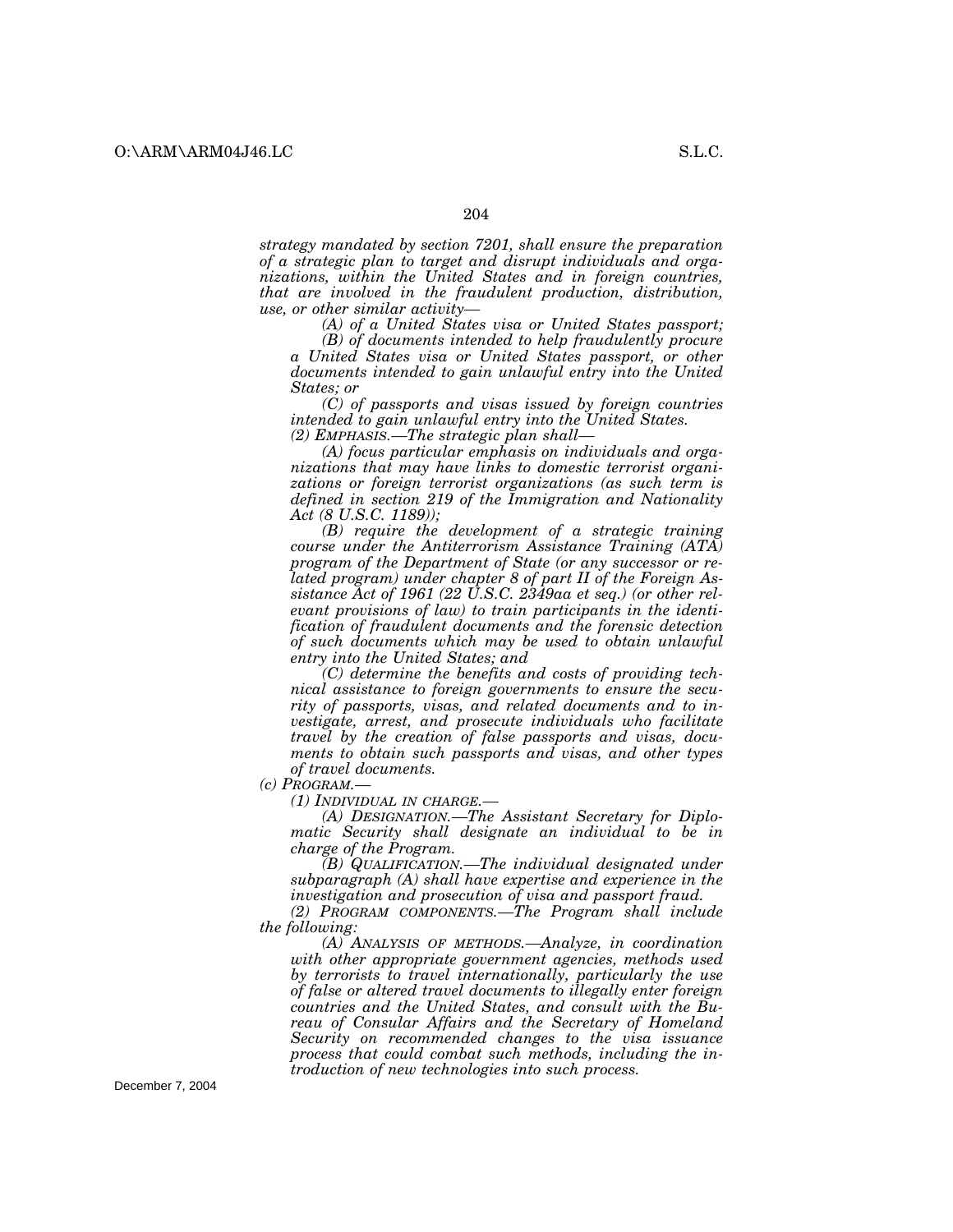*(B) IDENTIFICATION OF INDIVIDUALS AND DOCU-MENTS.—Identify, in cooperation with the Human Trafficking and Smuggling Center, individuals who facilitate travel by the creation of false passports and visas, documents used to obtain such passports and visas, and other types of travel documents, and ensure that the appropriate agency is notified for further investigation and prosecution or, in the case of such individuals abroad for which no further investigation or prosecution is initiated, ensure that all appropriate information is shared with foreign governments in order to facilitate investigation, arrest, and prosecution of such individuals.*

*(C) IDENTIFICATION OF FOREIGN COUNTRIES NEEDING ASSISTANCE.—Identify foreign countries that need technical assistance, such as law reform, administrative reform, prosecutorial training, or assistance to police and other investigative services, to ensure passport, visa, and related document security and to investigate, arrest, and prosecute individuals who facilitate travel by the creation of false passports and visas, documents used to obtain such passports and visas, and other types of travel documents.*

*(D) INSPECTION OF APPLICATIONS.—Randomly inspect visa and passport applications for accuracy, efficiency, and fraud, especially at high terrorist threat posts, in order to prevent a recurrence of the issuance of visas to those who submit incomplete, fraudulent, or otherwise irregular or incomplete applications.*

*(d) REPORT.—Not later than 90 days after the date on which the strategy required under section 7201 is submitted to Congress, the Assistant Secretary for Diplomatic Security shall submit to Congress a report containing—*

*(1) a description of the strategic plan prepared under subsection (b); and*

*(2) an evaluation of the feasibility of establishing civil service positions in field offices of the Bureau of Diplomatic Security to investigate visa and passport fraud, including an evaluation of whether to allow diplomatic security agents to convert to civil service officers to fill such positions.*

### *SEC. 7219. EFFECTIVE DATE.*

*Notwithstanding any other provision of this Act, this subtitle shall take effect on the date of enactment of this Act.*

### *SEC. 7220. IDENTIFICATION STANDARDS.*

*(a) PROPOSED STANDARDS.—*

*(1) IN GENERAL.—The Secretary of Homeland Security—*

*(A) shall propose minimum standards for identification documents required of domestic commercial airline passengers for boarding an aircraft; and*

*(B) may, from time to time, propose minimum standards amending or replacing standards previously proposed and transmitted to Congress and approved under this section.*

*(2) SUBMISSION TO CONGRESS.—Not later than 6 months after the date of enactment of this Act, the Secretary shall sub-*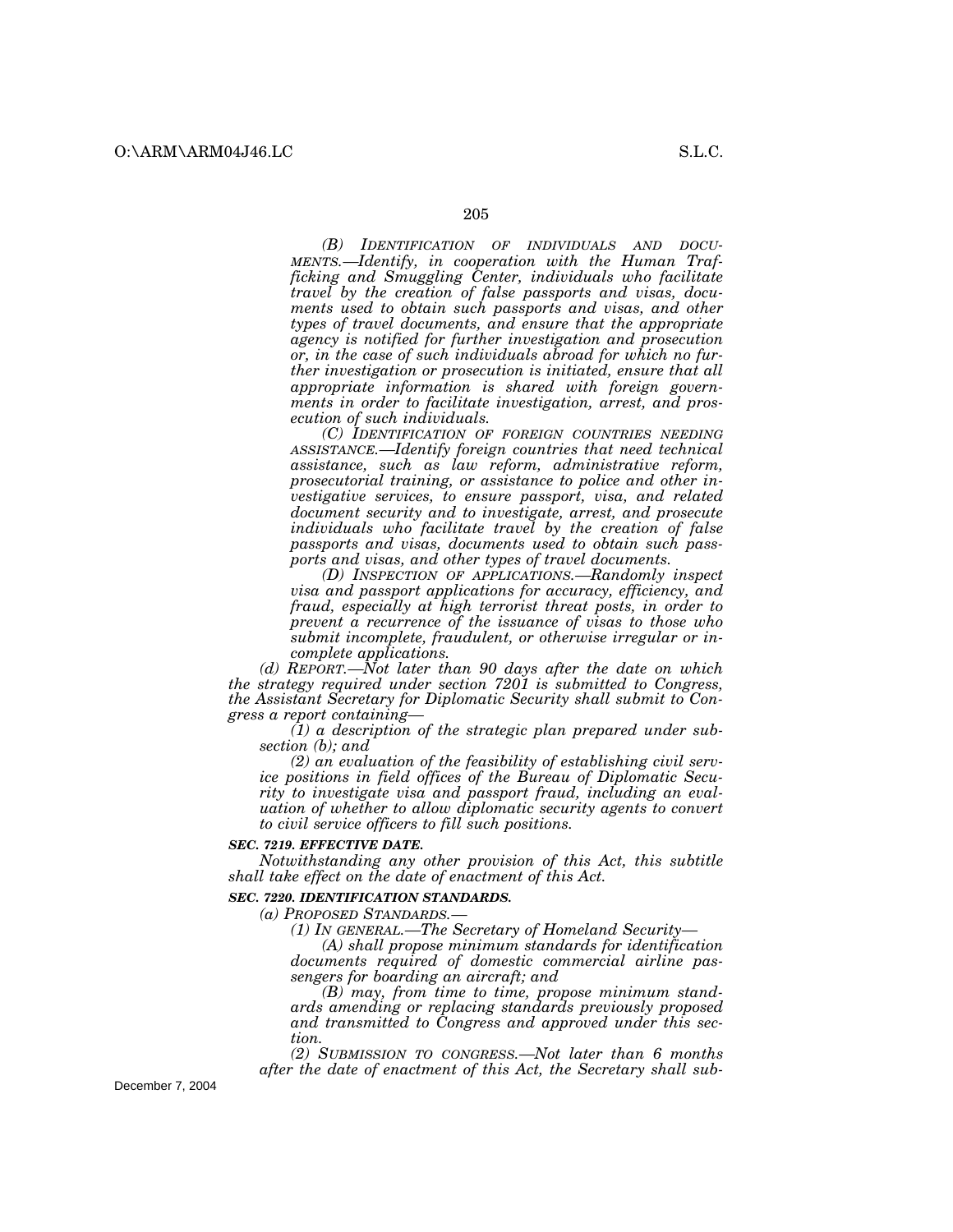*mit the standards under paragraph (1)(A) to the Senate and the House of Representatives on the same day while each House is in session.*

*(3) EFFECTIVE DATE.—Any proposed standards submitted to Congress under this subsection shall take effect when an approval resolution is passed by the House and the Senate under the procedures described in subsection (b) and becomes law.*

*(1) RULEMAKING POWER.—This subsection is enacted by Congress—*

*(A) as an exercise of the rulemaking power of the Senate and the House of Representatives, respectively, and as such they are deemed a part of the rules of each House, respectively, but applicable only with respect to the procedure to be followed in that House in the case of such approval resolutions; and it supersedes other rules only to the extent that they are inconsistent therewith; and*

*(B) with full recognition of the constitutional right of either House to change the rules (so far as relating to the procedure of that House) at any time, in the same manner and to the same extent as in the case of any other rule of that House.*

*(2) APPROVAL RESOLUTION.—For the purpose of this subsection, the term ''approval resolution'' means a joint resolution of Congress, the matter after the resolving clause of which is as follows: ''That the Congress approves the proposed standards issued under section 7220 of the 9/11 Commission Implementation Act of 2004, transmitted by the President to the Congress* on  $\frac{1}{\sqrt{2}}$ , the blank space being filled in with the ap*propriate date.*

*(3) INTRODUCTION.—Not later than the first day of session following the day on which proposed standards are transmitted to the House of Representatives and the Senate under subsection (a), an approval resolution—*

*(A) shall be introduced (by request) in the House by the Majority Leader of the House of Representatives, for himself or herself and the minority leader of the House of Representatives, or by Members of the House of Representatives designated by the Majority Leader and Minority Leader of the House; and*

*(B) shall be introduced (by request) in the Senate by the Majority Leader of the Senate, for himself or herself and the Minority Leader of the Senate, or by Members of the Senate designated by the Majority Leader and Minority Leader of the Senate.*

*(4) PROHIBITIONS.—*

*(A) AMENDMENTS.—No amendment to an approval resolution shall be in order in either the House of Representative of the Senate.*

*(B) MOTIONS TO SUSPEND.—No motion to suspend the application of this paragraph shall be in order in either House, nor shall it be in order in either House for the Presiding Officer to entertain a request to suspend the application of this paragraph by unanimous consent.*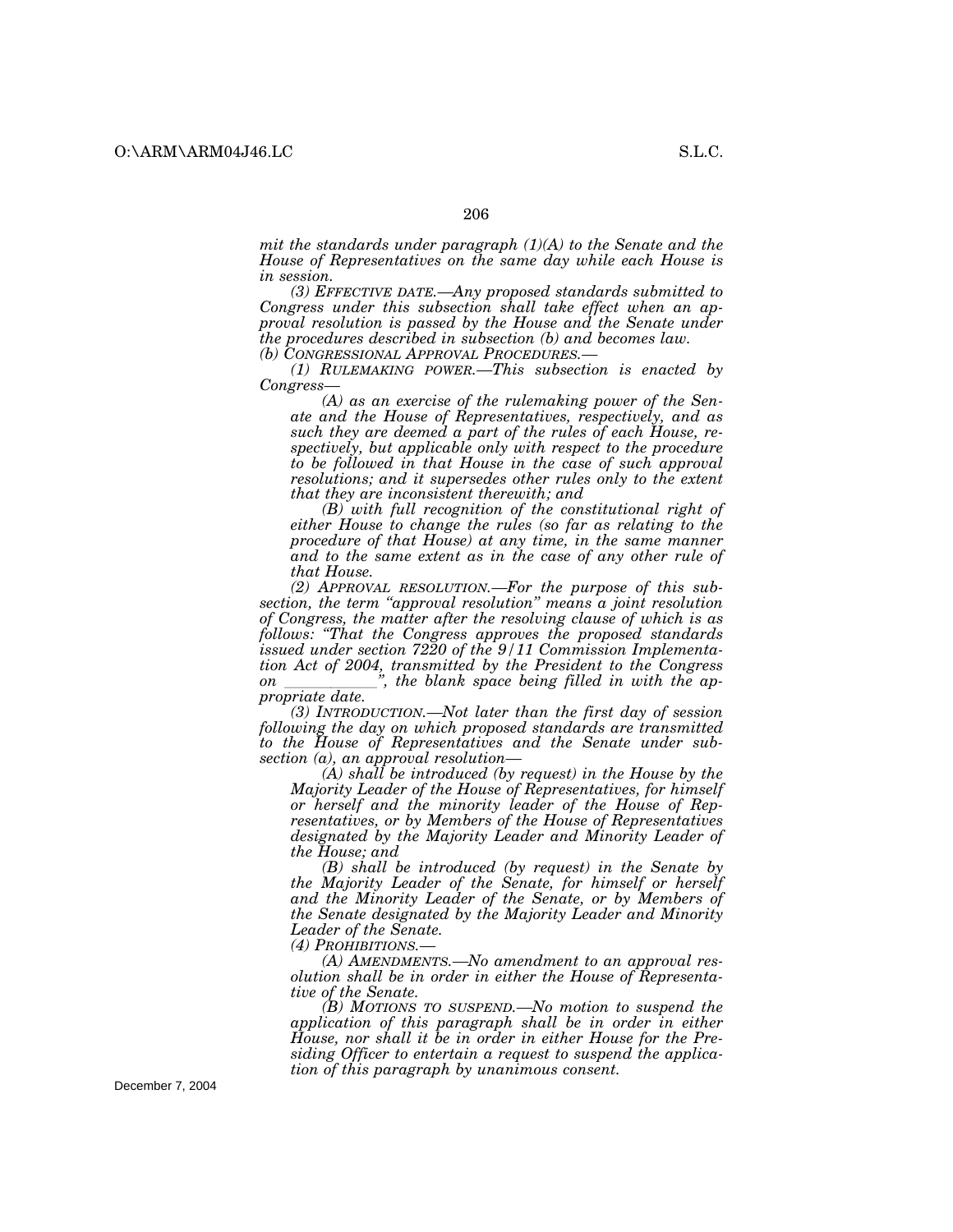*(5) REFERRAL.— (A) IN GENERAL.—An approval resolution shall be referred to the committees of the House of Representatives and of the Senate with jurisdiction. Each committee shall make its recommendations to the House of Representatives or the Senate, as the case may be, within 45 days after its introduction. Except as provided in subparagraph (B), if a committee to which an approval resolution has been referred has not reported it at the close of the 45th day after its introduction, such committee shall be automatically discharged from further consideration of the resolution and it shall be placed on the appropriate calendar.*

*(B) FINAL PASSAGE.—A vote on final passage of the resolution shall be taken in each House on or before the close of the 15th day after the resolution is reported by the committee or committees of that House to which it was referred, or after such committee or committees have been discharge from further consideration of the resolution.*

*(C) COMPUTATION OF DAYS.—For purposes of this paragraph, in computing a number of days in either House, there shall be excluded any day on which that House is not in session.*

*(6) COORDINATION WITH ACTION OF OTHER HOUSE.—If prior to the passage by one House of an approval resolution of that House, that House receives the same approval resolution from the other House, then the procedure in that House shall be the same as if no approval resolution has been received from the other House, but the vote on final passage shall be on the approval resolution of the other House.*

*(7) FLOOR CONSIDERATION IN THE HOUSE OF REPRESENTA-TIVES.—*

*(A) MOTION TO PROCEED.—A motion in the House of Representatives to proceed to the consideration of an approval resolution shall be highly privileged and not debatable. An amendment to the motion shall not be in order, not shall it be in order to move to reconsider the vote by which the motion is agreed to or disagreed to.*

*(B) DEBATE.—Debate in the House of Representatives on an implementing bill or approval resolution shall be limited to not more than 4 hours, which shall be divided equally between those favoring and those opposing the resolution. A motion to further limit debate shall not be debatable. It shall not be in order to move to recommit an approval resolution or to move to reconsider the vote by which an approval resolution is agree to or disagreed to.*

*(C) MOTION TO POSTPONE.—Motions to postpone made in the House of Representatives with respect to the consideration of an approval resolution and motions to proceed to the consideration of other business shall be decided without debate.*

*(D) APPEALS.—All appeals from the decisions of the Chair relating to the application of the Rules of the House of Representatives to the procedure relating to an approval resolution shall be decided without debate.*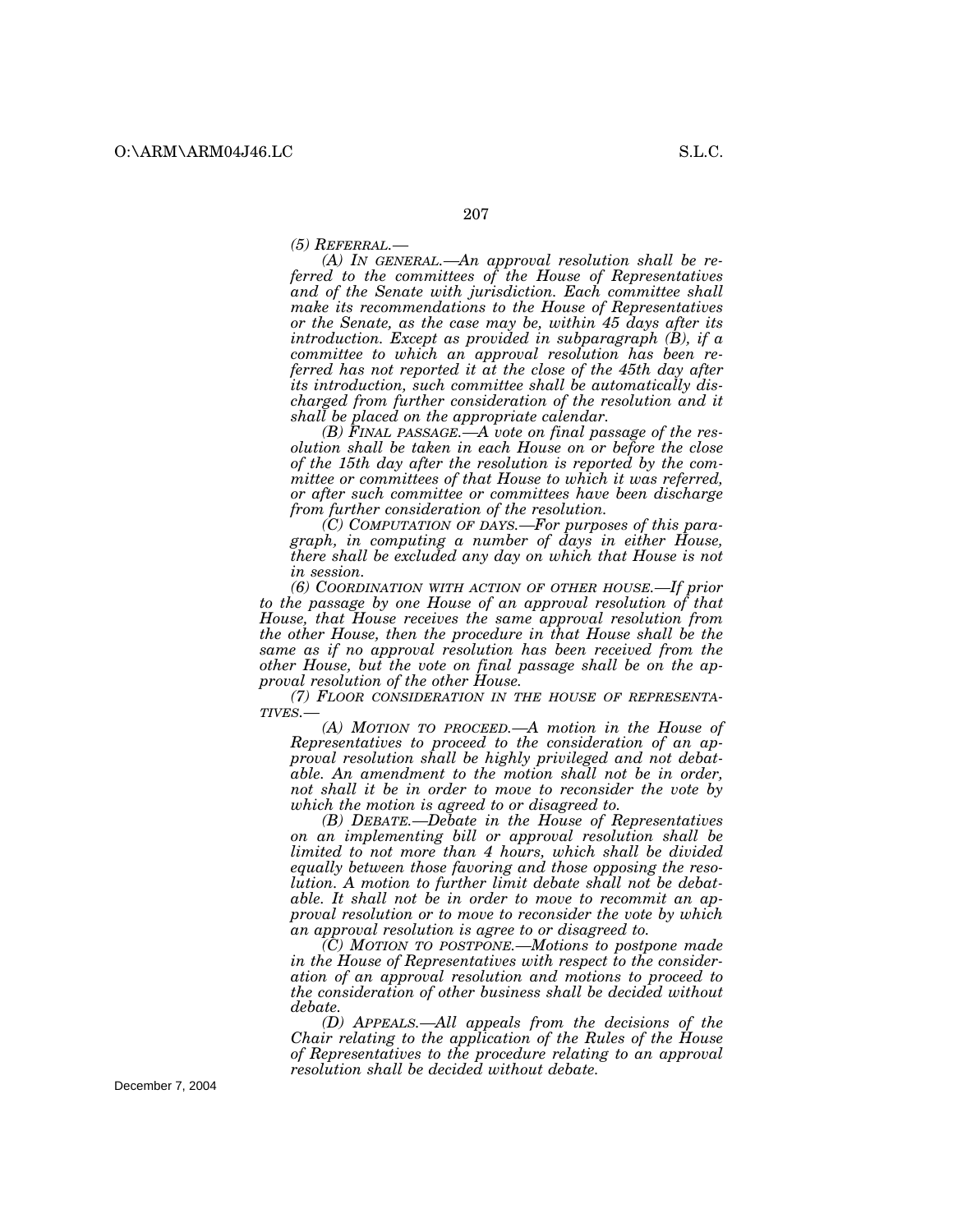*(E) RULES OF THE HOUSE OF REPRESENTATIVES.—Except to the extent specifically provided in subparagraphs (A) through (D), consideration of an approval resolution shall be governed by the Rules of the House of Representatives applicable to other resolutions in similar circumstances.*<br>(8) FLOOR CONSIDERATION IN THE SENATE.

*(8) FLOOR CONSIDERATION IN THE SENATE.— (A) MOTION TO PROCEED.—A motion in the Senate to proceed to the consideration of an approval resolution shall be privileged and not debatable. An amendment to the motion shall not be in order, not shall it be in order to move to reconsider the vote by which the motion is agreed to or disagreed to.*

*(B) DEBATE ON RESOLUTION.—Debate in the Senate on an approval resolution, and appeals in connection therewith, shall be limited to not more than 10 hours, which shall be equally divided between, and controlled by, the Majority Leader and the Minority Leader, or their designees.*

*(C) DEBATE ON MOTIONS AND APPEALS.—Debate in the Senate on any debatable motion or appeal in connection with an approval resolution shall be limited to not more than 1 hour, which shall be equally divided between, and controlled by, the mover and the manager of the resolution, except that in the event the manager of the resolution is in favor of any such motion or appeal, the time in opposition thereto, shall be controlled by the Minority Leader or designee. Such leaders, or either of them, may, from time under their control on the passage of an approval resolution, allot additional time to any Senator during the consideration of any debatable motion or appeal.*

*(D) LIMIT ON DEBATE.—A motion in the Senate to further limit debate is not debatable. A motion to recommit an approval resolution is not in order.*

*(1) IN GENERAL.—If the standards proposed under subsection (a)(1)(A) are not approved pursuant to the procedures described in subsection (b), then not later than 1 year after rejection by a vote of either House of Congress, domestic commercial airline passengers seeking to board an aircraft shall present, for identification purposes—*

*(A) a valid, unexpired passport;*

*(B) domestically issued documents that the Secretary of Homeland Security designates as reliable for identification purposes;*

*(C) any document issued by the Attorney General or the Secretary of Homeland Security under the authority of 1 of the immigration laws (as defined under section*  $10I(a)(17)$ *of the Immigration and Nationality Act (8 U.S.C. 1101(a)(17)); or*

*(D) a document issued by the country of nationality of any alien not required to possess a passport for admission to the United States that the Secretary designates as reliable for identifications purposes*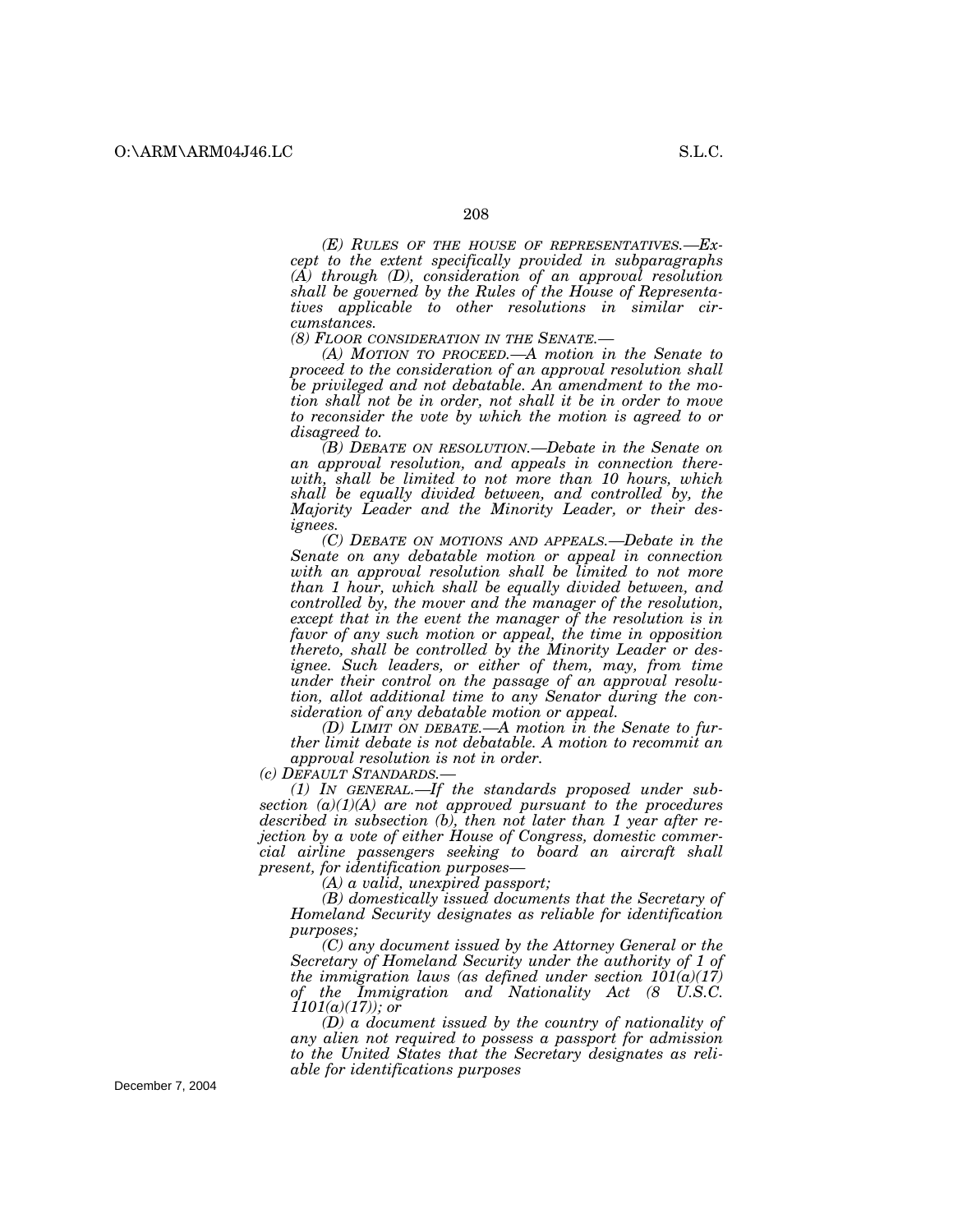*(2) EXCEPTION.—The documentary requirements described in paragraph (1)—*

*(A) shall not apply to individuals below the age of 17, or such other age as determined by the Secretary of Homeland Security;*

*(B) may be waived by the Secretary of Homeland Security in the case of an unforeseen medical emergency.*

*(d) RECOMMENDATION TO CONGRESS.—Not later than 1 year after the date of enactment of this Act, the Secretary of Homeland Security shall recommend to Congress—*

*(1) categories of Federal facilities that the Secretary determines to be at risk for terrorist attack and requiring minimum identification standards for access to such facilities; and*

*(2) appropriate minimum identification standards to gain access to those facilities.*

### *Subtitle C—National Preparedness*

### *SEC. 7301. THE INCIDENT COMMAND SYSTEM.*

*(a) FINDINGS.—Consistent with the report of the National Commission on Terrorist Attacks Upon the United States, Congress makes the following findings:*

*(1) The attacks on September 11, 2001, demonstrated that even the most robust emergency response capabilities can be overwhelmed if an attack is large enough.*

*(2) Teamwork, collaboration, and cooperation at an incident site are critical to a successful response to a terrorist attack.*

*(3) Key decisionmakers who are represented at the incident command level help to ensure an effective response, the efficient use of resources, and responder safety.*

*(4) The incident command system also enables emergency managers and first responders to manage, generate, receive, evaluate, share, and use information.*

*(5) Regular joint training at all levels is essential to ensuring close coordination during an actual incident.*

*(6) In Homeland Security Presidential Directive 5, the President directed the Secretary of Homeland Security to develop an incident command system, to be known as the National Incident Management System (NIMS), and directed all Federal agencies to make the adoption of NIMS a condition for the receipt of Federal emergency preparedness assistance by States, territories, tribes, and local governments beginning in fiscal year 2005.*

*(b) SENSE OF CONGRESS.—It is the sense of Congress that—*

*(1) the United States needs to implement the recommendations of the National Commission on Terrorist Attacks Upon the United States by adopting a unified incident command system and significantly enhancing communications connectivity between and among all levels of government agencies, emergency response providers (as defined in section 2 of the Homeland Security Act of 2002 (6 U.S.C. 101), and other organizations with emergency response capabilities;*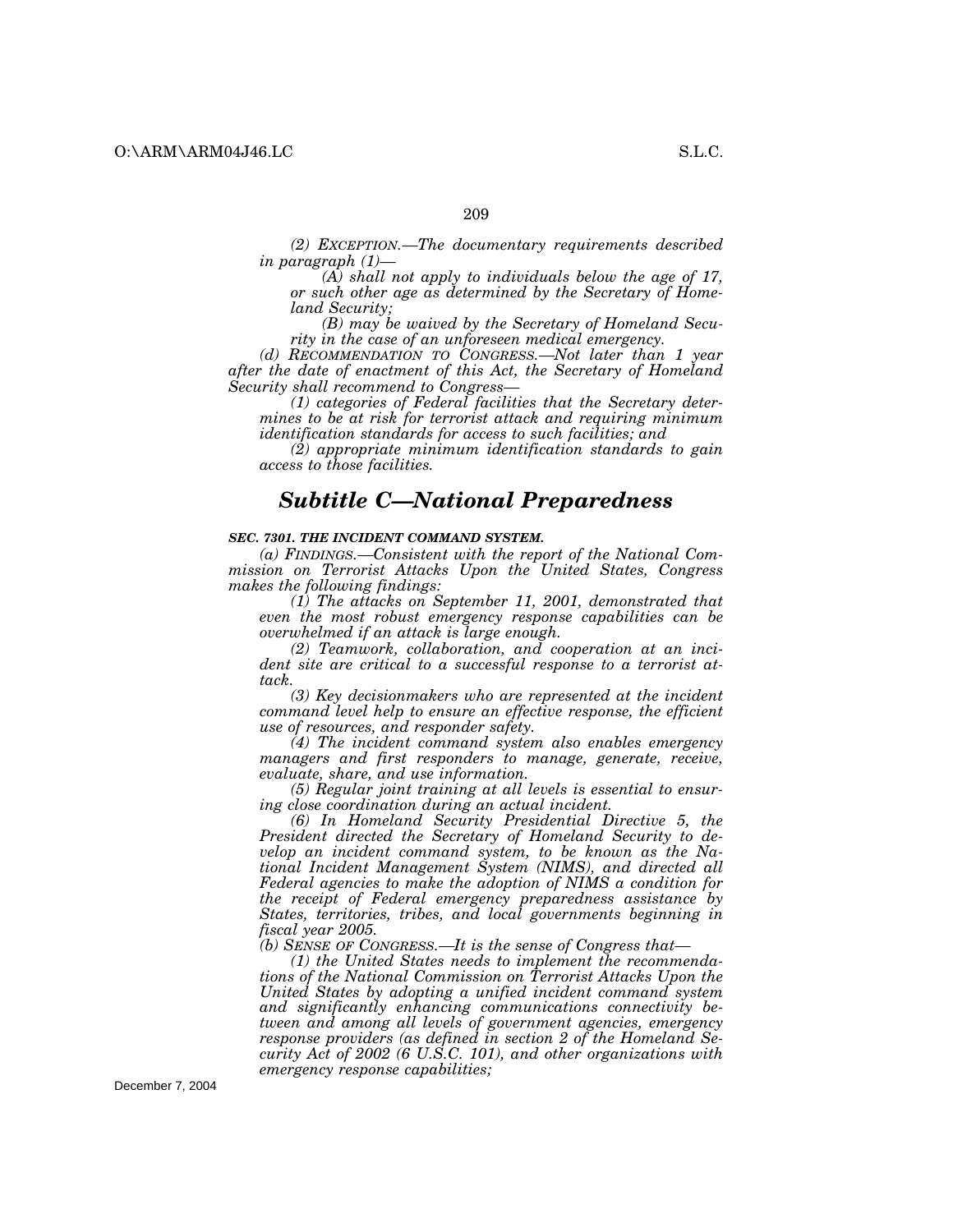*(2) the unified incident command system should enable emergency managers and first responders to manage, generate, receive, evaluate, share, and use information in the event of a terrorist attack or a significant national disaster;*

*(3) emergency response agencies nationwide should adopt the Incident Command System known as NIMS;*

*(4) when multiple agencies or multiple jurisdictions are involved, they should follow a unified command system based on NIMS;*

*(5) the regular use of, and training in, NIMS by States and, to the extent practicable, territories, tribes, and local governments, should be a condition for receiving Federal preparedness assistance; and*

*(6) the Secretary of Homeland Security should require, as a further condition of receiving homeland security preparedness funds from the Office of State and Local Government Coordination and Preparedness, that grant applicants document measures taken to fully and aggressively implement the Incident Command System and unified command procedures.*

### *SEC. 7302. NATIONAL CAPITAL REGION MUTUAL AID.*

*(a) DEFINITIONS.—In this section:*

*(1) AUTHORIZED REPRESENTATIVE OF THE FEDERAL GOVERN-MENT.—The term ''authorized representative of the Federal Government'' means any individual or individuals designated by the President with respect to the executive branch, the Chief Justice with respect to the Federal judiciary, or the President of the Senate and Speaker of the House of Representatives with respect to Congress, or their designees, to request assistance under a mutual aid agreement for an emergency or public service event.*

*(2) CHIEF OPERATING OFFICER.—The term ''chief operating officer'' means the official designated by law to declare an emergency in and for the locality of that chief operating officer.*

*(3) EMERGENCY.—The term ''emergency'' means a major disaster or emergency declared by the President, or a state of emergency declared by the mayor of the District of Columbia, the Governor of the State of Maryland or the Commonwealth of Virginia, or the declaration of a local emergency by the chief operating officer of a locality, or their designees, that triggers mutual aid under the terms of a mutual aid agreement.*

*(4) EMPLOYEE.—The term ''employee'' means the employees of the party, including its agents or authorized volunteers, who are committed in a mutual aid agreement to prepare for or who respond to an emergency or public service event.*

*(5) LOCALITY.—The term ''locality'' means a county, city, or town within the State of Maryland or the Commonwealth of Virginia and within the National Capital Region.*

*(6) MUTUAL AID AGREEMENT.—The term ''mutual aid agreement'' means an agreement, authorized under subsection (b), for the provision of police, fire, rescue and other public safety and health or medical services to any party to the agreement during a public service event, an emergency, or pre-planned training event.*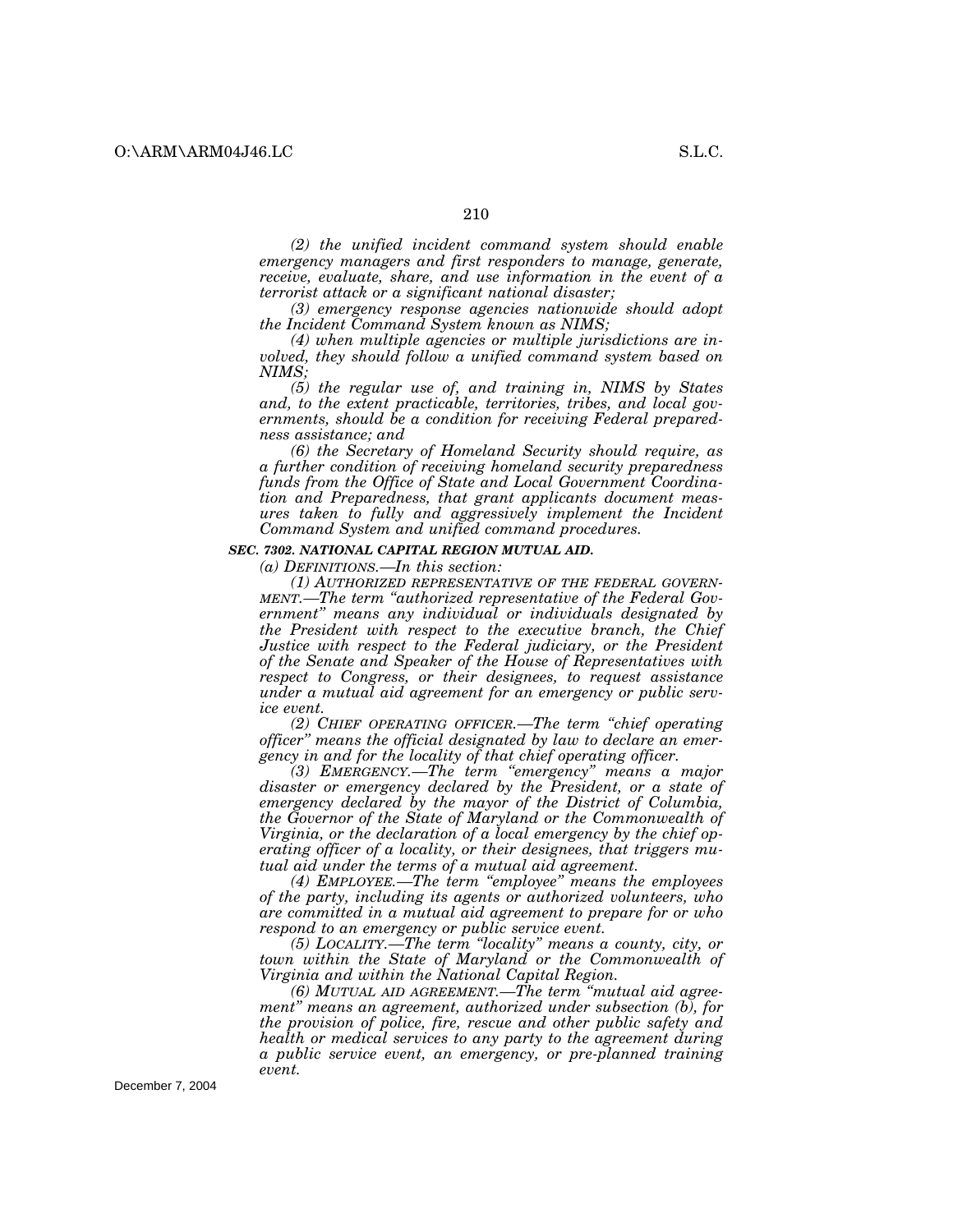*(7) NATIONAL CAPITAL REGION OR REGION.—The term ''National Capital Region'' or ''Region'' means the area defined under section 2674(f)(2) of title 10, United States Code, and those counties with a border abutting that area and any municipalities therein.*

*(8) PARTY.—The term ''party'' means the State of Maryland, the Commonwealth of Virginia, the District of Columbia, and any of the localities duly executing a Mutual Aid Agreement under this section.*

*(9) PUBLIC SERVICE EVENT.—The term ''public service event''—*

*(A) means any undeclared emergency, incident or situation in preparation for or response to which the mayor of the District of Columbia, an authorized representative of the Federal Government, the Governor of the State of Maryland, the Governor of the Commonwealth of Virginia, or the chief operating officer of a locality in the National Capital Region, or their designees, requests or provides assistance under a Mutual Aid Agreement within the National Capital Region; and*

*(B) includes Presidential inaugurations, public gatherings, demonstrations and protests, and law enforcement, fire, rescue, emergency health and medical services, transportation, communications, public works and engineering, mass care, and other support that require human resources, equipment, facilities or services supplemental to or greater than the requesting jurisdiction can provide.*

*(10) STATE.—The term ''State'' means the State of Maryland, the Commonwealth of Virginia, and the District of Columbia.*

*(11) TRAINING.—The term ''training'' means emergency and public service event-related exercises, testing, or other activities using equipment and personnel to simulate performance of any aspect of the giving or receiving of aid by National Capital Region jurisdictions during emergencies or public service events, such actions occurring outside actual emergency or public service event periods.*

*(b) MUTUAL AID AUTHORIZED.—*

*(1) IN GENERAL.—The mayor of the District of Columbia, any authorized representative of the Federal Government, the Governor of the State of Maryland, the Governor of the Commonwealth of Virginia, or the chief operating officer of a locality, or their designees, acting within his or her jurisdictional purview, may, in accordance with State law, enter into, request or provide assistance under mutual aid agreements with localities, the Washington Metropolitan Area Transit Authority, the Metropolitan Washington Airports Authority, and any other governmental agency or authority for—*

*(A) law enforcement, fire, rescue, emergency health and medical services, transportation, communications, public works and engineering, mass care, and resource support in an emergency or public service event;*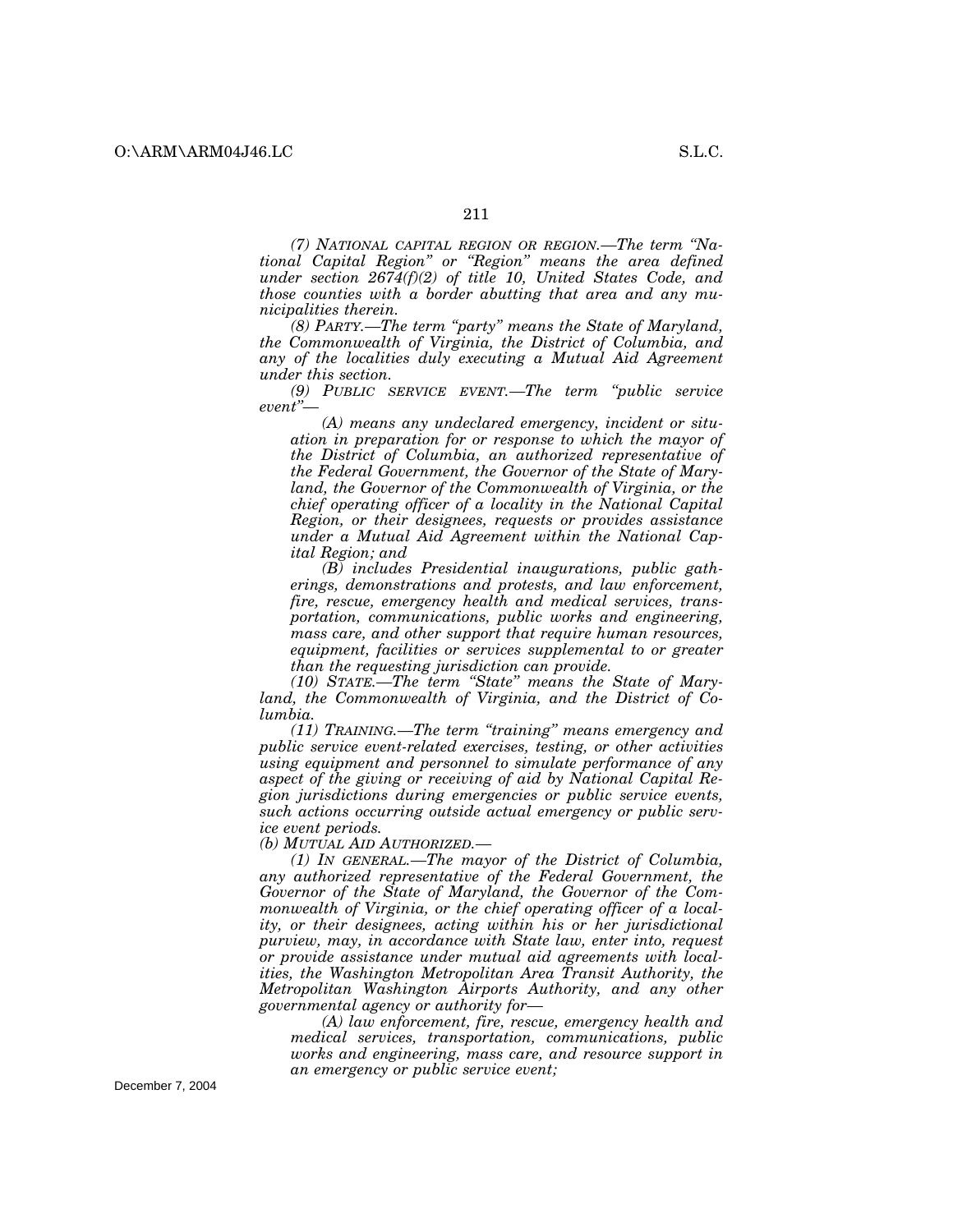*(B) preparing for, mitigating, managing, responding to or recovering from any emergency or public service event; and*

*(C) training for any of the activities described under subparagraphs (A) and (B).*

*(2) FACILITATING LOCALITIES.—The State of Maryland and the Commonwealth of Virginia are encouraged to facilitate the ability of localities to enter into interstate mutual aid agreements in the National Capital Region under this section.*

*(3) APPLICATION AND EFFECT.—This section—*

*(A) does not apply to law enforcement security operations at special events of national significance under section 3056(e) of title 18, United States Code, or other law enforcement functions of the United States Secret Service;*

*(B) does not diminish any authorities, express or implied, of Federal agencies to enter into mutual aid agreements in furtherance of their Federal missions; and*

*(C) does not—*

*(i) preclude any party from entering into supplementary Mutual Aid Agreements with fewer than all the parties, or with another party; or*

*(ii) affect any other agreement in effect before the date of enactment of this Act among the States and localities, including the Emergency Management Assistance Compact.*

*(4) RIGHTS DESCRIBED.—Other than as described in this section, the rights and responsibilities of the parties to a mutual aid agreement entered into under this section shall be as described in the mutual aid agreement.*

*(1) IN GENERAL.*—The District of Columbia may purchase *liability and indemnification insurance or become self insured against claims arising under a mutual aid agreement authorized under this section.*

*(2) AUTHORIZATION OF APPROPRIATIONS.—There are authorized to be appropriated such sums as may be necessary to carry out paragraph (1).*

*(1) IN GENERAL.—Any responding party or its officers or employees rendering aid or failing to render aid to the District of Columbia, the Federal Government, the State of Maryland, the Commonwealth of Virginia, or a locality, under a mutual aid agreement authorized under this section, and any party or its officers or employees engaged in training activities with another party under such a mutual aid agreement, shall be liable on account of any act or omission of its officers or employees while so engaged or on account of the maintenance or use of any related equipment, facilities, or supplies, but only to the extent permitted under the laws and procedures of the State of the party rendering aid.*

*(2) ACTIONS.—Any action brought against a party or its officers or employees on account of an act or omission in the rendering of aid to the District of Columbia, the Federal Government, the State of Maryland, the Commonwealth of Virginia, or*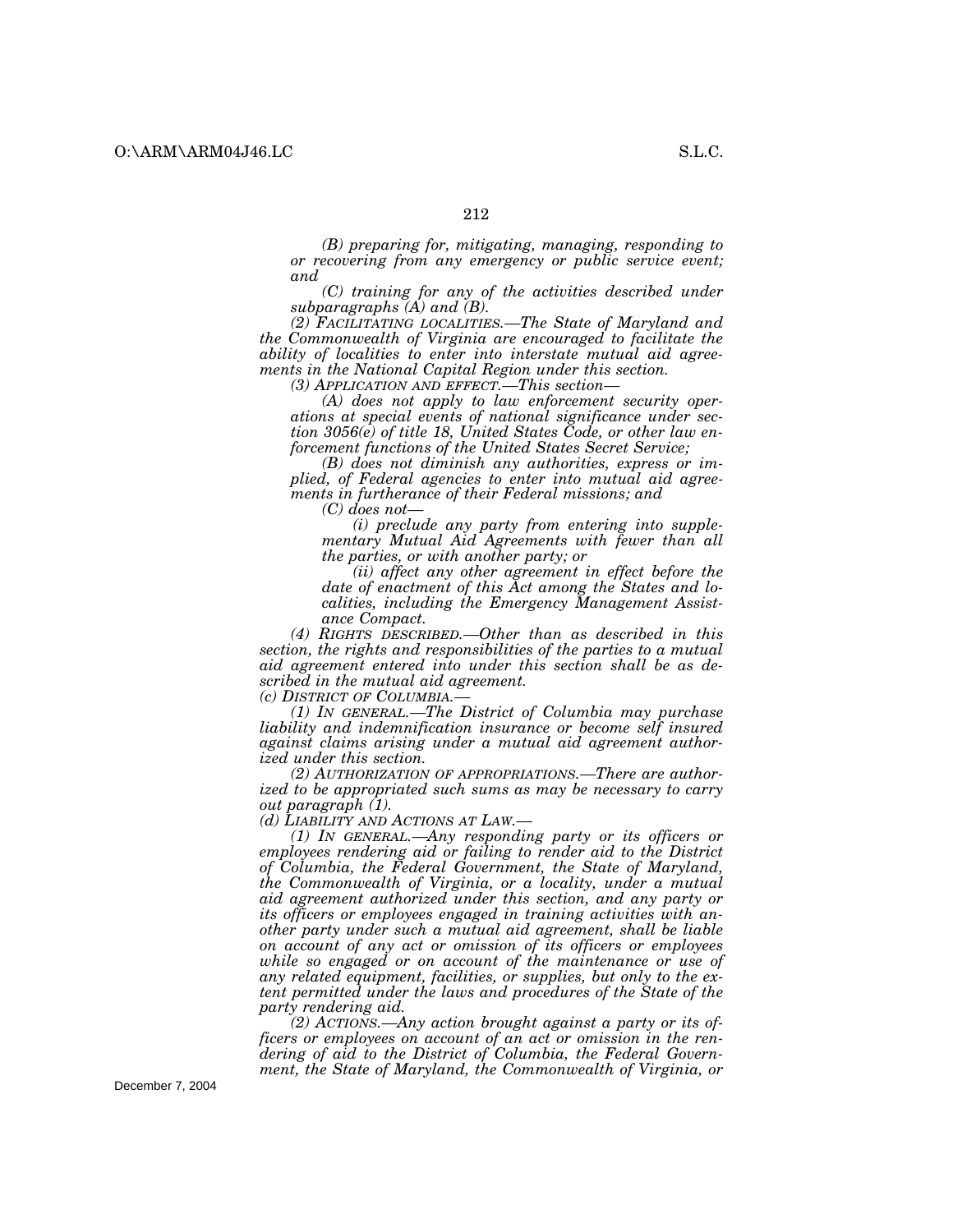*a locality, or failure to render such aid or on account of the maintenance or use of any related equipment, facilities, or supplies may be brought only under the laws and procedures of the State of the party rendering aid and only in the Federal or State courts located therein. Actions against the United States under this section may be brought only in Federal courts.*

*(3) IMMUNITIES.—This section shall not abrogate any other immunities from liability that any party has under any other Federal or State law.*

*(e) WORKERS COMPENSATION.—*

*(1) COMPENSATION.—Each party shall provide for the payment of compensation and death benefits to injured members of the emergency forces of that party and representatives of deceased members of such forces if such members sustain injuries or are killed while rendering aid to the District of Columbia, the Federal Government, the State of Maryland, the Commonwealth of Virginia, or a locality, under a mutual aid agreement, or engaged in training activities under a mutual aid agreement, in the same manner and on the same terms as if the injury or death were sustained within their own jurisdiction.*

*(2) OTHER STATE LAW.—No party shall be liable under the law of any State other than its own for providing for the payment of compensation and death benefits to injured members of the emergency forces of that party and representatives of deceased members of such forces if such members sustain injuries or are killed while rendering aid to the District of Columbia, the Federal Government, the State of Maryland, the Commonwealth of Virginia, or a locality, under a mutual aid agreement or engaged in training activities under a mutual aid agreement.*

*(f) LICENSES AND PERMITS.—If any person holds a license, certificate, or other permit issued by any responding party evidencing the meeting of qualifications for professional, mechanical, or other skills and assistance is requested by a receiving jurisdiction, such person will be deemed licensed, certified, or permitted by the receiving jurisdiction to render aid involving such skill to meet a public service event, emergency or training for any such events.*

### *SEC. 7303. ENHANCEMENT OF PUBLIC SAFETY COMMUNICATIONS INTEROPERABILITY.*

*(a) COORDINATION OF PUBLIC SAFETY INTEROPERABLE COMMU-NICATIONS PROGRAMS.—*

*(1) PROGRAM.—The Secretary of Homeland Security, in consultation with the Secretary of Commerce and the Chairman of the Federal Communications Commission, shall establish a program to enhance public safety interoperable communications at all levels of government. Such program shall—*

*(A) establish a comprehensive national approach to achieving public safety interoperable communications;*

*(B) coordinate with other Federal agencies in carrying out subparagraph (A);*

*(C) develop, in consultation with other appropriate Federal agencies and State and local authorities, appropriate minimum capabilities for communications interoperability for Federal, State, and local public safety agencies;*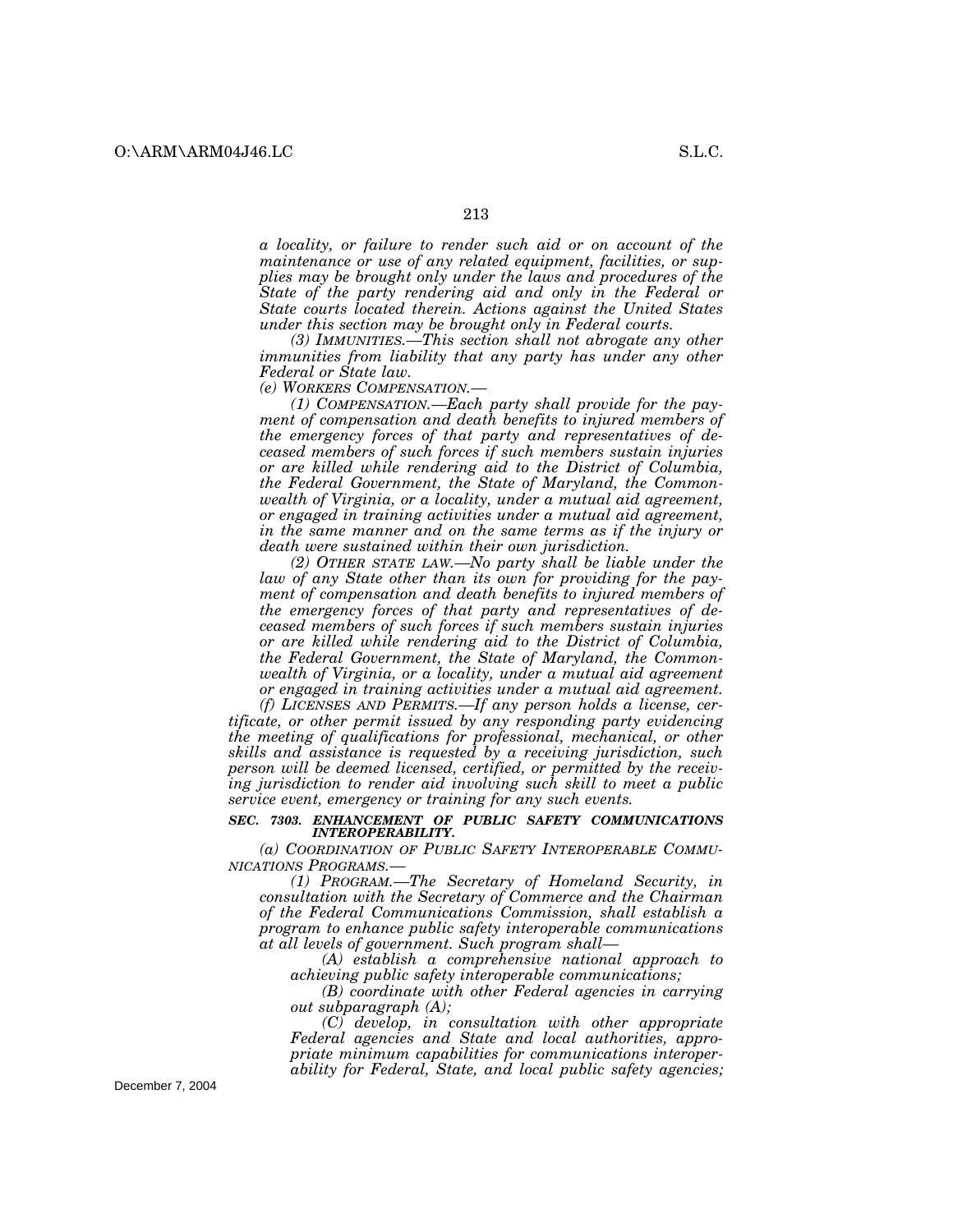*(D) accelerate, in consultation with other Federal agencies, including the National Institute of Standards and Technology, the private sector, and nationally recognized standards organizations as appropriate, the development of national voluntary consensus standards for public safety interoperable communications, recognizing—*

*(i) the value, life cycle, and technical capabilities of existing communications infrastructure;*

*(ii) the need for cross-border interoperability between States and nations;*

*(iii) the unique needs of small, rural communities; and*

*(iv) the interoperability needs for daily operations and catastrophic events;*

*(E) encourage the development and implementation of flexible and open architectures incorporating, where possible, technologies that currently are commercially available, with appropriate levels of security, for short-term and long-term solutions to public safety communications interoperability;*

*(F) assist other Federal agencies in identifying priorities for research, development, and testing and evaluation with regard to public safety interoperable communications;*

*(G) identify priorities within the Department of Homeland Security for research, development, and testing and evaluation with regard to public safety interoperable communications;*

*(H) establish coordinated guidance for Federal grant programs for public safety interoperable communications;*

*(I) provide technical assistance to State and local public safety agencies regarding planning, acquisition strategies, interoperability architectures, training, and other functions necessary to achieve public safety communications interoperability;*

*(J) develop and disseminate best practices to improve public safety communications interoperability; and*

*(K) develop appropriate performance measures and milestones to systematically measure the Nation's progress toward achieving public safety communications interoperability, including the development of national voluntary consensus standards.*

*(2) OFFICE FOR INTEROPERABILITY AND COMPATIBILITY.—*

*(A) ESTABLISHMENT OF OFFICE.—The Secretary may establish an Office for Interoperability and Compatibility within the Directorate of Science and Technology to carry out this subsection.*

*(B) FUNCTIONS.—If the Secretary establishes such office, the Secretary shall, through such office—*

*(i) carry out Department of Homeland Security responsibilities and authorities relating to the SAFECOM Program; and*

*(ii) carry out section 510 of the Homeland Security Act of 2002, as added by subsection (d).*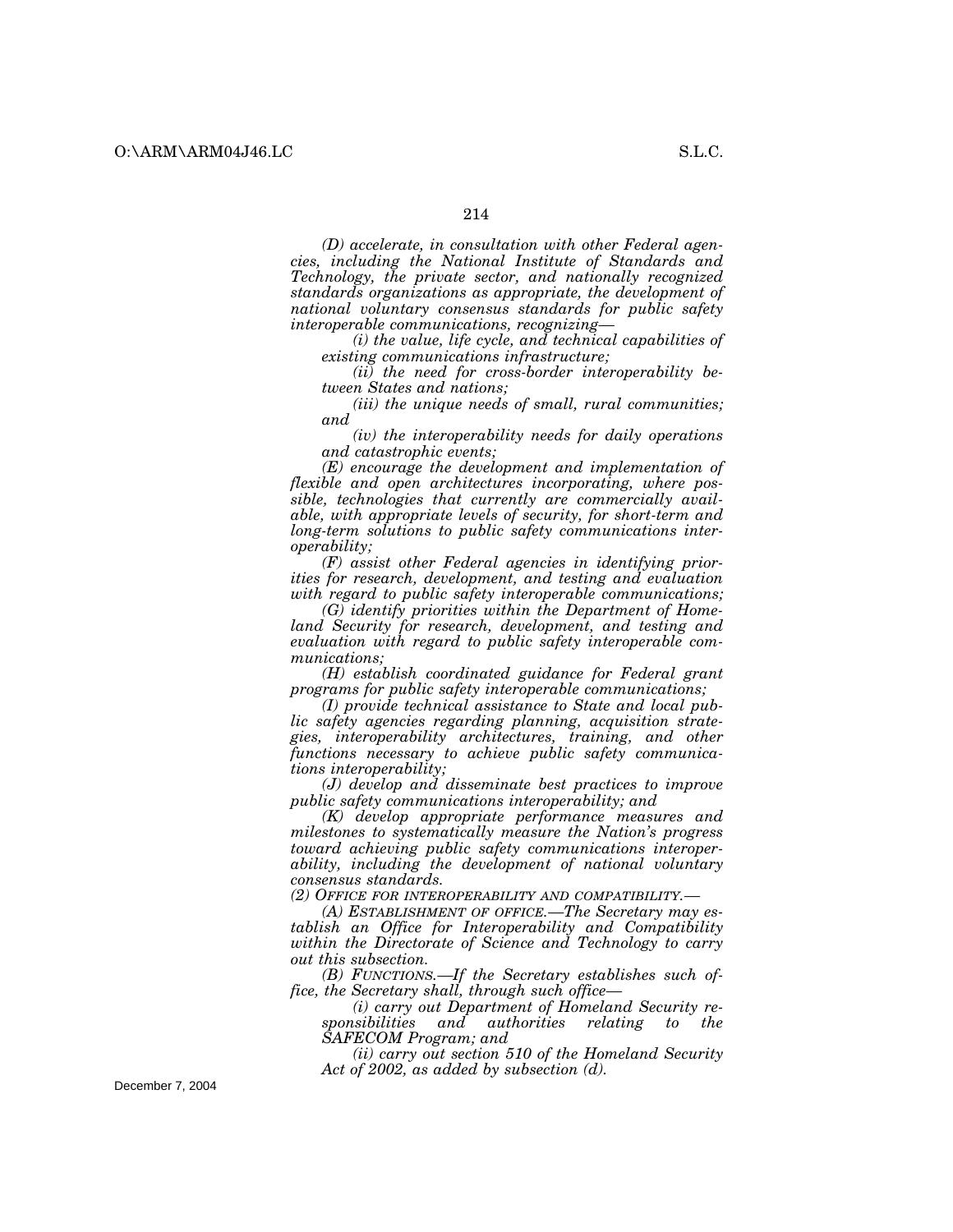*(3) AUTHORIZATION OF APPROPRIATIONS.—There are authorized to be appropriated to the Secretary to carry out this subsection—*

*(A) \$22,105,000 for fiscal year 2005;*

*(B) \$22,768,000 for fiscal year 2006;*

*(C) \$23,451,000 for fiscal year 2007;*

*(D) \$24,155,000 for fiscal year 2008; and*

*(E) \$24,879,000 for fiscal year 2009.*

*(b) REPORT.—Not later than 120 days after the date of enactment of this Act, the Secretary shall report to the Congress on Department of Homeland Security plans for accelerating the development of national voluntary consensus standards for public safety interoperable communications, a schedule of milestones for such development, and achievements of such development.*

*(c) INTERNATIONAL INTEROPERABILITY.—Not later than 18 months after the date of enactment of this Act, the President shall establish a mechanism for coordinating cross-border interoperability issues between—*

*(1) the United States and Canada; and*

*(2) the United States and Mexico.*

*(d) HIGH RISK AREA COMMUNICATIONS CAPABILITIES.—Title V of the Homeland Security Act of 2002 (6 U.S.C. 311 et seq.) is amended by adding at the end the following:*

### *''SEC. 510. URBAN AND OTHER HIGH RISK AREA COMMUNICATIONS CA-PABILITIES.*

*''(a) IN GENERAL.—The Secretary, in consultation with the Federal Communications Commission and the Secretary of Defense, and with appropriate governors, mayors, and other State and local government officials, shall provide technical guidance, training, and other assistance, as appropriate, to support the rapid establishment of consistent, secure, and effective interoperable communications capabilities in the event of an emergency in urban and other areas determined by the Secretary to be at consistently high levels of risk from terrorist attack.*

*''(b) MINIMUM CAPABILITIES.—The interoperable communications capabilities established under subsection (a) shall ensure the ability of all levels of government agencies, emergency response providers (as defined in section 2 of the Homeland Security Act of 2002 (6 U.S.C. 101)), and other organizations with emergency response capabilities—*

*''(1) to communicate with each other in the event of an emergency; and*

*''(2) to have appropriate and timely access to the Information Sharing Environment described in section 1016 of the National Security Intelligence Reform Act of 2004.''.*

*(e) MULTIYEAR INTEROPERABILITY GRANTS.—*

*(1) MULTIYEAR COMMITMENTS.—In awarding grants to any State, region, local government, or Indian tribe for the purposes of enhancing interoperable communications capabilities for emergency response providers, the Secretary may commit to obligate Federal assistance beyond the current fiscal year, subject to the limitations and restrictions in this subsection.*

*(2) RESTRICTIONS.—*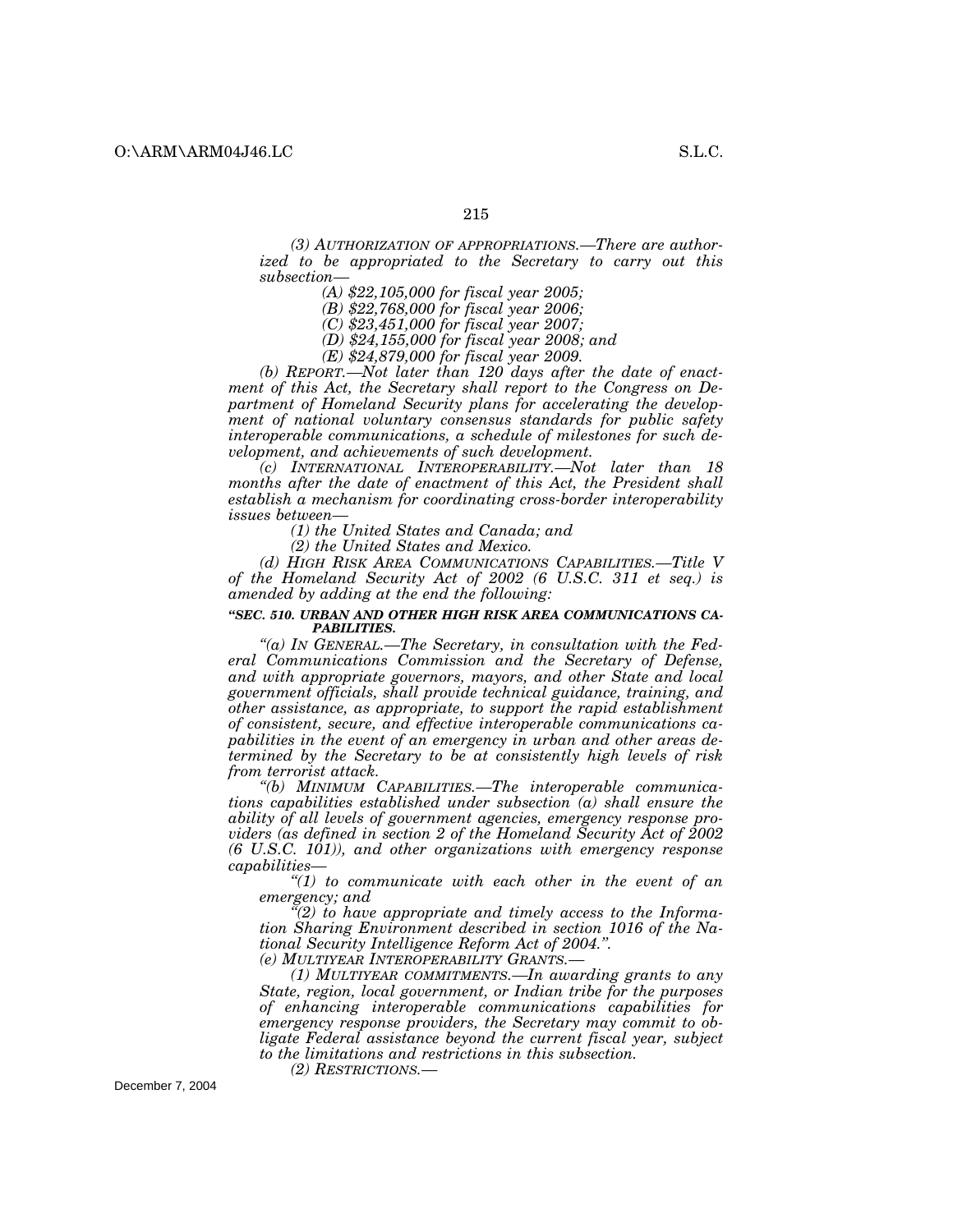*(A) TIME LIMIT.—No multiyear interoperability commitment may exceed 3 years in duration.*

*(B) AMOUNT OF COMMITTED FUNDS.—The total amount of assistance the Secretary has committed to obligate for any future fiscal year under paragraph (1) may not exceed \$150,000,000.*

*(3) LETTERS OF INTENT.— (A) ISSUANCE.—Pursuant to paragraph (1), the Secretary may issue a letter of intent to an applicant committing to obligate from future budget authority an amount, not more than the Federal Government's share of the project's cost, for an interoperability communications project (including interest costs and costs of formulating the project).*

*(B) SCHEDULE.—A letter of intent under this paragraph shall establish a schedule under which the Secretary will reimburse the applicant for the Federal Government's share of the project's costs, as amounts become available, if the applicant, after the Secretary issues the letter, carries out the project before receiving amounts under a grant issued by the Secretary.*

*(C) NOTICE TO SECRETARY.—An applicant that is issued a letter of intent under this subsection shall notify the Secretary of the applicant's intent to carry out a project pursuant to the letter before the project begins.*

*(D) NOTICE TO CONGRESS.—The Secretary shall transmit a written notification to the Congress no later than 3 days before the issuance of a letter of intent under this section.*

*(E) LIMITATIONS.—A letter of intent issued under this section is not an obligation of the Government under section 1501 of title 31, United States Code, and is not deemed to be an administrative commitment for financing. An obligation or administrative commitment may be made only as amounts are provided in authorization and appropriations laws.*

*(F) STATUTORY CONSTRUCTION.—Nothing in this subsection shall be construed—*

*(i) to prohibit the obligation of amounts pursuant to a letter of intent under this subsection in the same fiscal year as the letter of intent is issued; or*

*(ii) to apply to, or replace, Federal assistance intended for interoperable communications that is not provided pursuant to a commitment under this subsection.*

*(f) INTEROPERABLE COMMUNICATIONS PLANS.—Any applicant requesting funding assistance from the Secretary for interoperable communications for emergency response providers shall submit an Interoperable Communications Plan to the Secretary for approval. Such a plan shall—*

*(1) describe the current state of communications interoperability in the applicable jurisdictions among Federal, State, and local emergency response providers and other relevant private resources;*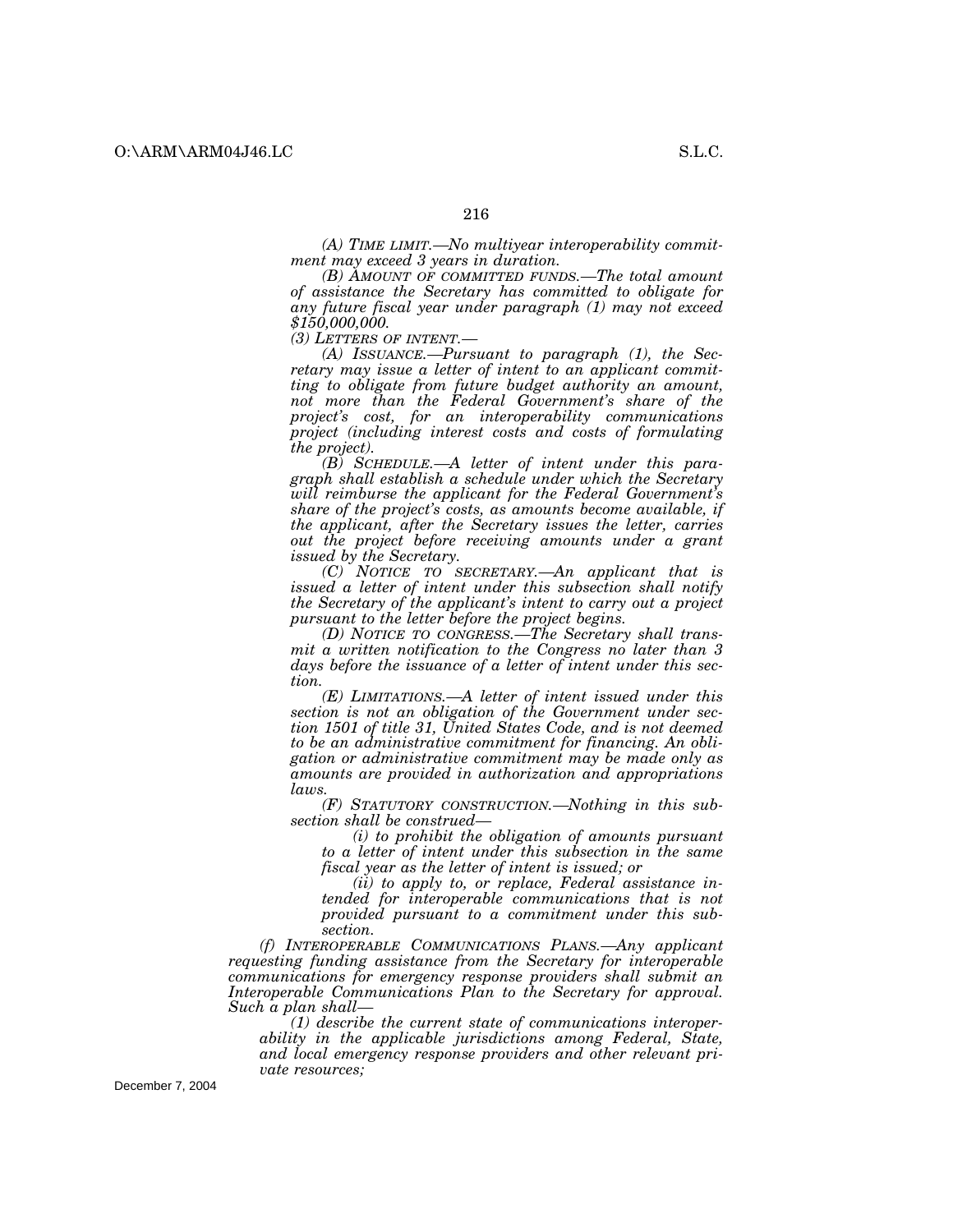*(2) describe the available and planned use of public safety frequency spectrum and resources for interoperable communications within such jurisdictions;*

*(3) describe how the planned use of spectrum and resources for interoperable communications is compatible with surrounding capabilities and interoperable communications plans of Federal, State, and local governmental entities, military installations, foreign governments, critical infrastructure, and other relevant entities;*

*(4) include a 5-year plan for the dedication of Federal, State, and local government and private resources to achieve a consistent, secure, and effective interoperable communications system, including planning, system design and engineering, testing and technology development, procurement and installation, training, and operations and maintenance; and*

*(5) describe how such 5-year plan meets or exceeds any applicable standards and grant requirements established by the Secretary.*

*(g) DEFINITIONS.—In this section:*

*(1) INTEROPERABLE COMMUNICATIONS.—The term ''interoperable communications'' means the ability of emergency response providers and relevant Federal, State, and local government agencies to communicate with each other as necessary, through a dedicated public safety network utilizing information technology systems and radio communications systems, and to exchange voice, data, or video with one another on demand, in real time, as necessary.*

*(2) EMERGENCY RESPONSE PROVIDERS.—The term ''emergency response providers'' has the meaning that term has under section 2 of the Homeland Security Act of 2002 (6 U.S.C. 101). (h) CLARIFICATION OF RESPONSIBILITY FOR INTEROPERABLE*

*COMMUNICATIONS.—*

*(1) UNDER SECRETARY FOR EMERGENCY PREPAREDNESS AND RESPONSE.—Section 502(7) of the Homeland Security Act of 2002 (6 U.S.C. 312(7)) is amended—*

*(A) by striking ''developing comprehensive programs for developing interoperative communications technology, and''; and*

*(B) by striking ''such'' and inserting ''interoperable communications''.*

*(2) OFFICE FOR DOMESTIC PREPAREDNESS.—Section 430(c) of such Act (6 U.S.C. 238(c)) is amended—*

*(A) in paragraph (7) by striking ''and'' after the semicolon;*

*(B) in paragraph (8) by striking the period and inserting ''; and''; and*

*(C) by adding at the end the following:*

*''(9) helping to ensure the acquisition of interoperable communication technology by State and local governments and emergency response providers.''.*

*(i) SENSE OF CONGRESS REGARDING INTEROPERABLE COMMU-NICATIONS.—*

*(1) FINDING.—The Congress finds that—*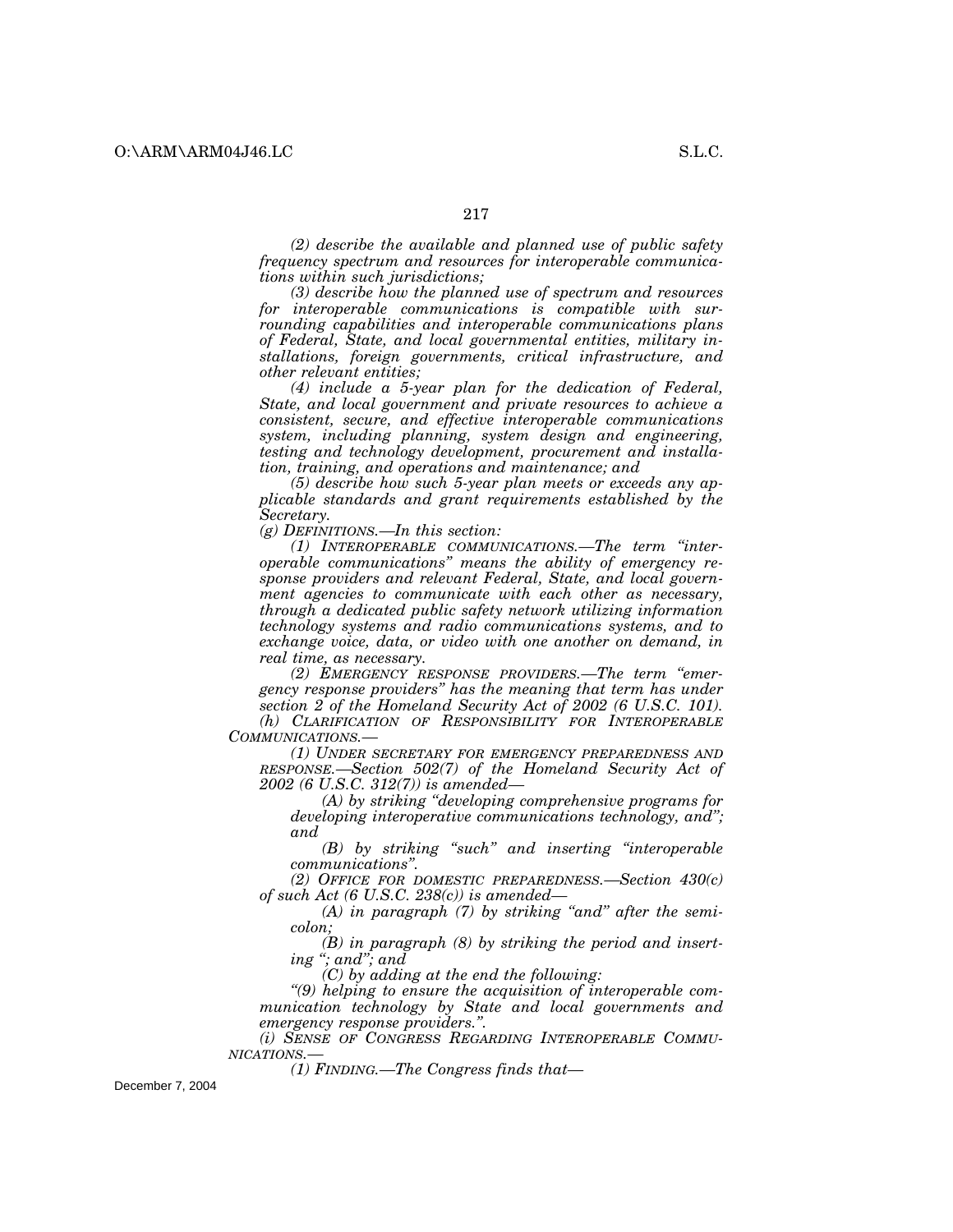*(A) many first responders working in the same jurisdiction or in different jurisdictions cannot effectively and efficiently communicate with one another; and*

*(B) their inability to do so threatens the public's safety and may result in unnecessary loss of lives and property. (2) SENSE OF CONGRESS.—It is the sense of Congress that interoperable emergency communications systems and radios should continue to be deployed as soon as practicable for use by the first responder community, and that upgraded and new digital communications systems and new digital radios must meet prevailing national, voluntary consensus standards for interoperability.*

#### *SEC. 7304. REGIONAL MODEL STRATEGIC PLAN PILOT PROJECTS.*

*(a) PILOT PROJECTS.—Consistent with sections 302 and 430 of the Homeland Security Act of 2002 (6 U.S.C. 182, 238), not later than 90 days after the date of enactment of this Act, the Secretary of Homeland Security shall establish not fewer than 2 pilot projects in high threat urban areas or regions that are likely to implement a national model strategic plan.*

*(b) PURPOSES.—The purposes of the pilot projects required by this section shall be to develop a regional strategic plan to foster interagency communication in the area in which it is established and coordinate the gathering of all Federal, State, and local first responders in that area, consistent with the national strategic plan developed by the Department of Homeland Security.*

*(c) SELECTION CRITERIA.—In selecting urban areas for the location of pilot projects under this section, the Secretary shall consider—*

*(1) the level of risk to the area, as determined by the Department of Homeland Security;*

*(2) the number of Federal, State, and local law enforcement agencies located in the area;*

*(3) the number of potential victims from a large scale terrorist attack in the area; and*

*(4) such other criteria reflecting a community's risk and vulnerability as the Secretary determines is appropriate.*

*(d) INTERAGENCY ASSISTANCE.—The Secretary of Homeland Security shall consult with the Secretary of Defense as necessary for the development of the pilot projects required by this section, including examining relevant standards, equipment, and protocols in order to improve interagency communication among first responders.*

*(e) REPORTS TO CONGRESS.—The Secretary of Homeland Security shall submit to Congress—*

*(1) an interim report regarding the progress of the interagency communications pilot projects required by this section 6 months after the date of enactment of this Act; and*

*(2) a final report 18 months after that date of enactment. (f) FUNDING.—There are authorized to be made available to the Secretary of Homeland Security, such sums as may be necessary to carry out this section.*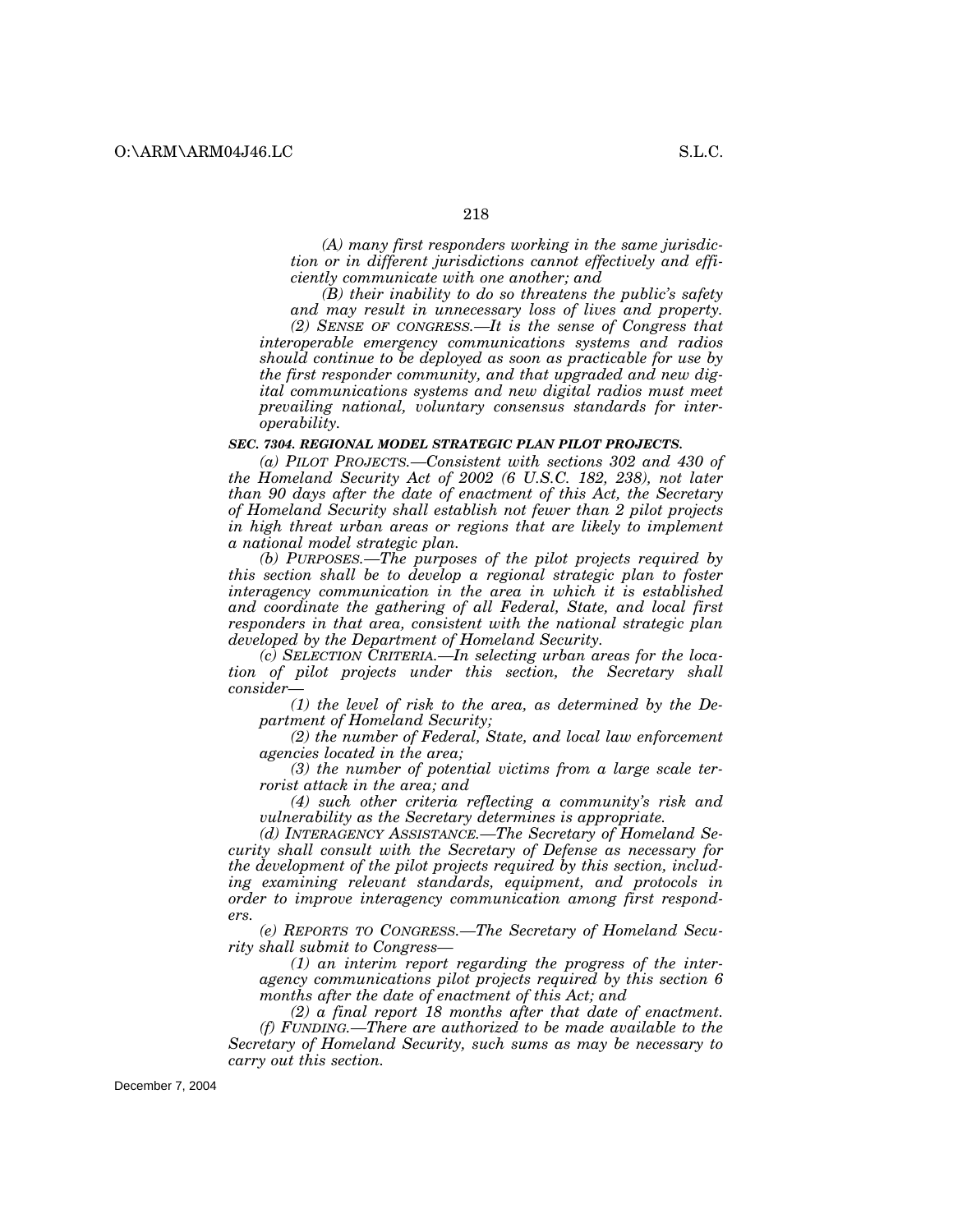#### 219

#### *SEC. 7305. PRIVATE SECTOR PREPAREDNESS.*

*(a) FINDINGS.—Consistent with the report of the National Commission on Terrorist Attacks Upon the United States, Congress makes the following findings:*

*(1) Private sector organizations own 85 percent of the Nation's critical infrastructure and employ the vast majority of the Nation's workers.*

*(2) Preparedness in the private sector and public sector for rescue, restart and recovery of operations should include, as appropriate—*

*(A) a plan for evacuation;*

*(B) adequate communications capabilities; and*

*(C) a plan for continuity of operations.*

*(3) The American National Standards Institute recommends a voluntary national preparedness standard for the private sector based on the existing American National Standard on Disaster/Emergency Management and Business Continuity Programs (NFPA 1600), with appropriate modifications. This standard establishes a common set of criteria and terminology for preparedness, disaster management, emergency management, and business continuity programs.*

*(4) The mandate of the Department of Homeland Security extends to working with the private sector, as well as government entities.*

*(b) SENSE OF CONGRESS ON PRIVATE SECTOR PREPAREDNESS.— It is the sense of Congress that the Secretary of Homeland Security should promote, where appropriate, the adoption of voluntary national preparedness standards such as the private sector preparedness standard developed by the American National Standards Institute and based on the National Fire Protection Association 1600 Standard on Disaster/Emergency Management and Business Continuity Programs.*

#### *SEC. 7306. CRITICAL INFRASTRUCTURE AND READINESS ASSESS-MENTS.*

*(a) FINDINGS.—Congress makes the following findings:*

*(1) Under section 201 of the Homeland Security Act of 2002 (6 U.S.C 121), the Department of Homeland Security, through the Under Secretary for Information Analysis and Infrastructure Protection, has the responsibility—*

*(A) to carry out comprehensive assessments of the vulnerabilities of the key resources and critical infrastructure of the United States, including the performance of risk assessments to determine the risks posed by particular types of terrorist attacks within the United States;*

*(B) to identify priorities for protective and supportive measures; and*

*(C) to develop a comprehensive national plan for securing the key resources and critical infrastructure of the United States.*

*(2) Under Homeland Security Presidential Directive 7, issued on December 17, 2003, the Secretary of Homeland Security was given 1 year to develop a comprehensive plan to identify, prioritize, and coordinate the protection of critical infrastructure and key resources.*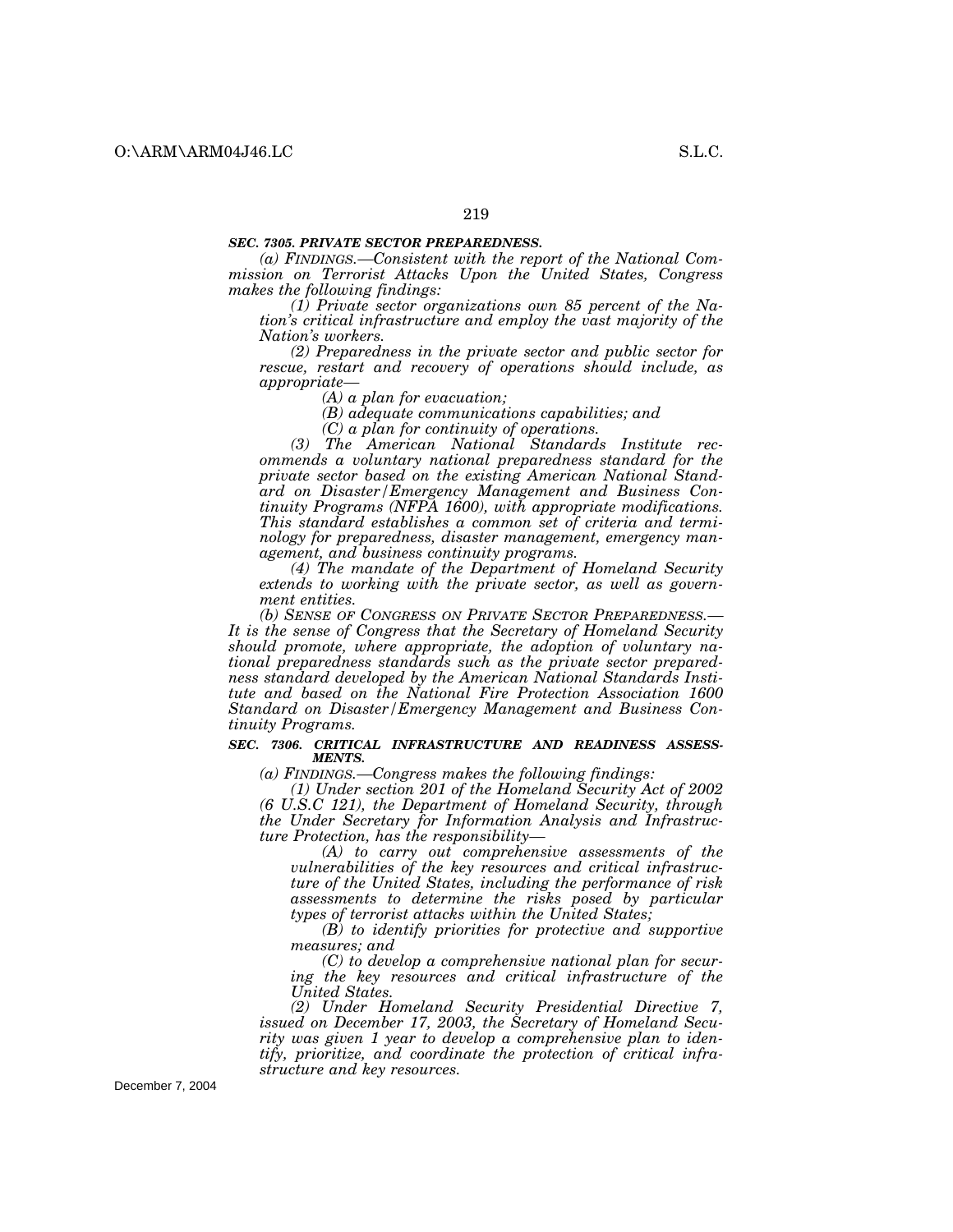*(3) The report of the National Commission on Terrorist Attacks Upon the United States recommended that the Secretary of Homeland Security should—*

*(A) identify those elements of the United States' transportation, energy, communications, financial, and other institutions that need to be protected;*

*(B) develop plans to protect that infrastructure; and*

*(C) exercise mechanisms to enhance preparedness.*

*(b) REPORTS ON RISK ASSESSMENT AND READINESS.—Not later than 180 days after the date of enactment of this Act, and in conjunction with the reporting requirements of Public Law 108–330, the Secretary of Homeland Security shall submit a report to Congress on—*

*(1) the Department of Homeland Security's progress in completing vulnerability and risk assessments of the Nation's critical infrastructure;*

*(2) the adequacy of the Government's plans to protect such infrastructure; and*

*(3) the readiness of the Government to respond to threats against the United States.*

#### *SEC. 7307. NORTHERN COMMAND AND DEFENSE OF THE UNITED STATES HOMELAND.*

*It is the sense of Congress that the Secretary of Defense should regularly assess the adequacy of the plans and strategies of the United States Northern Command with a view to ensuring that the United States Northern Command is prepared to respond effectively to all military and paramilitary threats within the United States, should it be called upon to do so by the President.*

#### *SEC. 7308. EFFECTIVE DATE.*

*Notwithstanding any other provision of this Act, this subtitle shall take effect on the date of enactment of this Act.*

## *Subtitle D—Homeland Security*

#### *SEC. 7401. SENSE OF CONGRESS ON FIRST RESPONDER FUNDING.*

*It is the sense of Congress that Congress must pass legislation in the first session of the 109th Congress to reform the system for distributing grants to enhance State and local government prevention of, preparedness for, and response to acts of terrorism.*

#### *SEC. 7402. COORDINATION OF INDUSTRY EFFORTS.*

*Section 102(f) of the Homeland Security Act of 2002 (Public Law 107–296; 6 U.S.C. 112(f)) is amended—*

*(1) in paragraph (6), by striking ''and'' at the end;*

*(2) in paragraph (7), by striking the period at the end and inserting a semicolon; and*

*(3) by adding at the end the following:*

*''(8) coordinating industry efforts, with respect to functions of the Department of Homeland Security, to identify private sector resources and capabilities that could be effective in supplementing Federal, State, and local government agency efforts to prevent or respond to a terrorist attack;*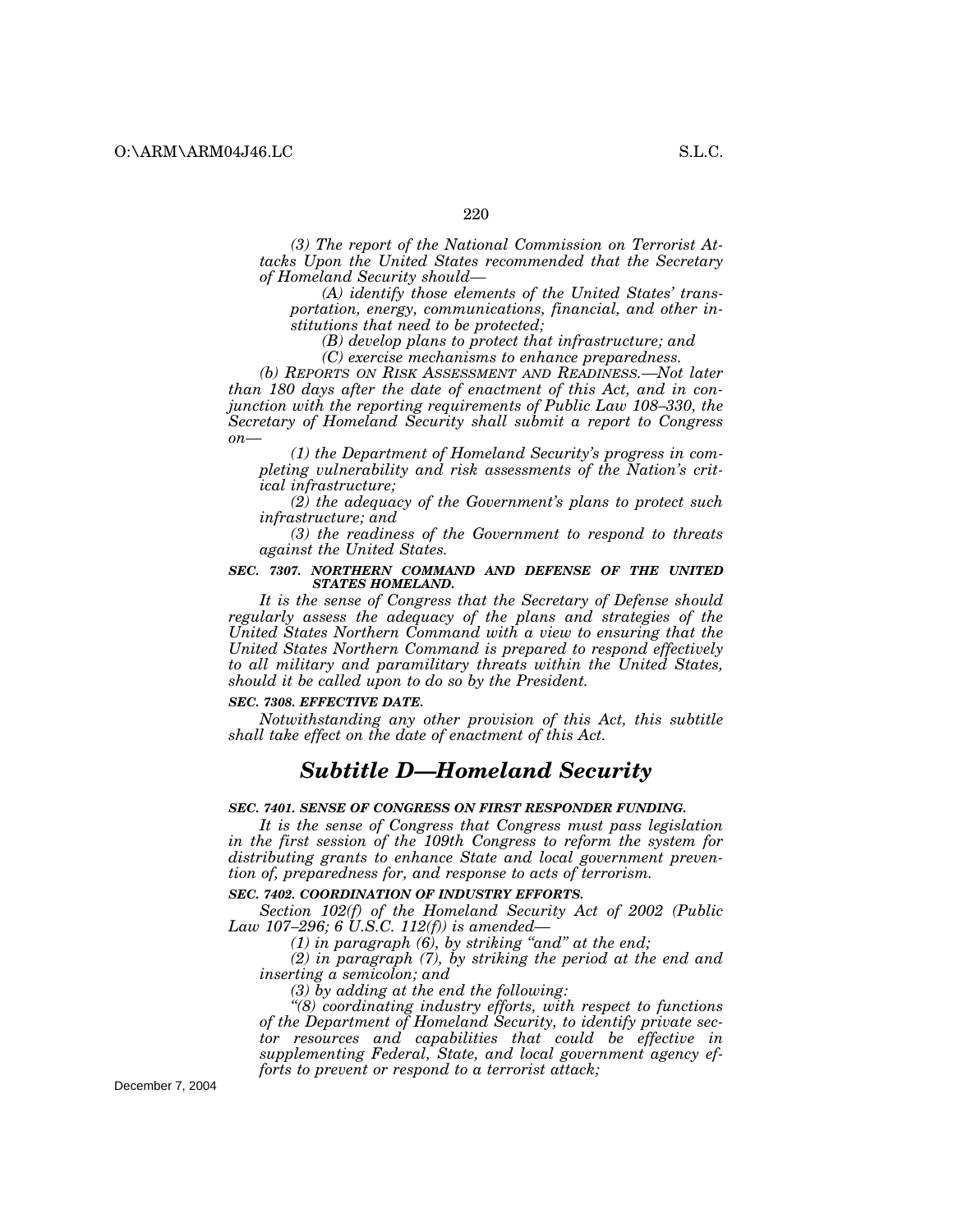*''(9) coordinating with the Directorate of Border and Transportation Security and the Assistant Secretary for Trade Development of the Department of Commerce on issues related to the travel and tourism industries; and*

*''(10) consulting with the Office of State and Local Government Coordination and Preparedness on all matters of concern to the private sector, including the tourism industry.''.*

#### *SEC. 7403. STUDY REGARDING NATIONWIDE EMERGENCY NOTIFICA-TION SYSTEM.*

*(a) STUDY.—The Secretary of Homeland Security, in cooordination with the Chairman of the Federal Communications Commission, and in consultation with the heads of other appropriate Federal agencies and representatives of providers and participants in the telecommunications industry, shall conduct a study to determine whether it is cost-effective, efficient, and feasible to establish and implement an emergency telephonic alert notification system that will—*

*(1) alert persons in the United States of imminent or current hazardous events caused by acts of terrorism; and*

*(2) provide information to individuals regarding appropriate measures that may be undertaken to alleviate or minimize threats to their safety and welfare posed by such events. (b) TECHNOLOGIES TO CONSIDER.—In conducting the study, the*

*Secretary shall consider the use of the telephone, wireless communications, and other existing communications networks to provide such notification.*

*(c) REPORT.—Not later than 9 months after the date of enactment of this Act, the Secretary shall submit to Congress a report regarding the conclusions of the study.*

#### *SEC. 7404. PILOT STUDY TO MOVE WARNING SYSTEMS INTO THE MOD-ERN DIGITAL AGE.*

*(a) PILOT STUDY.—The Secretary of Homeland Security, from funds made available for improving the national system to notify the general public in the event of a terrorist attack, and in consultation with the Attorney General, the Secretary of Transportation, the heads of other appropriate Federal agencies, the National Association of State Chief Information Officers, and other stakeholders with respect to public warning systems, shall conduct a pilot study under which the Secretary of Homeland Security may issue public warnings regarding threats to homeland security using a warning system that is similar to the AMBER Alert communications network.*

*(b) REPORT.—Not later than 9 months after the date of enactment of this Act, the Secretary of Homeland Security shall submit to Congress a report regarding the findings, conclusions, and recommendations of the pilot study.*

*(c) PROHIBITION ON USE OF HIGHWAY TRUST FUND.—No funds derived from the Highway Trust Fund may be transferred to, made available to, or obligated by the Secretary of Homeland Security to carry out this section*

#### *SEC. 7405. REQUIRED COORDINATION.*

*The Secretary of Homeland Security shall ensure that there is effective and ongoing coordination of Federal efforts to prevent, prepare for, and respond to acts of terrorism and other major disasters*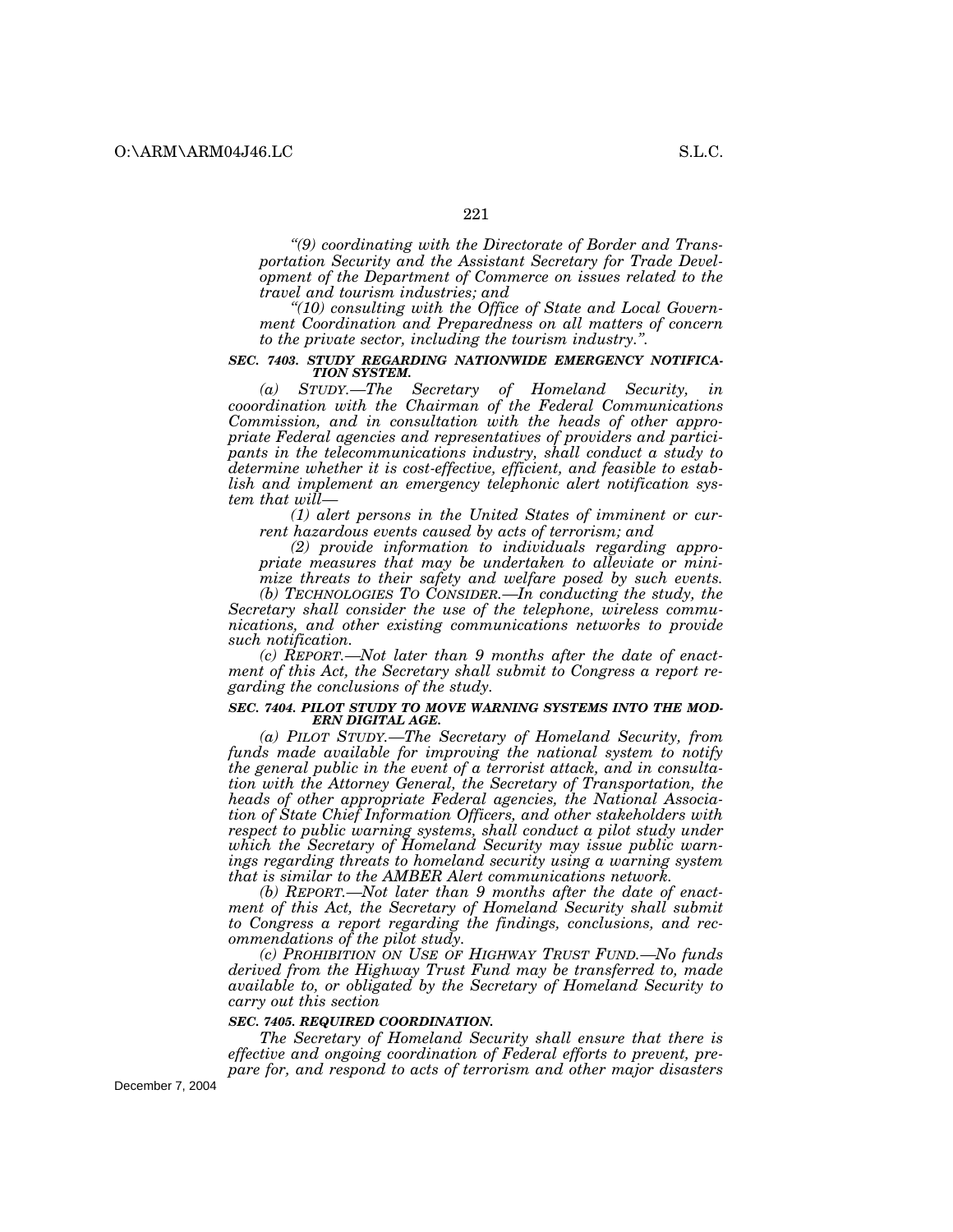*and emergencies among the divisions of the Department of Homeland Security, including the Directorate of Emergency Preparedness and Response and the Office for State and Local Government Coordination and Preparedness.*

#### *SEC. 7406. EMERGENCY PREPAREDNESS COMPACTS.*

*Section 611(h) of the Robert T. Stafford Disaster Relief and Emergency Assistance Act (42 U.S.C. 5196(h)) is amended—*

*(1) by redesignating paragraphs (1), (2), and (3) as paragraphs (2), (3), and (4), respectively;*

*(2) by indenting paragraph (2) (as so redesignated); and*

*(3) by striking the subsection designation and heading and inserting the following:*

*''(h) EMERGENCY PREPAREDNESS COMPACTS.—(1) The Director shall establish a program supporting the development of emergency preparedness compacts for acts of terrorism, disasters, and emergencies throughout the Nation, by—*

*''(A) identifying and cataloging existing emergency preparedness compacts for acts of terrorism, disasters, and emergencies at the State and local levels of government;*

*''(B) disseminating to State and local governments examples of best practices in the development of emergency preparedness compacts and models of existing emergency preparedness compacts, including agreements involving interstate jurisdictions; and*

*''(C) completing an inventory of Federal response capabilities for acts of terrorism, disasters, and emergencies, making such inventory available to appropriate Federal, State, and local government officials, and ensuring that such inventory is as current and accurate as practicable.''.*

#### *SEC. 7407. RESPONSIBILITIES OF COUNTERNARCOTICS OFFICE.*

*(a) AMENDMENT.—Section 878 of the Homeland Security Act of 2002 (6 U.S.C. 458) is amended to read as follows:*

#### *''SEC. 878. OFFICE OF COUNTERNARCOTICS ENFORCEMENT.*

*''(a) OFFICE.—There is established in the Department an Office of Counternarcotics Enforcement, which shall be headed by a Director appointed by the President, by and with the advice and consent of the Senate.*

*''(b) ASSIGNMENT OF PERSONNEL.—*

*''(1) IN GENERAL.—The Secretary shall assign permanent staff to the Office, consistent with effective management of Department resources.*

*''(2) LIAISONS.—The Secretary shall designate senior employees from each appropriate subdivision of the Department that has significant counternarcotics responsibilities to act as a liaison between that subdivision and the Office of Counternarcotics Enforcement.*

*''(c) LIMITATION ON CONCURRENT EMPLOYMENT.—Except as provided in subsection (d), the Director of the Office of Counternarcotics Enforcement shall not be employed by, assigned to, or serve as the head of, any other branch of the Federal Government, any State or local government, or any subdivision of the Department other than the Office of Counternarcotics Enforcement.*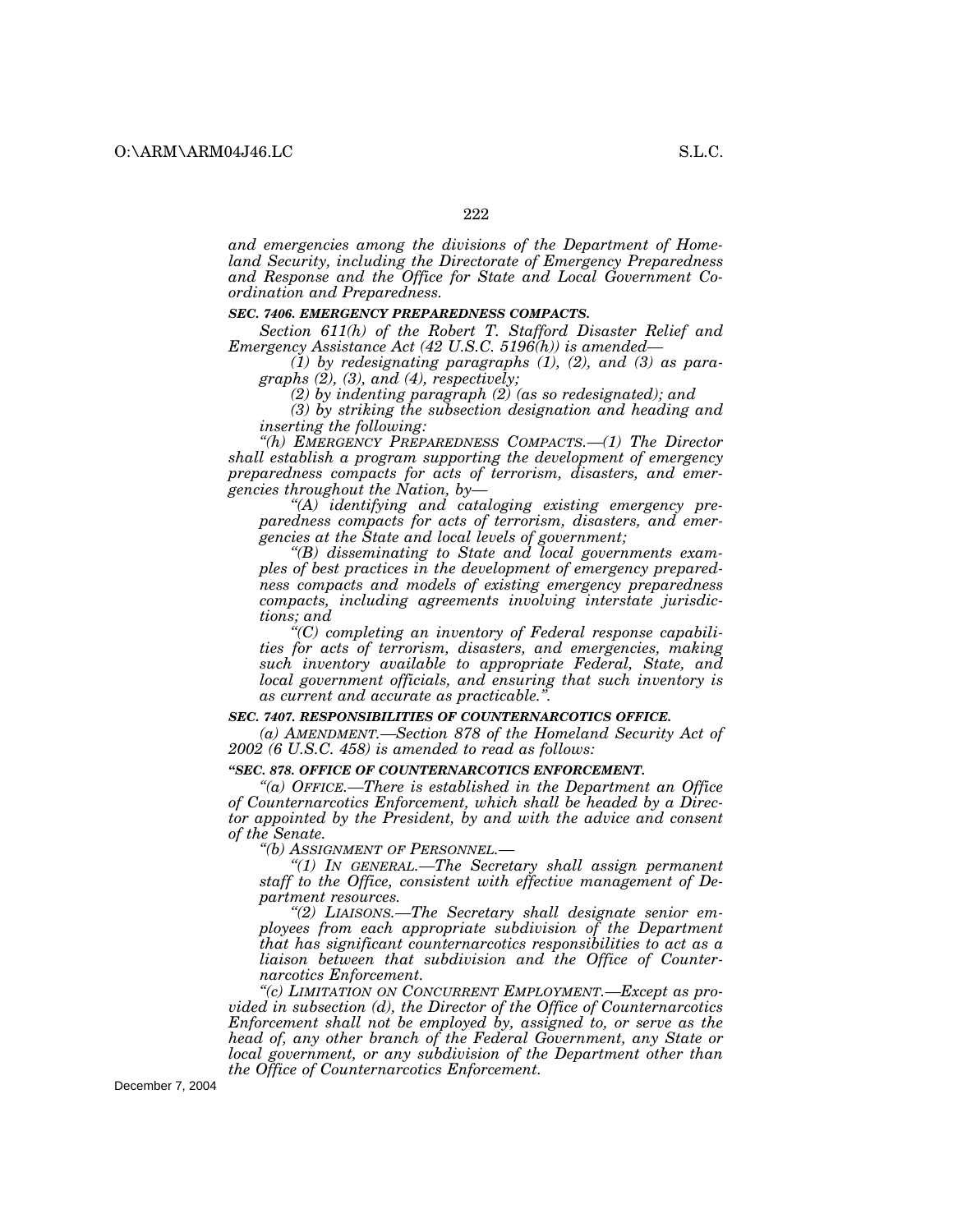*''(d) ELIGIBILITY TO SERVE AS THE UNITED STATES INTERDIC- TION COORDINATOR.—The Director of the Office of Counternarcotics Enforcement may be appointed as the United States Interdiction Coordinator by the Director of the Office of National Drug Control Policy, and shall be the only person at the Department eligible to be so appointed.*

*''(e) RESPONSIBILITIES.—The Secretary shall direct the Director of the Office of Counternarcotics Enforcement—*

*''(1) to coordinate policy and operations within the Department, between the Department and other Federal departments and agencies, and between the Department and State and local agencies with respect to stopping the entry of illegal drugs into the United States;*

*''(2) to ensure the adequacy of resources within the Department for stopping the entry of illegal drugs into the United States;*

*''(3) to recommend the appropriate financial and personnel resources necessary to help the Department better fulfill its responsibility to stop the entry of illegal drugs into the United States;*

*''(4) within the Joint Terrorism Task Force construct to track and sever connections between illegal drug trafficking and terrorism; and*

*''(5) to be a representative of the Department on all task forces, committees, or other entities whose purpose is to coordinate the counternarcotics enforcement activities of the Department and other Federal, State or local agencies.*

*''(f) SAVINGS CLAUSE.—Nothing in this section shall be construed to authorize direct control of the operations conducted by the Directorate of Border and Transportation Security, the Coast Guard, or joint terrorism task forces.*

*''(g) REPORTS TO CONGRESS.— ''(1) ANNUAL BUDGET REVIEW.—The Director of the Office of Counternarcotics Enforcement shall, not later than 30 days after the submission by the President to Congress of any request for expenditures for the Department, submit to the Committees on Appropriations and the authorizing committees of jurisdiction of the House of Representatives and the Senate a review and evaluation of such request. The review and evaluation shall—*

*''(A) identify any request or subpart of any request that affects or may affect the counternarcotics activities of the Department or any of its subdivisions, or that affects the ability of the Department or any subdivision of the Department to meet its responsibility to stop the entry of illegal drugs into the United States;*

*''(B) describe with particularity how such requested funds would be or could be expended in furtherance of counternarcotics activities; and*

*''(C) compare such requests with requests for expenditures and amounts appropriated by Congress in the previous fiscal year.*

*''(2) EVALUATION OF COUNTERNARCOTICS ACTIVITIES.—The Director of the Office of Counternarcotics Enforcement shall, not*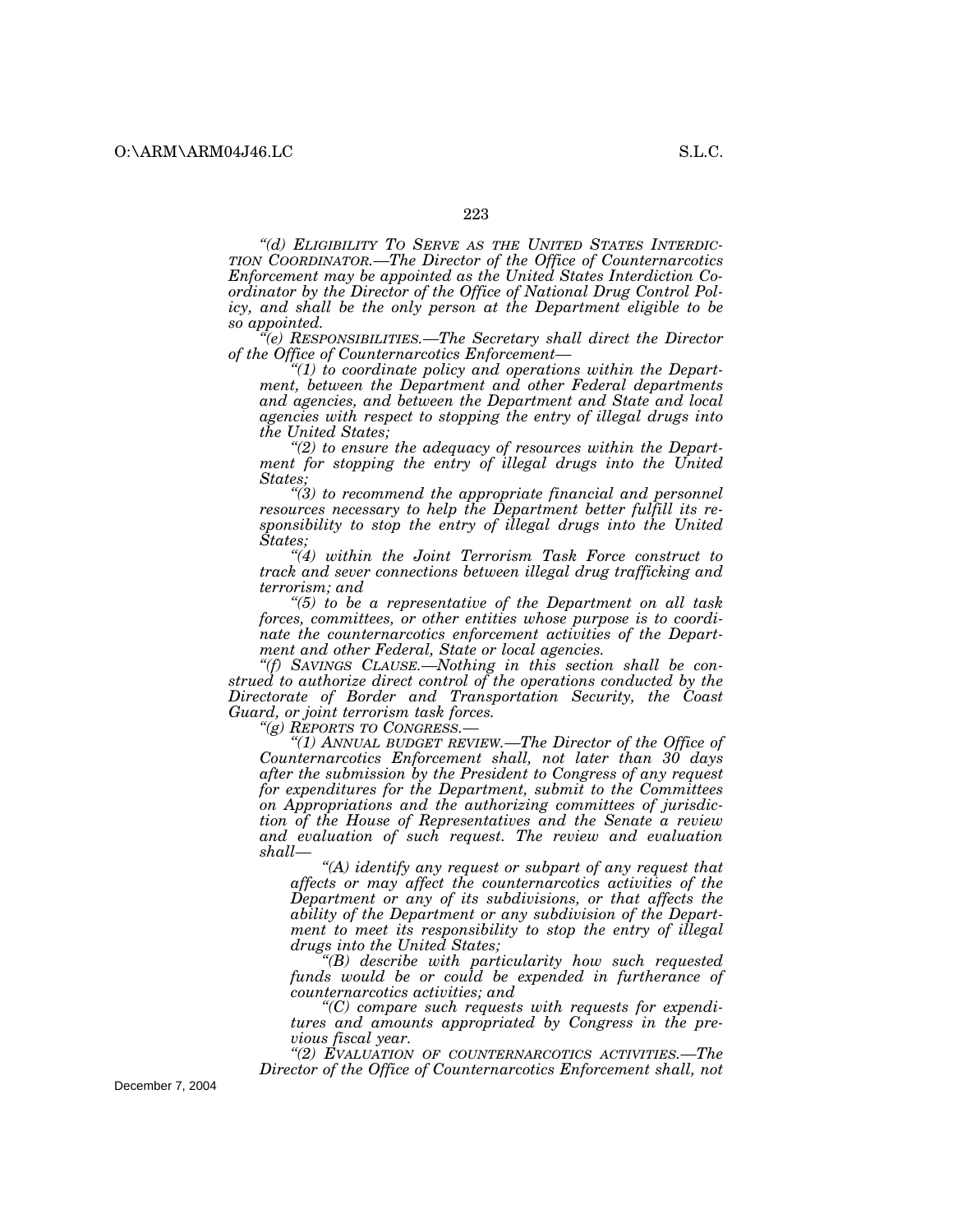*later than February 1 of each year, submit to the Committees on Appropriations and the authorizing committees of jurisdiction of the House of Representatives and the Senate a review and evaluation of the counternarcotics activities of the Department for the previous fiscal year. The review and evaluation shall—*

*''(A) describe the counternarcotics activities of the Department and each subdivision of the Department (whether individually or in cooperation with other subdivisions of the Department, or in cooperation with other branches of the Federal Government or with State or local agencies), including the methods, procedures, and systems (including computer systems) for collecting, analyzing, sharing, and disseminating information concerning narcotics activity within the Department and between the Department and other Federal, State, and local agencies;*

*''(B) describe the results of those activities, using quantifiable data whenever possible;*

*''(C) state whether those activities were sufficient to meet the responsibility of the Department to stop the entry of illegal drugs into the United States, including a description of the performance measures of effectiveness that were used in making that determination; and*

*''(D) recommend, where appropriate, changes to those activities to improve the performance of the Department in meeting its responsibility to stop the entry of illegal drugs into the United States.*

*''(3) CLASSIFIED OR LAW ENFORCEMENT SENSITIVE INFORMA-TION.—Any content of a review and evaluation described in the reports required in this subsection that involves information classified under criteria established by an Executive order, or whose public disclosure, as determined by the Secretary, would be detrimental to the law enforcement or national security activities of the Department or any other Federal, State, or local agency, shall be presented to Congress separately from the rest of the review and evaluation.''.*

*(b) CONFORMING AMENDMENTS.—Section 103(a) of the Homeland Security Act of 2002 (6 U.S.C. 113(a)) is amended—*

*(1) by redesignating paragraphs (8) and (9) as paragraphs (9) and (10), respectively; and*

*(2) by inserting after paragraph (7) the following:*

*''(8) A Director of the Office of Counternarcotics Enforcement.''.*

*(c) AUTHORIZATION OF APPROPRIATIONS.—Of the amounts appropriated for the Department of Homeland Security for Departmental management and operations for fiscal year 2005, there is authorized up to \$6,000,000 to carry out section 878 of the Department of Homeland Security Act of 2002.*

#### *SEC. 7408. USE OF COUNTERNARCOTICS ENFORCEMENT ACTIVITIES IN CERTAIN EMPLOYEE PERFORMANCE APPRAISALS.*

*(a) IN GENERAL.—Subtitle E of title VIII of the Homeland Security Act of 2002 (6 U.S.C. 411 et seq.) is amended by adding at the end the following:*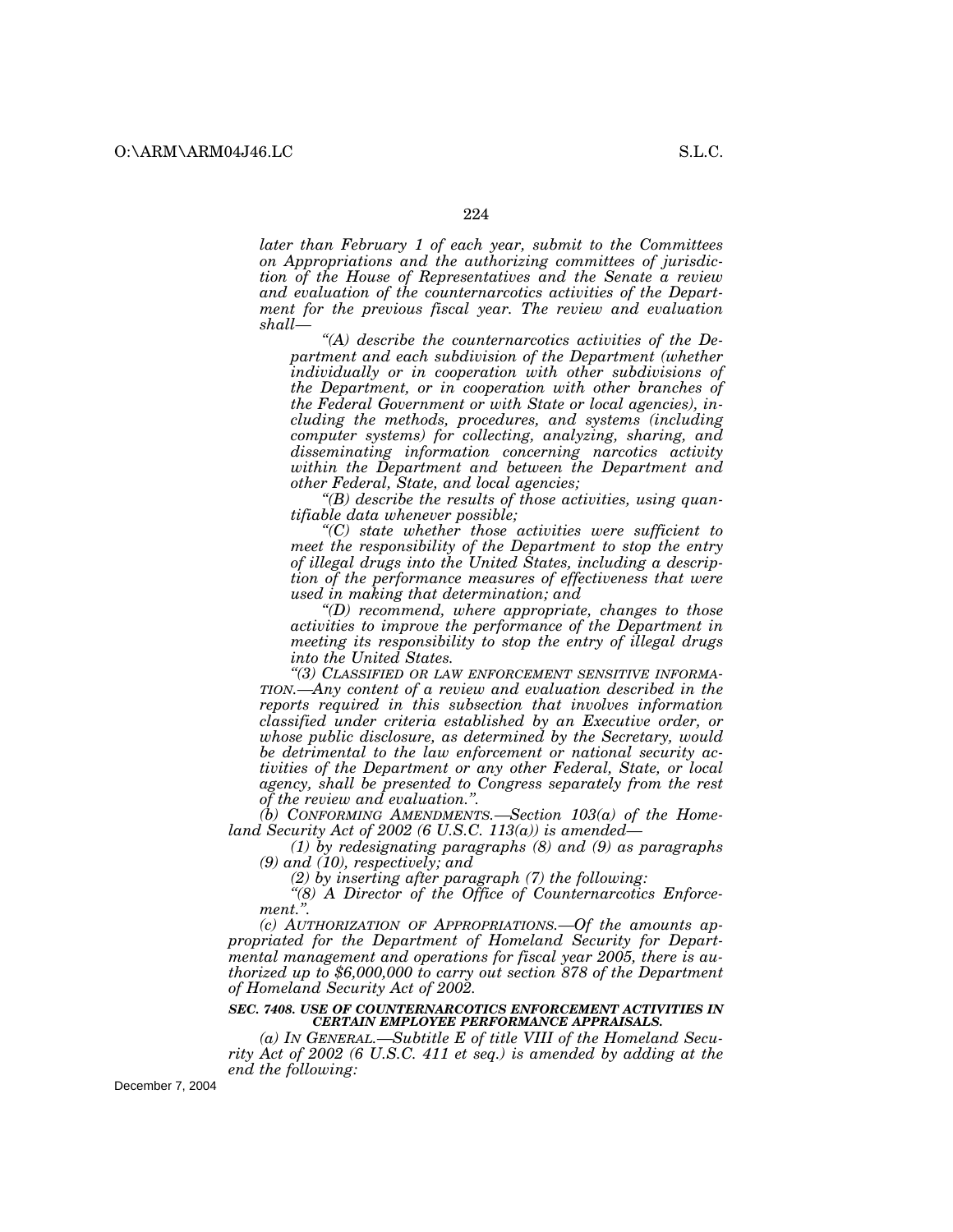#### *''SEC. 843. USE OF COUNTERNARCOTICS ENFORCEMENT ACTIVITIES IN CERTAIN EMPLOYEE PERFORMANCE APPRAISALS.*

*''(a) IN GENERAL.—Each subdivision of the Department that is a National Drug Control Program Agency shall include as one of the criteria in its performance appraisal system, for each employee directly or indirectly involved in the enforcement of Federal, State, or local narcotics laws, the performance of that employee with respect to the enforcement of Federal, State, or local narcotics laws, relying to the greatest extent practicable on objective performance measures, including—*

*''(1) the contribution of that employee to seizures of narcotics and arrests of violators of Federal, State, or local narcotics laws; and*

*''(2) the degree to which that employee cooperated with or contributed to the efforts of other employees, either within the Department or other Federal, State, or local agencies, in counternarcotics enforcement.*

*''(b) DEFINITIONS.—For purposes of this section—*

*''(1) the term 'National Drug Control Program Agency' means—*

*''(A) a National Drug Control Program Agency, as defined in section 702(7) of the Office of National Drug Control Policy Reauthorization Act of 1998 (as last in effect); and*

*''(B) any subdivision of the Department that has a significant counternarcotics responsibility, as determined by—*

*''(i) the counternarcotics officer, appointed under section 878; or*

*''(ii) if applicable, the counternarcotics officer's successor in function (as determined by the Secretary); and*

*''(2) the term 'performance appraisal system' means a system under which periodic appraisals of job performance of employees are made, whether under chapter 43 of title 5, United States Code, or otherwise.''.*

*(b) CLERICAL AMENDMENT.—The table of contents for the Homeland Security Act of 2002 is amended by inserting after the item relating to section 842 the following:*

*''Sec. 843. Use of counternarcotics enforcement activities in certain employee performance appraisals.''.*

## *Subtitle E—Public Safety Spectrum*

#### *SEC. 7501. DIGITAL TELEVISION CONVERSION DEADLINE.*

*(a) FINDINGS.—Congress finds the following:*

*(1) Congress granted television broadcasters additional 6 megahertz blocks of spectrum to transmit digital broadcasts simultaneously with the analog broadcasts they submit on their original 6 megahertz blocks of spectrum.*

*(2) Section 309(j)(14) of the Communications Act of 1934 (47 U.S.C. 309(j)(14)) requires each television broadcaster to cease analog transmissions and return 6 megahertz of spectrum not later than—*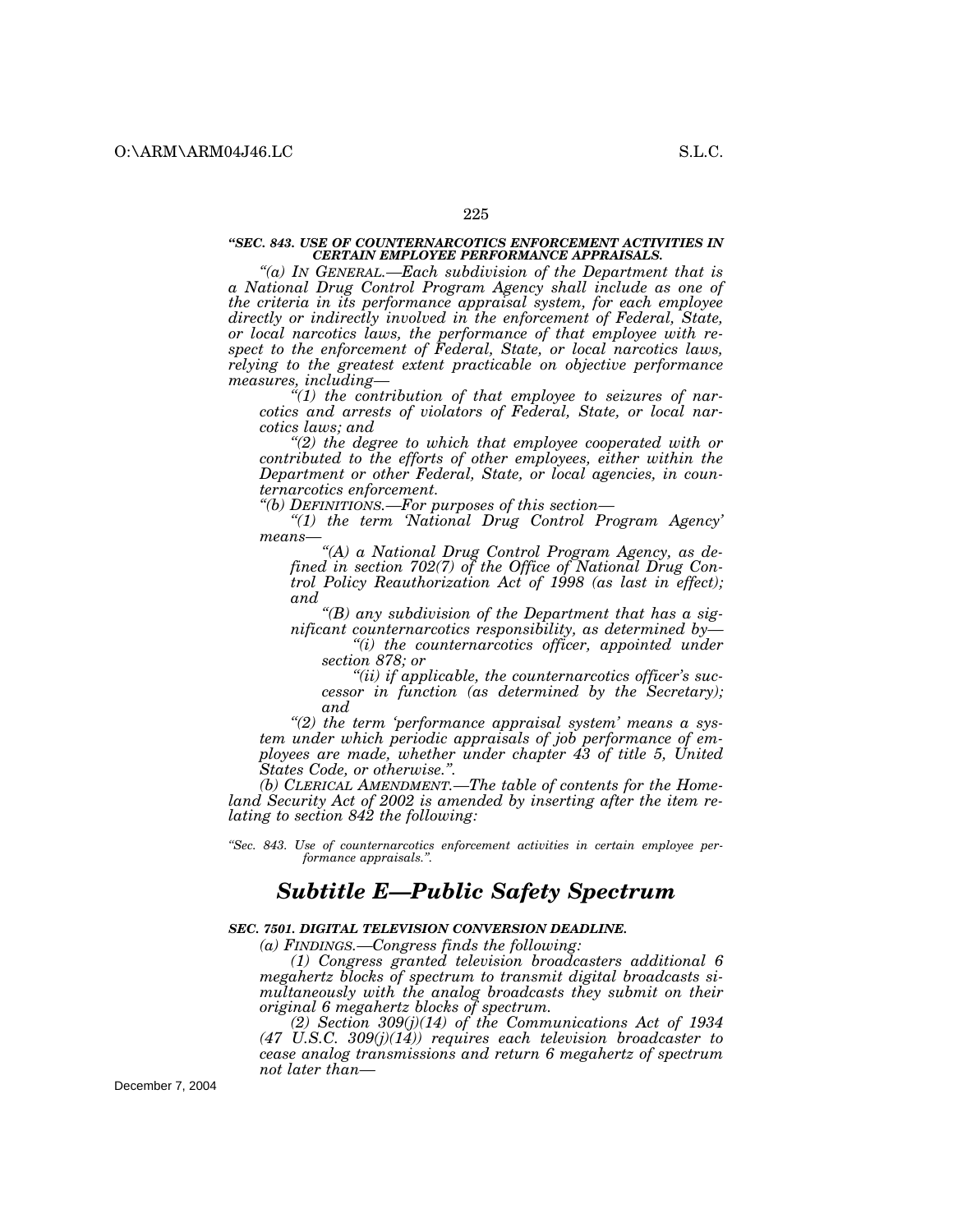*(A) December 31, 2006; or*

*(B) the date on which more than 85 percent of the television households in the market of such broadcaster can view digital broadcast television channels using a digital television, a digital-to-analog converter box, cable service, or satellite service.*

*(3) Twenty-four megahertz of spectrum occupied by television broadcasters has been earmarked for use by first responders as soon as the television broadcasters return the spectrum broadcasters being used to provide analog transmissions. This spectrum would be ideal to provide first responders with interoperable communications channels.*

*(4) Large parts of the vacated spectrum could be auctioned for advanced commercial services, such as wireless broadband.*

*(5) The 85 percent penetration test described in paragraph (2)(B) could delay the termination of analog television broadcasts and the return of spectrum well beyond 2007, hindering the use of that spectrum for these important public safety and advanced commercial uses.*

*(6) While proposals to require broadcasters to return, on a date certain, the spectrum earmarked for future public safety use may improve the ability of public safety entities to begin planning for use of this spectrum, such proposals have certain deficiencies. The proposals would require the dislocation of up to 75 broadcast stations, which also serve a critical public safety function by broadcasting weather, traffic, disaster, and other safety alerts. Such disparate treatment of broadcasters would be unfair to the broadcasters and their respective viewers. Requiring the return of all analog broadcast spectrum by a date certain would have the benefit of addressing the digital television transition in a comprehensive fashion that treats all broadcasters and viewers equally, while freeing spectrum for advanced commercial services.*

*(7) The Federal Communications Commission should consider all regulatory means available to expedite the return of the analog spectrum.*

*(b) SENSE OF CONGRESS.—It is the sense of Congress that—*

*(1) Congress must act to pass legislation in the first session of the 109th Congress that establishes a comprehensive approach to the timely return of analog broadcast spectrum as early as December 31, 2006; and*

*(2) any delay in the adoption of the legislation described in paragraph (1) will delay the ability of public safety entities to begin planning to use this needed spectrum.*

#### *SEC. 7502. STUDIES ON TELECOMMUNICATIONS CAPABILITIES AND REQUIREMENTS.*

*(a) ALLOCATIONS OF SPECTRUM FOR EMERGENCY RESPONSE PROVIDERS.—The Federal Communications Commission shall, in consultation with the Secretary of Homeland Security and the National Telecommunications and Information Administration, conduct a study to assess short-term and long-term needs for allocations of additional portions of the electromagnetic spectrum for Federal, State, and local emergency response providers, including whether or not an additional allocation of spectrum in the 700*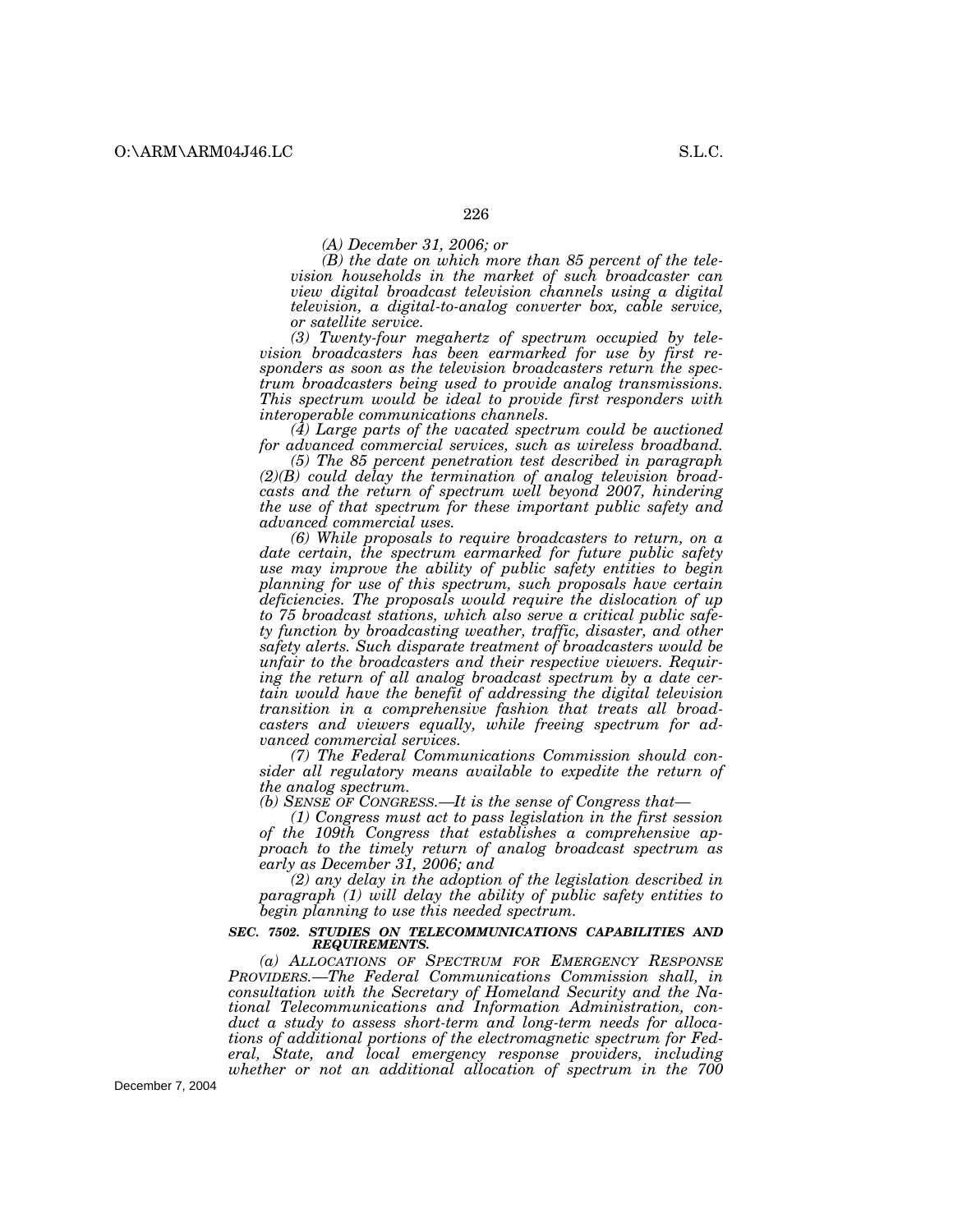*megahertz band should be granted by Congress to such emergency response providers.*

*(b) STRATEGIES TO MEET PUBLIC SAFETY TELECOMMUNI-CATIONS REQUIREMENTS.—The Secretary of Homeland Security shall, in consultation with the Federal Communications Commission and the National Telecommunications and Information Administration, conduct a study to assess strategies that may be used to meet public safety telecommunications needs, including—*

*(1) the need and efficacy of deploying nationwide interoperable communications networks (including the potential technical and operational standards and protocols for nationwide interoperable broadband mobile communications networks that may be used by Federal, State, regional, and local governmental and nongovernmental public safety, homeland security, and other emergency response personnel);*

*(2) the capacity of public safety entities to utilize wireless broadband applications; and*

*(3) the communications capabilities of all emergency response providers, including hospitals and health care workers, and current efforts to promote communications coordination and training among emergency response providers.*

*(c) STUDY REQUIREMENTS.—In conducting the studies required by subsections (a) and (b), the Secretary of Homeland Security and the Federal Communications Commission shall—*

*(1) seek input from Federal, State, local, and regional emergency response providers regarding the operation and administration of a potential nationwide interoperable broadband mobile communications network; and*

*(2) consider the use of commercial wireless technologies to the greatest extent practicable.*

*(d) REPORTS.—(1) Not later than one year after the date of enactment of this Act, the Federal Communications Commission (in the case of the study required by subsection (a)) and the Secretary of Homeland Security (in the case of the study required by subsection (b)) shall submit to the appropriate committees of Congress a report on such study, including the findings of such study.*

*(2) In this subsection, the term ''appropriate committees of Congress'' means—*

*(A) the Committee on Commerce, Science, and Transportation and the Committee on Homeland Security and Governmental Affairs of the Senate; and*

*(B) the Committee on Energy and Commerce and the Select Committee on Homeland Security of the House of Representatives.*

## *Subtitle F—Presidential Transition*

#### *SEC. 7601. PRESIDENTIAL TRANSITION.*

*(a) SERVICES PROVIDED PRESIDENT-ELECT.—Section 3 of the Presidential Transition Act of 1963 (3 U.S.C. 102 note) is amended—*

*(1) by adding after subsection (a)(8)(A)(iv) the following:*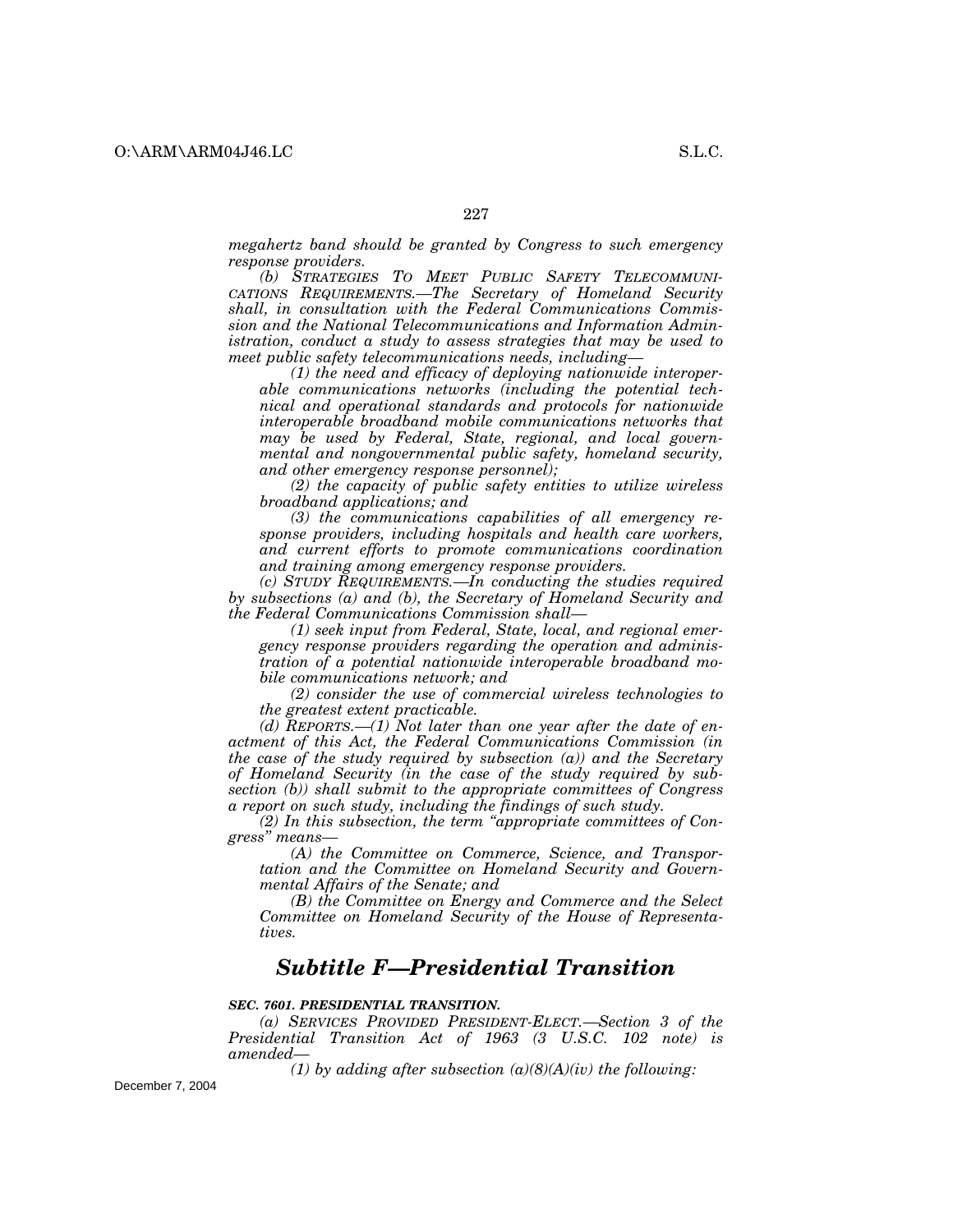*''(v) Activities under this paragraph shall include the preparation of a detailed classified, compartmented summary by the relevant outgoing executive branch officials of specific operational threats to national security; major military or covert operations; and pending decisions on possible uses of military force. This summary shall be provided to the President-elect as soon as possible after the date of the general elections held to determine the electors of President and Vice President under section 1 or 2 of title 3, United States Code.'';*

*(2) by redesignating subsection (f) as subsection (g); and*

*(3) by adding after subsection (e) the following:*

*''(f)(1) The President-elect should submit to the Federal Bureau of Investigation or other appropriate agency and then, upon taking effect and designation, to the agency designated by the President under section 115(b) of the National Intelligence Reform Act of 2004, the names of candidates for high level national security positions through the level of undersecretary of cabinet departments as soon as possible after the date of the general elections held to determine the electors of President and Vice President under section 1 or 2 of title 3, United States Code.*

*''(2) The responsible agency or agencies shall undertake and complete as expeditiously as possible the background investigations necessary to provide appropriate security clearances to the individuals who are candidates described under paragraph (1) before the date of the inauguration of the President-elect as President and the inauguration of the Vice-President-elect as Vice President.''.*

*(b) SENSE OF THE SENATE REGARDING EXPEDITED CONSIDER- ATION OF NATIONAL SECURITY NOMINEES.—It is the sense of the Senate that—*

*(1) the President-elect should submit the nominations of candidates for high-level national security positions, through the level of undersecretary of cabinet departments, to the Senate by the date of the inauguration of the President-elect as President; and*

*(2) for all such national security nominees received by the date of inauguration, the Senate committees to which these nominations are referred should, to the fullest extent possible, complete their consideration of these nominations, and, if such nominations are reported by the committees, the full Senate should vote to confirm or reject these nominations, within 30 days of their submission.*

*(c) SECURITY CLEARANCES FOR TRANSITION TEAM MEMBERS.— (1) DEFINITION.—In this section, the term ''major party'' shall have the meaning given under section 9002(6) of the Internal Revenue Code of 1986.*

*(2) IN GENERAL.—Each major party candidate for President may submit, before the date of the general election, requests for security clearances for prospective transition team members who will have a need for access to classified information to carry out their responsibilities as members of the President-elect's transition team.*

*(3) COMPLETION DATE.—Necessary background investigations and eligibility determinations to permit appropriate pro-*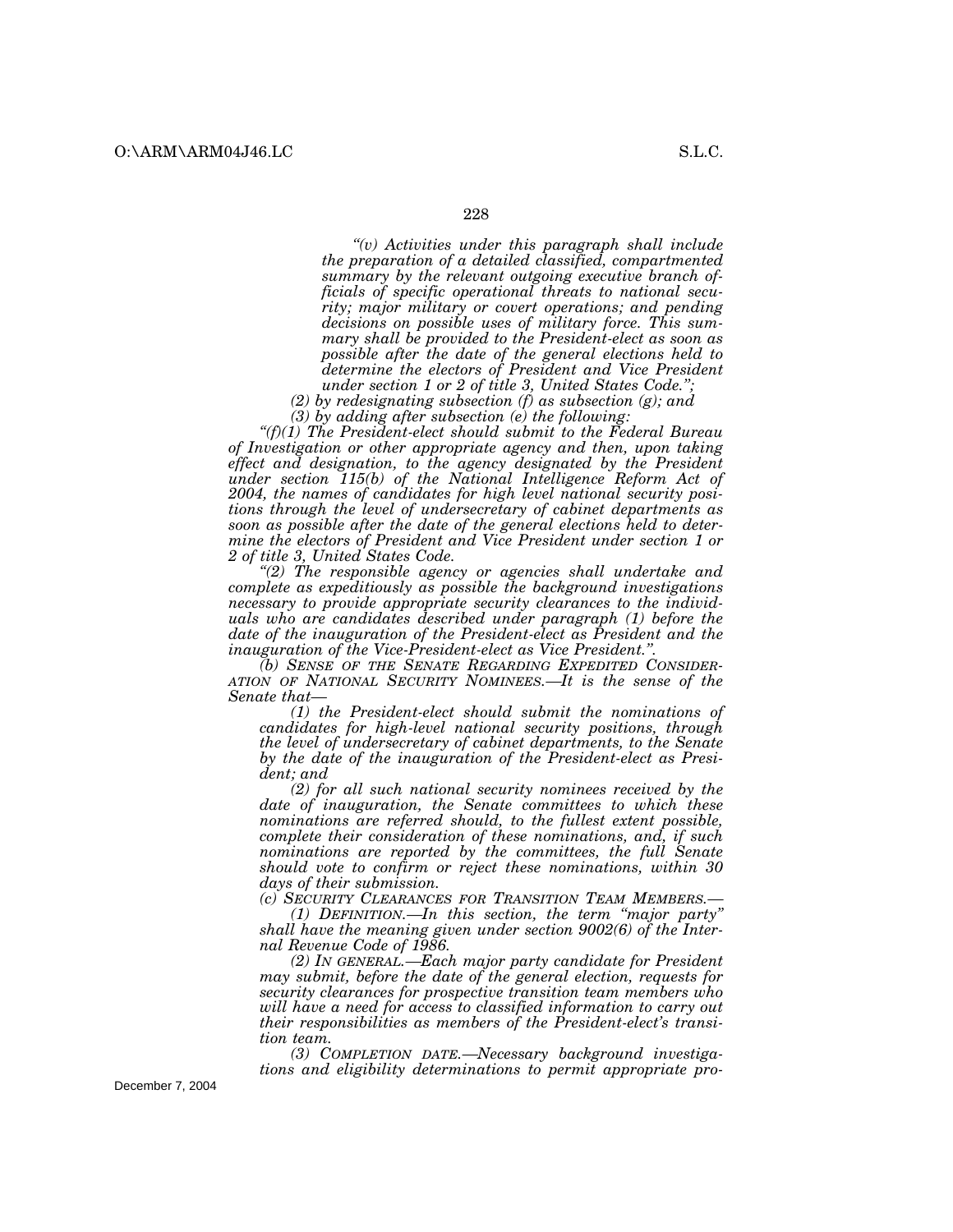*spective transition team members to have access to classified information shall be completed, to the fullest extent practicable, by the day after the date of the general election.*

*(d) EFFECTIVE DATE.—Notwithstanding section 351, this section and the amendments made by this section shall take effect on the date of enactment of this Act.*

## *Subtitle G—Improving International Standards and Cooperation to Fight Terrorist Financing*

# *SEC. 7701. IMPROVING INTERNATIONAL STANDARDS AND COOPERA-TION TO FIGHT TERRORIST FINANCING.*

*(a) FINDINGS.—Congress makes the following findings:*

*(1) The global war on terrorism and cutting off terrorist financing is a policy priority for the United States and its partners, working bilaterally and multilaterally through the United Nations, the United Nations Security Council and its committees, such as the 1267 and 1373 Committees, the Financial Action Task Force (FATF), and various international financial institutions, including the International Monetary Fund (IMF), the International Bank for Reconstruction and Development (IBRD), and the regional multilateral development banks, and other multilateral fora.*

*(2) The international financial community has become engaged in the global fight against terrorist financing. The Financial Action Task Force has focused on the new threat posed by terrorist financing to the international financial system, resulting in the establishment of the FATF's Eight Special Recommendations on Terrorist Financing as the international standard on combating terrorist financing. The Group of Seven and the Group of Twenty Finance Ministers are developing action plans to curb the financing of terror. In addition, other economic and regional fora, such as the Asia-Pacific Economic Cooperation (APEC) Forum, and the Western Hemisphere Financial Ministers, have been used to marshal political will and actions in support of combating the financing of terrorism (CFT) standards.*

*(3) FATF's Forty Recommendations on Money Laundering and the Eight Special Recommendations on Terrorist Financing are the recognized global standards for fighting money laundering and terrorist financing. The FATF has engaged in an assessment process for jurisdictions based on their compliance with these standards.*

*(4) In March 2004, the IMF and IBRD Boards agreed to make permanent a pilot program of collaboration with the FATF to assess global compliance with the FATF Forty Recommendations on Money Laundering and the Eight Special Recommendations on Terrorist Financing. As a result, antimoney laundering (AML) and combating the financing of terrorism (CFT) assessments are now a regular part of their Financial Sector Assessment Program (FSAP) and Offshore Financial Center assessments, which provide for a comprehensive*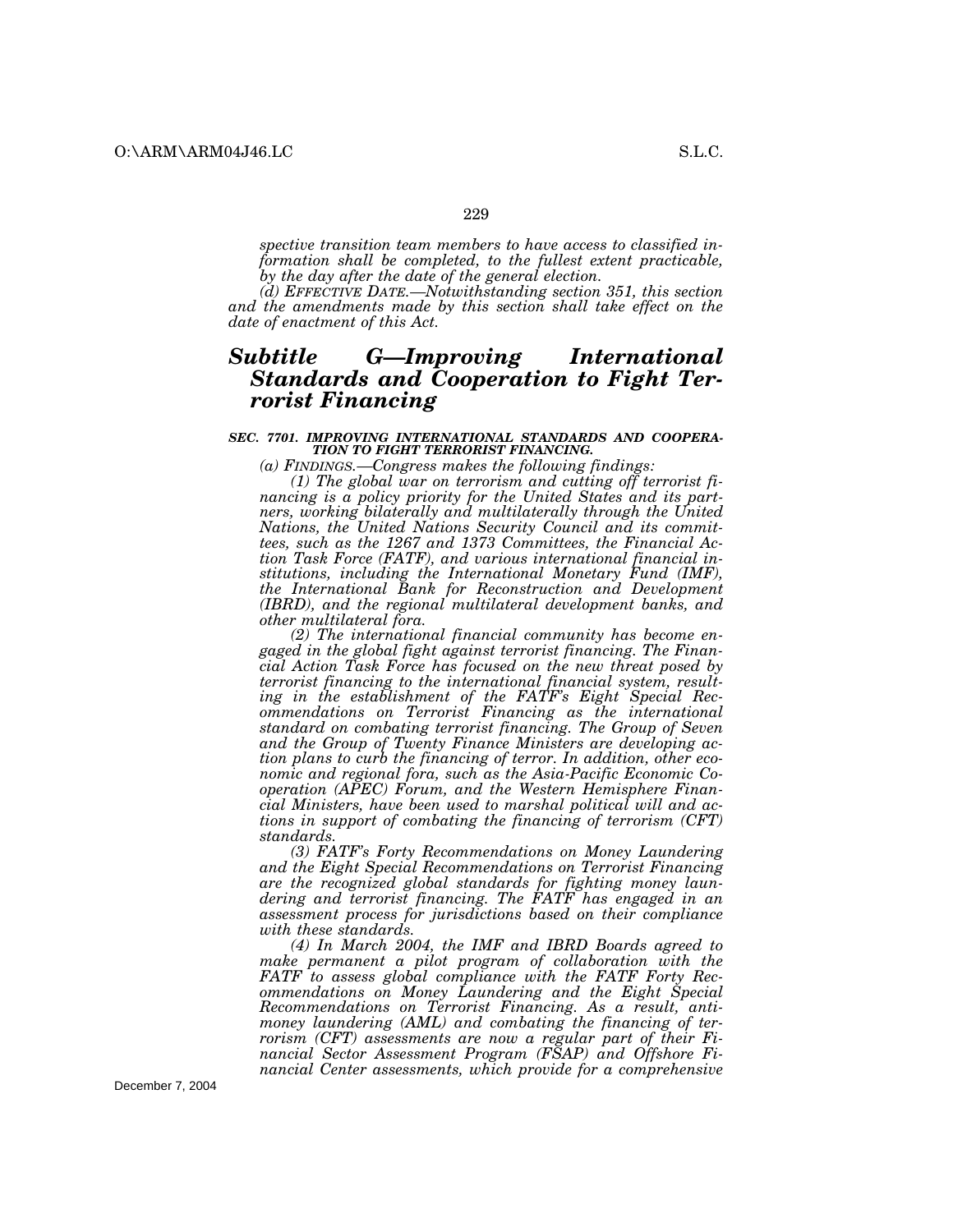*analysis of the strength of a jurisdiction's financial system. These reviews assess potential systemic vulnerabilities, consider sectoral development needs and priorities, and review the state of implementation of and compliance with key financial codes and regulatory standards, among them the AML and CFT standards.*

*(5) To date, 70 FSAPs have been conducted, with over 24 of those incorporating AML and CFT assessments. The international financial institutions (IFIs), the FATF, and the FATFstyle regional bodies together are expected to assess AML and CFT regimes in up to 40 countries or jurisdictions per year. This will help countries and jurisdictions identify deficiencies in their AML and CFT regimes and help focus technical assistance efforts.*

*(6) Technical assistance programs from the United States and other nations, coordinated with the Department of State and other departments and agencies, are playing an important role in helping countries and jurisdictions address shortcomings in their AML and CFT regimes and bringing their regimes into conformity with international standards. Training is coordinated within the United States Government, which leverages multilateral organizations and bodies and international financial institutions to internationalize the conveyance of technical assistance.*

*(7) In fulfilling its duties in advancing incorporation of AML and CFT standards into the IFIs as part of the IFIs' work on protecting the integrity of the international monetary system, the Department of the Treasury, under the guidance of the Secretary of the Treasury, has effectively brought together all of the key United States Government agencies. In particular, United States Government agencies continue to work together to foster broad support for this important undertaking in various multilateral fora, and United States Government agencies recognize the need for close coordination and communication within our own Government.*

*(b) SENSE OF CONGRESS REGARDING SUCCESS IN MULTILAT-ERAL ORGANIZATIONS.—It is the sense of Congress that the Secretary of the Treasury should continue to promote the dissemination of international AML and CFT standards, and to press for full implementation of the FATF 40 + 8 Recommendations by all countries in order to curb financial risks and hinder terrorist financing around the globe. The efforts of the Secretary in this regard should include, where necessary or appropriate, multilateral action against countries whose counter-money laundering regimes and efforts against the financing of terrorism fall below recognized international standards.*

#### *SEC. 7702. DEFINITIONS.*

*In this subtitle—*

*(1) the term ''international financial institutions'' has the same meaning as in section 1701(c)(2) of the International Financial Institutions Act;*

*(2) the term ''Financial Action Task Force'' means the international policy-making and standard-setting body dedicated to*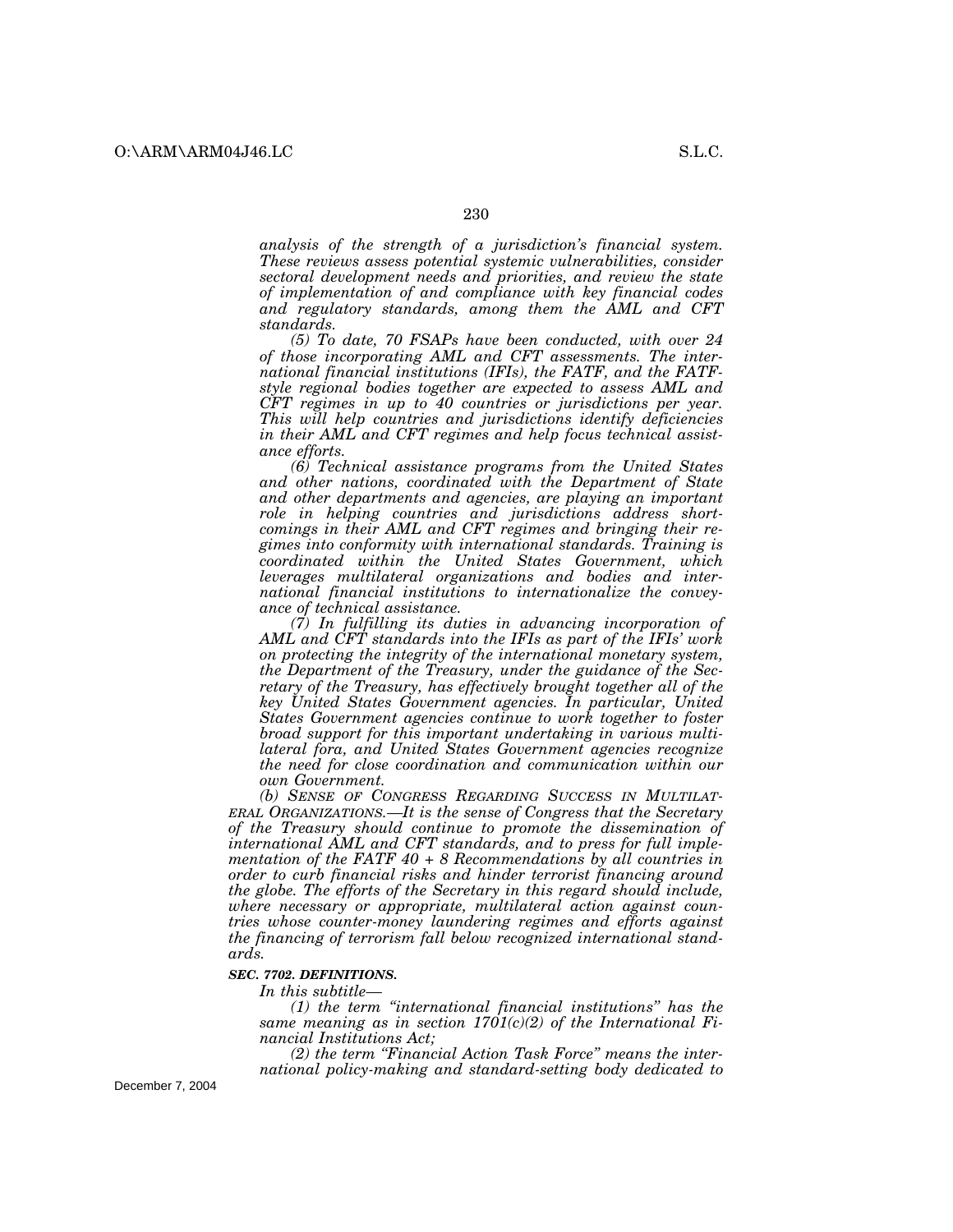*combating money laundering and terrorist financing that was created by the Group of Seven in 1989; and*

*(3) the terms ''Interagency Paper on Sound Practices to Strengthen the Resilience of the U.S. Financial System'' and ''Interagency Paper'' mean the interagency paper prepared by the Board of Governors of the Federal Reserve System, the Comptroller of the Currency, and the Securities and Exchange Commission that was announced in the Federal Register on April 8, 2003.*

#### *SEC. 7703. EXPANDED REPORTING AND TESTIMONY REQUIREMENTS FOR THE SECRETARY OF THE TREASURY.*

*(a) REPORTING REQUIREMENTS.—Section 1503(a) of the International Financial Institutions Act (22 U.S.C. 262o–2(a)) is amended by adding at the end the following:*

*''(15) Work with the International Monetary Fund to—*

*''(A) foster strong global anti-money laundering (AML) and combat the financing of terrorism (CFT) regimes;*

*''(B) ensure that country performance under the Financial Action Task Force anti-money laundering and counterterrorist financing standards is effectively and comprehensively monitored;*

*''(C) ensure note is taken of AML and CFT issues in Article IV reports, International Monetary Fund programs, and other regular reviews of country progress;*

*''(D) ensure that effective AML and CFT regimes are considered to be indispensable elements of sound financial systems; and*

*''(E) emphasize the importance of sound AML and CFT regimes to global growth and development.''.*

*(b) TESTIMONY.—Section 1705(b) of the International Financial Institutions Act (22 U.S.C. 262r–4(b)) is amended—*

*(1) in paragraph (2), by striking ''and'' at the end;*

*(2) in paragraph (3), by striking the period at the end and inserting ''; and''; and*

*(3) by adding at the end the following:*

*''(4) the status of implementation of international antimoney laundering and counterterrorist financing standards by the International Monetary Fund, the multilateral development banks, and other multilateral financial policymaking bodies.''.*

#### *SEC. 7704. COORDINATION OF UNITED STATES GOVERNMENT EF-FORTS.*

*The Secretary of the Treasury, or the designee of the Secretary, as the lead United States Government official to the Financial Action Task Force (FATF), shall continue to convene the interagency United States Government FATF working group. This group, which includes representatives from all relevant Federal agencies, shall meet at least once a year to advise the Secretary on policies to be pursued by the United States regarding the development of common international AML and CFT standards, to assess the adequacy and implementation of such standards, and to recommend to the Secretary improved or new standards, as necessary.*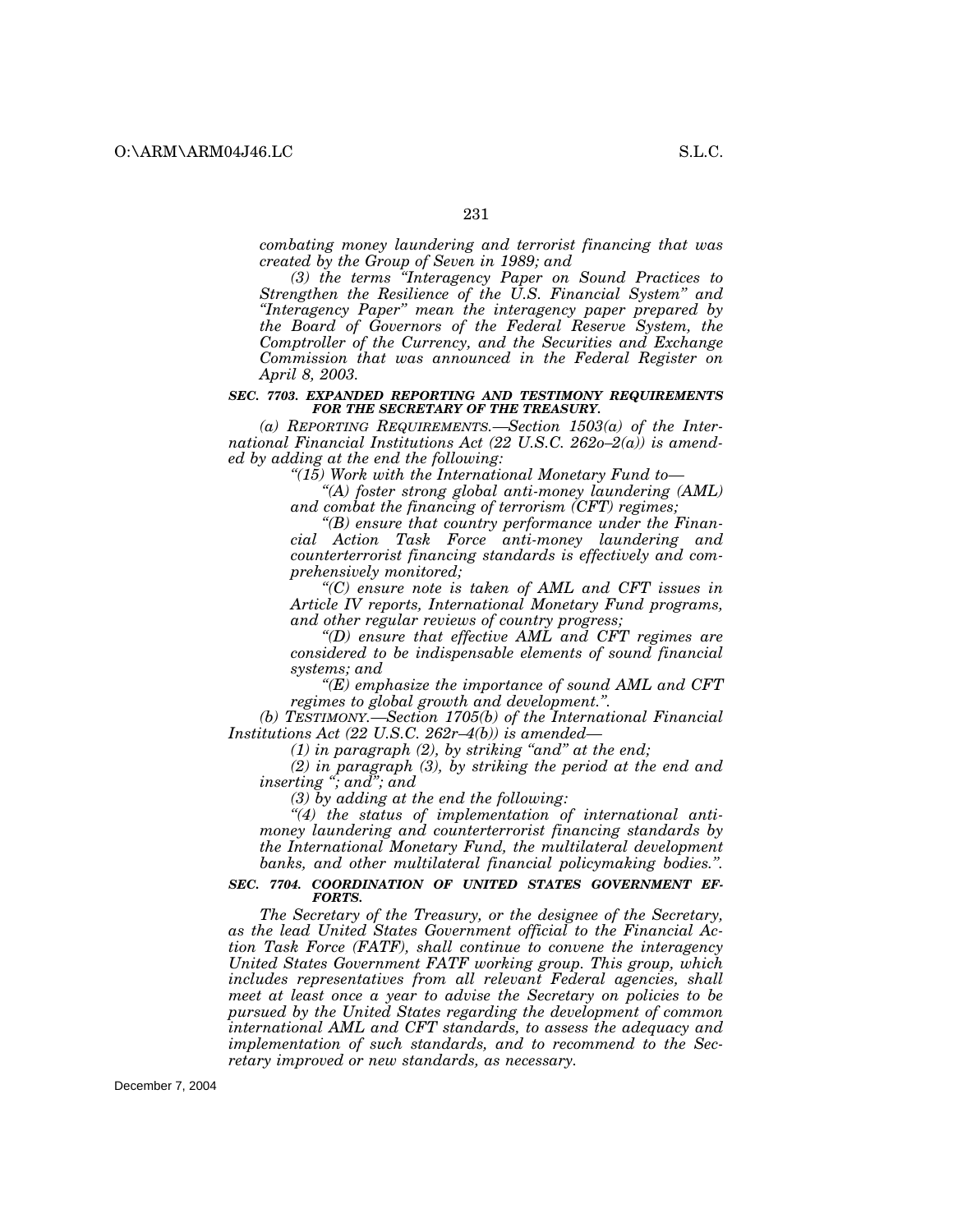## *Subtitle H—Emergency Financial Preparedness*

#### *SEC. 7801. DELEGATION AUTHORITY OF THE SECRETARY OF THE TREASURY.*

*Section 306(d) of title 31, United States Code, is amended by inserting ''or employee'' after ''another officer''.*

#### *SEC. 7802. TREASURY SUPPORT FOR FINANCIAL SERVICES INDUSTRY PREPAREDNESS AND RESPONSE AND CONSUMER EDU-CATION.*

*(a) FINDINGS.—Congress finds that the Secretary of the Treasury—*

*(1) has successfully communicated and coordinated with the private-sector financial services industry about financial infrastructure preparedness and response issues;*

*(2) has successfully reached out to State and local governments and regional public-private partnerships, such as ChicagoFIRST, that protect employees and critical infrastructure by enhancing communication and coordinating plans for disaster preparedness and business continuity; and*

*(3) has set an example for the Department of Homeland Security and other Federal agency partners, whose active participation is vital to the overall success of the activities described in paragraphs (1) and (2).*

*(b) SENSE OF CONGRESS.—It is the sense of Congress that the Secretary of the Treasury, in consultation with the Secretary of Homeland Security, other Federal agency partners, and private-sector financial organization partners, should—*

*(1) furnish sufficient personnel and technological and financial resources to educate consumers and employees of the financial services industry about domestic counterterrorist financing activities, particularly about—*

*(A) how the public and private sector organizations involved in such activities can combat terrorism while protecting and preserving the lives and civil liberties of consumers and employees of the financial services industry; and*

*(B) how the consumers and employees of the financial services industry can assist the public and private sector organizations involved in such activities; and*

*(2) submit annual reports to Congress on efforts to accomplish subparagraphs (A) and (B) of paragraph (1).*

*(c) REPORT ON PUBLIC-PRIVATE PARTNERSHIPS.—Before the end of the 6-month period beginning on the date of enactment of this Act, the Secretary of the Treasury shall submit a report to the Committee on Financial Services of the House of Representatives and the Committee on Banking, Housing, and Urban Affairs of the Senate containing—*

*(1) information on the efforts that the Department of the Treasury has made to encourage the formation of public-private partnerships to protect critical financial infrastructure and the type of support that the Department has provided to such partnerships; and*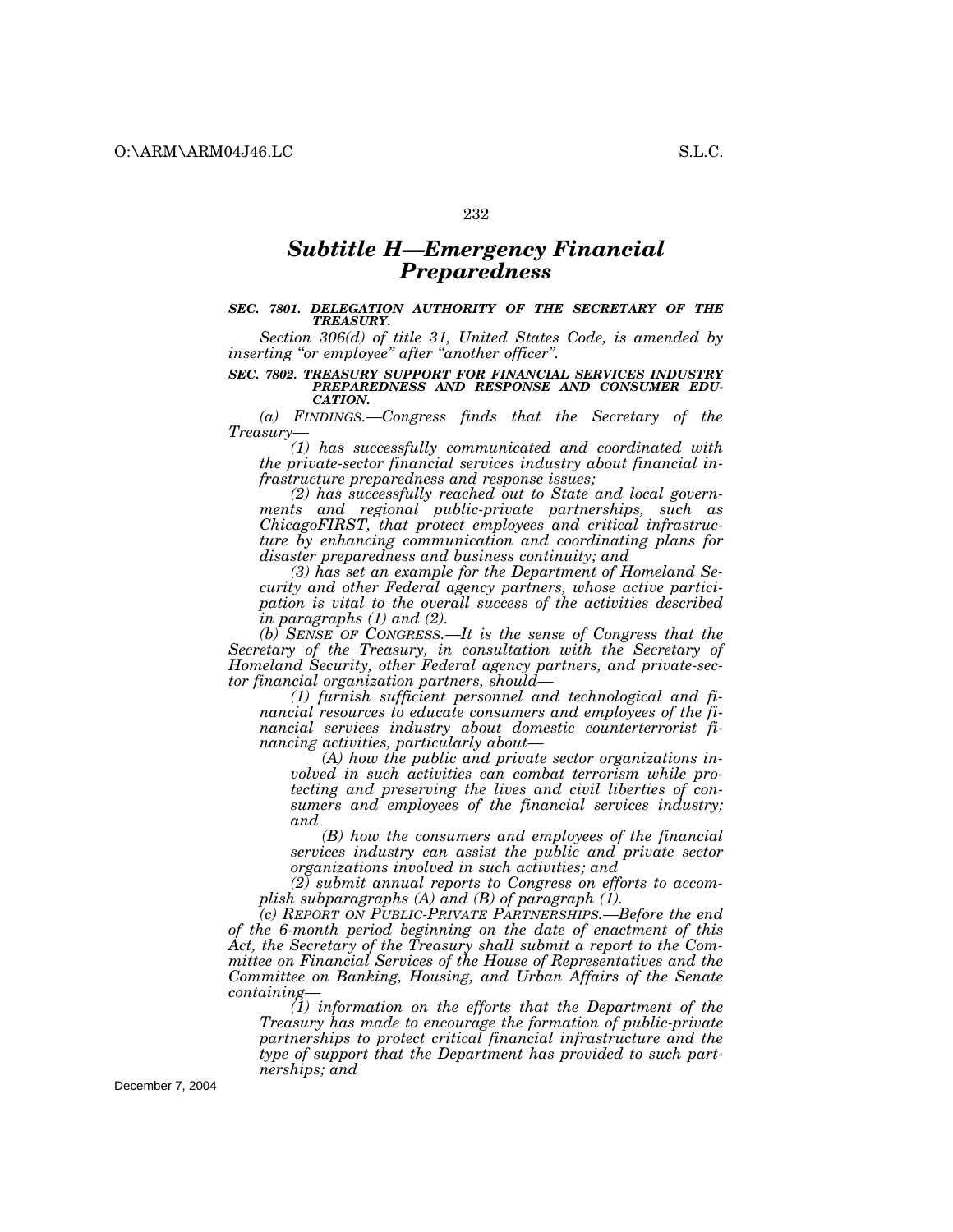*(2) recommendations for administrative or legislative action regarding such partnerships, as the Secretary may determine to be appropriate.*

#### *SEC. 7803. EMERGENCY SECURITIES RESPONSE ACT OF 2004.*

*(a) SHORT TITLE.—This section may be cited as the ''Emergency Securities Response Act of 2004''.*

*(b) EXTENSION OF EMERGENCY ORDER AUTHORITY OF THE SE-*

*(1) EXTENSION OF AUTHORITY.*—Section  $12(k)(2)$  of the Se*curities Exchange Act of 1934 (15 U.S.C. 78l(k)(2)) is amended to read as follows:*

*''(2) EMERGENCY ORDERS.— ''(A) IN GENERAL.—The Commission, in an emergency, may by order summarily take such action to alter, supplement, suspend, or impose requirements or restrictions with respect to any matter or action subject to regulation by the Commission or a self-regulatory organization under the securities laws, as the Commission determines is necessary in the public interest and for the protection of investors—*

*''(i) to maintain or restore fair and orderly securities markets (other than markets in exempted securities);*

*''(ii) to ensure prompt, accurate, and safe clearance and settlement of transactions in securities (other than exempted securities); or*

*''(iii) to reduce, eliminate, or prevent the substantial disruption by the emergency of—*

*''(I) securities markets (other than markets in exempted securities), investment companies, or any other significant portion or segment of such markets; or*

*''(II) the transmission or processing of securities transactions (other than transactions in exempted securities).*

*''(B) EFFECTIVE PERIOD.—An order of the Commission under this paragraph shall continue in effect for the period specified by the Commission, and may be extended. Except as provided in subparagraph (C), an order of the Commission under this paragraph may not continue in effect for more than 10 business days, including extensions.*

*''(C) EXTENSION.—An order of the Commission under this paragraph may be extended to continue in effect for more than 10 business days if, at the time of the extension, the Commission finds that the emergency still exists and determines that the continuation of the order beyond 10 business days is necessary in the public interest and for the protection of investors to attain an objective described in clause (i), (ii), or (iii) of subparagraph (A). In no event shall an order of the Commission under this paragraph continue in effect for more than 30 calendar days.*

*''(D) SECURITY FUTURES.—If the actions described in subparagraph (A) involve a security futures product, the Commission shall consult with and consider the views of the Commodity Futures Trading Commission.*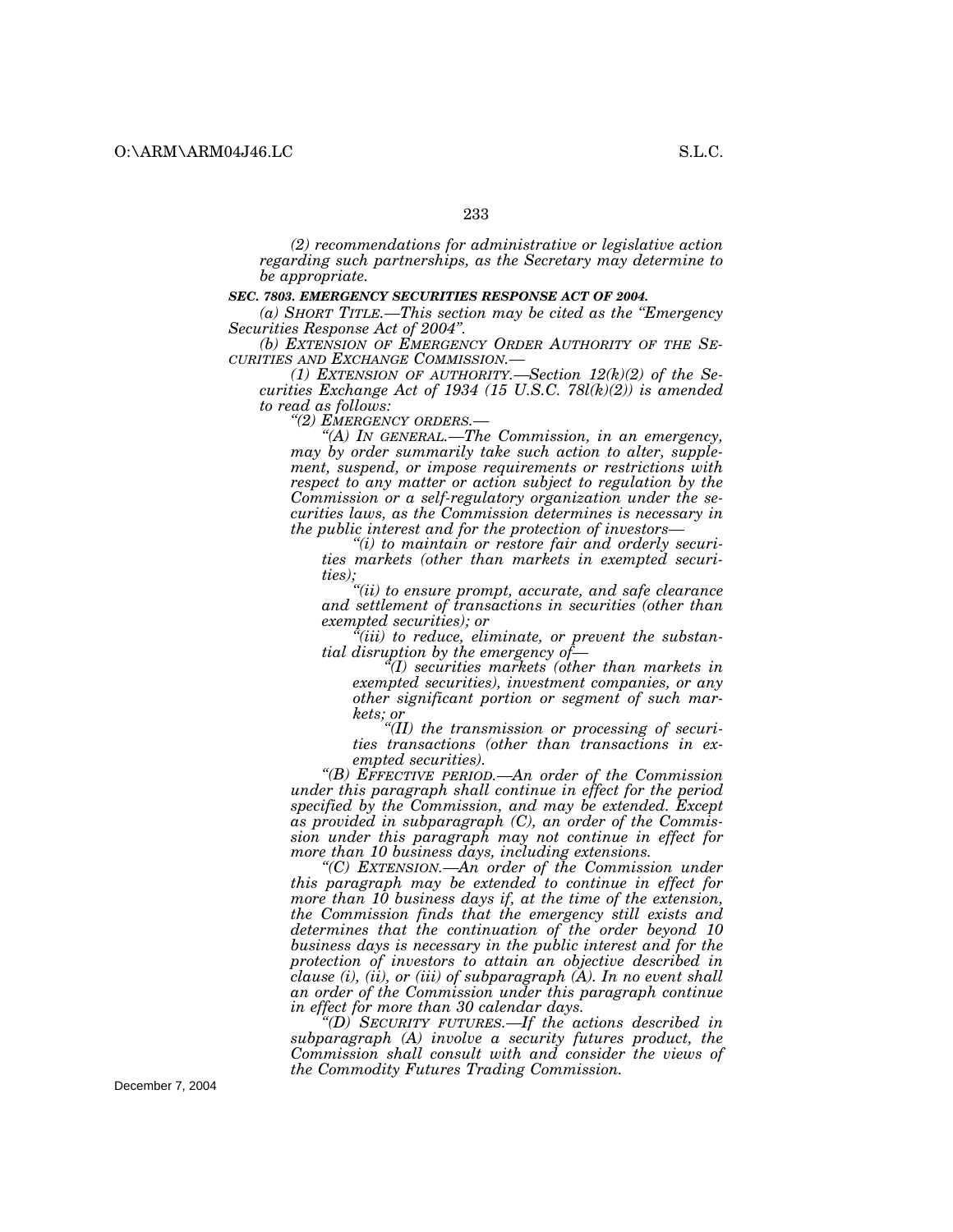*''(E) EXEMPTION.—In exercising its authority under this paragraph, the Commission shall not be required to comply with the provisions of—*

*''(i) section 19(c); or*

*''(ii) section 553 of title 5, United States Code.''.*

*(c) CONSULTATION; DEFINITION OF EMERGENCY.—Section 12(k)(6) of the Securities Exchange Act of 1934 (15 U.S.C. 78l(k)(6)) is amended to read as follows:*

*''(6) CONSULTATION.—Prior to taking any action described in paragraph (1)(B), the Commission shall consult with and consider the views of the Secretary of the Treasury, the Board of Governors of the Federal Reserve System, and the Commodity Futures Trading Commission, unless such consultation is impracticable in light of the emergency.*

*''(7) DEFINITIONS.—For purposes of this subsection—*

*''(A) the term 'emergency' means—*

*''(i) a major market disturbance characterized by or constituting—*

*''(I) sudden and excessive fluctuations of securities prices generally, or a substantial threat thereof, that threaten fair and orderly markets; or ''(II) a substantial disruption of the safe or efficient operation of the national system for clearance and settlement of transactions in securities, or a substantial threat thereof; or*

*''(ii) a major disturbance that substantially disrupts, or threatens to substantially disrupt—*

*''(I) the functioning of securities markets, investment companies, or any other significant portion or segment of the securities markets; or*

*''(II) the transmission or processing of securities transactions; and*

*''(B) notwithstanding section 3(a)(47), the term 'securities laws' does not include the Public Utility Holding Company Act of 1935.''.*

*(d) PARALLEL AUTHORITY OF THE SECRETARY OF THE TREASURY WITH RESPECT TO GOVERNMENT SECURITIES.—Section 15C of the Securities Exchange Act of 1934 (15 U.S.C. 78o–5) is amended by adding at the end the following:*

*''(h) EMERGENCY AUTHORITY.—The Secretary may, by order, take any action with respect to a matter or action subject to regulation by the Secretary under this section, or the rules of the Secretary under this section, involving a government security or a market therein (or significant portion or segment of that market), that the Commission may take under section 12(k)(2) with respect to transactions in securities (other than exempted securities) or a market therein (or significant portion or segment of that market).''.*

*(e) JOINT REPORT ON IMPLEMENTATION OF FINANCIAL SYSTEM RESILIENCE RECOMMENDATIONS.— (1) REPORT REQUIRED.—Not later than April 30, 2006, the*

*Board of Governors of the Federal Reserve System, the Comptroller of the Currency, and the Securities and Exchange Commission shall prepare and submit to the Committee on Financial Services of the House of Representatives and the Committee*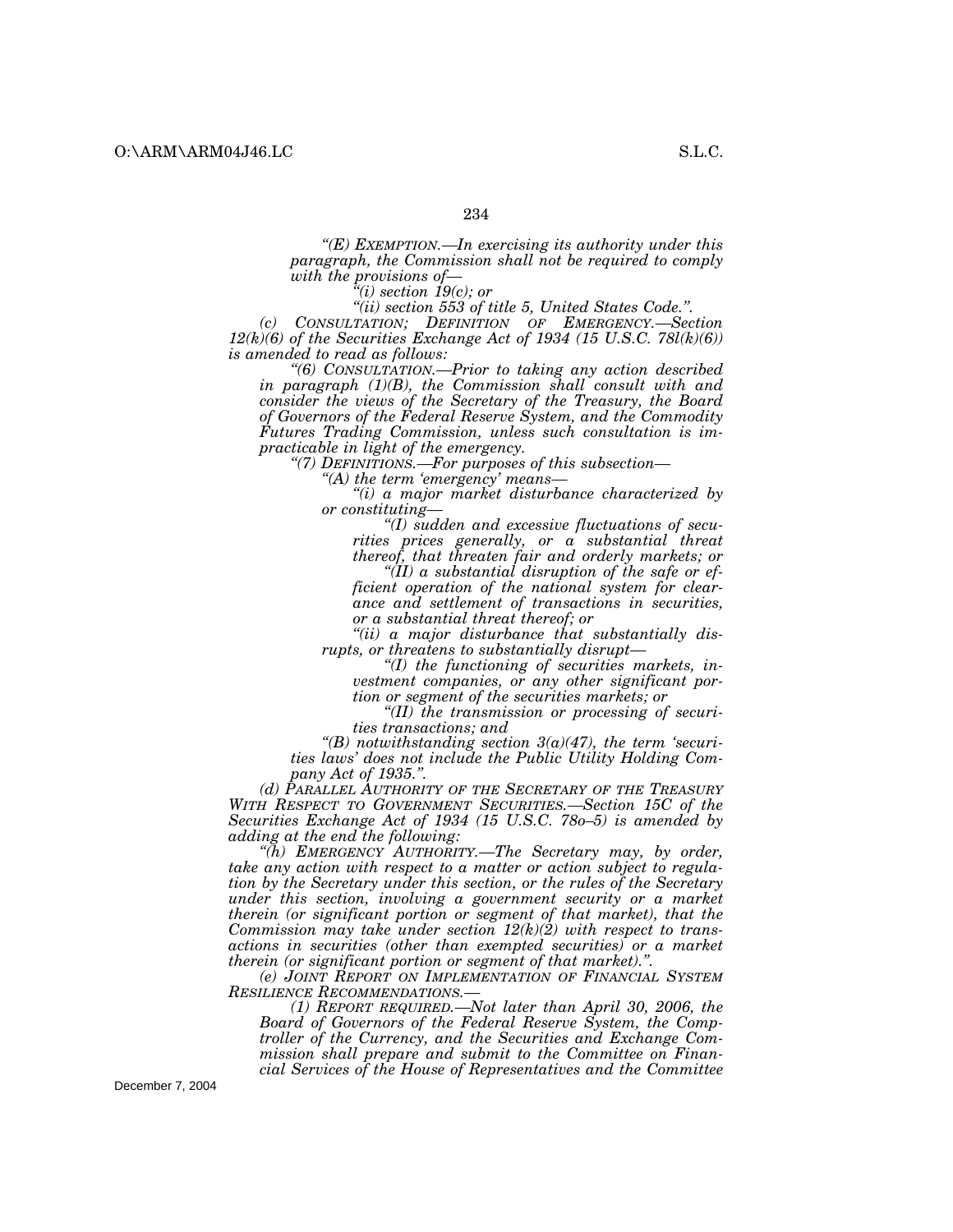*on Banking, Housing, and Urban Affairs of the Senate a joint report on the efforts of the private sector to implement the Interagency Paper on Sound Practices to Strengthen the Resilience of the U.S. Financial System.*

*(2) CONTENTS OF REPORT.—The report required by paragraph (1) shall—*

*(A) examine the efforts to date of private sector financial services firms covered by the Interagency Paper to implement enhanced business continuity plans;*

*(B) examine the extent to which the implementation of such business continuity plans has been done in a geographically dispersed manner, including an analysis of the extent to which such firms have located their main and backup facilities in separate electrical networks, in different watersheds, in independent transportation systems, and using separate telecommunications centers, and the cost and technological implications of further dispersal;*

*(C) examine the need to cover a larger range of private sector financial services firms that play significant roles in critical financial markets than those covered by the Interagency Paper; and*

*(D) recommend legislative and regulatory changes that will—*

*(i) expedite the effective implementation of the Interagency Paper by all covered financial services entities; and*

*(ii) optimize the effective implementation of business continuity planning by the financial services industry.*

*(3) CONFIDENTIALITY.—Any information provided to the Board of Governors of the Federal Reserve System, the Comptroller of the Currency, or the Securities and Exchange Commission for the purposes of the preparation and submission of the report required by paragraph (1) shall be treated as privileged and confidential. For purposes of section 552 of title 5, United States Code, this subsection shall be considered a statute described in subsection (b)(3)(B) of that section 552.*

*(4) DEFINITION.—As used in this subsection, the terms ''Interagency Paper on Sound Practices to Strengthen the Resilience of the U.S. Financial System'' and ''Interagency Paper'' mean the interagency paper prepared by the Board of Governors of the Federal Reserve System, the Comptroller of the Currency, and the Securities and Exchange Commission that was announced in the Federal Register on April 8, 2003.*

#### *SEC. 7804. PRIVATE SECTOR PREPAREDNESS.*

*It is the sense of Congress that the insurance industry and credit-rating agencies, where relevant, should carefully consider a company's compliance with standards for private sector disaster and emergency preparedness in assessing insurability and creditworthiness, to ensure that private sector investment in disaster and emergency preparedness is appropriately encouraged.*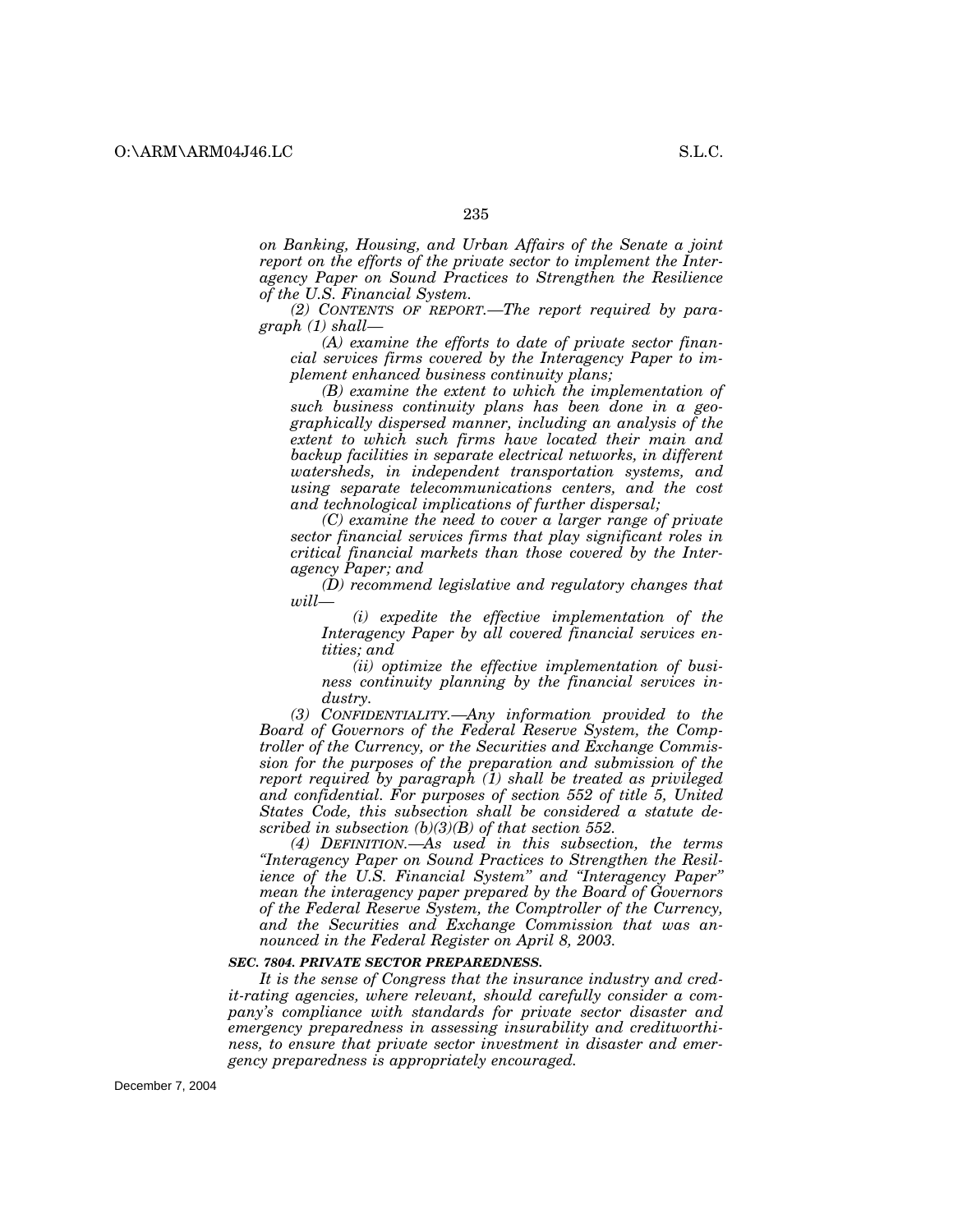## *TITLE VIII—OTHER MATTERS*

### *Subtitle A—Intelligence Matters*

#### *SEC. 8101. INTELLIGENCE COMMUNITY USE OF NATIONAL INFRA-STRUCTURE SIMULATION AND ANALYSIS CENTER.*

*(a) IN GENERAL.—The Director of National Intelligence shall establish a formal relationship, including information sharing, between the elements of the intelligence community and the National Infrastructure Simulation and Analysis Center.*

*(b) PURPOSE.—The purpose of the relationship under subsection (a) shall be to permit the intelligence community to take full advantage of the capabilities of the National Infrastructure Simulation and Analysis Center, particularly vulnerability and consequence analysis, for real time response to reported threats and long term planning for projected threats.*

## *Subtitle B—Department of Homeland Security Matters*

#### *SEC. 8201. HOMELAND SECURITY GEOSPATIAL INFORMATION.*

*(a) FINDINGS.—Congress makes the following findings:*

*(1) Geospatial technologies and geospatial data improve government capabilities to detect, plan for, prepare for, and respond to disasters in order to save lives and protect property.*

*(2) Geospatial data improves the ability of information technology applications and systems to enhance public security in a cost-effective manner.*

*(3) Geospatial information preparedness in the United States, and specifically in the Department of Homeland Security, is insufficient because of—*

*(A) inadequate geospatial data compatibility;*

*(B) insufficient geospatial data sharing; and*

*(C) technology interoperability barriers.*

*(b) HOMELAND SECURITY GEOSPATIAL INFORMATION.—Section 703 of the Homeland Security Act of 2002 (6 U.S.C. 343) is amended—*

*(1) by inserting ''(a) IN GENERAL.—'' before ''The Chief Information''; and*

*(2) by adding at the end the following:*

*''(b) GEOSPATIAL INFORMATION FUNCTIONS.—*

*''(1) DEFINITIONS.—As used in this subsection:*

*''(A) GEOSPATIAL INFORMATION.—The term 'geospatial information' means graphical or digital data depicting natural or manmade physical features, phenomena, or boundaries of the earth and any information related thereto, including surveys, maps, charts, remote sensing data, and images.*

*''(B) GEOSPATIAL TECHNOLOGY.—The term 'geospatial technology' means any technology utilized by analysts, specialists, surveyors, photogrammetrists, hydrographers, geodesists, cartographers, architects, or engineers for the col-*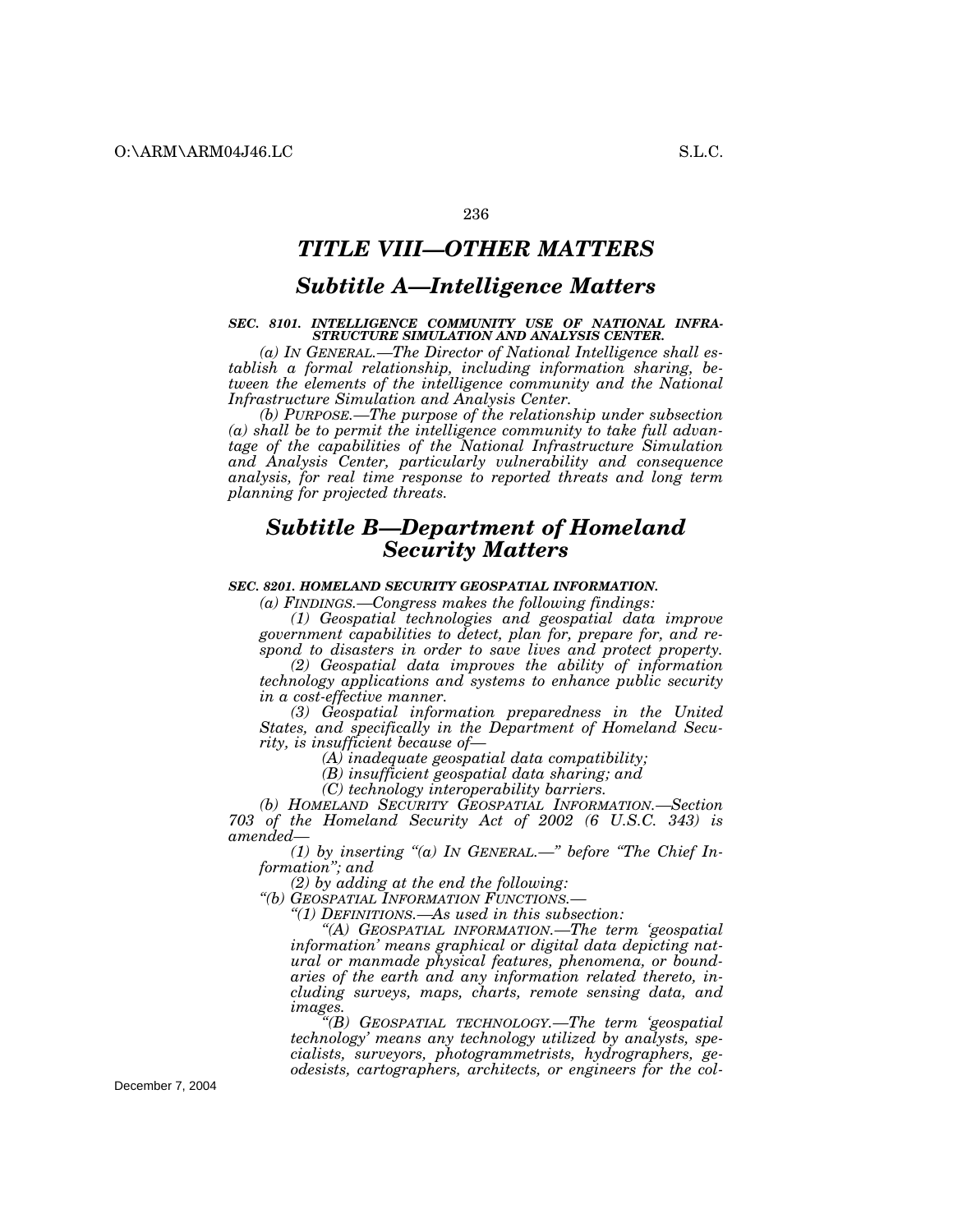*lection, storage, retrieval, or dissemination of geospatial information, including—*

*''(i) global satellite surveillance systems;*

*''(ii) global position systems;*

*''(iii) geographic information systems;*

*''(iv) mapping equipment;*

*''(v) geocoding technology; and*

*''(vi) remote sensing devices.*

"(A) ESTABLISHMENT.—The Office of Geospatial Man*agement is established within the Office of the Chief Infor*mation Officer.<br>
"(B) GEOSPATIAL INFORMATION OFFICER.—

<sup>"(i)</sup> APPOINTMENT.—The Office of Geospatial Man*agement shall be administered by the Geospatial Information Officer, who shall be appointed by the Secretary and serve under the direction of the Chief Information Officer.*

*''(ii) FUNCTIONS.—The Geospatial Information Officer shall assist the Chief Information Officer in carrying out all functions under this section and in coordinating the geospatial information needs of the Department.*

*''(C) COORDINATION OF GEOSPATIAL INFORMATION.—The Chief Information Officer shall establish and carry out a program to provide for the efficient use of geospatial information, which shall include—*

*''(i) providing such geospatial information as may be necessary to implement the critical infrastructure protection programs;*

*''(ii) providing leadership and coordination in meeting the geospatial information requirements of those responsible for planning, prevention, mitigation, assessment and response to emergencies, critical infrastructure protection, and other functions of the Department; and*

*''(iii) coordinating with users of geospatial information within the Department to assure interoperability and prevent unnecessary duplication.*

*''(D) RESPONSIBILITIES.—In carrying out this subsection, the responsibilities of the Chief Information Officer shall include—*

*''(i) coordinating the geospatial information needs and activities of the Department;*

*''(ii) implementing standards, as adopted by the Director of the Office of Management and Budget under the processes established under section 216 of the E-Government Act of 2002 (44 U.S.C. 3501 note), to facilitate the interoperability of geospatial information pertaining to homeland security among all users of such information within—*

*''(I) the Department;*

*''(II) State and local government; and*

*''(III) the private sector;*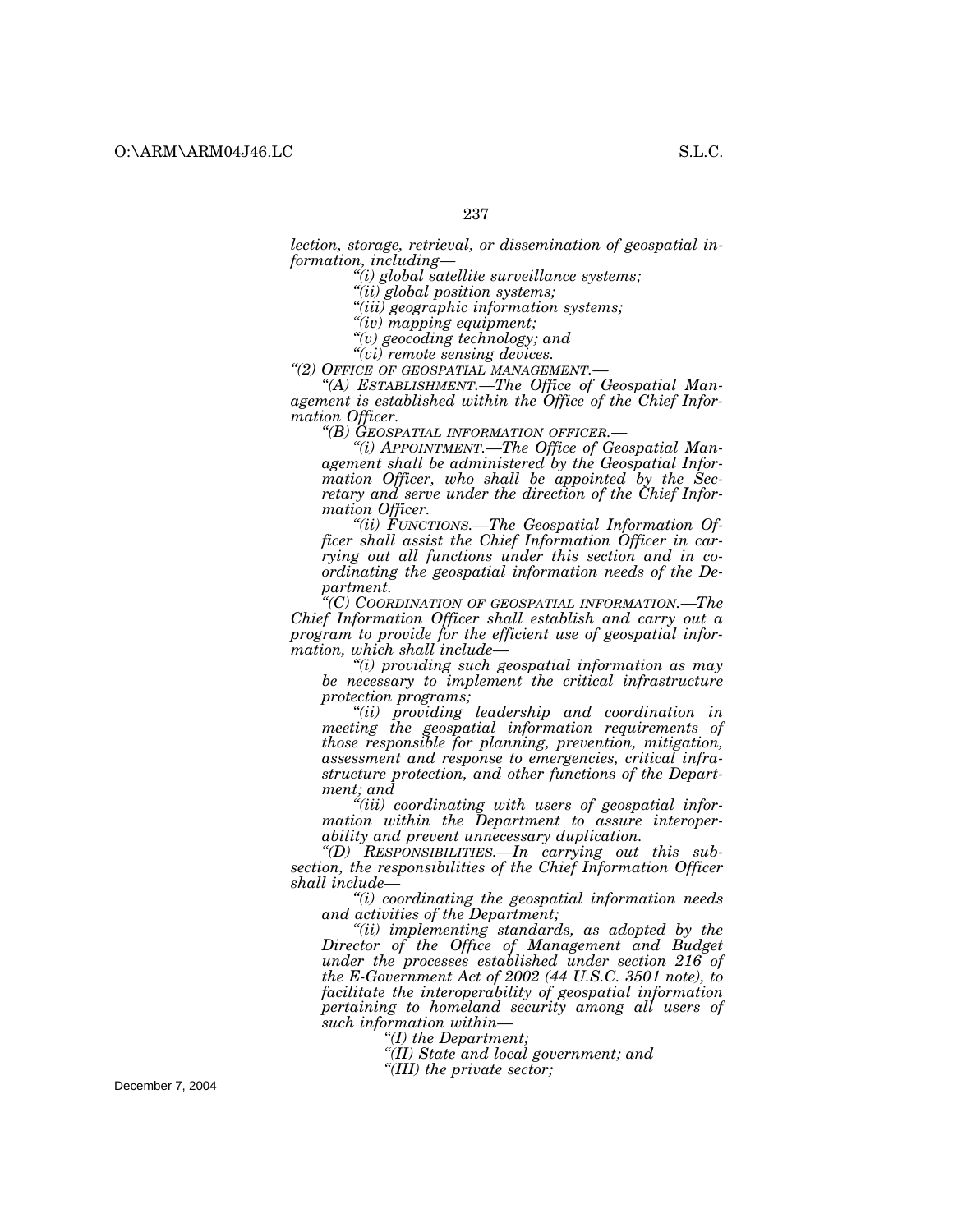*''(iii) coordinating with the Federal Geographic Data Committee and carrying out the responsibilities of the Department pursuant to Office of Management and Budget Circular A–16 and Executive Order 12906; and*

*''(iv) making recommendations to the Secretary and the Executive Director of the Office for State and Local Government Coordination and Preparedness on awarding grants to—*

*''(I) fund the creation of geospatial data; and ''(II) execute information sharing agreements regarding geospatial data with State, local, and tribal governments.*

*''(3) AUTHORIZATION OF APPROPRIATIONS.—There are authorized to be appropriated such sums as may be necessary to carry out this subsection for each fiscal year.''.*

## *Subtitle C—HOMELAND SECURITY CIVIL RIGHTS AND CIVIL LIBERTIES PRO-TECTION*

#### *SEC. 8301. SHORT TITLE.*

*This subtitle may be cited as the ''Homeland Security Civil Rights and Civil Liberties Protection Act of 2004''.*

*SEC. 8302. MISSION OF DEPARTMENT OF HOMELAND SECURITY.*

*Section 101(b)(1) of the Homeland Security Act of 2002 (6 U.S.C. 111(b)(1)) is amended—*

*(1) in subparagraph (F), by striking ''and'' after the semicolon;*

*(2) by redesignating subparagraph (G) as subparagraph (H); and*

*(3) by inserting after subparagraph (F) the following:*

*''(G) ensure that the civil rights and civil liberties of persons are not diminished by efforts, activities, and programs aimed at securing the homeland; and''.*

#### *SEC. 8303. OFFICER FOR CIVIL RIGHTS AND CIVIL LIBERTIES.*

*Section 705(a) of the Homeland Security Act of 2002 (6 U.S.C. 345(a)) is amended—*

*(1) by amending the matter preceding paragraph (1) to read as follows:*

*''(a) IN GENERAL.—The Officer for Civil Rights and Civil Liberties, who shall report directly to the Secretary, shall—'';*

*(2) by amending paragraph (1) to read as follows:*

*''(1) review and assess information concerning abuses of civil rights, civil liberties, and profiling on the basis of race, ethnicity, or religion, by employees and officials of the Department;'';*

*(3) in paragraph (2), by striking the period at the end and inserting a semicolon; and*

*(4) by adding at the end the following:*

*''(3) assist the Secretary, directorates, and offices of the Department to develop, implement, and periodically review De-*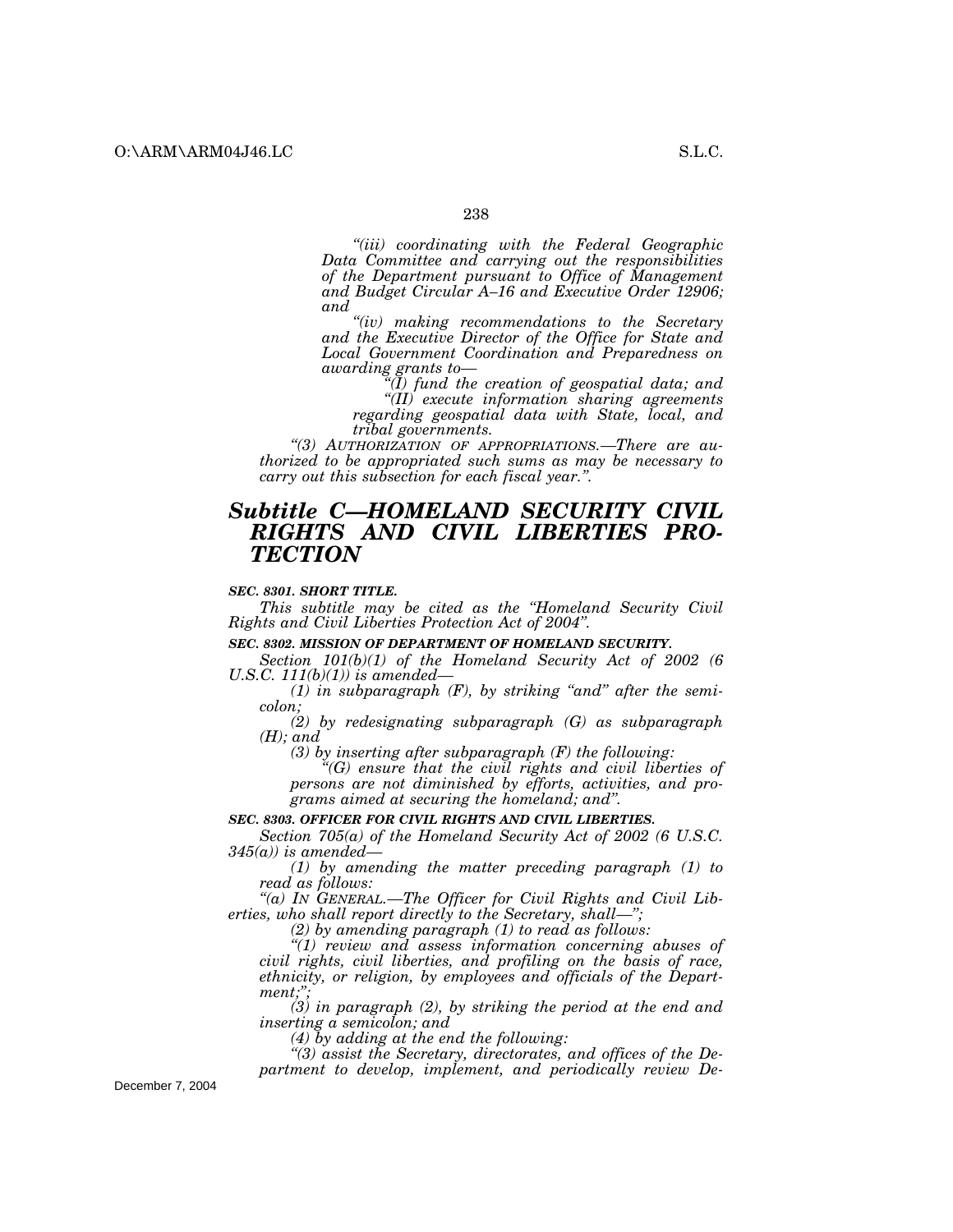*partment policies and procedures to ensure that the protection of civil rights and civil liberties is appropriately incorporated into Department programs and activities;*

*''(4) oversee compliance with constitutional, statutory, regulatory, policy, and other requirements relating to the civil rights and civil liberties of individuals affected by the programs and activities of the Department;*

*''(5) coordinate with the Privacy Officer to ensure that—*

*''(A) programs, policies, and procedures involving civil rights, civil liberties, and privacy considerations are addressed in an integrated and comprehensive manner; and ''(B) Congress receives appropriate reports regarding*

*such programs, policies, and procedures; and*

*''(6) investigate complaints and information indicating possible abuses of civil rights or civil liberties, unless the Inspector General of the Department determines that any such complaint or information should be investigated by the Inspector General.''.*

#### *SEC. 8304. PROTECTION OF CIVIL RIGHTS AND CIVIL LIBERTIES BY OF-FICE OF INSPECTOR GENERAL.*

*Section 8I of the Inspector General Act of 1978 (5 U.S.C. App.) is amended by adding at the end the following:*

*''(f)(1) The Inspector General of the Department of Homeland Security shall designate a senior official within the Office of Inspector General, who shall be a career member of the civil service at the equivalent to the GS–15 level or a career member of the Senior Executive Service, to perform the functions described in paragraph (2).*

*''(2) The senior official designated under paragraph (1) shall—*

*''(A) coordinate the activities of the Office of Inspector General with respect to investigations of abuses of civil rights or civil liberties;*

*''(B) receive and review complaints and information from any source alleging abuses of civil rights and civil liberties by employees or officials of the Department and employees or officials of independent contractors or grantees of the Department;*

*''(C) initiate investigations of alleged abuses of civil rights or civil liberties by employees or officials of the Department and employees or officials of independent contractors or grantees of the Department;*

*''(D) ensure that personnel within the Office of Inspector General receive sufficient training to conduct effective civil rights and civil liberties investigations;*

*''(E) consult with the Officer for Civil Rights and Civil Liberties regarding—*

*''(i) alleged abuses of civil rights or civil liberties; and*

*''(ii) any policy recommendations regarding civil rights and civil liberties that may be founded upon an investigation by the Office of Inspector General;*

*''(F) provide the Officer for Civil Rights and Civil Liberties with information regarding the outcome of investigations of alleged abuses of civil rights and civil liberties;*

*''(G) refer civil rights and civil liberties matters that the Inspector General decides not to investigate to the Officer for Civil Rights and Civil Liberties;*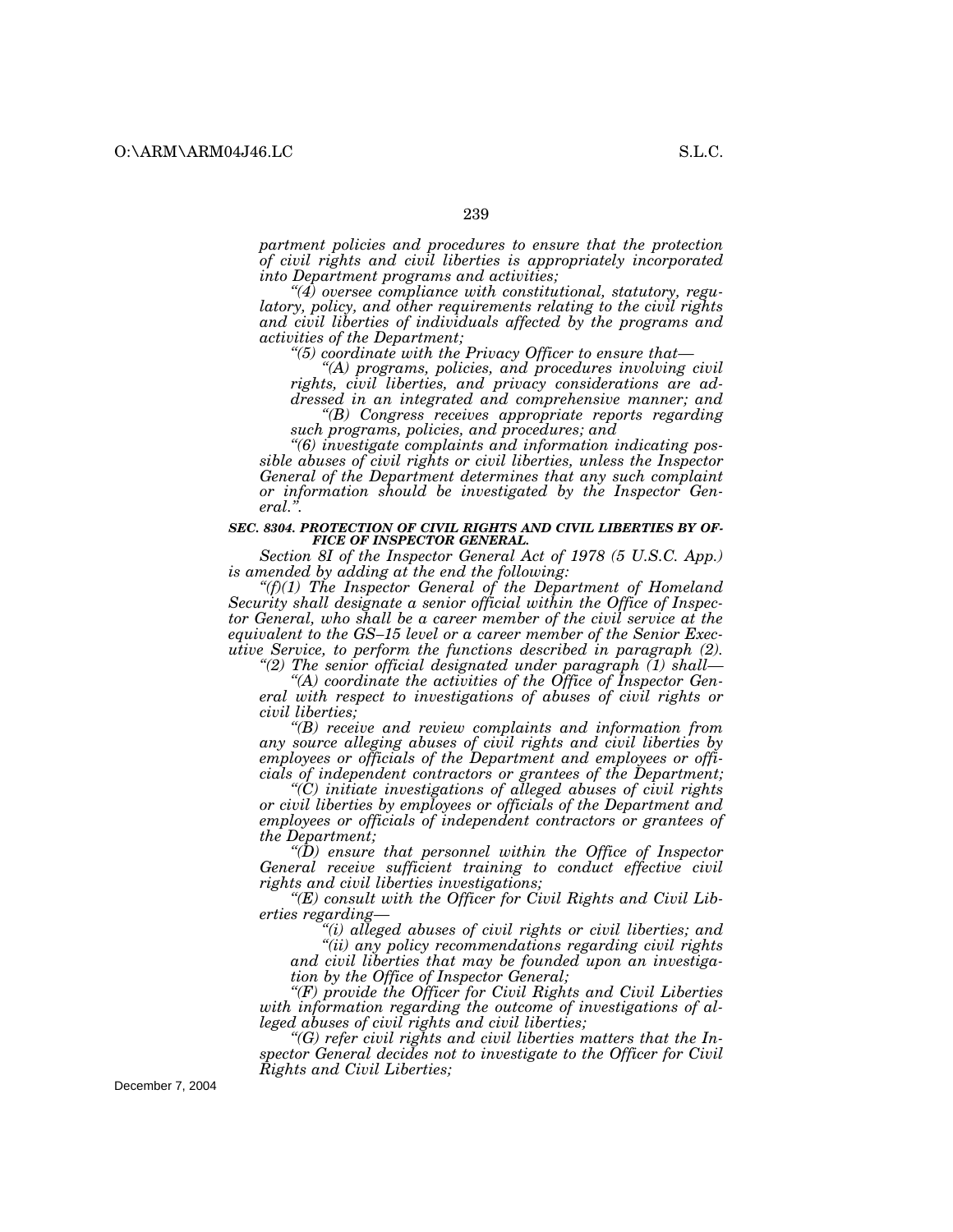*''(H) ensure that the Office of the Inspector General publicizes and provides convenient public access to information regarding—*

*''(i) the procedure to file complaints or comments concerning civil rights and civil liberties matters; and*

*''(ii) the status of corrective actions taken by the Department in response to Office of the Inspector General reports; and*

*''(I) inform the Officer for Civil Rights and Civil Liberties of any weaknesses, problems, and deficiencies within the Department relating to civil rights or civil liberties.''.*

#### *SEC. 8305. PRIVACY OFFICER.*

*Section 222 of the Homeland Security Act of 2002 (6 U.S.C. 142) is amended—*

*(1) in the matter preceding paragraph (1), by inserting '', who shall report directly to the Secretary,'' after ''in the Department'';*

*(2) in paragraph (4), by striking ''and'' at the end;*

*(3) by redesignating paragraph (5) as paragraph (6); and (4) by inserting after paragraph (4) the following:*

*''(5) coordinating with the Officer for Civil Rights and Civil*

*Liberties to ensure that—*

*''(A) programs, policies, and procedures involving civil rights, civil liberties, and privacy considerations are addressed in an integrated and comprehensive manner; and*

*''(B) Congress receives appropriate reports on such programs, policies, and procedures; and''.*

*SEC. 8306. PROTECTIONS FOR HUMAN RESEARCH SUBJECTS OF THE DEPARTMENT OF HOMELAND SECURITY.*

*The Secretary of Homeland Security shall ensure that the Department of Homeland Security complies with the protections for human research subjects, as described in part 46 of title 45, Code of Federal Regulations, or in equivalent regulations as promulgated by such Secretary, with respect to research that is conducted or supported by the Department.*

### *Subtitle D—Other Matters*

#### *SEC. 8401. AMENDMENTS TO CLINGER-COHEN ACT PROVISIONS TO EN-HANCE AGENCY PLANNING FOR INFORMATION SECURITY NEEDS.*

*Chapter 113 of title 40, United States Code, is amended—*

*(1) in section 11302(b), by inserting ''security,'' after ''use,''; (2) in section 11302(c), by inserting '', including information security risks,'' after ''risks'' both places it appears;*

*(3) in section 11312(b)(1), by striking ''information technology investments'' and inserting ''investments in information technology (including information security needs)''; and*

*(4) in section 11315(b)(2), by inserting '', secure,'' after ''sound''.*

#### *SEC. 8402. ENTERPRISE ARCHITECTURE.*

*(a) ENTERPRISE ARCHITECTURE DEFINED.—In this section, the term ''enterprise architecture'' means a detailed outline or blueprint*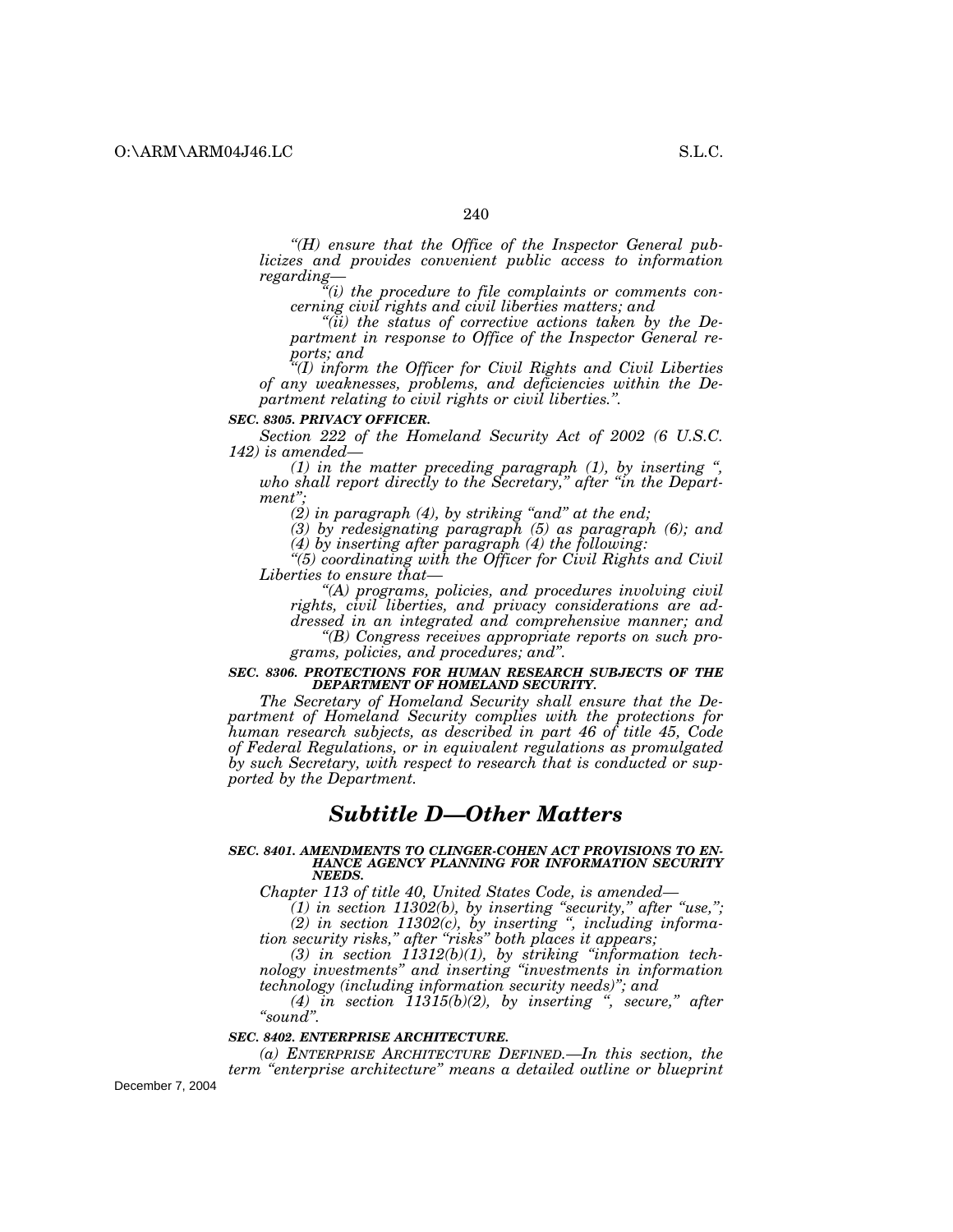*of the information technology of the Federal Bureau of Investigation that will satisfy the ongoing mission and goals of the Federal Bureau of Investigation and that sets forth specific and identifiable benchmarks.*

*(b) ENTERPRISE ARCHITECTURE.—The Federal Bureau of Investigation shall—*

*(1) continually maintain and update an enterprise architecture; and*

*(2) maintain a state of the art and up to date information technology infrastructure that is in compliance with the enterprise architecture of the Federal Bureau of Investigation.*

*(c) REPORT.—Subject to subsection (d), the Director of the Federal Bureau of Investigation shall, on an annual basis, submit to the Committees on the Judiciary of the Senate and House of Representatives a report on whether the major information technology investments of the Federal Bureau of Investigation are in compliance with the enterprise architecture of the Federal Bureau of Investigation and identify any inability or expectation of inability to meet the terms set forth in the enterprise architecture.*

*(d) FAILURE TO MEET TERMS.—If the Director of the Federal Bureau of Investigation identifies any inability or expectation of inability to meet the terms set forth in the enterprise architecture in a report under subsection (c), the report under subsection (c) shall—*

*(1) be twice a year until the inability is corrected;*

*(2) include a statement as to whether the inability or expectation of inability to meet the terms set forth in the enterprise architecture is substantially related to resources; and*

*(3) if the inability or expectation of inability is substantially related to resources, include a request for additional funding that would resolve the problem or a request to reprogram funds that would resolve the problem.*

*(e) ENTERPRISE ARCHITECTURE, AGENCY PLANS AND RE- PORTS.—This section shall be carried out in compliance with the requirements set forth in section 1016 (e) and (h).*

#### *SEC. 8403. FINANCIAL DISCLOSURE AND RECORDS.*

*(a) STUDY.—Not later than 90 days after the date of enactment of this Act, the Office of Government Ethics shall submit to Congress a report—*

*(1) evaluating the financial disclosure process for employees of the executive branch of Government; and*

*(2) making recommendations for improving that process.*

*(b) TRANSMITTAL OF RECORD RELATING TO PRESIDENTIALLY AP-POINTED POSITIONS TO PRESIDENTIAL CANDIDATES.—*

*(1) DEFINITION.—In this section, the term ''major party'' has the meaning given that term under section 9002(6) of the Internal Revenue Code of 1986.*

*(2) TRANSMITTAL.—*

*(A) IN GENERAL.—Not later than 15 days after the date on which a major party nominates a candidate for President, the Office of Personnel Management shall transmit an electronic record to that candidate on Presidentially appointed positions.*

*(B) OTHER CANDIDATES.—After making transmittals under subparagraph (A), the Office of Personnel Manage-*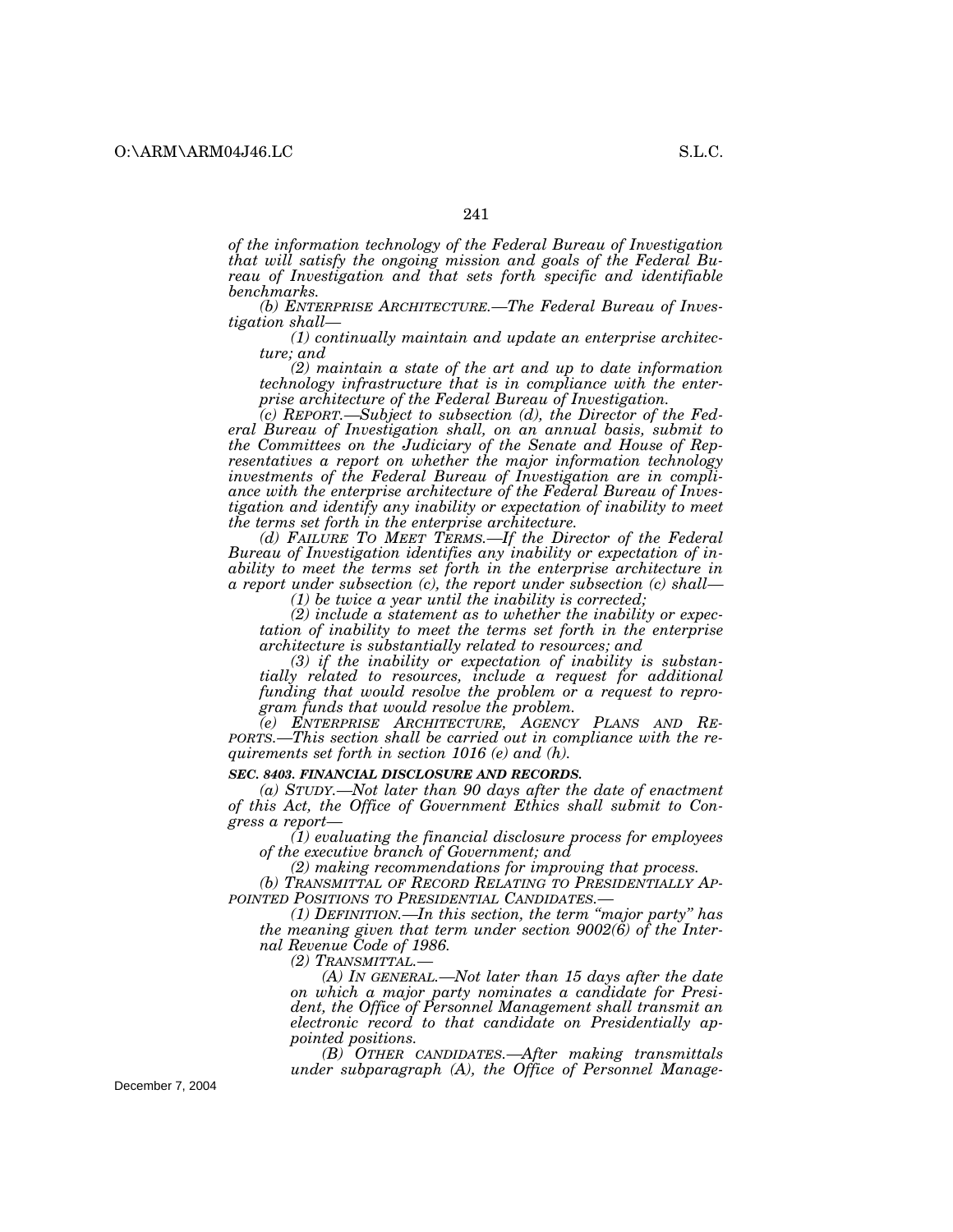*ment may transmit an electronic record on Presidentially appointed positions to any other candidate for President.*

*(3) CONTENT.—The record transmitted under this subsection shall provide—*

*(A) all positions which are appointed by the President, including the title and description of the duties of each position;*

*(B) the name of each person holding a position described under subparagraph (A);*

*(C) any vacancy in the positions described under subparagraph (A), and the period of time any such position has been vacant;*

*(D) the date on which an appointment made after the applicable Presidential election for any position described under subparagraph (A) is necessary to ensure effective operation of the Government; and*

*(E) any other information that the Office of Personnel Management determines is useful in making appointments. (c) REDUCTION OF POSITIONS REQUIRING APPOINTMENT WITH SENATE CONFIRMATION.—*

*(1) DEFINITION.—In this subsection, the term ''agency'' means an Executive agency as defined under section 105 of title 5, United States Code.*

*(2) REDUCTION PLAN.—*

*(A) IN GENERAL.—Not later than 180 days after the date of enactment of this Act, the head of each agency shall submit a Presidential appointment reduction plan to—*

*(i) the President;*

*(ii) the Committee on Homeland Security and Governmental Affairs of the Senate; and*

*(iii) the Committee on Government Reform of the House of Representatives.*

*(B) CONTENT.—The plan under this paragraph shall provide for the reduction of—*

*(i) the number of positions within that agency that require an appointment by the President, by and with the advice and consent of the Senate; and*

*(ii) the number of levels of such positions within that agency.*

*(d) OFFICE OF GOVERNMENT ETHICS REVIEW OF CONFLICT OF INTEREST LAW.—*

*(1) IN GENERAL.—Not later than 1 year after the date of enactment of this Act, the Director of the Office of Government Ethics, in consultation with the Attorney General of the United States, shall conduct a comprehensive review of conflict of interest laws relating to executive branch employment and submit a report to—*

*(A) the President;*

*(B) the Committees on Homeland Security and Governmental Affairs and the Judiciary of the Senate;*

*(C) the Committees on Government Reform and the Judiciary of the House of Representatives.*